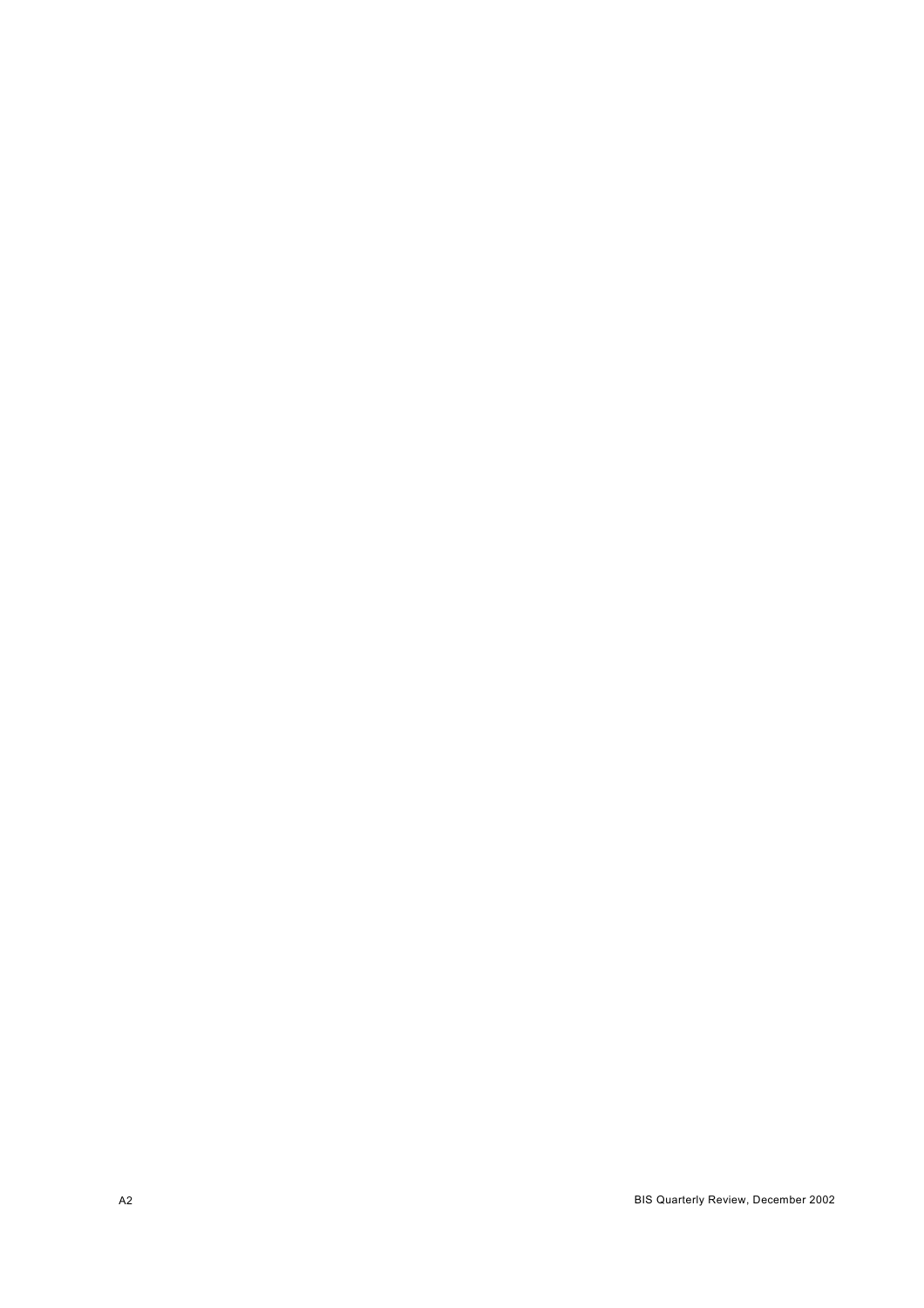# The international banking market<sup>1</sup>

|                                 | Introduction to the BIS locational and consolidated                                                                                       |  |
|---------------------------------|-------------------------------------------------------------------------------------------------------------------------------------------|--|
| 1                               |                                                                                                                                           |  |
| $\mathbf 2$<br>A<br>B<br>С<br>D | External positions of banks in individual reporting countries                                                                             |  |
| 3<br>A<br>B                     | External loans and deposits of banks in individual reporting countries                                                                    |  |
| 4<br>A<br>В                     | Local positions in foreign currency of banks in individual reporting countries                                                            |  |
| 5<br>A<br>B<br>С<br>D           | Currency breakdown of reporting banks' international positions<br>Local positions in foreign currency vis-à-vis all sectors and vis-à-vis |  |
| 6<br>A<br>B                     | External positions of reporting banks vis-à-vis individual countries                                                                      |  |
| 7<br>A<br>B                     | External loans and deposits of reporting banks vis-à-vis individual countries                                                             |  |
| 8<br>A<br>В                     | International positions by nationality of ownership of reporting banks                                                                    |  |
| 9<br>A<br>В<br>С                | Consolidated claims of reporting banks on individual countries                                                                            |  |
| 10                              | Signed international syndicated credit facilities by nationality of borrower A78                                                          |  |

l

<sup>1</sup> More detailed data and a full set of historical time series are available on the BIS website under http://www.bis.org/statistics/bankstats.htm.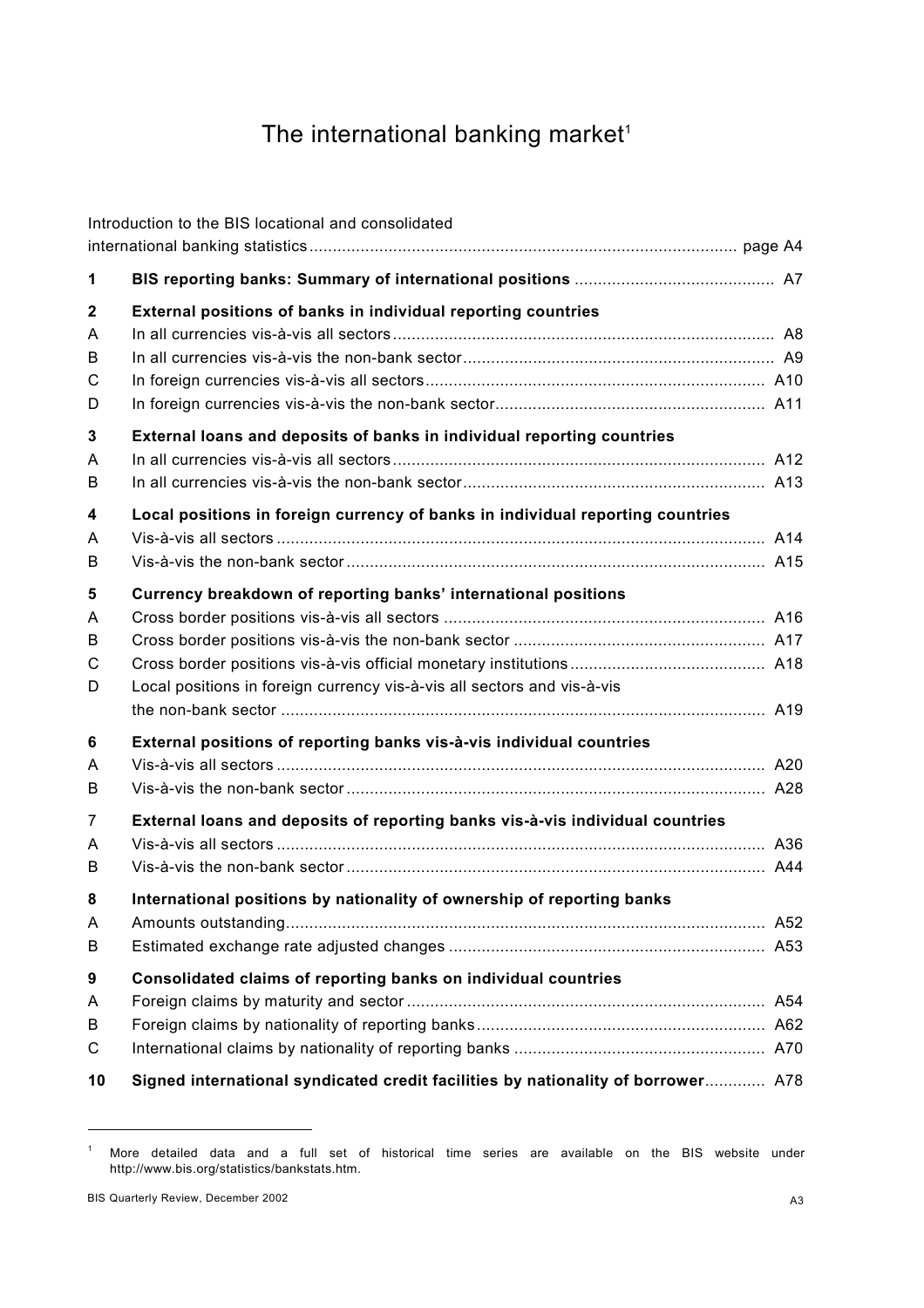### Introduction to the BIS locational and consolidated international banking statistics

The BIS collects and disseminates two different sets of international banking data, both based on information provided by creditor banks. The first set of data is known as the locational statistics and is presented in Annex Tables 1–7 B. These statistics were originally introduced in 1964 to monitor the development of eurocurrency markets, although in practice comprehensive locational data are only available from 1977. The second set, known as the consolidated statistics, is shown in Annex Tables 9 A–9 C. They were launched in a comprehensive form in 1983 following the onset of the Mexican debt crisis, with the main purpose of monitoring industrial country banks' exposure to developing countries. Once differences in reporting regimes are taken into account, the two sets of data may be used to complement one another in economic analysis. The basic characteristics of the two data sets are summarised in the table below.

The locational reporting system collects quarterly data on the gross international financial claims and liabilities of banks resident in a given country. The main purpose of the statistics is to provide information on the role of banks and financial centres in the intermediation of international capital flows. The reporting system is currently comprised of 32 countries (see the table overleaf). The key organisational criteria are the country of residence of the reporting banks and their counterparties as well as the recording of all positions on a gross basis, including those vis-à-vis own affiliates. This methodology is consistent with the principles underlying the compilation of national accounts, balances of payments and external debt statistics. The currency detail supplied by the reporting countries allows the approximation of capital flows, adjusted for exchange rate fluctuations.

The consolidated banking statistics report banks' foreign on-balance sheet financial claims (ie contractual lending) vis-à-vis the rest of the world and provide a measure of the risk exposures of lenders' national banking systems. The data mainly cover contractual lending by the head office and all its branches and subsidiaries on a worldwide consolidated basis, net of inter-office accounts. Reporting lending in this way allows the allocation of claims to the bank entity that would bear the losses as a result of default by borrowers. The consolidated statistics also provide information on the maturity (ie liquidity) and sector risk distribution of banks' contractual lending. Furthermore, to reflect the fact that banks' country risk exposure can differ substantially from that of contractual lending due to the use of risk mitigants such as guarantees and collateral, reporting countries have provided information on claims on an *ultimate risk basis* (ie contractual claims

| Data characteristics                                                        | Locational<br>$(Tables 1-7 B)$                                                               | Consolidated<br>$(Tables 9 A-9 C)$                       |
|-----------------------------------------------------------------------------|----------------------------------------------------------------------------------------------|----------------------------------------------------------|
| Creditor reporting basis                                                    | Residence (host country)                                                                     | Nationality (home country)                               |
| Number of reporting countries                                               | 32                                                                                           | 24                                                       |
| Frequency                                                                   | Quarterly                                                                                    | Quarterly since March 2000 <sup>1</sup>                  |
| Reported data                                                               | External claims and liabilities                                                              | Worldwide consolidated claims                            |
| Inter-office netting-out                                                    | <b>No</b>                                                                                    | Yes                                                      |
| Type of counterparty                                                        | Immediate borrower                                                                           | Immediate (contractual) and ultimate<br>borrower         |
| Composition of claims by:                                                   |                                                                                              |                                                          |
| Country of borrower<br>Currency<br>Type of instrument<br>Maturity<br>Sector | Yes<br><b>Yes</b><br>Yes (loans, deposits, securities)<br><b>No</b><br>Yes (bank, non-banks) | Yes<br>No<br>No<br>Yes<br>Yes (banks, non-banks, public) |

<sup>1</sup> Semiannual available since 1985.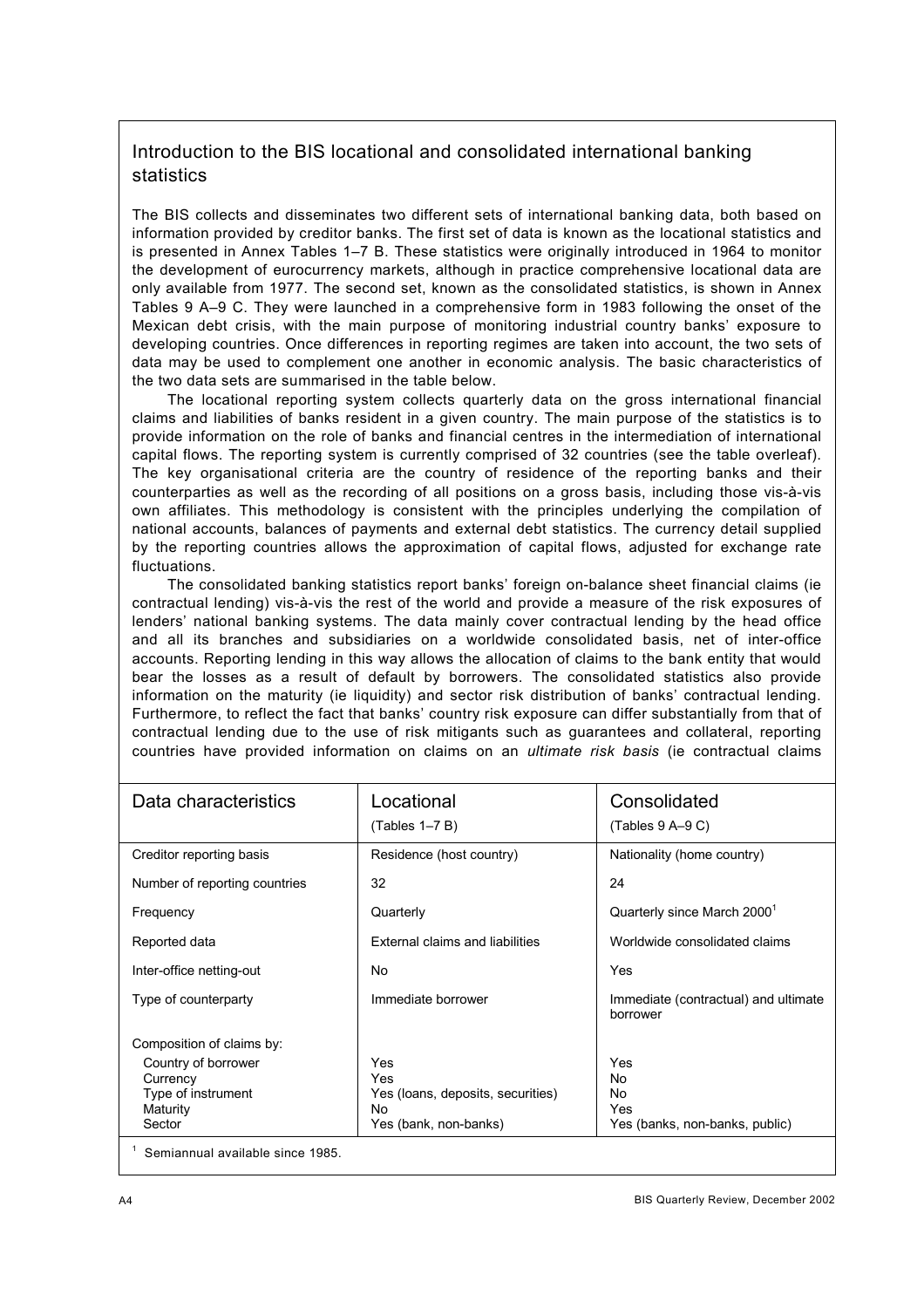net of guarantees and collateral) since June 1999. The consolidated statistics became available on a quarterly basis in March 2000; previously, the statistics were collected semiannually. There are currently 24 countries reporting these data (see the table below).

Because more countries contribute to the locational bank lending data, one would expect the measure of outstanding debt as reported by the locational data to exceed that of the consolidated data. However, the reporting of worldwide positions in the consolidated data tends to compensate for this. While the locational statistics are appropriate for measuring lending flows in a given period, the consolidated statistics are more suited to gauging the size of banks' country and liquidity risk exposures. The detailed maturity and sector breakdowns of the consolidated statistics can be used to supplement the locational data.

### Reporting countries providing locational banking data First year of data availability in brackets Australia (1997) Guernsey (2001) Norway (1983) Austria (1977) Hong Kong SAR (1983) Portugal (1997) Bahamas1 (1983) India (2001) Singapore (1983) Bahrain (1983) **Ireland (1977)** Spain (1983) Belgium (1977) **ISLE OF Man (2001)** Sweden (1977) Canada (1977) **Italy (1977)** Italy (1977) Switzerland (1977) Cayman Islands (1983) Japan (1977) Taiwan, China (2000) Denmark (1977) Jersey (2001) Turkey (2000) Finland (1983) Luxembourg (1977) United Kingdom (1977) France (1977) **Netherlands (1977)** United States (1977) Germany (1977) Netherlands Antilles (1983) Reporting countries providing consolidated banking data First year of data availability in brackets Austria (1983) **India (2001)** India (2001) Singapore (2000)<sup>2</sup> Belgium (1983) **I** Ireland (1983)<sup>1</sup> Spain (1985) Canada (1983) Italy (1983) Sweden (1983) Denmark (1983) Japan (1983) Switzerland (1983) Finland (1985) Luxembourg (1983) Taiwan, China (2000) France (1983) Netherlands (1983) Turkey (2000) Germany (1983) Norway (1994) United Kingdom (1983) Hong Kong SAR (1997)<sup>1</sup> Portugal (1999) **Discriming Law Property** United States (1983)  $1$  Semiannual reporting.  $2$ <sup>2</sup> Annual reporting.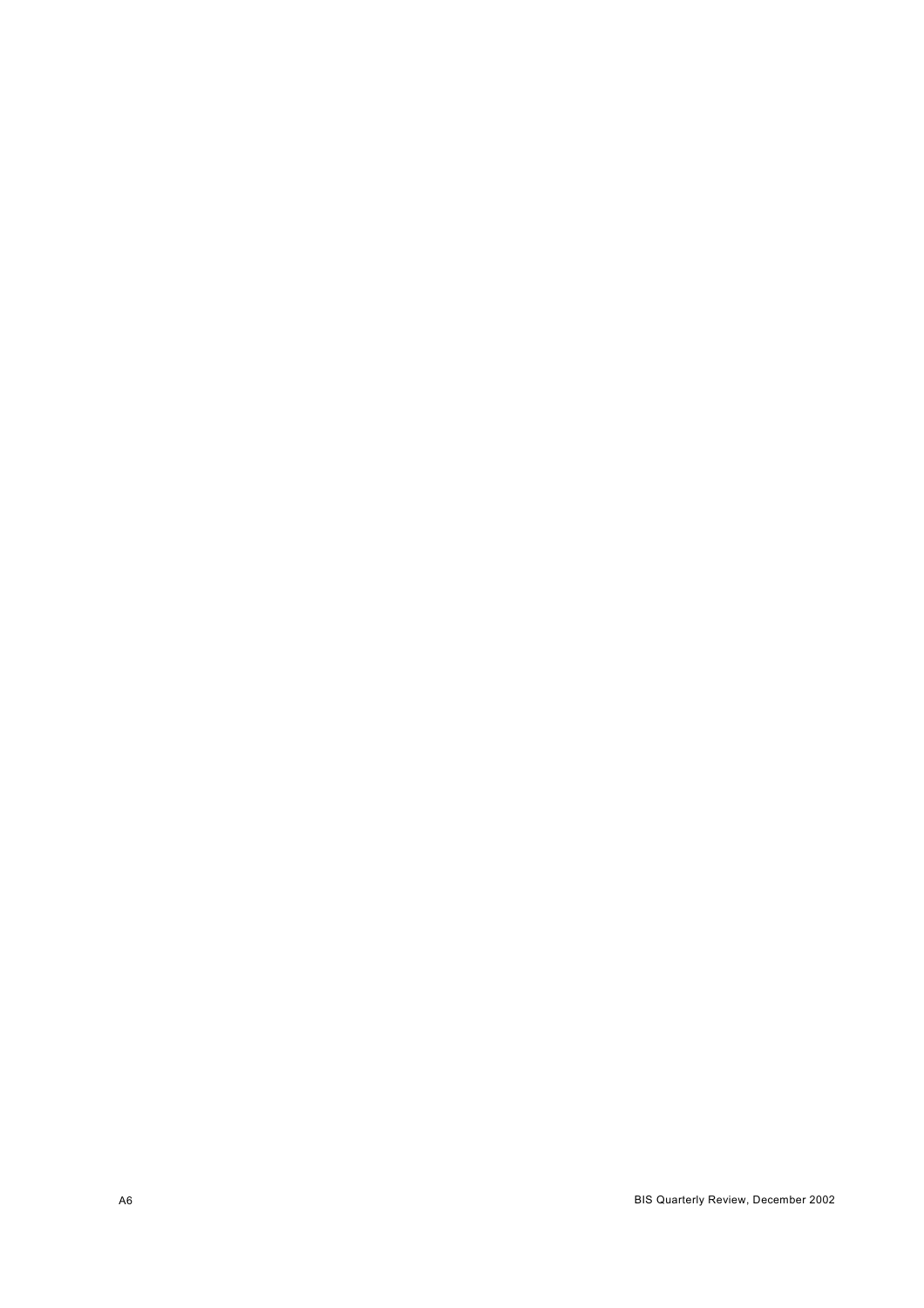### **TABLE 1 BIS REPORTING BANKS: SUMMARY OF INTERNATIONAL POSITIONS (In billions of US dollars)**

|                                                        |                    | <b>AMOUNTS OUTSTANDING</b> |                    | <b>ESTIMATED EXCHANGE RATE ADJUSTED CHANGES</b> |                |                    |                  |               |              |              |
|--------------------------------------------------------|--------------------|----------------------------|--------------------|-------------------------------------------------|----------------|--------------------|------------------|---------------|--------------|--------------|
| <b>POSITIONS</b>                                       | 2000<br>Dec.       | 2001<br>Dec.               | 2002<br>June       | 2000<br>Year                                    | 2001<br>Year   | 2001<br>Q2         | 2001<br>Q3       | 2001<br>Q4    | 2002<br>Q1   | 2002<br>Q2   |
|                                                        |                    |                            |                    |                                                 |                |                    |                  |               |              |              |
| A. TOTAL ASSETS                                        | 12,285.6           | 13,148.8                   | 14,206.2           | 1,428.6                                         | 941.7          | $-126.7$           | $-13.8$          | 229.3         | 112.4        | 201.4        |
| a. claims on banks $\dots\dots\dots\dots$              | 8,045.4            | 8,473.5                    | 9,132.7            | 995.2                                           | 436.8          | $-183.5$           | $-24.4$          | 92.7          | 73.8         | 116.7        |
| b. claims on non-banks $\dots \dots$                   | 4,240.3            | 4,675.3                    | 5,073.5            | 433.4                                           | 505.0          | 56.7               | 10.6             | 136.6         | 38.7         | 84.7         |
| <b>B. EXTERNAL ASSETS</b>                              | 10,778.6           | 11,585.9                   | 12,539.8           | 1,221.5                                         | 852.9          | $-95.7$            | $-12.6$          | 230.9         | 46.9         | 242.8        |
| $a.$ claims on banks $\dots\dots\dots\dots$            | 7,246.7            | 7,669.1                    | 8,264.7            | 932.7                                           | 410.8          | $-156.1$           | $-26.1$          | 136.2         | 3.6          | 163.8        |
| b. claims on non-banks $\ldots \ldots$                 | 3,532.0            | 3,916.9                    | 4,275.1            | 288.8                                           | 442.1          | 60.4               | 13.5             | 94.7          | 43.3         | 79.0         |
| 1. Ioans and deposits.                                 | 8,322.1            | 8,830.2                    | 9,382.5            | 738.0                                           | 606.4          | $-105.1$           | $-52.1$          | 159.6         | $-8.6$       | 101.4        |
| $a.$ claims on banks $\dots\dots\dots\dots$            | 6,245.0            | 6,567.1                    | 6,984.6            | 679.7                                           | 357.1          | $-149.0$           | $-23.6$          | 131.5         | $-24.5$      | 89.0         |
| b. claims on non-banks $\dots \dots$                   | 2,077.1            | 2,263.1                    | 2,397.9            | 58.3                                            | 249.2          | 43.9               | $-28.5$          | 28.1          | 15.9         | 12.4         |
| 2. holdings of securities                              |                    |                            |                    |                                                 |                |                    |                  |               |              |              |
| and other assets                                       | 2,456.6            | 2,755.8                    | 3,157.3            | 483.5                                           | 246.5          | 9.4                | 39.5             | 71.3          | 55.5         | 141.4        |
| $a.$ claims on banks $\dots\dots\dots\dots$            | 1,001.7            | 1,102.0                    | 1,280.2            | 253.0                                           | 53.6           | $-7.1$             | $-2.5$           | 4.7           | 28.1         | 74.7         |
| b. claims on non-banks $\dots \dots$                   | 1,454.9            | 1,653.8                    | 1,877.1            | 230.4                                           | 192.9          | 16.5               | 42.0             | 66.6          | 27.4         | 66.6         |
| <b>C. LOCAL ASSETS</b>                                 |                    |                            |                    |                                                 |                |                    |                  |               |              |              |
| IN FOREIGN CURRENCY                                    | 1,507.0            | 1,562.9                    | 1,666.4            | 207.1                                           | 88.9           | $-31.0$            | $-1.2$           | $-1.6$        | 65.5         | -41.4        |
| a. claims on banks $\dots\dots\dots\dots$              | 798.7              | 804.4                      | 868.0              | 62.5                                            | 26.0           | $-27.4$            | 1.7              | $-43.5$       | 70.1         | $-47.0$      |
| b. claims on non-banks $\dots \dots$                   | 708.3              | 758.5                      | 798.4              | 144.6                                           | 62.9           | $-3.7$             | $-2.9$           | 41.8          | $-4.6$       | 5.7          |
| D. TOTAL LIABILITIES                                   | 12,019.2           | 12,923.5                   | 13,830.1           | 1,220.0                                         | 858.2          | -128.0             | $-49.7$          | 222.7         | 160.4        | 98.9         |
|                                                        |                    |                            |                    |                                                 |                |                    |                  |               |              |              |
| a. liabilities to banks<br>b. liabilities to non-banks | 8,898.2<br>3,121.0 | 9,338.3<br>3,585.2         | 9,947.4<br>3,882.7 | 948.8<br>271.2                                  | 531.5<br>326.7 | $-91.0$<br>$-37.0$ | $-144.9$<br>95.1 | 184.9<br>37.9 | 65.2<br>95.2 | 78.4<br>20.5 |
|                                                        |                    |                            |                    |                                                 |                |                    |                  |               |              |              |
| E. EXTERNAL LIABILITIES                                | 10,421.8           | 11,172.7                   | 12,000.6           | 1,100.0                                         | 725.1          | -116.1             | $-50.1$          | 225.8         | 93.6         | 160.0        |
| a. liabilities to banks                                | 7,909.2            | 8,288.5                    | 8,853.7            | 857.2                                           | 480.3          | $-77.8$            | $-139.6$         | 216.3         | 11.2         | 131.5        |
| b. liabilities to non-banks $\ldots \ldots$            | 2,512.7            | 2,884.2                    | 3,146.9            | 242.9                                           | 244.8          | $-38.4$            | 89.5             | 9.5           | 82.4         | 28.5         |
| 1. loans and deposits                                  | 9,454.9            | 10,099.9                   | 10,833.5           | 912.1                                           | 607.7          | -108.1             | $-61.7$          | 168.7         | 55.1         | 165.7        |
| a. liabilities to banks                                | 7,063.3            | 7,367.7                    | 7,857.7            | 712.4                                           | 389.2          | $-91.4$            | $-106.9$         | 156.8         | $-29.2$      | 148.2        |
| b. liabilities to non-banks $\dots \dots$              | 2,391.6            | 2,732.3                    | 2,975.8            | 199.8                                           | 218.5          | -16.7              | 45.2             | 11.8          | 84.3         | 17.5         |
| 2. own issues of securities                            |                    |                            |                    |                                                 |                |                    |                  |               |              |              |
| and other liabilities                                  | 966.9              | 1,072.8                    | 1,167.1            | 187.9                                           | 117.4          | $-8.0$             | 11.6             | 57.1          | 38.5         | $-5.7$       |
| a. liabilities to banks                                | 845.9              | 920.9                      | 995.9              | 144.8                                           | 91.1           | 13.6               | $-32.8$          | 59.5          | 40.4         | $-16.7$      |
| b. liabilities to non-banks                            | 121.1              | 151.9                      | 171.2              | 43.1                                            | 26.4           | $-21.6$            | 44.4             | $-2.4$        | $-1.9$       | 11.0         |
| <b>F. LOCAL LIABILITIES</b>                            |                    |                            |                    |                                                 |                |                    |                  |               |              |              |
| IN FOREIGN CURRENCY                                    | 1,597.4            | 1,750.8                    | 1,829.5            | 120.0                                           | 133.0          | $-11.8$            | 0.4              | $-3.1$        | 66.8         | -61.1        |
| a. liabilities to banks                                | 989.1              | 1,049.8                    | 1,093.7            | 91.7                                            | 51.2           | $-13.2$            | $-5.2$           | $-31.4$       | 54.0         | $-53.2$      |
| b. liabilities to non-banks                            | 608.4              | 701.0                      | 735.8              | 28.3                                            | 81.9           | 1.4                | 5.6              | 28.4          | 12.8         | $-8.0$       |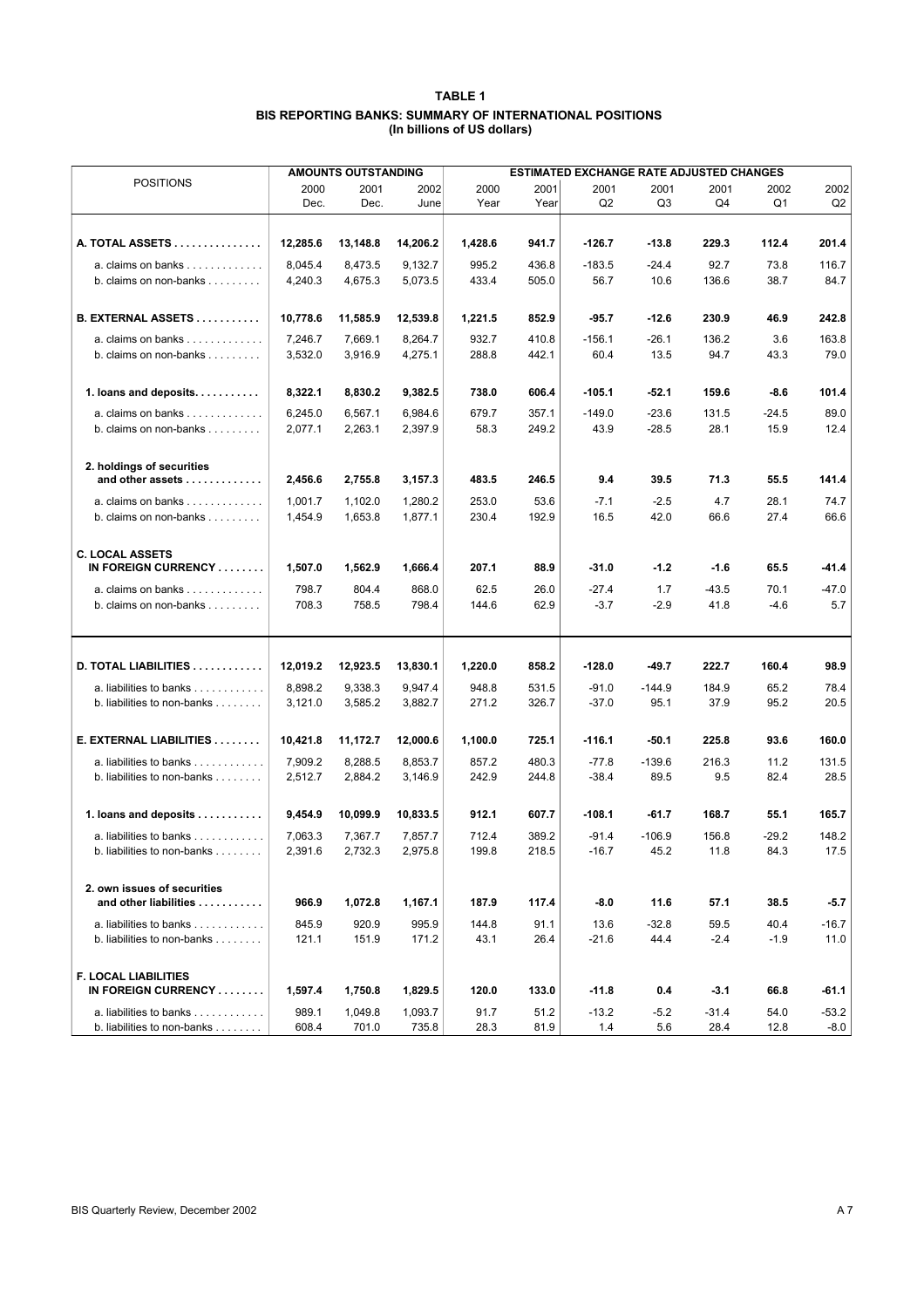### **TABLE 2 A EXTERNAL POSITIONS OF BANKS IN INDIVIDUAL REPORTING COUNTRIES (In billions of US dollars) In all currencies vis-‡-vis all sectors**

|                                                | <b>AMOUNTS OUTSTANDING</b><br><b>ESTIMATED EXCHANGE RATE ADJUSTED CHANGES</b> |          |          |                          |                    |          |          |                          |         |         |
|------------------------------------------------|-------------------------------------------------------------------------------|----------|----------|--------------------------|--------------------|----------|----------|--------------------------|---------|---------|
| <b>REPORTING</b>                               | 2000                                                                          | 2001     | 2002     | 2000                     | 2001               | 2001     | 2001     | 2001                     | 2002    | 2002    |
| <b>COUNTRIES</b>                               | Dec.                                                                          | Dec.     | June     | Year                     | Year               | Q2       | Q3       | Q4                       | Q1      | Q2      |
|                                                |                                                                               |          |          |                          | <b>ASSETS</b>      |          |          |                          |         |         |
| ALL COUNTRIES                                  | 10,778.6                                                                      | 11,585.9 | 12,539.8 | 1,221.5                  | 852.9              | $-95.7$  | $-12.6$  | 230.9                    | 46.9    | 242.8   |
|                                                |                                                                               |          |          |                          |                    |          |          |                          |         |         |
|                                                | 39.9                                                                          | 39.6     | 47.3     | 3.5                      | 1.0                | 0.9      | $-4.0$   | 3.5                      | 5.2     | 0.3     |
|                                                | 95.3                                                                          | 103.4    | 117.7    | 18.7                     | 12.1               | 11.8     | $-12.6$  | 9.9                      | 1.6     | 2.6     |
| Bahamas                                        | 272.1                                                                         | 267.1    | 292.4    | 46.5                     | $-4.0$             | 29.0     | $-7.7$   | $-28.3$                  | 7.3     | 15.7    |
|                                                | 95.0                                                                          | 90.9     | 93.9     | 6.9                      | $-2.3$             | $-1.3$   | 2.5      | 1.2                      | $-2.9$  | 2.2     |
|                                                | 284.7                                                                         | 328.8    | 393.6    | 4.9                      | 56.0               | 6.7      | 26.4     | 7.4                      | 10.1    | 21.2    |
|                                                | 99.1                                                                          | 112.4    | 111.9    | 13.2                     | 14.7               | 1.7      | $-3.3$   | 10.8                     | $-1.2$  | $-1.0$  |
| Cayman Islands                                 | 781.9                                                                         | 823.2    | 957.8    | 132.7                    | 46.6               | $-26.8$  | 48.7     | 15.3                     | 33.4    | 90.2    |
|                                                | 63.3                                                                          | 53.5     | 66.5     | 8.4                      | $-7.4$             | $-1.9$   | 0.2      | $-12.1$                  | 11.3    | $-3.8$  |
|                                                | 29.3                                                                          | 42.5     | 48.9     | 4.6                      | 14.2               | 0.6      | 2.6      | 8.9                      | 3.7     | 0.1     |
| France                                         | 640.1                                                                         | 672.9    | 736.3    | 26.7                     | 58.2               | 17.2     | $-13.3$  | $-5.5$                   | $-5.6$  | 10.1    |
|                                                | 975.4                                                                         | 1,087.0  | 1,249.6  | 153.0                    | 153.8              | 23.7     | 35.7     | 8.4                      | 7.2     | 56.2    |
| Guernsey $\dots\dots\dots\dots\dots\dots\dots$ | $\cdots$                                                                      | 112.0    | 113.3    |                          |                    | $\cdots$ | $\cdots$ | $\cdots$                 | $-0.3$  | -3.8    |
| Hong Kong SAR                                  | 450.4                                                                         | 405.2    | 395.5    | $-0.2$                   | $-25.2$            | $-15.7$  | $-16.5$  | $-1.7$                   | $-18.1$ | -6.5    |
|                                                | $\cdots$                                                                      | 16.6     | 17.2     |                          |                    | $\cdots$ | $\cdots$ | $\cdots$                 | 0.2     | 0.2     |
|                                                | 168.6                                                                         | 188.5    | 217.3    | 24.2                     | 26.5               | 1.7      | 0.9      | 11.3                     | 8.8     | 4.0     |
| Isle of Man                                    | $\cdots$                                                                      | 33.7     | 39.5     |                          |                    | $\cdots$ | $\ldots$ | $\cdots$                 | 2.4     | 1.4     |
| Italy                                          | 189.3                                                                         | 166.1    | 206.5    | 13.9                     | $-14.9$            | $-5.3$   | 2.7      | $-24.5$                  | 9.7     | 11.8    |
|                                                | 1,198.2                                                                       | 1,159.3  | 1,133.3  | 71.6                     | 29.3               | $-32.8$  | $-15.5$  | 17.3                     | $-72.9$ | $-6.5$  |
| $Jersey$                                       | $\cdots$                                                                      | 168.7    | 177.5    | $\overline{\phantom{a}}$ |                    | $\ldots$ | $\ldots$ | $\overline{\phantom{a}}$ | $-5.0$  | 5.1     |
| Luxembourg                                     | 509.7                                                                         | 519.2    | 562.1    | 40.7                     | 29.6               | 3.9      | 4.0      | 14.3                     | $-16.7$ | 12.6    |
| Netherlands                                    | 298.0                                                                         | 354.1    | 405.8    | 50.4                     | 69.6               | $-34.6$  | 11.6     | 18.2                     | 18.5    | 3.5     |
|                                                | 14.2                                                                          | 14.3     | 18.7     | 3.5                      | 0.4                | 0.9      | $-0.3$   | $-1.9$                   | 1.1     | 1.7     |
|                                                | 50.8                                                                          | 53.1     | 65.3     | 4.5                      | 4.2                | 1.9      | 0.2      | 2.2                      | 2.3     | 4.4     |
| Portugal                                       |                                                                               |          |          |                          |                    |          |          |                          |         |         |
| Singapore                                      | 423.7                                                                         | 407.4    | 404.2    | 31.3                     | 10.3               | $-18.2$  | $-6.8$   | 20.5                     | 4.8     | $-32.5$ |
| Spain                                          | 137.0                                                                         | 148.3    | 176.4    | 22.5                     | 16.7               | $-5.0$   | 0.2      | $-0.3$                   | 4.3     | 9.3     |
|                                                | 67.4                                                                          | 58.6     | 76.5     | 17.7                     | $-5.2$             | $-1.6$   | $-0.9$   | $-5.9$                   | 9.7     | 2.3     |
| Switzerland                                    | 740.0                                                                         | 711.4    | 775.2    | 67.3                     | $-5.0$             | $-22.5$  | $-33.7$  | 24.1                     | 14.0    | 9.5     |
| Taiwan, China                                  | 60.5                                                                          | 69.2     | 68.7     | $\overline{\phantom{a}}$ | 9.4                | 8.5      | $-1.7$   | 1.2                      | 2.6     | $-4.2$  |
|                                                | 17.9                                                                          | 14.5     | 13.1     |                          | $-3.0$             | 1.2      | $-0.6$   | $-2.1$                   | $-1.6$  | $-0.3$  |
| United Kingdom                                 | 2,094.5                                                                       | 2,213.1  | 2,322.0  | 366.9                    | 192.6              | $-57.7$  | 19.1     | 37.2                     | $-5.5$  | $-18.8$ |
| United States                                  | 951.4                                                                         | 1,115.1  | 1,200.6  | 85.9                     | 168.4              | 16.0     | $-45.8$  | 91.8                     | 19.1    | 57.6    |
|                                                | 30.9                                                                          | 36.1     | 35.3     | 2.3                      | 6.3                | 1.9      | $-4.6$   | 10.1                     | $-0.8$  | $-2.0$  |
|                                                |                                                                               |          |          |                          | <b>LIABILITIES</b> |          |          |                          |         |         |
| ALL COUNTRIES                                  | 10,421.8                                                                      | 11,172.7 | 12,000.6 | 1,100.0                  | 725.1              | $-116.1$ | $-50.1$  | 225.8                    | 93.6    | 160.0   |
|                                                | 153.7                                                                         | 157.6    | 177.3    | 19.0                     | 10.6               | 0.6      | $-3.9$   | 8.6                      | 2.3     | 7.6     |
|                                                | 95.0                                                                          | 100.9    | 105.3    | 13.1                     | 9.2                | 8.7      | $-18.6$  | 16.0                     | $-5.0$  | 3.6     |
| Bahamas                                        | 283.0                                                                         | 280.4    | 283.9    | 45.9                     | $-1.3$             | 23.6     | $-2.6$   | $-21.6$                  | $-4.0$  | 4.7     |
|                                                | 91.4                                                                          | 87.1     | 90.2     | 6.4                      | $-2.8$             | $-1.2$   | 3.0      | 0.5                      | $-2.8$  | 2.0     |
|                                                | 270.1                                                                         | 305.2    | 346.6    | $-1.8$                   | 45.6               | 4.7      | 24.4     | $-0.5$                   | 5.2     | 8.2     |
|                                                | 101.0                                                                         | 116.0    | 122.6    | $-4.0$                   | 16.1               | $-4.6$   | 7.7      | 4.8                      | 4.6     | 0.4     |
| Cayman Islands                                 | 745.7                                                                         | 784.7    | 891.6    | 107.3                    | 44.2               | $-27.4$  | 46.9     | 15.5                     | 19.4    | 77.7    |
| Denmark                                        | 70.8                                                                          | 72.4     | 91.7     | 14.3                     |                    |          |          |                          |         |         |
|                                                | 26.0                                                                          | 38.3     |          |                          |                    |          |          |                          |         |         |
|                                                |                                                                               |          |          |                          | 3.6                | $-2.3$   | 3.2      | $-6.2$                   | 17.6    | $-3.3$  |
|                                                |                                                                               |          | 44.2     | 4.0                      | 13.1               | 2.0      | 3.1      | 4.4                      | 5.0     | $-1.2$  |
|                                                | 685.5                                                                         | 761.3    | 822.2    | 67.5                     | 101.0              | 32.7     | $-25.1$  | 22.5                     | 15.5    | $-14.6$ |
|                                                | 959.6                                                                         | 986.8    | 1,093.1  | 133.9                    | 64.4               | -27.5    | 3.3      | $-26.4$                  | 20.4    | 5.2     |
| Guernsey                                       | $\cdots$                                                                      | 95.1     | 95.1     |                          |                    | $\ldots$ | $\cdots$ | $\ldots$                 | $-0.8$  | $-3.5$  |
| Hong Kong SAR                                  | 319.1                                                                         | 264.4    | 251.7    | $-41.0$                  | $-46.7$            | $-19.5$  | $-12.8$  | $-17.3$                  | $-14.8$ | $-4.3$  |
|                                                | $\cdots$                                                                      | 31.9     | 34.3     |                          |                    | $\cdots$ | $\ldots$ | $\cdots$                 | 0.5     | 1.8     |
|                                                | 152.3                                                                         | 167.7    | 199.4    | 21.9                     | 22.7               | $-0.3$   | 5.0      | 6.5                      | 9.4     | 9.3     |
|                                                | $\cdots$                                                                      | 23.1     | 31.9     |                          |                    | $\ldots$ | $\cdots$ | $\cdots$                 | 5.5     | 1.7     |
| Italy                                          | 266.9                                                                         | 263.6    | 295.8    | 30.3                     | 7.7                | 4.2      | $-5.3$   | $-16.8$                  | 0.6     | 5.8     |
|                                                | 564.9                                                                         | 522.1    | 505.7    | 52.9                     | $-10.6$            | $-46.2$  | $-2.2$   | 27.9                     | $-30.7$ | -9.6    |
| $Jersev \ldots \ldots \ldots$                  | $\cdots$                                                                      | 173.7    | 191.2    | $\overline{\phantom{a}}$ |                    | $\cdots$ | $\ldots$ | $\frac{1}{2}$            | $-7.6$  | 15.4    |
| Luxembourg $\dots\dots\dots\dots\dots\dots$    | 389.6                                                                         | 401.5    | 430.4    | 13.0                     | 25.7               | 9.9      | $-12.2$  | 22.0                     | $-16.8$ | 12.7    |
| Netherlands                                    | 307.7                                                                         | 339.2    | 391.3    | $-16.2$                  | 43.4               | $-38.7$  | 17.9     | -14.1                    | 30.1    | -3.5    |
|                                                | 31.2                                                                          | 34.2     | 41.9     | 5.3                      | 3.5                | $-1.4$   | 5.2      | $-3.0$                   | 5.1     | 0.3     |
|                                                | 73.9                                                                          | 90.0     | 111.7    | 15.1                     | 19.4               | 3.3      | 1.5      | 6.1                      | 3.4     | 7.8     |
| Singapore                                      | 427.0                                                                         | 408.8    | 404.5    | 19.7                     | $-9.4$             | $-18.2$  | $-2.0$   | 7.1                      | 1.0     | $-16.1$ |
|                                                | 225.5                                                                         | 234.9    | 280.8    | 38.2                     | 17.6               | $-2.6$   | 2.5      | 2.8                      | 5.0     | 18.4    |
|                                                | 102.3                                                                         | 92.3     | 117.9    | 29.4                     | $-6.3$             | $-2.7$   | 1.5      | $-15.7$                  | 11.6    | 7.6     |
| Switzerland                                    | 667.0                                                                         | 641.2    | 690.8    | 91.8                     | $-9.3$             | $-22.1$  | $-34.6$  | 13.4                     | 19.8    | -2.5    |
| Taiwan, China                                  | 30.4                                                                          | 28.5     | 37.6     | $\overline{\phantom{a}}$ | $-1.3$             | 1.0      | 2.2      | $-3.8$                   | 0.5     | 8.0     |
|                                                | 23.0                                                                          | 12.9     | 12.2     | $\overline{\phantom{a}}$ | $-9.3$             | $-2.1$   | $-2.9$   | $-3.0$                   | $-0.9$  | $-0.1$  |
| United Kingdom $\ldots \ldots \ldots \ldots$   | 2,173.0                                                                       | 2,338.8  | 2,458.3  | 369.4                    | 235.6              | $-32.2$  | 8.4      | 70.9                     | $-1.8$  | -3.6    |
| United States                                  | 1,159.0                                                                       | 1,285.7  | 1,317.2  | 62.0                     | 132.0              | 40.7     | $-59.8$  | 115.7                    | $-4.5$  | 27.3    |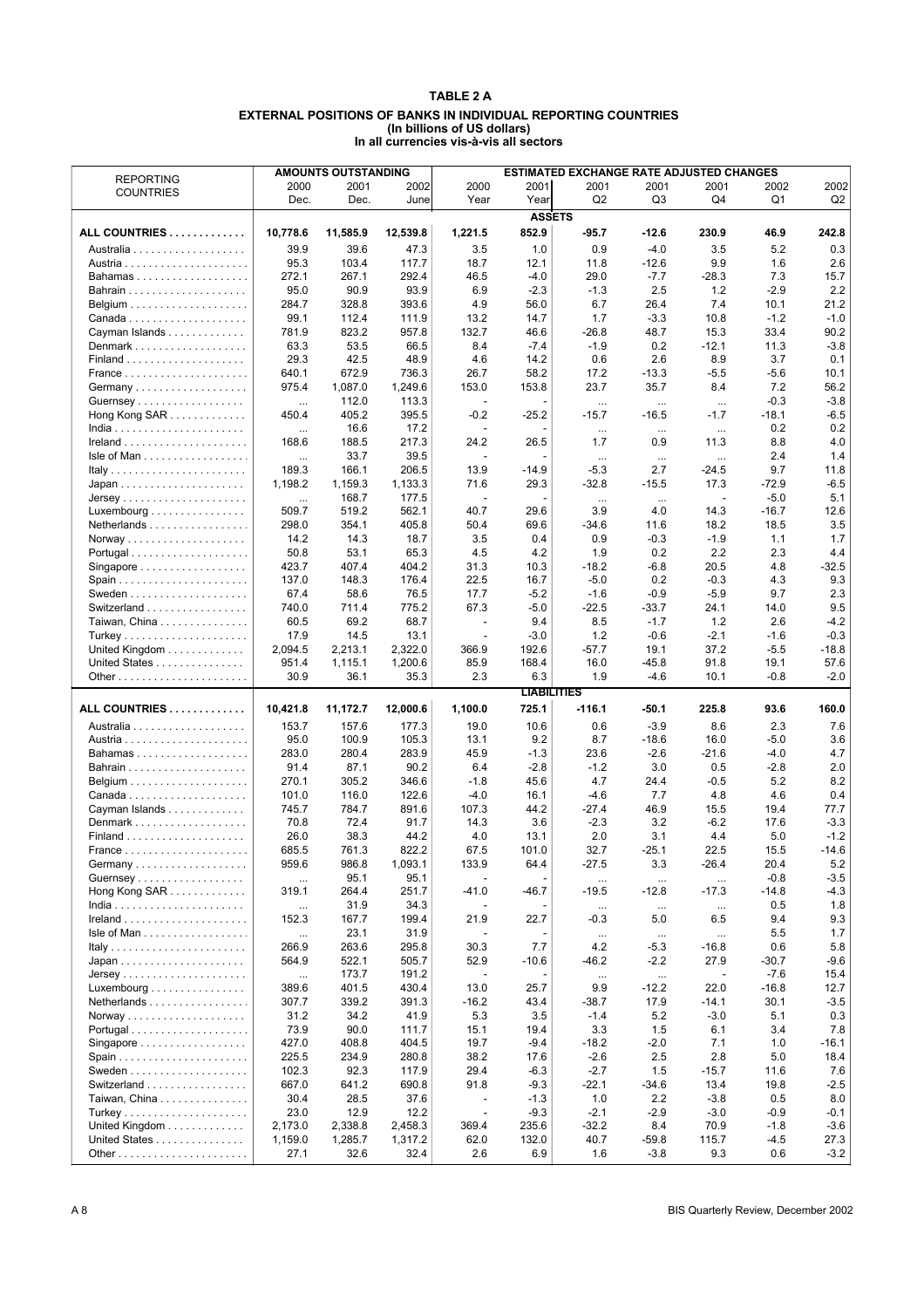### **TABLE 2 B EXTERNAL POSITIONS OF BANKS IN INDIVIDUAL REPORTING COUNTRIES (In billions of US dollars) In all currencies vis-‡-vis the non-bank sector**

|                                             |          | <b>AMOUNTS OUTSTANDING</b> |         |                          |                    | <b>ESTIMATED EXCHANGE RATE ADJUSTED CHANGES</b> |                          |                          |         |         |
|---------------------------------------------|----------|----------------------------|---------|--------------------------|--------------------|-------------------------------------------------|--------------------------|--------------------------|---------|---------|
| <b>REPORTING</b>                            | 2000     | 2001                       | 2002    | 2000                     | 2001               | 2001                                            | 2001                     | 2001                     | 2002    | 2002    |
| <b>COUNTRIES</b>                            | Dec.     | Dec.                       | June    | Year                     | Year               | Q2                                              | Q <sub>3</sub>           | Q4                       | Q1      | Q2      |
|                                             |          |                            |         |                          | <b>ASSETS</b>      |                                                 |                          |                          |         |         |
| ALL COUNTRIES                               | 3,532.0  | 3,916.9                    | 4,275.1 | 288.8                    | 442.1              | 60.4                                            | 13.5                     | 94.7                     | 43.3    | 79.0    |
|                                             |          |                            |         |                          |                    |                                                 |                          |                          |         |         |
|                                             | 4.6      | 5.2                        | 5.9     | $-1.5$                   | 0.8                | 0.6                                             | $\overline{\phantom{a}}$ | 0.4                      | 0.5     |         |
|                                             | 36.3     | 37.5                       | 43.4    | 8.4                      | 2.7                | 5.0                                             | $-4.9$                   | 2.5                      | 1.5     | 0.7     |
| Bahamas                                     | 43.9     | 69.0                       | 54.3    | $-10.5$                  | 25.5               | 22.6                                            | $-9.6$                   | $-8.6$                   | $-7.3$  | $-8.0$  |
|                                             | 32.1     | 32.6                       | 35.4    | 0.8                      | 0.7                | $-0.9$                                          | 0.8                      | 0.1                      | 1.2     | 0.8     |
|                                             | 130.6    | 172.2                      | 192.2   | 18.0                     | 47.3               | $-0.4$                                          | 23.5                     | 13.1                     | $-2.3$  | 5.7     |
|                                             | 18.7     | 21.2                       | 21.2    | 2.1                      | 2.8                | 0.4                                             | $-0.8$                   | 3.6                      | $-1.1$  | 0.7     |
| Cayman Islands                              | 236.9    | 285.2                      | 290.1   | $-19.7$                  | 49.5               | 18.2                                            | 13.9                     | 6.4                      | 7.5     | $-4.0$  |
| Denmark                                     | 18.6     | 19.9                       | 23.8    | 3.8                      | 2.0                | 1.5                                             | $-1.3$                   | $-0.1$                   | 4.7     | $-2.9$  |
|                                             | 7.5      | 13.5                       | 14.5    | $-0.3$                   | 6.4                | 0.4                                             | $-0.2$                   | 6.7                      | 0.1     | $-0.1$  |
|                                             | 247.1    | 246.2                      | 299.0   | 20.3                     | 9.3                | $-1.8$                                          | $-10.1$                  | $\overline{\phantom{a}}$ | 20.3    | 8.1     |
|                                             | 420.2    | 475.9                      | 573.2   | 59.0                     | 72.8               | 13.0                                            | 8.1                      | 9.4                      | 47.2    | 4.4     |
| Guernsey                                    | $\cdots$ | 35.5                       | 29.4    |                          |                    | $\cdots$                                        | $\cdots$                 | $\ddotsc$                | $-2.3$  | $-5.1$  |
| Hong Kong SAR                               | 99.4     | 85.9                       | 90.9    | $-40.8$                  | $-11.5$            | -2.4                                            | -4.6                     | $-1.0$                   | $-3.0$  | 5.7     |
|                                             | $\cdots$ | 3.7                        | 3.9     |                          |                    | $\cdots$                                        | $\ldots$                 | $\cdots$                 | 0.1     | 0.1     |
|                                             | 88.5     | 106.3                      | 117.6   | 13.4                     | 21.6               | 4.9                                             | 2.5                      | 8.1                      | 2.3     | $-0.1$  |
| Isle of Man                                 | $\cdots$ | 6.5                        | 10.0    |                          |                    | $\ldots$                                        | $\ldots$                 | $\cdots$                 | 0.9     | 2.0     |
| Italy                                       | 59.0     | 53.5                       | 63.0    | 6.1                      | $-2.9$             | $-3.3$                                          | 3.1                      | $-9.1$                   | 2.6     | 1.0     |
|                                             | 567.5    | 595.6                      | 562.5   | 65.9                     | 54.7               | $-13.1$                                         | 6.5                      | 41.4                     | $-90.4$ | 33.1    |
| $Jersey \ldots \ldots \ldots \ldots \ldots$ | $\cdots$ | 15.5                       | 16.1    | $\overline{a}$           |                    | $\cdots$                                        | $\cdots$                 | $\overline{\phantom{a}}$ | $-0.6$  | 0.6     |
| $Luxembourg \ldots  \ldots $                | 200.0    | 199.8                      | 214.7   | 0.3                      | 8.2                | $-3.1$                                          | 4.6                      | 7.0                      | $-7.0$  | 3.5     |
| Netherlands                                 | 107.2    | 115.2                      | 133.0   | 8.9                      | 12.7               | $-8.2$                                          | $-1.6$                   | 6.4                      | 14.6    | -7.6    |
|                                             | 8.0      | 8.0                        | 10.1    | 0.9                      | 0.2                | 0.2                                             | $\overline{\phantom{a}}$ | $-0.5$                   | $-0.1$  | 1.5     |
|                                             | 11.8     | 12.7                       | 14.5    | 0.6                      | 1.4                | $\overline{\phantom{a}}$                        | 0.3                      | 1.9                      | 0.9     | $-0.4$  |
| Singapore                                   | 89.4     | 79.3                       | 78.7    | $-17.3$                  | -6.5               | 0.6                                             | $-5.1$                   | $-0.5$                   | $-1.0$  | $-3.2$  |
|                                             | 45.4     | 60.4                       | 72.5    | 6.1                      | 16.5               | 7.5                                             | $-3.1$                   | 6.2                      | 3.0     | 3.1     |
|                                             | 19.3     | 16.0                       | 23.8    | 4.8                      | $-2.6$             | 1.6                                             | $-1.8$                   | $-2.9$                   | 3.3     | 3.0     |
| Switzerland                                 | 85.7     | 76.3                       | 79.2    | 3.1                      | $-7.2$             | 0.6                                             | $-7.4$                   | $-2.1$                   | $-0.1$  | $-1.4$  |
| Taiwan, China                               | 24.8     | 27.6                       | 32.1    | $\overline{\phantom{a}}$ | 3.1                | 2.8                                             | $-1.4$                   | 2.0                      | 3.5     | 0.4     |
| Turkey                                      | 1.7      | 1.2                        | 1.2     |                          | $-0.4$             | 0.3                                             | 0.2                      | $-0.7$                   | $-0.1$  |         |
| United Kingdom                              | 731.4    | 821.1                      | 934.4   | 134.7                    | 112.9              | 9.0                                             | 11.1                     | 3.1                      | 40.6    | 25.0    |
| United States                               | 182.2    | 205.7                      | 221.7   | 19.6                     | 23.5               | 5.1                                             | $-6.1$                   | $-1.5$                   | 3.4     | 12.7    |
|                                             | 14.5     | 12.5                       | 12.9    | 1.9                      | $-1.4$             | $-0.7$                                          | $-3.3$                   | 3.3                      | 0.2     | $-0.4$  |
|                                             |          |                            |         |                          | <b>LIABILITIES</b> |                                                 |                          |                          |         |         |
| ALL COUNTRIES                               | 2,512.7  | 2,884.2                    | 3,146.9 | 242.9                    | 244.8              | $-38.4$                                         | 89.5                     | 9.5                      | 82.4    | 28.5    |
|                                             | 13.3     | 12.6                       | 14.6    | 1.9                      | $-0.1$             | 1.5                                             | $-2.8$                   | 1.9                      | $-0.7$  | 1.9     |
|                                             | 10.5     | 9.5                        | 13.4    | 0.5                      | $-0.7$             | 1.3                                             | $-1.8$                   | 0.4                      | 2.0     | 0.9     |
| Bahamas                                     | 92.0     | 111.6                      | 76.9    | $-17.8$                  | 20.3               | 8.1                                             | 1.0                      | $-1.1$                   | $-19.3$ | $-16.6$ |
|                                             | 27.4     | 24.2                       | 24.8    | 0.6                      | $-3.1$             | 0.9                                             | $-0.4$                   | $-0.7$                   | 0.2     | $-0.3$  |
|                                             | 99.0     | 112.6                      | 130.2   | 13.2                     | 18.0               | $-0.4$                                          | 4.1                      | 10.4                     | 0.4     | 5.7     |
|                                             | 32.9     | 31.4                       | 29.6    | $-1.3$                   | $-1.1$             | $-3.4$                                          | 1.3                      | 3.6                      | $-0.1$  | $-2.2$  |
| Cayman Islands                              | 328.7    | 302.9                      | 379.7   | 58.3                     | -24.2              | $-50.4$                                         | 18.5                     | $-31.3$                  | 38.9    | 35.5    |
| Denmark                                     | 9.1      | 8.9                        | 10.7    | 0.6                      | 0.2                | $-0.5$                                          | $-1.2$                   | 0.6                      | 3.4     | $-2.4$  |
|                                             | 5.3      | 2.2                        | 1.8     | 1.0                      | -2.9               | $-0.9$                                          | 0.4                      | 0.1                      | $-0.5$  | $-0.1$  |
|                                             | 59.5     | 63.4                       | 70.2    | 1.7                      | 6.0                | $-0.4$                                          | 1.2                      | $-4.3$                   | 1.8     | $-0.4$  |
|                                             | 290.3    | 306.7                      | 341.2   | 24.8                     | 25.9               | 9.8                                             | 4.7                      | $-12.6$                  | 10.4    | $-1.4$  |
| Guernsey                                    | $\cdots$ | 83.9                       | 74.4    |                          |                    | $\cdots$                                        | $\cdots$                 | $\ldots$                 | $-9.9$  | $-2.9$  |
| Hong Kong SAR                               | 89.5     | 73.4                       | 63.0    | 7.5                      | $-15.0$            | 0.2                                             | $-1.6$                   | $-8.2$                   | $-11.0$ | $-0.7$  |
|                                             | $\ldots$ | 26.5                       | 27.6    | $\overline{\phantom{a}}$ |                    | $\dots$                                         | $\ldots$                 | $\cdots$                 | 0.2     | 0.9     |
|                                             | 28.8     | 34.5                       | 37.3    | 5.2                      | 6.8                | 2.0                                             | $-0.5$                   | 3.6                      | 2.2     | $-2.3$  |
| Isle of Man                                 | $\cdots$ | 22.1                       | 28.6    | $\overline{\phantom{a}}$ |                    | $\cdots$                                        | $\ldots$                 | $\cdots$                 | 3.9     | 1.2     |
| Italy                                       | 18.1     | 15.2                       | 23.8    | 2.0                      | -2.1               | 0.4                                             | 1.4                      | $-6.3$                   | 4.6     | 1.6     |
|                                             | 34.3     | 31.2                       | 50.5    | 5.7                      | -0.3               | $-6.9$                                          | $-0.6$                   | 4.8                      | 13.9    | 1.9     |
| $Jersev \ldots \ldots \ldots$               | $\cdots$ | 57.5                       | 64.0    | $\sim$                   |                    | $\cdots$                                        | $\ldots$                 | $\frac{1}{2}$            | $-1.1$  | 4.6     |
| $Luxembourg \ldots  \ldots $                | 154.4    | 146.5                      | 158.4   | 13.3                     | $-1.8$             | $-5.2$                                          | 4.5                      | 12.7                     | $-6.3$  | 4.0     |
| Netherlands                                 | 63.4     | 85.8                       | 100.2   | 8.1                      | 24.3               | $-7.8$                                          | $-1.0$                   | 19.1                     | 11.9    | $-2.3$  |
|                                             | 8.7      | 11.0                       | 14.0    | 6.5                      | 2.4                | 0.3                                             | 1.4                      | $-0.9$                   | 0.2     | 2.2     |
|                                             | 11.0     | 12.5                       | 22.9    | 0.9                      | 2.0                | $-1.3$                                          | 0.6                      | $-1.1$                   | 5.6     | 2.6     |
| Singapore                                   | 124.7    | 122.5                      | 120.6   | 6.8                      | 1.5                | 2.0                                             | $-2.3$                   | 0.3                      | $-2.7$  | $-3.6$  |
| Spain                                       | 96.4     | 106.2                      | 126.9   | 23.6                     | 13.3               | 0.5                                             | 3.3                      | 2.5                      | 2.2     | 8.6     |
|                                             | 19.0     | 12.3                       | 15.7    | 9.7                      | -6.1               | $-3.1$                                          | 0.2                      | $-4.2$                   | 3.6     | $-1.4$  |
| Switzerland                                 | 288.5    | 290.3                      | 298.3   | 8.3                      | 6.8                | $-0.9$                                          | 3.0                      | $-1.6$                   | $-5.5$  | $-0.6$  |
| Taiwan, China                               | 13.7     | 15.2                       | 18.2    | $\blacksquare$           | 1.8                | 0.9                                             | 0.1                      | $-0.1$                   | 1.5     | $1.2$   |
|                                             | 3.0      | 2.5                        | 2.3     | $\overline{\phantom{a}}$ | $-0.4$             | 0.1                                             | $\overline{\phantom{a}}$ | $-0.5$                   | $-0.3$  | $-0.1$  |
| United Kingdom                              | 429.1    | 551.9                      | 601.2   | 47.2                     | 137.6              | $-0.2$                                          | 65.2                     | 6.4                      | 32.6    | -14.8   |
| United States                               | 153.6    | 189.7                      | 198.2   | 13.2                     | 36.1               | 14.9                                            | $-7.6$                   | 14.5                     | 0.6     | 7.9     |
|                                             |          |                            |         | 1.2                      |                    | 0.4                                             |                          | 1.4                      | $-0.2$  |         |
|                                             | 8.5      | 7.7                        | 7.9     |                          | $-0.4$             |                                                 | $-1.7$                   |                          |         | $-0.1$  |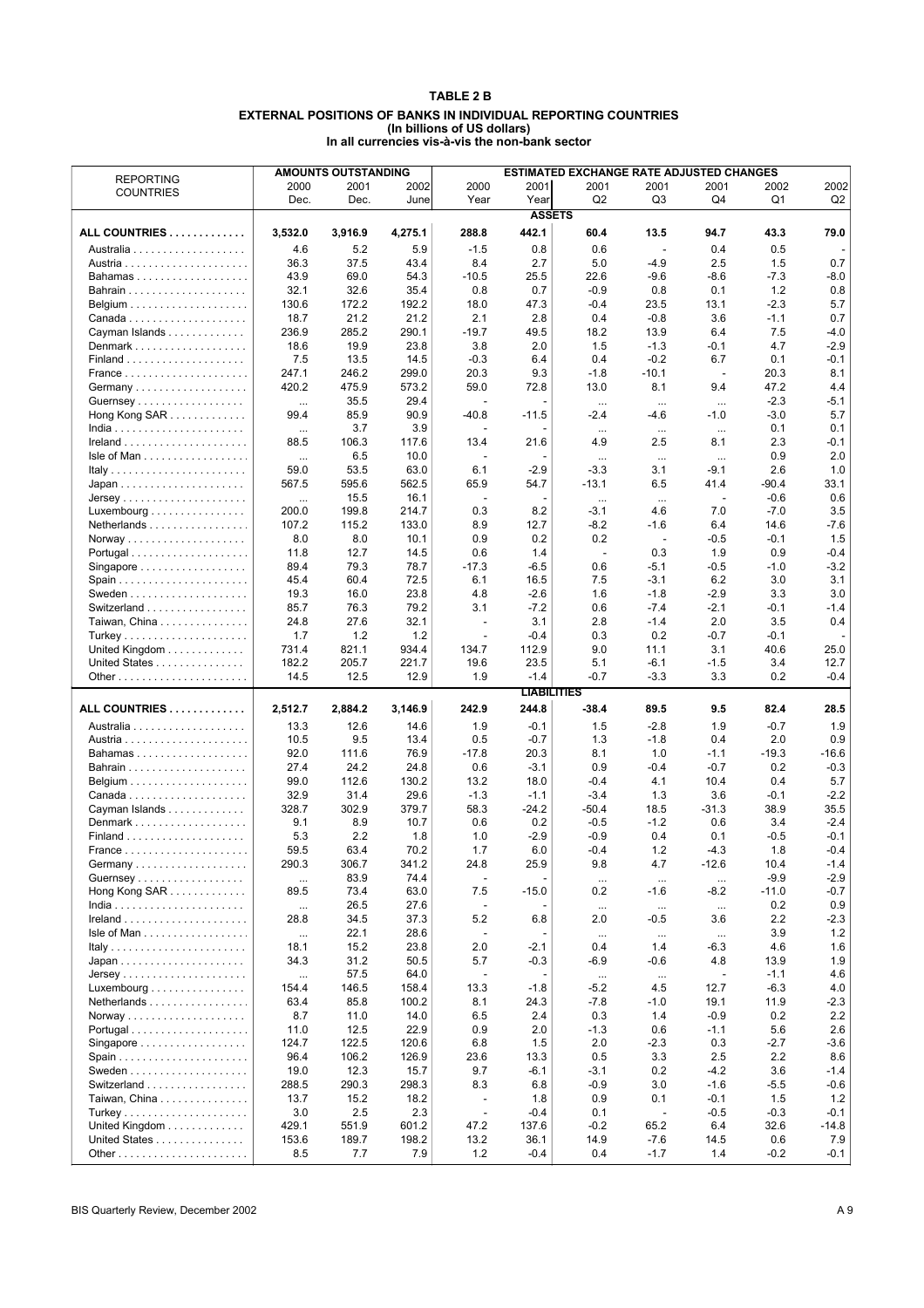#### **TABLE 2 C EXTERNAL POSITIONS OF BANKS IN INDIVIDUAL REPORTING COUNTRIES (In billions of US dollars) In foreign currencies vis-‡-vis all sectors**

|                                             | <b>ESTIMATED EXCHANGE RATE ADJUSTED CHANGES</b><br><b>AMOUNTS OUTSTANDING</b> |         |         |                          |                    |                     |                     |                          |         |         |
|---------------------------------------------|-------------------------------------------------------------------------------|---------|---------|--------------------------|--------------------|---------------------|---------------------|--------------------------|---------|---------|
| <b>REPORTING</b>                            | 2000                                                                          | 2001    | 2002    | 2000                     | 2001               | 2001                | 2001                | 2001                     | 2002    | 2002    |
| <b>COUNTRIES</b>                            | Dec.                                                                          | Dec.    | June    | Year                     | Year               | Q2                  | Q <sub>3</sub>      | Q4                       | Q1      | Q2      |
|                                             |                                                                               |         |         |                          | <b>ASSETS</b>      |                     |                     |                          |         |         |
|                                             |                                                                               |         |         |                          |                    |                     |                     |                          |         |         |
| ALL COUNTRIES                               | 6,995.4                                                                       | 7,434.7 | 7,896.6 | 790.3                    | 400.3              | $-101.2$            | $-23.5$             | 169.0                    | 32.2    | 136.8   |
|                                             | 31.4                                                                          | 30.8    | 34.8    | $-0.8$                   | 0.1                | $-1.2$              | $-4.1$              | 3.1                      | 2.0     | 1.0     |
|                                             | 40.1                                                                          | 43.7    | 45.0    | 2.1                      | 4.5                | 8.9                 | $-6.6$              | 2.2                      | 0.3     | $-0.8$  |
| Bahamas                                     | 228.2                                                                         | 224.0   | 251.1   | 46.5                     | $-3.3$             | 31.6                | $-9.9$              | $-30.5$                  | 8.2     | 16.6    |
|                                             | 95.0                                                                          | 90.9    | 93.9    | 6.9                      | $-2.3$             | $-1.3$              | 2.5                 | 1.2                      | $-2.9$  | 2.2     |
|                                             | 103.4                                                                         | 115.3   | 133.7   | $\sim$                   | 13.6               | $-8.8$              | 21.4                | $-5.8$                   | $-0.2$  | 15.2    |
|                                             | 85.2                                                                          | 93.6    | 92.6    | 12.9                     | 8.9                | 0.1                 | $-2.9$              | 7.1                      | 0.2     | $-2.0$  |
| Cayman Islands                              | 781.3                                                                         | 822.9   | 957.6   | 132.5                    | 46.9               | $-26.7$             | 48.3                | 15.7                     | 33.4    | 90.3    |
| Denmark                                     | 46.8                                                                          | 39.9    | 48.9    | 5.5                      | $-5.4$             | $-1.2$              | 1.3                 | $-9.3$                   | 8.7     | $-3.2$  |
|                                             | 15.0                                                                          | 28.6    | 32.5    | 1.9                      | 13.7               | $-0.3$              | 4.6                 | 9.5                      | 1.3     | 2.0     |
|                                             | 283.2                                                                         | 288.7   | 271.7   | 4.2                      | 9.9                | 1.3                 | $-26.1$             | 26.4                     | $-16.9$ | $-5.5$  |
|                                             | 358.6                                                                         | 388.7   | 422.8   | 50.3                     | 36.1               | 7.5                 | 11.7                | 7.0                      | 18.3    | 11.5    |
| Guernsey                                    |                                                                               | 79.3    | 78.7    | ÷,                       |                    |                     |                     |                          | $-1.4$  | $-2.6$  |
| Hong Kong SAR                               | $\cdots$<br>413.0                                                             | 371.9   | 359.0   | $-5.7$                   | -21.2              | $\cdots$<br>$-10.6$ | $\cdots$<br>$-18.2$ | $\ldots$<br>$-1.0$       | $-19.0$ | $-8.7$  |
|                                             |                                                                               | 16.0    | 16.5    | $\overline{\phantom{a}}$ |                    |                     |                     |                          | $-0.1$  | 0.3     |
|                                             | $\cdots$<br>93.9                                                              | 100.3   | 109.4   | 12.3                     | 8.5                | $\ldots$<br>2.1     | $\ldots$<br>$-1.6$  | $\cdots$<br>4.5          | 4.3     | 1.4     |
|                                             |                                                                               |         |         |                          |                    |                     |                     |                          |         |         |
| Isle of Man                                 | $\cdots$                                                                      | 11.6    | 13.0    | $\overline{a}$           |                    | $\ldots$            | $\ldots$            | $\cdots$                 | 0.9     |         |
| Italy                                       | 53.4                                                                          | 44.7    | 52.9    | $-5.7$                   | $-7.8$             | $-3.0$              | $-0.2$              | $-6.1$                   | 5.6     | 1.2     |
|                                             | 746.7                                                                         | 776.5   | 799.9   | 60.4                     | 39.9               | $-25.5$             | 13.5                | 21.9                     | $-18.9$ | 20.9    |
| $Jersey$                                    | $\cdots$                                                                      | 120.8   | 133.0   | $\overline{a}$           |                    | $\cdots$            | $\ldots$            | $\overline{\phantom{a}}$ | $-0.1$  | 5.9     |
| $Luxembourg \ldots  \ldots $                | 203.8                                                                         | 213.2   | 223.7   | 1.5                      | 13.1               | 1.0                 | 2.8                 | 1.3                      | $-2.9$  | 5.5     |
| Netherlands                                 | 147.8                                                                         | 191.9   | 200.7   | 20.6                     | 47.2               | $-12.0$             | 10.5                | 25.2                     | $-6.1$  | 9.6     |
|                                             | 12.2                                                                          | 11.1    | 11.8    | 3.7                      | $-0.9$             | $-0.3$              | 0.1                 | $-0.8$                   | $-0.3$  | 0.4     |
|                                             | 17.2                                                                          | 18.1    | 19.4    | $-1.7$                   | 1.0                | 0.5                 | $-0.6$              | $-0.1$                   | 1.5     | $-0.6$  |
| Singapore                                   | 423.7                                                                         | 407.4   | 404.2   | 31.3                     | 10.3               | $-18.2$             | $-6.8$              | 20.5                     | 4.8     | $-32.5$ |
|                                             | 64.7                                                                          | 61.1    | 63.0    | 14.1                     | $-2.6$             | $-8.7$              | $-2.3$              | $-0.2$                   | $-1.5$  | 1.9     |
|                                             | 44.3                                                                          | 40.4    | 51.3    | 11.8                     | $-2.9$             | 1.9                 | $-3.6$              | $-0.8$                   | 6.6     | 1.9     |
| Switzerland                                 | 666.8                                                                         | 634.3   | 689.8   | 79.2                     | $-10.9$            | $-18.0$             | $-35.5$             | 22.7                     | 11.0    | 14.7    |
| Taiwan, China                               | 59.7                                                                          | 68.2    | 67.7    | $\overline{\phantom{a}}$ | 9.2                | 8.7                 | $-1.7$              | 0.9                      | 2.9     | -4.4    |
| Turkey                                      | 17.8                                                                          | 14.4    | 12.9    | $\overline{\phantom{a}}$ | $-3.2$             | 1.0                 | $-0.8$              | $-1.7$                   | $-1.6$  | $-0.3$  |
| United Kingdom                              | 1,874.1                                                                       | 1,974.3 | 2,076.4 | 320.9                    | 167.6              | $-37.9$             | $-1.6$              | 35.3                     | $-10.2$ | $-6.8$  |
| United States                               | 56.9                                                                          | 75.8    | 93.3    | $-16.8$                  | 23.7               | 6.1                 | $-13.1$             | 10.5                     | 5.0     | 3.6     |
|                                             | 30.9                                                                          | 36.1    | 35.3    | 2.3                      | 6.3                | 1.9                 | $-4.6$              | 10.1                     | $-0.8$  | -2.0    |
|                                             |                                                                               |         |         |                          | <b>LIABILITIES</b> |                     |                     |                          |         |         |
| ALL COUNTRIES                               | 6,803.3                                                                       | 7,245.4 | 7,609.1 | 767.9                    | 361.7              | $-93.3$             | $-17.3$             | 109.0                    | 36.1    | 78.1    |
|                                             |                                                                               |         |         |                          |                    |                     |                     |                          |         |         |
|                                             | 94.0                                                                          | 94.5    | 109.9   | 2.9                      | 2.5                | 2.6                 | $-3.8$              | 0.3                      | 2.5     | 9.7     |
|                                             | 67.6                                                                          | 79.2    | 80.9    | 8.7                      | 13.6               | 12.5                | $-20.8$             | 18.5                     | $-4.1$  | 2.7     |
| Bahamas                                     | 239.4                                                                         | 236.1   | 242.4   | 45.9                     | $-2.0$             | 26.0                | $-5.3$              | $-24.3$                  | $-2.5$  | 6.1     |
|                                             | 91.4                                                                          | 87.1    | 90.2    | 6.4                      | $-2.8$             | $-1.2$              | 3.0                 | 0.5                      | $-2.8$  | 2.0     |
|                                             | 113.6                                                                         | 120.4   | 139.2   | 3.5                      | 8.7                | $-11.6$             | 21.9                | $-9.2$                   | 0.4     | 14.7    |
|                                             | 88.5                                                                          | 101.1   | 106.9   | $-1.7$                   | 13.0               | $-5.1$              | 5.8                 | 4.0                      | 3.5     | 1.4     |
| Cayman Islands                              | 745.2                                                                         | 784.1   | 891.4   | 108.4                    | 44.2               | $-27.4$             | 46.7                | 15.4                     | 19.6    | 77.8    |
| Denmark                                     | 60.2                                                                          | 63.2    | 79.2    | 12.2                     | 4.5                | $-1.4$              | 3.1                 | $-5.4$                   | 13.8    | $-1.3$  |
|                                             | 19.1                                                                          | 26.1    | 30.4    | 4.4                      | 7.3                | 1.1                 | 3.6                 | 3.0                      | 2.6     | $1.2$   |
| France                                      | 363.2                                                                         | 399.5   | 382.1   | 20.7                     | 43.2               | 5.2                 | $-28.4$             | 34.9                     | $-9.7$  | -16.5   |
|                                             | 495.2                                                                         | 529.5   | 556.5   | 86.7                     | 44.1               | 1.1                 | 26.7                | $-18.7$                  | 9.2     | 0.2     |
| Guernsey                                    | $\cdots$                                                                      | 71.6    | 69.7    |                          |                    | $\cdots$            | $\cdots$            | $\ldots$                 | $-1.4$  | -3.3    |
| Hong Kong SAR                               | 279.0                                                                         | 232.0   | 222.4   | $-48.9$                  | $-38.9$            | $-15.8$             | $-12.7$             | $-15.6$                  | $-11.2$ | -4.9    |
|                                             | $\cdots$                                                                      | 17.9    | 19.2    |                          |                    | $\cdots$            | $\ldots$            | $\ddotsc$                | $-0.4$  | 1.5     |
|                                             | 89.7                                                                          | 97.9    | 111.0   | 13.2                     | 11.7               | 1.2                 | 0.8                 | 6.2                      | 7.5     | 2.8     |
| Isle of Man                                 | $\cdots$                                                                      | 9.4     | 11.9    | $\sim$                   |                    | $\cdots$            | $\cdots$            | $\cdots$                 | 0.9     | 1.1     |
|                                             | 97.3                                                                          | 93.3    | 86.9    | 2.4                      | $-2.6$             | $-2.8$              | $-3.5$              | $-0.2$                   | $-5.5$  | -2.7    |
|                                             | 333.5                                                                         | 327.2   | 290.6   | 51.7                     | $-3.4$             | $-29.7$             | 4.0                 | 17.2                     | $-18.2$ | $-22.6$ |
| $Jersey$                                    | $\cdots$                                                                      | 129.2   | 142.5   | $\overline{\phantom{a}}$ |                    | $\cdots$            | $\ldots$            | $\overline{\phantom{a}}$ | 1.0     | 5.2     |
| Luxembourg $\dots\dots\dots\dots\dots\dots$ | 177.3                                                                         | 176.6   | 191.1   | 1.9                      | 1.8                | 4.5                 | $-9.9$              | $-2.1$                   | 2.5     | 6.5     |
| Netherlands                                 | 199.2                                                                         | 216.2   | 219.5   | $-12.6$                  | 20.0               | $-16.0$             | 17.2                | 16.6                     | 1.6     | -3.6    |
|                                             | 26.8                                                                          | 29.0    | 33.6    | 4.1                      | 2.6                | $-1.9$              | 5.0                 | $-2.8$                   | 4.8     | $-1.2$  |
|                                             | 21.7                                                                          | 22.9    | 23.3    | 2.0                      | 1.5                | 0.5                 | $-1.5$              | $-0.1$                   | 0.1     | $-0.1$  |
| Singapore                                   | 427.0                                                                         | 408.8   | 404.5   | 19.7                     | -9.4               | $-18.2$             | $-2.0$              | 7.1                      | 1.0     | $-16.1$ |
|                                             | 92.7                                                                          | 92.6    | 90.1    | 10.3                     | 0.5                | $-1.8$              | $-3.9$              | $-0.1$                   | $-4.3$  | 0.8     |
|                                             | 78.7                                                                          | 71.4    | 91.5    | 21.8                     | $-6.3$             | $-2.3$              | 0.3                 | $-12.6$                  | 7.9     | 9.5     |
| Switzerland                                 | 594.4                                                                         | 567.2   | 614.9   | 98.2                     | $-12.8$            | $-18.4$             | $-35.7$             | 12.5                     | 18.4    | 6.7     |
| Taiwan, China                               | 27.4                                                                          | 25.1    | 33.4    | $\overline{\phantom{a}}$ | $-1.9$             | 1.4                 | 1.5                 | $-3.3$                   | 0.9     | 6.9     |
| Turkey                                      | 22.5                                                                          | 12.9    | 12.1    | $\overline{a}$           | $-9.2$             | $-1.8$              | $-2.8$              | $-2.9$                   | $-1.0$  | $-0.1$  |
| United Kingdom                              | 1,855.4                                                                       | 2,000.2 | 2,106.2 | 318.2                    | 205.5              | $-16.9$             | $-1.9$              | 59.2                     | $-2.6$  | 3.6     |
| United States                               | 76.1                                                                          | 90.5    | 93.2    | $-14.7$                  | 19.7               | 21.2                | $-20.7$             | 1.3                      | 0.7     | $-6.7$  |
|                                             | 27.1                                                                          | 32.6    | 32.4    | 2.6                      | 6.9                | 1.6                 | $-3.8$              | 9.3                      | 0.6     | $-3.2$  |
|                                             |                                                                               |         |         |                          |                    |                     |                     |                          |         |         |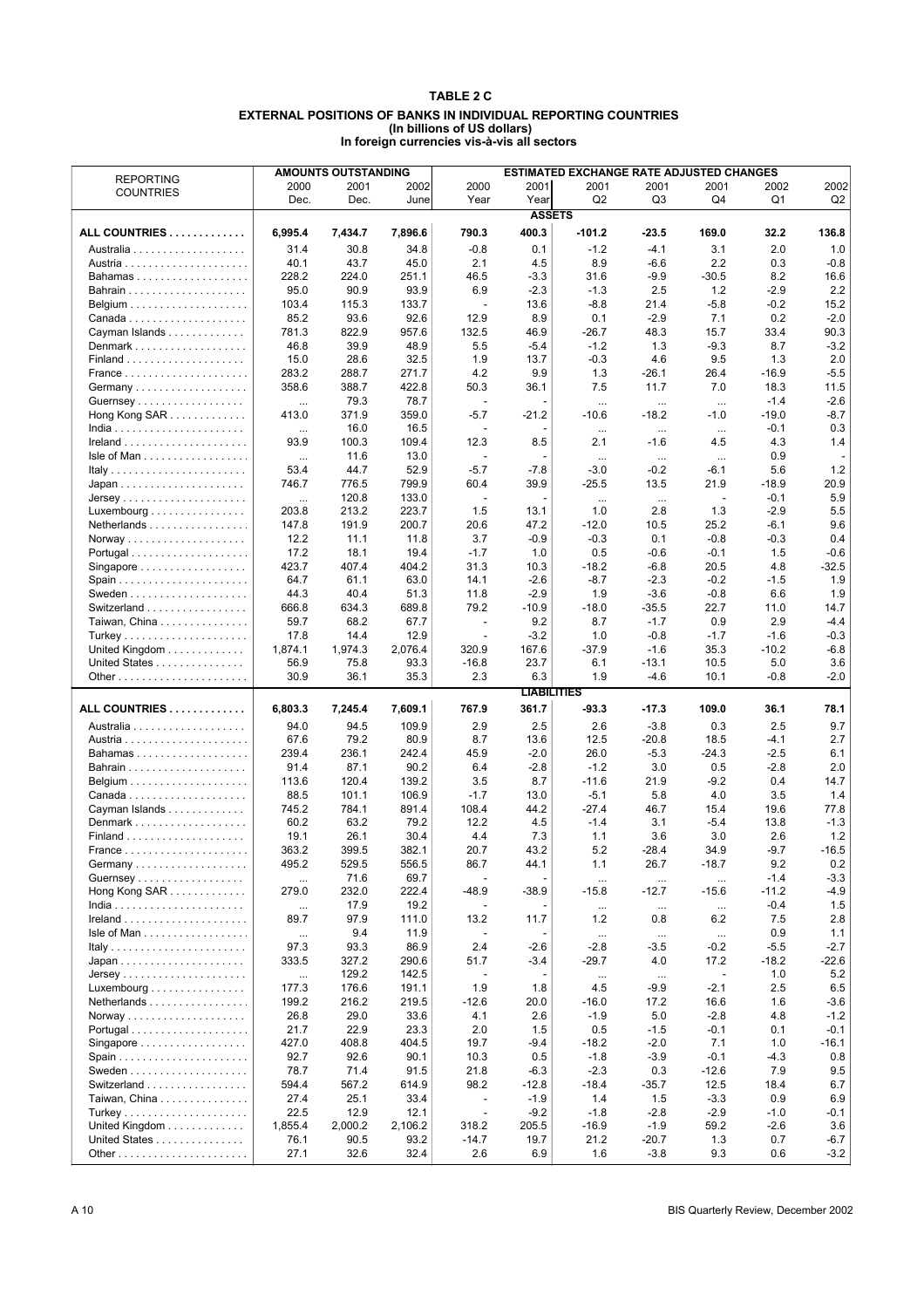#### **TABLE 2 D EXTERNAL POSITIONS OF BANKS IN INDIVIDUAL REPORTING COUNTRIES (In billions of US dollars) In foreign currencies vis-‡-vis the non-bank sector**

|                                             |                  | <b>AMOUNTS OUTSTANDING</b> |                 |                                 |                    | <b>ESTIMATED EXCHANGE RATE ADJUSTED CHANGES</b> |                          |                          |                          |               |
|---------------------------------------------|------------------|----------------------------|-----------------|---------------------------------|--------------------|-------------------------------------------------|--------------------------|--------------------------|--------------------------|---------------|
| <b>REPORTING</b>                            | 2000             | 2001                       | 2002            | 2000                            | 2001               | 2001                                            | 2001                     | 2001                     | 2002                     | 2002          |
| <b>COUNTRIES</b>                            | Dec.             | Dec.                       | June            | Year                            | Year               | Q2                                              | Q <sub>3</sub>           | Q4                       | Q1                       | Q2            |
|                                             |                  |                            |                 |                                 | <b>ASSETS</b>      |                                                 |                          |                          |                          |               |
| ALL COUNTRIES                               | 2,326.2          | 2,544.6                    | 2,732.0         | 163.0                           | 218.1              | 47.5                                            | $-12.4$                  | 59.0                     | 37.8                     | 57.8          |
|                                             | 2.8              | 3.3                        | 3.3             | $-1.3$                          | 0.6                | 0.7                                             | $\overline{\phantom{a}}$ | 0.1                      | 0.3                      | $-0.4$        |
|                                             | 16.6             | 16.8                       | 17.6            | 3.3                             | 0.6                | 3.1                                             | $-2.8$                   | 0.1                      | $\overline{\phantom{a}}$ |               |
| Bahamas                                     | 41.0             | 48.2                       | 49.7            | $-10.5$                         | 7.4                | 7.9                                             | $-3.9$                   | $-2.9$                   | 0.8                      | 0.2           |
|                                             | 32.1             | 32.6                       | 35.4            | 0.8                             | 0.7                | $-0.9$                                          | 0.8                      | 0.1                      | 1.2                      | 0.8           |
|                                             | 45.7             | 56.0                       | 55.7            | 6.9                             | 10.8               | $-4.0$                                          | 12.3                     | 0.5                      | $-4.6$                   | 3.5           |
|                                             | 13.4             | 13.9                       | 13.1            | 2.0                             | 0.5                | 0.5                                             | $-1.2$                   | 1.6                      | 0.3                      | $-1.1$        |
| Cayman Islands                              | 236.6            | 285.0                      | 289.8           | $-19.7$                         | 49.5               | 18.2                                            | 13.5                     | 6.8                      | 7.5                      | $-4.0$        |
| Denmark                                     | 13.4             | 15.3                       | 17.4            | 2.3                             | 2.4                | 2.1                                             | $-0.9$                   | $-0.1$                   | 3.7                      | $-3.0$        |
|                                             | 4.5              | 10.2                       | 11.1            | $-0.6$                          | 5.9                | $-0.1$                                          | $-0.2$                   | 6.9                      | $\overline{\phantom{a}}$ | 0.4           |
|                                             | 108.6            | 102.1                      | 104.2           | 6.0                             | $-4.8$             | $-0.7$                                          | $-7.7$                   | 3.6                      | 5.2                      | $-5.2$        |
|                                             | 180.9            | 195.8                      | 223.1           | 31.2                            | 17.5               | 10.4                                            | $-1.3$                   | 4.9                      | 24.9                     | $-2.5$        |
| Guernsey                                    | $\cdots$         | 32.1                       | 25.7            |                                 |                    | $\cdots$                                        | $\cdots$                 | $\ddotsc$                | $-2.8$                   | $-4.7$        |
| Hong Kong SAR                               | 87.8             | 74.3                       | 78.9            | $-42.8$                         | $-11.5$            | $-1.7$                                          | $-3.9$                   | $-1.3$                   | $-3.6$                   | 5.8           |
|                                             | $\ldots$         | 3.2                        | 3.2             |                                 |                    | $\ldots$                                        | $\ldots$                 | $\ldots$                 | $-0.1$                   | 0.1           |
|                                             | 46.5             | 53.5                       | 56.6            | 6.7                             | 8.3                | 3.3                                             | -0.7                     | 3.4                      | 1.9                      | $-0.7$        |
| Isle of Man                                 | $\cdots$         | 1.4                        | 2.6             |                                 |                    | $\cdots$                                        | $\ldots$                 | $\cdots$                 | 1.0                      |               |
|                                             | 18.0             | 15.2                       | 16.3            | $-0.1$                          | $-2.6$             | $-2.5$                                          | 1.8                      | $-3.1$                   | 0.9                      | $-0.1$        |
|                                             | 422.7            | 451.3                      | 468.0           | 49.0                            | 35.3               | $-12.7$                                         | $-0.3$                   | 30.2                     | $-34.0$                  | 35.1          |
| $Jersey \ldots \ldots \ldots \ldots \ldots$ | $\cdots$         | 12.5                       | 12.7            | $\overline{\phantom{a}}$        |                    | $\cdots$                                        | $\cdots$                 | $\overline{\phantom{a}}$ | $-0.4$                   | 0.1           |
| $Luxembourg \ldots  \ldots $                | 81.4             | 83.0                       | 84.1            | 1.7                             | 3.4                | 5.5                                             | $-1.7$                   | 2.6                      | $-2.3$                   |               |
| Netherlands                                 | 41.8             | 47.2                       | 50.7            | $-1.6$                          | 5.9                | 1.3                                             | $-3.4$                   | 6.2                      | 1.7                      | 1.1           |
|                                             | 7.1              | 7.3                        | 7.6             | 1.2                             | 0.3                | 0.3                                             | 0.1                      | $-0.4$                   | $-0.1$                   | 0.1           |
|                                             | 3.0              | 3.1                        | 3.4             | $-1.3$                          | 0.2                | 0.3                                             | $-0.2$                   | 0.1                      | 0.1                      | 0.2           |
| Singapore                                   | 89.4             | 79.3                       | 78.7            | $-17.3$                         | -6.5               | 0.6                                             | $-5.1$                   | $-0.5$                   | $-1.0$                   | $-3.2$        |
|                                             | 25.4             | 24.5                       | 24.9            | 3.5                             | $-0.6$             | 1.2                                             | $-4.8$                   | 1.1                      | $-0.3$                   | 0.2           |
|                                             | 15.6             | 12.7                       | 17.6            | 3.7                             | $-2.6$             | 1.7                                             | $-2.4$                   | $-2.0$                   | 2.2                      | 2.1           |
| Switzerland                                 | 68.7             | 59.7                       | 62.4            | 8.9                             | $-7.3$             | 0.8                                             | $-6.2$                   | $-3.4$                   | $-0.3$                   | 0.7           |
| Taiwan, China                               | 24.8             | 27.4                       | 32.0            | $\overline{\phantom{a}}$        | 3.0                | 2.9                                             | $-1.4$                   | 1.9                      | 3.6                      | 0.4           |
| Turkey                                      | 1.6              | 1.2                        | 1.2             |                                 | $-0.4$             | 0.3                                             | 0.2                      | $-0.7$                   | $-0.1$                   |               |
| United Kingdom                              | 682.2            | 764.0                      | 872.0           | 129.2                           | 103.7              | 9.8                                             | 10.4                     | $-0.1$                   | 32.0                     | 32.0          |
| United States                               | $\cdots$         | $\cdots$                   | $\cdots$        | $\ldots$                        | $\cdots$           | $\cdots$                                        | $\cdots$                 | $\cdots$                 | $\cdots$                 | $\cdots$      |
|                                             | 14.5             | 12.5                       | 12.9            | 1.9                             | $-1.4$             | $-0.7$                                          | $-3.3$                   | 3.3                      | 0.2                      | $-0.4$        |
|                                             |                  |                            |                 |                                 | <b>LIABILITIES</b> |                                                 |                          |                          |                          |               |
| ALL COUNTRIES                               | 1,710.2          | 1,903.2                    | 2,044.3         | 164.3                           | 113.2              | $-41.8$                                         | 60.6                     | $-37.9$                  | 67.8                     | 10.7          |
|                                             | 6.5              | 6.9                        | 8.1             | $-1.3$                          | 0.6                | 1.9                                             | $-2.6$                   | 1.4                      | $-1.4$                   | 2.5           |
|                                             | 5.1              | 4.3                        | 6.1             | 0.2                             | -0.7               | 1.1                                             | $-1.6$                   | 0.2                      | 1.5                      | 0.1           |
| Bahamas                                     | 79.0             | 84.0                       | 70.9            | $-17.8$                         | 5.7                | 4.2                                             | $-2.4$                   | $-4.5$                   | $-8.4$                   | $-5.7$        |
|                                             | 27.4             | 24.2                       | 24.8            | 0.6                             | -3.1               | 0.9                                             | $-0.4$                   | $-0.7$                   | 0.2                      | $-0.3$        |
|                                             | 34.6             | 33.6                       | 36.6            | 4.0                             | -0.3               | $-2.4$                                          | 4.2                      | $-0.5$                   | 2.1                      |               |
|                                             | 26.2             | 23.9                       | 22.4            | $-2.4$                          | $-2.3$             | $-3.4$                                          | 0.1                      | 2.6                      | 0.8                      | $-2.5$        |
| Cayman Islands                              | 328.6            | 302.7                      | 379.5           | 59.9                            | -24.3              | $-50.4$                                         | 18.3                     | $-31.2$                  | 38.9                     | 35.5          |
|                                             | 5.7              | 6.4                        | 7.9             | $-0.3$                          | 0.8                | 0.1                                             | $-0.9$                   | 0.5                      | 3.1                      | $-2.0$        |
|                                             | 3.3              | 0.9                        | 0.7             | $-0.1$                          | -2.3               | $-0.5$                                          | $-0.1$                   | 0.2                      | $-0.1$                   | $-0.2$        |
| France                                      | 26.8             | 27.8                       | 28.7            | $-0.5$                          | 1.2                | $-3.4$                                          | 0.9                      | $-2.5$                   | 1.1                      | $-0.7$        |
|                                             | 135.5            | 147.9                      | 162.5           | 23.5                            | 15.4               | 13.1                                            | 4.1                      | $-11.3$                  | 8.3                      | 1.8           |
| Guernsey                                    | $\cdots$         | 62.5                       | 52.1            |                                 |                    | $\ldots$                                        | $\cdots$                 | $\ldots$                 | $-9.9$                   | $-2.4$        |
| Hong Kong SAR                               | 79.1             | 63.5<br>13.3               | 53.1<br>13.8    | 5.5<br>$\overline{\phantom{a}}$ | $-14.5$            | 0.8                                             | $-1.8$                   | $-8.2$                   | $-11.0$<br>$-0.2$        | $-0.7$<br>0.5 |
|                                             | $\ldots$<br>13.8 | 16.4                       | 17.3            | 3.8                             | 2.8                | $\ldots$<br>2.8                                 | $\ldots$<br>$-1.5$       | $\cdots$<br>2.2          | 1.8                      | $-1.4$        |
| Isle of Man                                 |                  | 7.8                        | 9.5             | $\overline{\phantom{a}}$        |                    |                                                 |                          |                          | 1.2                      | 0.2           |
| Italy                                       | $\ldots$<br>3.4  | 2.8                        | 2.6             | $-0.3$                          | -0.6               | $\cdots$<br>0.7                                 | $\cdots$<br>$-0.2$       | $\cdots$<br>$-1.3$       | $-0.1$                   | $-0.1$        |
|                                             | 14.8             | 9.8                        | 12.7            | 3.2                             | -5.0               | $-6.0$                                          | $\overline{\phantom{a}}$ | $-0.4$                   | 3.9                      | $-1.0$        |
| $Jersey \ldots \ldots \ldots \ldots$        | $\cdots$         | 27.4                       | 28.5            | $\overline{\phantom{a}}$        |                    | $\cdots$                                        | $\cdots$                 | $\frac{1}{2}$            | $-1.5$                   | 1.6           |
| $Luxembourg \ldots  \ldots $                | 46.5             | 42.9                       | 48.1            | $-3.1$                          | $-2.9$             | -0.3                                            | 0.7                      | $-3.6$                   | 2.7                      | 0.9           |
| Netherlands                                 | 43.1             | 62.5                       | 71.4            | 7.9                             | 19.9               | $-5.7$                                          | 0.8                      | 17.6                     | 6.5                      | 1.1           |
|                                             | 7.3              | 9.0                        | 10.3            | 6.5                             | 1.7                | 0.2                                             | 1.4                      | $-1.0$                   | 0.4                      | 0.8           |
|                                             | 3.9              | 4.4                        | 5.2             | 0.3                             | 0.5                | $-0.1$                                          | $-0.3$                   | 0.2                      | 0.9                      | $-0.3$        |
| Singapore                                   | 124.7            | 122.5                      | 120.6           | 6.8                             | 1.5                | 2.0                                             | $-2.3$                   | 0.3                      | $-2.7$                   | $-3.6$        |
| Spain                                       | 42.2             | 43.5                       | 43.5            | 8.1                             | 1.7                | $-0.3$                                          | 0.8                      | 0.8                      | $-1.0$                   | 0.5           |
|                                             | 14.5             | 7.3                        | 8.8             | 8.1                             | $-7.1$             | $-3.2$                                          | $-0.4$                   | $-4.1$                   | 1.9                      | $-0.6$        |
| Switzerland                                 | 261.9            | 264.5                      | 269.6           | 13.4                            | 6.9                | $-0.5$                                          | 2.0                      | $-0.7$                   | $-6.3$                   | 0.9           |
| Taiwan, China                               | 11.2             | 12.3                       | 14.0            | $\overline{\phantom{a}}$        | 1.1                | 1.3                                             | $-0.2$                   | $\overline{\phantom{a}}$ | 1.5                      | 0.1           |
|                                             |                  |                            |                 |                                 |                    |                                                 |                          |                          |                          |               |
|                                             | 3.0              | 2.5                        | 2.3             | $\overline{\phantom{a}}$        | $-0.4$             | 0.1                                             | 0.1                      | $-0.5$                   | $-0.3$                   | $-0.1$        |
| United Kingdom                              | 353.6            | 458.0                      | 504.7           | 36.9                            | 117.2              | 5.1                                             | 43.6                     | 5.0                      | 34.5                     | $-13.9$       |
| United States                               | $\cdots$<br>8.5  | $\cdots$<br>7.7            | $\cdots$<br>7.9 | $\cdots$<br>1.2                 | $\cdots$<br>-0.4   | $\ldots$<br>0.4                                 | $\cdots$<br>$-1.7$       | $\cdots$<br>1.4          | $\dots$<br>$-0.2$        | $-0.1$        |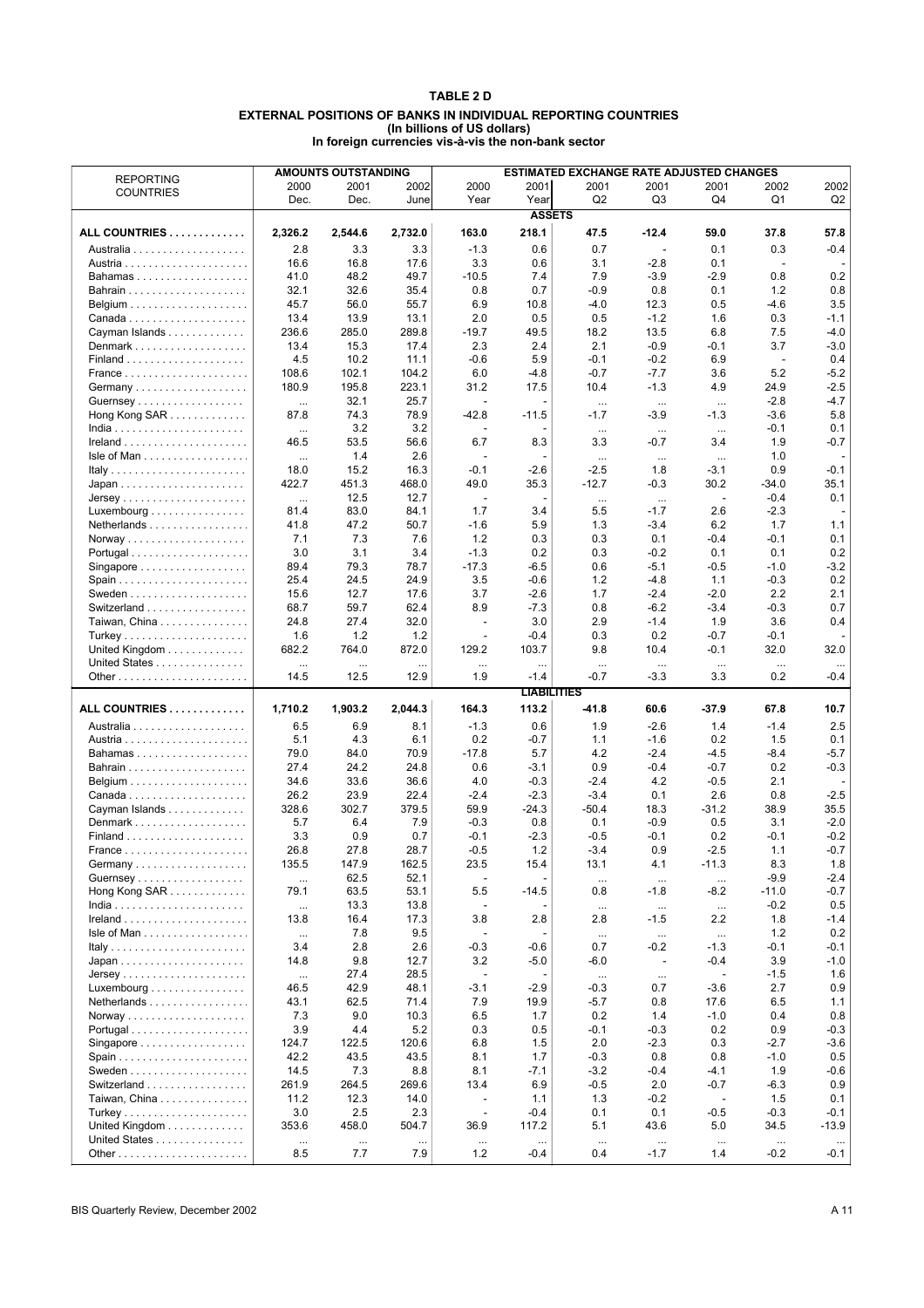#### **TABLE 3 A EXTERNAL LOANS AND DEPOSITS OF BANKS IN INDIVIDUAL REPORTING COUNTRIES (In billions of US dollars) In all currencies vis-‡-vis all sectors**

|                                              |                   | <b>AMOUNTS OUTSTANDING</b> |               |                          |                  | <b>ESTIMATED EXCHANGE RATE ADJUSTED CHANGES</b> |                     |                          |               |                |
|----------------------------------------------|-------------------|----------------------------|---------------|--------------------------|------------------|-------------------------------------------------|---------------------|--------------------------|---------------|----------------|
| <b>REPORTING</b>                             | 2000              | 2001                       | 2002          | 2000                     | 2001             | 2001                                            | 2001                | 2001                     | 2002          | 2002           |
| <b>COUNTRIES</b>                             | Dec.              | Dec.                       | June          | Year                     | Year             | Q2                                              | Q <sub>3</sub>      | Q4                       | Q1            | Q2             |
|                                              |                   |                            |               |                          | <b>LOANS</b>     |                                                 |                     |                          |               |                |
| ALL COUNTRIES                                | 8,322.1           | 8,830.2                    | 9,382.5       | 738.0                    | 606.4            | $-105.1$                                        | $-52.1$             | 159.6                    | $-8.6$        | 101.4          |
|                                              |                   |                            |               |                          |                  |                                                 |                     |                          |               |                |
|                                              | 20.5<br>78.4      | 22.2<br>83.9               | 27.1<br>93.0  | 0.4<br>14.7              | 2.6<br>8.8       | 1.6<br>9.3                                      | $-0.8$              | 1.0<br>9.3               | 3.5           | $-0.1$<br>1.5  |
|                                              |                   |                            |               |                          |                  |                                                 | $-10.6$             |                          | $-0.2$        |                |
| Bahamas                                      | 254.7<br>95.0     | 248.4<br>90.9              | 274.3<br>93.9 | 46.5<br>6.9              | $-5.5$<br>$-2.3$ | 27.2                                            | $-6.6$<br>2.5       | $-27.3$<br>1.2           | 7.9<br>$-2.9$ | 15.8<br>2.2    |
|                                              | 160.8             | 169.8                      | 219.6         | $-9.3$                   | 15.0             | $-1.3$<br>2.8                                   | 9.4                 | $-5.1$                   | 13.9          | 18.9           |
|                                              | 88.7              | 100.7                      | 100.1         | 12.2                     | 13.3             | 1.0                                             |                     | 10.0                     | $-2.0$        | $-0.2$         |
|                                              | 646.2             | 701.1                      | 775.6         | 75.5                     | 59.3             | $-4.8$                                          | $-2.6$<br>45.9      | 2.8                      | 3.4           |                |
| Cayman Islands<br>Denmark                    | 51.7              | 42.0                       | 53.8          | 4.9                      | $-7.9$           | $-0.6$                                          | 0.3                 | $-12.3$                  | 9.7           | 61.1<br>$-2.2$ |
|                                              | 24.4              | 31.9                       | 36.9          | 5.2                      | 8.1              | 0.6                                             | 2.9                 | 2.9                      | 3.0           | 0.2            |
|                                              | 425.4             | 463.5                      | 465.9         | $-2.2$                   | 53.1             | 18.2                                            | $-2.2$              | $-3.1$                   | $-31.0$       | $-0.6$         |
|                                              | 676.5             | 764.8                      | 879.7         | 88.1                     | 115.8            | 8.2                                             | 31.5                | 12.2                     | 0.8           | 51.0           |
| Guernsey                                     |                   | 79.6                       | 76.6          |                          |                  |                                                 |                     |                          | $-0.7$        | $-6.1$         |
| Hong Kong SAR                                | $\cdots$<br>390.8 | 327.6                      | 302.7         | $-16.1$                  | $-43.6$          | $\cdots$<br>$-20.0$                             | $\cdots$<br>$-20.6$ | $\ddotsc$<br>$-6.3$      | $-18.3$       | -21.0          |
|                                              |                   | 15.8                       | 16.0          |                          |                  |                                                 |                     |                          | $-0.2$        | 0.2            |
|                                              | $\ldots$<br>101.4 | 109.9                      | 124.7         | 4.4                      | 11.9             | $\cdots$<br>7.1                                 | $\cdots$<br>0.6     | $\ddotsc$<br>$-2.6$      | 3.9           | 2.3            |
| Isle of Man                                  | $\cdots$          | 33.7                       | 39.5          |                          |                  |                                                 |                     |                          | 2.4           | 1.4            |
| Italy                                        | 142.3             | 120.6                      | 153.5         | 9.3                      | $-15.3$          | $\ldots$<br>$-7.0$                              | $\ldots$<br>1.6     | $\cdots$<br>$-19.3$      | 8.7           | 10.3           |
|                                              | 719.6             | 570.8                      | 528.9         | $-45.2$                  | -5.1             | $-21.9$                                         | $-27.4$             | $-6.4$                   | $-30.8$       | $-41.8$        |
| $Jersey \ldots \ldots \ldots \ldots \ldots$  | $\cdots$          | 149.8                      | 157.2         | $\overline{\phantom{a}}$ |                  | $\cdots$                                        | $\cdots$            | $\overline{\phantom{a}}$ | $-4.2$        | 3.9            |
| $Luxembourg \ldots  \ldots $                 | 335.5             | 357.1                      | 382.3         | 33.7                     | 34.2             | 7.3                                             | 1.8                 | 18.4                     | $-17.3$       | 12.2           |
| Netherlands                                  | 199.0             | 249.7                      | 270.5         | 18.7                     | 59.2             | $-30.4$                                         | 15.8                | 13.1                     | 9.2           | $-5.6$         |
|                                              | 10.9              | 10.5                       | 14.5          | 2.1                      | $-0.2$           | 0.2                                             | $-0.1$              | $-1.6$                   | 1.1           | 1.6            |
|                                              | 43.2              | 44.4                       | 55.8          | 5.3                      | 2.8              | 1.8                                             | $-0.1$              | 1.3                      | 1.7           | 5.0            |
| Singapore                                    | 361.4             | 341.4                      | 329.2         | 18.4                     | 4.9              | $-19.8$                                         | $-7.0$              | 22.3                     | 5.5           | $-37.9$        |
|                                              | 88.5              | 87.0                       | 101.1         | 7.4                      | 2.0              | $-9.9$                                          | $-0.4$              | $-3.9$                   | $-0.2$        | 6.3            |
|                                              | 53.4              | 47.5                       | 55.1          | 13.0                     | $-3.0$           | $-1.8$                                          | 2.3                 | $-4.6$                   | 3.9           | $-1.0$         |
| Switzerland                                  | 723.6             | 681.7                      | 735.2         | 72.5                     | $-19.0$          | $-22.7$                                         | $-35.5$             | 24.0                     | 5.9           | 10.7           |
| Taiwan, China                                | 42.8              | 48.6                       | 41.1          | $\overline{\phantom{a}}$ | 6.3              | 7.1                                             | $-1.8$              | $-1.1$                   | $-2.1$        | $-5.8$         |
| Turkey                                       | 13.4              | 13.1                       | 11.3          |                          | 0.1              | 1.7                                             | $-1.0$              | $-0.5$                   | $-1.8$        | $-0.4$         |
| United Kingdom                               | 1,591.6           | 1,670.9                    | 1,731.7       | 283.6                    | 136.0            | $-77.0$                                         | 0.5                 | 33.5                     | 0.3           | $-36.0$        |
| United States                                | 951.4             | 1,115.1                    | 1,200.6       | 85.9                     | 168.4            | 16.0                                            | $-45.8$             | 91.8                     | 19.1          | 57.6           |
|                                              | 30.9              | 36.1                       | 35.3          | 2.3                      | 6.3              | 1.9                                             | $-4.6$              | 10.1                     | $-0.8$        | $-2.0$         |
|                                              |                   |                            |               |                          | <b>DEPOSITS</b>  |                                                 |                     |                          |               |                |
| ALL COUNTRIES                                | 9,454.9           | 10,099.9                   | 10,833.5      | 912.1                    | 607.7            | $-108.1$                                        | -61.7               | 168.7                    | 55.1          | 165.7          |
|                                              | 47.6              | 47.7                       | 56.2          | 3.7                      | 2.4              | $-3.8$                                          | $-3.1$              | 4.2                      | 0.8           | 4.4            |
|                                              | 74.8              | 76.9                       | 79.1          | 8.3                      | 4.8              | 9.4                                             | $-6.3$              | 1.1                      | -5.5          | 2.9            |
| Bahamas                                      | 275.4             | 275.6                      | 279.1         | 45.9                     | 1.5              | 25.3                                            | $-3.3$              | $-22.3$                  | $-4.0$        | 4.7            |
|                                              | 91.4              | 87.1                       | 90.2          | 6.4                      | $-2.8$           | $-1.2$                                          | 3.0                 | 0.5                      | $-2.8$        | 2.0            |
|                                              | 247.5             | 277.5                      | 316.9         | $-12.6$                  | 39.6             | 4.5                                             | 20.5                | $-2.5$                   | 5.9           | 7.8            |
|                                              | 96.4              | 111.8                      | 119.5         | $-3.4$                   | 16.5             | $-4.2$                                          | 7.7                 | 4.7                      | 4.8           | 1.4            |
| Cayman Islands                               | 679.3             | 705.8                      | 841.1         | 47.7                     | 31.0             | $-13.8$                                         | 45.9                | $-1.1$                   | 35.6          | 91.8           |
| Denmark                                      | 60.5              | 56.5                       | 73.2          | 13.3                     | $-2.3$           | $-2.6$                                          | $-0.1$              | $-7.2$                   | 16.9          | $-4.7$         |
|                                              | 18.4              | 30.2                       | 35.5          | 5.7                      | 12.4             | $-0.3$                                          | 3.4                 | 4.8                      | 4.5           | $-0.6$         |
| France                                       | 526.9             | 558.0                      | 585.8         | 48.5                     | 48.7             | 5.1                                             | $-26.8$             | 15.2                     | $-2.9$        | $-8.8$         |
|                                              | 833.9             | 853.6                      | 945.8         | 110.9                    | 52.9             | -21.1                                           | $-6.6$              | $-39.3$                  | 12.4          | 5.6            |
| Guernsey                                     | $\cdots$          | 91.8                       | 91.9          |                          |                  | $\cdots$                                        | $\cdots$            | $\ldots$                 | $-0.6$        | $-3.3$         |
| Hong Kong SAR                                | 317.8             | 263.0                      | 250.6         | $-40.9$                  | $-46.8$          | $-19.4$                                         | $-12.6$             | $-17.5$                  | $-13.5$       | $-5.3$         |
|                                              | $\cdots$          | 22.7                       | 24.4          | $\sim$                   |                  | $\cdots$                                        | $\ldots$            | $\cdots$                 | 0.6           | 1.2            |
|                                              | 149.5             | 167.7                      | 199.4         | 21.6                     | 22.9             | $-0.3$                                          | 5.3                 | 6.4                      | 9.4           | 9.4            |
| Isle of Man                                  | $\cdots$          | 23.1                       | 31.9          | $\sim$                   |                  | $\cdots$                                        | $\ldots$            | $\cdots$                 | 5.5           | 1.7            |
| Italy                                        | 265.6             | 262.1                      | 294.2         | 30.2                     | 7.5              | 4.2                                             | $-6.1$              | $-16.8$                  | 0.6           | 5.7            |
|                                              | 556.3             | 514.6                      | 498.8         | 51.3                     | -9.9             | $-45.4$                                         | $-2.3$              | 28.1                     | $-29.8$       | $-9.7$         |
| $Jersey \ldots \ldots \ldots \ldots$         | $\cdots$          | 166.8                      | 179.6         | $\overline{\phantom{a}}$ |                  | $\cdots$                                        | $\ldots$            | $\overline{a}$           | $-8.3$        | 12.5           |
| Luxembourg                                   | 329.5             | 346.2                      | 363.1         | 6.1                      | 28.2             | 10.2                                            | $-3.6$              | 20.6                     | $-18.0$       | 7.4            |
| Netherlands                                  | 268.8             | 316.9                      | 360.2         | 21.2                     | 57.7             | -21.3                                           | 11.7                | $-6.3$                   | 23.3          | $-2.0$         |
|                                              | 14.5              | 16.6                       | 23.6          | $-1.2$                   | 2.4              | $-1.3$                                          | 5.2                 | $-3.0$                   | 5.8           | $-0.5$         |
|                                              | 70.3              | 84.3                       | 104.4         | 15.3                     | 17.2             | 2.7                                             | 0.3                 | 6.7                      | 2.5           | 7.7            |
| Singapore                                    | 376.2             | 364.6                      | 357.2         | 1.0                      | $-4.3$           | $-13.8$                                         | $-0.4$              | 6.6                      | 3.7           | -20.6          |
|                                              | 216.3             | 223.0                      | 267.9         | 36.7                     | 14.6             | $-3.2$                                          | 1.5                 | 2.3                      | 4.7           | 18.4           |
|                                              | 77.0              | 70.9                       | 88.4          | 23.7                     | $-3.1$           | $-3.8$                                          | 2.4                 | $-10.5$                  | 5.4           | 6.9            |
| Switzerland                                  | 667.0             | 641.2                      | 690.8         | 91.8                     | -9.3             | $-22.1$                                         | $-34.6$             | 13.4                     | 19.8          | $-2.5$         |
| Taiwan, China                                | 25.7              | 25.7                       | 34.4          | $\overline{\phantom{a}}$ | 0.5              | 0.3                                             | 2.7                 | $-2.7$                   | 0.3           | 7.9            |
| Turkey                                       | 22.0              | 12.0                       | 11.3          | $\overline{\phantom{a}}$ | $-9.3$           | $-2.1$                                          | $-3.0$              | $-2.9$                   | $-1.0$        | $-0.1$         |
| United Kingdom $\ldots \ldots \ldots \ldots$ | 1,960.1           | 2,087.7                    | 2,189.6       | 316.3                    | 195.8            | $-32.5$                                         | $1.2$               | 61.3                     | $-16.8$       | 0.4            |
| United States                                | 1,159.0           | 1,285.7                    | 1,317.2       | 62.0                     | 132.0            | 40.7                                            | $-59.8$             | 115.7                    | $-4.5$        | 27.3           |
|                                              | 27.1              | 32.6                       | 32.4          | 2.6                      | 6.9              | 1.6                                             | $-3.8$              | 9.3                      | 0.6           | $-3.2$         |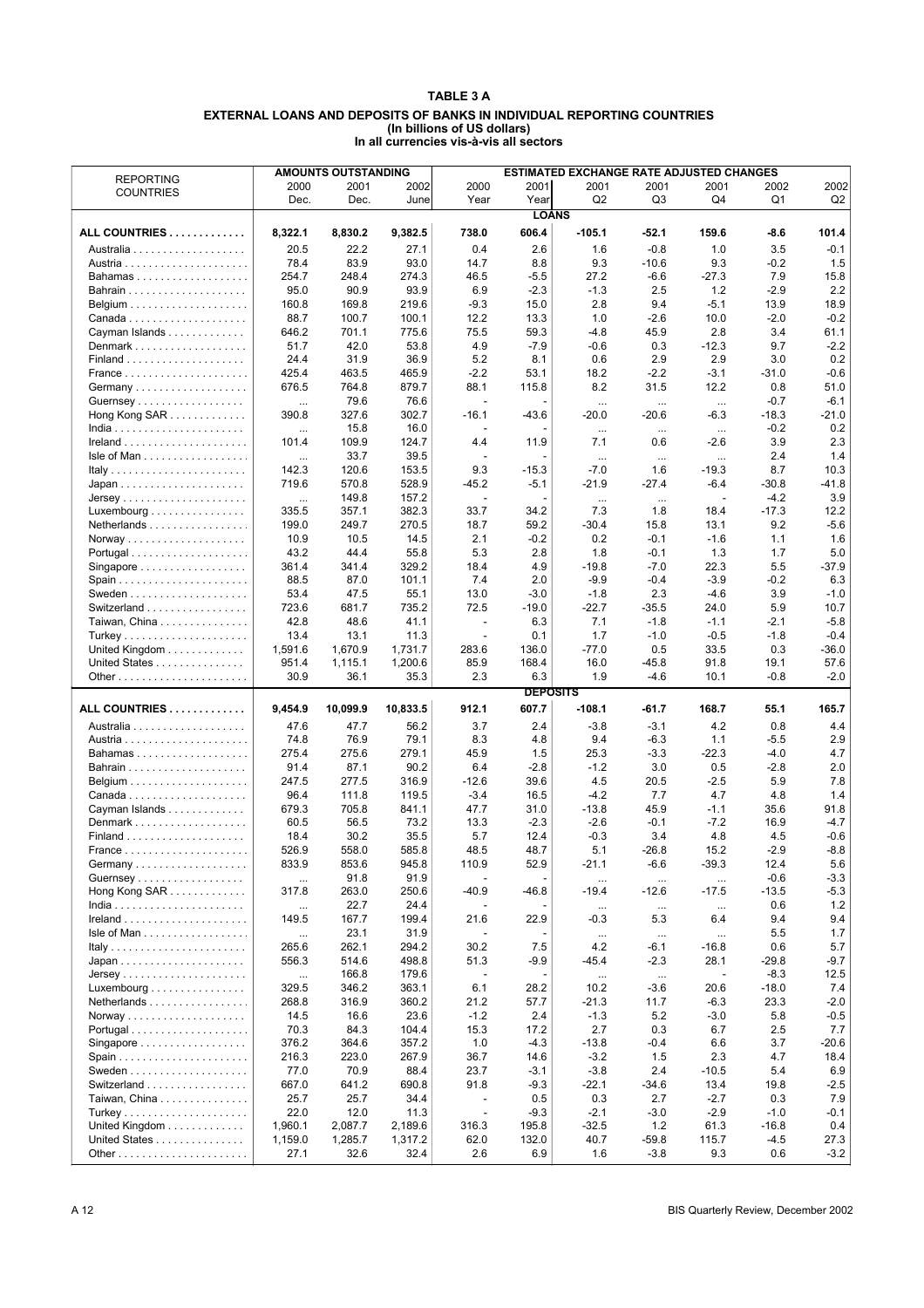#### **TABLE 3 B EXTERNAL LOANS AND DEPOSITS OF BANKS IN INDIVIDUAL REPORTING COUNTRIES (In billions of US dollars) In all currencies vis-‡-vis the non-bank sectors**

|                                                         |          | <b>AMOUNTS OUTSTANDING</b> |         |                          |                          | <b>ESTIMATED EXCHANGE RATE ADJUSTED CHANGES</b> |                          |                          |                          |         |
|---------------------------------------------------------|----------|----------------------------|---------|--------------------------|--------------------------|-------------------------------------------------|--------------------------|--------------------------|--------------------------|---------|
| <b>REPORTING</b>                                        | 2000     | 2001                       | 2002    | 2000                     | 2001                     | 2001                                            | 2001                     | 2001                     | 2002                     | 2002    |
| <b>COUNTRIES</b>                                        | Dec.     | Dec.                       | June    | Year                     | Year                     | Q <sub>2</sub>                                  | Q3                       | Q4                       | Q1                       | Q2      |
|                                                         |          |                            |         |                          | <b>LOANS</b>             |                                                 |                          |                          |                          |         |
| ALL COUNTRIES                                           | 2,077.1  | 2,263.1                    | 2,397.9 | 58.3                     | 249.2                    | 43.9                                            | $-28.5$                  | 28.1                     | 15.9                     | 12.4    |
|                                                         |          |                            |         |                          |                          |                                                 |                          |                          |                          |         |
|                                                         | 4.6      | 5.2                        | 5.9     | $-1.5$                   | 0.8                      | 0.6                                             | $\overline{\phantom{a}}$ | 0.4                      | 0.5                      |         |
|                                                         | 28.7     | 28.2                       | 31.3    | 6.4                      | 0.6                      | 3.4                                             | $-3.7$                   | 2.0                      | $\sim$                   | 0.5     |
| Bahamas                                                 | 32.7     | 56.6                       | 42.2    | $-10.5$                  | 24.0                     | 21.3                                            | $-8.9$                   | $-7.9$                   | $-7.2$                   | $-7.7$  |
|                                                         | 32.1     | 32.6                       | 35.4    | 0.8                      | 0.7                      | $-0.9$                                          | 0.8                      | 0.1                      | 1.2                      | 0.8     |
|                                                         | 35.6     | 44.3                       | 52.2    | 6.2                      | 10.0                     | $-3.1$                                          | 7.0                      | 1.4                      | 1.0                      | 3.5     |
|                                                         | 9.9      | 11.2                       | 11.2    | 0.9                      | 1.6                      | 0.5                                             | $-0.3$                   | 2.5                      | $-1.3$                   | 0.9     |
| Cayman Islands                                          | 181.2    | 227.3                      | 237.6   | $-31.0$                  | 47.1                     | 14.6                                            | 14.0                     | 1.6                      | 2.2                      | 7.2     |
|                                                         | 13.1     | 13.4                       | 17.5    | 2.2                      | 0.9                      | 1.7                                             | $-0.8$                   | $-1.1$                   | 3.7                      | $-1.1$  |
|                                                         | 5.3      | 11.2                       | 12.3    | $-0.2$                   | 6.1                      | $\overline{\phantom{a}}$                        | 0.1                      | 6.6                      | $\overline{\phantom{a}}$ | 0.4     |
|                                                         | 85.0     | 87.8                       | 92.1    | 7.5                      | 5.0                      | $-0.3$                                          | 1.2                      | $-0.1$                   | $-2.1$                   | 1.2     |
|                                                         | 266.2    | 305.4                      | 346.7   | 39.8                     | 48.2                     | 4.3                                             | 6.2                      | 7.8                      | 15.8                     | 2.2     |
| Guernsey $\ldots \ldots \ldots \ldots \ldots$           | $\cdots$ | 15.8                       | 9.8     |                          |                          | $\ldots$                                        | $\cdots$                 | $\cdots$                 | $-7.7$                   | 1.2     |
| Hong Kong SAR                                           | 66.4     | 41.9                       | 39.2    | $-46.2$                  | $-22.7$                  | $-6.5$                                          | $-5.2$                   | $-3.8$                   | $-2.7$                   | $-1.8$  |
|                                                         | $\cdots$ | 3.5                        | 3.8     | $\overline{\phantom{a}}$ |                          | $\cdots$                                        | $\ldots$                 | $\cdots$                 | 0.2                      | 0.1     |
|                                                         | 46.5     | 57.4                       | 59.8    | 2.6                      | 12.5                     | 8.2                                             | 2.7                      | $-0.8$                   | $-1.6$                   | $-0.2$  |
| Isle of Man                                             | $\cdots$ | 6.5                        | 10.0    | $\overline{\phantom{a}}$ |                          | $\cdots$                                        | $\cdots$                 | $\cdots$                 | 0.9                      | 2.0     |
| Italy                                                   | 30.8     | 25.8                       | 29.6    | 1.4                      | $-3.7$                   | -4.8                                            | 2.2                      | $-4.0$                   | 1.2                      | 0.1     |
| $Japan \dots \dots \dots \dots \dots \dots \dots \dots$ | 263.4    | 220.9                      | 175.4   | $-14.6$                  | 11.1                     | $-3.9$                                          | $-12.7$                  | 12.5                     | $-46.9$                  | $-6.5$  |
| $Jersey$                                                | $\cdots$ | 10.8                       | 10.6    | $\overline{\phantom{a}}$ | $\overline{\phantom{a}}$ | $\cdots$                                        |                          | $\overline{\phantom{a}}$ | $-0.6$                   |         |
| Luxembourg                                              | 99.6     | 107.6                      | 112.3   | $-1.1$                   | 12.1                     | 1.8                                             | $\cdots$<br>2.4          | 7.6                      | $-7.1$                   | 2.5     |
| Netherlands                                             | 42.1     | 46.3                       | 55.9    | 0.8                      | 5.5                      | $-4.5$                                          | 1.8                      | 1.8                      | 12.6                     | $-6.6$  |
|                                                         | 5.2      | 5.0                        | 6.9     | $-0.1$                   | $-0.2$                   | $-0.5$                                          | 0.3                      | $-0.1$                   | $\overline{\phantom{a}}$ | 1.6     |
|                                                         |          |                            |         | 1.0                      |                          |                                                 |                          |                          | 0.5                      |         |
|                                                         | 6.9      | 7.1                        | 8.5     |                          | 0.5                      | 0.2                                             | 0.1                      | 1.1                      |                          | 0.1     |
| Singapore                                               | 89.4     | 79.3                       | 78.7    | $-17.3$                  | $-6.5$                   | 0.6                                             | -5.1                     | $-0.5$                   | $-1.0$                   | $-3.2$  |
|                                                         | 19.6     | 22.6                       | 25.9    | 1.6                      | 3.6                      | $\overline{\phantom{a}}$                        | 0.8                      | 1.9                      | 0.2                      | 1.6     |
|                                                         | 14.1     | 11.9                       | 14.7    | 4.4                      | $-1.6$                   | 0.4                                             | $-0.2$                   | $-1.5$                   | 2.2                      | $-0.5$  |
| Switzerland                                             | 75.9     | 68.9                       | 70.5    | 5.2                      | $-5.0$                   | 1.1                                             | $-7.7$                   | $-1.5$                   | $-0.5$                   | $-1.4$  |
| Taiwan, China                                           | 15.2     | 13.9                       | 12.6    | $\overline{\phantom{a}}$ | $-1.2$                   | 1.7                                             | $-1.2$                   | $-2.0$                   | $-0.5$                   | $-0.9$  |
|                                                         | 0.7      | 1.0                        | 0.9     | $\overline{\phantom{a}}$ | 0.3                      | $\overline{\phantom{a}}$                        | $-0.5$                   | 0.5                      | $-0.1$                   |         |
| United Kingdom                                          | 410.2    | 475.2                      | 553.8   | 78.5                     | 77.5                     | 3.7                                             | $-12.5$                  | 1.9                      | 49.6                     | 4.2     |
| United States                                           | 182.2    | 205.7                      | 221.7   | 19.6                     | 23.5                     | 5.1                                             | $-6.1$                   | $-1.5$                   | 3.4                      | 12.7    |
|                                                         | 14.5     | 12.5                       | 12.9    | 1.9                      | $-1.4$                   | $-0.7$                                          | $-3.3$                   | 3.3                      | 0.2                      | $-0.4$  |
|                                                         |          |                            |         |                          | <b>DEPOSITS</b>          |                                                 |                          |                          |                          |         |
| ALL COUNTRIES                                           | 2,391.6  | 2,732.3                    | 2,975.8 | 199.8                    | 218.5                    | $-16.7$                                         | 45.2                     | 11.8                     | 84.3                     | 17.5    |
|                                                         | 13.3     | 12.6                       | 14.6    | 1.9                      | $-0.1$                   | 1.5                                             | $-2.8$                   | 1.9                      | $-0.7$                   | 1.9     |
|                                                         | 10.5     | 9.5                        |         |                          |                          |                                                 |                          |                          |                          | 0.9     |
| Bahamas                                                 |          |                            |         |                          |                          |                                                 |                          |                          |                          |         |
|                                                         |          |                            | 13.4    | 0.5                      | -0.7                     | 1.3                                             | $-1.8$                   | 0.4                      | 2.0                      |         |
|                                                         | 87.4     | 109.5                      | 74.9    | $-17.8$                  | 22.7                     | 9.4                                             | 0.3                      | $-1.9$                   | $-19.3$                  | $-16.4$ |
|                                                         | 27.4     | 24.2                       | 24.8    | 0.6                      | $-3.1$                   | 0.9                                             | -0.4                     | $-0.7$                   | 0.2                      | $-0.3$  |
|                                                         | 80.6     | 93.2                       | 105.9   | 6.3                      | 16.3                     | 2.4                                             | 1.7                      | 8.9                      | 0.6                      | 2.5     |
|                                                         | 32.9     | 31.4                       | 29.6    | $-1.3$                   | $-1.1$                   | $-3.4$                                          | 1.3                      | 3.6                      | $-0.1$                   | $-2.2$  |
| Cayman Islands                                          | 306.1    | 293.2                      | 372.2   | 35.7                     | $-11.5$                  | $-41.1$                                         | 22.8                     | $-32.5$                  | 40.4                     | 36.5    |
| Denmark                                                 | 9.1      | 8.9                        | 10.7    | 0.6                      | 0.2                      | $-0.5$                                          | $-1.2$                   | 0.6                      | 3.4                      | $-2.4$  |
|                                                         | 5.3      | 2.2                        | 1.8     | 1.0                      | $-2.9$                   | $-0.9$                                          | 0.4                      | 0.1                      | $-0.5$                   | $-0.1$  |
|                                                         | 59.5     | 63.4                       | 70.2    | 1.7                      | 6.0                      | $-0.4$                                          | 1.2                      | $-4.3$                   | 1.8                      | $-0.4$  |
|                                                         | 290.3    | 306.7                      | 341.2   | 24.8                     | 25.9                     | 9.8                                             | 4.7                      | $-12.6$                  | 10.4                     | -1.4    |
| Guernsey                                                | $\ldots$ | 81.0                       | 71.7    | $\overline{\phantom{a}}$ |                          | $\ldots$                                        | $\cdots$                 | $\ldots$                 | $-9.6$                   | $-2.8$  |
| Hong Kong SAR                                           | 89.0     | 73.4                       | 62.9    | 7.0                      | $-14.5$                  | -0.4                                            | $-1.6$                   | $-7.7$                   | $-11.0$                  | $-0.8$  |
|                                                         | $\ldots$ | 21.5                       | 22.1    | $\blacksquare$           |                          | $\ldots$                                        | $\ldots$                 | $\ldots$                 | 0.5                      | 0.2     |
|                                                         | 28.8     | 34.5                       | 37.3    | 5.2                      | 6.8                      | 2.0                                             | $-0.5$                   | 3.6                      | 2.2                      | $-2.3$  |
| Isle of Man                                             | $\cdots$ | 22.1                       | 28.6    | $\overline{\phantom{a}}$ |                          | $\cdots$                                        | $\cdots$                 | $\ldots$                 | 3.9                      | 1.2     |
|                                                         | 18.1     | 15.2                       | 23.8    | 2.0                      | $-2.1$                   | 0.4                                             | 1.4                      | $-6.3$                   | 4.6                      | 1.6     |
|                                                         | 33.9     | 30.6                       | 49.9    | 5.2                      | $-0.4$                   | $-7.0$                                          | $-0.6$                   | 4.7                      | 13.9                     | 1.9     |
| $Jersey$                                                | $\cdots$ | 57.0                       | 62.9    | $\overline{\phantom{a}}$ |                          | $\ldots$                                        | $\cdots$                 | $\overline{\phantom{a}}$ | $-1.4$                   | 4.4     |
| Luxembourg $\ldots \ldots \ldots \ldots \ldots$         | 132.8    | 127.4                      | 136.9   | 13.4                     | $-0.3$                   | $-4.0$                                          | 3.7                      | 13.2                     | $-5.0$                   | 2.6     |
| Netherlands                                             | 63.4     | 85.8                       | 100.2   | 8.1                      | 24.3                     | $-7.8$                                          | $-1.0$                   | 19.1                     | 11.9                     | $-2.3$  |
| $Normay \dots \dots \dots \dots \dots \dots$            | 2.3      | 3.3                        | 4.7     | 0.4                      | 1.1                      | $\overline{a}$                                  | 0.1                      | 0.4                      | $-0.3$                   | 1.2     |
|                                                         | 8.3      | 9.8                        | 19.0    | 1.1                      | 2.0                      | $-1.2$                                          | $-0.3$                   | $-0.7$                   | 4.8                      | 2.5     |
| Singapore                                               | 124.7    | 122.5                      | 120.6   | 6.8                      | 1.5                      | 2.0                                             | $-2.3$                   | 0.3                      | $-2.7$                   | $-3.6$  |
|                                                         | 96.4     | 106.2                      | 126.9   | 23.6                     | 13.3                     | 0.5                                             | 3.3                      | 2.5                      | 2.2                      | 8.6     |
|                                                         | 14.0     | 9.6                        | 8.6     | 8.5                      | $-4.0$                   | $-3.2$                                          | $-0.3$                   | $-0.7$                   | 3.3                      | $-5.2$  |
| Switzerland                                             | 288.5    | 290.3                      | 298.3   | 8.3                      | 6.8                      | $-0.9$                                          | 3.0                      | $-1.6$                   | $-5.5$                   | $-0.6$  |
|                                                         | 12.7     | 14.8                       | 17.8    | $\overline{\phantom{a}}$ | 2.3                      | 0.3                                             | 0.5                      | 0.3                      | 1.5                      | $1.2$   |
| Taiwan, China                                           | 2.9      | 2.4                        | 2.2     | $\overline{\phantom{a}}$ | $-0.4$                   | 0.1                                             |                          | $-0.5$                   | $-0.3$                   | $-0.1$  |
| Turkey                                                  | 391.5    | 472.8                      | 515.9   | 41.5                     | 94.7                     | 8.0                                             | 22.9                     | 5.8                      | 32.9                     | $-16.5$ |
| United Kingdom<br>United States                         | 153.6    | 189.7                      | 198.2   | 13.2                     | 36.1                     | 14.9                                            | $-7.6$                   | 14.5                     | 0.6                      | 7.9     |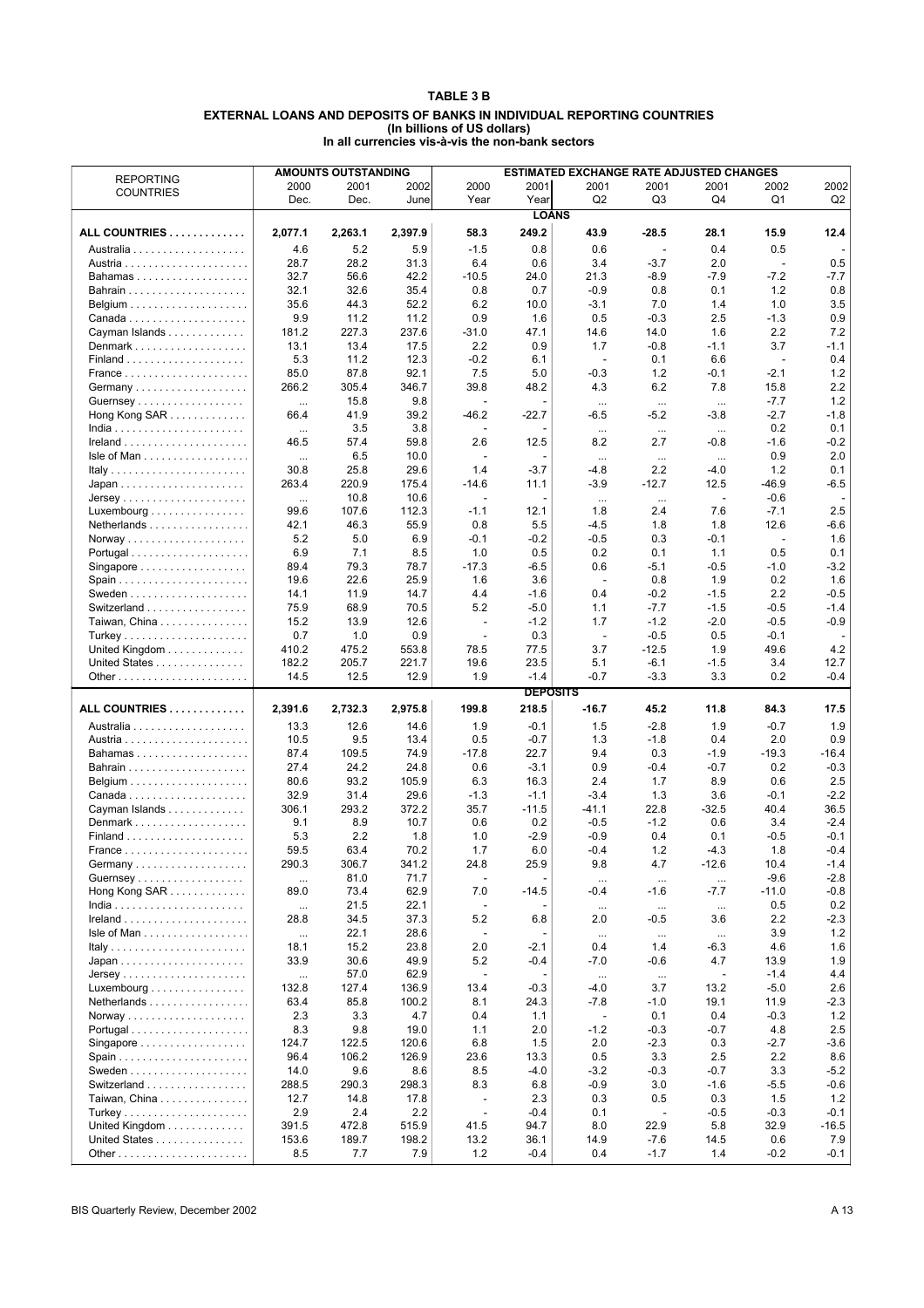#### **TABLE 4 A LOCAL POSITIONS IN FOREIGN CURRENCY OF BANKS IN INDIVIDUAL REPORTING COUNTRIES (In billions of US dollars) Vis-‡-vis all sectors**

|                                                         |                  | <b>AMOUNTS OUTSTANDING</b> |                 |                                 |                    | <b>ESTIMATED EXCHANGE RATE ADJUSTED CHANGES</b> |                                    |                          |                          |                 |
|---------------------------------------------------------|------------------|----------------------------|-----------------|---------------------------------|--------------------|-------------------------------------------------|------------------------------------|--------------------------|--------------------------|-----------------|
| <b>REPORTING</b>                                        | 2000             | 2001                       | 2002            | 2000                            | 2001               | 2001                                            | 2001                               | 2001                     | 2002                     | 2002            |
| <b>COUNTRIES</b>                                        | Dec.             | Dec.                       | June            | Year                            | Year               | Q2                                              | Q3                                 | Q4                       | Q1                       | Q2              |
|                                                         |                  |                            |                 |                                 | <b>ASSETS</b>      |                                                 |                                    |                          |                          |                 |
| ALL COUNTRIES                                           | 1,507.0          | 1,562.9                    | 1,666.4         | 207.1                           | 88.9               | $-31.0$                                         | $-1.2$                             | $-1.6$                   | 65.5                     | -41.4           |
|                                                         | 9.4              | 8.2                        | 10.6            | $-0.9$                          | $-1.0$             | $-0.1$                                          | $-1.1$                             | 0.2                      | 0.3                      | 1.8             |
|                                                         | 43.9             | 44.4                       | 51.4            | 3.4                             | 3.1                | $-0.2$                                          | 2.0                                | $-1.3$                   | 2.0                      | 0.4             |
| Bahamas                                                 | 22.4             | 9.7                        | 10.3            | 0.1                             | $-12.6$            | $-8.3$                                          | 1.9                                | 2.0                      | 0.3                      |                 |
|                                                         | 6.6              | 6.4                        | 6.0             | $-4.2$                          | $-0.1$             | 0.3                                             | 0.1                                | $\sim$                   | $-0.1$                   | $-0.5$          |
|                                                         | 19.0             | 16.3                       | 18.1            | $-3.8$                          | $-2.5$             | $-2.2$                                          | 0.8                                | $-2.1$                   | 3.6                      | $-2.1$          |
|                                                         | 21.0             | 21.0                       | 19.9            | 2.1                             | 0.1                | $-2.3$                                          | 3.9                                | $-2.0$                   | $-0.4$                   | $-0.8$          |
| Cayman Islands                                          | 22.7             | 25.3                       | 22.6            | 5.6                             | 2.9                | $-1.2$                                          | 5.0                                | $-2.1$                   | 2.1                      | $-5.3$          |
| Denmark                                                 | 13.9             | 16.1                       | 20.0            | 7.9                             | 2.7                | $-0.5$                                          | $-1.5$                             | 3.2                      | 2.0                      | 0.1             |
|                                                         | 2.7              | 2.7                        | 3.5             | 0.2                             | 0.1                | $-0.1$                                          | $\overline{\phantom{a}}$           | 0.8                      | 0.7                      |                 |
|                                                         | 92.8             | 88.7                       | 98.5            | 5.8                             | $-2.6$             | $-9.1$                                          | $-1.1$                             | $-8.4$                   | 17.6                     | -10.1           |
|                                                         | 102.4            | 104.7                      | 115.8           | 27.2                            | 5.3                | 6.6                                             | 0.6                                | $-5.9$                   | 5.7                      | $-1.6$          |
| Guernsey                                                | $\cdots$         | 1.2                        | 1.3             |                                 |                    | $\cdots$                                        | $\cdots$                           | $\cdots$                 | 0.2                      | $-0.1$          |
| Hong Kong SAR                                           | 80.5             | 82.8                       | 82.8            | 1.3<br>$\overline{\phantom{a}}$ | 6.3                | 1.0                                             | 5.1                                | 2.7                      | 0.4                      | $-3.8$          |
|                                                         | $\cdots$<br>29.7 | 3.6<br>34.8                | 4.2<br>35.2     | 4.2                             | 5.5                | $\cdots$<br>1.6                                 | $\ldots$<br>2.0                    | $\cdots$<br>$-1.5$       | 0.5<br>$-0.5$            | 0.1<br>0.1      |
|                                                         | $\cdots$         | 0.6                        | 0.5             | $\sim$                          |                    |                                                 |                                    | $\cdots$                 | $-0.1$                   |                 |
| Italy                                                   | 56.2             | 50.1                       | 49.6            | 8.4                             | $-4.3$             | $\cdots$<br>1.5                                 | $\cdots$<br>$-2.7$                 | $-4.7$                   | 0.7                      | $-3.2$          |
| $Japan \dots \dots \dots \dots \dots \dots \dots \dots$ | 167.5            | 147.8                      | 95.5            | $-0.7$                          | $-18.7$            | -20.5                                           | $-12.5$                            | 18.9                     | -21.5                    | $-31.9$         |
| $Jersey \ldots \ldots \ldots \ldots$                    | $\cdots$         | 4.5                        | 4.2             | $\overline{\phantom{a}}$        |                    | $\cdots$                                        | $\cdots$                           | $\overline{\phantom{a}}$ | $-0.7$                   | 0.2             |
| Luxembourg                                              | 30.1             | 33.3                       | 38.9            | $-0.9$                          | 3.9                | $-5.1$                                          | $-1.1$                             | 0.8                      | 4.0                      | 0.1             |
| Netherlands                                             | 28.4             | 27.9                       | 31.5            | 9.6                             | $-0.2$             | 0.6                                             | $-1.1$                             | $-2.9$                   | 1.7                      | 1.1             |
|                                                         | 7.7              | 8.7                        | 10.1            | 1.9                             | 1.2                | $-0.7$                                          | 1.1                                | 0.3                      | 0.1                      | 0.9             |
|                                                         | 5.4              | 5.1                        | 5.0             | $-0.5$                          | -0.1               | $-0.6$                                          | 0.3                                | $-0.2$                   | 0.3                      | $-0.6$          |
| Singapore                                               | 62.7             | 64.0                       | 61.5            | 5.3                             | 5.4                | $-0.2$                                          | $-0.9$                             | 1.3                      | $-0.7$                   | $-5.6$          |
|                                                         | 18.9             | 18.2                       | 17.2            | 1.9                             | $-0.5$             | $-0.6$                                          | 0.3                                | 1.0                      | $-1.1$                   | $-0.2$          |
|                                                         | 26.2             | 37.4                       | 43.9            | 10.6                            | 11.9               | 1.7                                             | $-2.4$                             | 9.9                      | 0.6                      | 4.2             |
| Switzerland                                             | 26.2             | 23.8                       | 30.9            | 0.9                             | $-1.6$             | $-0.3$                                          | $-3.8$                             | $-0.3$                   | 7.9                      | $-2.4$          |
| Taiwan, China                                           | 53.2             | 50.2                       | 53.3            | $\sim$                          | $-2.3$             | 2.7                                             | $-0.5$                             | $-4.0$                   | 5.4                      | $-3.1$          |
| Turkey                                                  | 30.4             | 35.3                       | 35.1            |                                 | 5.4                | $-0.3$                                          | 1.2                                | 3.0                      | $-1.0$                   | $-0.2$          |
| United Kingdom<br>United States                         | 525.2            | 588.7                      | 687.8           | 121.9                           | 82.2               | 5.3                                             | 3.9                                | $-11.3$                  | 35.6                     | 20.9            |
|                                                         | $\ddots$<br>1.9  | <br>1.4                    | $\cdots$<br>1.4 | $\cdots$<br>$\overline{a}$      | $\cdots$<br>$-0.5$ | $\cdots$<br>0.1                                 | $\cdots$<br>$-0.7$                 | <br>1.0                  | $\cdots$<br>$-0.2$       | $\ddots$<br>0.1 |
|                                                         |                  |                            |                 |                                 | <b>LIABILITIES</b> |                                                 |                                    |                          |                          |                 |
|                                                         |                  |                            |                 |                                 |                    |                                                 |                                    |                          |                          |                 |
| ALL COUNTRIES                                           | 1,597.4          | 1,750.8                    | 1,829.5         | 120.0                           | 133.0              | $-11.8$                                         | 0.4                                | $-3.1$                   | 66.8                     | -61.1           |
|                                                         | 6.3              | 6.3                        | 9.8             | 0.1                             |                    | 0.2                                             | 0.1                                | $-0.8$                   | 0.6                      | 2.8             |
|                                                         | 17.5             | 18.8                       | 21.1            | $-1.0$                          | 1.9                | $-0.2$                                          | -0.3                               | $-1.2$                   | 0.1                      | 0.9<br>$-1.6$   |
| Bahamas                                                 | 33.6<br>9.8      | 15.2<br>9.9                | 12.5            | 0.1                             |                    |                                                 |                                    |                          |                          |                 |
|                                                         | 16.4             |                            |                 |                                 | $-18.3$            | $-10.8$                                         | 1.5                                | 1.7                      | $-1.3$                   |                 |
|                                                         |                  |                            | 9.3             | $-4.5$                          | 0.2                | 0.4                                             | $-0.4$                             | 0.5                      | $-0.3$                   | $-0.6$          |
|                                                         |                  | 14.5                       | 15.4            | $-4.1$                          | $-1.7$             | 0.7                                             | 0.3                                | $-0.9$                   | 3.2                      | $-2.5$          |
|                                                         | 34.1             | 37.9                       | 41.5            | 6.4                             | 3.9                | 2.7                                             | $-0.4$                             | 0.4                      | 0.3                      | 3.0             |
| Cayman Islands                                          | 40.7             | 43.4                       | 40.9            | 15.6                            | 3.1                | 1.4                                             | 5.7                                | $-2.5$                   | 3.3                      | $-7.2$          |
| Denmark                                                 | 6.9              | 4.6                        | 5.5             | 3.0                             | -2.1               | 0.3                                             | $-3.2$<br>$\overline{\phantom{a}}$ | $-0.4$                   | 0.2                      | 0.4             |
| France                                                  | 1.8<br>84.6      | 2.7<br>70.5                | 3.3<br>80.7     | 0.1<br>5.2                      | 1.0<br>$-12.8$     | 0.4<br>$-7.6$                                   | 6.3                                | 1.3<br>$-9.1$            | 0.1<br>11.7              | 0.4<br>$-3.1$   |
|                                                         | 52.5             | 55.9                       | 62.3            | 6.4                             | 1.8                | 4.3                                             | -0.9                               | $-5.0$                   | 2.8                      | 1.0             |
| Guernsey $\ldots \ldots \ldots \ldots \ldots$           | $\cdots$         | 10.7                       | 11.2            | $\overline{\phantom{a}}$        |                    | $\ldots$                                        | $\ldots$                           | $\cdots$                 | 0.2                      | $-0.3$          |
| Hong Kong SAR                                           | 184.6            | 192.1                      | 192.1           | 24.7                            | 13.2               | 6.0                                             | 2.6                                | 4.0                      | 0.7                      | $-6.3$          |
|                                                         | $\cdots$         | 2.7                        | 3.2             |                                 |                    | $\cdots$                                        | $\ldots$                           | $\cdots$                 | 0.2                      | 0.3             |
|                                                         | 25.9             | 25.1                       | 24.2            | 3.1                             | -0.5               | $-2.0$                                          | 1.7                                | $-1.9$                   | -1.6                     | 0.1             |
| Isle of Man                                             | $\cdots$         | 2.9                        | 2.7             | $\overline{\phantom{a}}$        |                    | $\cdots$                                        | $\ldots$                           | $\ldots$                 | $-0.2$                   | $-0.1$          |
|                                                         | 40.7             | 38.6                       | 42.2            | 4.9                             | $-0.4$             | 0.5                                             | $-2.1$                             | $-2.6$                   | 2.0                      | $-0.2$          |
|                                                         | 259.4            | 278.3                      | 206.7           | $-9.0$                          | 20.8               | $-17.3$                                         | $\overline{\phantom{a}}$           | 14.0                     | $-32.3$                  | $-42.6$         |
|                                                         | $\cdots$         | 39.3                       | 50.1            | $\overline{\phantom{a}}$        |                    | $\cdots$                                        | $\cdots$                           | $\blacksquare$           | 8.6                      | $-0.3$          |
| $Luxembourg \ldots  \ldots $                            | 53.7             | 63.0                       | 69.6            | $-1.6$                          | 10.7               | $-6.0$                                          | 8.8                                | $\overline{\phantom{a}}$ | 1.6                      | 2.3             |
| Netherlands                                             | 25.2             | 21.4                       | 23.0            | 5.5                             | $-3.4$             | 2.4                                             | $-11.9$                            | 7.3                      | 1.1                      | 0.1             |
|                                                         | 3.1              | 3.3                        | 3.7             | 0.3                             | 0.2                | $-0.8$                                          | 0.5                                | $-0.5$                   | $\overline{\phantom{a}}$ | 0.2             |
|                                                         | 4.9              | 5.0                        | 4.9             | $\overline{\phantom{a}}$        | 0.1                | $-0.9$                                          | 0.2                                | $-0.3$                   | 0.5                      | $-0.6$          |
| Singapore                                               | 59.5             | 62.6                       | 61.1            | $-1.6$                          | 4.4                | 2.6                                             | $-0.7$                             | $-1.1$                   | 1.7                      | -4.9            |
|                                                         | 12.2             | 10.1                       | 10.2            | 1.0                             | $-2.0$             | $-1.1$<br>2.7                                   | 0.1                                | $-1.4$                   | $-0.8$                   | 0.8             |
|                                                         | 10.6<br>86.5     | 32.2<br>83.0               | 35.5<br>82.7    | 0.8<br>$-26.7$                  | 21.8<br>$-1.3$     | $-3.3$                                          | $-2.5$<br>$-1.0$                   | 20.8<br>2.5              | $-1.9$<br>$-0.9$         | 3.8<br>$-4.4$   |
| Switzerland                                             | 69.8             | 69.8                       | 80.4            | $\overline{\phantom{a}}$        | 0.6                | 9.0                                             | $-3.3$                             | $-0.8$                   | 13.7                     | $-4.2$          |
| Taiwan, China                                           | 43.0             | 47.6                       | 45.3            | $\overline{\phantom{a}}$        | 5.2                | 1.3                                             | $1.2$                              | 3.6                      | $-2.4$                   | $-1.3$          |
| United Kingdom                                          | 410.6            | 480.8                      | 576.3           | 91.4                            | 87.1               | 3.1                                             | $-0.8$                             | $-31.9$                  | 56.5                     | 3.4             |
| United States                                           | $\cdots$         | $\cdots$                   | $\cdots$        | $\cdots$                        | $\cdots$           | $\ldots$                                        | $\ldots$                           | $\cdots$                 | $\cdots$                 |                 |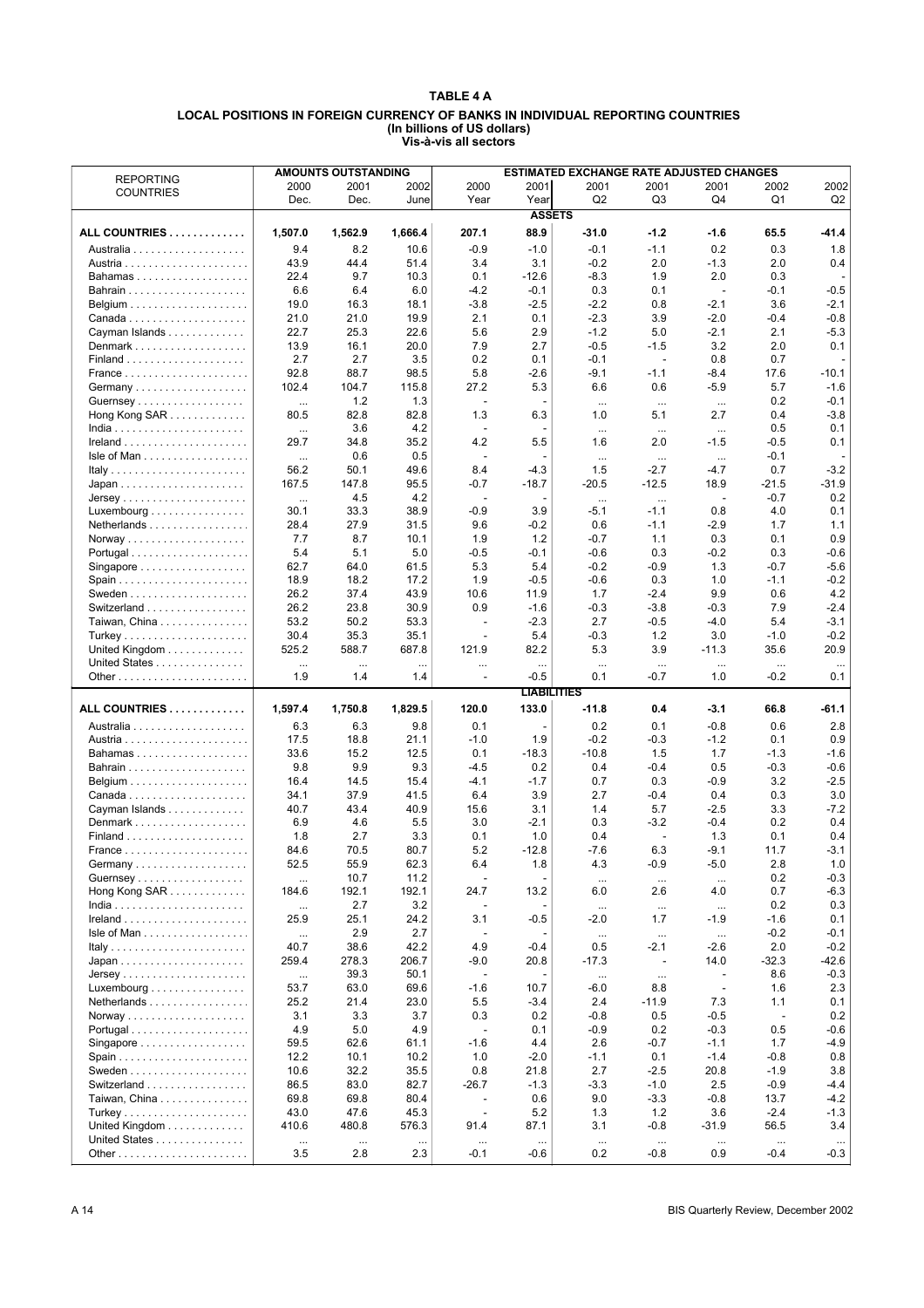### **TABLE 4 B LOCAL POSITIONS IN FOREIGN CURRENCY OF BANKS IN INDIVIDUAL REPORTING COUNTRIES**

#### **(In billions of US dollars) Vis-‡-vis the non-bank sector**

|                                                               |           | <b>AMOUNTS OUTSTANDING</b> |          |                          |                          | <b>ESTIMATED EXCHANGE RATE ADJUSTED CHANGES</b> |                          |                          |                          |                          |
|---------------------------------------------------------------|-----------|----------------------------|----------|--------------------------|--------------------------|-------------------------------------------------|--------------------------|--------------------------|--------------------------|--------------------------|
| <b>REPORTING</b>                                              | 2000      | 2001                       | 2002     | 2000                     | 2001                     | 2001                                            | 2001                     | 2001                     | 2002                     | 2002                     |
| <b>COUNTRIES</b>                                              | Dec.      | Dec.                       | June     | Year                     | Year                     | Q <sub>2</sub>                                  | Q <sub>3</sub>           | Q4                       | Q1                       | Q2                       |
|                                                               |           |                            |          |                          | <b>ASSETS</b>            |                                                 |                          |                          |                          |                          |
| ALL COUNTRIES                                                 | 708.3     | 758.5                      | 798.4    | 144.6                    | 62.9                     | $-3.7$                                          | $-2.9$                   | 41.8                     | $-4.6$                   | 5.7                      |
|                                                               | $\ddotsc$ | $\cdots$                   |          | $\ddotsc$                | $\cdots$                 | $\cdots$                                        | $\cdots$                 | $\cdots$                 | $\ddotsc$                |                          |
|                                                               | 21.2      | 20.5                       | 23.9     | 3.3                      | 0.7                      | 0.1                                             | -0.3                     | 0.2                      | 1.5                      | $-0.4$                   |
| Bahamas                                                       | 5.0       | 5.7                        | 5.1      | 0.1                      | 0.8                      | $-1.3$                                          | 1.6                      | 1.7                      | $-0.3$                   | $-0.5$                   |
|                                                               | 1.4       | 1.3                        | 1.4      | $-4.0$                   |                          | $-0.1$                                          |                          | $\overline{\phantom{a}}$ | $\overline{\phantom{a}}$ |                          |
|                                                               | 12.9      | 11.9                       | 13.1     | $-0.6$                   | $-0.8$                   | $-1.6$                                          | $\overline{\phantom{a}}$ | $-1.1$                   | 0.6                      | 0.4                      |
|                                                               | 20.1      | 17.6                       | 16.5     | 2.9                      | $-2.4$                   | $-1.9$                                          | 3.0                      | $-1.9$                   | $-0.8$                   | $-0.4$                   |
| Cayman Islands                                                | 13.0      | 9.6                        | 8.8      | 4.2                      | $-3.2$                   | 1.3                                             | $-1.0$                   | 0.3                      | 0.8                      | $-1.8$                   |
| Denmark                                                       | 8.5       | 11.0                       | 12.7     | 4.3                      | 2.8                      | $-0.1$                                          | 1.1                      | 1.5                      | 0.1                      | 0.6                      |
|                                                               | 2.6       | 1.6                        | 1.7      | 0.3                      | -1.0                     | -0.1                                            | -0.1                     | $-0.2$                   | 0.3                      | $-0.2$                   |
| France                                                        | 42.5      | 46.2                       | 44.7     | 15.9                     | 4.3                      | 3.8                                             | -7.4                     | $-1.8$                   | 3.9                      | $-6.7$                   |
|                                                               | 57.9      | 62.5                       | 66.3     | 16.0                     | 6.4                      | 3.0                                             | 1.3                      | $-2.1$                   | $-0.2$                   | $-0.7$                   |
| Guernsey                                                      | $\cdots$  | 0.5                        | 0.5      | $\sim$                   |                          | $\cdots$                                        | $\cdots$                 |                          | 0.2                      | $-0.2$                   |
| Hong Kong $SAR$                                               | $\cdots$  | $\ldots$                   | $\ldots$ | $\cdots$                 | $\cdots$                 | $\cdots$                                        | $\cdots$                 | $\cdots$                 | $\cdots$                 | $\cdots$                 |
|                                                               | $\cdots$  | 2.8                        | 3.3      |                          |                          | $\cdots$                                        | $\ldots$                 | $\cdots$                 | 0.4                      | 0.1                      |
|                                                               | 20.5      | 23.7                       | 24.3     | 3.4                      | 3.4                      | 1.6                                             | 0.9                      | 0.1                      | 0.1                      | $-0.1$                   |
| $\mathsf{Isle\ of\ Man\ } \ldots \ldots \ldots \ldots \ldots$ | $\cdots$  | 1.0                        | 0.9      |                          |                          | $\cdots$                                        | $\ldots$                 | $\cdots$                 | $\overline{a}$           |                          |
|                                                               | 26.7      | 25.0                       | 22.7     | 2.6                      | $-0.8$                   | 1.5                                             | -2.1                     | 0.3                      | $-0.1$                   | $-3.2$                   |
|                                                               | 67.1      | 63.7                       | 40.8     | 7.7                      | $-2.9$                   | $-12.2$                                         | 0.5                      | 6.5                      | $-14.5$                  | $-8.9$                   |
| $Jersey$                                                      | $\cdots$  | 0.4                        | 0.5      | $\overline{\phantom{a}}$ | $\overline{\phantom{a}}$ | $\ldots$                                        | $\ldots$                 | $\overline{\phantom{a}}$ | 0.1                      | $\overline{\phantom{a}}$ |
| Luxembourg $\ldots \ldots \ldots \ldots \ldots$               | 4.3       | 4.8                        | 4.6      | $-0.7$                   | 0.5                      | 0.4                                             | $-0.4$                   | 0.7                      | $-0.3$                   |                          |
| Netherlands                                                   | 20.5      | 18.5                       | 20.2     | 3.7                      | $-1.9$                   | $-1.0$                                          | $-0.8$                   | $-2.5$                   | 2.3                      | $-0.9$                   |
|                                                               | 6.6       | 7.9                        | 9.0      | 2.0                      | 1.4                      | $-0.3$                                          | 0.9                      | 0.4                      | $-0.1$                   | 0.8                      |
|                                                               | 2.7       | 2.3                        | 2.3      | $-0.5$                   | $-0.2$                   | $\overline{\phantom{a}}$                        | 0.4                      | $-0.6$                   | $-0.1$                   | $-0.1$                   |
| Singapore                                                     | $\cdots$  | $\cdots$                   |          | $\cdots$                 | $\cdots$                 | $\cdots$                                        | $\ldots$                 | $\cdots$                 | $\ldots$                 | $\ddotsc$                |
|                                                               | 10.4      | 11.4                       | 10.8     | $1.2$                    | 1.1                      | 0.4                                             | 0.9                      | 1.2                      | $-0.3$                   | $-0.5$                   |
|                                                               | 24.2      | 36.1                       | 41.9     | 10.1                     | 12.6                     | 1.5                                             | $-1.6$                   | 10.7                     | 0.8                      | 3.4                      |
| Switzerland                                                   | 14.9      | 13.0                       | 13.1     | 2.2                      | $-1.4$                   | -0.9                                            | $-1.3$                   | $-0.3$                   | 0.2                      | $-0.8$                   |
| Taiwan, China                                                 | 23.0      | 20.9                       | 22.2     | $\overline{\phantom{a}}$ | $-1.7$                   | $-0.2$                                          | $-0.8$                   | $-1.0$                   | $-1.3$                   | 2.3                      |
|                                                               | 13.9      | 18.5                       | 18.9     | $\overline{\phantom{a}}$ | 4.9                      | 2.1                                             | 1.2                      | 2.9                      | 0.3                      | $-0.4$                   |
| United Kingdom                                                | 278.6     | 311.4                      | 359.4    | 70.2                     | 41.0                     | 0.3                                             | 2.5                      | 26.2                     | 2.4                      | 23.5                     |
| United States                                                 | $\cdots$  | $\cdots$                   | $\cdots$ | $\cdots$                 |                          | $\cdots$                                        | $\cdots$                 | $\cdots$                 | $\cdots$                 |                          |
|                                                               | 0.6       | 0.7                        | 0.8      | 0.1                      | 0.2                      | $\overline{a}$                                  | $-0.2$                   | 0.3                      | $-0.1$                   | 0.1                      |
|                                                               |           |                            |          |                          | <b>LIABILITIES</b>       |                                                 |                          |                          |                          |                          |
|                                                               |           |                            | 656.1    |                          | 79.1                     |                                                 |                          |                          |                          |                          |
| ALL COUNTRIES                                                 | 515.0     | 605.4                      |          | 34.3                     |                          | 15.2                                            | 3.4                      | 28.4                     | 20.4                     | 1.6                      |
|                                                               | $\cdots$  | $\cdots$                   | $\cdots$ | $\ldots$                 | $\ldots$                 | $\ldots$                                        | $\cdots$                 | $\cdots$                 | $\cdots$                 |                          |
|                                                               | 3.0       | 3.0                        | 3.3      | 0.3                      |                          | 0.6                                             | $-0.9$                   | 0.1                      | -0.7                     | 0.8                      |
| Bahamas                                                       | 4.7       | 7.7                        | 6.9      | 0.2                      | 3.0                      | 1.6                                             | $-0.2$                   | $-0.1$                   | $-0.4$                   | $-0.6$                   |
|                                                               | 4.0       | 4.0                        | 3.9      | $-4.9$                   |                          | $-0.3$                                          | $\sim$                   | 0.2                      | $-0.3$                   | 0.1                      |
|                                                               | 10.3      | 10.4                       | 10.0     | $-0.3$                   | 0.3                      | 1.5                                             | $-1.1$                   | 0.4                      | $-0.3$                   | $-0.3$                   |
|                                                               | 31.4      | 35.0                       | 38.8     | 6.0                      | 3.7                      | 3.5                                             | $-1.5$                   | 1.2                      | 0.3                      | 3.2                      |
| Cayman Islands                                                | 18.3      | 21.6                       | 17.2     | 5.7                      | 3.4                      | $-2.6$                                          | 5.3                      | 0.6                      | 0.4                      | $-5.0$                   |
| Denmark                                                       | 3.0       | 2.7                        | 3.3      | 0.2                      | $-0.2$                   | 0.3                                             | 0.1                      | $-0.1$                   | 0.1                      | 0.3                      |
|                                                               | 1.1       | 1.6                        | 1.5      | $-0.3$                   | 0.5                      | 0.4                                             | 0.1                      | 0.2                      | $-0.2$                   |                          |
| France                                                        | 18.3      | 17.6                       | 17.3     | 4.2                      | $-0.5$                   | 0.9                                             | 0.6                      | $-1.0$                   | $-0.4$                   | $-0.4$                   |
|                                                               | 14.0      | 15.4                       | 16.9     | $-1.0$                   | 1.7                      | 0.3                                             | $-0.1$                   | $-0.8$                   | $-1.0$                   | 1.9                      |
| Guernsey                                                      | $\cdots$  | 10.2                       | 10.3     | $\overline{\phantom{a}}$ |                          | $\cdots$                                        | $\cdots$                 | $\cdots$                 | 0.2                      | $-0.5$                   |
| Hong Kong SAR                                                 | $\cdots$  | $\ldots$                   | $\cdots$ | $\cdots$                 | $\cdots$                 | $\ldots$                                        | $\cdots$                 | $\cdots$                 | $\ldots$                 | $\cdots$                 |
|                                                               | $\ldots$  | 1.9                        | 2.2      | $\sim$                   | $\overline{\phantom{a}}$ | $\cdots$                                        | $\cdots$                 | $\cdots$                 | 0.1                      | 0.3                      |
|                                                               | 16.5      | 14.1                       | 13.3     | 2.0                      | $-2.2$                   | $-1.5$                                          | 0.3                      | $-0.3$                   | $-0.8$                   | $-0.4$                   |
| Isle of Man                                                   | $\cdots$  | 2.7                        | 2.6      | $\overline{\phantom{a}}$ |                          | $\cdots$                                        | $\cdots$                 | $\cdots$                 | $-0.1$                   | $-0.1$                   |
| Italy                                                         | 5.6       | 4.9                        | 6.3      | 0.5                      | $-0.5$                   | $-0.2$                                          | 0.4                      | $-0.8$                   | 0.5                      | 0.7                      |
| $Japan \dots \dots \dots \dots \dots \dots \dots$             | $\ddotsc$ | $\ldots$                   | $\cdots$ | $\ldots$                 | $\cdots$                 | $\cdots$                                        | $\cdots$                 | $\ddotsc$                | $\ldots$                 | $\cdots$                 |
| $Jersey$                                                      | $\cdots$  | 8.2                        | 8.1      | $\sim$                   | $\overline{\phantom{a}}$ | $\cdots$                                        | $\cdots$                 | $\overline{\phantom{a}}$ | 0.4                      | $-0.8$                   |
| Luxembourg $\ldots \ldots \ldots \ldots$                      | 22.7      | 20.6                       | 21.0     | 0.3                      | -1.6                     | -0.4                                            | -0.4                     | $\overline{\phantom{a}}$ | $-1.7$                   | 1.4                      |
| Netherlands                                                   | 16.5      | 15.0                       | 16.1     | 3.2                      | $-1.2$                   | 1.6                                             | -0.1                     | $-1.9$                   | 0.6                      | 0.2                      |
|                                                               | 3.1       | 3.1                        | 3.0      | 0.5                      | $\overline{\phantom{a}}$ | $-0.2$                                          | 0.1                      | $-0.1$                   | $-0.2$                   | 0.1                      |
|                                                               | 2.2       | 2.7                        | 2.7      | 0.1                      | 0.6                      | $-0.3$                                          | 0.2                      | $-0.2$                   | $\overline{\phantom{a}}$ |                          |
| Singapore                                                     | $\cdots$  | $\ldots$                   | $\ldots$ | $\cdots$                 | $\ldots$                 | $\cdots$                                        | $\cdots$                 | $\ldots$                 | $\ldots$                 | $\cdots$                 |
|                                                               | 3.8       | 3.3                        | 3.9      | 0.3                      | $-0.4$                   | $\overline{\phantom{a}}$                        | 0.6                      | $-1.1$                   | $\blacksquare$           | 0.5                      |
|                                                               | 9.7       | 30.0                       | 33.4     | 0.7                      | 20.7                     | 1.0                                             | $-0.5$                   | 19.7                     | $-1.7$                   | 3.6                      |
| Switzerland                                                   | 73.3      | 70.2                       | 70.0     | $-25.4$                  | $-1.2$                   | $-2.5$                                          | $-1.3$                   | 2.4                      | $-2.5$                   | $-2.0$                   |
| Taiwan, China                                                 | 35.1      | 33.6                       | 41.8     | $\overline{\phantom{a}}$ | $-1.2$                   | 4.3                                             | $-4.6$                   | 0.2                      | 9.0                      | $-1.6$                   |
|                                                               | 37.5      | 42.1                       | 40.9     | $\overline{\phantom{a}}$ | 5.2                      | 1.7                                             | 2.8                      | 2.9                      | $-1.2$                   | $-1.3$                   |
| United Kingdom                                                | 175.5     | 217.6                      | 256.0    | 41.8                     | 48.9                     | 5.3                                             | 3.7                      | 6.7                      | 21.0                     | 1.2                      |
| United States                                                 | $\cdots$  | $\cdots$                   | $\cdots$ | $\dots$                  | $\cdots$                 | $\ldots$                                        | $\ldots$                 | $\ldots$                 | $\ldots$                 |                          |
|                                                               | 1.5       | 1.9                        | 1.4      | $-0.1$                   | 0.4                      | 0.2                                             | $-0.6$                   | 0.6                      | $-0.3$                   | $-0.2$                   |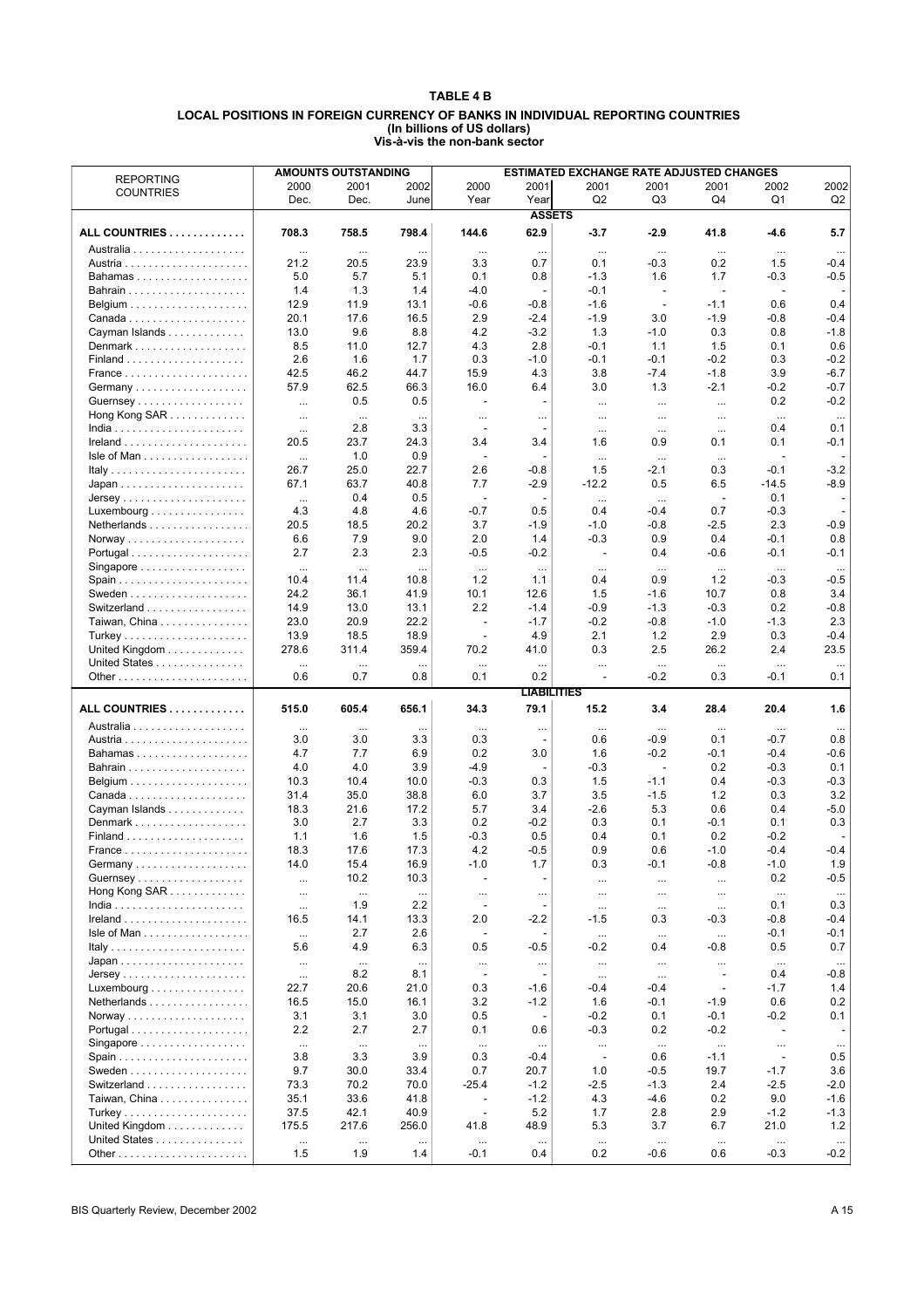#### **TABLE 5 A CURRENCY BREAKDOWN OF REPORTING BANKS' CROSS BORDER POSITIONS (In billions of US dollars) Vis-‡-vis all sectors**

|                                                        |          | <b>AMOUNTS OUTSTANDING</b> |          |         |                    | <b>ESTIMATED EXCHANGE RATE ADJUSTED CHANGES</b> |                |         |                |         |
|--------------------------------------------------------|----------|----------------------------|----------|---------|--------------------|-------------------------------------------------|----------------|---------|----------------|---------|
| <b>CURRENCIES</b>                                      | 2000     | 2001                       | 2002     | 2000    | 2001               | 2001                                            | 2001           | 2001    | 2002           | 2002    |
|                                                        | Dec.     | Dec.                       | June     | Year    | Year               | Q2                                              | Q <sub>3</sub> | Q4      | Q <sub>1</sub> | Q2      |
|                                                        |          |                            |          |         | <b>ASSETS</b>      |                                                 |                |         |                |         |
| ALL CURRENCIES                                         | 10.778.6 | 11,585.9                   | 12,539.8 | 1,221.5 | 852.9              | $-95.7$                                         | $-12.6$        | 230.9   | 46.9           | 242.8   |
| A) Domestic currency                                   | 3,783.2  | 4,151.2                    | 4,643.2  | 431.1   | 452.6              | 5.5                                             | 10.9           | 62.0    | 14.7           | 105.9   |
| US dollar                                              | 894.5    | 1,039.3                    | 1,107.3  | 102.7   | 144.7              | 10.0                                            | $-32.7$        | 81.2    | 14.1           | 54.0    |
| $Euro$                                                 | 1,996.9  | 2,169.7                    | 2,604.6  | 264.4   | 288.8              | 33.9                                            | 44.8           | $-13.8$ | 40.3           | 94.4    |
|                                                        | 451.5    | 382.8                      | 333.4    | 11.2    | $-10.6$            | $-7.3$                                          | $-29.1$        | -4.6    | $-54.0$        | $-27.4$ |
| Pound sterling                                         | 220.4    | 238.8                      | 245.5    | 46.0    | 24.9               | $-19.8$                                         | 20.7           | 1.9     | 4.7            | $-12.0$ |
| Swiss franc                                            | 73.2     | 77.1                       | 85.4     | $-11.8$ | 5.9                | $-4.5$                                          | 1.8            | 1.4     | 3.0            | $-5.2$  |
|                                                        | 146.6    | 243.6                      | 266.9    | 18.7    | $-1.1$             | $-6.9$                                          | 5.3            | $-4.2$  | 6.6            | 2.1     |
| B) Foreign currency                                    | 5.975.9  | 6,452.5                    | 6.911.0  | 772.4   | 383.4              | $-79.0$                                         | 16.7           | 127.7   | 45.0           | 174.3   |
| US dollar                                              | 3,773.4  | 4,197.6                    | 4,368.1  | 410.4   | 279.0              | $-15.2$                                         | 46.0           | 103.3   | 34.1           | 136.4   |
| $Euro$                                                 | 998.0    | 1,142.3                    | 1,309.0  | 191.1   | 150.5              | $-25.7$                                         | 1.7            | 1.6     | 3.2            | 11.5    |
|                                                        | 437.0    | 331.9                      | 370.3    | 83.4    | $-54.6$            | $-7.7$                                          | $-21.8$        | 11.1    | $-27.5$        | 32.4    |
| Pound sterling                                         | 242.8    | 264.5                      | 288.4    | 30.7    | 27.6               | $-23.1$                                         | 0.2            | 4.1     | 14.8           | $-7.4$  |
| Swiss franc                                            | 161.1    | 170.9                      | 184.9    | 11.5    | $-4.2$             | $-5.3$                                          | 3.0            | $-7.8$  | $-0.1$         | $-8.6$  |
|                                                        | 363.6    | 345.4                      | 390.2    | 45.3    | $-14.9$            | $-1.9$                                          | $-12.5$        | 15.4    | 20.5           | 10.0    |
| C) Unallocated                                         | 1,019.5  | 982.1                      | 985.7    | 17.9    | 16.9               | $-22.2$                                         | $-40.1$        | 41.3    | $-12.8$        | $-37.4$ |
|                                                        |          |                            |          |         | <b>LIABILITIES</b> |                                                 |                |         |                |         |
| ALL CURRENCIES                                         | 10,421.8 | 11,172.7                   | 12,000.6 | 1,100.0 | 725.1              | $-116.1$                                        | $-50.1$        | 225.8   | 93.6           | 160.0   |
| A) Domestic currency                                   | 3.618.6  | 3,927.3                    | 4.391.5  | 332.1   | 363.5              | $-22.8$                                         | $-32.8$        | 116.8   | 57.5           | 81.9    |
| US dollar $\ldots \ldots \ldots \ldots \ldots$         | 1.082.9  | 1.195.2                    | 1.223.9  | 76.7    | 112.3              | 19.6                                            | $-39.1$        | 114.3   | $-5.2$         | 34.0    |
| $Euro$                                                 | 1,715.5  | 1,834.9                    | 2,209.7  | 177.7   | 220.0              | 2.4                                             | $-5.8$         | $-26.4$ | 72.4           | 45.7    |
|                                                        | 231.4    | 194.9                      | 215.1    | 1.3     | $-7.2$             | $-16.5$                                         | $-6.2$         | 10.7    | $-12.5$        | 13.0    |
| Pound sterling                                         | 317.6    | 338.6                      | 352.1    | 51.3    | 30.1               | $-15.3$                                         | 10.3           | 11.7    | 0.8            | $-7.2$  |
| Swiss franc                                            | 72.6     | 74.1                       | 75.8     | $-6.3$  | 3.5                | $-3.8$                                          | 1.1            | 0.9     | 1.3            | $-9.1$  |
|                                                        | 198.6    | 289.6                      | 314.9    | 31.5    | 4.7                | $-9.2$                                          | 6.9            | 5.6     | 0.7            | 5.5     |
| B) Foreign currency                                    | 5,902.7  | 6,394.4                    | 6.766.3  | 802.8   | 386.2              | $-80.9$                                         | 18.9           | 106.3   | 47.7           | 107.0   |
| US dollar                                              | 3,918.6  | 4,335.1                    | 4,443.7  | 483.5   | 271.8              | $-54.9$                                         | 2.7            | 95.6    | 14.9           | 93.7    |
| $Euro$                                                 | 675.6    | 848.9                      | 988.4    | 116.9   | 166.5              | $-29.9$                                         | 48.3           | $-1.5$  | 4.6            | 20.5    |
|                                                        | 445.0    | 329.2                      | 345.5    | 76.1    | $-64.4$            | $-5.1$                                          | $-52.1$        | 10.6    | $-10.9$        | $-5.3$  |
| Pound sterling                                         | 291.5    | 315.5                      | 345.3    | 31.8    | 31.0               | $-15.5$                                         | 1.6            | 9.4     | 9.0            | 1.3     |
| Swiss franc                                            | 170.0    | 203.3                      | 225.0    | 9.9     | 16.1               | $-0.4$                                          | 4.2            | 3.0     | 4.4            | $-10.4$ |
|                                                        | 402.1    | 362.5                      | 418.4    | 84.7    | $-34.7$            | 24.9                                            | 14.2           | $-10.8$ | 25.6           | 7.0     |
| $C$ ) Unallocated $\ldots \ldots \ldots \ldots \ldots$ | 900.5    | 851.0                      | 842.7    | $-34.9$ | $-24.6$            | $-12.5$                                         | $-36.2$        | 2.7     | $-11.6$        | $-28.9$ |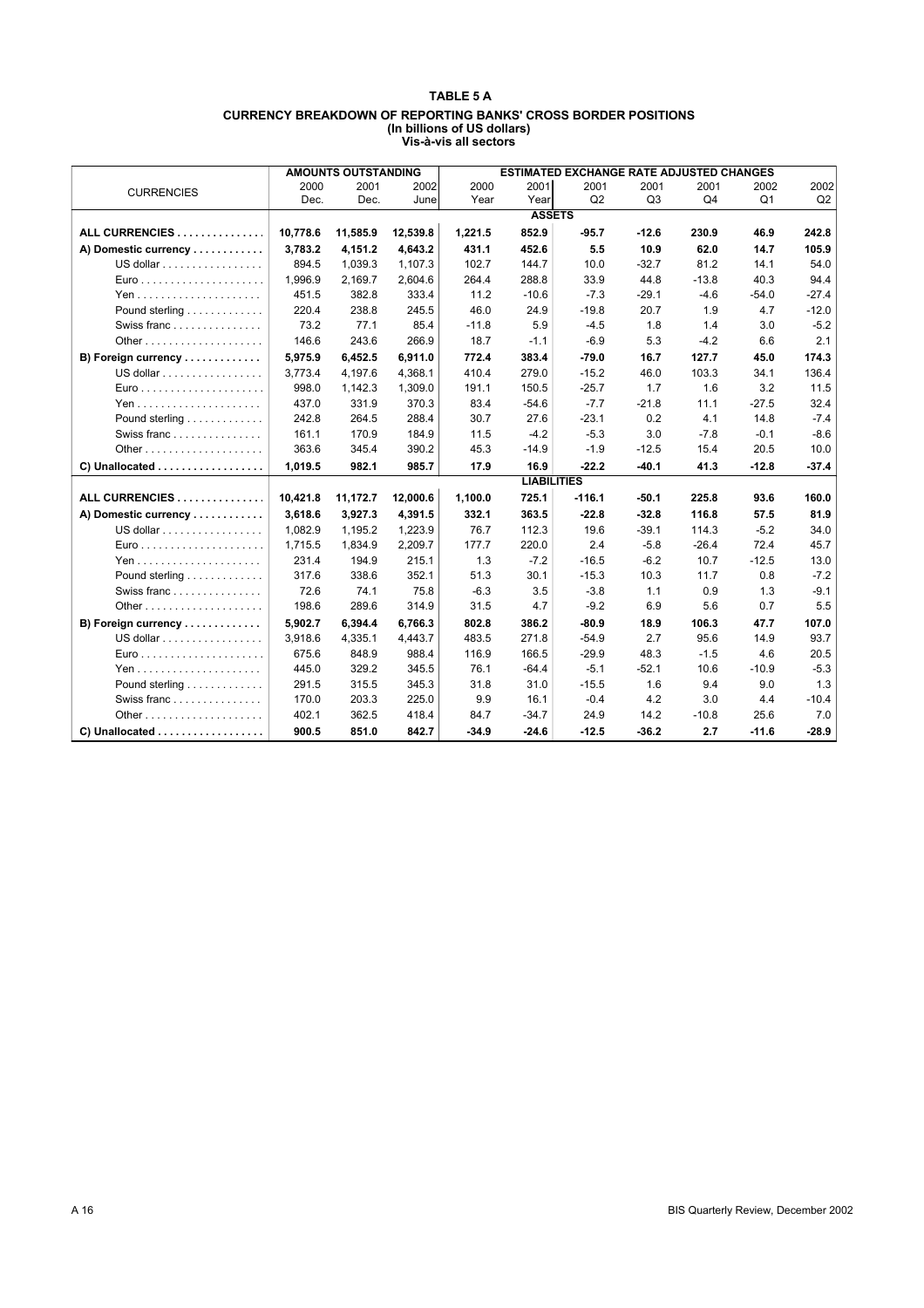#### **TABLE 5 B CURRENCY BREAKDOWN OF REPORTING BANKS' CROSS BORDER POSITIONS (In billions of US dollars) Vis-‡-vis non-banks**

|                                                         |         | <b>AMOUNTS OUTSTANDING</b> |         |         |                    | <b>ESTIMATED EXCHANGE RATE ADJUSTED CHANGES</b> |                |         |                |        |
|---------------------------------------------------------|---------|----------------------------|---------|---------|--------------------|-------------------------------------------------|----------------|---------|----------------|--------|
| <b>CURRENCIES</b>                                       | 2000    | 2001                       | 2002    | 2000    | 2001               | 2001                                            | 2001           | 2001    | 2002           | 2002   |
|                                                         | Dec.    | Dec.                       | June    | Year    | Year               | Q2                                              | Q <sub>3</sub> | Q4      | Q <sub>1</sub> | Q2     |
|                                                         |         |                            |         |         | <b>ASSETS</b>      |                                                 |                |         |                |        |
| ALL CURRENCIES                                          | 3,532.0 | 3,916.9                    | 4,275.1 | 288.8   | 442.1              | 60.4                                            | 13.5           | 94.7    | 43.3           | 79.0   |
| A) Domestic currency                                    | 1.205.8 | 1,372.2                    | 1,543.0 | 125.8   | 224.1              | 12.9                                            | 25.9           | 35.7    | 5.5            | 21.2   |
| US dollar                                               | 182.2   | 205.7                      | 221.7   | 19.6    | 23.5               | 5.1                                             | $-6.1$         | $-1.5$  | 3.4            | 12.7   |
| $Euro \ldots \ldots \ldots \ldots \ldots \ldots \ldots$ | 781.2   | 886.1                      | 1,089.7 | 85.3    | 151.6              | $-3.8$                                          | 31.1           | 25.9    | 55.8           | 21.3   |
|                                                         | 144.8   | 144.2                      | 94.6    | 16.9    | 19.4               | $-0.4$                                          | 6.8            | 11.2    | $-56.4$        | $-2.0$ |
| Pound sterling                                          | 49.2    | 57.1                       | 62.4    | 5.5     | 9.2                | $-0.8$                                          | 0.7            | 3.2     | 8.6            | $-7.0$ |
| Swiss franc                                             | 16.9    | 16.6                       | 16.8    | $-5.8$  | 0.1                | $-0.2$                                          | $-1.2$         | 1.3     | 0.2            | $-2.1$ |
|                                                         | 31.5    | 62.5                       | 57.8    | 4.3     | 20.2               | 13.0                                            | $-5.5$         | $-4.4$  | $-6.1$         | $-1.7$ |
| B) Foreign currency                                     | 2,102.3 | 2,345.9                    | 2,526.1 | 220.4   | 236.8              | 50.2                                            | $-0.9$         | 57.4    | 41.1           | 54.8   |
| US dollar                                               | 1,376.1 | 1,582.6                    | 1,654.2 | 102.3   | 174.0              | 27.8                                            | 8.1            | 26.0    | 42.5           | 29.1   |
| $Euro$                                                  | 341.3   | 392.7                      | 459.4   | 73.7    | 58.4               | 4.8                                             | 10.7           | 14.1    | $-13.2$        | 27.6   |
|                                                         | 117.7   | 115.7                      | 134.3   | 2.3     | 14.2               | 7.6                                             | $-3.3$         | 5.6     | 2.1            | 4.0    |
| Pound sterling                                          | 80.7    | 83.9                       | 86.6    | 13.6    | 5.4                | $-1.8$                                          | $-0.4$         | 1.4     | 2.4            | $-4.7$ |
| Swiss franc                                             | 54.3    | 50.4                       | 60.5    | 6.5     | $-4.4$             | 1.7                                             | $-2.1$         | $-0.2$  | 2.3            | 0.6    |
|                                                         | 132.2   | 120.5                      | 131.0   | 22.1    | $-10.8$            | 10.3                                            | $-13.8$        | 10.5    | 4.9            | $-1.8$ |
| C) Unallocated                                          | 223.9   | 198.7                      | 205.9   | $-57.4$ | $-18.7$            | $-2.8$                                          | $-11.5$        | 1.6     | $-3.3$         | 3.0    |
|                                                         |         |                            |         |         | <b>LIABILITIES</b> |                                                 |                |         |                |        |
| ALL CURRENCIES                                          | 2,512.7 | 2,884.2                    | 3,146.9 | 242.9   | 244.8              | $-38.4$                                         | 89.5           | 9.5     | 82.4           | 28.5   |
| A) Domestic currency                                    | 802.5   | 981.0                      | 1,102.7 | 78.6    | 131.7              | 3.4                                             | 28.9           | 47.3    | 14.6           | 17.8   |
| US dollar                                               | 153.6   | 189.7                      | 198.2   | 13.2    | 36.1               | 14.9                                            | $-7.6$         | 14.5    | 0.6            | 7.9    |
| $Euro$                                                  | 478.6   | 507.7                      | 603.4   | 50.5    | 53.9               | $-7.0$                                          | 9.0            | 22.5    | 10.6           | 15.2   |
|                                                         | 19.5    | 21.4                       | 37.8    | 2.4     | 4.7                | $-0.9$                                          | $-0.6$         | 5.1     | 10.0           | 2.9    |
| Pound sterling                                          | 75.4    | 93.9                       | 96.5    | 10.3    | 20.5               | $-5.3$                                          | 21.7           | 1.4     | $-1.9$         | $-0.9$ |
| Swiss franc                                             | 26.5    | 25.8                       | 28.7    | $-5.1$  | $-0.1$             | $-0.4$                                          | 1.0            | $-0.9$  | 0.8            | $-1.5$ |
|                                                         | 48.7    | 142.4                      | 138.1   | 7.3     | 16.5               | 2.0                                             | 5.5            | 4.7     | $-5.6$         | $-5.8$ |
| B) Foreign currency                                     | 1,470.5 | 1,685.2                    | 1,837.9 | 150.2   | 129.7              | $-45.8$                                         | 66.8           | $-30.6$ | 81.6           | 15.5   |
| US dollar $\dots\dots\dots\dots\dots\dots$              | 1,090.7 | 1,199.7                    | 1,272.9 | 124.6   | 31.5               | $-46.9$                                         | 41.4           | $-25.0$ | 32.8           | 40.4   |
|                                                         | 164.2   | 236.3                      | 280.4   | 9.2     | 60.3               | $-6.5$                                          | 26.0           | $-2.4$  | 18.9           | $-7.9$ |
|                                                         | 72.9    | 72.8                       | 84.2    | $-0.1$  | 9.8                | 4.1                                             | 2.3            | 4.4     | 9.7            | $-6.5$ |
| Pound sterling                                          | 78.9    | 76.9                       | 88.3    | 13.6    | $-1.6$             | $-0.1$                                          | $-2.6$         | $-10.6$ | 8.6            | $-2.4$ |
| Swiss franc $\ldots \ldots \ldots \ldots$               | 21.0    | 33.0                       | 37.8    | $-3.7$  | 8.5                | $-0.2$                                          | 5.1            | 0.8     | 5.6            | $-5.7$ |
|                                                         | 42.9    | 66.5                       | 74.4    | 6.6     | 21.2               | 3.7                                             | $-5.4$         | 2.3     | 6.0            | $-2.3$ |
| C) Unallocated                                          | 239.6   | 217.9                      | 206.4   | 14.1    | $-16.5$            | 4.1                                             | $-6.2$         | $-7.2$  | $-13.8$        | $-4.9$ |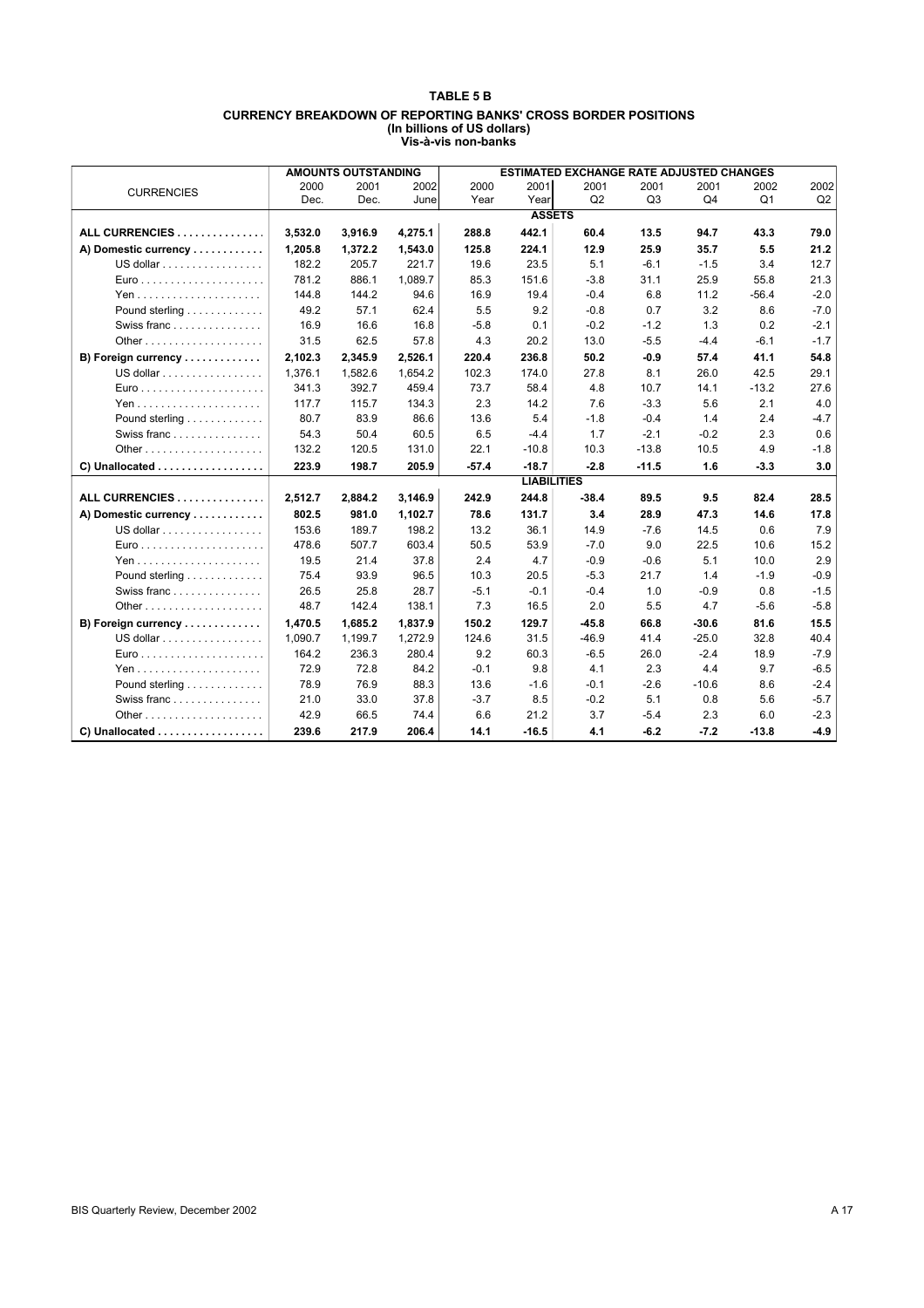#### **TABLE 5 C CURRENCY BREAKDOWN OF REPORTING BANKS' CROSS BORDER POSITIONS (In billions of US dollars) Vis-‡-vis official monetary authorities**

|                      |          | <b>AMOUNTS OUTSTANDING</b> |       |        |                    | <b>ESTIMATED EXCHANGE RATE ADJUSTED CHANGES</b> |          |          |                          |          |
|----------------------|----------|----------------------------|-------|--------|--------------------|-------------------------------------------------|----------|----------|--------------------------|----------|
| <b>CURRENCIES</b>    | 2000     | 2001                       | 2002  | 2000   | 2001               | 2001                                            | 2001     | 2001     | 2002                     | 2002     |
|                      | Dec.     | Dec.                       | June  | Year   | Year               | Q2                                              | Q3       | Q4       | Q <sub>1</sub>           | Q2       |
|                      |          |                            |       |        | <b>ASSETS</b>      |                                                 |          |          |                          |          |
| ALL CURRENCIES       | 24.4     | 27.5                       | 33.6  | $-0.5$ | 2.6                | 2.8                                             | $-2.6$   | 3.6      | $-1.3$                   | 5.8      |
| A) Domestic currency | 6.3      | 5.9                        | 6.3   | $-0.3$ | $-0.6$             | $-1.9$                                          | $-0.3$   | 0.1      | 0.4                      | $-0.6$   |
| US dollar            | $\cdots$ | $\cdots$                   |       |        |                    | $\cdots$                                        | $\cdots$ | $\cdots$ | $\ddotsc$                | $\cdots$ |
| Euro area currencies | 5.1      | 4.7                        | 4.6   | $-0.1$ | $-0.6$             | $-1.8$                                          | $-2.0$   | 1.4      | $-0.6$                   |          |
|                      | 0.1      | 0.1                        | 0.1   | $-0.2$ |                    | $\blacksquare$                                  | 0.1      | $-0.1$   | $\blacksquare$           | $-0.1$   |
| Pound sterling       | 0.8      | 0.9                        | 1.0   | 0.5    | 0.2                | $-0.2$                                          | 1.8      | $-1.1$   | 1.0                      | $-1.0$   |
| Swiss franc          | 0.3      | 0.1                        | 0.1   | $-0.5$ | $-0.2$             | 0.1                                             | $-0.2$   | $-0.1$   |                          |          |
|                      | L.       | $\sim$                     | 0.5   |        |                    |                                                 | $\sim$   | $\sim$   |                          | 0.5      |
| B) Foreign currency  | 18.1     | 21.6                       | 27.3  | $-0.2$ | 3.2                | 4.7                                             | $-2.3$   | 3.5      | $-1.7$                   | 6.5      |
| US dollar            | 11.6     | 13.4                       | 18.5  | 1.7    | 1.2                | 2.5                                             | $-3.0$   | 3.3      | $-0.7$                   | 5.9      |
| Euro area currencies | 2.4      | 4.7                        | 5.4   | $-3.5$ | 2.3                | 1.2                                             | $-0.1$   | 0.4      | $-0.1$                   | 0.2      |
|                      | 2.2      | 1.4                        | 1.2   | 1.3    | $-0.5$             | $-0.2$                                          | 0.7      | 0.1      | $-0.3$                   |          |
| Pound sterling       | 0.3      | 0.5                        | 0.3   |        | 0.2                | $\overline{\phantom{a}}$                        | 0.3      | $-0.2$   | $\overline{\phantom{a}}$ | $-0.1$   |
| Swiss franc          | 0.3      | 0.4                        | 0.6   | 0.1    | 0.1                |                                                 | 0.2      | 0.1      | $-0.2$                   | 0.3      |
|                      | 1.4      | 1.3                        | 1.3   | 0.1    | $-0.1$             | 1.1                                             | $-0.5$   | $-0.1$   | $-0.4$                   | 0.3      |
| C) Unallocated       |          |                            |       |        |                    |                                                 |          |          |                          |          |
|                      |          |                            |       |        | <b>LIABILITIES</b> |                                                 |          |          |                          |          |
| ALL CURRENCIES       | 399.5    | 392.6                      | 399.7 | 42.6   | $-0.3$             | 11.0                                            | $-12.8$  | -5.6     | $-20.8$                  | 15.5     |
| A) Domestic currency | 163.7    | 135.1                      | 153.5 | 8.7    | $-26.0$            | 2.0                                             | $-7.6$   | $-16.5$  | $-1.5$                   | 13.8     |
| US dollar            | 110.4    | 84.0                       | 93.5  | 4.8    | $-26.4$            | $-2.7$                                          | 1.5      | $-18.0$  | $-2.9$                   | 12.4     |
| Euro area currencies | 37.2     | 37.6                       | 45.3  | 0.6    | 2.3                | 5.0                                             | $-1.4$   | 0.5      | 1.4                      | 1.0      |
|                      | 0.9      | 2.0                        | 1.6   | $-0.5$ | 1.3                | -0.1                                            | 0.1      | 1.2      | 0.3                      | $-0.9$   |
| Pound sterling       | 15.1     | 11.2                       | 12.8  | 4.2    | $-3.4$             | 0.8                                             | $-5.9$   | $-0.4$   | $-0.3$                   | 1.2      |
| Swiss franc          | 0.2      | 0.2                        | 0.2   | $-0.2$ | 0.2                | $-1.0$                                          | $-1.8$   |          |                          |          |
|                      | 0.1      | 0.1                        | 0.2   | $-0.2$ |                    | ۰.                                              | $\sim$   | 0.1      | $-0.1$                   | 0.1      |
| B) Foreign currency  | 235.8    | 257.5                      | 246.2 | 33.9   | 25.7               | 9.0                                             | $-5.2$   | 10.9     | $-19.2$                  | 1.7      |
| US dollar            | 166.4    | 190.4                      | 176.3 | 27.2   | 24.0               | 14.2                                            | 1.5      | 2.2      | $-10.6$                  | $-3.4$   |
| Euro area currencies | 34.0     | 28.7                       | 29.7  | 3.6    | $-3.3$             | $-6.4$                                          | $-4.1$   | 2.8      | $-5.3$                   | 3.1      |
|                      | 9.7      | 7.6                        | 3.1   | 0.9    | $-0.9$             | $-2.2$                                          | $-3.0$   | 3.1      | $-2.9$                   | $-2.6$   |
| Pound sterling       | 8.5      | 8.9                        | 9.3   | 2.6    | 0.6                | 0.4                                             | 0.3      | 1.1      | 0.2                      | $-0.3$   |
| Swiss franc          | 5.4      | 8.8                        | 10.6  | 1.4    | 3.5                | 0.9                                             | $-2.1$   | 2.6      | $-2.2$                   | 2.9      |
|                      | 11.8     | 13.2                       | 17.2  | $-1.9$ | 1.8                | 2.0                                             | 2.2      | $-0.9$   | 1.6                      | 2.1      |
| C) Unallocated       |          |                            |       |        |                    |                                                 |          |          |                          |          |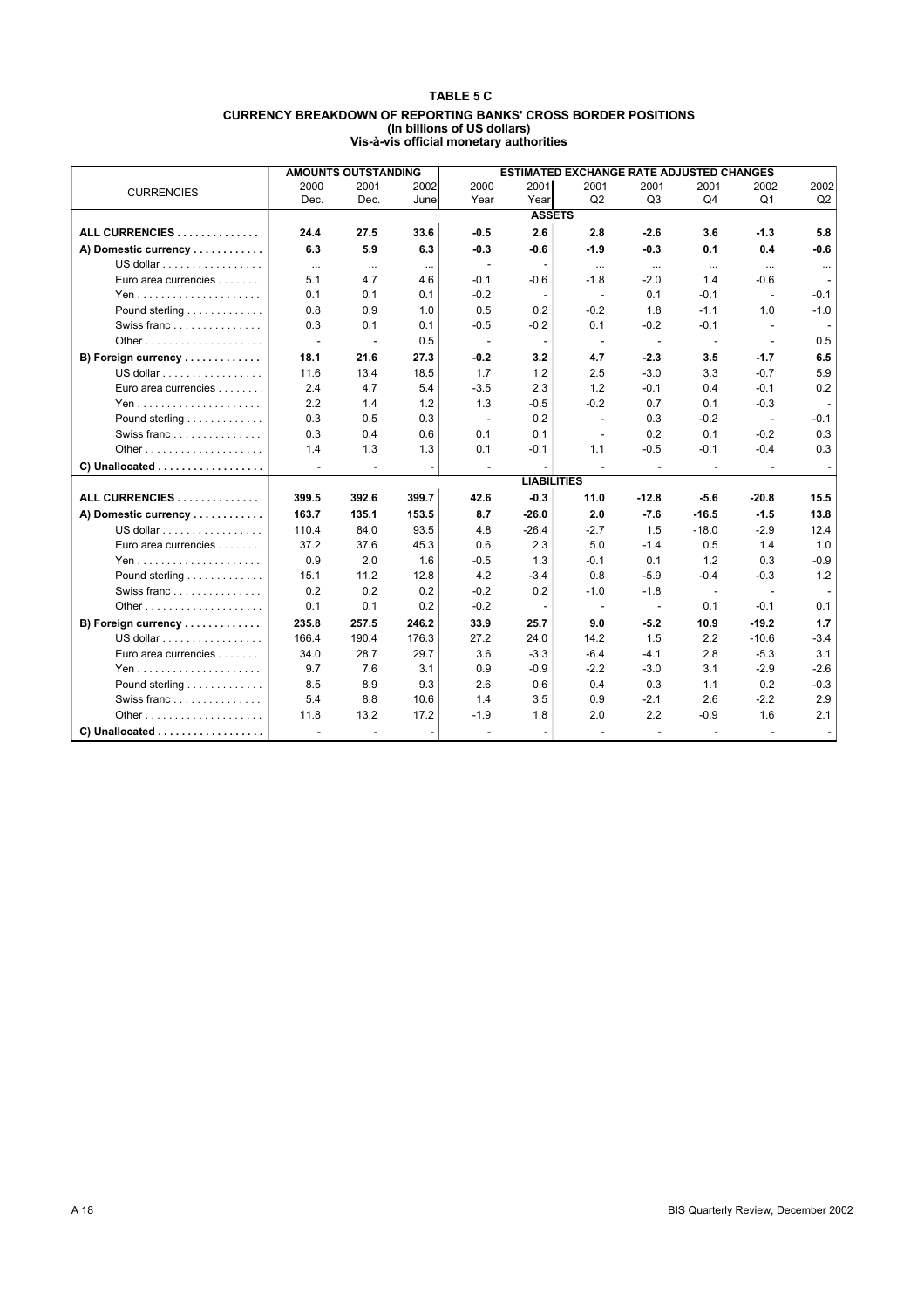#### **TABLE 5 D CURRENCY BREAKDOWN OF REPORTING BANKS' LOCAL POSITIONS IN FOREIGN CURRENCY (In billions of US dollars) Vis-‡-vis all sectors**

|                                                         |         | <b>AMOUNTS OUTSTANDING</b> |         |                               |                    | <b>ESTIMATED EXCHANGE RATE ADJUSTED CHANGES</b> |         |                |         |         |
|---------------------------------------------------------|---------|----------------------------|---------|-------------------------------|--------------------|-------------------------------------------------|---------|----------------|---------|---------|
| <b>CURRENCIES</b>                                       | 2000    | 2001                       | 2002    | 2000                          | 2001               | 2001                                            | 2001    | 2001           | 2002    | 2002    |
|                                                         | Dec.    | Dec.                       | Junel   | Year                          | Year               | Q2                                              | Q3      | Q <sub>4</sub> | Q1      | Q2      |
|                                                         |         |                            |         |                               | <b>ASSETS</b>      |                                                 |         |                |         |         |
| ALL CURRENCIES                                          | 1,507.0 | 1,562.9                    | 1,666.4 | 207.1                         | 88.9               | $-31.0$                                         | $-1.2$  | $-1.6$         | 65.5    | $-41.4$ |
|                                                         | 762.3   | 819.6                      | 823.7   | 58.0                          | 50.1               | $-26.4$                                         | 18.2    | 11.8           | 30.3    | $-26.3$ |
| $Euro$                                                  | 252.6   | 311.0                      | 377.6   | 89.6                          | 72.8               | 1.2                                             | 24.8    | $-5.3$         | $-5.7$  | 29.5    |
|                                                         | 82.8    | 81.0                       | 90.6    | 11.9                          | 9.5                | 3.0                                             | 3.0     | $-1.8$         | 21.9    | $-21.7$ |
| Pound sterling $\ldots \ldots \ldots \ldots \ldots$     | 53.9    | 47.0                       | 49.6    | 6.6                           | $-5.1$             | $-10.3$                                         | 0.2     | $-4.8$         | 3.3     | $-3.5$  |
| Swiss franc                                             | 90.8    | 90.0                       | 103.7   | 9.3                           | 0.8                | $-1.3$                                          | 4.2     | $-4.6$         | 6.5     | $-5.6$  |
|                                                         | 151.8   | 154.6                      | 151.7   | 2.4                           | 11.1               | 1.3                                             | 3.6     | 5.0            | $-0.6$  | $-9.8$  |
| Unallocated $\ldots \ldots \ldots \ldots \ldots$        | 112.7   | 59.7                       | 69.4    | 29.4                          | $-50.4$            | 1.5                                             | $-55.2$ | $-1.9$         | 9.7     | $-4.0$  |
|                                                         |         |                            |         |                               | <b>LIABILITIES</b> |                                                 |         |                |         |         |
| ALL CURRENCIES                                          | 1,597.4 | 1,750.8                    | 1,829.5 | 120.0                         | 133.0              | $-11.8$                                         | 0.4     | $-3.1$         | 66.8    | $-61.1$ |
| US dollar $\ldots \ldots \ldots \ldots \ldots \ldots$   | 856.5   | 948.3                      | 947.1   | 46.1                          | 56.5               | $-16.1$                                         | 57.0    | $-4.3$         | 12.5    | $-13.8$ |
| $Euro$                                                  | 247.6   | 328.6                      | 386.2   | 52.7                          | 83.1               | 12.4                                            | $-12.4$ | $-2.4$         | 16.0    | $-3.6$  |
|                                                         | 59.0    | 53.2                       | 64.4    | $-1.0$                        | 2.3                | $-3.1$                                          | $-3.4$  | $-2.6$         | 20.6    | $-16.2$ |
| Pound sterling $\ldots \ldots \ldots \ldots \ldots$     | 44.4    | 44.2                       | 46.5    | 2.6                           | 1.0                | $-3.0$                                          | 1.1     | $-3.2$         | 0.4     | $-0.7$  |
| Swiss franc                                             | 41.0    | 45.6                       | 51.4    | $-1.5$                        | 1.6                | $-7.5$                                          | 2.1     | $-2.3$         | 5.6     | $-6.3$  |
|                                                         | 257.5   | 267.4                      | 264.9   | 18.5                          | 17.2               | 9.2                                             | 0.6     | 4.3            | 1.7     | $-12.1$ |
|                                                         | 91.4    | 63.5                       | 69.1    | 2.5                           | $-28.7$            | $-3.7$                                          | $-44.5$ | 7.4            | 10.1    | $-8.6$  |
|                                                         |         |                            |         | Vis-à-vis the non-bank sector |                    |                                                 |         |                |         |         |
|                                                         |         |                            |         |                               | <b>ASSETS</b>      |                                                 |         |                |         |         |
| ALL CURRENCIES                                          | 708.3   | 758.5                      | 798.4   | 144.6                         | 62.9               | $-3.7$                                          | $-2.9$  | 41.8           | $-4.6$  | 5.7     |
| US dollar $\ldots \ldots \ldots \ldots \ldots \ldots$   | 378.2   | 434.8                      | 414.5   | 64.1                          | 53.3               | $-5.9$                                          | 3.8     | 38.1           | $-5.6$  | $-14.7$ |
| $Euro$                                                  | 139.1   | 162.2                      | 206.9   | 50.4                          | 30.2               | $-4.2$                                          | 27.3    | 3.5            | $-10.1$ | 32.0    |
|                                                         | 43.9    | 47.6                       | 49.5    | 5.2                           | 9.8                | 4.1                                             | 3.4     | 0.3            | 5.9     | $-9.0$  |
| Pound sterling $\ldots \ldots \ldots \ldots \ldots$     | 28.5    | 27.7                       | 29.3    | 5.9                           | $-0.7$             | $-1.3$                                          | $\sim$  | $-1.6$         | 1.4     | $-1.5$  |
| Swiss franc                                             | 54.1    | 50.7                       | 60.1    | 9.9                           | $-2.1$             | 0.3                                             | $-1.3$  | $-0.7$         | 3.6     | $-1.5$  |
|                                                         | 2.0     | 2.1                        | 2.2     | $-3.9$                        | 0.1                | $-0.1$                                          | $-0.1$  | 0.4            | $-0.1$  | 0.2     |
| Unallocated $\ldots \ldots \ldots \ldots \ldots$        | 62.6    | 33.4                       | 35.9    | 13.2                          | $-27.9$            | 3.5                                             | $-35.9$ | 1.7            | 0.3     | 0.3     |
|                                                         |         |                            |         |                               | <b>LIABILITIES</b> |                                                 |         |                |         |         |
| ALL CURRENCIES                                          | 515.0   | 605.4                      | 656.1   | 34.3                          | 79.1               | 15.2                                            | 3.4     | 28.4           | 20.4    | 1.6     |
| US dollar $\ldots \ldots \ldots \ldots \ldots \ldots$   | 244.6   | 288.3                      | 291.0   | 31.3                          | 43.8               | 7.0                                             | 10.1    | 21.6           | $-5.5$  | 8.2     |
| Euro area currencies                                    | 116.2   | 138.1                      | 173.3   | 9.7                           | 29.2               | 1.4                                             | $-1.2$  | 5.6            | 11.8    | 3.2     |
|                                                         | 17.3    | 12.1                       | 13.5    | $-2.7$                        | $-3.0$             | $-1.9$                                          | $-2.4$  | $-2.5$         | 4.6     | $-4.6$  |
| Pound sterling                                          | 19.4    | 18.3                       | 19.3    | 1.5                           | $-0.6$             | $-0.6$                                          | 0.5     | $-0.8$         | $-0.4$  | 0.3     |
| Swiss franc $\ldots \ldots \ldots \ldots \ldots \ldots$ | 8.7     | 7.7                        | 8.6     | 0.6                           | $-0.8$             | $\overline{a}$                                  | $-0.3$  | $-0.7$         | 0.8     | $-0.9$  |
|                                                         | 5.6     | 5.8                        | 5.3     | $-5.0$                        | 0.3                | $-0.1$                                          | $-0.6$  | 0.8            | $-0.7$  | $-0.1$  |
|                                                         | 22.1    | 24.6                       | 28.2    | $-1.4$                        | 3.3                | 1.7                                             | $-0.9$  | 1.7            | 2.2     | $-0.2$  |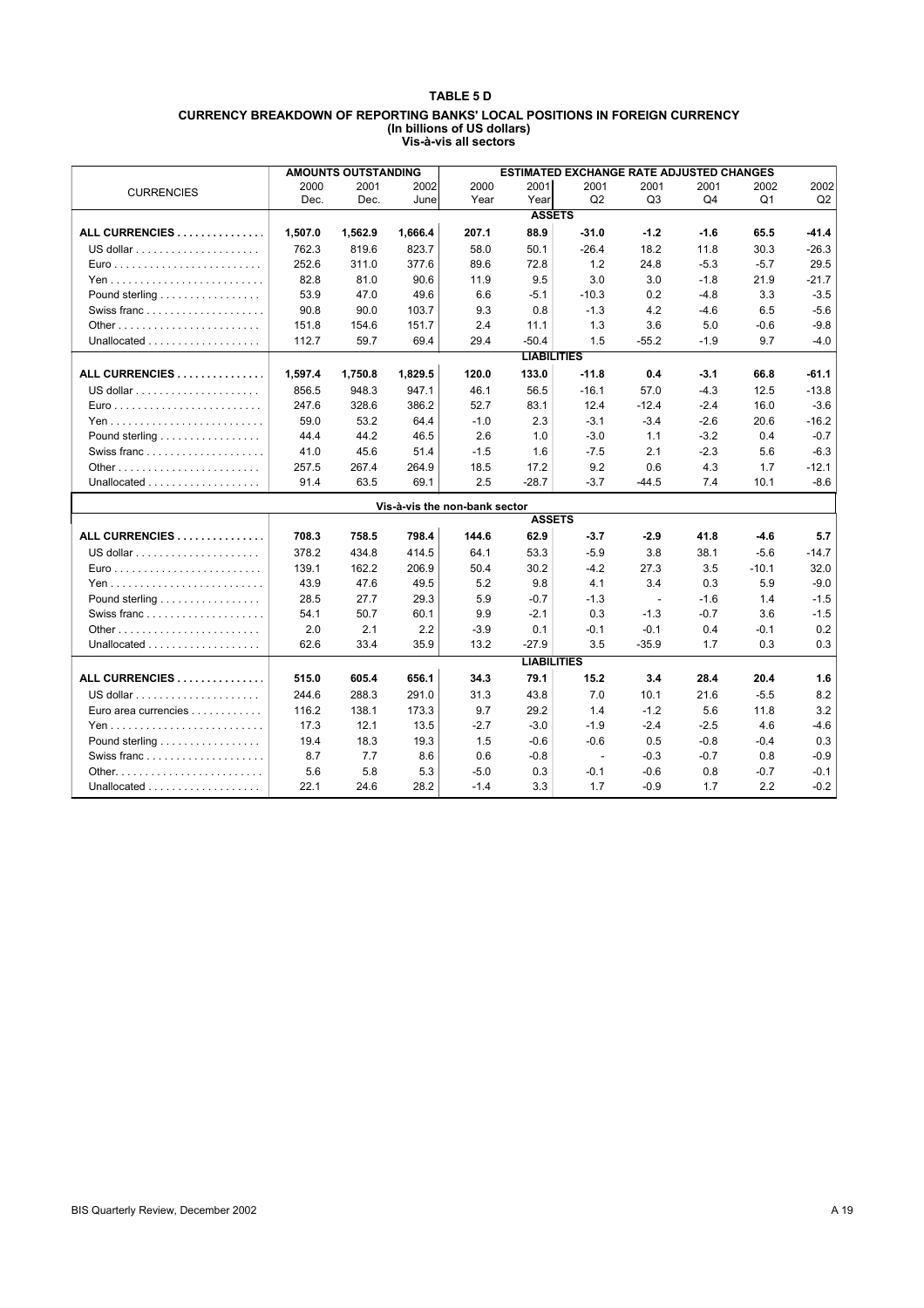|                                                    |                                  | <b>AMOUNTS OUTSTANDING</b> |                    |                   |                    | <b>ESTIMATED EXCHANGE RATE ADJUSTED CHANGES</b> |                    |                      |                    |                    |
|----------------------------------------------------|----------------------------------|----------------------------|--------------------|-------------------|--------------------|-------------------------------------------------|--------------------|----------------------|--------------------|--------------------|
| VIS-A-VIS                                          | 2000                             | 2001                       | 2002               | 2000              | 2001               | 2001                                            | 2001               | 2001                 | 2002               | 2002               |
| <b>COUNTRIES</b>                                   | Dec.                             | Dec.                       | June               | Year              | Year               | Q <sub>2</sub>                                  | Q3                 | Q4                   | Q1                 | Q <sub>2</sub>     |
|                                                    |                                  |                            |                    |                   |                    | <b>ASSETS</b>                                   |                    |                      |                    |                    |
| ALL COUNTRIES                                      | 10,778,630 11,585,920 12,539,820 |                            |                    | 1,221,479         | 852,878            | $-95,698$                                       | $-12,618$          | 230,943              | 46,889             | 242,791            |
| DEVELOPED COUNTRIES                                | 8,348,714                        | 8,988,392                  | 9,806,857          | 1,126,421         | 799,612            | $-72,188$                                       | 4,804              | 197,908              | 39,468             | 210,163            |
|                                                    |                                  |                            |                    |                   |                    |                                                 |                    |                      |                    |                    |
| $i)$ Europe $\dots \dots \dots \dots \dots \dots$  | 5,450,686                        | 5,858,466                  | 6,489,016          | 804,414           | 558,748            | $-59,723$                                       | 5,020              | 81,269               | 77,330             | 53,168             |
| Austria                                            | 102,372                          | 104,151                    | 120,092            | 18,303            | 4,881              | 1,170                                           | 3,129              | $-1,708$             | 1,345              | 3,968              |
| Andorra                                            | 577                              | 532                        | 630                | 212               | $-30$              | 78                                              | -90                | $-33$                | 51                 | $-18$              |
| Belgium                                            | 200,729                          | 213,302                    | 237,453            | $-13,516$         | 21,986             | $-4,422$                                        | 11,117             | $-7,859$             | 6,483              | $-4,314$           |
| Denmark                                            | 76,576                           | 75.428                     | 89,635             | 10,037            | 1,080              | $-1,481$                                        | $-668$             | 456                  | 10,234             | $-1,939$           |
| Finland                                            | 49,665                           | 53,095                     | 60,620             | 15,853            | 4,653              | 3,667                                           | 2,653              | $-4,590$             | 5,357              | $-1,705$           |
| France                                             | 535,257                          | 598,614                    | 645.429            | 76,227            | 76,157             | 23,338                                          | $-16,333$          | 30,729               | $-3,246$           | $-1,487$           |
| Germany                                            | 812,437                          | 834,222                    | 932,890            | 94,261            | 47,988             | $-26,927$                                       | $-16, 194$         | $-9,629$             | 12,558             | $-444$             |
|                                                    | 67,701                           | 64,603                     | 76,688             | 16,310            | $-163$             | $-853$                                          | 5,098              | $-2,303$             | 376                | 4,304              |
| $lceland \ldots \ldots \ldots \ldots \ldots$       | 5,209<br>168,192                 | 5,331<br>194,523           | 5,721<br>214,800   | 1,109<br>11,269   | 328<br>26,312      | 186<br>$-106$                                   | 18<br>7,700        | $-154$<br>6,084      | 125<br>8,295       | $-156$<br>$-3,056$ |
|                                                    |                                  |                            |                    |                   |                    |                                                 |                    |                      |                    |                    |
|                                                    | 476,812                          | 500,711                    | 565,686            | 52,529            | 43,893             | 19,201                                          | $-10,327$          | $-11,777$            | 2,343              | 4,740              |
| Liechtenstein                                      | 4,124                            | 3,434                      | 3,570              | 41                | $-518$             | 47                                              | $-68$              | $-370$               | 324                | $-499$             |
| Luxembourg<br>Netherlands                          | 245,322<br>373,694               | 291,476<br>416,640         | 317,773<br>475,784 | 5,956<br>68,097   | 49,591<br>54,613   | 20.293<br>$-13,182$                             | $-3,510$<br>18,514 | 15,452<br>$-11,896$  | $-4,693$<br>10,882 | 7,815<br>9,691     |
| Norway                                             | 49,887                           | 58,900                     | 71,419             | 12,092            | 9,932              | $-6,267$                                        | 4,610              | 4,736                | 5,803              | 3,744              |
|                                                    |                                  |                            |                    |                   |                    |                                                 |                    |                      |                    |                    |
| Portugal                                           | 81,944                           | 101,375                    | 121,293            | 19,538            | 22,889             | 1,904                                           | 5,141              | 8,497                | 1,276              | 6,878              |
| Spain<br>Sweden                                    | 173,441<br>107.077               | 183,070<br>116,165         | 229,256<br>130.450 | 24,157<br>16.754  | 15,897<br>11,895   | $-5,288$<br>$-1,283$                            | 2,235<br>7,978     | $-2,637$<br>$-4,607$ | 14,230<br>8,084    | 8,841<br>$-1,179$  |
| Switzerland                                        | 425,334                          | 403,883                    | 450.637            | 120,274           | $-33,881$          | $-17,752$                                       | $-40.263$          | 23,011               | 15,454             | 5,951              |
| (of which in $CHF$ )                               | 81,143                           | 83,871                     | 91,931             | 8,989             | -9                 | $-4,585$                                        | $-2,691$           | 1,150                | 1,574              | -4,833             |
| United Kingdom                                     | 1,494,199                        | 1,638,897                  | 1,739,051          | 255,081           | 201.266            | $-52,045$                                       | 24,313             | 49,874               | $-17,941$          | 12,007             |
| (of which in GBP) $\dots$                          | 191,994                          | 206,394                    | 224,433            | 32,332            | 28,122             | $-19,400$                                       | 1,244              | 6,243                | 4,159              | 1,172              |
| Vatican                                            | 13                               | 6                          | 3                  | $-194$            | -6                 | 12                                              | $-11$              | $-27$                | 9                  | $-13$              |
|                                                    | 124                              | 108                        | 136                | 24                | $-11$              | $-11$                                           | $-21$              | 20                   | -19                | 39                 |
|                                                    |                                  |                            |                    |                   | <b>LIABILITIES</b> |                                                 |                    |                      |                    |                    |
| ALL COUNTRIES 10,421,830 11,172,690 12,000,600     |                                  |                            |                    | 1,100,041         | 725,135            | $-116, 149$                                     | $-50,106$          | 225,800              | 93,564             | 160,010            |
| DEVELOPED COUNTRIES                                | 6,560,476                        | 7,010,377                  | 7,632,636          | 669,579           | 518,889            | $-140,553$                                      | $-4,407$           | 123,754              | 66,121             | 146,313            |
|                                                    |                                  |                            |                    |                   | 363,853            |                                                 |                    |                      | $-11,642$          |                    |
| i) Europe                                          | 4,308,551                        | 4,598,192                  | 4,995,457          | 404,458           |                    | $-101,512$                                      | 67,491             | 34,037               |                    | 52,186             |
| Austria                                            | 46,524                           | 53,257                     | 58,892             | 5,516             | 8,501              | 1,238                                           | 2,340              | 2,556                | $-541$             | 1,317              |
| Andorra                                            | 6,393<br>191,196                 | 6,025<br>169,225           | 6,382<br>199,419   | $-35$<br>$-5,323$ | $-152$<br>$-8,570$ | 47<br>5,500                                     | 63<br>$-9,102$     | $-327$<br>$-12.115$  | 16<br>10,366       | -277<br>3,482      |
| Belgium<br>Denmark                                 | 42,782                           | 36,161                     | 48,783             | -71               | $-5,056$           | $-4,117$                                        | -84                | $-3,169$             | 6,174              | 2,745              |
| Finland                                            | 24,779                           | 30,365                     | 39,359             | 5,942             | 6,299              | 3,859                                           | 4,373              | $-6,986$             | 4,359              | 2,584              |
| France                                             | 320,530                          | 374.579                    | 386.195            | $-22,556$         | 64,475             | 2,852                                           | 12,907             | 11,999               | $-24,050$          | 4,080              |
| Germany                                            | 512,202                          | 566,026                    | 674,142            | 65,038            | 72,831             | $-2,473$                                        | 16,901             | 23,830               | 6,419              | 41,798             |
| Greece $\ldots \ldots \ldots \ldots \ldots \ldots$ | 36,272                           | 35,732                     | 43,716             | 2,152             | $-123$             | $-1,879$                                        | 7,485              | $-6,721$             | $-142$             | 5,194              |
| Iceland                                            | 383                              | 466                        | 426                | -57               | 92                 | -81                                             | 20                 | 26                   | -61                | $\mathbf{1}$       |
| $I$ reland                                         | 85,160                           | 93,564                     | 105,851            | 11,300            | 8,810              | 1,363                                           | 455                | $-643$               | 2,038              | 2,978              |
|                                                    | 148,866                          | 141,622                    | 166,300            | $-5,418$          | $-1,327$           | $-2,357$                                        | 97                 | $-11,667$            | 9,971              | -585               |
| Liechtenstein                                      | 21,262                           | 20,231                     | 19,878             | 3,279             | $-769$             | -80                                             | 386                | $-297$               | $-1,077$           | -593               |
| $Luxembourg \ldots  \ldots $                       | 264,698                          | 283,584                    | 321,654            | 12,153            | 18,198             | $-2,820$                                        | 544                | 17,757               | $-1,109$           | 13,468             |
| Netherlands                                        | 278,715                          | 322,720                    | 329,085            | 9,805             | 53,820             | $-11,614$                                       | 20,653             | 1,584                | $-15,329$          | $-3,881$           |
| Norway                                             | 21,050                           | 20,787                     | 28,613             | 8,600             | 367                | $-6,801$                                        | 2,372              | $-3,940$             | 2,815              | 4,016              |
| Portugal                                           | 40,979                           | 52,205                     | 65,032             | 4,112             | 12,389             | $-240$                                          | 2,595              | 2,231                | 2,740              | 4,590              |
| Spain                                              | 90,977                           | 91,008                     | 114,668            | 3,484             | 1,791              | $-9,245$                                        | 2,138              | $-12,363$            | 6,139              | 7,511              |
| Sweden                                             | 41,610                           | 44,392                     | 53,943             | 2,702             | 3,720              | $-2,271$                                        | 208                | 2,204                | 4,909              | 1,286              |
| Switzerland                                        | 680,478                          | 731,877                    | 802,092            | 107,505           | $-13,196$          | 34                                              | $-29,053$          | 27,973               | 11,952             | 15,803             |
| (of which in $CHF$ )                               | 52,654                           | 76,663                     | 90,503             | 9,877             | 13,719             | 7,169                                           | 62                 | 4,322                | 3,123              | $-204$             |
| United Kingdom                                     | 1,450,439                        | 1,521,244                  | 1,527,470          | 196,244           | 141,758            | $-72,251$                                       | 32,021             | 2,348                | $-37,687$          | $-52,986$          |
| (of which in GBP) $\dots \dots$                    | 167,859                          | 171,408                    | 185,580            | 29,881            | 17,098             | $-16,234$                                       | 5,069              | 1,309                | 659                | 3,071              |
| Vatican                                            | 1,823                            | 1,767                      | 1,913              | 82                | 4                  | $-104$                                          | 28                 | $-120$               | 145                | $-121$             |
|                                                    | 1,433                            | 1,355                      | 1,644              | 6                 | $-7$               | -70                                             | 143                | $-123$               | 312                | -223               |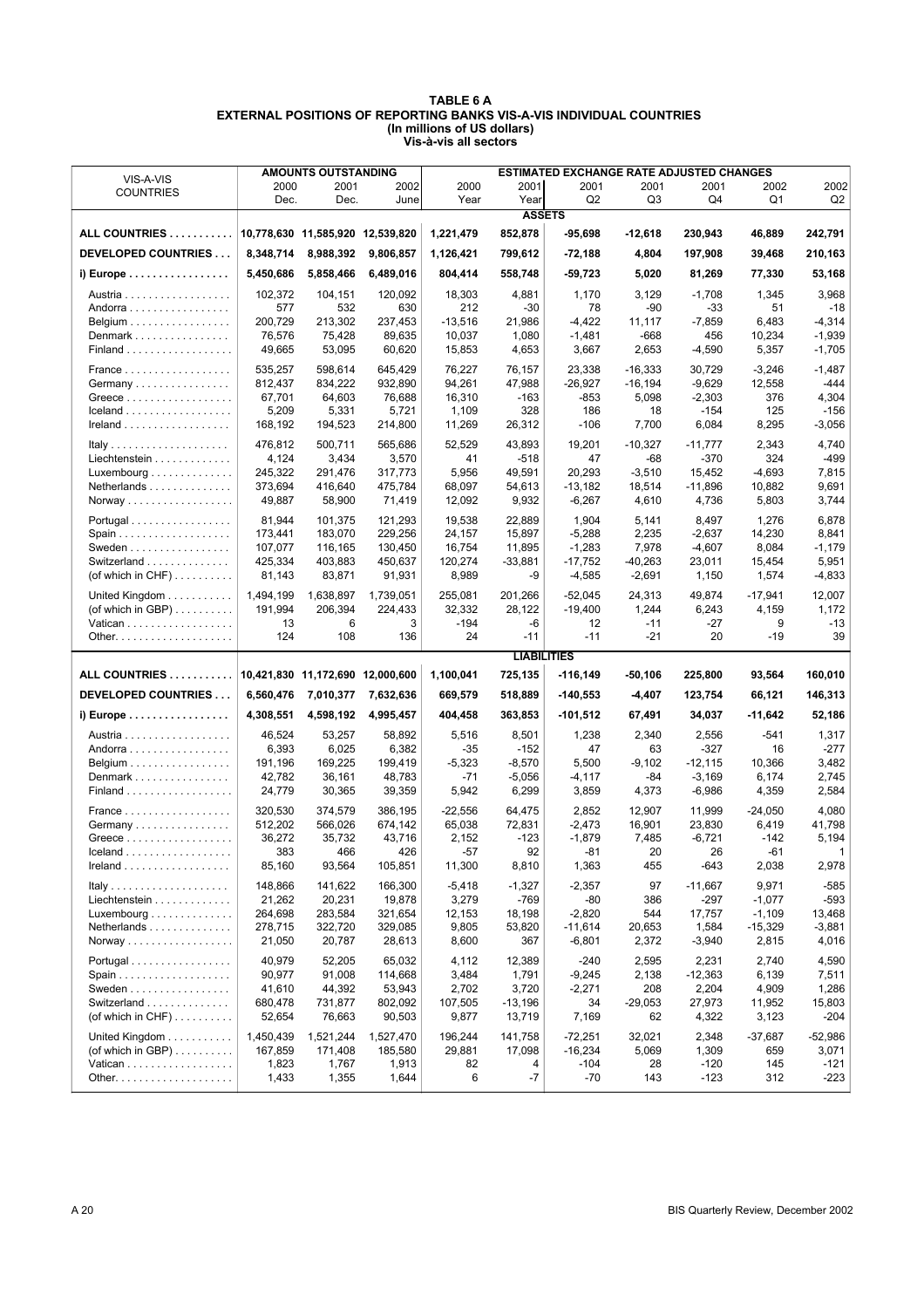|                                         |           | <b>AMOUNTS OUTSTANDING</b> |           |           |                    | <b>ESTIMATED EXCHANGE RATE ADJUSTED CHANGES</b> |                |           |           |           |
|-----------------------------------------|-----------|----------------------------|-----------|-----------|--------------------|-------------------------------------------------|----------------|-----------|-----------|-----------|
|                                         | 2000      | 2001                       | 2002      | 2000      | 2001               | 2001                                            | 2001           | 2001      | 2002      | 2002      |
|                                         | Dec.      | Dec.                       | June      | Year      | Year               | Q2                                              | Q <sub>3</sub> | Q4        | Q1        | Q2        |
|                                         |           |                            |           |           | <b>ASSETS</b>      |                                                 |                |           |           |           |
| ii) Other                               | 2,898,028 | 3,129,926                  | 3,317,841 | 322,007   | 240,863            | $-12,465$                                       | -215           | 116,639   | $-37,863$ | 156,995   |
| Australia                               | 85,837    | 95,967                     | 96,594    | 8,763     | 12,113             | $-9,483$                                        | 4,859          | 11,939    | $-3,360$  | 45        |
| Canada                                  | 146,660   | 158,991                    | 166,797   | 17,754    | 13,630             | 4,571                                           | 2,474          | 2,442     | 1,783     | 1,554     |
|                                         | 576,014   | 517,469                    | 516,328   | $-12,019$ | $-23,310$          | $-25,125$                                       | $-24,646$      | 28,026    | $-52,278$ | 22,041    |
| (of which in JPY) $\dots \dots$         | 271,403   | 213,913                    | 241,992   | $-19,456$ | $-25,222$          | $-5,171$                                        | $-15,303$      | 10,130    | $-29,179$ | 36,027    |
| New Zealand                             | 18,474    | 19,420                     | 22,698    | $-1,524$  | 1,803              | 927                                             | 486            | 402       | 1,605     | 514       |
| United States                           | 2,071,043 | 2,338,079                  | 2,515,424 | 309,033   | 236,627            | 16,645                                          | 16,612         | 73,830    | 14,387    | 132,841   |
| (of which in USD) $\dots \dots$         | 1,730,396 | 2,002,883                  | 2,168,424 | 261,888   | 218,659            | 27,576                                          | 20,241         | 84,608    | 25,379    | 140,162   |
| <b>OFFSHORE CENTRES</b>                 | 1,251,072 | 1,474,169                  | 1,542,871 | 51,451    | 55,229             | $-23,251$                                       | 3,099          | 24,879    | $-7,306$  | 24,295    |
|                                         | 1,155     | 241                        | 392       | 344       | $-905$             | 390                                             | -369           | -14       | 14        | 117       |
| Bahamas                                 | 172,763   | 155,347                    | 175,863   | 27,947    | $-16,330$          | 2,458                                           | $-3,534$       | $-10,636$ | 14,476    | 3,670     |
| Bahrain                                 | 29,857    | 32,042                     | 31,115    | 4,203     | 2,524              | $-1,402$                                        | 5,758          | 2,031     | $-4,799$  | 2,454     |
| Barbados                                | 7,446     | 8,959                      | 7,759     | 621       | 1,653              | 449                                             | 407            | 368       | $-1,741$  | 399       |
| Bermuda                                 | 31,728    | 35,150                     | 38,378    | 1,366     | 2,390              | $-448$                                          | 888            | 2,080     | $-2,271$  | 4,687     |
| Cayman Islands                          | 480,083   | 552,664                    | 612,715   | 67,983    | 83,191             | 8,909                                           | 2,451          | 27,964    | 3,195     | 41,523    |
| Guernsey                                | 0         | 55.842                     | 56,618    | 0         | 0                  | 0                                               | 0              | 0         | $-1,524$  | $-499$    |
| Hong Kong SAR                           | 192,528   | 161,274                    | 142,513   | -56,843   | $-23,636$          | $-18.058$                                       | $-12,857$      | $-1,987$  | $-15,977$ | $-8,954$  |
| Isle of Man                             | 0         | 8,801                      | 8,836     | 0         | 0                  | 0                                               | 0              | 0         | $-598$    | 213       |
| $Jersey$                                | 0         | 135,136                    | 144,297   | 0         | 0                  | $\mathbf 0$                                     | 0              | 0         | 839       | 1,741     |
| Lebanon                                 | 3,531     | 2,891                      | 3,338     | $-87$     | -572               | $-159$                                          | $-730$         | 39        | 8         | 344       |
|                                         | 18,138    | 16,661                     | 17,152    | 286       | $-1,154$           | 535                                             | 261            | $-1,963$  | 233       | $-122$    |
| Netherlands Antilles                    | 36,128    | 36,282                     | 38,444    | 1,069     | 1,300              | 611                                             | 2,887          | $-2,786$  | $-2,141$  | 2,456     |
| Panama                                  | 34,328    | 32,910                     | 34,396    | $-882$    | $-35$              | $-33$                                           | 402            | $-1,086$  | 587       | -331      |
| Singapore $\ldots \ldots \ldots \ldots$ | 220,398   | 216,553                    | 205,964   | 2,723     | 5,199              | $-16,480$                                       | 7,522          | 10,712    | 2,861     | $-24,574$ |
| Vanuatu                                 | 1,110     | 1,044                      | 378       | 156       | $-13$              | $-237$                                          | 226            | 141       | 196       | $-891$    |
| West Indies UK                          | 21,879    | 22,372                     | 24,713    | 2,560     | 1,617              | 214                                             | $-215$         | 16        | $-667$    | 2,060     |
|                                         |           |                            |           |           | <b>LIABILITIES</b> |                                                 |                |           |           |           |
| ii) Other                               | 2,251,925 | 2,412,185                  | 2,637,179 | 265,120   | 155,035            | $-39,042$                                       | $-71,898$      | 89,716    | 77,763    | 94,127    |
| Australia                               | 31,799    | 31,002                     | 37,914    | 3,595     | $-1,614$           | $-409$                                          | $-4,711$       | 828       | 2,899     | 2,501     |
| Canada                                  | 86,617    | 81,364                     | 76,140    | 9,780     | $-5,664$           | $-2,064$                                        | $-5,915$       | 2,725     | $-554$    | $-6,815$  |
|                                         | 522,838   | 449,068                    | 463,107   | $-26,477$ | $-44,234$          | $-20,715$                                       | $-41,594$      | $-7,965$  | 18,243    | $-27,104$ |
| (of which in JPY) $\dots \dots$         | 222,785   | 168,802                    | 170,192   | 41,559    | $-29,047$          | $-1,039$                                        | $-46,160$      | 5,859     | $-8,036$  | $-6,723$  |
| New Zealand                             | 5,487     | 5,637                      | 7,707     | $-1,458$  | 150                | 59                                              | $-1,277$       | 280       | 231       | 1,549     |
| United States                           | 1,605,184 | 1,845,114                  | 2,052,311 | 279,680   | 206,397            | $-15,913$                                       | $-18,401$      | 93,848    | 56,944    | 123,996   |
| (of which in USD) $\ldots$              | 1,351,743 | 1,578,924                  | 1,740,792 | 262,107   | 186,136            | $-14,692$                                       | $-9,670$       | 96,806    | 25,336    | 136,532   |
| <b>OFFSHORE CENTRES</b>                 | 1,660,353 | 2,005,985                  | 2,064,557 | 172,051   | 71,083             | -29,926                                         | $-25,328$      | 89,122    | $-6,204$  | $-3,340$  |
| Aruba                                   | 1,108     | 882                        | 1,173     | 291       | $-208$             | 39                                              | $-34$          | $-38$     | 180       | 44        |
| Bahamas                                 | 239,079   | 235.695                    | 226,890   | 38,591    | $-3,297$           | 11,168                                          | $-10,090$      | 13,943    | $-17,161$ | 5,992     |
| Bahrain                                 | 23,950    | 29,898                     | 29,672    | 455       | 5,330              | 1,092                                           | 3,729          | 2,098     | $-3,233$  | 1,821     |
| Barbados                                | 8,514     | 8,979                      | 8,976     | 340       | 445                | 779                                             | -191           | -414      | -367      | 311       |
| Bermuda                                 | 22,670    | 27,865                     | 35,088    | 1,969     | 3,515              | 1,402                                           | 382            | 3,252     | 1,679     | 4,522     |
| Cayman Islands                          | 531,521   | 622,950                    | 683,825   | 71,877    | 99,633             | $-15,804$                                       | 356            | 70.111    | 13,229    | 25,211    |
| Guernsey                                | 0         | 72,936                     | 73,486    | 0         | 0                  | 0                                               | 0              | 0         | $-1,296$  | $-1,916$  |
| Hong Kong SAR                           | 345,798   | 306,839                    | 287,921   | 21,764    | $-33,332$          | $-17,148$                                       | $-18,281$      | $-5,462$  | $-13,959$ | $-13,426$ |
| $Isle of Man$                           | 0         | 32,960                     | 33,271    | 0         | 29                 | 0                                               | 15             | 14        | $-1,530$  | 125       |
| $Jersey$                                | 0         | 186,244                    | 210,580   | 0         | $\Omega$           | $\mathbf 0$                                     | 0              | 0         | 10,152    | 3,810     |
| Lebanon                                 | 17,765    | 16,865                     | 16,663    | 1,739     | -754               | -94                                             | $-1,293$       | $-232$    | $-668$    | 72        |
|                                         | 9,927     | 8,637                      | 7,874     | $-785$    | $-1,530$           | 512                                             | -426           | $-815$    | -299      | $-717$    |
| Netherlands Antilles                    | 77,479    | 68,429                     | 71,682    | $-5,998$  | $-5,990$           | $-1,912$                                        | $-1,592$       | 168       | $-2,150$  | 868       |
| Panama                                  | 40,811    | 40,706                     | 40,248    | 3,356     | 47                 | 56                                              | $-229$         | $-1,044$  | $-2,000$  | 97        |
| Singapore                               | 277,140   | 278,484                    | 269,255   | 30,404    | 4,364              | -13,123                                         | 1,715          | 8,294     | 12,423    | -29,425   |
| Vanuatu                                 | 2,840     | 812                        | 1,174     | 50        | $-1,989$           | 697                                             | $-391$         | $-919$    | 1,277     | $-1,013$  |
| West Indies UK                          | 61,751    | 66,804                     | 66,779    | 7,998     | 4,817              | 2,408                                           | 1,003          | 166       | $-2,482$  | 285       |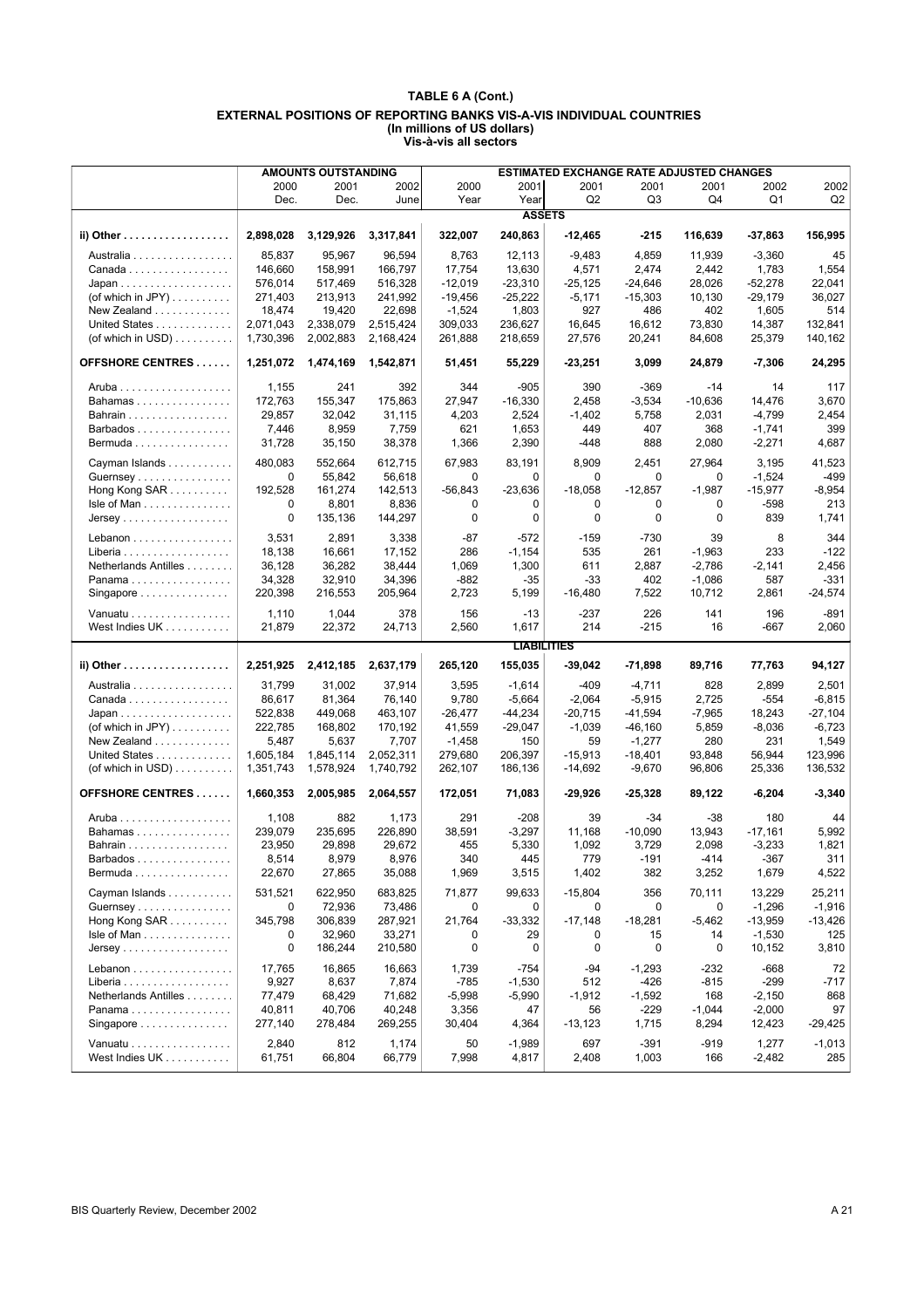|                                            |              | <b>AMOUNTS OUTSTANDING</b> |               |                |                    | <b>ESTIMATED EXCHANGE RATE ADJUSTED CHANGES</b> |                  |                   |                |              |
|--------------------------------------------|--------------|----------------------------|---------------|----------------|--------------------|-------------------------------------------------|------------------|-------------------|----------------|--------------|
| VIS-A-VIS                                  | 2000         | 2001                       | 2002          | 2000           | 2001               | 2001                                            | 2001             | 2001              | 2002           | 2002         |
| <b>COUNTRIES</b>                           | Dec.         | Dec.                       | June          | Year           | Year               | Q <sub>2</sub>                                  | Q3               | Q4                | Q1             | Q2           |
|                                            |              |                            |               |                | <b>ASSETS</b>      |                                                 |                  |                   |                |              |
| DEVELOPING COUNTRIES                       | 898,894      | 861,771                    | 887,906       | $-7,886$       | $-23,305$          | -4,663                                          | -18,570          | 1,391             | $-2,948$       | 3,426        |
| i) Africa & Middle East                    | 152,614      | 146,570                    | 156,181       | $-6,372$       | $-7,963$           | $-397$                                          | $-2,925$         | 2,286             | 121            | 2,779        |
|                                            |              |                            |               |                | $-714$             |                                                 |                  |                   | $-206$         | 3            |
| Algeria                                    | 4,796        | 3,896                      | 4,044         | $-432$<br>-60  | 254                | $-145$<br>35                                    | $-105$<br>$-181$ | -85<br>-84        | -77            | -99          |
| Angola                                     | 2,599        | 2,841                      | 2,698         |                |                    |                                                 |                  |                   |                |              |
|                                            | 71           | 78                         | 98            | -30            | 11                 | -2                                              | -8               | 2                 | $-1$           | 12           |
| Botswana<br>Burkina Faso                   | 17<br>125    | 33<br>107                  | 26<br>141     | 0<br>12        | 14<br>-14          | -5<br>$-11$                                     | 9<br>$-15$       | 5<br>$\mathbf{1}$ | -6<br>22       | -3<br>1      |
| Burundi                                    | 64           | 81                         | 90            | $-6$           | 20                 | $\overline{2}$                                  | 11               | 6                 | $-4$           | 6            |
|                                            |              |                            |               | 211            | $-133$             | 333                                             | $-321$           |                   | 17             | 93           |
| Cameroon                                   | 1,988        | 1,775                      | 2,098         |                |                    |                                                 |                  | 177               |                |              |
| Cape Verde                                 | 63           | 200                        | 271           | 22             | 144                | 8                                               | 13               | 24                | 27             | 16           |
| Central African Rep.                       | 57           | 51                         | 53            | -25            | -6                 | $-1$                                            | -3               | $-1$              | $-2$           | 2            |
|                                            | 62           | 70                         | 92            | $-14$          | 10                 | 3                                               | 4                | 4                 | $\overline{7}$ | 12           |
| Comoros Islands.                           | 10           | $\overline{7}$             | 8             | $\overline{2}$ | $-4$               | 1                                               | $\mathbf 1$      | $-2$              | $\mathbf 0$    | $\mathbf 0$  |
| $Congo \ldots \ldots \ldots \ldots \ldots$ | 1,450        | 1,061                      | 1,022         | 52             | -363               | $-128$                                          | -62              | $-103$            | -60            | $-41$        |
| Congo Democratic Republic                  | 682          | 680                        | 809           | $-16$          | 27                 | 16                                              | -6               | 28                | 11             | 38           |
| Côte d'Ivoire                              | 3,177        | 2,279                      | 2,788         | 685            | $-774$             | $-152$                                          | $-106$           | 98                | 43             | 192          |
| Djibouti                                   | 43           | 31                         | 36            | $\overline{7}$ | $-10$              | $-1$                                            | -6               | -3                | $\mathbf{1}$   | $\mathbf{1}$ |
|                                            | 7,416        | 7,197                      | 7,805         | 793            | $-80$              | 544                                             | $-600$           | 374               | $-117$         | 316          |
| Equatorial Guinea                          | 11           | 9                          | 32            | $-5$           | $-1$               | 2                                               | $-2$             | 0                 | 22             | 0            |
| Eritrea                                    | 10           | 20                         | 24            | $\mathbf{1}$   | 11                 | -3                                              | -9               | 4                 | $-1$           | 3            |
| Ethiopia                                   | 49           | 35                         | 39            | $-14$          | -14                | 4                                               | $-3$             | $-5$              | $-4$           | 6            |
| Gabon                                      | 561          | 631                        | 536           | $-104$         | 90                 | $-13$                                           | $-17$            | 127               | $-175$         | 30           |
| Gambia                                     | 69           | 74                         | 89            | $-15$          | $\overline{7}$     | $\mathbf{1}$                                    | 11               | $\mathbf{1}$      | 14             | $-2$         |
| Ghana                                      | 1,071        | 972                        | 775           | $-203$         | $-78$              | $-137$                                          | $-103$           | 242               | $-104$         | $-148$       |
| Guinea                                     | 295          | 252                        | 302           | $-20$          | $-30$              | 2                                               | $-26$            | 12                | -4             | 25           |
| Guinea-Bissau                              | 26           | 23                         | 24            | $-10$          | $-3$               | $-4$                                            | 2                | -3                | $-1$           | 1            |
| $lran$                                     | 7,593        | 6,342                      | 8,691         | $-469$         |                    | $-203$                                          | $-351$           | 172               | 1,494          | 436          |
|                                            |              |                            |               |                |                    |                                                 |                  |                   |                |              |
|                                            |              |                            |               |                | $-1,230$           |                                                 |                  |                   |                |              |
|                                            |              |                            |               |                | <u>LIABILITIES</u> |                                                 |                  |                   |                |              |
| <b>DEVELOPING COUNTRIES</b>                | 1,040,054    | 1,081,852                  | 1,097,314     | 140,063        | 23,118             | 26,926                                          | $-14,975$        | $-27,576$         | $-8,600$       | -4,613       |
| i) Africa & Middle East                    | 313,805      | 337,250                    | 342,851       | 47,107         | 4,933              | 3,281                                           | $-3,716$         | $-12,485$         | $-6,522$       | 1,942        |
| Algeria                                    | 5,664        | 5,937                      | 6,548         | 1,254          | 537                | 79                                              | 310              | 35                | 211            | $-254$       |
| Angola                                     | 2,006        | 2,379                      | 2,659         | 448            | 355                | 184                                             | $-145$           | -46               | $-15$          | 270          |
|                                            | 149          | 166                        | 182           | $-29$          | 21                 | 10                                              | -8               | 4                 | 2              | -3           |
| Botswana                                   | 960          | 637                        | 602           | 440            | -403               | 97                                              | $-299$           | 40                | $-58$          | 5            |
| Burkina Faso                               | 134          | 134                        | 148           | 18             | 5                  | 2                                               | -2               | $\mathbf{1}$      | 5              | $-7$         |
| Burundi                                    | 155          | 151                        | 137           | $-27$          | $-1$               | $-25$                                           | $\mathbf 0$      | -8                | $\mathbf 0$    | $-23$        |
| Cameroon                                   | 780          | 810                        | 957           | $-30$          | 46                 | $-16$                                           | $-99$            | 77                | 28             | 57           |
| Cape Verde                                 | 80           | 207                        | 278           | $-25$          | 134                | 8                                               | $-3$             | 41                | 35             | 10           |
| Central African Rep.                       | 54           | 77                         | 65            | $-4$           | 24                 | 3                                               | $-7$             | 23                | -23            | 5            |
|                                            | 61           | 56                         | 83            | $-1$           | $-4$               | 39                                              | $-24$            | $-7$              | $\mathbf{1}$   | 20           |
|                                            | 32           | 39                         |               | -5             | $\overline{7}$     | -1                                              | 3                | 6                 | 7              | -6           |
| Comoros Islands.                           | 270          | 264                        | 45<br>274     | 57             | $-1$               | -8                                              | -22              | $-4$              | $-7$           | $-7$         |
| $Congo \ldots \ldots \ldots \ldots \ldots$ |              |                            |               |                |                    |                                                 |                  |                   |                |              |
| Congo Democratic Republic                  | 784          | 710                        | 673           | $-118$         | -62                | 32                                              | -30              | $-21$             | -19            | -52          |
| Côte d'Ivoire<br>Djibouti                  | 1,814<br>257 | 1,324<br>257               | 1,381<br>276  | 370<br>$-24$   | -424<br>-7         | $-188$<br>-23                                   | $-429$<br>8      | 238<br>4          | 33<br>0        | -105<br>12   |
|                                            |              |                            |               |                | -480               |                                                 |                  | $-710$            | 39             |              |
|                                            | 20,215<br>38 | 19,669<br>94               | 20,606<br>105 | 263<br>$-4$    | 55                 | -274<br>115                                     | 262<br>-9        | $-156$            | 21             | 568          |
| Equatorial Guinea                          | 49           | 94                         | 115           | $-5$           |                    |                                                 |                  |                   | $-1$           | -16          |
| Eritrea                                    |              |                            |               |                | 45                 | 10                                              | -5               | 22                |                | 17           |
| Ethiopia                                   | 493          | 536                        | 754           | 72<br>36       | 42                 | 50                                              | $-34$            | 3                 | 104            | 74           |
| Gabon                                      | 456          | 414                        | 474           |                | -27                | 20                                              | -39              | -39               | -31            | 49           |
| Gambia                                     | 102          | 115                        | 120           | $-5$           | $-1$               | 0                                               | -12              | 10                | 12             | -16          |
| Ghana                                      | 792          | 887                        | 977           | $-1$           | 56                 | 33                                              | 52               | $-2$              | 34             | 32           |
| Guinea                                     | 272          | 395                        | 418           | 25             | 17                 | 25                                              | 44               | $-14$             | -29            | 41           |
| Guinea-Bissau                              | 20<br>15,936 | 29<br>14,363               | 31<br>15,402  | 5<br>8,048     | 10<br>$-1,973$     | 3<br>191                                        | 1<br>315         | 5<br>$-3,183$     | $-1$<br>62     | 0<br>475     |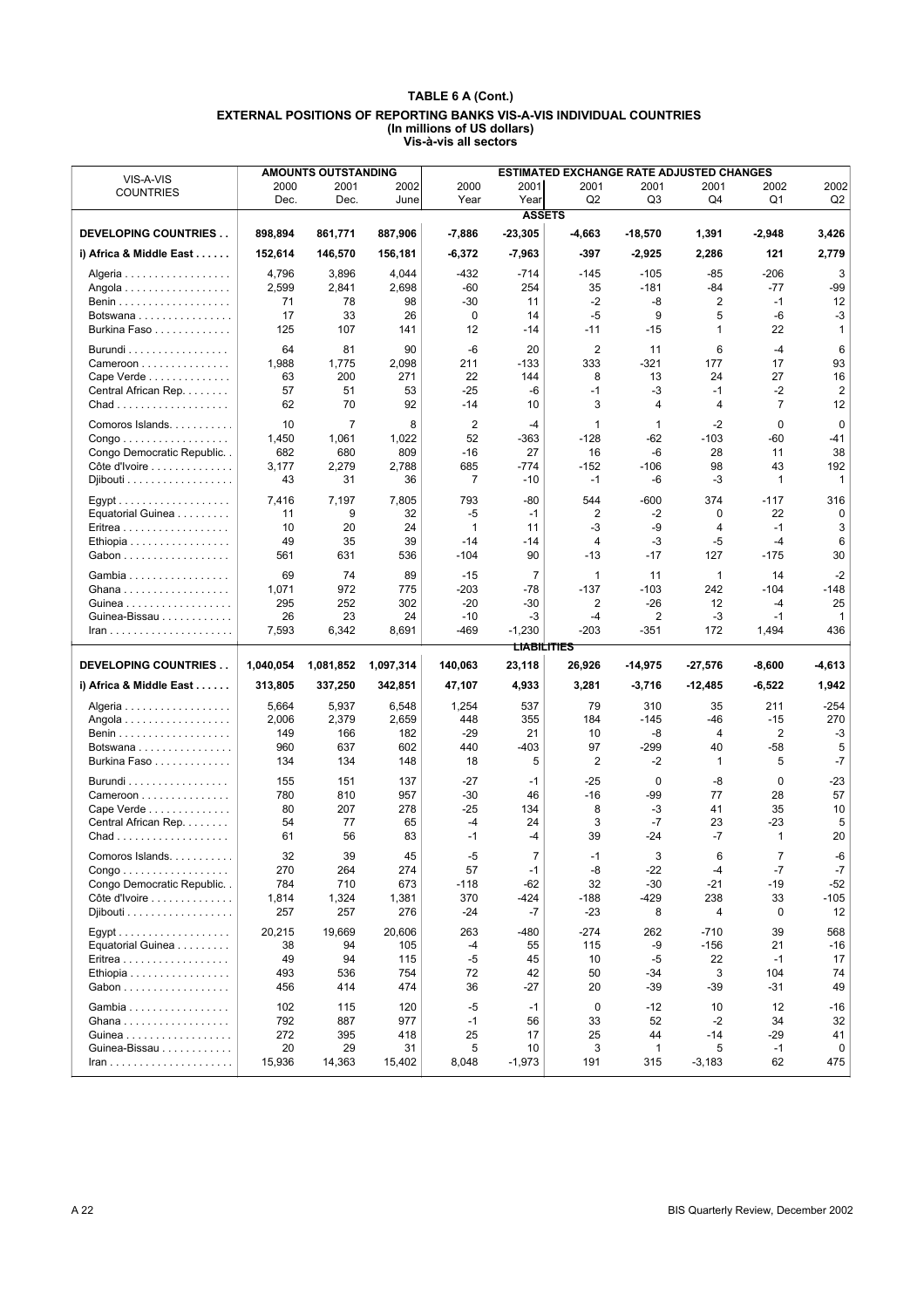|                                             |                | <b>AMOUNTS OUTSTANDING</b> |              |                |                    | ESTIMATED EXCHANGE RATE ADJUSTED CHANGES |                 |              |                |                |
|---------------------------------------------|----------------|----------------------------|--------------|----------------|--------------------|------------------------------------------|-----------------|--------------|----------------|----------------|
| VIS-A-VIS                                   | 2000           | 2001                       | 2002         | 2000           | 2001               | 2001                                     | 2001            | 2001         | 2002           | 2002           |
| <b>COUNTRIES</b>                            | Dec.           | Dec.                       | June         | Year           | Year               | Q2                                       | Q <sub>3</sub>  | Q4           | Q1             | Q2             |
|                                             |                |                            |              |                | <b>ASSETS</b>      |                                          |                 |              |                |                |
|                                             | 1,505          | 1,269                      | 1,390        | 123            | $-205$             | 279                                      | $-262$          | 131          | $\overline{7}$ | 15             |
| $Israel$                                    | 8,831          | 11,357                     | 10,775       | $-364$         | 2,663              | 148                                      | 1,083           | 947          | -917           | $-22$          |
| $Jordan \ldots \ldots \ldots \ldots \ldots$ | 1,323          | 1,285                      | 1,354        | 129            | $-10$              | 103                                      | $-132$          | 13           | $-127$         | 128            |
|                                             | 1,037          | 863                        | 945          | $-69$          | -201               | $-23$                                    | $-82$           | $-23$        | 42             | $-10$          |
| Kuwait                                      | 7,965          | 8,439                      | 8,555        | 472            | 591                | 906                                      | 14              | $-104$       | $-324$         | 114            |
| $Lesotho \ldots \ldots \ldots \ldots$       | 245            | 206                        | 218          | -63            | $-29$              | $-13$                                    | $-11$           | $-1$         | $-16$          | $\overline{7}$ |
|                                             | 294            | 315                        | 297          | 54             | 26                 | $-19$                                    | $-27$           | 93           | $-73$          | 42             |
| Madagascar                                  | 202            | 180                        | 201          | 36             | -14                | 38                                       | -41             | 37           | -8             | $\overline{7}$ |
| Malawi                                      | 97             | 64                         | 64           | 8              | $-33$              | $-21$                                    | $\overline{2}$  | $-4$         | $-2$           | $-1$           |
|                                             | 241            | 185                        | 230          | 13             | $-50$              | $-4$                                     | 4               | $-11$        | 26             | $-4$           |
|                                             |                |                            |              |                |                    |                                          |                 |              |                |                |
| Mauritania                                  | 173            | 206                        | 167          | 24             | 39                 | 9                                        | $-21$           | 61           | $-39$          | $-13$          |
| Mauritius                                   | 1,872          | 2,077                      | 2,309        | 582<br>$-584$  | 124<br>-368        | $-21$<br>$-120$                          | $-18$<br>$-126$ | 21<br>$-127$ | 40<br>$-189$   | 114<br>$-127$  |
| Mozambique                                  | 6,372<br>339   | 5,780<br>442               | 5,961<br>485 | 46             | 114                | 20                                       | 18              | 73           | -51            | 69             |
| Namibia                                     | 48             | 56                         | 88           | -36            | 10                 | 3                                        | $\overline{7}$  | -9           | $-16$          | 43             |
|                                             |                |                            |              |                |                    |                                          |                 |              |                |                |
| Niger                                       | 104            | 98                         | 122          | 19             | $-5$               | 10                                       | $-17$           | $\mathbf{1}$ | 15             | 6              |
| Nigeria                                     | 1,652          | 1,903                      | 1,838        | 13             | 271                | $-216$                                   | 140             | 50           | 78             | $-212$         |
|                                             | 3,813          | 3,745                      | 3,424        | $-100$         | $-105$             | $-96$                                    | 61              | -86          | -237           | $-140$         |
| Palestinian Territory                       | 54             | 26                         | 45           | 18             | -27                | 38                                       | $-49$           | $-20$        | 0              | 19             |
|                                             | 6,461          | 5,455                      | 5,467        | $-180$         | $-1,032$           | -439                                     | -543            | 261          | -288           | 218            |
| Rwanda                                      | 38             | 33                         | 38           | $-2$           | $-3$               | 2                                        | -6              | 4            | $\mathbf 0$    | $\mathbf{1}$   |
| Sao Tomé and Principe                       | 22             | 11                         | 12           | $-2$           | $-12$              | $\mathbf{1}$                             | $\mathbf 0$     | $\mathbf 0$  | $\mathbf 0$    | $\mathbf 0$    |
| Saudi Arabia                                | 26,175         | 23,538                     | 24,867       | 104            | $-2,358$           | 98                                       | $-1,577$        | 998          | 28             | 446            |
| Senegal                                     | 377            | 360                        | 457          | $\overline{7}$ | -6                 | 14                                       | 12              | $-21$        | 47             | 15             |
| Seychelles                                  | 166            | 151                        | 180          | 4              | $-10$              | -5                                       | 2               | -5           | 17             | 2              |
| Sierra Leone                                | 14             | 14                         | 14           | $\mathbf{1}$   | $-2$               | $-12$                                    | 16              | -9           | $-7$           | 6              |
| Somalia                                     | 30             | 32                         | 37           | -3             | 4                  | $-1$                                     | 0               | 3            | $-1$           | $\mathbf{1}$   |
| South Africa                                | 18,510         | 17,757                     | 17,237       | 642            | $-382$             | -548                                     | 782             | $-1,115$     | $-1,492$       | 244            |
| St.Helena                                   | 0              | 1                          | 25           | 0              | $\mathbf{1}$       | 0                                        | $\mathbf 0$     | 1            | $-1$           | 23             |
|                                             | 475            | 420                        | 414          | 83             | $-46$              | 10                                       | $-22$           | -36          | $-26$          | $-12$          |
| Swaziland                                   | 78             | 51                         | 11           | 26             | $-29$              | -5                                       | 23              | 21           | -46            | 5              |
|                                             |                |                            |              |                | <b>LIABILITIES</b> |                                          |                 |              |                |                |
|                                             | 1,350          | 1,361                      | 1,267        | -98            | 6                  | 8                                        | 205             | 92           | -91            | $-39$          |
|                                             | 22,830         | 25,489                     | 22,696       | 687            | 2,641              | 241                                      | 27              | 365          | $-1,144$       | $-2,095$       |
| Jordan                                      | 10,311         | 10,132                     | 10,825       | 1,666          | $-264$             | $-48$                                    | $-97$           | -550         | $-280$         | 766            |
|                                             | 3,399          | 4,639                      | 4,873        | 217            | 251                | 102                                      | -65             | 82           | 76             | $-67$          |
| Kuwait                                      | 19,329         | 20,367                     | 22,074       | 4,053          | 479                | 174                                      | $-1,342$        | $-906$       | 30             | 763            |
|                                             | 24             | 36                         | 57           | -65            | 10                 | -5                                       | 4               | 9            | 3              | 16             |
| Lesotho<br>$Libya \ldots  \ldots $          | 11,800         | 13,873                     | 15,659       | 5,093          | 2,379              | 1,332                                    | 771             | -427         | 313            | 361            |
| Madagascar                                  | 554            | 714                        | 724          | $-7$           | 169                | 86                                       | 28              | 24           | -65            | 36             |
| Malawi                                      | 271            | 275                        | 217          | 38             | $-24$              | -25                                      | 5               | $-24$        | -76            | 9              |
| Mali                                        | 178            | 248                        | 241          | $-20$          | 22                 | $-4$                                     | 20              | $-31$        | 12             | $-36$          |
|                                             |                |                            |              |                |                    |                                          |                 |              |                |                |
| Mauritania                                  | 265            | 354                        | 305<br>3,768 | 46<br>570      | 79<br>581          | 40<br>0                                  | $-82$<br>264    | 84<br>$-77$  | $-30$<br>-98   | $-38$<br>127   |
| Mauritius                                   | 2,257<br>5,666 | 3,646<br>6,122             | 6,849        | $-100$         | 674                | $-2$                                     | -276            | 239          | -341           | 506            |
| Mozambique                                  | 790            | 915                        | 910          | 120            | 119                | -34                                      | 70              | 13           | 94             | $-124$         |
| Namibia                                     | 116            | 144                        | 145          | 7              | 17                 | -31                                      | 59              | -45          | 15             | -24            |
|                                             |                |                            |              |                |                    |                                          |                 |              |                |                |
| Niger                                       | 149            | 195                        | 235          | $-21$          | 45                 | 25                                       | $-12$           | 22           | $-38$          | 66             |
| Nigeria                                     | 6,616          | 7,604                      | 8,263        | 1,944          | 886                | 66                                       | 164             | 412          | 408            | 114            |
|                                             | 4,352          | 5,147                      | 5,464        | 1,472          | -64                | 493                                      | $-305$          | -448         | $-16$          | 263            |
| Palestinian Territory                       | 709            | 689                        | 793          | 11             | $-20$              | 7                                        | $-131$          | 68           | $-110$         | 209            |
|                                             | 5,209          | 5,530                      | 4,926        | 1,819          | -150               | $-117$                                   | 330             | 475          | $-815$         | 109            |
| Rwanda                                      | 387            | 378                        | 367          | 21             | -8                 | 15                                       | $-23$           | $-13$        | -41            | 13             |
| Sao Tomé and Principe                       | 11             | 15                         | 21           | $\overline{2}$ | 3                  | 0                                        | 0               | 3            | 4              | 0              |
| Saudi Arabia                                | 60,260         | 51,311                     | 47,166       | 10,940         | $-9,730$           | $-1,398$                                 | $-5,747$        | $-7,278$     | $-5,387$       | -90            |
| Senegal                                     | 643            | 640                        | 728          | -63            | 22                 | 6                                        | -22             | 51           | -4             | 20             |
| Seychelles                                  | 175            | 249                        | 283          | $-24$          | 30                 | 11                                       | $-14$           | 20           | 12             | 11             |
| Sierra Leone                                | 120            | 136                        | 140          | 32             | $-10$              | $\overline{2}$                           | $-10$           | 9            | 5              | $-4$           |
| Somalia                                     | 57             | 59                         | 65           | -6             | 0                  | -3                                       | $-2$            | 1            | $\overline{2}$ | 0              |
| South Africa                                | 10,792         | 16,090                     | 18,319       | 364            | 2,126              | 642                                      | 1,096           | -854         | 216            | 1,418          |
| St.Helena                                   | 149            | 8                          | 41           | 0              | $-142$             | 0                                        | $-1$            | $\mathbf{1}$ | 2              | 28             |
|                                             |                |                            |              |                |                    |                                          |                 |              |                |                |
| Swaziland                                   | 970<br>276     | 718<br>163                 | 784<br>144   | 329<br>$-181$  | $-262$<br>-134     | $-119$<br>-8                             | $-7$<br>66      | -80<br>-33   | 66<br>$-11$    | -26<br>$-15$   |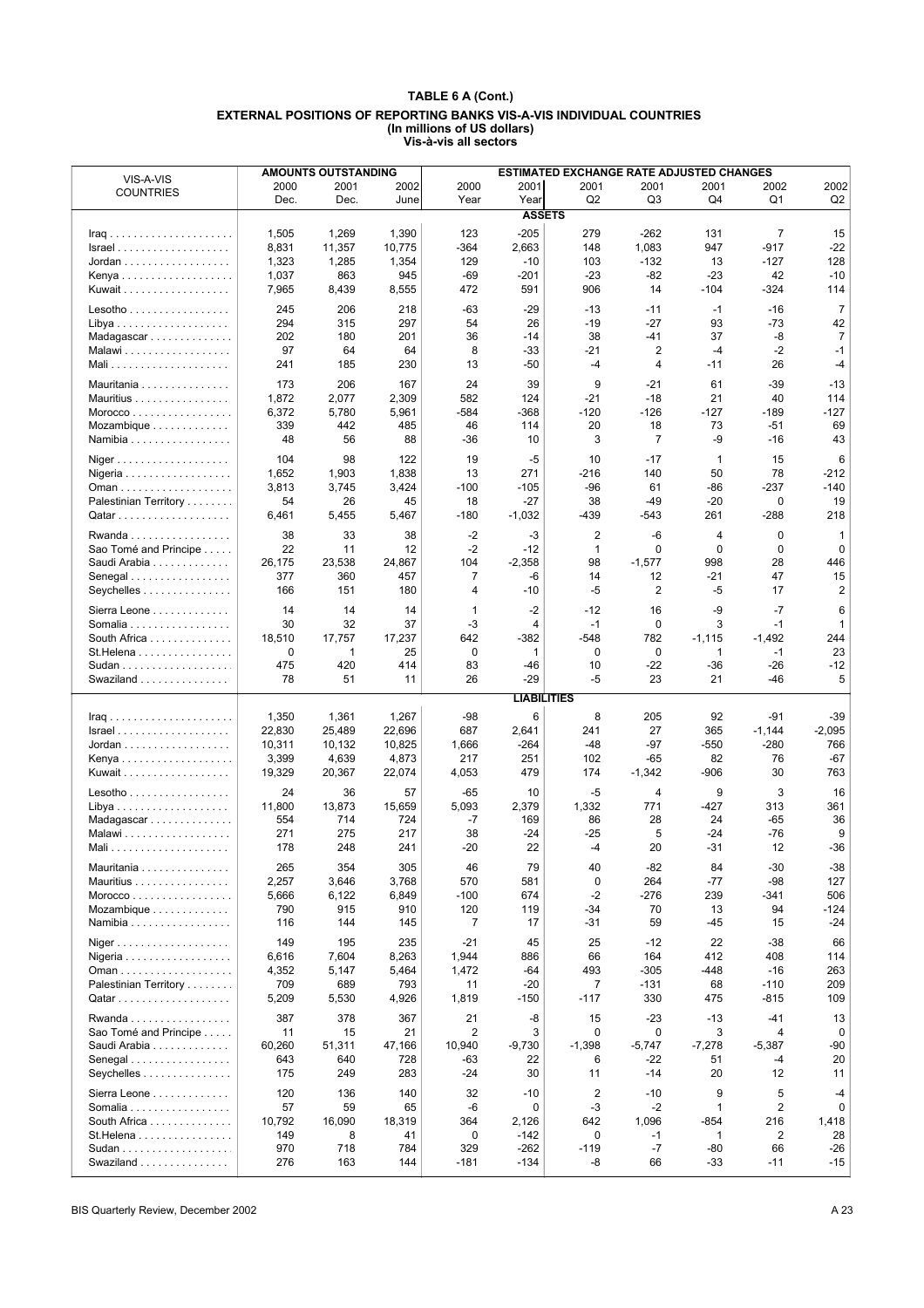| VIS-A-VIS<br>2000<br>2001<br>2000<br>2001<br>2001<br>2001<br>2002<br>2001<br>2002<br>2002<br><b>COUNTRIES</b><br>Q <sub>2</sub><br>Q4<br>Dec.<br>Dec.<br>June<br>Year<br>Year<br>Q3<br>Q1<br>Q2<br><b>ASSETS</b><br>503<br>$-17$<br>498<br>465<br>$-13$<br>19<br>19<br>-44<br>$-41$<br>51<br>417<br>425<br>236<br>407<br>10<br>13<br>-51<br>26<br>$-14$<br>14<br>Tanzania<br>$-1$<br>$-2$<br>25<br>$-27$<br>31<br>8<br>10<br>116<br>110<br>141<br>$-189$<br>$-57$<br>$-40$<br>3,206<br>3,035<br>3,255<br>$-21$<br>11<br>-136<br>100<br>Tunisia<br>$\mathbf 0$<br>13<br>115<br>114<br>114<br>13<br>-6<br>-3<br>3<br>$-18$<br>Uganda<br>481<br>United Arab Emirates<br>13,566<br>15,956<br>17,787<br>-427<br>$-1,325$<br>-510<br>594<br>380<br>855<br>605<br>327<br>257<br>274<br>$-277$<br>$-18$<br>3<br>$-10$<br>14<br>-89<br>Yemen $\ldots \ldots \ldots \ldots \ldots$<br>Zambia<br>81<br>133<br>85<br>$-24$<br>53<br>64<br>$-24$<br>19<br>-58<br>7<br>$-22$<br>Zimbabwe<br>902<br>715<br>637<br>$-274$<br>$-164$<br>2<br>59<br>$-116$<br>$-114$<br>329<br>Residual<br>12,300<br>10,234<br>13,159<br>$-7,324$<br>$-2,275$<br>$-210$<br>$-813$<br>$-152$<br>2,286<br>397<br>950<br>ii) Asia & Pacific<br>283,937<br>267,766<br>277,006<br>$-28,816$<br>$-7,024$<br>$-5,327$<br>$-2,157$<br>-1,197<br>5<br>24<br>3<br>$-1$<br>19<br>11<br>$-1$<br>0<br>$-12$<br>-9<br>Afghanistan<br>40<br>28<br>21<br>-3<br>$-12$<br>$\mathbf{1}$<br>6<br>-6<br>$-11$<br>Armenia<br>4<br>-8<br>$-4$<br>223<br>205<br>214<br>62<br>$-12$<br>-22<br>$-4$<br>0<br>Azerbaijan<br>31<br>$-46$<br>69<br>52<br>162<br>466<br>489<br>727<br>$-22$<br>$-25$<br>Bangladesh<br>$\mathbf 0$<br>3<br>0<br>0<br>8<br>0<br>0<br>0<br>0<br>4<br>Bhutan<br>133<br>130<br>42<br>$-207$<br>9<br>$-2$<br>$\overline{2}$<br>$-47$<br>41<br>British Overseas Territories<br>345<br>338<br>408<br>$-98$<br>$-7$<br>9<br>49<br>82<br>$-34$<br>351<br>$-36$<br>59<br>69<br>76<br>$-2$<br>11<br>$\mathbf{1}$<br>12<br>$-4$<br>-2<br>7<br>Cambodia<br>49,682<br>$-604$<br>936<br>59,741<br>54,147<br>$-5,358$<br>$-3,543$<br>1,411<br>$-2,575$<br>$-7,174$<br>8<br>19<br>26<br>-9<br>3<br>$-4$<br>2<br>6<br>$\mathbf 0$<br>10<br>33<br>French Polynesia<br>66<br>73<br>61<br>10<br>9<br>$-10$<br>-5<br>-9<br>-6<br>$-13$<br>284<br>359<br>117<br>202<br>73<br>21<br>103<br>113<br>-238<br>Georgia<br>$-877$<br>724<br>$-798$<br>20,437<br>18,414<br>19,366<br>$-1,441$<br>-86<br>346<br>$-1,172$<br>41,958<br>$-779$<br>$-1,310$<br>35,124<br>33,293<br>$-3,615$<br>$-5,414$<br>$-1,524$<br>$-2,276$<br>$-2,127$<br>Indonesia<br>132<br>$-100$<br>Kazakhstan.<br>594<br>860<br>913<br>-476<br>274<br>9<br>165<br>54<br>$\overline{2}$<br>Kiribati<br>12<br>$\mathbf{1}$<br>2<br>-24<br>$-12$<br>$-2$<br>-9<br>$\mathbf 0$<br>$-1$<br>Kyrgyz Republic<br>110<br>124<br>76<br>-7<br>14<br>38<br>-8<br>35<br>-39<br>$-10$<br>32<br>2<br>32<br>35<br>-61<br>-3<br>-5<br>$-1$<br>3<br>1<br>894<br>701<br>595<br>-329<br>$-171$<br>$-52$<br>81<br>$-139$<br>60<br>$-196$<br>Macau<br>20,831<br>21,012<br>22,375<br>850<br>1,099<br>329<br>$-1,361$<br>1,755<br>1,277<br>$-903$<br>Malaysia<br><b>LIABILITIES</b><br>3,184<br>805<br>16,867<br>20,036<br>21,551<br>3,521<br>903<br>559<br>169<br>1,145<br>1,277<br>133<br>$-50$<br>109<br>1,321<br>1,295<br>13<br>-80<br>-60<br>5<br>Tanzania<br>200<br>200<br>22<br>-8<br>5<br>-8<br>215<br>16<br>4<br>1<br>2,937<br>$-44$<br>-454<br>635<br>2,544<br>2,612<br>$-352$<br>$-140$<br>331<br>Tunisia<br>144<br>963<br>997<br>139<br>$-51$<br>30<br>981<br>$-85$<br>8<br>$-31$<br>$-36$<br>Uganda<br>238<br>6,667<br>794<br>United Arab Emirates<br>40,474<br>56,167<br>54,447<br>614<br>1,144<br>$-156$<br>$-2,604$<br>4,344<br>4,707<br>4,892<br>1,990<br>351<br>214<br>192<br>$-13$<br>113<br>-72<br>Yemen<br>435<br>640<br>682<br>$-33$<br>67<br>15<br>$-32$<br>25<br>$-2$<br>Zambia<br>48<br>$-10$<br>$-73$<br>691<br>814<br>846<br>$-81$<br>-86<br>$-25$<br>23<br>10<br>Zimbabwe<br>$-2.942$<br>-598<br>24,404<br>22,799<br>23,330<br>1,619<br>-30<br>-43<br>$-2,004$<br>738<br>Residual<br>64,235<br>3,970<br>ii) Asia & Pacific<br>356,784<br>357,142<br>371,235<br>14,640<br>$-13,685$<br>-9,584<br>8,625<br>$-3,042$<br>258<br>260<br>255<br>12<br>$-2$<br>$-20$<br>17<br>2<br>-15<br>Afghanistan<br>-5<br>192<br>227<br>212<br>15<br>38<br>$-1$<br>3<br>$-11$<br>$-12$<br>-14<br>Armenia<br>182<br>472<br>956<br>1,156<br>86<br>479<br>120<br>298<br>$-171$<br>12<br>Azerbaijan<br>72<br>Bangladesh<br>1,310<br>1,238<br>1,386<br>191<br>-89<br>$-240$<br>$-10$<br>40<br>27<br>3<br>55<br>-5<br>21<br>$-21$<br>24<br>Bhutan<br>26<br>28<br>0<br>-21<br>383<br>397<br>292<br>$\overline{4}$<br>232<br>$-139$<br>British Overseas Territories<br>20<br>$-248$<br>$-52$<br>15<br>797<br>$-203$<br>1,126<br>1,133<br>-800<br>$-513$<br>396<br>$-571$<br>163<br>Brunei<br>1,849<br>$-25$<br>128<br>89<br>$-20$<br>9<br>19<br>15<br>$-18$<br>Cambodia<br>70<br>55<br>101,964<br>93,692<br>95,082<br>35,660<br>$-6,459$<br>3,506<br>$-6,657$<br>$-3,958$<br>$-7,141$<br>6,563<br>$China \dots \dots \dots \dots \dots \dots \dots$<br>125<br>157<br>202<br>$-70$<br>78<br>-51<br>$-23$<br>14<br>25<br>20<br>$-23$<br>French Polynesia<br>155<br>117<br>132<br>$-4$<br>-5<br>$-10$<br>20<br>-35<br>$\mathbf{1}$<br>160<br>8<br>5<br>27<br>170<br>121<br>-74<br>$-37$<br>$-20$<br>Georgia<br>4<br>$-73$<br>288<br>22,342<br>22,974<br>23,809<br>$-1,524$<br>656<br>311<br>$-68$<br>-697<br>$-285$<br>12,605<br>13,971<br>12,524<br>$-1,036$<br>1,070<br>-731<br>698<br>$-1,376$<br>Indonesia<br>-364<br>$-270$<br>Kazakhstan.<br>694<br>1,075<br>757<br>$-335$<br>374<br>100<br>376<br>$-153$<br>-67<br>8<br>$-5$<br>118<br>$\overline{2}$<br>40<br>$-111$<br>$-39$<br>69<br>$-112$<br>$-1$<br>Kyrgyz Republic<br>65<br>74<br>74<br>-8<br>-9<br>$-10$<br>8<br>7<br>4<br>1<br>$\overline{2}$<br>97<br>95<br>125<br>$-18$<br>-3<br>3<br>16<br>$-20$<br>26<br>7,891<br>7,480<br>8,044<br>793<br>-285<br>-184<br>$-323$<br>$-21$<br>332<br>69<br>Macau<br>464<br>14,644<br>$-1,806$<br>-7<br>$-1,538$<br>-824<br>822<br>Malaysia<br>14,642<br>12,955<br>2,881 |  | <b>AMOUNTS OUTSTANDING</b> |  | <b>ESTIMATED EXCHANGE RATE ADJUSTED CHANGES</b> |  |  |
|---------------------------------------------------------------------------------------------------------------------------------------------------------------------------------------------------------------------------------------------------------------------------------------------------------------------------------------------------------------------------------------------------------------------------------------------------------------------------------------------------------------------------------------------------------------------------------------------------------------------------------------------------------------------------------------------------------------------------------------------------------------------------------------------------------------------------------------------------------------------------------------------------------------------------------------------------------------------------------------------------------------------------------------------------------------------------------------------------------------------------------------------------------------------------------------------------------------------------------------------------------------------------------------------------------------------------------------------------------------------------------------------------------------------------------------------------------------------------------------------------------------------------------------------------------------------------------------------------------------------------------------------------------------------------------------------------------------------------------------------------------------------------------------------------------------------------------------------------------------------------------------------------------------------------------------------------------------------------------------------------------------------------------------------------------------------------------------------------------------------------------------------------------------------------------------------------------------------------------------------------------------------------------------------------------------------------------------------------------------------------------------------------------------------------------------------------------------------------------------------------------------------------------------------------------------------------------------------------------------------------------------------------------------------------------------------------------------------------------------------------------------------------------------------------------------------------------------------------------------------------------------------------------------------------------------------------------------------------------------------------------------------------------------------------------------------------------------------------------------------------------------------------------------------------------------------------------------------------------------------------------------------------------------------------------------------------------------------------------------------------------------------------------------------------------------------------------------------------------------------------------------------------------------------------------------------------------------------------------------------------------------------------------------------------------------------------------------------------------------------------------------------------------------------------------------------------------------------------------------------------------------------------------------------------------------------------------------------------------------------------------------------------------------------------------------------------------------------------------------------------------------------------------------------------------------------------------------------------------------------------------------------------------------------------------------------------------------------------------------------------------------------------------------------------------------------------------------------------------------------------------------------------------------------------------------------------------------------------------------------------------------------------------------------------------------------------------------------------------------------------------------------------------------------------------------------------------------------------------------------------------------------------------------------------------------------------------------------------------------------------------------------------------------------------------------------------------------------------------------------------------------------------------------------------------------------------------------------------------------------------------------------------------------------------------------------------------------------------------------------------------------------------------------------------------------------------------------------------------------------------------------------------------------------------------------------------------------------------------------------------------------------------------------------------------------------------------------------------------------------------------------------------------------------------------------------------------------------------------------------------------------------------------------------------------------------------------------------------------------------------------------------------------------------------------------------------------------------------------------------------------------------------------|--|----------------------------|--|-------------------------------------------------|--|--|
|                                                                                                                                                                                                                                                                                                                                                                                                                                                                                                                                                                                                                                                                                                                                                                                                                                                                                                                                                                                                                                                                                                                                                                                                                                                                                                                                                                                                                                                                                                                                                                                                                                                                                                                                                                                                                                                                                                                                                                                                                                                                                                                                                                                                                                                                                                                                                                                                                                                                                                                                                                                                                                                                                                                                                                                                                                                                                                                                                                                                                                                                                                                                                                                                                                                                                                                                                                                                                                                                                                                                                                                                                                                                                                                                                                                                                                                                                                                                                                                                                                                                                                                                                                                                                                                                                                                                                                                                                                                                                                                                                                                                                                                                                                                                                                                                                                                                                                                                                                                                                                                                                                                                                                                                                                                                                                                                                                                                                                                                                                                                                                                                                                                                                                                                                                                                                                                                                                                                                                                                                                                                                                                                                         |  |                            |  |                                                 |  |  |
|                                                                                                                                                                                                                                                                                                                                                                                                                                                                                                                                                                                                                                                                                                                                                                                                                                                                                                                                                                                                                                                                                                                                                                                                                                                                                                                                                                                                                                                                                                                                                                                                                                                                                                                                                                                                                                                                                                                                                                                                                                                                                                                                                                                                                                                                                                                                                                                                                                                                                                                                                                                                                                                                                                                                                                                                                                                                                                                                                                                                                                                                                                                                                                                                                                                                                                                                                                                                                                                                                                                                                                                                                                                                                                                                                                                                                                                                                                                                                                                                                                                                                                                                                                                                                                                                                                                                                                                                                                                                                                                                                                                                                                                                                                                                                                                                                                                                                                                                                                                                                                                                                                                                                                                                                                                                                                                                                                                                                                                                                                                                                                                                                                                                                                                                                                                                                                                                                                                                                                                                                                                                                                                                                         |  |                            |  |                                                 |  |  |
|                                                                                                                                                                                                                                                                                                                                                                                                                                                                                                                                                                                                                                                                                                                                                                                                                                                                                                                                                                                                                                                                                                                                                                                                                                                                                                                                                                                                                                                                                                                                                                                                                                                                                                                                                                                                                                                                                                                                                                                                                                                                                                                                                                                                                                                                                                                                                                                                                                                                                                                                                                                                                                                                                                                                                                                                                                                                                                                                                                                                                                                                                                                                                                                                                                                                                                                                                                                                                                                                                                                                                                                                                                                                                                                                                                                                                                                                                                                                                                                                                                                                                                                                                                                                                                                                                                                                                                                                                                                                                                                                                                                                                                                                                                                                                                                                                                                                                                                                                                                                                                                                                                                                                                                                                                                                                                                                                                                                                                                                                                                                                                                                                                                                                                                                                                                                                                                                                                                                                                                                                                                                                                                                                         |  |                            |  |                                                 |  |  |
|                                                                                                                                                                                                                                                                                                                                                                                                                                                                                                                                                                                                                                                                                                                                                                                                                                                                                                                                                                                                                                                                                                                                                                                                                                                                                                                                                                                                                                                                                                                                                                                                                                                                                                                                                                                                                                                                                                                                                                                                                                                                                                                                                                                                                                                                                                                                                                                                                                                                                                                                                                                                                                                                                                                                                                                                                                                                                                                                                                                                                                                                                                                                                                                                                                                                                                                                                                                                                                                                                                                                                                                                                                                                                                                                                                                                                                                                                                                                                                                                                                                                                                                                                                                                                                                                                                                                                                                                                                                                                                                                                                                                                                                                                                                                                                                                                                                                                                                                                                                                                                                                                                                                                                                                                                                                                                                                                                                                                                                                                                                                                                                                                                                                                                                                                                                                                                                                                                                                                                                                                                                                                                                                                         |  |                            |  |                                                 |  |  |
|                                                                                                                                                                                                                                                                                                                                                                                                                                                                                                                                                                                                                                                                                                                                                                                                                                                                                                                                                                                                                                                                                                                                                                                                                                                                                                                                                                                                                                                                                                                                                                                                                                                                                                                                                                                                                                                                                                                                                                                                                                                                                                                                                                                                                                                                                                                                                                                                                                                                                                                                                                                                                                                                                                                                                                                                                                                                                                                                                                                                                                                                                                                                                                                                                                                                                                                                                                                                                                                                                                                                                                                                                                                                                                                                                                                                                                                                                                                                                                                                                                                                                                                                                                                                                                                                                                                                                                                                                                                                                                                                                                                                                                                                                                                                                                                                                                                                                                                                                                                                                                                                                                                                                                                                                                                                                                                                                                                                                                                                                                                                                                                                                                                                                                                                                                                                                                                                                                                                                                                                                                                                                                                                                         |  |                            |  |                                                 |  |  |
|                                                                                                                                                                                                                                                                                                                                                                                                                                                                                                                                                                                                                                                                                                                                                                                                                                                                                                                                                                                                                                                                                                                                                                                                                                                                                                                                                                                                                                                                                                                                                                                                                                                                                                                                                                                                                                                                                                                                                                                                                                                                                                                                                                                                                                                                                                                                                                                                                                                                                                                                                                                                                                                                                                                                                                                                                                                                                                                                                                                                                                                                                                                                                                                                                                                                                                                                                                                                                                                                                                                                                                                                                                                                                                                                                                                                                                                                                                                                                                                                                                                                                                                                                                                                                                                                                                                                                                                                                                                                                                                                                                                                                                                                                                                                                                                                                                                                                                                                                                                                                                                                                                                                                                                                                                                                                                                                                                                                                                                                                                                                                                                                                                                                                                                                                                                                                                                                                                                                                                                                                                                                                                                                                         |  |                            |  |                                                 |  |  |
|                                                                                                                                                                                                                                                                                                                                                                                                                                                                                                                                                                                                                                                                                                                                                                                                                                                                                                                                                                                                                                                                                                                                                                                                                                                                                                                                                                                                                                                                                                                                                                                                                                                                                                                                                                                                                                                                                                                                                                                                                                                                                                                                                                                                                                                                                                                                                                                                                                                                                                                                                                                                                                                                                                                                                                                                                                                                                                                                                                                                                                                                                                                                                                                                                                                                                                                                                                                                                                                                                                                                                                                                                                                                                                                                                                                                                                                                                                                                                                                                                                                                                                                                                                                                                                                                                                                                                                                                                                                                                                                                                                                                                                                                                                                                                                                                                                                                                                                                                                                                                                                                                                                                                                                                                                                                                                                                                                                                                                                                                                                                                                                                                                                                                                                                                                                                                                                                                                                                                                                                                                                                                                                                                         |  |                            |  |                                                 |  |  |
|                                                                                                                                                                                                                                                                                                                                                                                                                                                                                                                                                                                                                                                                                                                                                                                                                                                                                                                                                                                                                                                                                                                                                                                                                                                                                                                                                                                                                                                                                                                                                                                                                                                                                                                                                                                                                                                                                                                                                                                                                                                                                                                                                                                                                                                                                                                                                                                                                                                                                                                                                                                                                                                                                                                                                                                                                                                                                                                                                                                                                                                                                                                                                                                                                                                                                                                                                                                                                                                                                                                                                                                                                                                                                                                                                                                                                                                                                                                                                                                                                                                                                                                                                                                                                                                                                                                                                                                                                                                                                                                                                                                                                                                                                                                                                                                                                                                                                                                                                                                                                                                                                                                                                                                                                                                                                                                                                                                                                                                                                                                                                                                                                                                                                                                                                                                                                                                                                                                                                                                                                                                                                                                                                         |  |                            |  |                                                 |  |  |
|                                                                                                                                                                                                                                                                                                                                                                                                                                                                                                                                                                                                                                                                                                                                                                                                                                                                                                                                                                                                                                                                                                                                                                                                                                                                                                                                                                                                                                                                                                                                                                                                                                                                                                                                                                                                                                                                                                                                                                                                                                                                                                                                                                                                                                                                                                                                                                                                                                                                                                                                                                                                                                                                                                                                                                                                                                                                                                                                                                                                                                                                                                                                                                                                                                                                                                                                                                                                                                                                                                                                                                                                                                                                                                                                                                                                                                                                                                                                                                                                                                                                                                                                                                                                                                                                                                                                                                                                                                                                                                                                                                                                                                                                                                                                                                                                                                                                                                                                                                                                                                                                                                                                                                                                                                                                                                                                                                                                                                                                                                                                                                                                                                                                                                                                                                                                                                                                                                                                                                                                                                                                                                                                                         |  |                            |  |                                                 |  |  |
|                                                                                                                                                                                                                                                                                                                                                                                                                                                                                                                                                                                                                                                                                                                                                                                                                                                                                                                                                                                                                                                                                                                                                                                                                                                                                                                                                                                                                                                                                                                                                                                                                                                                                                                                                                                                                                                                                                                                                                                                                                                                                                                                                                                                                                                                                                                                                                                                                                                                                                                                                                                                                                                                                                                                                                                                                                                                                                                                                                                                                                                                                                                                                                                                                                                                                                                                                                                                                                                                                                                                                                                                                                                                                                                                                                                                                                                                                                                                                                                                                                                                                                                                                                                                                                                                                                                                                                                                                                                                                                                                                                                                                                                                                                                                                                                                                                                                                                                                                                                                                                                                                                                                                                                                                                                                                                                                                                                                                                                                                                                                                                                                                                                                                                                                                                                                                                                                                                                                                                                                                                                                                                                                                         |  |                            |  |                                                 |  |  |
|                                                                                                                                                                                                                                                                                                                                                                                                                                                                                                                                                                                                                                                                                                                                                                                                                                                                                                                                                                                                                                                                                                                                                                                                                                                                                                                                                                                                                                                                                                                                                                                                                                                                                                                                                                                                                                                                                                                                                                                                                                                                                                                                                                                                                                                                                                                                                                                                                                                                                                                                                                                                                                                                                                                                                                                                                                                                                                                                                                                                                                                                                                                                                                                                                                                                                                                                                                                                                                                                                                                                                                                                                                                                                                                                                                                                                                                                                                                                                                                                                                                                                                                                                                                                                                                                                                                                                                                                                                                                                                                                                                                                                                                                                                                                                                                                                                                                                                                                                                                                                                                                                                                                                                                                                                                                                                                                                                                                                                                                                                                                                                                                                                                                                                                                                                                                                                                                                                                                                                                                                                                                                                                                                         |  |                            |  |                                                 |  |  |
|                                                                                                                                                                                                                                                                                                                                                                                                                                                                                                                                                                                                                                                                                                                                                                                                                                                                                                                                                                                                                                                                                                                                                                                                                                                                                                                                                                                                                                                                                                                                                                                                                                                                                                                                                                                                                                                                                                                                                                                                                                                                                                                                                                                                                                                                                                                                                                                                                                                                                                                                                                                                                                                                                                                                                                                                                                                                                                                                                                                                                                                                                                                                                                                                                                                                                                                                                                                                                                                                                                                                                                                                                                                                                                                                                                                                                                                                                                                                                                                                                                                                                                                                                                                                                                                                                                                                                                                                                                                                                                                                                                                                                                                                                                                                                                                                                                                                                                                                                                                                                                                                                                                                                                                                                                                                                                                                                                                                                                                                                                                                                                                                                                                                                                                                                                                                                                                                                                                                                                                                                                                                                                                                                         |  |                            |  |                                                 |  |  |
|                                                                                                                                                                                                                                                                                                                                                                                                                                                                                                                                                                                                                                                                                                                                                                                                                                                                                                                                                                                                                                                                                                                                                                                                                                                                                                                                                                                                                                                                                                                                                                                                                                                                                                                                                                                                                                                                                                                                                                                                                                                                                                                                                                                                                                                                                                                                                                                                                                                                                                                                                                                                                                                                                                                                                                                                                                                                                                                                                                                                                                                                                                                                                                                                                                                                                                                                                                                                                                                                                                                                                                                                                                                                                                                                                                                                                                                                                                                                                                                                                                                                                                                                                                                                                                                                                                                                                                                                                                                                                                                                                                                                                                                                                                                                                                                                                                                                                                                                                                                                                                                                                                                                                                                                                                                                                                                                                                                                                                                                                                                                                                                                                                                                                                                                                                                                                                                                                                                                                                                                                                                                                                                                                         |  |                            |  |                                                 |  |  |
|                                                                                                                                                                                                                                                                                                                                                                                                                                                                                                                                                                                                                                                                                                                                                                                                                                                                                                                                                                                                                                                                                                                                                                                                                                                                                                                                                                                                                                                                                                                                                                                                                                                                                                                                                                                                                                                                                                                                                                                                                                                                                                                                                                                                                                                                                                                                                                                                                                                                                                                                                                                                                                                                                                                                                                                                                                                                                                                                                                                                                                                                                                                                                                                                                                                                                                                                                                                                                                                                                                                                                                                                                                                                                                                                                                                                                                                                                                                                                                                                                                                                                                                                                                                                                                                                                                                                                                                                                                                                                                                                                                                                                                                                                                                                                                                                                                                                                                                                                                                                                                                                                                                                                                                                                                                                                                                                                                                                                                                                                                                                                                                                                                                                                                                                                                                                                                                                                                                                                                                                                                                                                                                                                         |  |                            |  |                                                 |  |  |
|                                                                                                                                                                                                                                                                                                                                                                                                                                                                                                                                                                                                                                                                                                                                                                                                                                                                                                                                                                                                                                                                                                                                                                                                                                                                                                                                                                                                                                                                                                                                                                                                                                                                                                                                                                                                                                                                                                                                                                                                                                                                                                                                                                                                                                                                                                                                                                                                                                                                                                                                                                                                                                                                                                                                                                                                                                                                                                                                                                                                                                                                                                                                                                                                                                                                                                                                                                                                                                                                                                                                                                                                                                                                                                                                                                                                                                                                                                                                                                                                                                                                                                                                                                                                                                                                                                                                                                                                                                                                                                                                                                                                                                                                                                                                                                                                                                                                                                                                                                                                                                                                                                                                                                                                                                                                                                                                                                                                                                                                                                                                                                                                                                                                                                                                                                                                                                                                                                                                                                                                                                                                                                                                                         |  |                            |  |                                                 |  |  |
|                                                                                                                                                                                                                                                                                                                                                                                                                                                                                                                                                                                                                                                                                                                                                                                                                                                                                                                                                                                                                                                                                                                                                                                                                                                                                                                                                                                                                                                                                                                                                                                                                                                                                                                                                                                                                                                                                                                                                                                                                                                                                                                                                                                                                                                                                                                                                                                                                                                                                                                                                                                                                                                                                                                                                                                                                                                                                                                                                                                                                                                                                                                                                                                                                                                                                                                                                                                                                                                                                                                                                                                                                                                                                                                                                                                                                                                                                                                                                                                                                                                                                                                                                                                                                                                                                                                                                                                                                                                                                                                                                                                                                                                                                                                                                                                                                                                                                                                                                                                                                                                                                                                                                                                                                                                                                                                                                                                                                                                                                                                                                                                                                                                                                                                                                                                                                                                                                                                                                                                                                                                                                                                                                         |  |                            |  |                                                 |  |  |
|                                                                                                                                                                                                                                                                                                                                                                                                                                                                                                                                                                                                                                                                                                                                                                                                                                                                                                                                                                                                                                                                                                                                                                                                                                                                                                                                                                                                                                                                                                                                                                                                                                                                                                                                                                                                                                                                                                                                                                                                                                                                                                                                                                                                                                                                                                                                                                                                                                                                                                                                                                                                                                                                                                                                                                                                                                                                                                                                                                                                                                                                                                                                                                                                                                                                                                                                                                                                                                                                                                                                                                                                                                                                                                                                                                                                                                                                                                                                                                                                                                                                                                                                                                                                                                                                                                                                                                                                                                                                                                                                                                                                                                                                                                                                                                                                                                                                                                                                                                                                                                                                                                                                                                                                                                                                                                                                                                                                                                                                                                                                                                                                                                                                                                                                                                                                                                                                                                                                                                                                                                                                                                                                                         |  |                            |  |                                                 |  |  |
|                                                                                                                                                                                                                                                                                                                                                                                                                                                                                                                                                                                                                                                                                                                                                                                                                                                                                                                                                                                                                                                                                                                                                                                                                                                                                                                                                                                                                                                                                                                                                                                                                                                                                                                                                                                                                                                                                                                                                                                                                                                                                                                                                                                                                                                                                                                                                                                                                                                                                                                                                                                                                                                                                                                                                                                                                                                                                                                                                                                                                                                                                                                                                                                                                                                                                                                                                                                                                                                                                                                                                                                                                                                                                                                                                                                                                                                                                                                                                                                                                                                                                                                                                                                                                                                                                                                                                                                                                                                                                                                                                                                                                                                                                                                                                                                                                                                                                                                                                                                                                                                                                                                                                                                                                                                                                                                                                                                                                                                                                                                                                                                                                                                                                                                                                                                                                                                                                                                                                                                                                                                                                                                                                         |  |                            |  |                                                 |  |  |
|                                                                                                                                                                                                                                                                                                                                                                                                                                                                                                                                                                                                                                                                                                                                                                                                                                                                                                                                                                                                                                                                                                                                                                                                                                                                                                                                                                                                                                                                                                                                                                                                                                                                                                                                                                                                                                                                                                                                                                                                                                                                                                                                                                                                                                                                                                                                                                                                                                                                                                                                                                                                                                                                                                                                                                                                                                                                                                                                                                                                                                                                                                                                                                                                                                                                                                                                                                                                                                                                                                                                                                                                                                                                                                                                                                                                                                                                                                                                                                                                                                                                                                                                                                                                                                                                                                                                                                                                                                                                                                                                                                                                                                                                                                                                                                                                                                                                                                                                                                                                                                                                                                                                                                                                                                                                                                                                                                                                                                                                                                                                                                                                                                                                                                                                                                                                                                                                                                                                                                                                                                                                                                                                                         |  |                            |  |                                                 |  |  |
|                                                                                                                                                                                                                                                                                                                                                                                                                                                                                                                                                                                                                                                                                                                                                                                                                                                                                                                                                                                                                                                                                                                                                                                                                                                                                                                                                                                                                                                                                                                                                                                                                                                                                                                                                                                                                                                                                                                                                                                                                                                                                                                                                                                                                                                                                                                                                                                                                                                                                                                                                                                                                                                                                                                                                                                                                                                                                                                                                                                                                                                                                                                                                                                                                                                                                                                                                                                                                                                                                                                                                                                                                                                                                                                                                                                                                                                                                                                                                                                                                                                                                                                                                                                                                                                                                                                                                                                                                                                                                                                                                                                                                                                                                                                                                                                                                                                                                                                                                                                                                                                                                                                                                                                                                                                                                                                                                                                                                                                                                                                                                                                                                                                                                                                                                                                                                                                                                                                                                                                                                                                                                                                                                         |  |                            |  |                                                 |  |  |
|                                                                                                                                                                                                                                                                                                                                                                                                                                                                                                                                                                                                                                                                                                                                                                                                                                                                                                                                                                                                                                                                                                                                                                                                                                                                                                                                                                                                                                                                                                                                                                                                                                                                                                                                                                                                                                                                                                                                                                                                                                                                                                                                                                                                                                                                                                                                                                                                                                                                                                                                                                                                                                                                                                                                                                                                                                                                                                                                                                                                                                                                                                                                                                                                                                                                                                                                                                                                                                                                                                                                                                                                                                                                                                                                                                                                                                                                                                                                                                                                                                                                                                                                                                                                                                                                                                                                                                                                                                                                                                                                                                                                                                                                                                                                                                                                                                                                                                                                                                                                                                                                                                                                                                                                                                                                                                                                                                                                                                                                                                                                                                                                                                                                                                                                                                                                                                                                                                                                                                                                                                                                                                                                                         |  |                            |  |                                                 |  |  |
|                                                                                                                                                                                                                                                                                                                                                                                                                                                                                                                                                                                                                                                                                                                                                                                                                                                                                                                                                                                                                                                                                                                                                                                                                                                                                                                                                                                                                                                                                                                                                                                                                                                                                                                                                                                                                                                                                                                                                                                                                                                                                                                                                                                                                                                                                                                                                                                                                                                                                                                                                                                                                                                                                                                                                                                                                                                                                                                                                                                                                                                                                                                                                                                                                                                                                                                                                                                                                                                                                                                                                                                                                                                                                                                                                                                                                                                                                                                                                                                                                                                                                                                                                                                                                                                                                                                                                                                                                                                                                                                                                                                                                                                                                                                                                                                                                                                                                                                                                                                                                                                                                                                                                                                                                                                                                                                                                                                                                                                                                                                                                                                                                                                                                                                                                                                                                                                                                                                                                                                                                                                                                                                                                         |  |                            |  |                                                 |  |  |
|                                                                                                                                                                                                                                                                                                                                                                                                                                                                                                                                                                                                                                                                                                                                                                                                                                                                                                                                                                                                                                                                                                                                                                                                                                                                                                                                                                                                                                                                                                                                                                                                                                                                                                                                                                                                                                                                                                                                                                                                                                                                                                                                                                                                                                                                                                                                                                                                                                                                                                                                                                                                                                                                                                                                                                                                                                                                                                                                                                                                                                                                                                                                                                                                                                                                                                                                                                                                                                                                                                                                                                                                                                                                                                                                                                                                                                                                                                                                                                                                                                                                                                                                                                                                                                                                                                                                                                                                                                                                                                                                                                                                                                                                                                                                                                                                                                                                                                                                                                                                                                                                                                                                                                                                                                                                                                                                                                                                                                                                                                                                                                                                                                                                                                                                                                                                                                                                                                                                                                                                                                                                                                                                                         |  |                            |  |                                                 |  |  |
|                                                                                                                                                                                                                                                                                                                                                                                                                                                                                                                                                                                                                                                                                                                                                                                                                                                                                                                                                                                                                                                                                                                                                                                                                                                                                                                                                                                                                                                                                                                                                                                                                                                                                                                                                                                                                                                                                                                                                                                                                                                                                                                                                                                                                                                                                                                                                                                                                                                                                                                                                                                                                                                                                                                                                                                                                                                                                                                                                                                                                                                                                                                                                                                                                                                                                                                                                                                                                                                                                                                                                                                                                                                                                                                                                                                                                                                                                                                                                                                                                                                                                                                                                                                                                                                                                                                                                                                                                                                                                                                                                                                                                                                                                                                                                                                                                                                                                                                                                                                                                                                                                                                                                                                                                                                                                                                                                                                                                                                                                                                                                                                                                                                                                                                                                                                                                                                                                                                                                                                                                                                                                                                                                         |  |                            |  |                                                 |  |  |
|                                                                                                                                                                                                                                                                                                                                                                                                                                                                                                                                                                                                                                                                                                                                                                                                                                                                                                                                                                                                                                                                                                                                                                                                                                                                                                                                                                                                                                                                                                                                                                                                                                                                                                                                                                                                                                                                                                                                                                                                                                                                                                                                                                                                                                                                                                                                                                                                                                                                                                                                                                                                                                                                                                                                                                                                                                                                                                                                                                                                                                                                                                                                                                                                                                                                                                                                                                                                                                                                                                                                                                                                                                                                                                                                                                                                                                                                                                                                                                                                                                                                                                                                                                                                                                                                                                                                                                                                                                                                                                                                                                                                                                                                                                                                                                                                                                                                                                                                                                                                                                                                                                                                                                                                                                                                                                                                                                                                                                                                                                                                                                                                                                                                                                                                                                                                                                                                                                                                                                                                                                                                                                                                                         |  |                            |  |                                                 |  |  |
|                                                                                                                                                                                                                                                                                                                                                                                                                                                                                                                                                                                                                                                                                                                                                                                                                                                                                                                                                                                                                                                                                                                                                                                                                                                                                                                                                                                                                                                                                                                                                                                                                                                                                                                                                                                                                                                                                                                                                                                                                                                                                                                                                                                                                                                                                                                                                                                                                                                                                                                                                                                                                                                                                                                                                                                                                                                                                                                                                                                                                                                                                                                                                                                                                                                                                                                                                                                                                                                                                                                                                                                                                                                                                                                                                                                                                                                                                                                                                                                                                                                                                                                                                                                                                                                                                                                                                                                                                                                                                                                                                                                                                                                                                                                                                                                                                                                                                                                                                                                                                                                                                                                                                                                                                                                                                                                                                                                                                                                                                                                                                                                                                                                                                                                                                                                                                                                                                                                                                                                                                                                                                                                                                         |  |                            |  |                                                 |  |  |
|                                                                                                                                                                                                                                                                                                                                                                                                                                                                                                                                                                                                                                                                                                                                                                                                                                                                                                                                                                                                                                                                                                                                                                                                                                                                                                                                                                                                                                                                                                                                                                                                                                                                                                                                                                                                                                                                                                                                                                                                                                                                                                                                                                                                                                                                                                                                                                                                                                                                                                                                                                                                                                                                                                                                                                                                                                                                                                                                                                                                                                                                                                                                                                                                                                                                                                                                                                                                                                                                                                                                                                                                                                                                                                                                                                                                                                                                                                                                                                                                                                                                                                                                                                                                                                                                                                                                                                                                                                                                                                                                                                                                                                                                                                                                                                                                                                                                                                                                                                                                                                                                                                                                                                                                                                                                                                                                                                                                                                                                                                                                                                                                                                                                                                                                                                                                                                                                                                                                                                                                                                                                                                                                                         |  |                            |  |                                                 |  |  |
|                                                                                                                                                                                                                                                                                                                                                                                                                                                                                                                                                                                                                                                                                                                                                                                                                                                                                                                                                                                                                                                                                                                                                                                                                                                                                                                                                                                                                                                                                                                                                                                                                                                                                                                                                                                                                                                                                                                                                                                                                                                                                                                                                                                                                                                                                                                                                                                                                                                                                                                                                                                                                                                                                                                                                                                                                                                                                                                                                                                                                                                                                                                                                                                                                                                                                                                                                                                                                                                                                                                                                                                                                                                                                                                                                                                                                                                                                                                                                                                                                                                                                                                                                                                                                                                                                                                                                                                                                                                                                                                                                                                                                                                                                                                                                                                                                                                                                                                                                                                                                                                                                                                                                                                                                                                                                                                                                                                                                                                                                                                                                                                                                                                                                                                                                                                                                                                                                                                                                                                                                                                                                                                                                         |  |                            |  |                                                 |  |  |
|                                                                                                                                                                                                                                                                                                                                                                                                                                                                                                                                                                                                                                                                                                                                                                                                                                                                                                                                                                                                                                                                                                                                                                                                                                                                                                                                                                                                                                                                                                                                                                                                                                                                                                                                                                                                                                                                                                                                                                                                                                                                                                                                                                                                                                                                                                                                                                                                                                                                                                                                                                                                                                                                                                                                                                                                                                                                                                                                                                                                                                                                                                                                                                                                                                                                                                                                                                                                                                                                                                                                                                                                                                                                                                                                                                                                                                                                                                                                                                                                                                                                                                                                                                                                                                                                                                                                                                                                                                                                                                                                                                                                                                                                                                                                                                                                                                                                                                                                                                                                                                                                                                                                                                                                                                                                                                                                                                                                                                                                                                                                                                                                                                                                                                                                                                                                                                                                                                                                                                                                                                                                                                                                                         |  |                            |  |                                                 |  |  |
|                                                                                                                                                                                                                                                                                                                                                                                                                                                                                                                                                                                                                                                                                                                                                                                                                                                                                                                                                                                                                                                                                                                                                                                                                                                                                                                                                                                                                                                                                                                                                                                                                                                                                                                                                                                                                                                                                                                                                                                                                                                                                                                                                                                                                                                                                                                                                                                                                                                                                                                                                                                                                                                                                                                                                                                                                                                                                                                                                                                                                                                                                                                                                                                                                                                                                                                                                                                                                                                                                                                                                                                                                                                                                                                                                                                                                                                                                                                                                                                                                                                                                                                                                                                                                                                                                                                                                                                                                                                                                                                                                                                                                                                                                                                                                                                                                                                                                                                                                                                                                                                                                                                                                                                                                                                                                                                                                                                                                                                                                                                                                                                                                                                                                                                                                                                                                                                                                                                                                                                                                                                                                                                                                         |  |                            |  |                                                 |  |  |
|                                                                                                                                                                                                                                                                                                                                                                                                                                                                                                                                                                                                                                                                                                                                                                                                                                                                                                                                                                                                                                                                                                                                                                                                                                                                                                                                                                                                                                                                                                                                                                                                                                                                                                                                                                                                                                                                                                                                                                                                                                                                                                                                                                                                                                                                                                                                                                                                                                                                                                                                                                                                                                                                                                                                                                                                                                                                                                                                                                                                                                                                                                                                                                                                                                                                                                                                                                                                                                                                                                                                                                                                                                                                                                                                                                                                                                                                                                                                                                                                                                                                                                                                                                                                                                                                                                                                                                                                                                                                                                                                                                                                                                                                                                                                                                                                                                                                                                                                                                                                                                                                                                                                                                                                                                                                                                                                                                                                                                                                                                                                                                                                                                                                                                                                                                                                                                                                                                                                                                                                                                                                                                                                                         |  |                            |  |                                                 |  |  |
|                                                                                                                                                                                                                                                                                                                                                                                                                                                                                                                                                                                                                                                                                                                                                                                                                                                                                                                                                                                                                                                                                                                                                                                                                                                                                                                                                                                                                                                                                                                                                                                                                                                                                                                                                                                                                                                                                                                                                                                                                                                                                                                                                                                                                                                                                                                                                                                                                                                                                                                                                                                                                                                                                                                                                                                                                                                                                                                                                                                                                                                                                                                                                                                                                                                                                                                                                                                                                                                                                                                                                                                                                                                                                                                                                                                                                                                                                                                                                                                                                                                                                                                                                                                                                                                                                                                                                                                                                                                                                                                                                                                                                                                                                                                                                                                                                                                                                                                                                                                                                                                                                                                                                                                                                                                                                                                                                                                                                                                                                                                                                                                                                                                                                                                                                                                                                                                                                                                                                                                                                                                                                                                                                         |  |                            |  |                                                 |  |  |
|                                                                                                                                                                                                                                                                                                                                                                                                                                                                                                                                                                                                                                                                                                                                                                                                                                                                                                                                                                                                                                                                                                                                                                                                                                                                                                                                                                                                                                                                                                                                                                                                                                                                                                                                                                                                                                                                                                                                                                                                                                                                                                                                                                                                                                                                                                                                                                                                                                                                                                                                                                                                                                                                                                                                                                                                                                                                                                                                                                                                                                                                                                                                                                                                                                                                                                                                                                                                                                                                                                                                                                                                                                                                                                                                                                                                                                                                                                                                                                                                                                                                                                                                                                                                                                                                                                                                                                                                                                                                                                                                                                                                                                                                                                                                                                                                                                                                                                                                                                                                                                                                                                                                                                                                                                                                                                                                                                                                                                                                                                                                                                                                                                                                                                                                                                                                                                                                                                                                                                                                                                                                                                                                                         |  |                            |  |                                                 |  |  |
|                                                                                                                                                                                                                                                                                                                                                                                                                                                                                                                                                                                                                                                                                                                                                                                                                                                                                                                                                                                                                                                                                                                                                                                                                                                                                                                                                                                                                                                                                                                                                                                                                                                                                                                                                                                                                                                                                                                                                                                                                                                                                                                                                                                                                                                                                                                                                                                                                                                                                                                                                                                                                                                                                                                                                                                                                                                                                                                                                                                                                                                                                                                                                                                                                                                                                                                                                                                                                                                                                                                                                                                                                                                                                                                                                                                                                                                                                                                                                                                                                                                                                                                                                                                                                                                                                                                                                                                                                                                                                                                                                                                                                                                                                                                                                                                                                                                                                                                                                                                                                                                                                                                                                                                                                                                                                                                                                                                                                                                                                                                                                                                                                                                                                                                                                                                                                                                                                                                                                                                                                                                                                                                                                         |  |                            |  |                                                 |  |  |
|                                                                                                                                                                                                                                                                                                                                                                                                                                                                                                                                                                                                                                                                                                                                                                                                                                                                                                                                                                                                                                                                                                                                                                                                                                                                                                                                                                                                                                                                                                                                                                                                                                                                                                                                                                                                                                                                                                                                                                                                                                                                                                                                                                                                                                                                                                                                                                                                                                                                                                                                                                                                                                                                                                                                                                                                                                                                                                                                                                                                                                                                                                                                                                                                                                                                                                                                                                                                                                                                                                                                                                                                                                                                                                                                                                                                                                                                                                                                                                                                                                                                                                                                                                                                                                                                                                                                                                                                                                                                                                                                                                                                                                                                                                                                                                                                                                                                                                                                                                                                                                                                                                                                                                                                                                                                                                                                                                                                                                                                                                                                                                                                                                                                                                                                                                                                                                                                                                                                                                                                                                                                                                                                                         |  |                            |  |                                                 |  |  |
|                                                                                                                                                                                                                                                                                                                                                                                                                                                                                                                                                                                                                                                                                                                                                                                                                                                                                                                                                                                                                                                                                                                                                                                                                                                                                                                                                                                                                                                                                                                                                                                                                                                                                                                                                                                                                                                                                                                                                                                                                                                                                                                                                                                                                                                                                                                                                                                                                                                                                                                                                                                                                                                                                                                                                                                                                                                                                                                                                                                                                                                                                                                                                                                                                                                                                                                                                                                                                                                                                                                                                                                                                                                                                                                                                                                                                                                                                                                                                                                                                                                                                                                                                                                                                                                                                                                                                                                                                                                                                                                                                                                                                                                                                                                                                                                                                                                                                                                                                                                                                                                                                                                                                                                                                                                                                                                                                                                                                                                                                                                                                                                                                                                                                                                                                                                                                                                                                                                                                                                                                                                                                                                                                         |  |                            |  |                                                 |  |  |
|                                                                                                                                                                                                                                                                                                                                                                                                                                                                                                                                                                                                                                                                                                                                                                                                                                                                                                                                                                                                                                                                                                                                                                                                                                                                                                                                                                                                                                                                                                                                                                                                                                                                                                                                                                                                                                                                                                                                                                                                                                                                                                                                                                                                                                                                                                                                                                                                                                                                                                                                                                                                                                                                                                                                                                                                                                                                                                                                                                                                                                                                                                                                                                                                                                                                                                                                                                                                                                                                                                                                                                                                                                                                                                                                                                                                                                                                                                                                                                                                                                                                                                                                                                                                                                                                                                                                                                                                                                                                                                                                                                                                                                                                                                                                                                                                                                                                                                                                                                                                                                                                                                                                                                                                                                                                                                                                                                                                                                                                                                                                                                                                                                                                                                                                                                                                                                                                                                                                                                                                                                                                                                                                                         |  |                            |  |                                                 |  |  |
|                                                                                                                                                                                                                                                                                                                                                                                                                                                                                                                                                                                                                                                                                                                                                                                                                                                                                                                                                                                                                                                                                                                                                                                                                                                                                                                                                                                                                                                                                                                                                                                                                                                                                                                                                                                                                                                                                                                                                                                                                                                                                                                                                                                                                                                                                                                                                                                                                                                                                                                                                                                                                                                                                                                                                                                                                                                                                                                                                                                                                                                                                                                                                                                                                                                                                                                                                                                                                                                                                                                                                                                                                                                                                                                                                                                                                                                                                                                                                                                                                                                                                                                                                                                                                                                                                                                                                                                                                                                                                                                                                                                                                                                                                                                                                                                                                                                                                                                                                                                                                                                                                                                                                                                                                                                                                                                                                                                                                                                                                                                                                                                                                                                                                                                                                                                                                                                                                                                                                                                                                                                                                                                                                         |  |                            |  |                                                 |  |  |
|                                                                                                                                                                                                                                                                                                                                                                                                                                                                                                                                                                                                                                                                                                                                                                                                                                                                                                                                                                                                                                                                                                                                                                                                                                                                                                                                                                                                                                                                                                                                                                                                                                                                                                                                                                                                                                                                                                                                                                                                                                                                                                                                                                                                                                                                                                                                                                                                                                                                                                                                                                                                                                                                                                                                                                                                                                                                                                                                                                                                                                                                                                                                                                                                                                                                                                                                                                                                                                                                                                                                                                                                                                                                                                                                                                                                                                                                                                                                                                                                                                                                                                                                                                                                                                                                                                                                                                                                                                                                                                                                                                                                                                                                                                                                                                                                                                                                                                                                                                                                                                                                                                                                                                                                                                                                                                                                                                                                                                                                                                                                                                                                                                                                                                                                                                                                                                                                                                                                                                                                                                                                                                                                                         |  |                            |  |                                                 |  |  |
|                                                                                                                                                                                                                                                                                                                                                                                                                                                                                                                                                                                                                                                                                                                                                                                                                                                                                                                                                                                                                                                                                                                                                                                                                                                                                                                                                                                                                                                                                                                                                                                                                                                                                                                                                                                                                                                                                                                                                                                                                                                                                                                                                                                                                                                                                                                                                                                                                                                                                                                                                                                                                                                                                                                                                                                                                                                                                                                                                                                                                                                                                                                                                                                                                                                                                                                                                                                                                                                                                                                                                                                                                                                                                                                                                                                                                                                                                                                                                                                                                                                                                                                                                                                                                                                                                                                                                                                                                                                                                                                                                                                                                                                                                                                                                                                                                                                                                                                                                                                                                                                                                                                                                                                                                                                                                                                                                                                                                                                                                                                                                                                                                                                                                                                                                                                                                                                                                                                                                                                                                                                                                                                                                         |  |                            |  |                                                 |  |  |
|                                                                                                                                                                                                                                                                                                                                                                                                                                                                                                                                                                                                                                                                                                                                                                                                                                                                                                                                                                                                                                                                                                                                                                                                                                                                                                                                                                                                                                                                                                                                                                                                                                                                                                                                                                                                                                                                                                                                                                                                                                                                                                                                                                                                                                                                                                                                                                                                                                                                                                                                                                                                                                                                                                                                                                                                                                                                                                                                                                                                                                                                                                                                                                                                                                                                                                                                                                                                                                                                                                                                                                                                                                                                                                                                                                                                                                                                                                                                                                                                                                                                                                                                                                                                                                                                                                                                                                                                                                                                                                                                                                                                                                                                                                                                                                                                                                                                                                                                                                                                                                                                                                                                                                                                                                                                                                                                                                                                                                                                                                                                                                                                                                                                                                                                                                                                                                                                                                                                                                                                                                                                                                                                                         |  |                            |  |                                                 |  |  |
|                                                                                                                                                                                                                                                                                                                                                                                                                                                                                                                                                                                                                                                                                                                                                                                                                                                                                                                                                                                                                                                                                                                                                                                                                                                                                                                                                                                                                                                                                                                                                                                                                                                                                                                                                                                                                                                                                                                                                                                                                                                                                                                                                                                                                                                                                                                                                                                                                                                                                                                                                                                                                                                                                                                                                                                                                                                                                                                                                                                                                                                                                                                                                                                                                                                                                                                                                                                                                                                                                                                                                                                                                                                                                                                                                                                                                                                                                                                                                                                                                                                                                                                                                                                                                                                                                                                                                                                                                                                                                                                                                                                                                                                                                                                                                                                                                                                                                                                                                                                                                                                                                                                                                                                                                                                                                                                                                                                                                                                                                                                                                                                                                                                                                                                                                                                                                                                                                                                                                                                                                                                                                                                                                         |  |                            |  |                                                 |  |  |
|                                                                                                                                                                                                                                                                                                                                                                                                                                                                                                                                                                                                                                                                                                                                                                                                                                                                                                                                                                                                                                                                                                                                                                                                                                                                                                                                                                                                                                                                                                                                                                                                                                                                                                                                                                                                                                                                                                                                                                                                                                                                                                                                                                                                                                                                                                                                                                                                                                                                                                                                                                                                                                                                                                                                                                                                                                                                                                                                                                                                                                                                                                                                                                                                                                                                                                                                                                                                                                                                                                                                                                                                                                                                                                                                                                                                                                                                                                                                                                                                                                                                                                                                                                                                                                                                                                                                                                                                                                                                                                                                                                                                                                                                                                                                                                                                                                                                                                                                                                                                                                                                                                                                                                                                                                                                                                                                                                                                                                                                                                                                                                                                                                                                                                                                                                                                                                                                                                                                                                                                                                                                                                                                                         |  |                            |  |                                                 |  |  |
|                                                                                                                                                                                                                                                                                                                                                                                                                                                                                                                                                                                                                                                                                                                                                                                                                                                                                                                                                                                                                                                                                                                                                                                                                                                                                                                                                                                                                                                                                                                                                                                                                                                                                                                                                                                                                                                                                                                                                                                                                                                                                                                                                                                                                                                                                                                                                                                                                                                                                                                                                                                                                                                                                                                                                                                                                                                                                                                                                                                                                                                                                                                                                                                                                                                                                                                                                                                                                                                                                                                                                                                                                                                                                                                                                                                                                                                                                                                                                                                                                                                                                                                                                                                                                                                                                                                                                                                                                                                                                                                                                                                                                                                                                                                                                                                                                                                                                                                                                                                                                                                                                                                                                                                                                                                                                                                                                                                                                                                                                                                                                                                                                                                                                                                                                                                                                                                                                                                                                                                                                                                                                                                                                         |  |                            |  |                                                 |  |  |
|                                                                                                                                                                                                                                                                                                                                                                                                                                                                                                                                                                                                                                                                                                                                                                                                                                                                                                                                                                                                                                                                                                                                                                                                                                                                                                                                                                                                                                                                                                                                                                                                                                                                                                                                                                                                                                                                                                                                                                                                                                                                                                                                                                                                                                                                                                                                                                                                                                                                                                                                                                                                                                                                                                                                                                                                                                                                                                                                                                                                                                                                                                                                                                                                                                                                                                                                                                                                                                                                                                                                                                                                                                                                                                                                                                                                                                                                                                                                                                                                                                                                                                                                                                                                                                                                                                                                                                                                                                                                                                                                                                                                                                                                                                                                                                                                                                                                                                                                                                                                                                                                                                                                                                                                                                                                                                                                                                                                                                                                                                                                                                                                                                                                                                                                                                                                                                                                                                                                                                                                                                                                                                                                                         |  |                            |  |                                                 |  |  |
|                                                                                                                                                                                                                                                                                                                                                                                                                                                                                                                                                                                                                                                                                                                                                                                                                                                                                                                                                                                                                                                                                                                                                                                                                                                                                                                                                                                                                                                                                                                                                                                                                                                                                                                                                                                                                                                                                                                                                                                                                                                                                                                                                                                                                                                                                                                                                                                                                                                                                                                                                                                                                                                                                                                                                                                                                                                                                                                                                                                                                                                                                                                                                                                                                                                                                                                                                                                                                                                                                                                                                                                                                                                                                                                                                                                                                                                                                                                                                                                                                                                                                                                                                                                                                                                                                                                                                                                                                                                                                                                                                                                                                                                                                                                                                                                                                                                                                                                                                                                                                                                                                                                                                                                                                                                                                                                                                                                                                                                                                                                                                                                                                                                                                                                                                                                                                                                                                                                                                                                                                                                                                                                                                         |  |                            |  |                                                 |  |  |
|                                                                                                                                                                                                                                                                                                                                                                                                                                                                                                                                                                                                                                                                                                                                                                                                                                                                                                                                                                                                                                                                                                                                                                                                                                                                                                                                                                                                                                                                                                                                                                                                                                                                                                                                                                                                                                                                                                                                                                                                                                                                                                                                                                                                                                                                                                                                                                                                                                                                                                                                                                                                                                                                                                                                                                                                                                                                                                                                                                                                                                                                                                                                                                                                                                                                                                                                                                                                                                                                                                                                                                                                                                                                                                                                                                                                                                                                                                                                                                                                                                                                                                                                                                                                                                                                                                                                                                                                                                                                                                                                                                                                                                                                                                                                                                                                                                                                                                                                                                                                                                                                                                                                                                                                                                                                                                                                                                                                                                                                                                                                                                                                                                                                                                                                                                                                                                                                                                                                                                                                                                                                                                                                                         |  |                            |  |                                                 |  |  |
|                                                                                                                                                                                                                                                                                                                                                                                                                                                                                                                                                                                                                                                                                                                                                                                                                                                                                                                                                                                                                                                                                                                                                                                                                                                                                                                                                                                                                                                                                                                                                                                                                                                                                                                                                                                                                                                                                                                                                                                                                                                                                                                                                                                                                                                                                                                                                                                                                                                                                                                                                                                                                                                                                                                                                                                                                                                                                                                                                                                                                                                                                                                                                                                                                                                                                                                                                                                                                                                                                                                                                                                                                                                                                                                                                                                                                                                                                                                                                                                                                                                                                                                                                                                                                                                                                                                                                                                                                                                                                                                                                                                                                                                                                                                                                                                                                                                                                                                                                                                                                                                                                                                                                                                                                                                                                                                                                                                                                                                                                                                                                                                                                                                                                                                                                                                                                                                                                                                                                                                                                                                                                                                                                         |  |                            |  |                                                 |  |  |
|                                                                                                                                                                                                                                                                                                                                                                                                                                                                                                                                                                                                                                                                                                                                                                                                                                                                                                                                                                                                                                                                                                                                                                                                                                                                                                                                                                                                                                                                                                                                                                                                                                                                                                                                                                                                                                                                                                                                                                                                                                                                                                                                                                                                                                                                                                                                                                                                                                                                                                                                                                                                                                                                                                                                                                                                                                                                                                                                                                                                                                                                                                                                                                                                                                                                                                                                                                                                                                                                                                                                                                                                                                                                                                                                                                                                                                                                                                                                                                                                                                                                                                                                                                                                                                                                                                                                                                                                                                                                                                                                                                                                                                                                                                                                                                                                                                                                                                                                                                                                                                                                                                                                                                                                                                                                                                                                                                                                                                                                                                                                                                                                                                                                                                                                                                                                                                                                                                                                                                                                                                                                                                                                                         |  |                            |  |                                                 |  |  |
|                                                                                                                                                                                                                                                                                                                                                                                                                                                                                                                                                                                                                                                                                                                                                                                                                                                                                                                                                                                                                                                                                                                                                                                                                                                                                                                                                                                                                                                                                                                                                                                                                                                                                                                                                                                                                                                                                                                                                                                                                                                                                                                                                                                                                                                                                                                                                                                                                                                                                                                                                                                                                                                                                                                                                                                                                                                                                                                                                                                                                                                                                                                                                                                                                                                                                                                                                                                                                                                                                                                                                                                                                                                                                                                                                                                                                                                                                                                                                                                                                                                                                                                                                                                                                                                                                                                                                                                                                                                                                                                                                                                                                                                                                                                                                                                                                                                                                                                                                                                                                                                                                                                                                                                                                                                                                                                                                                                                                                                                                                                                                                                                                                                                                                                                                                                                                                                                                                                                                                                                                                                                                                                                                         |  |                            |  |                                                 |  |  |
|                                                                                                                                                                                                                                                                                                                                                                                                                                                                                                                                                                                                                                                                                                                                                                                                                                                                                                                                                                                                                                                                                                                                                                                                                                                                                                                                                                                                                                                                                                                                                                                                                                                                                                                                                                                                                                                                                                                                                                                                                                                                                                                                                                                                                                                                                                                                                                                                                                                                                                                                                                                                                                                                                                                                                                                                                                                                                                                                                                                                                                                                                                                                                                                                                                                                                                                                                                                                                                                                                                                                                                                                                                                                                                                                                                                                                                                                                                                                                                                                                                                                                                                                                                                                                                                                                                                                                                                                                                                                                                                                                                                                                                                                                                                                                                                                                                                                                                                                                                                                                                                                                                                                                                                                                                                                                                                                                                                                                                                                                                                                                                                                                                                                                                                                                                                                                                                                                                                                                                                                                                                                                                                                                         |  |                            |  |                                                 |  |  |
|                                                                                                                                                                                                                                                                                                                                                                                                                                                                                                                                                                                                                                                                                                                                                                                                                                                                                                                                                                                                                                                                                                                                                                                                                                                                                                                                                                                                                                                                                                                                                                                                                                                                                                                                                                                                                                                                                                                                                                                                                                                                                                                                                                                                                                                                                                                                                                                                                                                                                                                                                                                                                                                                                                                                                                                                                                                                                                                                                                                                                                                                                                                                                                                                                                                                                                                                                                                                                                                                                                                                                                                                                                                                                                                                                                                                                                                                                                                                                                                                                                                                                                                                                                                                                                                                                                                                                                                                                                                                                                                                                                                                                                                                                                                                                                                                                                                                                                                                                                                                                                                                                                                                                                                                                                                                                                                                                                                                                                                                                                                                                                                                                                                                                                                                                                                                                                                                                                                                                                                                                                                                                                                                                         |  |                            |  |                                                 |  |  |
|                                                                                                                                                                                                                                                                                                                                                                                                                                                                                                                                                                                                                                                                                                                                                                                                                                                                                                                                                                                                                                                                                                                                                                                                                                                                                                                                                                                                                                                                                                                                                                                                                                                                                                                                                                                                                                                                                                                                                                                                                                                                                                                                                                                                                                                                                                                                                                                                                                                                                                                                                                                                                                                                                                                                                                                                                                                                                                                                                                                                                                                                                                                                                                                                                                                                                                                                                                                                                                                                                                                                                                                                                                                                                                                                                                                                                                                                                                                                                                                                                                                                                                                                                                                                                                                                                                                                                                                                                                                                                                                                                                                                                                                                                                                                                                                                                                                                                                                                                                                                                                                                                                                                                                                                                                                                                                                                                                                                                                                                                                                                                                                                                                                                                                                                                                                                                                                                                                                                                                                                                                                                                                                                                         |  |                            |  |                                                 |  |  |
|                                                                                                                                                                                                                                                                                                                                                                                                                                                                                                                                                                                                                                                                                                                                                                                                                                                                                                                                                                                                                                                                                                                                                                                                                                                                                                                                                                                                                                                                                                                                                                                                                                                                                                                                                                                                                                                                                                                                                                                                                                                                                                                                                                                                                                                                                                                                                                                                                                                                                                                                                                                                                                                                                                                                                                                                                                                                                                                                                                                                                                                                                                                                                                                                                                                                                                                                                                                                                                                                                                                                                                                                                                                                                                                                                                                                                                                                                                                                                                                                                                                                                                                                                                                                                                                                                                                                                                                                                                                                                                                                                                                                                                                                                                                                                                                                                                                                                                                                                                                                                                                                                                                                                                                                                                                                                                                                                                                                                                                                                                                                                                                                                                                                                                                                                                                                                                                                                                                                                                                                                                                                                                                                                         |  |                            |  |                                                 |  |  |
|                                                                                                                                                                                                                                                                                                                                                                                                                                                                                                                                                                                                                                                                                                                                                                                                                                                                                                                                                                                                                                                                                                                                                                                                                                                                                                                                                                                                                                                                                                                                                                                                                                                                                                                                                                                                                                                                                                                                                                                                                                                                                                                                                                                                                                                                                                                                                                                                                                                                                                                                                                                                                                                                                                                                                                                                                                                                                                                                                                                                                                                                                                                                                                                                                                                                                                                                                                                                                                                                                                                                                                                                                                                                                                                                                                                                                                                                                                                                                                                                                                                                                                                                                                                                                                                                                                                                                                                                                                                                                                                                                                                                                                                                                                                                                                                                                                                                                                                                                                                                                                                                                                                                                                                                                                                                                                                                                                                                                                                                                                                                                                                                                                                                                                                                                                                                                                                                                                                                                                                                                                                                                                                                                         |  |                            |  |                                                 |  |  |
|                                                                                                                                                                                                                                                                                                                                                                                                                                                                                                                                                                                                                                                                                                                                                                                                                                                                                                                                                                                                                                                                                                                                                                                                                                                                                                                                                                                                                                                                                                                                                                                                                                                                                                                                                                                                                                                                                                                                                                                                                                                                                                                                                                                                                                                                                                                                                                                                                                                                                                                                                                                                                                                                                                                                                                                                                                                                                                                                                                                                                                                                                                                                                                                                                                                                                                                                                                                                                                                                                                                                                                                                                                                                                                                                                                                                                                                                                                                                                                                                                                                                                                                                                                                                                                                                                                                                                                                                                                                                                                                                                                                                                                                                                                                                                                                                                                                                                                                                                                                                                                                                                                                                                                                                                                                                                                                                                                                                                                                                                                                                                                                                                                                                                                                                                                                                                                                                                                                                                                                                                                                                                                                                                         |  |                            |  |                                                 |  |  |
|                                                                                                                                                                                                                                                                                                                                                                                                                                                                                                                                                                                                                                                                                                                                                                                                                                                                                                                                                                                                                                                                                                                                                                                                                                                                                                                                                                                                                                                                                                                                                                                                                                                                                                                                                                                                                                                                                                                                                                                                                                                                                                                                                                                                                                                                                                                                                                                                                                                                                                                                                                                                                                                                                                                                                                                                                                                                                                                                                                                                                                                                                                                                                                                                                                                                                                                                                                                                                                                                                                                                                                                                                                                                                                                                                                                                                                                                                                                                                                                                                                                                                                                                                                                                                                                                                                                                                                                                                                                                                                                                                                                                                                                                                                                                                                                                                                                                                                                                                                                                                                                                                                                                                                                                                                                                                                                                                                                                                                                                                                                                                                                                                                                                                                                                                                                                                                                                                                                                                                                                                                                                                                                                                         |  |                            |  |                                                 |  |  |
|                                                                                                                                                                                                                                                                                                                                                                                                                                                                                                                                                                                                                                                                                                                                                                                                                                                                                                                                                                                                                                                                                                                                                                                                                                                                                                                                                                                                                                                                                                                                                                                                                                                                                                                                                                                                                                                                                                                                                                                                                                                                                                                                                                                                                                                                                                                                                                                                                                                                                                                                                                                                                                                                                                                                                                                                                                                                                                                                                                                                                                                                                                                                                                                                                                                                                                                                                                                                                                                                                                                                                                                                                                                                                                                                                                                                                                                                                                                                                                                                                                                                                                                                                                                                                                                                                                                                                                                                                                                                                                                                                                                                                                                                                                                                                                                                                                                                                                                                                                                                                                                                                                                                                                                                                                                                                                                                                                                                                                                                                                                                                                                                                                                                                                                                                                                                                                                                                                                                                                                                                                                                                                                                                         |  |                            |  |                                                 |  |  |
|                                                                                                                                                                                                                                                                                                                                                                                                                                                                                                                                                                                                                                                                                                                                                                                                                                                                                                                                                                                                                                                                                                                                                                                                                                                                                                                                                                                                                                                                                                                                                                                                                                                                                                                                                                                                                                                                                                                                                                                                                                                                                                                                                                                                                                                                                                                                                                                                                                                                                                                                                                                                                                                                                                                                                                                                                                                                                                                                                                                                                                                                                                                                                                                                                                                                                                                                                                                                                                                                                                                                                                                                                                                                                                                                                                                                                                                                                                                                                                                                                                                                                                                                                                                                                                                                                                                                                                                                                                                                                                                                                                                                                                                                                                                                                                                                                                                                                                                                                                                                                                                                                                                                                                                                                                                                                                                                                                                                                                                                                                                                                                                                                                                                                                                                                                                                                                                                                                                                                                                                                                                                                                                                                         |  |                            |  |                                                 |  |  |
|                                                                                                                                                                                                                                                                                                                                                                                                                                                                                                                                                                                                                                                                                                                                                                                                                                                                                                                                                                                                                                                                                                                                                                                                                                                                                                                                                                                                                                                                                                                                                                                                                                                                                                                                                                                                                                                                                                                                                                                                                                                                                                                                                                                                                                                                                                                                                                                                                                                                                                                                                                                                                                                                                                                                                                                                                                                                                                                                                                                                                                                                                                                                                                                                                                                                                                                                                                                                                                                                                                                                                                                                                                                                                                                                                                                                                                                                                                                                                                                                                                                                                                                                                                                                                                                                                                                                                                                                                                                                                                                                                                                                                                                                                                                                                                                                                                                                                                                                                                                                                                                                                                                                                                                                                                                                                                                                                                                                                                                                                                                                                                                                                                                                                                                                                                                                                                                                                                                                                                                                                                                                                                                                                         |  |                            |  |                                                 |  |  |
|                                                                                                                                                                                                                                                                                                                                                                                                                                                                                                                                                                                                                                                                                                                                                                                                                                                                                                                                                                                                                                                                                                                                                                                                                                                                                                                                                                                                                                                                                                                                                                                                                                                                                                                                                                                                                                                                                                                                                                                                                                                                                                                                                                                                                                                                                                                                                                                                                                                                                                                                                                                                                                                                                                                                                                                                                                                                                                                                                                                                                                                                                                                                                                                                                                                                                                                                                                                                                                                                                                                                                                                                                                                                                                                                                                                                                                                                                                                                                                                                                                                                                                                                                                                                                                                                                                                                                                                                                                                                                                                                                                                                                                                                                                                                                                                                                                                                                                                                                                                                                                                                                                                                                                                                                                                                                                                                                                                                                                                                                                                                                                                                                                                                                                                                                                                                                                                                                                                                                                                                                                                                                                                                                         |  |                            |  |                                                 |  |  |
|                                                                                                                                                                                                                                                                                                                                                                                                                                                                                                                                                                                                                                                                                                                                                                                                                                                                                                                                                                                                                                                                                                                                                                                                                                                                                                                                                                                                                                                                                                                                                                                                                                                                                                                                                                                                                                                                                                                                                                                                                                                                                                                                                                                                                                                                                                                                                                                                                                                                                                                                                                                                                                                                                                                                                                                                                                                                                                                                                                                                                                                                                                                                                                                                                                                                                                                                                                                                                                                                                                                                                                                                                                                                                                                                                                                                                                                                                                                                                                                                                                                                                                                                                                                                                                                                                                                                                                                                                                                                                                                                                                                                                                                                                                                                                                                                                                                                                                                                                                                                                                                                                                                                                                                                                                                                                                                                                                                                                                                                                                                                                                                                                                                                                                                                                                                                                                                                                                                                                                                                                                                                                                                                                         |  |                            |  |                                                 |  |  |
|                                                                                                                                                                                                                                                                                                                                                                                                                                                                                                                                                                                                                                                                                                                                                                                                                                                                                                                                                                                                                                                                                                                                                                                                                                                                                                                                                                                                                                                                                                                                                                                                                                                                                                                                                                                                                                                                                                                                                                                                                                                                                                                                                                                                                                                                                                                                                                                                                                                                                                                                                                                                                                                                                                                                                                                                                                                                                                                                                                                                                                                                                                                                                                                                                                                                                                                                                                                                                                                                                                                                                                                                                                                                                                                                                                                                                                                                                                                                                                                                                                                                                                                                                                                                                                                                                                                                                                                                                                                                                                                                                                                                                                                                                                                                                                                                                                                                                                                                                                                                                                                                                                                                                                                                                                                                                                                                                                                                                                                                                                                                                                                                                                                                                                                                                                                                                                                                                                                                                                                                                                                                                                                                                         |  |                            |  |                                                 |  |  |
|                                                                                                                                                                                                                                                                                                                                                                                                                                                                                                                                                                                                                                                                                                                                                                                                                                                                                                                                                                                                                                                                                                                                                                                                                                                                                                                                                                                                                                                                                                                                                                                                                                                                                                                                                                                                                                                                                                                                                                                                                                                                                                                                                                                                                                                                                                                                                                                                                                                                                                                                                                                                                                                                                                                                                                                                                                                                                                                                                                                                                                                                                                                                                                                                                                                                                                                                                                                                                                                                                                                                                                                                                                                                                                                                                                                                                                                                                                                                                                                                                                                                                                                                                                                                                                                                                                                                                                                                                                                                                                                                                                                                                                                                                                                                                                                                                                                                                                                                                                                                                                                                                                                                                                                                                                                                                                                                                                                                                                                                                                                                                                                                                                                                                                                                                                                                                                                                                                                                                                                                                                                                                                                                                         |  |                            |  |                                                 |  |  |
|                                                                                                                                                                                                                                                                                                                                                                                                                                                                                                                                                                                                                                                                                                                                                                                                                                                                                                                                                                                                                                                                                                                                                                                                                                                                                                                                                                                                                                                                                                                                                                                                                                                                                                                                                                                                                                                                                                                                                                                                                                                                                                                                                                                                                                                                                                                                                                                                                                                                                                                                                                                                                                                                                                                                                                                                                                                                                                                                                                                                                                                                                                                                                                                                                                                                                                                                                                                                                                                                                                                                                                                                                                                                                                                                                                                                                                                                                                                                                                                                                                                                                                                                                                                                                                                                                                                                                                                                                                                                                                                                                                                                                                                                                                                                                                                                                                                                                                                                                                                                                                                                                                                                                                                                                                                                                                                                                                                                                                                                                                                                                                                                                                                                                                                                                                                                                                                                                                                                                                                                                                                                                                                                                         |  |                            |  |                                                 |  |  |
|                                                                                                                                                                                                                                                                                                                                                                                                                                                                                                                                                                                                                                                                                                                                                                                                                                                                                                                                                                                                                                                                                                                                                                                                                                                                                                                                                                                                                                                                                                                                                                                                                                                                                                                                                                                                                                                                                                                                                                                                                                                                                                                                                                                                                                                                                                                                                                                                                                                                                                                                                                                                                                                                                                                                                                                                                                                                                                                                                                                                                                                                                                                                                                                                                                                                                                                                                                                                                                                                                                                                                                                                                                                                                                                                                                                                                                                                                                                                                                                                                                                                                                                                                                                                                                                                                                                                                                                                                                                                                                                                                                                                                                                                                                                                                                                                                                                                                                                                                                                                                                                                                                                                                                                                                                                                                                                                                                                                                                                                                                                                                                                                                                                                                                                                                                                                                                                                                                                                                                                                                                                                                                                                                         |  |                            |  |                                                 |  |  |
|                                                                                                                                                                                                                                                                                                                                                                                                                                                                                                                                                                                                                                                                                                                                                                                                                                                                                                                                                                                                                                                                                                                                                                                                                                                                                                                                                                                                                                                                                                                                                                                                                                                                                                                                                                                                                                                                                                                                                                                                                                                                                                                                                                                                                                                                                                                                                                                                                                                                                                                                                                                                                                                                                                                                                                                                                                                                                                                                                                                                                                                                                                                                                                                                                                                                                                                                                                                                                                                                                                                                                                                                                                                                                                                                                                                                                                                                                                                                                                                                                                                                                                                                                                                                                                                                                                                                                                                                                                                                                                                                                                                                                                                                                                                                                                                                                                                                                                                                                                                                                                                                                                                                                                                                                                                                                                                                                                                                                                                                                                                                                                                                                                                                                                                                                                                                                                                                                                                                                                                                                                                                                                                                                         |  |                            |  |                                                 |  |  |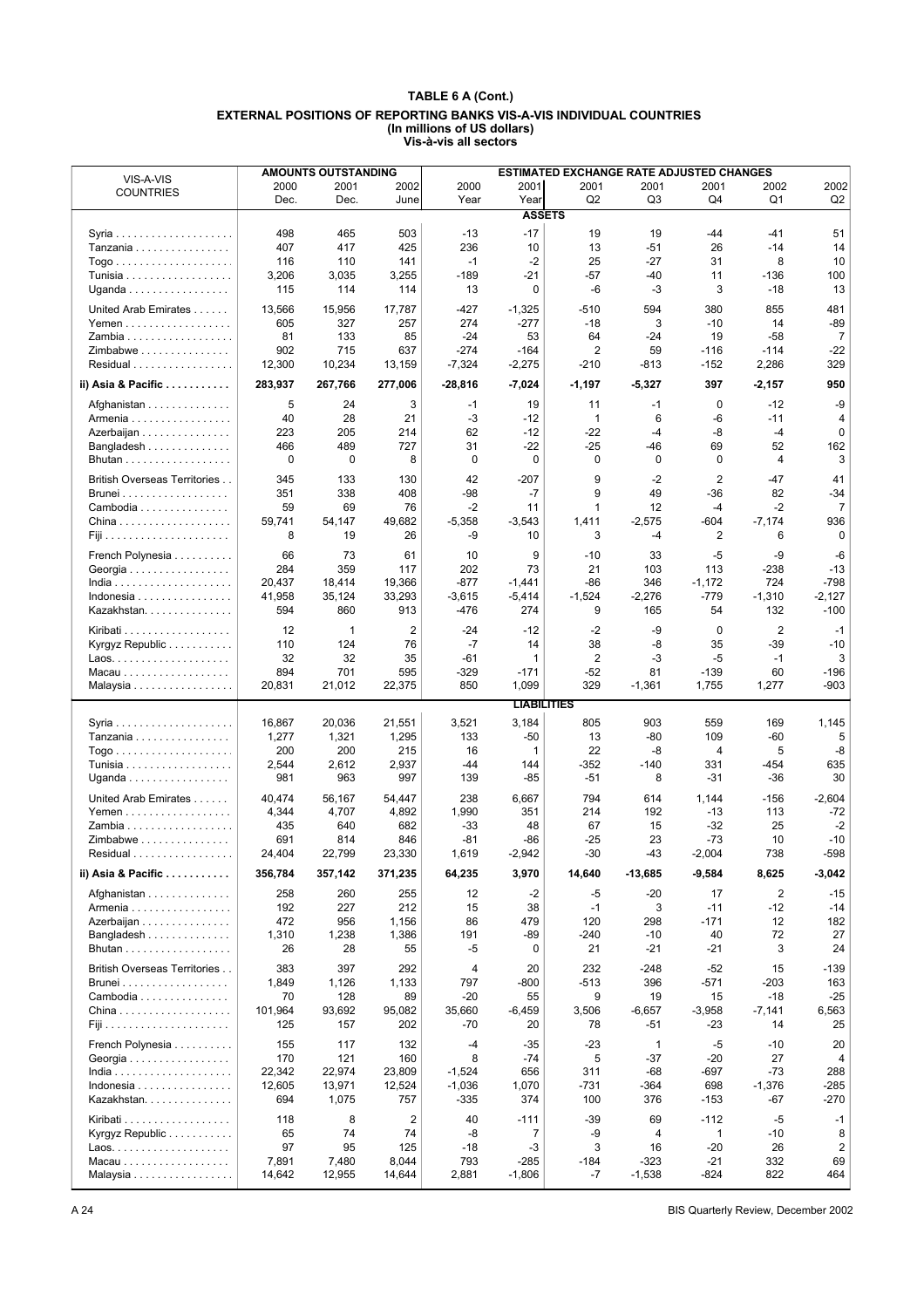|                                                               |          | <b>AMOUNTS OUTSTANDING</b> |         |                |                    | ESTIMATED EXCHANGE RATE ADJUSTED CHANGES |                |                |                |                 |
|---------------------------------------------------------------|----------|----------------------------|---------|----------------|--------------------|------------------------------------------|----------------|----------------|----------------|-----------------|
| VIS-A-VIS<br><b>COUNTRIES</b>                                 | 2000     | 2001                       | 2002    | 2000           | 2001               | 2001                                     | 2001           | 2001           | 2002           | 2002            |
|                                                               | Dec.     | Dec.                       | June    | Year           | Year               | Q2                                       | Q <sub>3</sub> | Q4             | Q <sub>1</sub> | Q <sub>2</sub>  |
|                                                               |          |                            |         |                | <b>ASSETS</b>      |                                          |                |                |                |                 |
| Maldives                                                      | 32       | 71                         | 55      | $\mathbf{1}$   | 38                 | 4                                        | 28             | 5              | -16            | $-2$            |
| Mongolia                                                      | 6        | 5                          | 21      | $-27$          | $-1$               | 3                                        | 1              | $-2$           | 7              | 9               |
| Myanmar                                                       | 596      | 547                        | 693     | $-1$           | -19                | 0                                        | $-4$           | $\mathbf{1}$   | 70             | $-1$            |
|                                                               | 24       | 20                         | 22      | -40            | $-4$               | $-1$                                     | 6              | $-7$           | 1              | 1               |
|                                                               | 68       | 84                         | 73      | 19             | 16                 | $-4$                                     | 0              | 18             | $-5$           | -8              |
| New Caledonia                                                 | 17       | 8                          | 9       | $-40$          | -9                 | -3                                       | $\mathbf 0$    | $-2$           | $-1$           | 1               |
| North Korea                                                   | 250      | 401                        | 389     | $\overline{7}$ | 154                | 152                                      | $-26$          | $-5$           | 74             | $-100$          |
| Pakistan                                                      | 6,183    | 5,144                      | 5,005   | $-1,054$       | $-843$             | $-154$                                   | $-133$         | $-679$         | -333           | $-95$           |
| Papua New Guinea                                              | 295      | 251                        | 206     | $-156$         | $-34$              | $-39$                                    | $-43$          | 9              | -82            | 27              |
| Philippines                                                   | 16,311   | 17,836                     | 17,612  | $-1,272$       | 2,100              | 570                                      | 304            | 1,128          | 498            | $-1,380$        |
|                                                               | 3        |                            | 21      | 0              | 13                 | 0                                        | $\overline{7}$ | $\overline{7}$ | 12             | $-7$            |
| Solomon Islands<br>South Korea.                               | 64,188   | 16<br>62,255               | 72,441  | $-4,755$       | -235               | $-2,364$                                 | 775            | $-1,952$       | 6,378          | 1,766           |
| Sri Lanka                                                     | 998      | 941                        | 962     | $-249$         | $-78$              | 177                                      | $-171$         | $-69$          | 62             | $-112$          |
| Taiwan, China                                                 | 15,112   | 18,756                     | 22,937  | $-4,257$       | 4,197              | 1,270                                    | 1,840          | 1,272          | $-136$         | 3,676           |
| Tajikistan                                                    | 41       | 59                         | 72      | $-32$          | 18                 | 16                                       | -5             | $-1$           | 1              | 11              |
|                                                               |          |                            |         |                |                    |                                          |                |                |                |                 |
| Thailand                                                      | 27,667   | 23,065                     | 21,216  | $-7,752$       | $-3,537$           | -806                                     | $-3,091$       | 1,404          | $-2,198$       | $-495$          |
| Tonga                                                         | 8        | 5                          | 5       | 4              | -3                 | 0                                        | $-2$           | 0              | 0              | 0               |
| Turkmenistan                                                  | 1,294    | 1,125                      | 1,068   | 159            | $-127$             | $-24$                                    | -58            | $-18$          | -50            | $-52$           |
| Tuvalu<br>US Pacific Islands                                  | 0<br>184 | 0<br>664                   | 0       | 0<br>21        | 0<br>486           | 0<br>54                                  | 0<br>87        | 0<br>308       | 0<br>342       | $\Omega$<br>133 |
|                                                               |          |                            | 1,151   |                |                    |                                          |                |                |                |                 |
| Uzbekistan                                                    | 1,112    | 1,077                      | 1,108   | $-4$           | 11                 | -9                                       | 27             | 4              | $-38$          | $-7$            |
| Vietnam                                                       | 1,662    | 1,598                      | 1,696   | $-19$          | $-18$              | $-22$                                    | $-33$          | 49             | $-284$         | 289             |
| Wallis/Futuna                                                 | 4        | 1                          | 0       | 4              | -3                 | 0                                        | 0              | $\mathbf{1}$   | $-1$           | 0               |
| Western Samoa                                                 | 33       | 36                         | 51      | $-3$           | 3                  | 3                                        | $-4$           | 4              | 3              | 12              |
| Residual.                                                     | 1,393    | 1,649                      | 2,065   | 290            | 174                | $-147$                                   | 663            | $-353$         | 46             | 328             |
| iii) Europe                                                   | 174,615  | 164,084                    | 173,493 | 13,345         | $-4,775$           | -4,974                                   | -685           | 2,943          | 1,561          | 4,325           |
| Albania                                                       | 192      | 181                        | 194     | 0              | $-10$              | 5                                        | $-12$          | 18             | 20             | $-11$           |
|                                                               | 271      | 347                        | 385     | $-155$         | 88                 | $-10$                                    | 76             | 29             | 7              | 2               |
| Bosnia and Herzegovina                                        | 346      | 412                        | 386     | 214            | 71                 | 78                                       | $-35$          | 114            | $-79$          | 26              |
| Bulgaria                                                      | 1,447    | 1,377                      | 1,488   | 338            | $-36$              | 36                                       | 145            | $-274$         | 397            | $-367$          |
| Croatia.                                                      | 4,141    | 4,184                      | 5,453   | 767            | 216                | 129                                      | 63             | $-97$          | 333            | 453             |
|                                                               |          |                            |         |                | <b>LIABILITIES</b> |                                          |                |                |                |                 |
| Maldives                                                      | 56       | 77                         | 92      | 12             | 19                 | -6                                       | 5              | $\mathbf{1}$   | 17             | $-4$            |
| Mongolia                                                      | 33       | 46                         | 28      | -3             | 11                 | -3                                       | 29             | $-21$          | $-6$           | $-13$           |
| Myanmar                                                       | 55       | 111                        | 84      | $\mathbf 0$    | 39                 | 4                                        | $\overline{2}$ | 15             | -8             | $-23$           |
|                                                               | 59       | 53                         | 27      | $-111$         | -6                 | 6                                        | 3              | $\overline{2}$ | $-18$          | -9              |
|                                                               | 472      | 518                        | 441     | 3              | 28                 | $-41$                                    | 22             | 18             | $-97$          | 4               |
| New Caledonia                                                 | 88       | 69                         | 90      | 3              | -18                | $-11$                                    | $-7$           | $\mathbf 0$    | $-2$           | 19              |
| North Korea                                                   | 326      | 278                        | 262     | 202            | -46                | 26                                       | $-78$          | $-53$          | -44            | 20              |
| Pakistan                                                      | 5,885    | 7,170                      | 9,524   | 746            | 1,221              | 919                                      | 89             | 90             | 1,426          | 765             |
| Papua New Guinea                                              | 230      | 315                        | 269     | $-132$         | 81                 | $\mathbf{1}$                             | $-17$          | 40             | 16             | $-70$           |
| Philippines                                                   | 12,250   | 10,900                     | 11,486  | $-2,268$       | $-1,267$           | 931                                      | 189            | -372           | 203            | 86              |
| Solomon Islands                                               | 88       | 80                         | 88      | 48             | $-5$               | 9                                        | -8             | 6              | -5             | 6               |
| South Korea.                                                  | 27,581   | 28,712                     | 35,517  | $-1,703$       | 1,734              | $-2,206$                                 | $-2,363$       | 1,734          | 11,369         | $-5,583$        |
| Sri Lanka                                                     | 1,183    | 1,344                      | 1,240   | 138            | 133                | $-132$                                   | 351            | $-210$         | -86            | -52             |
| Taiwan, China                                                 | 63,136   | 66,858                     | 70,761  | 18,148         | 4,741              | 6,749                                    | 167            | $-5,635$       | 3,289          | -760            |
| Tajikistan                                                    | 49       | 81                         | 100     | -8             | 31                 | 22                                       | 1              | $-1$           | 19             | $-2$            |
|                                                               | 14,076   | 15,535                     | 14,157  | 1,899          | 1,327              | 968                                      | $-513$         | 529            | $-680$         | $-1,000$        |
| Thailand<br>$Tonga \ldots \ldots \ldots \ldots \ldots \ldots$ | 11       | 7                          | 3       | 3              |                    | 15                                       | $-12$          | $-7$           | -1             | -3              |
| Turkmenistan                                                  | 1,332    | 1,435                      | 1,720   | 405            | -5<br>104          | -49                                      | 22             | -8             | 99             | 183             |
| Tuvalu                                                        | 0        | 1                          | 0       | 0              | 0                  | 0                                        | 0              | 0              | 0              | $-1$            |
| US Pacific Islands                                            | 321      | 638                        | 691     | 190            | 324                | $-16$                                    | 139            | 191            | 46             | $-27$           |
|                                                               |          |                            |         |                |                    |                                          |                |                |                |                 |
| Uzbekistan                                                    | 645      | 816                        | 1,096   | $-75$          | 173                | 82                                       | 161            | -65            | 104            | 149             |
| Vietnam                                                       | 2,139    | 2,677                      | 2,346   | 578            | 576                | 168                                      | $-17$          | 162            | $-69$          | $-331$          |
| Wallis/Futuna                                                 | 6        | 25                         | 1       | 6<br>5         | 18                 | 0<br>9                                   | 12             | 11             | $-11$          | $-13$           |
| Western Samoa                                                 | 344      | 543                        | 644     |                | 200                |                                          | 64             | 47             | 61             | 32              |
| Residual                                                      | 60,991   | 61,774                     | 60,435  | 8,678          | 1,494              | 4,559                                    | $-3,777$       | $-167$         | 593            | $-3,504$        |
| iii) Europe                                                   | 122,508  | 140,068                    | 150,488 | 19,354         | 16,114             | 2,994                                    | 716            | 6,322          | 5,474          | $-1,961$        |
| Albania                                                       | 363      | 408                        | 365     | -4             | 58                 | -60                                      | 30             | 52             | -23            | -44             |
| Belarus                                                       | 334      | 464                        | 658     | $-187$         | 136                | 151                                      | $-107$         | 95             | 17             | 159             |
| Bosnia and Herzegovina                                        | 1,197    | 1,742                      | 2,198   | 366            | 588                | 63                                       | 167            | 487            | 262            | $-41$           |
| Bulgaria                                                      | 2,708    | 2,638                      | 2,653   | 820            | 15                 | -229                                     | 83             | $-15$          | -83            | $-41$           |
| Croatia.                                                      | 5,062    | 6,239                      | 6,345   | 1,371          | 1,354              | $-62$                                    | 741            | 748            | -7             | $-420$          |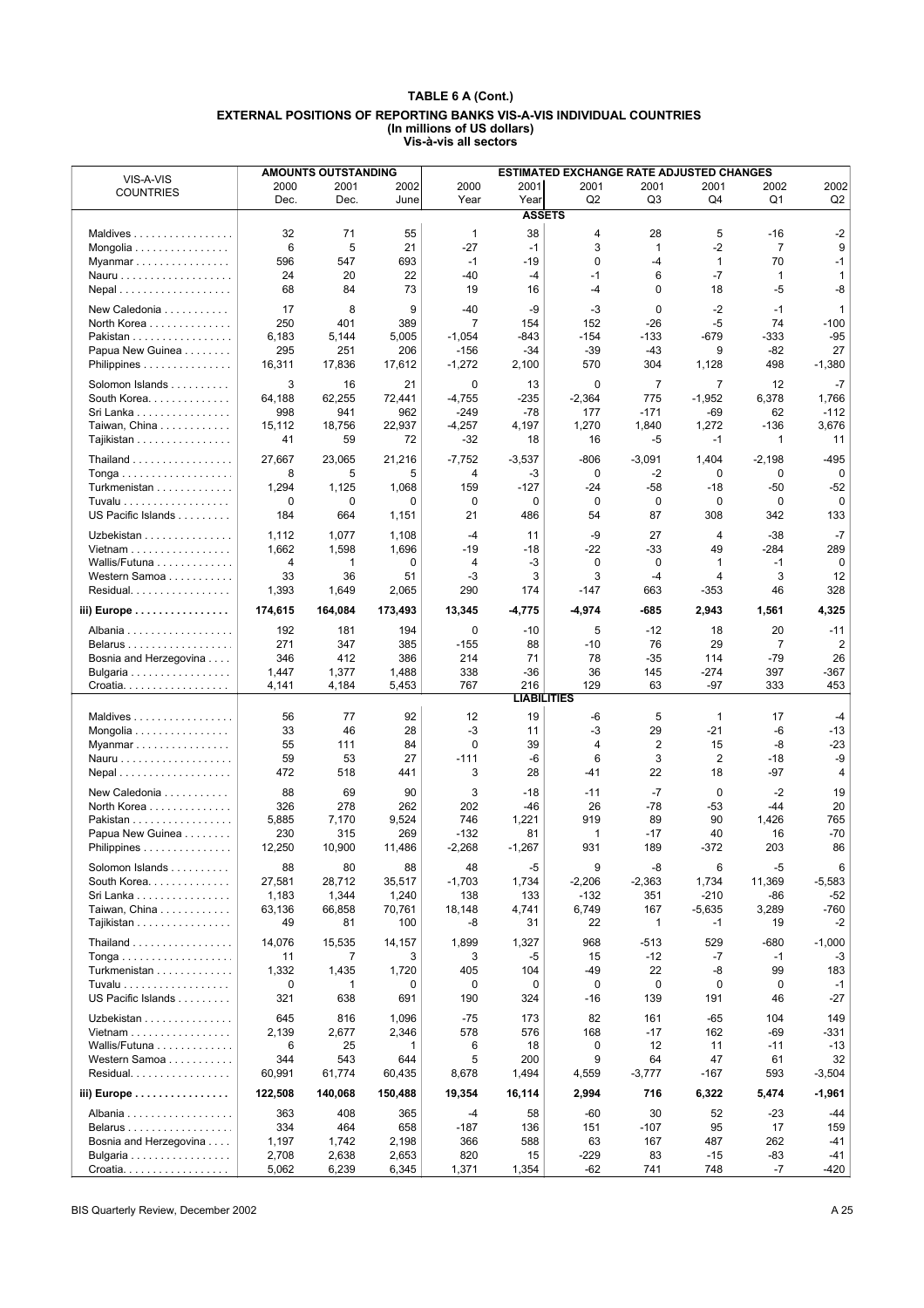|                                                |              | <b>AMOUNTS OUTSTANDING</b> |              |                |                    | ESTIMATED EXCHANGE RATE ADJUSTED CHANGES |                         |           |           |                |
|------------------------------------------------|--------------|----------------------------|--------------|----------------|--------------------|------------------------------------------|-------------------------|-----------|-----------|----------------|
| VIS-A-VIS                                      | 2000         | 2001                       | 2002         | 2000           | 2001               | 2001                                     | 2001                    | 2001      | 2002      | 2002           |
| <b>COUNTRIES</b>                               | Dec.         | Dec.                       | June         | Year           | Year               | Q2                                       | Q3                      | Q4        | Q1        | Q <sub>2</sub> |
|                                                |              |                            |              |                | <b>ASSETS</b>      |                                          |                         |           |           |                |
| Cyprus                                         | 8,770        | 9,681                      | 8,660        | 931            | 1,214              | $-150$                                   | 271                     | 133       | -542      | $-847$         |
| Czech Republic                                 | 9,594        | 9,988                      | 12,325       | 351            | 868                | $-577$                                   | 503                     | 148       | -562      | 2,011          |
| Estonia                                        | 1,105        | 1,422                      | 1,618        | 32             | 368                | 64                                       | 212                     | 93        | $-37$     | 93             |
| Gibraltar                                      | 5,474        | 7,802                      | 8,489        | 829            | 2,551              | 851                                      | 1,373                   | 408       | $-1,661$  | 1,784          |
| Hungary.                                       | 13,934       | 13,626                     | 15,428       | 1,667          | 340                | 1,137                                    | $-123$                  | -229      | 235       | 191            |
|                                                |              |                            |              |                |                    |                                          |                         |           |           |                |
|                                                | 594          | 859                        | 968          | 139            | 291                | 41                                       | $-36$                   | 281       | 56        | $-15$          |
| Lithuania                                      | 1,216        | 1,296                      | 1,402        | 116            | 116                | 24                                       | 161                     | $-25$     | $-37$     | 20             |
| Macedonia                                      | 156          | 131                        | 132          | $-46$          | $-22$              | 3                                        | -6                      | 12        | $-5$      | $-1$           |
|                                                | 4,709        | 4,774                      | 4,815        | 703            | 197                | $-1,420$                                 | $-11$                   | 908       | $-268$    | 165            |
| Moldova.                                       | 85           | 78                         | 75           | 15             | $-5$               | -3                                       | 0                       | $-1$      | 9         | $-17$          |
| Poland                                         | 18,903       | 20.599                     | 24,599       | 2,934          | 2,255              | 2,126                                    | $-1,483$                | 2,952     | 1,986     | 140            |
| Romania                                        | 2,173        | 2,511                      | 2,800        | $-87$          | 402                | 161                                      | 36                      | 27        | 19        | 83             |
| Russia.                                        | 35,977       | 36,443                     | 33,077       | $-6,572$       | 1,300              | 273                                      | 176                     | 2,077     | 1,381     | 806            |
| Slovak Republic.                               | 3,000        | 2,893                      | 3,493        | $-422$         | 53                 | 145                                      | $-21$                   | $-118$    | 101       | 210            |
| Slovenia                                       | 3,315        | 3,442                      | 4,212        | 749            | 279                | 92                                       | $-64$                   | 161       | 70        | 251            |
| Turkey                                         | 49,318       | 36,406                     | 37,545       | 11,317         | $-12,011$          | $-5,147$                                 | $-903$                  | $-3,728$  | 932       | $-1,486$       |
| Ukraine                                        | 733          | 858                        | 754          | 77             | 141                | -43                                      | 65                      | 134       | $-102$    | -48            |
| Yugoslavia                                     | 672          | 398                        | 402          | $-183$         | $-333$             | -94                                      | -80                     | 12        | 15        | $-48$          |
|                                                |              |                            |              |                |                    |                                          |                         |           |           |                |
| Res. former Czechoslovakia                     | 763          | 2                          | $\mathbf 0$  | $-18$          | $-1,418$           | $-713$                                   | $-677$                  | $-13$     | 0         | $-2$           |
| Residual former Soviet Union.                  | 372          | 251                        | 261          | $-803$         | $-115$             | $-56$                                    | 129                     | $-182$    | 12        | -9             |
| Residual former Yugoslavia                     | 50           | 146                        | 193          | $-45$          | 95                 | 138                                      | $-40$                   | $-2$      | 45        | $-21$          |
| Residual Europe.                               | 7,305        | 3,977                      | 4,339        | 496            | $-1,669$           | $-2,064$                                 | -402                    | 104       | $-764$    | 961            |
| iv) Latin America/Caribbean                    | 287,728      | 283,351                    | 281,226      | 13,956         | $-3,542$           | 1,905                                    | $-9,633$                | -4,235    | $-2,472$  | -4,628         |
| Argentina                                      | 47,097       | 40,832                     | 36,214       | 1,206          | $-5,817$           | 1,590                                    | $-2.417$                | $-3,309$  | $-4,304$  | $-752$         |
|                                                | 1,012        | 860                        | 531          | 775            | $-94$              | 45                                       | 73                      | $-20$     | $-75$     | $-276$         |
| Bolivia                                        | 1,368        | 1,117                      | 1,083        | $-202$         | $-230$             | $-130$                                   | $-27$                   | 118       | 40        | $-116$         |
|                                                | 95,437       | 94,999                     | 95,561       | 9,517          | 853                | 125                                      | $-1,090$                | $-2,166$  | 994       | $-2,443$       |
|                                                | 18,719       | 18,751                     | 18,266       | 347            | 223                | 371                                      | $-890$                  | 211       | $-255$    | $-494$         |
|                                                |              |                            |              |                | <b>LIABILITIES</b> |                                          |                         |           |           |                |
|                                                | 9,002        | 9,944                      | 10,410       |                | 778                | $-994$                                   | 554                     | -560      | 253       | $-125$         |
| Cyprus<br>Czech Republic                       | 10,494       | 13,646                     | 14,984       | 1,414<br>$-82$ | 3,447              | 670                                      | 176                     | 2,932     | $-1,511$  | 1,897          |
| Estonia                                        | 852          | 724                        | 877          | 197            | -97                | 73                                       | -84                     | $-252$    | 196       | $-106$         |
| Gibraltar                                      | 9,625        | 10,721                     | 10,311       | 1,787          | 1,009              | 655                                      | 608                     | 137       | $-431$    | $-592$         |
| Hungary.                                       | 3,339        | 4,149                      | 3,968        | $-1,926$       | 849                | 1,303                                    | $-552$                  | 537       | 59        | $-469$         |
|                                                |              |                            |              |                |                    |                                          |                         |           |           |                |
|                                                | 866          | 839                        | 991          | 139            | $-19$              | 10                                       | 60                      | $-22$     | 169       | $-49$          |
| Lithuania                                      | 817          | 816                        | 891          | 39             | 2                  | $-157$                                   | 288                     | $-245$    | $-280$    | 325            |
| Macedonia                                      | 397          | 450                        | 526          | 12             | 67                 | 90                                       | $-17$                   | 27        | 59        | $-33$          |
|                                                | 2,736        | 3,224                      | 3,931        | 113            | 276                | $-255$                                   | 176                     | 69        | 213       | 218            |
| Moldova.                                       | 185          | 191                        | 114          | 49             | 8                  | 29                                       | $-39$                   | 30        | 18        | $-102$         |
| Poland                                         | 16,536       | 19,268                     | 20,243       | 3,142          | 2,823              | $-749$                                   | 29                      | 1,502     | 1,253     | $-1,068$       |
| Romania                                        | 2,344        | 2,477                      | 2,222        | 886            | 169                | 57                                       | 298                     | $-103$    | 20        | $-395$         |
| Russia.                                        | 23,303       | 28,391                     | 32,607       | 7,159          | 5,238              | 2,561                                    | -2,800                  | 1,651     | 3,615     | 38             |
| Slovak Republic.                               | 1,315        | 1,941                      | 1,864        | 234            | 642                | $-163$                                   | $-191$                  | 160       | $-330$    | 136            |
| Slovenia                                       | 2,534        | 3,511                      | 3,883        | 545            | 1,064              | 190                                      | 60                      | 771       | $-289$    | 278            |
| Turkey                                         | 20,657       | 18,347                     | 18,879       | 2,339          | $-2,103$           | 407                                      | 788                     | $-2,065$  | 1,592     | $-1,917$       |
| Ukraine                                        | 914          | 1,163                      | 1,538        | 166            | 174                | $-113$                                   | 68                      | 115       | $-20$     | 340            |
| Yugoslavia                                     | 1,140        | 2,110                      | 3,086        | 201            | 913                | 326                                      | 419                     | 173       | 538       | 189            |
|                                                |              |                            |              |                |                    |                                          |                         |           |           |                |
| Res. former Czechoslovakia                     | 10           | 7                          | 47           | -7             | $-4$               | 13                                       | -6                      | $-12$     | 23        | 16             |
| Residual former Soviet Union.                  | 608          | 371                        | 532          | 145            | -233               | $-112$                                   | $\overline{\mathbf{c}}$ | $-215$    | 91        | 60             |
| Residual former Yugoslavia<br>Residual Europe. | 281<br>4,889 | 327<br>5,960               | 351<br>6,014 | -6<br>438      | 45<br>$-1,085$     | 27<br>-738                               | 1<br>-35                | -8<br>334 | -17<br>89 | 36<br>$-253$   |
|                                                |              |                            |              |                |                    |                                          |                         |           |           |                |
| iv) Latin America/Caribbean                    | 246,957      | 247,392                    | 232,740      | 9,367          | $-1,901$           | 6,011                                    | 1,710                   | $-11,831$ | $-16,178$ | $-1,552$       |
| Argentina                                      | 40,383       | 23,684                     | 23,338       | 3,145          | $-16,657$          | 2,334                                    | $-1,900$                | $-11,120$ | $-974$    | 457            |
|                                                | 1,907        | 1,960                      | 1,875        | 514            | 63                 | 51                                       | 62                      | $-27$     | -43       | $-91$          |
| Bolivia                                        | 1,148        | 1,393                      | 1,331        | 178            | 246                | 89                                       | 32                      | 145       | $-18$     | $-58$          |
|                                                | 47,539       | 47,365                     | 45,670       | $-4,601$       | 377                | 2,207                                    | 4,888                   | $-4,143$  | 1,438     | $-3,800$       |
|                                                | 15,625       | 14,529                     | 14,207       | $-1,476$       | $-1,011$           | 242                                      | $-445$                  | $-556$    | 191       | -764           |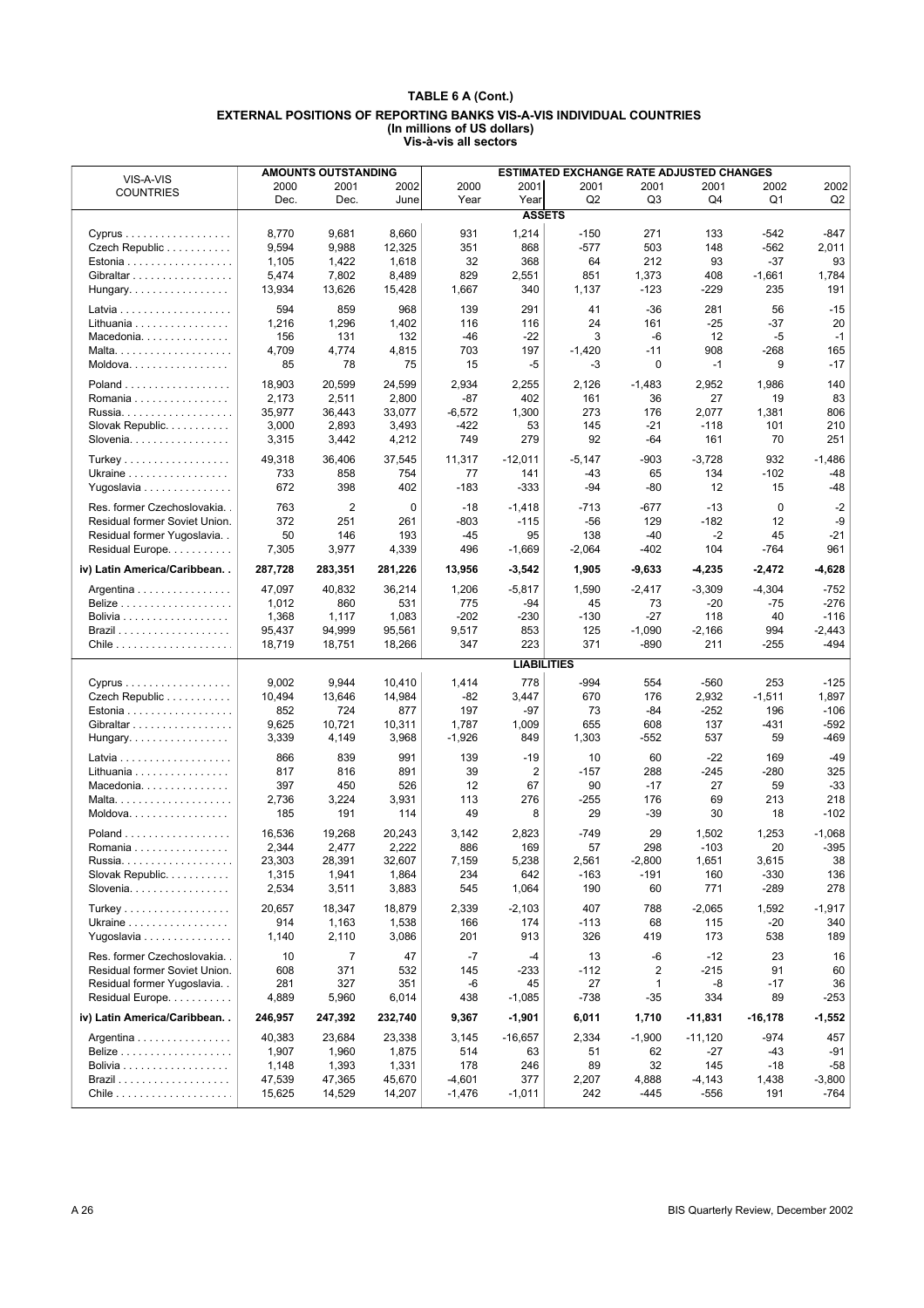|                               |         | <b>AMOUNTS OUTSTANDING</b> |         |          |                    | <b>ESTIMATED EXCHANGE RATE ADJUSTED CHANGES</b> |                |          |                |                |
|-------------------------------|---------|----------------------------|---------|----------|--------------------|-------------------------------------------------|----------------|----------|----------------|----------------|
| VIS-A-VIS<br><b>COUNTRIES</b> | 2000    | 2001                       | 2002    | 2000     | 2001               | 2001                                            | 2001           | 2001     | 2002           | 2002           |
|                               | Dec.    | Dec.                       | June    | Year     | Year               | Q2                                              | Q3             | Q4       | Q1             | Q2             |
|                               |         |                            |         |          | <b>ASSETS</b>      |                                                 |                |          |                |                |
| Colombia                      | 10,848  | 10,632                     | 9,829   | -459     | -162               | -465                                            | 471            | -273     | -591           | -316           |
| Costa Rica.                   | 3,317   | 3,865                      | 3,402   | 389      | 565                | 374                                             | 162            | 89       | $-215$         | $-276$         |
|                               | 1,572   | 1,843                      | 1,950   | $-735$   | 327                | 403                                             | $-249$         | 290      | $-87$          | 65             |
| Dominica                      | 72      | 116                        | 106     | 23       | 44                 | 1                                               | 42             | 2        | $-12$          | 1              |
| Dominican Republic.           | 2,172   | 2,394                      | 2,684   | 633      | 234                | 105                                             | 66             | 31       | 177            | 96             |
| Ecuador                       | 1,620   | 1,951                      | 1,999   | -854     | 341                | 93                                              | -63            | $-34$    | 17             | 18             |
| El Salvador.                  | 1,868   | 1,933                      | 1,919   | 206      | 74                 | $-4$                                            | $-40$          | 85       | $\mathbf{1}$   | -28            |
| Falkland Islands              | 18      | 28                         | 36      | 5        | 10                 | $-2$                                            | $-1$           | 13       | $\overline{2}$ | $\overline{2}$ |
| Grenada                       | 40      | 61                         | 59      | 8        | 20                 | 17                                              | 11             | $-11$    | $\overline{2}$ | $-5$           |
| Guatemala                     | 2,227   | 2,752                      | 2,146   | 258      | 537                | 81                                              | 83             | 347      | -83            | -543           |
| Guyana                        | 38      | 62                         | 33      | 16       | 26                 | 16                                              | -3             | 0        | $-14$          | $-17$          |
| Haiti                         | 121     | 245                        | 204     | 32       | 125                | 8                                               | 76             | 32       | $-34$          | $-12$          |
| Honduras.                     | 796     | 809                        | 814     | $-407$   | 21                 | 19                                              | -9             | 9        | 2              | -14            |
| Jamaica                       | 742     | 942                        | 985     | 156      | 204                | $-7$                                            | 82             | 127      | 117            | $-102$         |
| Mexico.                       | 58,099  | 59,638                     | 65,588  | -990     | 2,017              | $-177$                                          | $-3,327$       | 629      | 3,213          | 1,811          |
| Nicaragua                     | 797     | 745                        | 777     | 120      | $-43$              | $-4$                                            | $-60$          | $-16$    | 7              | 6              |
| Paraguay                      | 1,151   | 1,064                      | 1,071   | $-57$    | $-70$              | 16                                              | $-75$          | $-35$    | 6              | $-25$          |
|                               | 6,129   | 5,500                      | 4,995   | 5        | -681               | $-212$                                          | $-180$         | $-399$   | $-363$         | $-207$         |
| St. Lucia                     | 48      | 72                         | 57      | 8        | 19                 | 9                                               | 8              | $-4$     | $-10$          | -7             |
| St. Vincent.                  | 385     | 311                        | 344     | $-51$    | $-68$              | $-37$                                           | 20             | -65      | 17             | $-7$           |
| Surinam                       | 97      | 90                         | 82      | $-12$    | -9                 | $-1$                                            | 1              | $-7$     | $-7$           | $-2$           |
| Trinidad and Tobago.          | 1,869   | 2,468                      | 2,341   | 143      | 601                | 222                                             | 126            | 101      | $-33$          | $-111$         |
| Turks and Caicos              | 208     | 254                        | 257     | $-11$    | 53                 | 1                                               | 92             | $-28$    | $-22$          | 17             |
| Uruguay                       | 4,665   | 3,950                      | 4,035   | 731      | -674               | 45                                              | $-264$         | $-18$    | 270            | -241           |
| Venezuela                     | 13,549  | 13,228                     | 14,010  | 158      | -354               | -485                                            | $-1$           | 176      | 469            | 7              |
| Residual.                     | 11,647  | 11,839                     | 9,848   | 3,007    | $-1,634$           | $-115$                                          | $-2,248$       | $-110$   | $-1,703$       | -655           |
|                               |         |                            |         |          |                    |                                                 |                |          |                |                |
| INT. ORGANISATIONS            | 54,867  | 57,583                     | 66,221  | 117      | 4,662              | 3,281                                           | 553            | 4,122    | 5,744          | $-1,028$       |
|                               |         |                            |         |          |                    |                                                 |                |          |                |                |
|                               |         |                            |         |          |                    |                                                 |                |          |                |                |
| UNALLOCATED                   | 225,082 | 204,002                    | 235,967 | 51,375   | 16,679             | 1,123                                           | $-2,505$       | 2,643    | 11,932         | 5,935          |
|                               |         |                            |         |          |                    |                                                 |                |          |                |                |
|                               |         |                            |         |          | <b>LIABILITIES</b> |                                                 |                |          |                |                |
| Colombia                      | 8,438   | 9,904                      | 8,231   | $-731$   | 1,493              | 1,371                                           | $-48$          | -61      | $-1,028$       | -735           |
| Costa Rica.                   | 3,349   | 3,591                      | 3,639   | 201      | 256                | 119                                             | 74             | $-102$   | $-21$          | 30             |
|                               | 984     | 751                        | 795     | $-135$   | $-248$             | $-153$                                          | -76            | $-78$    | 30             | -33            |
| Dominica                      | 211     | 197                        | 152     | 106      | $-18$              | 32                                              | 18             | -40      | -49            | 1              |
| Dominican Republic.           | 2,317   | 2,394                      | 2,392   | $-21$    | 79                 | $-28$                                           | 35             | $-1$     | 69             | -86            |
| Ecuador                       | 3,651   | 3,564                      | 3,513   | 147      | $-78$              | $-94$                                           | -81            | $-304$   | 27             | -109           |
| El Salvador.                  | 1,002   | 1,050                      | 1,007   | $-374$   | 51                 | 5                                               | $\overline{c}$ | 41       | -16            | $-30$          |
| Falkland Islands              | 167     | 171                        | 175     | 2        | 1                  | 6                                               | $-12$          | $-1$     | 2              | $-2$           |
| Grenada                       | 70      | 78                         | 82      | -9       | 3                  | 65                                              | -69            | 9        | $-2$           | 3              |
| Guatemala                     | 3,021   | 2,849                      | 2,776   | 488      | $-166$             | -86                                             | $-275$         | 420      | 184            | -274           |
| Guyana.                       | 114     | 129                        | 138     | -5       | 7                  | $-26$                                           | 33             | $-30$    | 8              | $-2$           |
|                               | 370     | 433                        | 388     | $-76$    | 62                 | -9                                              | $\overline{2}$ | 20       | -28            | -19            |
| Honduras                      | 2,501   | 2,777                      | 2,785   | 262      | 279                | 48                                              | 13             | 164      | 16             | -19            |
| Jamaica                       | 1,566   | 2,128                      | 2,046   | 522      | 551                | 68                                              | $-22$          | 139      | 78             | $-181$         |
| Mexico.                       | 53,969  | 62,635                     | 50,364  | 6,928    | 8,835              | 597                                             | 4,484          | 567      | $-14,076$      | 1,262          |
| Nicaragua                     | 564     | 871                        | 566     | 129      | 302                | -55                                             | 154            | 157      | $-141$         | $-173$         |
| Paraguay                      | 1,634   | 1,620                      | 1,489   | 95       | -9                 | 48                                              | $-137$         | 45       | $-60$          | -82            |
|                               | 6,972   | 7,604                      | 7,294   | 31       | 652                | -492                                            | 528            | $-47$    | $-1,271$       | 911            |
| St. Lucia                     | 25      | 47                         | 58      | 7        | 14                 | 0                                               | 13             | 0        | 5              | 3              |
| St. Vincent.                  | 990     | 756                        | 784     | 121      | -228               | $-76$                                           | 93             | $-153$   | $-17$          | 3              |
| Surinam                       | 424     | 519                        | 555     | $-42$    | 99                 | 1                                               | 15             | 81       | 7              | -4             |
| Trinidad and Tobago           | 1,733   | 2,342                      | 2,653   | 494      | 580                | 240                                             | 278            | $-136$   | 183            | 112            |
| Turks and Caicos              | 899     | 958                        | 1,075   | 358      | 51                 | $-11$                                           | $-17$          | 127      | -82            | 159            |
| Uruguay                       | 7,987   | 8,836                      | 7,612   | 1,235    | 923                | $-397$                                          | 305            | 583      | -751           | -557           |
| Venezuela                     | 30,027  | 29,805                     | 30,388  | 3,822    | -49                | 1,763                                           | $-4,945$       | 2,414    | 582            | $-419$         |
| Residual                      | 7,370   | 12,452                     | 15,362  | $-1,945$ | 1,643              | $-1,850$                                        | $-1,290$       | 58       | -420           | 2,946          |
|                               |         |                            |         |          |                    |                                                 |                |          |                |                |
| INT. ORGANISATIONS            | 96,200  | 104,468                    | 125,344 | 864      | 11,518             | 7,140                                           | 3,354          | $-3,001$ | 4,492          | 7,572          |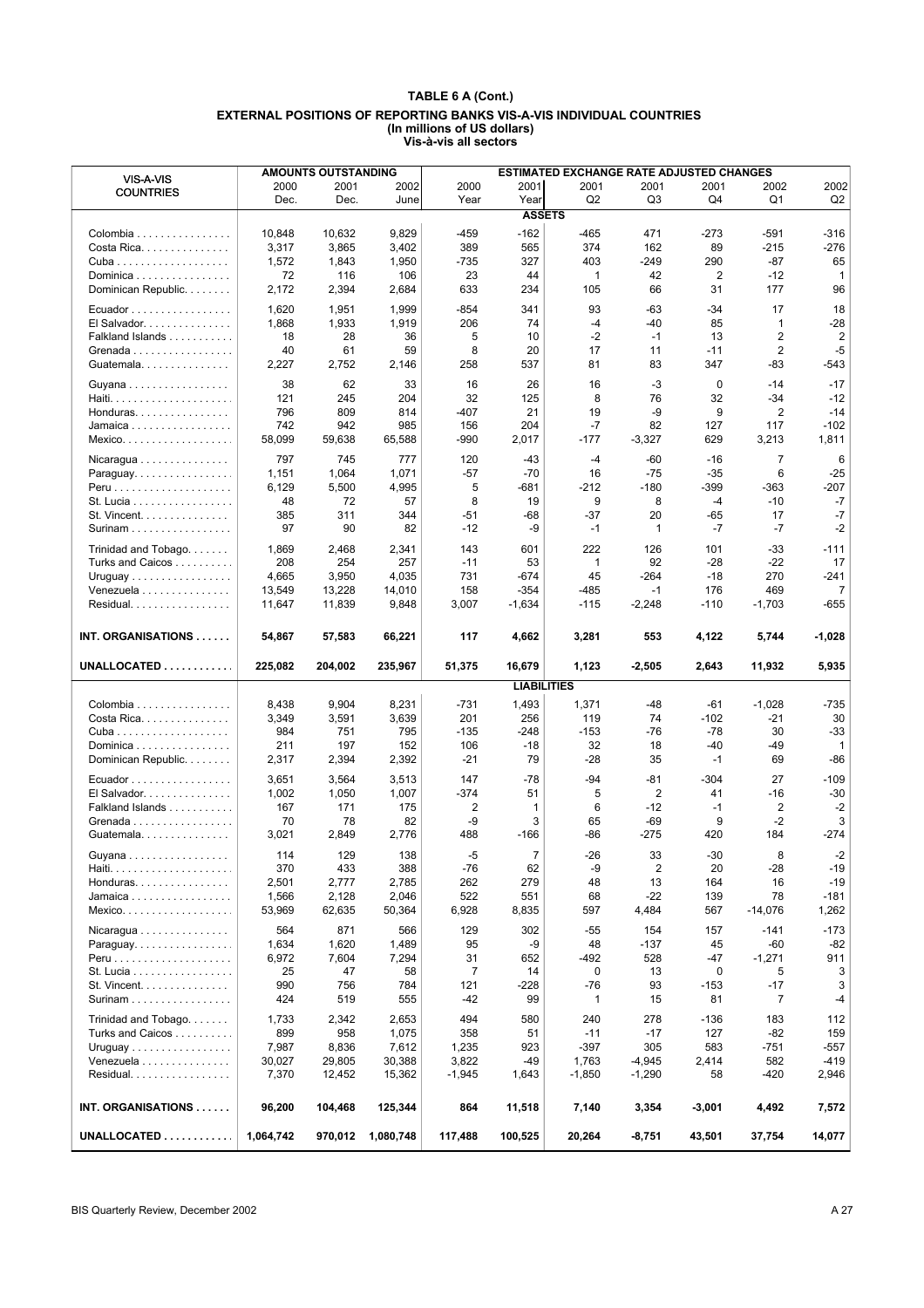|                                                   |               | <b>AMOUNTS OUTSTANDING</b> |               |          |                               | <b>ESTIMATED EXCHANGE RATE ADJUSTED CHANGES</b> |               |                |          |                 |
|---------------------------------------------------|---------------|----------------------------|---------------|----------|-------------------------------|-------------------------------------------------|---------------|----------------|----------|-----------------|
| VIS-A-VIS                                         | 2000          | 2001                       | 2002          | 2000     | 2001                          | 2001                                            | 2001          | 2001           | 2002     | 2002            |
| <b>COUNTRIES</b>                                  | Dec.          | Dec.                       | June          | Year     | Year                          | Q2                                              | Q3            | Q4             | Q1       | Q <sub>2</sub>  |
|                                                   |               |                            |               |          | <b>ASSETS</b>                 |                                                 |               |                |          |                 |
|                                                   | 3,531,971     |                            | 4,275,073     |          |                               |                                                 |               |                |          |                 |
| ALL COUNTRIES                                     |               | 3,916,854                  |               | 288,763  | 442,128                       | 60,407                                          | 13,499        | 94,733         | 43,257   | 79,018          |
| DEVELOPED COUNTRIES                               | 2,614,283     | 2,927,988                  | 3,216,680     | 256,072  | 384,670                       | 48,581                                          | 16,481        | 82,712         | 44,580   | 45,623          |
| $i)$ Europe $\dots \dots \dots \dots \dots \dots$ | 1,482,229     | 1,610,909                  | 1,855,412     | 196,023  | 188,802                       | 23,296                                          | 31,153        | 34,579         | 66,811   | 5,631           |
| Austria(u)                                        | 30,237        | 30,417                     | 41,730        | 815      | 1,302                         | 1,022                                           | 194           | 714            | 5,398    | 1,724           |
| Andorra                                           | 118           | 142                        | 165           | $-61$    | 30                            | 22                                              | $-31$         | $\overline{7}$ | 0        | 5               |
| $Belgium(u)$                                      | 59,497        | 63,682                     | 75,485        | $-3,969$ | 6,786                         | 534                                             | 2,641         | 949            | 3,160    | 897             |
| $Dennark(u) \ldots \ldots \ldots \ldots$          | 25,946        | 26,211                     | 26,811        | 774      | 1,049                         | 735                                             | 1,119         | 1,052          | $-1,649$ | 435             |
| $Findand(u)$                                      | 29,671        | 23,918                     | 25,087        | 9,227    | $-4,926$                      | 1,376                                           | $-3,918$      | 472            | $-185$   | -976            |
| $France(u) \ldots \ldots \ldots \ldots \ldots$    | 142,504       | 155,590                    | 168,763       | 37,821   | 14,230                        | 4,608                                           | $-2,936$      | 8,930          | $-683$   | $-2,817$        |
| $Germany(u)$                                      | 215,506       | 234,998                    | 262,961       | 3,625    | 24,958                        | 1,613                                           | 5,443         | 11,956         | 4,899    | $-4,317$        |
| $Greeze(u) \ldots \ldots \ldots \ldots \ldots$    | 51,508        | 53,600                     | 62,650        | 13,941   | 4,491                         | 1,513                                           | 5,976         | $-2,702$       | $-606$   | 3,426           |
| Iceland                                           | 2,017         | 2,349                      | 2,522         | 285      | 410                           | 268                                             | $-98$         | 146            | 12       | $-32$           |
| $Ireland(u) \ldots \ldots \ldots \ldots \ldots$   | 51,750        | 57,975                     | 64,888        | 2,298    | 5,151                         | $-227$                                          | 2,173         | 2,815          | 2,804    | -866            |
|                                                   |               |                            |               |          |                               |                                                 |               |                |          |                 |
| $ltaky(u)$                                        | 243,224       | 258,460                    | 305,177       | 13,941   | 27,045                        | 13,790                                          | $-2,949$      | $-1,257$       | 8,334    | 4,430           |
| Liechtenstein                                     | 3,672         | 3,133                      | 3,207         | 274      | -379                          | 132                                             | $-20$         | $-401$         | $-14$    | $-182$          |
| $Luxembourg(u) \ldots \ldots \ldots$              | 45,811        | 62,417                     | 77,166        | 9,862    | 17,981                        | 3,154                                           | 2,508         | 7,481          | 9,856    | $-1,184$        |
| $Netherlands(u) \ldots \ldots \ldots \ldots$      | 143,202       | 161,152                    | 192,225       | 36,357   | 23,481                        | $-2,618$                                        | 7,916         | 988            | 12,414   | 789             |
| $Norway(u)$                                       | 18,821        | 23,566                     | 25,056        | 5,125    | 5,332                         | $-1,115$                                        | $-1,302$      | 4,802          | $-1,302$ | 1,798           |
| $Portugal(u) \ldots \ldots \ldots \ldots$         | 22,266        | 24,628                     | 30,916        | 1,242    | 3,406                         | 460                                             | 1,978         | 1,348          | 2,044    | 1,108           |
| $Spin(u)$                                         | 72,254        | 84,727                     | 104,939       | 12,241   | 15,116                        | $-1,061$                                        | 5,495         | 2,603          | 6,621    | 2,444           |
| $Sweden(u)$                                       | 42.752        | 48.582                     | 55.486        | 3,742    | 7,330                         | 1,771                                           | 2,506         | -15            | 5,081    | $-1,909$        |
| Switzerland( $u$ )                                | 60,433        | 61,320                     | 68,046        | 14,302   | $-2,397$                      | 3,951                                           | $-4,192$      | -510           | 2,684    | $-1,735$        |
| (of which in CHF) $\dots \dots$                   | 28,961        | 27,366                     | 34,097        | 6,077    | $-1,126$                      | 2,338                                           | $-2,680$      | 830            | 2,287    | 348             |
| United Kingdom(u)                                 | 220.915       | 233,950                    | 262,043       | 34,299   | 38,436                        | $-6,617$                                        | 8,666         | $-4,804$       | 7,953    | 2,597           |
| (of which in GBP) $\dots$                         | 62,900        | 64,649                     | 68,897        | 9,509    | 4,500                         | $-765$                                          | $-1,128$      | 152            | 2,932    | $-2,638$        |
| Vatican                                           | 13            | $\mathbf 0$                | 0             | $-139$   | $-13$                         | -3                                              | 7             | $-14$          | 9        | -9              |
|                                                   | 112           | 92                         | 89            | 17       | $-16$                         | -10                                             | $-23$         | 17             | $-18$    | $\overline{7}$  |
|                                                   |               |                            |               |          |                               |                                                 |               |                |          |                 |
| ALL COUNTRIES                                     | 2,512,665     | 2,884,153                  | 3,146,936     | 242,889  | <b>LIABILITIES</b><br>244,840 | $-38,372$                                       | 89,518        | 9,486          | 82,381   | 28,472          |
| DEVELOPED COUNTRIES                               | 1,525,383     | 1,700,272                  | 1,880,611     | 154,958  | 106,184                       | $-56,013$                                       | 28,291        | $-2,633$       | 69,840   | 8,845           |
| i) Europe                                         | 802,435       | 960,908                    | 1,053,144     | 34,259   | 92,913                        | $-2,426$                                        | 7,616         | 33,988         | 11,125   | $-3,475$        |
| $A$ ustria $(u)$                                  | 9,458         | 10,148                     | 11,249        | 2,000    | 860                           | 841                                             | 1,124         | 749            | $-403$   | 524             |
| Andorra                                           | 403           | 438                        | 472           | -55      | 11                            | 44                                              | -51           | 3              | $-10$    |                 |
| $Belqium(u)$                                      | 41,393        | 39,073                     | 39,603        | $-1,043$ | -527                          | $-2,116$                                        | 3,072         | $-3,292$       | $-303$   | $-2,922$        |
| $Dennark(u) \ldots \ldots \ldots \ldots$          | 3,333         | 3,596                      | 3,592         | $-1,085$ | 286                           | 25                                              | 370           | $-36$          | 153      | -451            |
| $Finland(u)$                                      | 2,428         | 2,963                      | 5,405         | 273      | 553                           | 1,231                                           | 586           | $-2,162$       | 59       | 1,978           |
|                                                   |               |                            |               |          |                               |                                                 |               |                |          |                 |
| $France(u) \ldots \ldots \ldots \ldots \ldots$    | 53,065        | 68,656                     | 74,124        | $-1,623$ | 15.335                        | 1,247                                           | $-1,734$      | 13.863         | 1,123    | $-1,609$        |
| $Germany(u) \ldots \ldots \ldots \ldots$          | 127,683       | 132,072                    | 151,681       | 9,593    | 7,408                         | $-3,216$                                        | 2,322         | 15,141         | 2,872    | 1,128           |
| $Greeze(u) \dots \dots \dots \dots \dots$         | 13,699<br>112 | 12,465<br>173              | 13,234<br>138 | 488<br>6 | $-1,535$<br>61                | -898<br>$-10$                                   | $-24$<br>$-4$ | $-510$<br>32   | 1,221    | $-1,157$<br>-13 |
| Iceland                                           |               |                            |               |          |                               |                                                 |               |                | -31      |                 |
| $Ireland(u) \ldots \ldots \ldots \ldots \ldots$   | 31,868        | 40,329                     | 41,236        | 6,531    | 6,842                         | 3,675                                           | 2,318         | $-2,179$       | $-1,022$ | -803            |
| $ltaky(u)$                                        | 39,807        | 45,192                     | 48,825        | $-2,077$ | 6,471                         | 1,407                                           | $-481$        | 1,797          | $-1,241$ | 139             |
| Liechtenstein                                     | 5,075         | 5,320                      | 5,188         | 348      | 195                           | 179                                             | 243           | $-274$         | $-159$   | $-310$          |
| $Luxembourg(u) \ldots \ldots \ldots$              | 39,968        | 36,652                     | 41,889        | 2,107    | $-3,293$                      | -6,569                                          | 92            | 3,560          | 3,644    | $-2,365$        |
| $Netherlands(u) \ldots \ldots \ldots \ldots$      | 129,053       | 125,276                    | 142,160       | $-5,776$ | 133                           | 2,495                                           | $-2,895$      | $-2,099$       | 3,140    | 418             |
| $\text{Norway}(u)$                                | 5,015         | 6,420                      | 7,220         | 1,762    | 1,481                         | 40                                              | 92            | $-2,003$       | $-394$   | 866             |
| $Portugal(u) \ldots \ldots \ldots \ldots$         | 11,804        | 16,907                     | 17,489        | 1,587    | 5,002                         | $-359$                                          | 1,888         | 2,687          | $-418$   | -531            |
| $Span(u)$                                         | 33,237        | 32,135                     | 42,364        | $-3,111$ | $-1,875$                      | $-948$                                          | $-1,391$      | $-6,275$       | 3,715    | 2,503           |
| Sweden(u) $\dots\dots\dots\dots\dots$             | 7,095         | 10,724                     | 13,596        | 1,312    | 3,559                         | 1,751                                           | $-1,393$      | 1,683          | 2,793    | $-731$          |
| Switzerland( $u$ )                                | 62,112        | 124,659                    | 121,307       | $-8,368$ | 8,579                         | 5,609                                           | 1,694         | 2,622          | $-9,356$ | $-1,158$        |
| (of which in $CHF$ )                              | 5,963         | 13,581                     | 16,405        | $-1,081$ | 4,368                         | 1,825                                           | 576           | 1,260          | 1,598    | -793            |
| United Kingdom $(u)$                              | 185,124       | 246,978                    | 271,843       | 31,211   | 43,315                        | $-6,901$                                        | 1,733         | 10,756         | 5,806    | 1,206           |
| (of which in GBP) $\dots \dots$                   | 27,929        | 29,645                     | 34,735        | 6,171    | 3,067                         | -490                                            | $-1,131$      | 1,894          | 4,162    | $-1,111$        |
| Vatican                                           | 604           | 633                        | 406           | 185      | 54                            | 46                                              | 23            | -48            | -71      | -188            |
|                                                   | 99            | 99                         | 123           | $-2$     | 0                             | 1                                               | 32            | -26            | 10       | $\mathbf{1}$    |
|                                                   |               |                            |               |          |                               |                                                 |               |                |          |                 |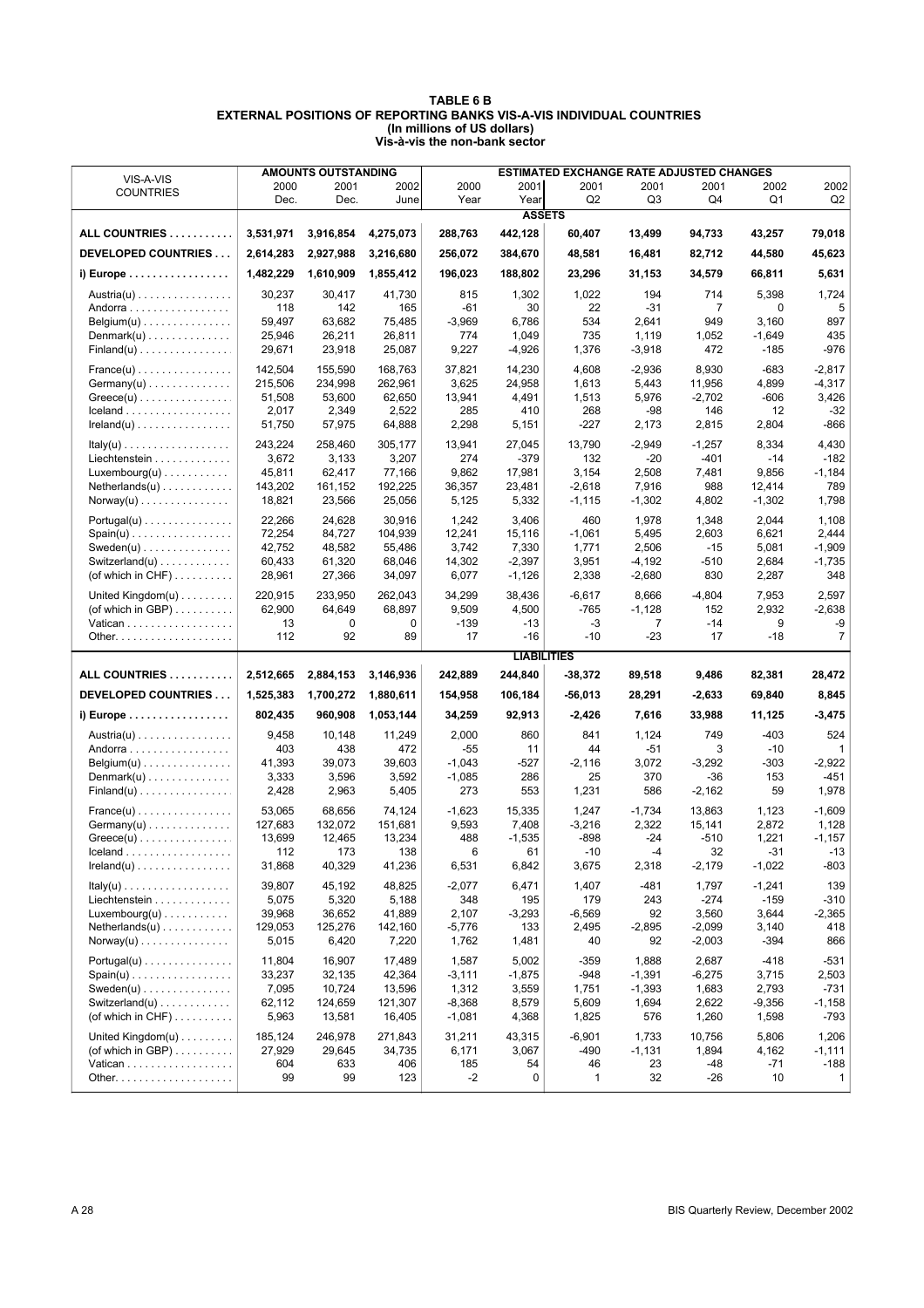|                                               |                  | <b>AMOUNTS OUTSTANDING</b> |                  |               |                    | <b>ESTIMATED EXCHANGE RATE ADJUSTED CHANGES</b> |                 |                      |            |              |
|-----------------------------------------------|------------------|----------------------------|------------------|---------------|--------------------|-------------------------------------------------|-----------------|----------------------|------------|--------------|
| VIS-A-VIS                                     | 2000             | 2001                       | 2002             | 2000          | 2001               | 2001                                            | 2001            | 2001                 | 2002       | 2002         |
| <b>COUNTRIES</b>                              | Dec.             | Dec.                       | June             | Year          | Year               | Q2                                              | Q3              | Q4                   | Q1         | Q2           |
|                                               |                  |                            |                  |               | <b>ASSETS</b>      |                                                 |                 |                      |            |              |
| ii) Other                                     | 1,132,054        | 1,317,079                  | 1,361,268        | 60,049        | 195,869            | 25,286                                          | $-14,672$       | 48,133               | -22,231    | 39,992       |
| $A$ ustralia $(u)$                            | 27,859           | 32,017                     | 30,303           | 2,483         | 4,934              | 564                                             | $-62$           | 2,400                | $-606$     | $-2,279$     |
| $Canada(u) \ldots \ldots \ldots \ldots$       | 48,964           | 59,910                     | 54,632           | 782           | 11,442             | 6,218                                           | 1,310           | 3,373                | $-4,705$   | -2,851       |
| $Japan(u) \ldots \ldots \ldots \ldots$        | 121,773          | 109,988                    | 122,292          | $-67,474$     | $-3,717$           | 4,928                                           | $-11,074$       | 9,527                | $-2,261$   | 6,579        |
| (of which in JPY) $\dots \dots$               | 54,950           | 55,678                     | 69,185           | $-11,596$     | 8,070              | 7,487                                           | $-2,237$        | 7,591                | $-2,841$   | 10,248       |
| New Zealand( $u$ ) $\dots$                    | 5,303            | 4,993                      | 7,741            | 755           | -157               | 1,190                                           | 217             | $-1,400$             | 2,280      | 123          |
| United States                                 | 928,155          | 1,110,171                  | 1,146,300        | 123,503       | 183,367            | 12,386                                          | $-5,063$        | 34,233               | $-16,939$  | 38,420       |
| (of which in USD) $\dots \dots$               | 795.969          | 944,803                    | 988,831          | 88,254        | 139,282            | 9,596                                           | 3,551           | 23,453               | 8,771      | 35,257       |
| <b>OFFSHORE CENTRES</b>                       | 345,124          | 437,151                    | 482,823          | 47,049        | 51,138             | 7,138                                           | 12,365          | 6,076                | $-6,951$   | 36,469       |
|                                               | 1,102            | 194                        | 347              | 373           | -899               | 47                                              | $-38$           | $-4$                 | 31         | 103          |
| $Bahamas(u) \ldots \ldots \ldots \ldots$      | 14,103           | 10,858                     | 9,501            | 3,382         | $-3,151$           | $-1,634$                                        | $-1,054$        | -536                 | -652       | -943         |
| Bahrain.                                      | 1,465            | 2,088                      | 1,378            | 253           | 601                | $-52$                                           | 142             | 492                  | -926       | 192          |
| Barbados                                      | 443              | 799                        | 795              | 54            | 363                | 25                                              | 86              | 180                  | $-60$      | 40           |
| $Bernuda(u) \ldots \ldots \ldots \ldots$      | 27,145           | 29,948                     | 33,496           | 2,943         | 1,713              | $-1,378$                                        | 1,131           | 2,242                | -885       | 3,765        |
| Cayman Islands(u)                             | 187,257          | 224.813                    | 271,462          | 37,547        | 46,281             | 13,968                                          | 7,248           | 6,064                | 6,307      | 31,800       |
| $Guernsey(u) \ldots \ldots \ldots \ldots$     | 0                | 6,826                      | 8,071            | 0             | 0                  | 0                                               | 0               | 0                    | 299        | 413          |
| Hong Kong SAR(u)                              | 23,441           | 30,986                     | 24,593           | 1,881         | 7,647              | $-1.087$                                        | 1,140           | 2,546                | $-3,283$   | $-3,899$     |
| $Isle of Man$                                 | 0                | 4,420                      | 4,771            | 0             | 0                  | 0                                               | 0               | 0                    | $-111$     | 202          |
| $Jersey \ldots \ldots \ldots$                 | 0                | 39,183                     | 35,725           | $\mathbf 0$   | $\Omega$           | $\mathbf 0$                                     | 0               | $\mathbf 0$          | $-8,579$   | 3,499        |
|                                               |                  |                            |                  |               |                    |                                                 |                 |                      | $-64$      |              |
| $Lebanon(u)$                                  | 2,085            | 1,924                      | 1,877            | $-123$        | $-123$             | 13                                              | $-34$           | $-21$                |            | $-32$        |
| $Liberia(u)$                                  | 18,018<br>13,719 | 16,027<br>12,484           | 17,090           | 171<br>$-410$ | $-1,730$<br>$-716$ | 375<br>$-1,504$                                 | 58              | $-2,051$<br>$-2,255$ | 752<br>101 | $-41$<br>102 |
| Netherlands Antilles(u)<br>$Panama(u)$        | 26,890           | 24,549                     | 13,348<br>26,146 | $-1,528$      | $-1,101$           | $-341$                                          | 3,071<br>$-247$ | $-701$               | 888        | $-378$       |
| $Singapore(u)$                                | 10,248           | 11,125                     | 11,083           | 344           | 1,108              | $-759$                                          | 1,296           | $-297$               | -236       | $-255$       |
|                                               |                  |                            |                  |               |                    |                                                 |                 |                      |            |              |
| Vanuatu                                       | 119              | 82                         | 98               | 32            | $-34$              | $-29$                                           | $-19$           | -8                   | 11         | $\mathbf{1}$ |
| West Indies UK                                | 19,089           | 20,845                     | 23,042           | 2,129         | 1,178              | $-507$                                          | -414            | 423                  | -546       | 1,900        |
|                                               |                  |                            |                  |               | <b>LIABILITIES</b> |                                                 |                 |                      |            |              |
| ii) Other                                     | 722,948          | 739,364                    | 827,467          | 120,698       | 13,269             | $-53,586$                                       | 20,674          | -36,622              | 58,714     | 12,319       |
| $A$ ustralia $(u)$                            | 11,388           | 12,301                     | 16,227           | 355           | $-68$              | 3,535                                           | $-3,519$        | $-347$               | 2,062      | 1,081        |
| $Canada(u) \ldots \ldots \ldots \ldots$       | 17,180           | 21,894                     | 20,963           | $-7,136$      | 3,253              | 2,092                                           | 1,077           | 572                  | $-761$     | $-912$       |
| $Japan(u) \ldots \ldots \ldots \ldots \ldots$ | 55,736           | 50,152                     | 55,603           | 8,939         | -857               | $-56$                                           | $-2,080$        | 3,796                | 3,021      | $-1,885$     |
| (of which in JPY) $\dots \dots$               | 40,677           | 36,315                     | 39,747           | 10,231        | 775                | $-174$                                          | $-2,071$        | 4,586                | 1,611      | $-1,983$     |
| New Zealand( $u$ )                            | 2,730            | 2,838                      | 4,312            | 329           | 42                 | $-573$                                          | $-143$          | $-163$               | 600        | 720          |
| United States                                 | 635,914          | 652,179                    | 730,362          | 118,211       | 10,899             | $-58,584$                                       | 25,339          | $-40,480$            | 53,792     | 13,315       |
| (of which in USD) $\ldots$                    | 503,598          | 522,128                    | 607,632          | 103,187       | 13,406             | $-47,067$                                       | 25,946          | $-22,324$            | 44,239     | 41,265       |
| <b>OFFSHORE CENTRES</b>                       | 421,108          | 512,683                    | 572,232          | 49,438        | 34,576             | 11,611                                          | $-7,001$        | 16,804               | 13,074     | 21,257       |
|                                               | 637              | 433                        | 718              | 186           | $-188$             | $-35$                                           | 51              | $-20$                | 174        | 45           |
| $Bahamas(u) \ldots \ldots \ldots \ldots$      | 28,161           | 23,333                     | 21,278           | 5,400         | -4,730             | $-1,070$                                        | $-3,093$        | $-2,302$             | 1,902      | $-4,800$     |
| Bahrain.                                      | 2,712            | 3,478                      | 3,606            | 67            | 96                 | 76                                              | 271             | -284                 | $-626$     | 716          |
| Barbados                                      | 3,573            | 2,717                      | 1,582            | $-16$         | -879               | 382                                             | 123             | -1,341               | $-1,072$   | $-107$       |
| $Bernuda(u) \ldots \ldots \ldots \ldots$      | 19,307           | 23,872                     | 29,170           | 2,259         | 2,896              | -95                                             | 1,794           | 2,381                | 2,133      | 2,335        |
| Cayman Islands(u)                             | 156,249          | 192,754                    | 231,070          | 23,136        | 38,878             | 7,518                                           | $-7,129$        | 28,967               | 10,473     | 15,937       |
| $Guernsey(u) \ldots \ldots \ldots \ldots$     | 0                | 11,015                     | 14,683           | 0             | 0                  | 0                                               | 0               | 0                    | 1,056      | 1,832        |
| Hong Kong $SAR(u)$                            | 40,885           | 43,876                     | 46,196           | 784           | -107               | $-1,198$                                        | 1,268           | $-2,631$             | 347        | 738          |
| Isle of Man                                   | 0                | 11,237                     | 11,368           | 0             | 29                 | 0                                               | 15              | 14                   | $-1,028$   | 587          |
| $Jersey$                                      | 0                | 29,394                     | 36,339           | $\mathbf 0$   | 0                  | $\mathbf 0$                                     | 0               | 0                    | 2,866      | 2,456        |
| $Lebanon(u) \ldots \ldots \ldots \ldots$      | 5,567            | 6,042                      | 6,897            | 199           | 492                | 165                                             | 263             | $-294$               | 264        | 379          |
| $Liberia(u)$                                  | 9,895            | 8,579                      | 7,806            | $-756$        | $-1,554$           | 399                                             | $-411$          | $-733$               | $-331$     | $-693$       |
| Netherlands Antilles $(u)$                    | 44,435           | 36,600                     | 38,580           | 7,208         | $-6,372$           | $-1,180$                                        | 595             | $-3,573$             | $-2,604$   | 2,070        |
| $Panama(u)$                                   | 32,915           | 33,417                     | 32,742           | 2,861         | 701                | 670                                             | 413             | -881                 | $-1,712$   | -355         |
| $Singapore(u)$                                | 20,248           | 22,297                     | 26,305           | 1,515         | 556                | 3,986                                           | $-2,276$        | $-2,407$             | 3,227      | -77          |
| Vanuatu                                       | 176              | 224                        | 287              | $-79$         | 46                 | 13                                              | 36              | $-3$                 | $-4$       | 58           |
| West Indies UK                                | 56,348           | 63,415                     | 63,605           | 6,676         | 4,715              | 1,981                                           | 1,080           | -88                  | $-1,991$   | 134          |
|                                               |                  |                            |                  |               |                    |                                                 |                 |                      |            |              |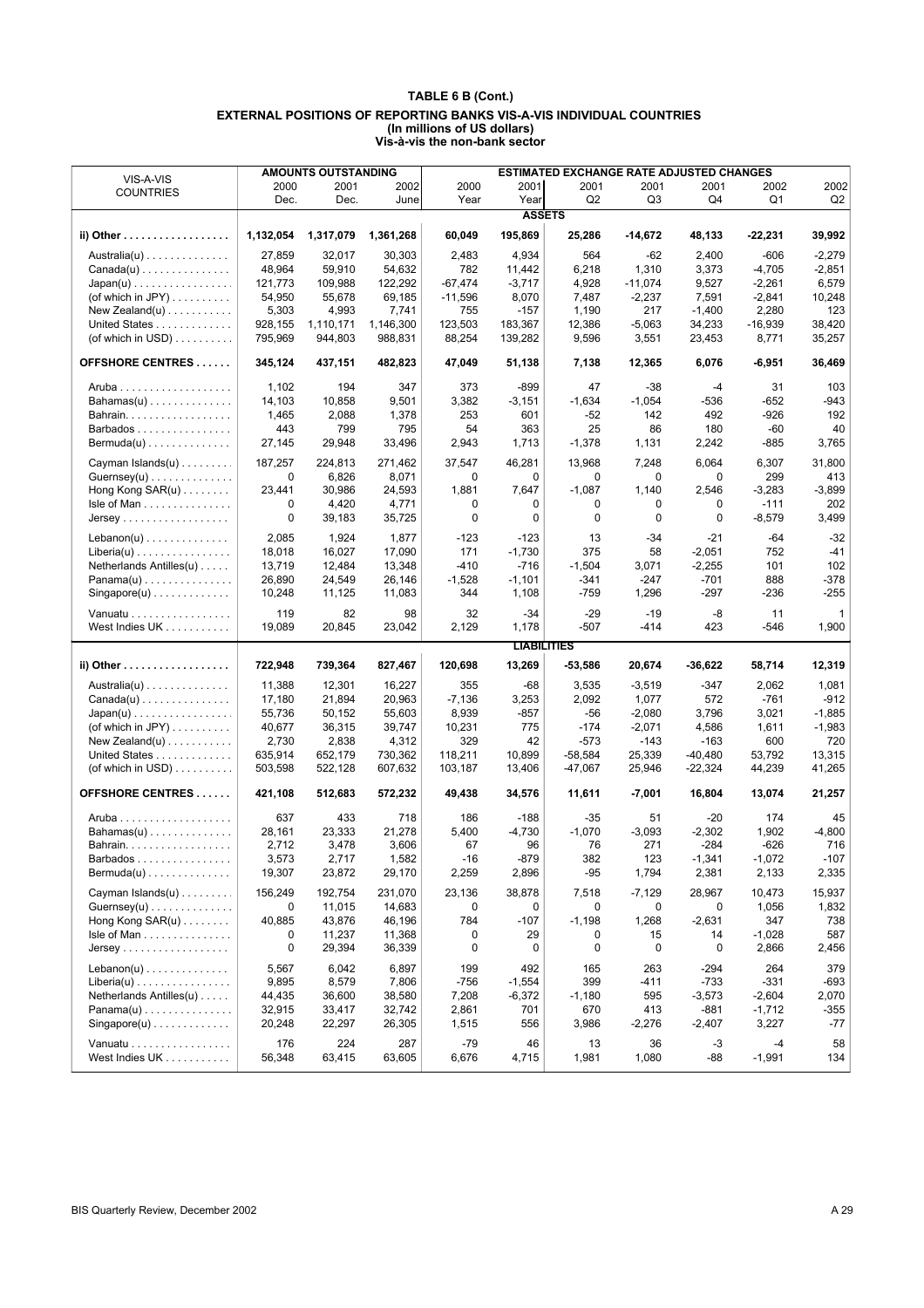|                                                                         |             | <b>AMOUNTS OUTSTANDING</b> |             |                |                    | <b>ESTIMATED EXCHANGE RATE ADJUSTED CHANGES</b> |              |                |                |                |
|-------------------------------------------------------------------------|-------------|----------------------------|-------------|----------------|--------------------|-------------------------------------------------|--------------|----------------|----------------|----------------|
| VIS-A-VIS                                                               | 2000        | 2001                       | 2002        | 2000           | 2001               | 2001                                            | 2001         | 2001           | 2002           | 2002           |
| <b>COUNTRIES</b>                                                        | Dec.        | Dec.                       | June        | Year           | Year               | Q <sub>2</sub>                                  | Q3           | Q4             | Q1             | Q2             |
|                                                                         |             |                            |             |                | <b>ASSETS</b>      |                                                 |              |                |                |                |
| <b>DEVELOPING COUNTRIES</b>                                             | 488,635     | 489,582                    | 507,448     | $-14,336$      | 6,387              | 5,414                                           | $-12,659$    | 5,721          | 4,986          | -4,379         |
|                                                                         |             |                            |             |                |                    |                                                 |              |                |                |                |
| i) Africa & Middle East                                                 | 83,216      | 84,105                     | 85,509      | $-1,995$       | $-1,846$           | -544                                            | $-2,130$     | 3,014          | $-2,162$       | -388           |
| Algeria                                                                 | 3,076       | 2,585                      | 2,689       | $-53$          | $-361$             | -45                                             | $-32$        | $-28$          | $-184$         | 51             |
| Angola                                                                  | 1,820       | 2,139                      | 1,999       | $-135$         | 328                | 130                                             | $-155$       | -131           | -76            | -85            |
|                                                                         | 67          | 74                         | 94          | $-18$          | 10                 | -3                                              | -8           | 3              | 0              | 11             |
| Botswana                                                                | 10          | 15                         | 13          | $-4$           | 4                  | 2                                               | 6            | $-2$           | $\mathbf{1}$   | $-4$           |
| Burkina Faso                                                            | 116         | 98                         | 129         | 14             | $-13$              | -6                                              | $-16$        | 4              | 20             | $\overline{2}$ |
| Burundi                                                                 | 56          | 56                         | 64          | $-4$           | 3                  | $\mathbf{1}$                                    | $-1$         | 1              | $\mathbf{1}$   | $\mathbf 0$    |
| Cameroon                                                                | 1,969       | 1,761                      | 2,079       | 238            | $-127$             | 331                                             | $-320$       | 183            | $\overline{4}$ | 103            |
| Cape Verde                                                              | 35          | 70                         | 108         | 13             | 37                 | -2                                              | 3            | 21             | 17             | 11             |
| Central African Rep.                                                    | 55          | 51                         | 50          | $-11$          | $-4$               | 1                                               | -5           | 1              | $-4$           | $\mathbf{1}$   |
|                                                                         | 61          | 69                         | 89          | $-14$          | 9                  | $-2$                                            | 9            | $\overline{2}$ | 5              | 13             |
|                                                                         |             |                            |             |                |                    |                                                 |              |                |                |                |
| Comoros Islands.                                                        | 10          | 7                          | 8           | $\overline{c}$ | $-4$               | $\mathbf{1}$                                    | $\mathbf{1}$ | $-2$           | $-2$           | $\overline{2}$ |
| Congo                                                                   | 1,398       | 1,039                      | 1,002       | 27             | -336               | $-124$                                          | $-61$        | -81            | $-57$          | $-40$          |
| Congo Democratic Rep.(u).                                               | 656         | 641                        | 758         | 17             | 15                 | 13                                              | $-15$        | 26             | 15             | 26             |
| Côte d'Ivoire                                                           | 2,471       | 2,178                      | 2,402       | 142            | $-181$             | 68                                              | $-148$       | 120            | 25             | $-45$          |
| Djibouti                                                                | 31          | 28                         | 32          | 5              | $-2$               | $-1$                                            | $-1$         | $-1$           | 0              | $\mathbf{1}$   |
| $Egypt(u)$                                                              | 4,499       | 4,243                      | 4,741       | 883            | $-151$             | 304                                             | $-462$       | 578            | -9             | 164            |
| Equatorial Guinea                                                       | 10          | 9                          | 9           | 0              | 0                  | 2                                               | $-2$         | 1              | 0              | $-1$           |
| Eritrea                                                                 | 10          | 20                         | 24          | $\mathbf{1}$   | 11                 | -3                                              | -9           | 4              | -1             | 3              |
| Ethiopia                                                                | 44          | 35                         | 39          | $-14$          | -8                 | 4                                               | $-7$         | 3              | -5             | $\overline{7}$ |
| Gabon                                                                   | 520         | 569                        | 507         | $-116$         | 69                 | -18                                             | -6           | 82             | $-132$         | 23             |
| Gambia                                                                  | 64          | 63                         | 81          | $-5$           | 1                  | $\overline{2}$                                  | $-2$         | 8              | 15             | $\mathbf{1}$   |
| $Ghana(u)$                                                              | 939         | 844                        | 637         | $-165$         | $-72$              | $-176$                                          | $-133$       | 265            | -96            | $-158$         |
| Guinea                                                                  | 278         | 230                        | 260         | $-13$          | -35                | 3                                               | $-23$        | 8              | -3             | 6              |
| Guinea-Bissau                                                           | 25          | 22                         | 20          | 0              | -3                 | -5                                              | 1            | $-1$           | $-1$           | $-1$           |
| $\mathsf{Iran} \dots \dots \dots \dots \dots \dots \dots$               | 1,363       | 1,071                      | 1,617       | $-1,162$       | $-274$             | -5                                              | $-123$       | 42             | 253            | 213            |
|                                                                         |             |                            |             |                |                    |                                                 |              |                |                |                |
|                                                                         |             |                            |             |                | <u>LIABILITIES</u> |                                                 |              |                |                |                |
| <b>DEVELOPING COUNTRIES</b>                                             | 420,751     | 453,377                    | 460,742     | 20,217         | 10,451             | 6,292                                           | $-8,347$     | $-1,505$       | 6,066          | $-10,675$      |
|                                                                         | 123,123     |                            |             |                |                    | 999                                             | $-1,974$     |                | 704            |                |
| i) Africa & Middle East                                                 |             | 139,557                    | 145,638     | 7,567          | $-1,677$           |                                                 |              | $-1,533$       |                | 1,122          |
| Algeria                                                                 | 1,466       | 1,443                      | 1,614       | 28             | 42                 | $\mathbf{1}$                                    | $-99$        | 81             | -6             | 17             |
| Angola                                                                  | 772         | 783                        | 936         | 190            | -9                 | 32                                              | $-105$       | -3             | 122            | 16             |
|                                                                         | 120         | 130                        | 153         | $-14$          | 13                 | 9                                               | 3            | 3              | -3             | 13             |
| Botswana                                                                | 135         | 246                        | 200         | $-137$         | 24                 | 30                                              | -5           | 38             | -63            | 9              |
| Burkina Faso                                                            | 94          | 91                         | 100         | 10             | 0                  | -3                                              | -3           | 5              | 8              | $-10$          |
| Burundi                                                                 | 104         | 103                        | 101         | $-26$          | -3                 | 1                                               | $-4$         | $\mathbf 0$    | -3             | $-4$           |
| Cameroon                                                                | 630         | 634                        | 707         | $-22$          | 13                 | 17                                              | $-140$       | 88             | 19             | 9              |
| Cape Verde                                                              | 17          | 54                         | 27          | 8              | 38                 | $-2$                                            | $-1$         | 33             | $-15$          | $-15$          |
| Central African Rep.                                                    | 49          | 74                         | 59          | $-7$           | 24                 | 4                                               | $-4$         | 21             | $-24$          | 3              |
|                                                                         | 39          | 43                         | 63          | 8              | 4                  | 33                                              | $-18$        | $-3$           | $-1$           | 17             |
|                                                                         | 26          | 28                         | 36          | -3             | 2                  | 0                                               | 2            | $\mathbf 0$    | 6              | $-2$           |
| Comoros Islands.<br>$\mathsf{Congo}\dots\dots\dots\dots\dots\dots\dots$ | 210         | 240                        | 251         | 38             | 33                 | $-16$                                           | 2            | 1              | $-11$          | $\mathbf 0$    |
| Congo Democratic Rep.(u).                                               | 724         | 657                        | 643         | $-114$         | -57                | $-2$                                            | $-22$        | $-17$          | -5             | -42            |
|                                                                         | 1,200       | 985                        | 945         | 125            | $-175$             | 102                                             | $-231$       | 181            | $-106$         | -25            |
| Côte d'Ivoire<br>Djibouti                                               | 213         | 184                        | 190         | 6              | -36                | -40                                             | 8            | -7             | 2              | $-3$           |
|                                                                         |             |                            |             |                |                    |                                                 |              |                |                |                |
| $Esypt(u) \ldots \ldots \ldots \ldots \ldots$                           | 7,037       | 7,637                      | 7,972       | 724<br>0       | 574                | 39                                              | 337          | 74             | $-184$         | 343            |
| Equatorial Guinea                                                       | 29          | 42                         | 37          |                | 13                 | 7                                               | -5           | 9              | -4             | -5             |
| Eritrea                                                                 | 13          | 19                         | 35          | -8             | 5                  | 7                                               | -4           | $-4$           | 3              | 11             |
| Ethiopia                                                                | 134         | 175                        | 177         | $-29$          | 28                 | 0                                               | 0            | 9              | 1              | -6             |
| Gabon                                                                   | 329         | 316                        | 351         | $-59$          | -4                 | $-1$                                            | $-29$        | 16             | -5             | 5              |
| Gambia                                                                  | 83          | 94                         | 99          | $-1$           | -3                 | -4                                              | -9           | $\overline{7}$ | 3              | -5             |
| $Ghana(u) \ldots \ldots \ldots \ldots$                                  | 425         | 536                        | 538         | $-33$          | 70                 | $\overline{2}$                                  | -36          | 73             | 38             | -52            |
| Guinea                                                                  | 163         | 156                        | 198         | 21             | -6                 | 3                                               | -7           | $-10$          | $\mathbf 0$    | 33             |
| Guinea-Bissau                                                           | 18<br>4,609 | 22<br>4,290                | 24<br>5,011 | 5<br>415       | 5<br>$-393$        | $\overline{2}$<br>-247                          | $-1$<br>-75  | 4<br>$-154$    | 1<br>181       | $-2$<br>349    |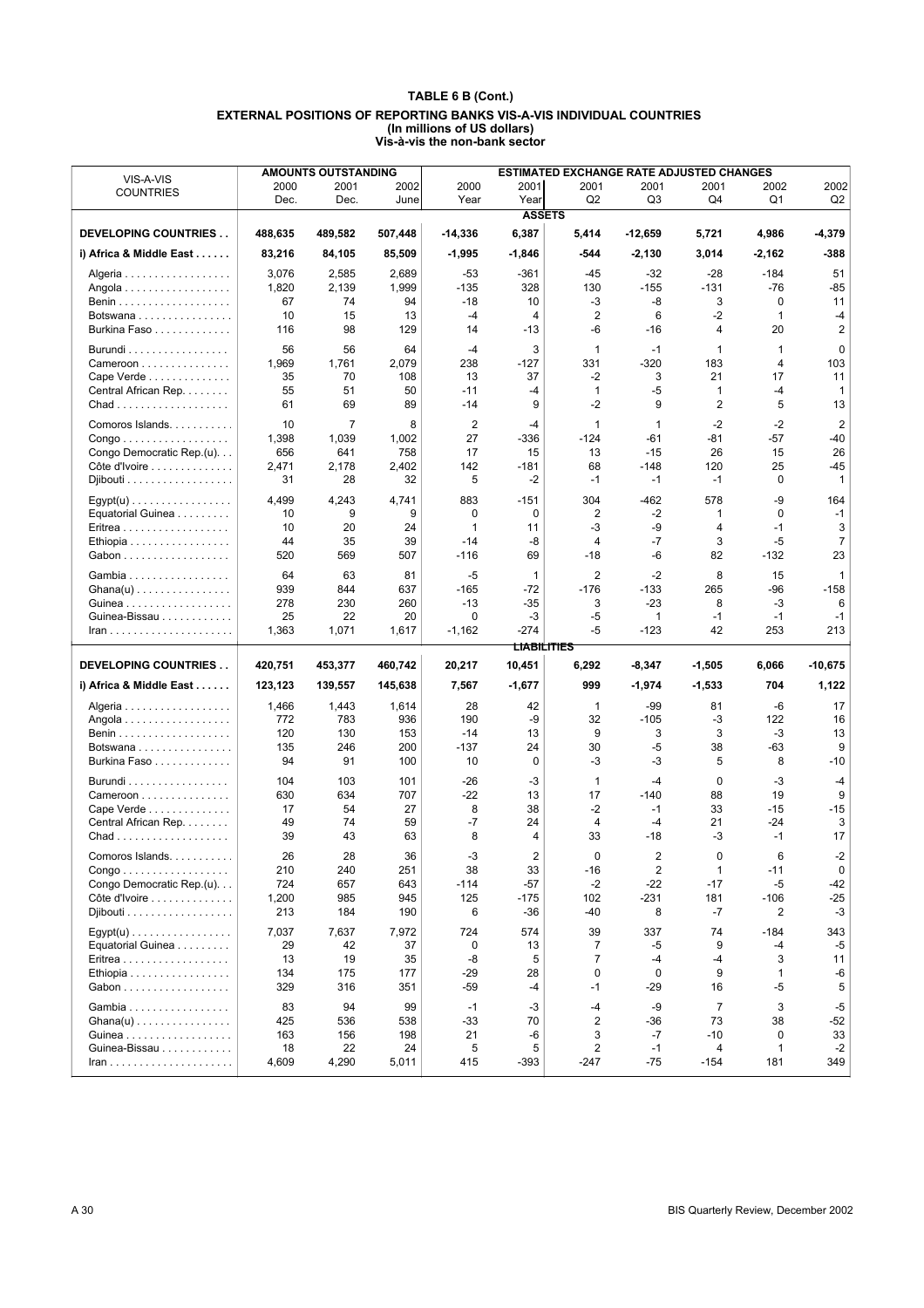|                                                        |              | <b>AMOUNTS OUTSTANDING</b> |             |             |                    | <b>ESTIMATED EXCHANGE RATE ADJUSTED CHANGES</b> |                     |                |                |                     |
|--------------------------------------------------------|--------------|----------------------------|-------------|-------------|--------------------|-------------------------------------------------|---------------------|----------------|----------------|---------------------|
| VIS-A-VIS<br><b>COUNTRIES</b>                          | 2000         | 2001                       | 2002        | 2000        | 2001               | 2001                                            | 2001                | 2001           | 2002           | 2002                |
|                                                        | Dec.         | Dec.                       | June        | Year        | Year               | Q2                                              | Q3                  | Q4             | Q1             | Q2                  |
|                                                        |              |                            |             |             | <b>ASSETS</b>      |                                                 |                     |                |                |                     |
|                                                        | 170          | 132                        | 131         | 34          | $-34$              | 12                                              | $-14$               | 5              | 0              | $-11$               |
| $\text{Israel}(u)$                                     | 6,444        | 8,247                      | 7,367       | 365         | 1,942              | 101                                             | 116                 | 1,384          | $-1,233$       | 44                  |
| $Jordan$                                               | 881          | 859                        | 851         | $-22$       | -8                 | $-72$                                           | -3                  | $-11$          | -42            | $-11$               |
| Kenya                                                  | 741          | 719                        | 755         | 16          | $-39$              | 20                                              | -63                 | 2              | 25             | $-31$               |
| Kuwait                                                 | 4,208        | 3,919                      | 3,838       | 749         | -244               | 88                                              | $-204$              | 117            | 287            | -510                |
| $Lesotho \ldots \ldots \ldots \ldots$                  | 245          | 206                        | 218         | $-63$       | $-29$              | $-13$                                           | $-11$               | $-1$           | $-16$          | $\overline{7}$      |
|                                                        | 202          | 116                        | 142         | 101         | $-83$              | 6                                               | $-28$               | 9              | $\overline{7}$ | 13                  |
| Madagascar                                             | 159          | 140                        | 167         | 37          | $-14$              | 32                                              | $-37$               | 31             | $-2$           | 10                  |
| Malawi                                                 | 73           | 61                         | 61          | $-12$       | $-12$              | $-1$                                            | $\mathbf 0$         | -3             | $-2$           | $-1$                |
|                                                        | 202          | 166                        | 206         | 31          | $-30$              | $\mathbf 0$                                     | $-5$                | -8             | 34             | -14                 |
| Mauritania                                             | 125          | 147                        | 110         | 13          | 26                 | 9                                               | $-23$               | 63             | -43            | -6                  |
| Mauritius                                              | 1,069        | 1,077                      | 1,031       | 180         | 12                 | $-104$                                          | 130                 | $-13$          | 40             | $-117$              |
| $Moreover(u) \dots \dots \dots \dots \dots$            | 4,988        | 4,697                      | 4,960       | $-647$      | $-104$             | $-47$                                           | 30                  | -66            | -223           | 50                  |
| Mozambique                                             | 297          | 414                        | 461         | 33          | 127                | 16                                              | 25                  | 70             | -63            | 88                  |
| Namibia                                                | 17           | 33                         | 81          | $-41$       | 18                 | $-7$                                            | $\overline{7}$      | 8              | -5             | 49                  |
| Niger                                                  | 94           | 94                         | 116         | 20          | 0                  | 12                                              | $-7$                | $-2$           | 12             | 8                   |
| Nigeria                                                | 1,587        | 1,714                      | 1,604       | 302         | 147                | $-194$                                          | 141                 | 22             | 41             | -213                |
|                                                        | 2,798        | 2,726                      | 2,431       | $-31$       | -87                | $-60$                                           | 56                  | $-82$          | $-197$         | $-122$              |
| Palestinian Territory                                  | 14           | 24                         | 25          | $-23$       | 10                 | 0                                               | $-1$                | 7              | $\mathbf{1}$   | 0                   |
|                                                        | 5,864        | 4,878                      | 4,904       | 374         | $-1,036$           | -581                                            | -463                | 207            | $-225$         | 209                 |
|                                                        | 36           | 32                         | 36          | 3           | $-2$               | 2                                               | $-5$                | 3              | 1              | $-1$                |
| Rwanda<br>Sao Tomé and Principe                        | 11           | 10                         | 12          | $-2$        | $-1$               | $\mathbf{1}$                                    | $\mathbf{1}$        | $\mathbf 0$    | $\mathbf 0$    | 1                   |
| Saudi Arabia                                           | 12,793       | 12,204                     | 12,011      | $-2,406$    | -556               | $-758$                                          | 391                 | 238            | $-106$         | -352                |
| Senegal                                                | 332          | 297                        | 397         | 13          | -25                | 15                                              | $-14$               | -9             | 52             | 18                  |
| Seychelles                                             | 110          | 98                         | 112         | $-5$        | $-10$              | $-30$                                           | 5                   | 0              | $-1$           | 9                   |
|                                                        |              |                            |             |             |                    |                                                 |                     |                |                |                     |
| Sierra Leone                                           | 13           | 14                         | 9           | 0           | 0                  | $-11$                                           | $-2$<br>$\mathbf 0$ | 9              | $-7$           | $\overline{2}$      |
| Somalia                                                | 30<br>10,310 | 32<br>8,224                | 37<br>8,551 | -3<br>914   | 4<br>$-1,899$      | $-1$<br>105                                     | $-1,104$            | 3<br>$-700$    | $-1$<br>$-912$ | $\mathbf{1}$<br>856 |
| South Africa $(u)$                                     | 0            | 1                          | 0           | $\mathbf 0$ | $\mathbf{1}$       | 0                                               | 0                   | 1              | $-1$           | $\mathbf 0$         |
| St.Helena                                              | 309          | 242                        | 253         | 47          | $-60$              | -3                                              | $-21$               | $-43$          | $-4$           | $-12$               |
| Swaziland                                              | 4            | 15                         | 9           | $-25$       | 8                  | -6                                              | 3                   | 6              | $-10$          | 3                   |
|                                                        |              |                            |             |             |                    |                                                 |                     |                |                |                     |
|                                                        |              |                            |             |             | <b>LIABILITIES</b> |                                                 |                     |                |                |                     |
|                                                        | 606          | 596                        | 600         | -38         | $-20$              | -4                                              | 11                  | $-1$           | -2             | $-12$               |
| $\text{Israel}(u) \dots \dots \dots \dots \dots \dots$ | 11,941       | 12,794                     | 12,122      | 1,445       | 718                | $-523$                                          | $-187$              | -235           | $-270$         | -642                |
| Jordan                                                 | 2,740        | 2,912                      | 2,835       | 35          | 32                 | $-25$                                           | $-27$               | $-22$          | $-158$         | 8                   |
|                                                        | 2,133        | 3,297                      | 3,461       | $-65$       | 161                | 123                                             | $-37$               | 33             | 36             | $-26$               |
| Kuwait                                                 | 9,005        | 9,868                      | 10,052      | 673         | 42                 | 602                                             | -635                | $-910$         | $-19$          | $-136$              |
| Lesotho                                                | 21           | 19                         | 24          | -6          | $-4$               | -6                                              | 3                   | $-5$           | $\overline{2}$ | 1                   |
|                                                        | 2,186        | 2,109                      | 2,226       | 461         | -87                | 17                                              | 68                  | $-49$          | $-53$          | 86                  |
| Madagascar                                             | 335          | 429                        | 447         | -50         | 98                 | 70                                              | 10                  | 13             | -31            | 25                  |
| Malawi                                                 | 83           | 116                        | 119         | -25         | 0                  | $-13$                                           | 6                   | $-2$           | $-1$           | $-2$                |
|                                                        | 123          | 186                        | 178         | $-39$       | 12                 | $-10$                                           | 9                   | $-14$          | 15             | -34                 |
| Mauritania                                             | 152          | 230                        | 190         | $-3$        | 66                 | 43                                              | $-81$               | 70             | $-40$          | -8                  |
| Mauritius                                              | 918          | 1,427                      | 1,593       | 78          | 254                | 98                                              | 182                 | $-82$          | $-35$          | 154                 |
| $Moreover(u) \dots \dots \dots \dots \dots$            | 2,109        | 2,081                      | 2,190       | 120         | 18                 | 0                                               | $-26$               | 48             | -67            | -4                  |
| Mozambique                                             | 129          | 223                        | 322         | $-52$       | 82                 | 14                                              | 85                  | -39            | 94             | $-3$                |
| Namibia                                                | 46           | 64                         | 69          | -51         | 5                  | -5                                              | 1                   | 2              | -2             | 4                   |
| Niger                                                  | 129          | 169                        | 212         | $-27$       | 38                 | 28                                              | $-11$               | 17             | $-33$          | 65                  |
| Nigeria                                                | 3,226        | 3,707                      | 3,840       | 541         | 348                | 268                                             | 80                  | $-1$           | 236            | $-171$              |
|                                                        | 2,717        | 4,510                      | 3,855       | 1,222       | 981                | 457                                             | 118                 | 18             | -472           | -225                |
| Palestinian Territory                                  | 80           | 92                         | 86          | 11          | 10                 | 1                                               | 3                   | -5             | -7             | 0                   |
|                                                        | 2,991        | 3,250                      | 3,015       | 1,400       | $-224$             | 551                                             | $-338$              | 773            | $-356$         | 85                  |
| Rwanda                                                 | 139          | 146                        | 140         | $-29$       | $\overline{7}$     | $\overline{7}$                                  | $\mathbf 0$         | $\overline{2}$ | $-10$          | -4                  |
| Sao Tomé and Principe                                  | 6            | 6                          | 9           | 3           | $-1$               | $\mathbf 0$                                     | $-1$                | $-1$           | 0              | $\overline{2}$      |
| Saudi Arabia                                           | 30,298       | 27,377                     | 28,402      | 2,387       | $-4,186$           | -643                                            | $-737$              | $-1,899$       | $-679$         | 1,058               |
| Senegal                                                | 523          | 527                        | 605         | -28         | 25                 | -4                                              | -13                 | 35             | 8              | 9                   |
| Seychelles                                             | 132          | 209                        | 241         | -45         | 34                 | $-14$                                           | 12                  | 15             | 8              | 15                  |
|                                                        | 52           | 77                         | 82          | -8          | 9                  | $-3$                                            | $\mathbf 0$         | 6              | -3             | 6                   |
| Sierra Leone<br>Somalia                                | 21           | 21                         | 26          | $-2$        | -3                 | $-1$                                            | $-2$                | $-3$           | 3              | 1                   |
| South Africa $(u)$                                     | 4,617        | 7,170                      | 8,002       | $-62$       | $-126$             | $-249$                                          | 38                  | $-284$         | 580            | -134                |
| St.Helena                                              | 75           | 8                          | 12          | 0           | -68                | 0                                               | $-1$                | $\mathbf{1}$   | 2              | $\mathbf{1}$        |
|                                                        | 340          | 354                        | 373         | 19          | -2                 | 28                                              | -5                  | -8             | 12             | -8                  |
| Swaziland                                              | 30           | 66                         | 69          | 10          | 15                 | 1                                               | 6                   | $\overline{7}$ | 6              | -5                  |
|                                                        |              |                            |             |             |                    |                                                 |                     |                |                |                     |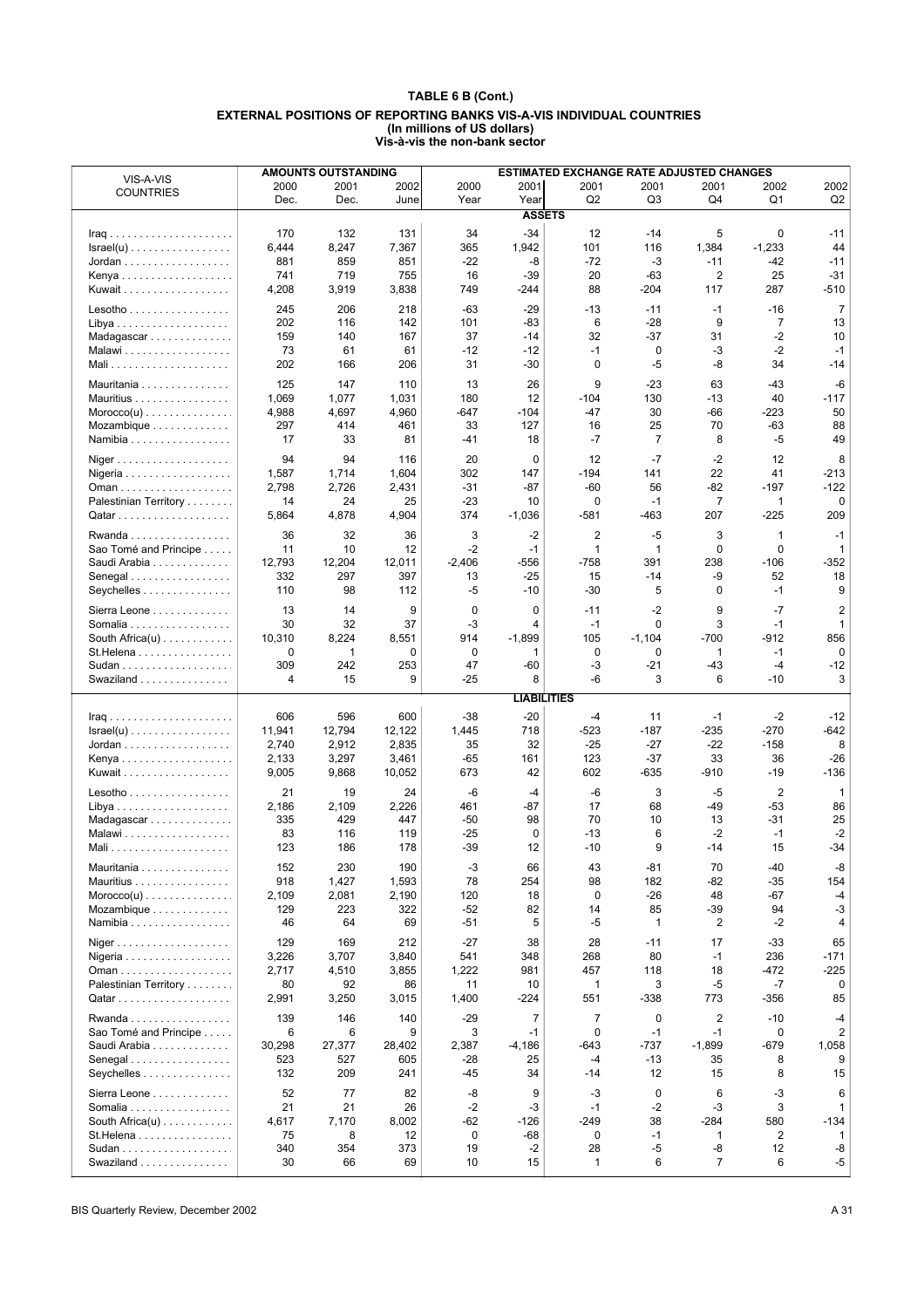|                                                  |                | <b>AMOUNTS OUTSTANDING</b> |                |              |                      | <b>ESTIMATED EXCHANGE RATE ADJUSTED CHANGES</b> |                   |                   |                |             |
|--------------------------------------------------|----------------|----------------------------|----------------|--------------|----------------------|-------------------------------------------------|-------------------|-------------------|----------------|-------------|
| VIS-A-VIS<br><b>COUNTRIES</b>                    | 2000           | 2001                       | 2002           | 2000         | 2001                 | 2001                                            | 2001              | 2001              | 2002           | 2002        |
|                                                  | Dec.           | Dec.                       | June           | Year         | Year                 | Q <sub>2</sub>                                  | Q3                | Q4                | Q1             | Q2          |
|                                                  |                |                            |                |              | <b>ASSETS</b>        |                                                 |                   |                   |                |             |
| $Syria(u)$                                       | 479            | 454                        | 501            | $-21$        | -8                   | $-42$                                           | 9                 | 20                | -37            | 57          |
| Tanzania                                         | 397            | 389                        | 400            | 234          | -6                   | 9                                               | $-54$             | 12                | 0              | 4           |
|                                                  | 80             | 62                         | 78             | $-17$        | $-16$                | 12                                              | $-21$             | 21                | 5              | 4           |
| Tunisia                                          | 1,959          | 1,784                      | 2,016          | $-42$        | $-99$                | -8                                              | $-31$             | 30                | -28            | 83          |
| Uganda                                           | 88             | 82                         | 70             | 14           | $-7$                 | $-11$                                           | -6                | 0                 | -14            | 1           |
| United Arab Emirates                             | 3,788          | 9,301                      | 9,721          | 340          | 1,641                | 473                                             | 510               | 564               | 187            | 16          |
| Yemen                                            | 570            | 313                        | 229            | 285          | $-259$               | $-19$                                           | 9                 | -8                | $-1$           | $-87$       |
| Zambia                                           | 44             | 111                        | 67             | $-45$        | 68                   | 63                                              | $-24$             | 16                | $-53$          | 6           |
| Zimbabwe                                         | 743            | 638                        | 599            | $-76$        | $-82$                | 16                                              | 65                | $-36$             | $-90$          | -6          |
| $Residual(u)$                                    | 1,359          | 1,516                      | 1,491          | $-2,256$     | -8                   | $-39$                                           | 23                | 46                | 673            | -735        |
| ii) Asia & Pacific                               | 127,388        | 121,995                    | 130,858        | $-21,310$    | $-2,271$             | -745                                            | $-4,358$          | 352               | 3,511          | 733         |
| Afghanistan                                      | 3              | 24                         | 2              | -3           | 21                   | 11                                              | $-1$              | 0                 | $-12$          | $-10$       |
| Armenia                                          | $\overline{2}$ | 3                          | 13             | $\mathbf{1}$ | 1                    | $\overline{2}$                                  | $\mathbf 0$       | $\mathbf{1}$      | $\mathbf 0$    | 10          |
| Azerbaijan                                       | 112            | 105                        | 113            | 46           | $\mathbf 0$          | $-2$                                            | $\overline{2}$    | $-7$              | $\mathbf 0$    | $-5$        |
| Bangladesh                                       | 185            | 181                        | 234            | $\mathbf 0$  | -44                  | $-35$                                           | $-27$             | $-3$              | 21             | 27          |
| Bhutan                                           | 0              | 0                          | 8              | $\mathbf 0$  | 0                    | 0                                               | 0                 | 0                 | 4              | 3           |
| British Overseas Territories                     | 335            | 124                        | 117            | 34           | -206                 | 9                                               | $\overline{2}$    | -7                | -51            | 41          |
| Brunei                                           | 333            | 270                        | 310            | $-88$        | -60                  | 2                                               | $-32$             | 1                 | -39            | 63          |
| Cambodia                                         | 5              | 13                         | 13             | 0            | 8                    | $\mathbf{1}$                                    | 12                | $-4$              | 0              | 0           |
| $China(u) \ldots \ldots \ldots \ldots \ldots$    | 14,195         | 13,623                     | 18,428         | $-2,895$     | $-270$               | 2,872                                           | $-2,457$          | $-690$            | 648            | 3,614       |
|                                                  | 7              | 14                         | 14             | 0            | 7                    | 0                                               | $-1$              | 1                 | $-1$           | 1           |
| French Polynesia                                 | 52             | 67                         | 54             | 9            | 16                   | $-10$                                           | 35                | $-4$              | -8             | -7          |
| Georgia                                          | 84             | 84                         | 95             | 45           | -8                   | 48                                              | -55               | 54                | 13             | $-12$       |
| $India(u) \ldots \ldots \ldots \ldots \ldots$    | 12,532         | 10,756                     | 10.364         | $-1,153$     | $-1,502$             | $-217$                                          | $-282$            | $-439$            | -77            | $-871$      |
| $Indonesia(u) \ldots \ldots \ldots \ldots$       | 25,899         | 22,328                     | 21,919         | $-4,703$     | $-2,851$             | -879                                            | $-1,228$          | $-373$            | -691           | -804        |
| Kazakhstan.                                      | 163            | 210                        | 320            | $-428$       | 44                   | -5                                              | 38                | 4                 | 144            | -35         |
|                                                  | 12             |                            | $\overline{2}$ | $-24$        | $-12$                | $-2$                                            | -9                | 0                 | $\overline{2}$ | $-1$        |
| Kiribati<br>Kyrgyz Republic                      | 68             | 1<br>97                    | 49             | -6           | 30                   | 41                                              | 3                 | 38                | $-39$          | $-10$       |
|                                                  | 16             | 12                         | 12             | $-54$        | $-4$                 | $-2$                                            | $-1$              | $-2$              | $\mathbf{1}$   | $-1$        |
| Macau                                            | 331            | 271                        | 195            | $-156$       | $-60$                | $-10$                                           | $\mathbf{1}$      | $\mathbf 0$       | $-47$          | $-31$       |
| $Malaysia(u) \ldots \ldots \ldots \ldots$        | 5,444          | 6,154                      | 7,313          | 974          | 807                  | 481                                             | 38                | 77                | 522            | 420         |
|                                                  |                |                            |                |              | <b>LIABILITIES</b>   |                                                 |                   |                   |                |             |
|                                                  |                |                            |                |              |                      |                                                 |                   |                   |                |             |
| $Syria(u)$                                       | 1,816          | 1,939                      | 1,973          | -48          | 88                   | -41                                             | 87                | -42               | -93            | 68          |
| Tanzania                                         | 396            | 588                        | 595            | -43          | 93                   | 5                                               | 14                | 65                | $-12$          | $-1$        |
| $Togo \ldots \ldots \ldots \ldots \ldots \ldots$ | 168<br>640     | 171<br>674                 | 182<br>731     | 15<br>34     | 1<br>53              | 3<br>-24                                        | -5<br>25          | 13<br>21          | 0<br>29        | -3<br>$-37$ |
| Tunisia<br>Uganda                                | 244            | 289                        | 312            | $-16$        | $-31$                | $-22$                                           | $-3$              | $\mathbf{1}$      | 22             | -12         |
|                                                  |                |                            |                |              |                      |                                                 |                   |                   |                |             |
| United Arab Emirates                             | 19,188         | 27,015                     | 28,994         | $-961$       | $-246$               | 525                                             | $-181$            | $-229$            | 1,125          | 359         |
| Yemen                                            | 1,347          | 1,111                      | 1,014          | 216          | -265                 | 1                                               | 12                | $\overline{2}$    | $-2$           | $-132$      |
| Zambia                                           | 264            | 411                        | 420            | $-26$        | $-12$                | $-2$                                            | 9                 | $-18$             | $-20$          | 14          |
| Zimbabwe                                         | 351            | 611                        | 663<br>4,890   | $-51$        | 51                   | 28                                              | 41                | $-29$             | 13<br>924      | 11<br>95    |
| $Residual(u) \dots \dots \dots \dots \dots$      | 2,167          | 3,726                      |                | $-555$       | 150                  | $-257$                                          | -60               | 757               |                |             |
| ii) Asia & Pacific                               | 138,978        | 141,536                    | 140,528        | 6,947        | 3,272                | 5,841                                           | $-4,159$          | $-391$            | 929            | $-6,433$    |
| Afghanistan                                      | 79<br>37       | 80<br>47                   | 63<br>49       | $-25$<br>8   | -5<br>$\overline{7}$ | -6<br>-3                                        | -3<br>$\mathbf 0$ | $\mathbf{1}$<br>3 | -8<br>$-1$     | $-11$       |
| Armenia                                          | 171            | 323                        | 442            | 32           | 144                  | 5                                               | 317               | $-191$            | 44             | 2<br>73     |
| Azerbaijan<br>Bangladesh                         | 174            | 210                        | 288            | 22           | 12                   | -48                                             | -8                | 7                 | 89             | $-18$       |
| Bhutan                                           | 26             | 26                         | 7              | $-5$         | -2                   | -2                                              | $\mathbf{1}$      | 0                 | $-18$          | $-1$        |
|                                                  |                |                            |                |              |                      |                                                 |                   |                   |                |             |
| British Overseas Territories                     | 351            | 343                        | 286            | $-5$         | 1                    | 59                                              | $-86$             | $-60$             | 24             | -99         |
| Brunei                                           | 356            | 371                        | 309            | -70          | -87                  | 68                                              | 31                | $-41$             | 118            | -198        |
| Cambodia                                         | 39             | 53                         | 49             | $-5$         | 12                   | 3                                               | 3                 | 1                 | $-4$           | $-3$        |
| $China(u) \dots \dots \dots \dots \dots \dots$   | 10,731<br>47   | 11,625<br>56               | 12,363<br>72   | 4,452<br>22  | 995<br>-5            | 532<br>9                                        | $-1,326$<br>-4    | 1,056<br>-3       | -300<br>$-10$  | 773<br>24   |
| French Polynesia                                 | 92             | 87                         | 83             | 8            | -3                   | -25                                             | 17                | 6                 | $-14$          | 5           |
| Georgia                                          | 110            | 101                        | 103            | 10           | $-35$                | 2                                               | $\overline{4}$    | $-1$              | -4             | 1           |
| $India(u) \ldots \ldots \ldots \ldots \ldots$    | 5,037          | 5,259                      | 5,042          | $-611$       | 61                   | 632                                             | $-179$            | $-143$            | 33             | -394        |
| $Indonesia(u) \ldots \ldots \ldots \ldots$       | 3,435          | 3,557                      | 3,575          | $-519$       | $-138$               | -16                                             | -99               | $-134$            | 6              | -75         |
| Kazakhstan.                                      | 477            | 483                        | 295            | $-200$       | $-7$                 | -41                                             | 112               | -87               | 78             | -270        |
| Kiribati                                         | 108            | 3                          | $\overline{2}$ | 41           | $-106$               | $-40$                                           | 51                | $-89$             | 0              | $-1$        |
| Kyrgyz Republic                                  | 7              | 15                         | 11             | $-4$         | 5                    | 3                                               | -5                | -3                | $-7$           | 3           |
|                                                  | 33             | 17                         | 18             | $\mathbf 0$  | $-17$                | $\mathbf 0$                                     | $-16$             | 2                 | 18             | -19         |
| Macau                                            | 1,176          | 815                        | 950            | $-75$        | $-364$               | -247                                            | $-97$             | 16                | 93             | 26          |
| $Malaysia(u) \ldots \ldots \ldots \ldots$        | 2,869          | 3,073                      | 3,934          | $-828$       | 0                    | -537                                            | 26                | 168               | 235            | 519         |
|                                                  |                |                            |                |              |                      |                                                 |                   |                   |                |             |

A 32 BIS Quarterly Review, December 2002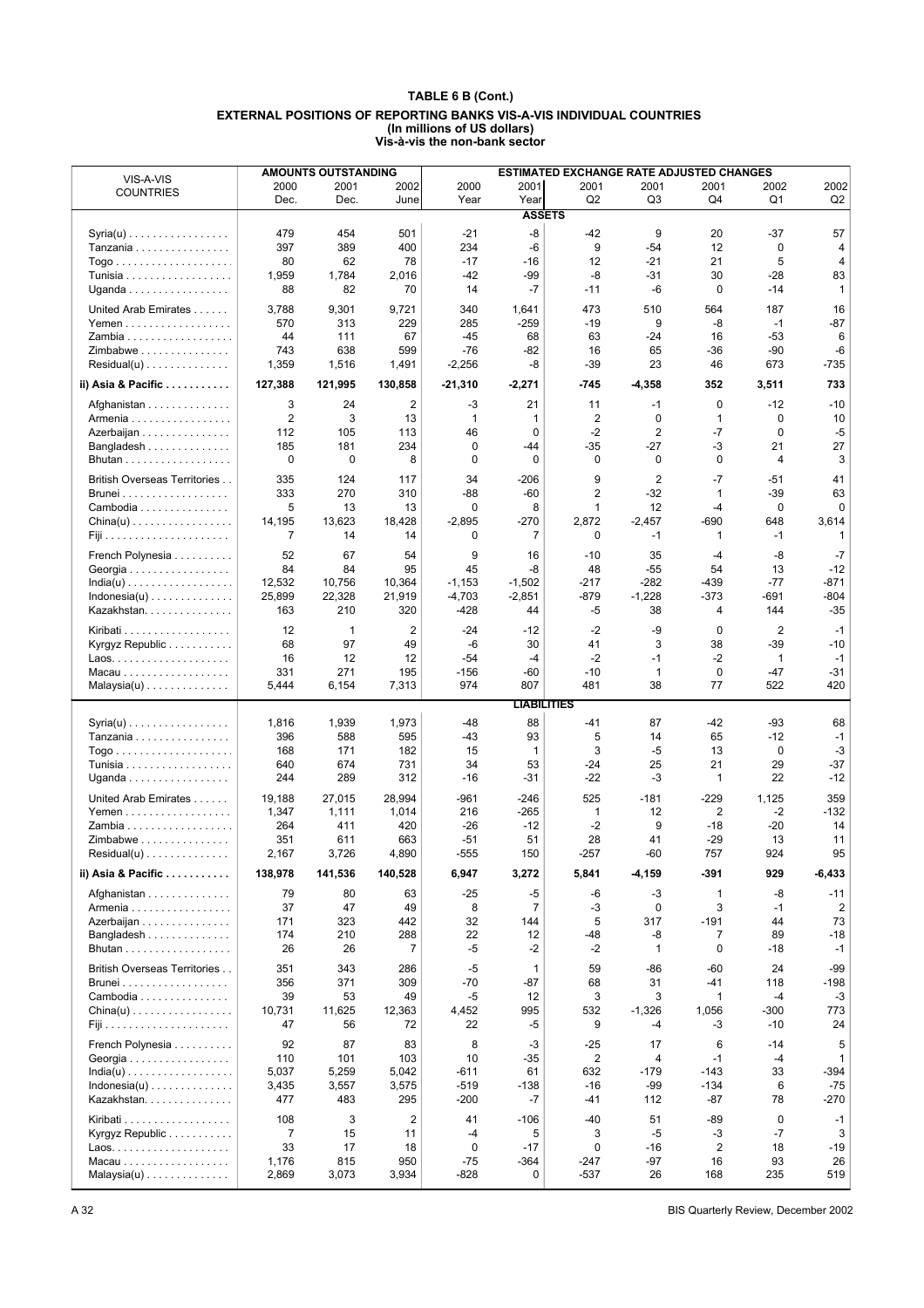|                                                    |                      | <b>AMOUNTS OUTSTANDING</b> |             |                |                    | <b>ESTIMATED EXCHANGE RATE ADJUSTED CHANGES</b> |                      |                 |                      |              |
|----------------------------------------------------|----------------------|----------------------------|-------------|----------------|--------------------|-------------------------------------------------|----------------------|-----------------|----------------------|--------------|
| VIS-A-VIS<br><b>COUNTRIES</b>                      | 2000                 | 2001                       | 2002        | 2000           | 2001               | 2001                                            | 2001                 | 2001            | 2002                 | 2002         |
|                                                    | Dec.                 | Dec.                       | June        | Year           | Year               | Q2                                              | Q3                   | Q4              | Q1                   | Q2           |
|                                                    |                      |                            |             |                | <b>ASSETS</b>      |                                                 |                      |                 |                      |              |
| Maldives                                           | 26                   | 37                         | 41          | $\mathbf{1}$   | 10                 | 6                                               | 8                    | -5              | -7                   | 10           |
| Mongolia                                           | 6                    | 5                          | 18          | 1              | $-1$               | 3                                               | 1                    | $-2$            | 6                    | 7            |
| Myanmar                                            | 26                   | 22                         | 23          | 6              | -3                 | 0                                               | $\mathbf 0$          | 3               | 1                    | -3           |
|                                                    | 24                   | 20                         | 22          | -3             | $-4$               | -2                                              | 6                    | -6              | 1                    | 1            |
|                                                    | 53                   | 49                         | 52          | 18             | $-4$               | -5                                              | $-2$                 | 2               | 6                    | -4           |
| New Caledonia                                      | 6                    | 4                          | 6           | $\mathbf 0$    | $-2$               | $-6$                                            | $-2$                 | $-1$            | $\mathbf 0$          | 1            |
| North Korea                                        | 40                   | 73                         | 79          | $-5$           | 30                 | 44                                              | $-14$                | $-1$            | 32                   | $-27$        |
| $Pakistan(u) \ldots \ldots \ldots \ldots$          | 3,891                | 3,346                      | 3,109       | $-974$         | $-423$             | $-141$                                          | $-181$               | $-9$            | -268                 | -182         |
| Papua New Guinea                                   | 218                  | 207                        | 150         | $-122$         | -3                 | $-14$                                           | $-43$                | 5               | -80                  | 13           |
| Philippines(u)                                     | 7,894                | 8,783                      | 8,224       | $-411$         | 1,129              | 455                                             | 174                  | 625             | 120                  | -966         |
| Solomon Islands                                    | 3                    | 16                         | 21          | 0              | 13                 | $\mathbf 0$                                     | $\overline{7}$       | $\overline{7}$  | 5                    | 0            |
| South Korea(u).                                    | 14,972               | 18,051                     | 20,975      | $-675$         | 3,325              | -456                                            | 1,260                | $-1,358$        | 3,232                | -603         |
| Sri Lanka                                          | 558                  | 513                        | 556         | -84            | -44                | -3                                              | $-15$                | $-15$           | -4                   | -5           |
| Taiwan, $China(u)$                                 | 3,746                | 7,356                      | 7,759       | $-310$         | 3,686              | 462                                             | 231                  | 1,969           | 448                  | $-183$       |
| Tajikistan                                         | 5                    | 3                          | 2           | $-5$           | $-2$               | $\mathbf 0$                                     | $-1$                 | 0               | 0                    | $-1$         |
| $\text{Thailand}(u) \dots \dots \dots \dots \dots$ | 8,424                | 7,660                      | 7,033       | $-1,893$       | -595               | $-139$                                          | $-31$                | 35              | -270                 | -554         |
| $Tonga \dots \dots \dots \dots \dots \dots$        | 1                    | 0                          | 0           | 0              | $-1$               | 0                                               | $\mathbf 0$          | 0               | 0                    | 0            |
| Turkmenistan                                       | 154                  | 120                        | 38          | 57             | $-17$              | $-18$                                           | $-2$                 | $\mathbf 0$     | $-7$                 | -81          |
| Tuvalu                                             | 0                    | 0                          | 0           | 0              | 0                  | 0                                               | 0                    | 0               | 0                    | $\Omega$     |
| US Pacific Islands                                 | 145                  | 528                        | 888         | 5              | 385                | 8                                               | 86                   | 244             | 227                  | 128          |
| Uzbekistan                                         | 379                  | 352                        | 383         | 9              | $-7$               | 11                                              | -9                   | $-7$            | $-1$                 | 19           |
| Vietnam                                            | 949                  | 891                        | 991         | 61             | $-40$              | 5                                               | -44                  | 40              | $-245$               | 280          |
| Wallis/Futuna                                      | 4                    | $\mathbf 0$                | 0           | $\overline{4}$ | $-4$               | 0                                               | $\mathbf 0$          | $\mathbf 0$     | 0                    | $\mathbf 0$  |
| Western Samoa                                      | 32                   | 36                         | 51          | -3             | 4                  | $\overline{2}$                                  | $-3$                 | 4               | 3                    | 12           |
| $Residual(u)$ .                                    | 26,054               | 19,586                     | 20,862      | $-8,589$       | $-5,628$           | $-3,267$                                        | $-1,821$             | 173             | -80                  | 480          |
| iii) Europe                                        | 93,965               | 94,643                     | 103,853     | 14,777         | 4,420              | $-2,065$                                        | 3,175                | 2,031           | 2,255                | 1,155        |
|                                                    |                      |                            |             |                |                    |                                                 |                      |                 |                      |              |
| Albania                                            | 90                   | 81                         | 82          | $\mathbf{1}$   | -9                 | 4                                               | $-13$                | 12              | 33                   | $-33$        |
|                                                    | 96                   | 87                         | 109         | $-72$          | $-5$               | $-12$                                           | $-10$                | 12              | 8                    | 5            |
| Bosnia and Herzegovina                             | 122                  | 146                        | 176         | 73             | 26                 | 78                                              | $-66$                | 95              | -5                   | 18           |
| $Bulgaria(u) \ldots \ldots \ldots \ldots$          | 796<br>2,620         | 736                        | 734         | $-16$<br>478   | $-53$<br>-93       | 40<br>$-46$                                     | $\overline{4}$<br>80 | $-75$<br>$-200$ | 86<br>-26            | $-117$<br>79 |
| Croatia.                                           |                      | 2,423                      | 2,716       |                | <b>LIABILITIES</b> |                                                 |                      |                 |                      |              |
|                                                    |                      |                            |             | 8              | 10                 | -7                                              | 6                    | $\overline{2}$  |                      |              |
| Maldives                                           | 21<br>$\overline{2}$ | 34<br>5                    | 52<br>5     | 0              | $\mathbf{1}$       | $\mathbf 0$                                     | $\mathbf 0$          | $\mathbf{1}$    | 13<br>$\overline{2}$ | 4<br>$-2$    |
| Mongolia<br>Myanmar                                | 28                   | 77                         | 47          | 3              | 32                 | 8                                               | $-7$                 | 19              | $-19$                | $-13$        |
|                                                    | 60                   | 52                         | 10          | $-96$          | -8                 | 6                                               | $\mathbf{1}$         | 3               | $-16$                | $-27$        |
|                                                    | 73                   | 137                        | 231         | $-60$          | 55                 | 5                                               | -5                   | 51              | $-48$                | 135          |
|                                                    |                      |                            |             |                |                    |                                                 |                      |                 |                      |              |
| New Caledonia                                      | 26                   | 28                         | 33          | 9              | 3                  | $-11$                                           | $\overline{2}$       | 6               | -9                   | 11           |
| North Korea                                        | 63                   | 77                         | 84          | 14             | 12                 | 4                                               | $-10$                | $-3$            | $-13$                | 17           |
| $Pakistan(u)$                                      | 3,442<br>26          | 3,539<br>25                | 3,650<br>28 | 361<br>$-93$   | 10<br>-10          | 49<br>1                                         | $-137$<br>1          | 77<br>$-11$     | 13<br>34             | 3<br>-34     |
| Papua New Guinea<br>Philippines(u)                 | 3,842                | 3,895                      | 4,308       | $-75$          | $-57$              | 34                                              | 140                  | $-194$          | $-107$               | 413          |
|                                                    |                      |                            |             |                |                    |                                                 |                      |                 |                      |              |
| Solomon Islands                                    | 46                   | 43                         | 47          | 42             | $-2$               | $\mathbf 0$                                     | $-1$                 | 0               | $-1$                 | -1           |
| South Korea $(u)$ .                                | 2,057                | 2,016                      | 1,948       | $-447$         | $-52$              | 214                                             | $-175$               | -51             | 17                   | $-133$       |
| Sri Lanka                                          | 225                  | 311                        | 355         | 13             | 38                 | 14                                              | 20                   | $-13$           | 29                   | 1            |
| Taiwan, $China(u)$                                 | 18,408               | 19,895                     | 20,137      | 3,121          | 1,691              | 742                                             | 108                  | -60             | 943                  | $-1,142$     |
| Tajikistan                                         | 4                    | 7                          | 6           | 0              | 2                  | 2                                               | -3                   | 0               | 0                    | $-1$         |
| $\text{Thailand}(u) \dots \dots \dots \dots \dots$ | 3,017                | 3,678                      | 3,673       | 273            | 334                | 138                                             | 9                    | 27              | 10                   | -131         |
| $Tonga \dots \dots \dots \dots \dots \dots$        | 3                    | 5                          | 2           | 0              | 1                  | 0                                               | $\Omega$             | $\mathbf{1}$    | $\Omega$             | $-3$         |
| Turkmenistan                                       | 13                   | 15                         | 13          | -6             | 1                  | $-5$                                            | 3                    | $-2$            | $\overline{2}$       | -4           |
| Tuvalu                                             | 0                    | $\mathbf{1}$               | 0           | 0              | 0                  | $\mathbf 0$                                     | $\mathbf 0$          | 0               | $\mathbf 0$          | $-1$         |
| US Pacific Islands                                 | 293                  | 634                        | 683         | 163            | 348                | $-20$                                           | 139                  | 195             | 44                   | -28          |
| Uzbekistan                                         | 92                   | 116                        | 115         | $\overline{2}$ | 23                 | $-2$                                            | 12                   | 0               | -3                   | $\mathbf 0$  |
| Vietnam                                            | 138                  | 146                        | 184         | 15             | 3                  | -2                                              | $-1$                 | $-4$            | 66                   | $-37$        |
| Wallis/Futuna                                      | 6                    | 2                          | 1           | 6              | $-5$               | $\mathbf 0$                                     | $\mathbf 0$          | 0               | 0                    | $-1$         |
| Western Samoa                                      | 340                  | 540                        | 641         | 8              | 201                | 8                                               | 64                   | 51              | 58                   | 35           |
| $Residual(u)$ .                                    | 81,398               | 79,714                     | 76,334      | 1,435          | 168                | 4,313                                           | $-3,065$             | $-994$          | -459                 | $-5,830$     |
| iii) Europe                                        | 32,646               | 38,484                     | 41,036      | 1,769          | 2,531              | 631                                             | 35                   | 258             | 2,465                | $-1,669$     |
| Albania                                            | 57                   | 58                         | 48          | -6             | 2                  | -8                                              | $-2$                 | 13              | -9                   | -5           |
| Belarus                                            | 109                  | 151                        | 262         | $-119$         | 43                 | 14                                              | 3                    | 19              | $-13$                | 119          |
| Bosnia and Herzegovina                             | 281                  | 324                        | 387         | 113            | 40                 | $\mathbf 0$                                     | 38                   | 57              | 10                   | 20           |
| $Bulgaria(u) \ldots \ldots \ldots \ldots$          | 327                  | 374                        | 385         | $-24$          | 42                 | 36                                              | -9                   | 23              | -26                  | 16           |
| Croatia.                                           | 1,143                | 1,102                      | 1,184       | -43            | -6                 | $-18$                                           | 42                   | $-55$           | 34                   | -51          |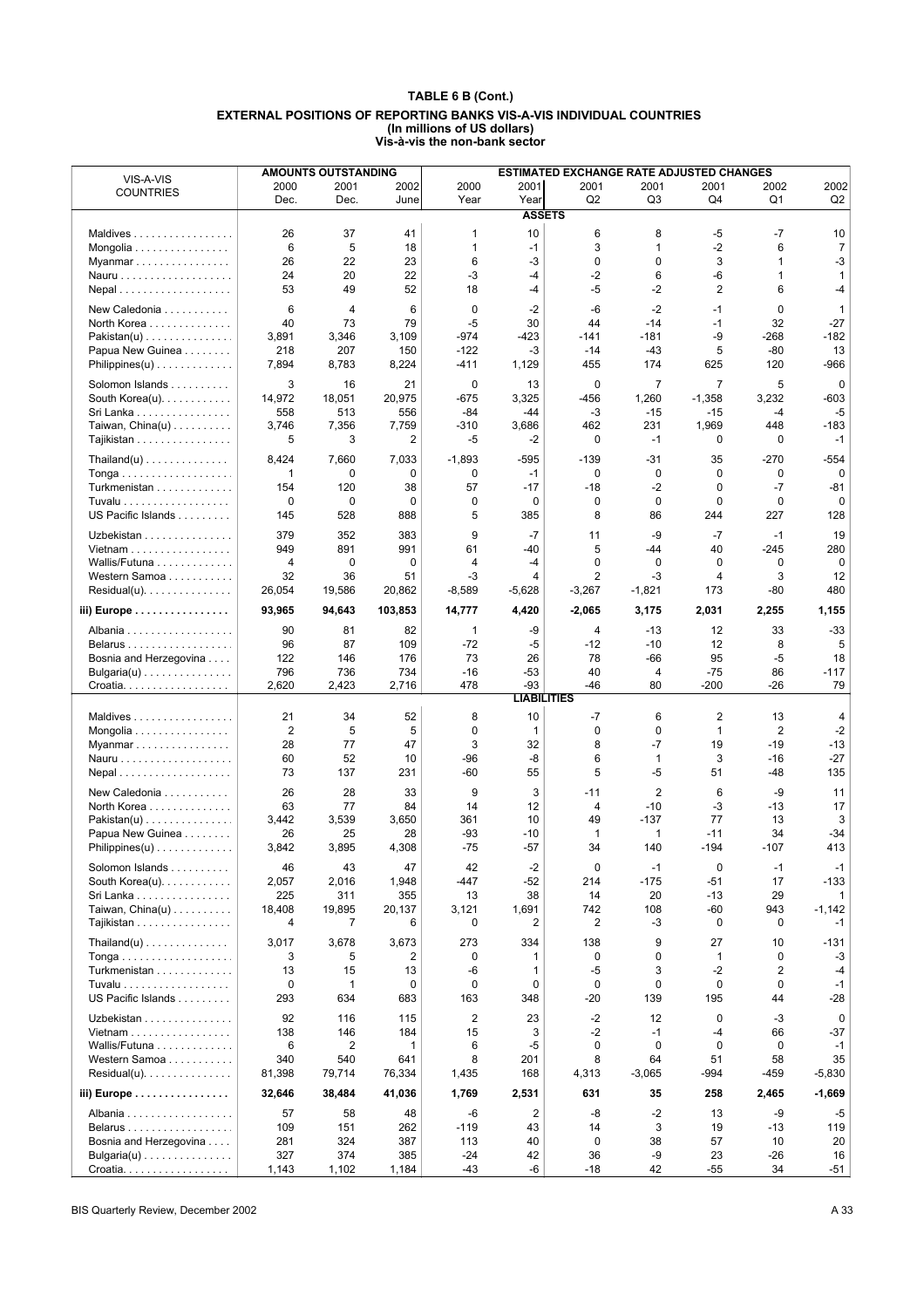|                                                |         | <b>AMOUNTS OUTSTANDING</b> |         |                |                    | <b>ESTIMATED EXCHANGE RATE ADJUSTED CHANGES</b> |                |             |                |          |
|------------------------------------------------|---------|----------------------------|---------|----------------|--------------------|-------------------------------------------------|----------------|-------------|----------------|----------|
| VIS-A-VIS                                      | 2000    | 2001                       | 2002    | 2000           | 2001               | 2001                                            | 2001           | 2001        | 2002           | 2002     |
| <b>COUNTRIES</b>                               | Dec.    | Dec.                       | June    | Year           | Year               | Q2                                              | Q3             | Q4          | Q1             | Q2       |
|                                                |         |                            |         |                | <b>ASSETS</b>      |                                                 |                |             |                |          |
|                                                |         |                            |         |                |                    |                                                 |                |             |                |          |
| $Cyprus \ldots \ldots \ldots \ldots \ldots$    | 5,606   | 5,669                      | 5,720   | 440            | 202                | 148                                             | -257           | $-13$       | $-1$           | -218     |
| Czech Republic(u)                              | 3,977   | 4,485                      | 5,096   | 913            | 690                | -533                                            | 142            | 505         | $-447$         | 593      |
| Estonia                                        | 316     | 582                        | 458     | $-17$          | 283                | 41                                              | 227            | $-2$        | $-204$         | 39       |
| Gibraltar                                      | 3,314   | 5,318                      | 6,270   | 1,704          | 2,158              | 738                                             | 827            | 37          | 568            | $-15$    |
| Hungary(u). $\ldots \ldots \ldots \ldots$      | 6,635   | 7,314                      | 7,847   | 1,530          | 957                | 487                                             | 582            | -18         | $\overline{4}$ | $-216$   |
|                                                | 215     | 247                        | 254     | 4              | 42                 | 15                                              | $-27$          | 50          | 12             | $-31$    |
| Lithuania                                      | 814     | 777                        | 893     | 54             | $-16$              | 72                                              | -7             | $-45$       | 9              | 24       |
| Macedonia                                      | 75      | 62                         | 58      | $-43$          | $-12$              | $-1$                                            | -9             | $-2$        | $\mathbf{1}$   | $-7$     |
|                                                | 1,819   | 1,764                      | 1,849   | $-181$         | $-37$              | -6                                              | $-22$          | $-26$       | -5             | 53       |
| Moldova.                                       | 47      | 46                         | 47      | 6              | $\mathbf{1}$       | $-1$                                            | 1              | 0           | $\mathbf 0$    | $-1$     |
|                                                |         |                            |         |                |                    |                                                 |                |             |                |          |
| $Poland(u) \ldots \ldots \ldots \ldots \ldots$ | 8,699   | 10,168                     | 12,428  | 1,270          | 1,729              | $-242$                                          | 154            | 829         | 1,469          | $-96$    |
| $Romania(u) \ldots \ldots \ldots \ldots$       | 1,678   | 2,014                      | 2,142   | $\overline{7}$ | 379                | 139                                             | $-54$          | 86          | $-2$           | -6       |
| $Russia(u)$ .                                  | 15,695  | 17,025                     | 19,388  | 1,778          | 1,445              | 378                                             | 1              | 1,752       | 695            | 1,251    |
| Slovak Republic.                               | 2,328   | 2,133                      | 2,492   | $-202$         | $-112$             | $-177$                                          | $-71$          | 70          | 27             | 122      |
| Slovenia                                       | 2,208   | 2,295                      | 2,590   | 512            | 184                | 79                                              | $-54$          | 33          | $-64$          | 72       |
| $Turkey(u)$                                    | 29,644  | 27,375                     | 28,521  | 5,591          | $-1,685$           | $-2,216$                                        | 2,016          | $-1,218$    | 826            | $-1,026$ |
| Ukraine                                        | 313     | 393                        | 383     | 44             | 77                 | $-40$                                           | 29             | 84          | $-22$          | -4       |
| Yugoslavia(u).                                 | 324     | 226                        | 144     | $-128$         | -141               | -43                                             | -94            | 83          | $-62$          | -32      |
|                                                |         |                            |         |                |                    |                                                 |                |             |                |          |
| Res. former Czechoslovakia                     | 25      | 2                          | 0       | -3             | -22                | $-18$                                           | $\mathbf 0$    | 0           | $-2$           | 0        |
| Residual former Soviet Union.                  | 192     | 187                        | 185     | $-195$         | -3                 | 75                                              | 112            | $-166$      | -3             | $-3$     |
| Res. former Yugoslavia.                        | 3       | 88                         | 135     | $-1$           | 84                 | 76                                              | 10             | $-2$        | 0              | 33       |
| Residual Europe(u).                            | 6,314   | 3,000                      | 3,136   | 1,232          | $-1,653$           | $-1,100$                                        | $-328$         | 150         | -640           | 675      |
| iv) Latin America/Caribbean                    | 184,066 | 188,839                    | 187,228 | -5,809         | 6,085              | 8,768                                           | $-9,345$       | 324         | 1,382          | -5,880   |
| $Argentina(u) \ldots \ldots \ldots \ldots$     | 31,765  | 28,127                     | 23,090  | 307            | $-3,318$           | 878                                             | $-1,287$       | $-1,478$    | $-3,281$       | $-2,056$ |
|                                                | 940     | 719                        | 467     | 771            | $-163$             | 8                                               | 72             | $-24$       | -40            | -233     |
| Bolivia                                        | 419     | 469                        | 449     | 6              | 62                 | 7                                               | $-27$          | 86          | 88             | $-137$   |
| $Brazil(u)$                                    | 39,753  | 43,908                     | 43,318  | $-4,045$       | 4,493              | 7,628                                           | $-4,701$       | 105         | 1,385          | $-2,767$ |
| $Chile(u)$                                     | 15,950  | 15,804                     | 15,360  | 116            | 4                  | 283                                             | $-1,243$       | 329         | $-213$         | -427     |
|                                                |         |                            |         |                |                    |                                                 |                |             |                |          |
|                                                |         |                            |         |                | <b>LIABILITIES</b> |                                                 |                |             |                |          |
| $Cyprus \ldots \ldots \ldots \ldots \ldots$    | 3,974   | 4,036                      | 4,257   | 757            | $-324$             | 8                                               | 199            | $-95$       | $-314$         | 385      |
| Czech Republic(u)                              | 1,112   | 1,495                      | 1,627   | 137            | 417                | $-252$                                          | 30             | 218         | 114            | $-109$   |
| Estonia                                        | 210     | 218                        | 262     | 62             | 11                 | 12                                              | 16             | $-10$       | $-1$           | 30       |
| Gibraltar                                      | 3,024   | 4,106                      | 3,921   | 1,112          | 899                | 770                                             | $-282$         | 196         | $-153$         | $-180$   |
| Hungary(u). $\ldots \ldots \ldots \ldots$      | 715     | 970                        | 1,611   | $-19$          | 253                | 116                                             | $-70$          | 190         | 320            | 222      |
|                                                | 328     | 256                        | 192     | 5              | -72                | $\overline{7}$                                  | $-23$          | $-20$       | $-39$          | $-32$    |
| Lithuania                                      | 165     | 196                        | 269     | $-172$         | 28                 | $-20$                                           | 26             | $-36$       | $-40$          | 106      |
| Macedonia                                      | 93      | 107                        | 114     | $-1$           | 18                 | $-1$                                            | $-5$           | 9           | 4              | -7       |
|                                                | 993     | 1,150                      | 1,259   | 40             | $-104$             | $-152$                                          | $-33$          | $-4$        | 6              | 32       |
|                                                | 33      | 44                         | 53      | $-17$          | 9                  | $-1$                                            | -3             | $\mathbf 0$ | 4              | 4        |
| Moldova.                                       |         |                            |         |                |                    |                                                 |                |             |                |          |
| $Poland(u) \ldots \ldots \ldots \ldots \ldots$ | 1,218   | 1,427                      | 1,544   | 90             | $-34$              | $-5$                                            | $-55$          | $-94$       | 83             | $-79$    |
| $Romania(u) \ldots \ldots \ldots \ldots$       | 368     | 455                        | 580     | 10             | 84                 | 22                                              | $-1$           | 49          | 89             | 2        |
| $Russia(u)$ .                                  | 6,655   | 6,796                      | 6,900   | 641            | 124                | 57                                              | -3             | -255        | 573            | -658     |
| Slovak Republic.                               | 250     | 338                        | 409     | $-14$          | 51                 | $-18$                                           | $\overline{4}$ | 6           | 11             | 34       |
| Slovenia                                       | 462     | 528                        | 517     | $-16$          | 53                 | 19                                              | 13             | $-1$        | -22            | -37      |
| $Turkey(u)$                                    | 8,687   | 9,421                      | 9,742   | $-1,248$       | 761                | $-110$                                          | 132            | $-95$       | 973            | $-967$   |
| Ukraine                                        | 578     | 729                        | 738     | 95             | 70                 | 12                                              | $-2$           | 32          | $-15$          | 5        |
| Yugoslavia(u).                                 | 643     | 658                        | 831     | 124            | $-15$              | 147                                             | 51             | $-37$       | 116            | -18      |
|                                                |         |                            |         |                |                    |                                                 |                |             |                |          |
| Res. former Czechoslovakia                     | 8       | 5                          | 5       | 5              | $-4$               | -5                                              | $\mathbf 1$    | $-1$        | $\mathbf{1}$   | $-1$     |
| Residual former Soviet Union.                  | 55      | 69                         | 60      | 11             | 13                 | $\overline{\mathbf{c}}$                         | 10             | $-1$        | $\mathbf 0$    | $-11$    |
| Res. former Yugoslavia.                        | 83      | 106                        | 78      | 6              | 22                 | $-2$                                            | 20             | $-5$        | $-16$          | $-12$    |
| Residual Europe(u).                            | 1,075   | 3,365                      | 3,801   | 241            | 154                | 3                                               | -62            | 156         | 772            | -476     |
| iv) Latin America/Caribbean                    | 126,004 | 133,800                    | 133,540 | 3,932          | 6,324              | $-1,179$                                        | $-2,249$       | 160         | 1,968          | $-3,695$ |
| $Argentina(u) \ldots \ldots \ldots \ldots$     | 17,801  | 18,510                     | 19,126  | 531            | 736                | $-1,040$                                        | 1,331          | 5           | 151            | 311      |
|                                                | 1,731   | 1,771                      | 1,687   | 469            | 50                 | 40                                              | 70             | $-23$       | -50            | -83      |
| Bolivia                                        | 192     | 186                        | 252     | 23             | -9                 | 52                                              | $-23$          | -52         | 28             | 32       |
| $Brazil(u)$                                    | 20,152  | 21,475                     | 20,867  | 517            | 1,381              | 253                                             | -46            | 42          | 888            | $-1,729$ |
| $Chile(u)$                                     | 5,172   | 5,014                      | 5,337   | $-790$         | $-158$             | -20                                             | 117            | -192        | 393            | $-113$   |
|                                                |         |                            |         |                |                    |                                                 |                |             |                |          |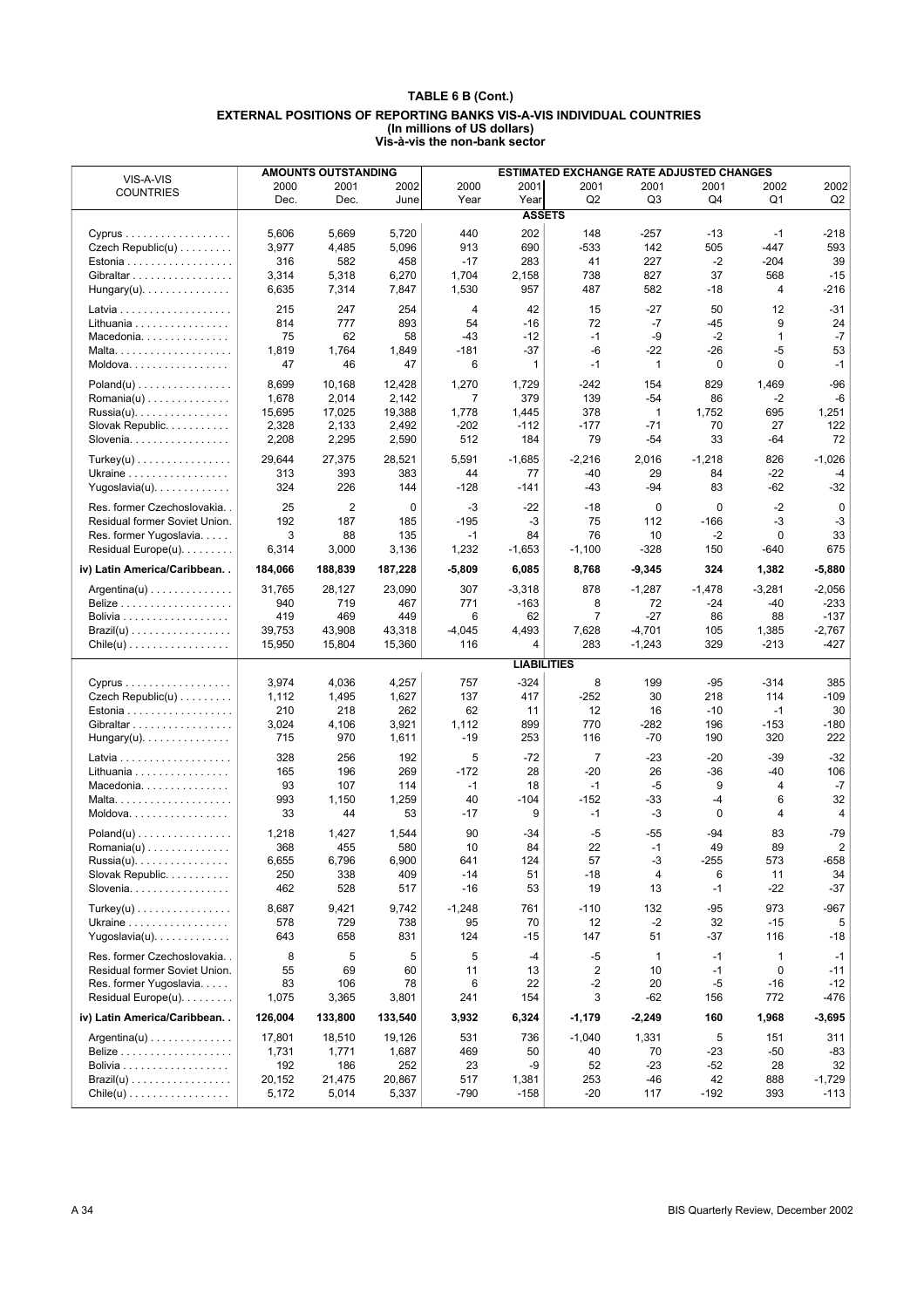|                                            |                 | <b>AMOUNTS OUTSTANDING</b> |           |              |                    | <b>ESTIMATED EXCHANGE RATE ADJUSTED CHANGES</b> |                    |               |                         |                |
|--------------------------------------------|-----------------|----------------------------|-----------|--------------|--------------------|-------------------------------------------------|--------------------|---------------|-------------------------|----------------|
| VIS-A-VIS<br><b>COUNTRIES</b>              | 2000            | 2001                       | 2002      | 2000         | 2001               | 2001                                            | 2001               | 2001          | 2002                    | 2002           |
|                                            | Dec.            | Dec.                       | June      | Year         | Year               | Q2                                              | Q3                 | Q4            | Q1                      | Q2             |
|                                            |                 |                            |           |              | <b>ASSETS</b>      |                                                 |                    |               |                         |                |
| $Colombia(u) \ldots \ldots \ldots \ldots$  | 9,106           | 8,502                      | 7,760     | -436         | $-555$             | -586                                            | 161                | $-430$        | $-122$                  | -695           |
| Costa Rica.                                | 2,010           | 2,831                      | 2,289     | 343          | 835                | 322                                             | $-157$             | 322           | $-236$                  | -329           |
| $Cuba(u)$                                  | 591             | 741                        | 846       | $-467$       | 172                | 409                                             | $-480$             | 165           | $-13$                   | 68             |
| Dominica                                   | 23              | 64                         | 66        | $-14$        | 41                 | 1                                               | 39                 | 3             | $\mathbf{1}$            | $\mathbf 0$    |
| Dominican Republic.                        | 930             | 999                        | 1,371     | 298          | 77                 | 16                                              | 62                 | 15            | 161                     | 199            |
| $Ecuador(u) \ldots \ldots \ldots \ldots$   | 1,240           | 1,482                      | 1,650     | $-677$       | 249                | 44                                              | 23                 | $-23$         | 100                     | 57             |
| El Salvador.                               | 628             | 735                        | 743       | 110          | 114                | $-2$                                            | -14                | 100           | $-32$                   | 28             |
| Falkland Islands                           | 18              | 28                         | 36        | 5            | 10                 | $-2$                                            | $-1$               | 13            | $\overline{\mathbf{c}}$ | 2              |
| Grenada                                    | 26              | 37                         | 40        | $\mathbf 0$  | 10                 | 6                                               | 11                 | $-10$         | $\overline{2}$          | 1              |
| Guatemala( $u$ ). $\ldots$ .               | 1,606           | 2,045                      | 1,477     | 160          | 447                | 8                                               | 119                | 339           | $-67$                   | $-515$         |
|                                            |                 |                            |           |              |                    |                                                 |                    |               |                         |                |
| Guyana                                     | 23              | 22                         | 23        | 11           | $-1$               | 1                                               | $-3$               | $-1$          | $\mathbf{1}$            | $-1$           |
|                                            | 49<br>256       | 162<br>249                 | 121       | -8<br>-42    | 114<br>-3          | 4<br>-5                                         | 74<br>-37          | 33<br>10      | $-34$<br>-7             | $-12$<br>-19   |
| Honduras                                   |                 |                            | 235       |              |                    |                                                 |                    |               | 93                      | $-17$          |
| $Jamaica(u) \ldots \ldots \ldots \ldots$   | 612             | 597                        | 692       | 119          | $-12$              | $-13$                                           | 28                 | $-13$         |                         |                |
| $Mexico(u)$ .                              | 47,848          | 49,690                     | 56,367    | $-2,021$     | 2,210              | 608                                             | $-1,273$           | 632           | 4,265                   | 1,722          |
| Nicaragua                                  | 443             | 426                        | 391       | 59           | -8                 | $-86$                                           | $-35$              | 50            | $-69$                   | 22             |
| Paraguay                                   | 922             | 855                        | 788       | $-77$        | $-54$              | 30                                              | $-78$              | $-18$         | 11                      | $-100$         |
|                                            | 4,060           | 4,023                      | 3,559     | 8            | -6                 | $-12$                                           | $-31$              | $-411$        | $-235$                  | -286           |
| St. Lucia                                  | 28              | 48                         | 35        | $\mathbf{1}$ | 20                 | 4                                               | 7                  | 0             | -7                      | -8             |
| St. Vincent.                               | 386             | 310                        | 343       | $-50$        | -70                | $-36$                                           | 18                 | -64           | 18                      | -8             |
| Surinam                                    | 47              | 38                         | 31        | 12           | -11                | $-1$                                            | -3                 | -4            | -5                      | $-3$           |
| Trinidad and Tobago(u).                    | 1,566           | 1,697                      | 1,777     | 134          | 134                | 36                                              | 43                 | 56            | 56                      | 8              |
| Turks and Caicos                           | 174             | 248                        | 243       | $-44$        | 79                 | $-17$                                           | 77                 | $\mathbf 0$   | $-39$                   | 27             |
| $Uruguay(u) \ldots \ldots \ldots \ldots$   | 3,010           | 2,209                      | 2,046     | 768          | -771               | 224                                             | $-328$             | $-163$        | 116                     | -314           |
| $Venezuela(u) \ldots \ldots \ldots \ldots$ | 11,110          | 11,304                     | 12,303    | $-587$       | 318                | $-137$                                          | 309                | 235           | 762                     | $\mathbf 1$    |
| Residual(u).                               | 8,527           | 10,470                     | 9,312     | $-571$       | 1,660              | -855                                            | -690               | 466           | $-1,281$                | -88            |
|                                            |                 |                            |           |              |                    |                                                 |                    |               |                         |                |
| INT. ORGANISATIONS(u)                      | 26,980          | 27,411                     | 30,367    | 186          | 1,233              | 293                                             | 428                | 1,457         | 932                     | 411            |
|                                            |                 |                            |           |              |                    |                                                 |                    |               |                         |                |
| $UNALLOCATED(u) \ldots \ldots$             | 56,949          | 34,722                     | 37,755    | $-210$       | $-1,298$           | $-1,018$                                        | $-3,116$           | $-1,233$      | -291                    | 895            |
|                                            |                 |                            |           |              | <b>LIABILITIES</b> |                                                 |                    |               |                         |                |
|                                            |                 |                            |           |              |                    |                                                 |                    |               |                         |                |
| $Colombia(u)$                              | 5,547           | 6,557                      | 5,344     | $-246$       | 1,002              | 540                                             | 95                 | $-284$        | -477                    | -765           |
| Costa Rica.                                | 1,694           | 1,908                      | 1,939     | 163          | 227                | 94                                              | 46                 | 3             | $-22$                   | 15             |
| $Cuba(u)$                                  | 215             | 228                        | 279       | 69           | $-13$              | $-37$                                           | 13                 | $-18$         | 29                      | 8              |
| Dominica                                   | 89<br>605       | 76<br>676                  | 61<br>617 | 39<br>-70    | -17<br>71          | $-1$<br>$-62$                                   | 22<br>6            | $-35$<br>8    | $-16$<br>$-37$          | $-2$           |
| Dominican Republic.                        |                 |                            |           |              |                    |                                                 |                    |               |                         | -34            |
| $Ecuador(u) \ldots \ldots \ldots \ldots$   | 2,949           | 2,601                      | 2,565     | 99           | $-342$             | $-379$                                          | 74                 | -111          | $-68$                   | $\overline{4}$ |
| El Salvador.                               | 336             | 352                        | 361       | 69           | 19                 | 4                                               | $-20$              | 40            | 31                      | $-25$          |
| Falkland Islands                           | 126             | 127                        | 128       | 2            | $-4$               | -1                                              | -6                 | $\mathbf 0$   | 3                       | $-4$           |
| Grenada                                    | 39              | 44                         | 48        | -14          | $\mathbf 0$        | -4                                              | $\mathbf{1}$       | 5             | -3                      | 5              |
| Guatemala(u).                              | 2,062           | 2,024                      | 1,906     | $-77$        | $-33$              | -86                                             | $-219$             | 217           | 174                     | -303           |
| Guyana.                                    | 87              | 95                         | 106       | $-3$         | 1                  | -4                                              | $-1$               | 1             | 8                       | $\mathbf{1}$   |
|                                            | 61              | 115                        | 60        | $-31$        | 53                 | $-13$                                           | 16                 | 31            | $-37$                   | $-20$          |
| Honduras.                                  | 181             | 312                        | 218       | $-109$       | 132                | 15                                              | 16                 | 19            | -40                     | -58            |
| $Jamaica(u)$                               | 542             | 674                        | 628       | -84          | 113                | 157                                             | -75                | 12            | 11                      | -65            |
| $Mexico(u)$                                | 27,329          | 26,866                     | 25,915    | 1,791        | -428               | 821                                             | $-1,817$           | 490           | 297                     | $-1,471$       |
| Nicaragua                                  | 375             | 730                        | 420       | 117          | 350                | $-22$                                           | 164                | 168           | $-153$                  | $-165$         |
| Paraguay.                                  | 509             | 433                        | 463       | 16           | -73                | -9                                              | $-68$              | 9             | $\mathbf 1$             | 19             |
|                                            | 3,419           | 2,781                      | 2,458     | 1,044        | -637               | -701                                            | $-316$             | -242          | $-115$                  | $-225$         |
| St. Lucia                                  | 24              | 40                         | 50        | 7            | 8                  | 0                                               | 8                  | 0             | 9                       | $-2$           |
| St. Vincent.                               | 971             | 736                        | 769       | 114          | -226               | $-63$                                           | 93                 | -165          | $-19$                   | 11             |
| Surinam                                    | 201             | 222                        | 230       | $-41$        | 23                 | 5                                               | 7                  | 14            | -9                      | -2             |
|                                            |                 |                            |           |              |                    |                                                 |                    |               |                         |                |
| Trinidad and Tobago(u).                    | 674             | 820                        | 842       | $-97$        | 115                | 78                                              | $-19$              | 5             | $-2$                    | 14             |
| Turks and Caicos                           | 808             | 883                        | 966       | 324          | 71                 | $-16$                                           | $\overline{2}$     | 119           | $-104$                  | 150            |
| $Uruguay(u) \ldots \ldots \ldots \ldots$   | 3,803           | 3,505                      | 4,529     | 543          | -258<br>286        | -369                                            | 89                 | -82           | 168<br>750              | 789            |
| $Venezuela(u) \ldots \ldots \ldots \ldots$ | 21,588<br>6,722 | 21,764                     | 21,939    | 111<br>-553  | 3,881              | 52<br>$-465$                                    | $-203$<br>$-1,605$ | $-210$<br>385 | 177                     | -846<br>857    |
| $Residual(u)$ .                            |                 | 12,275                     | 13,430    |              |                    |                                                 |                    |               |                         |                |
| INT. ORGANISATIONS(u)                      | 36,739          | 46,541                     | 54,139    | 3,158        | 10,981             | 2,541                                           | $-1,496$           | $-3,645$      | 2,571                   | 1,780          |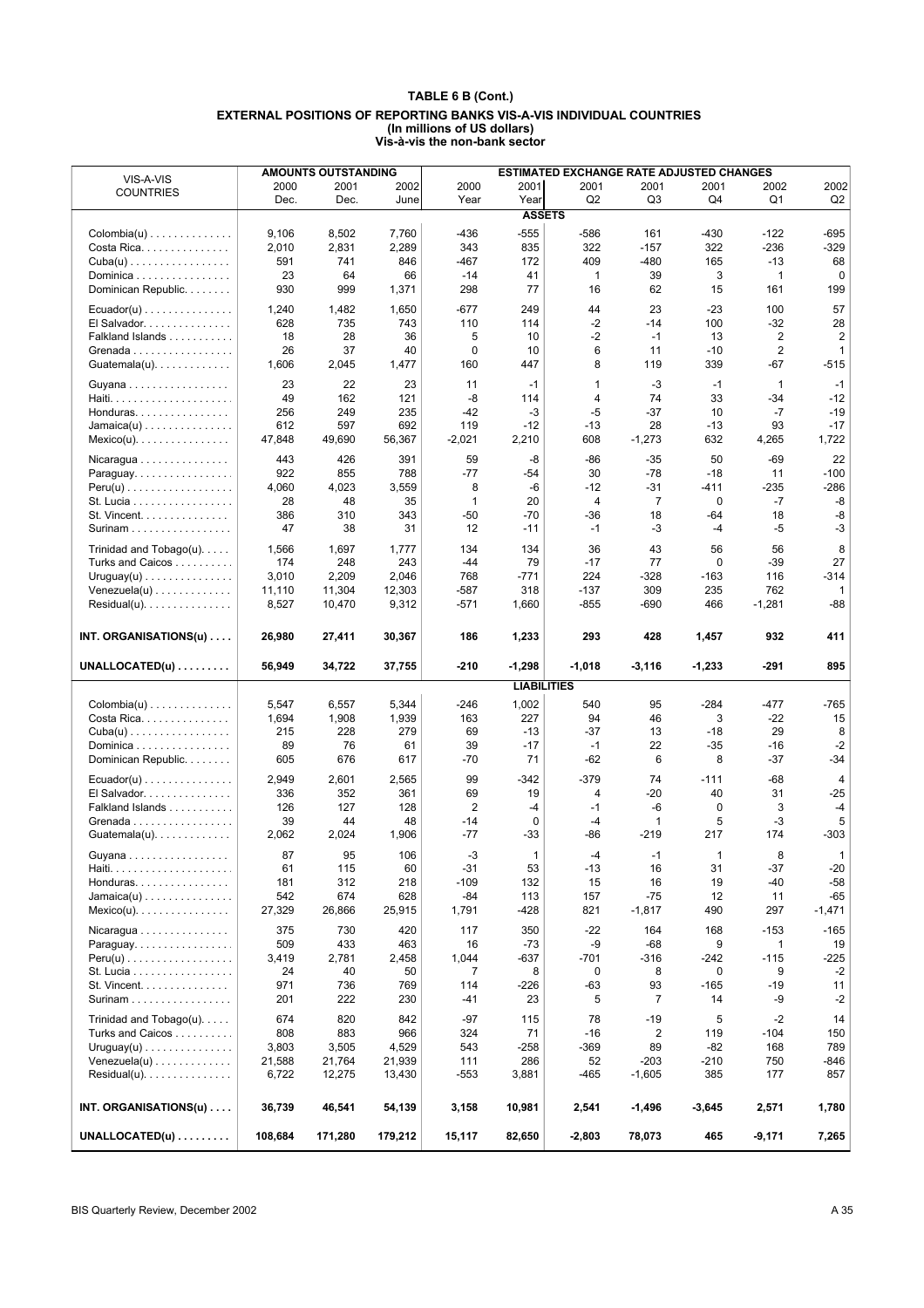|                                              |                   | <b>AMOUNTS OUTSTANDING</b>      |                   |                   |                    | <b>ESTIMATED EXCHANGE RATE ADJUSTED CHANGES</b> |                 |                      |                   |                        |
|----------------------------------------------|-------------------|---------------------------------|-------------------|-------------------|--------------------|-------------------------------------------------|-----------------|----------------------|-------------------|------------------------|
| VIS-A-VIS                                    | 2000              | 2001                            | 2002              | 2000              | 2001               | 2001                                            | 2001            | 2001                 | 2002              | 2002                   |
| <b>COUNTRIES</b>                             | Dec.              | Dec.                            | June              | Year              | Year               | Q2                                              | Q3              | Q4                   | Q1                | Q <sub>2</sub>         |
|                                              |                   |                                 |                   |                   | <b>LOANS</b>       |                                                 |                 |                      |                   |                        |
| ALL COUNTRIES                                | 8,322,068         | 8,830,169                       | 9,382,525         | 738,017           | 606,362            | -105,137                                        | $-52,089$       | 159,625              | $-8,611$          | 101,441                |
| <b>DEVELOPED COUNTRIES</b>                   |                   |                                 |                   |                   |                    |                                                 |                 |                      |                   |                        |
|                                              | 6,334,318         | 6,736,648                       | 7,223,650         | 758,974           | 595,743            | $-70,997$                                       | $-38,234$       | 146,845              | 2,076             | 92,873                 |
| i) Europe                                    | 4,193,786         | 4,446,718                       | 4,849,261         | 594,649           | 391,377            | $-79,316$                                       | $-38,898$       | 59,280               | 51,267            | 10,541                 |
| Austria                                      | 55,055            | 57,495                          | 59,897            | 4,307             | 3,657              | 1,215                                           | 3,400           | $-3,433$             | $-2,727$          | 777                    |
| Andorra                                      | 432               | 384                             | 462               | 130               | $-41$              | 73                                              | $-93$           | $-37$                | 42                | $-10$                  |
| Belgium                                      | 157,383           | 168.157                         | 181,796           | $-12,103$         | 20,047             | $-6,290$                                        | 8,335           | $-6,913$             | 4,247             | $-6,598$               |
| Denmark                                      | 57,683            | 55,292                          | 68,924            | 4,848             | 46                 | $-2,558$                                        | $-1,706$        | 367                  | 10,765            | $-1,679$               |
| Finland                                      | 32,438            | 37,259                          | 43,654            | 13,125            | 5,991              | 2,258                                           | 3,328           | $-4,758$             | 6,503             | $-2,296$               |
| France                                       | 422.187           | 467,606                         | 501,812           | 46,669            | 59,633             | 24,157                                          | $-18,752$       | 22,490               | 1,326             | $-4,581$               |
| Germany                                      | 564.408           | 563,237                         | 616,699           | 70,433            | 27,543             | $-28,176$                                       | $-24,688$       | $-6,406$             | 7,855             | $-7,767$               |
|                                              | 32,030            | 29,538                          | 31,788            | 3,812             | $-1,267$           | 320                                             | 131             | $-139$               | $-178$            | $-199$                 |
| $lceland \ldots \ldots \ldots \ldots \ldots$ | 3,131             | 3,139                           | 3,096             | 99                | 120                | 38                                              | -9              | $-29$                | 17                | $-247$                 |
|                                              | 131,065           | 151,600                         | 164,436           | 5,649             | 20,191             | $-1,940$                                        | 7,549           | 4,370                | 7,333             | $-5,176$               |
| Italy                                        | 227,491           | 225,809                         | 248,459           | 30,921            | 9,082              | 8,118                                           | $-10,513$       | $-15,030$            | $-465$            | 736                    |
| Liechtenstein                                | 4,096             | 3,412                           | 3,568             | 190               | -503               | 49                                              | -74             | $-352$               | 339               | $-495$                 |
| $Luxembourg \ldots  \ldots $                 | 193.072           | 227,572                         | 244,648           | $-6, 145$         | 37,742             | 18,627                                          | $-7,533$        | 12,796               | $-4,385$          | 4,720                  |
| Netherlands<br>Norway                        | 261,811<br>35,903 | 277,473<br>43,346               | 309,166<br>54,044 | 44,477<br>8,628   | 27,995<br>8,674    | $-12,694$<br>$-4,910$                           | 10,680<br>5,009 | $-16,775$<br>1,601   | 7,844<br>5,494    | 1,877<br>3,063         |
|                                              |                   |                                 |                   |                   |                    |                                                 |                 |                      |                   |                        |
| Portugal                                     | 59,674            | 76,973                          | 89,390            | 13,020            | 19,992             | $-121$                                          | 3,601           | 7,685                | $-719$            | 4,677                  |
| Sweden                                       | 106,623<br>80,966 | 107,442<br>86,245               | 135,401<br>98,288 | 10,715<br>17,158  | 7,554<br>8,251     | $-5,243$<br>$-263$                              | 309<br>7,384    | $-3,608$<br>$-5,602$ | 8,349<br>6,131    | 6,611<br>870           |
| Switzerland                                  | 403,471           | 383,565                         | 427,469           | 114,935           | $-30,795$          | $-17,839$                                       | $-40,191$       | 23,858               | 14,896            | 5,589                  |
| (of which in $CHF$ )                         | 70,311            | 73,928                          | 80,205            | 10,095            | 604                | $-3,780$                                        | $-1,972$        | 1,165                | 1,234             | -4,864                 |
| United Kingdom                               | 1,364,748         | 1,481,069                       | 1,566,171         | 223,912           | 167,475            | $-54,138$                                       | 14,966          | 49,202               | $-21,382$         | 10.667                 |
| (of which in GBP) $\dots$                    | 160,525           | 171,689                         | 188,796           | 27,079            | 22,732             | $-19,121$                                       | $-1,194$        | 6,663                | 2,632             | 3,823                  |
| Vatican                                      | 4                 | 6                               | 3                 | $-146$            | 3                  | 12                                              | $-11$           | $-27$                | 0                 | -3                     |
|                                              | 115               | 99                              | 90                | 15                | $-11$              | $-10$                                           | $-20$           | 20                   | $-21$             | 4                      |
|                                              |                   |                                 |                   |                   | <b>DEPOSITS</b>    |                                                 |                 |                      |                   |                        |
|                                              |                   |                                 |                   |                   |                    |                                                 |                 |                      |                   |                        |
|                                              |                   |                                 |                   |                   |                    |                                                 |                 |                      |                   |                        |
| ALL COUNTRIES                                |                   | 9,454,882 10,099,920 10,833,470 |                   | 912,138           | 607,709            | $-108, 113$                                     | $-61,699$       | 168,677              | 55,103            | 165,721                |
| DEVELOPED COUNTRIES                          | 6,327,793         | 6,735,811                       | 7,347,048         | 573,732           | 482,750            | $-127,390$                                      | $-7,538$        | 103,230              | 65,847            | 148,170                |
| i) Europe                                    | 4,180,856         | 4,456,992                       | 4,834,790         | 365,017           | 356,417            | $-97,623$                                       | 65,521          | 30,648               | $-16, 192$        | 47,564                 |
| Austria                                      | 46,172            | 53,105                          | 58,576            | 5,278             | 8,698              | 1,288                                           | 2,275           | 2,599                | $-636$            | 1,271                  |
| Andorra                                      | 6,393             | 6,017                           | 6,377             | $-35$             | $-158$             | 47                                              | 62              | $-327$               | 19                | $-277$                 |
| Belgium                                      | 160,513           | 153,056                         | 185,605           | $-18,781$         | 5,896              | 10,264                                          | 603             | $-9,695$             | 10,413            | 6,269                  |
| Denmark                                      | 42,187            | 35,428                          | 47,252            | $-332$            | $-5,221$           | $-4,349$                                        | 89              | $-3,131$             | 6,189             | 1,990                  |
| Finland                                      | 24,441            | 30,056                          | 39,214            | 6,149             | 6,325              | 3,946                                           | 4,025           | $-5,604$             | 4,318             | 2,802                  |
| France                                       | 317,209           | 370,565                         | 381,157           | $-20,622$         | 63,795             | 2,958                                           | 11,459          | 12,545               | $-23,818$         | 3,247                  |
| Germany                                      | 504,819           | 549,087                         | 658,557           | 62,011            | 63.149             | $-2,289$                                        | 15,247          | 19,339               | 9,090             | 41,786                 |
|                                              | 36,165<br>383     | 35,690<br>462                   | 43,525<br>421     | 2,074             | -61<br>88          | $-1,812$<br>-86                                 | 7,497<br>24     | $-6,743$<br>26       | $-443$<br>-61     | 5,376<br>$\mathbf{1}$  |
| $\text{Iceland}$                             | 84,764            | 91,609                          | 104,211           | $-57$<br>11,048   | 7,244              | 1,497                                           | -967            | $-754$               | 1,872             | 3,558                  |
|                                              |                   |                                 |                   |                   |                    |                                                 |                 |                      |                   |                        |
| Italy                                        | 142,900<br>21,203 | 135,419<br>20,077               | 157,953<br>19,714 | $-9,459$<br>3,248 | $-1,807$<br>$-865$ | $-2,249$<br>$-170$                              | $-372$<br>385   | $-12,055$<br>$-311$  | 9,849<br>$-1,094$ | $-1,806$<br>$-567$     |
| Liechtenstein<br>Luxembourg                  | 254,013           | 276,284                         | 312,690           | 8,319             | 21,540             | $-1,136$                                        | 13              | 18,190               | $-738$            | 11,887                 |
| Netherlands                                  | 276,096           | 317,028                         | 326,160           | 8,543             | 50,859             | $-13,710$                                       | 20,381          | 787                  | $-15,283$         | $-823$                 |
| Norway                                       | 20,803            | 20,537                          | 27,631            | 8,427             | 340                | $-6,385$                                        | 2,259           | $-3,980$             | 2,384             | 3,763                  |
| Portugal                                     | 40,608            | 49,871                          | 64,334            | 3,726             | 10,393             | $-317$                                          | 2,510           | 477                  | 4,186             | 4,800                  |
|                                              | 90,212            | 90,486                          | 112,562           | 2,833             | 2,023              | $-9,395$                                        | 2,291           | $-12,367$            | 5,781             | 6,464                  |
| Sweden                                       | 41,331            | 44,264                          | 53,823            | 2,510             | 3,865              | $-2,312$                                        | 222             | 2,221                | 4,929             | 1,280                  |
| Switzerland                                  | 677,203           | 721,591                         | 789,518           | 105,116           | $-13,629$          | $-217$                                          | $-29,506$       | 28,527               | 11,560            | 14,965                 |
| (of which in $CHF)$                          | 52,458            | 70,595                          | 83,171            | 9,743             | 13,366             | 7,210                                           | $-59$           | 4,152                | 2,857             | $-324$                 |
| United Kingdom                               | 1,391,424         | 1,454,467                       | 1,443,405         | 184,999           | 134,005            | $-73,120$                                       | 26,939          | 1,107                | $-44,904$         | $-58,294$              |
| (of which in GBP) $\dots$                    | 165,232           | 167,092                         | 179,319           | 32,192            | 15,476             | $-17,456$                                       | 5,756           | 496                  | 420               | 1,710                  |
| Vatican                                      | 1,757<br>260      | 1,709<br>184                    | 1,847<br>258      | 80<br>-61         | 9<br>-73           | $-120$<br>44                                    | 49<br>36        | $-120$<br>-83        | 152<br>45         | $-129$<br>$\mathbf{1}$ |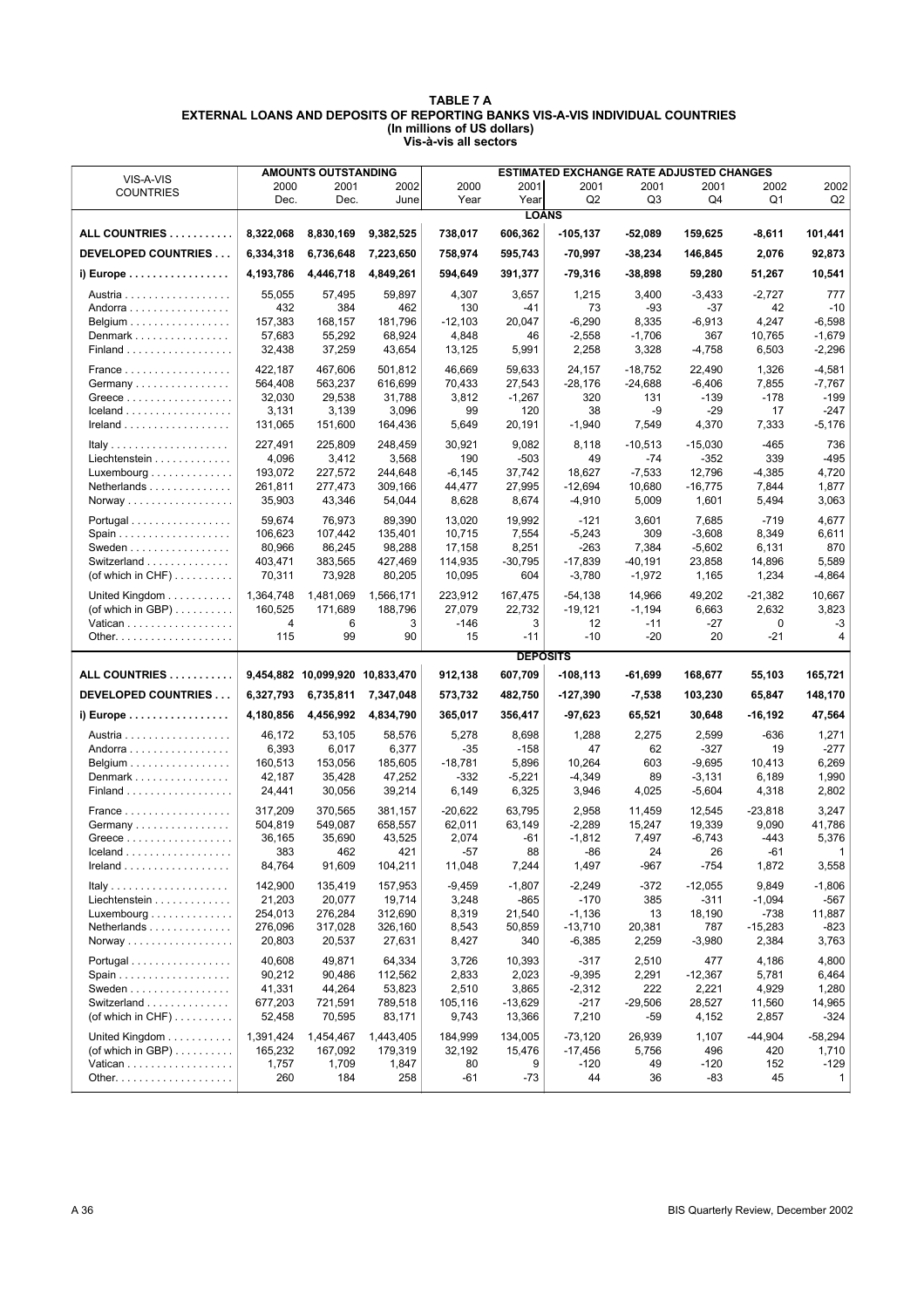|                                                |              | <b>AMOUNTS OUTSTANDING</b> |                   |             |                 | <b>ESTIMATED EXCHANGE RATE ADJUSTED CHANGES</b> |               |             |                      |                |
|------------------------------------------------|--------------|----------------------------|-------------------|-------------|-----------------|-------------------------------------------------|---------------|-------------|----------------------|----------------|
| VIS-A-VIS                                      | 2000         | 2001                       | 2002              | 2000        | 2001            | 2001                                            | 2001          | 2001        | 2002                 | 2002           |
| <b>COUNTRIES</b>                               | Dec.         | Dec.                       | June              | Year        | Year            | Q2                                              | Q3            | Q4          | Q1                   | Q <sub>2</sub> |
|                                                |              |                            |                   |             | <b>LOANS</b>    |                                                 |               |             |                      |                |
| ii) Other                                      | 2,140,532    | 2,289,930                  | 2,374,389         | 164,325     | 204,365         | 8,319                                           | 663           | 87,565      | -49,191              | 82,332         |
| Australia                                      | 58,657       | 64,461                     | 61,251            | 4,623       | 9,205           | $-10,557$                                       | 4,059         | 9,753       | $-3,854$             | $-2,116$       |
| Canada                                         | 114,531      | 116,130                    | 125,582           | 24,613      | 5,267           | 1,870                                           | 913           | $-331$      | 3,120                | 3,595          |
| $Japan \dots \dots \dots \dots \dots \dots$    | 488,325      | 444,146                    | 443,919           | $-25,586$   | $-14,423$       | $-14,757$                                       | $-19,479$     | 25,559      | $-43,200$            | 18,200         |
| (of which in JPY) $\dots \dots$                | 229,857      | 179,144                    | 212,277           | $-27,258$   | $-23,536$       | $-5,673$                                        | $-9,898$      | 5,959       | $-19,003$            | 33,549         |
| New Zealand                                    | 13,084       | 12,912                     | 14,219            | $-2,178$    | 574             | 589                                             | 317           | 111         | 912                  | $-395$         |
| United States                                  | 1,465,935    | 1,652,281                  | 1,729,418         | 162,853     | 203,742         | 31,174                                          | 14,853        | 52,473      | $-6,169$             | 63,048         |
| (of which in USD) $\dots$                      | 1,199,259    | 1,401,200                  | 1,476,522         | 140,061     | 158,998         | 41,938                                          | $-20,087$     | 65,383      | 7,133                | 68,189         |
| <b>OFFSHORE CENTRES</b>                        | 1,085,097    | 1,239,659                  | 1,264,090         | 1,899       | 18,259          | $-35,958$                                       | $-1,548$      | 15,459      | -20,268              | 4,911          |
|                                                | 304          | 201                        | 215               | $-481$      | $-93$           | 363                                             | $-374$        | 14          | 8                    | -5             |
| Bahamas                                        | 171,017      | 152,811                    | 172,787           | 27,173      | $-17,116$       | 2,071                                           | $-3,575$      | $-10,839$   | 14,422               | 3,218          |
| Bahrain                                        | 28,696       | 30,589                     | 29,702            | 3,950       | 2,332           | $-1,417$                                        | 5,617         | 1,930       | $-4,451$             | 2,201          |
| Barbados                                       | 7,109        | 8,545                      | 7,363             | 484         | 1,573           | 444                                             | 284           | 424         | $-1,727$             | 405            |
| Bermuda                                        | 26,278       | 27,536                     | 31,170            | $-162$      | 450             | $-400$                                          | 449           | 899         | $-909$               | 3,912          |
|                                                |              | 410.724                    |                   |             | 51.080          |                                                 |               |             |                      | 29.160         |
| Cayman Islands                                 | 370,923<br>0 | 53,842                     | 443,578           | 32,610<br>0 | 0               | $-1,100$<br>0                                   | $-3,259$<br>0 | 21,042<br>0 | $-4,880$<br>$-1,936$ | $-1,153$       |
| Guernsey<br>Hong Kong SAR                      | 178.147      | 147,252                    | 53,283<br>128,428 | $-60,449$   | $-22,886$       | $-18,648$                                       | $-11,462$     | $-1,920$    | $-15,570$            | $-8,876$       |
|                                                | 0            | 8,707                      | 8,796             | 0           | 0               | 0                                               | 0             | 0           | $-540$               | 211            |
| $Isle of Man$<br>$Jersey \ldots \ldots \ldots$ | 0            | 106.877                    | 104,746           | 0           | 0               | 0                                               | 0             | 0           | $-6,270$             | $-324$         |
|                                                |              |                            |                   |             |                 |                                                 |               |             |                      |                |
| Lebanon                                        | 3,263        | 2,545                      | 2,961             | $-241$      | -655            | $-305$                                          | $-707$        | 15          | 5                    | 327            |
|                                                | 17,176       | 15,267                     | 15,750            | 305         | $-1,589$        | 517                                             | -64           | $-1,980$    | 196                  | $-75$          |
| Netherlands Antilles                           | 17,776       | 17,254                     | 17,011            | $-4,011$    | 263             | $-1,222$                                        | 3,594         | $-2,983$    | $-933$               | 428            |
| Panama                                         | 32,999       | 30,927                     | 32,650            | $-790$      | $-716$          | $-234$                                          | 152           | $-1,160$    | 748                  | $-218$         |
| Singapore                                      | 210,227      | 204,613                    | 192,177           | 761         | 3,671           | $-16,465$                                       | 7,743         | 9,859       | 1,968                | $-25,290$      |
| Vanuatu                                        | 1,042        | 886                        | 323               | 132         | $-104$          | $-220$                                          | 186           | 53          | 156                  | $-747$         |
| West Indies UK                                 | 20,140       | 21,083                     | 23,150            | 2,616       | 2,047           | 658                                             | $-132$        | 105         | $-554$               | 1,739          |
|                                                |              |                            |                   |             | <b>DEPOSITS</b> |                                                 |               |             |                      |                |
| ii) Other                                      | 2,146,937    | 2,278,819                  | 2,512,258         | 208,714     | 126,334         | $-29,767$                                       | -73,059       | 72,582      | 82,039               | 100,607        |
| Australia                                      | 31,591       | 30,675                     | 37,515            | 3,444       | $-1,690$        | $-437$                                          | $-4,771$      | 956         | 2,763                | 2,585          |
| Canada                                         | 85,900       | 80,045                     | 74,426            | 10,080      | $-6,159$        | $-2,741$                                        | $-6,123$      | 3,092       | $-729$               | $-6,960$       |
|                                                | 517,719      | 445,175                    | 459,090           | $-26,552$   | $-43,043$       | $-23,674$                                       | $-38,073$     | $-7,918$    | 18,468               | -27,221        |
| (of which in JPY) $\dots \dots$                | 222,323      | 168,428                    | 169,735           | 41,245      | $-29,014$       | $-1,314$                                        | $-45,964$     | 5,930       | $-8,110$             | $-6,688$       |
| New Zealand                                    | 4,896        | 5,018                      | 6,982             | $-1,479$    | 101             | $-58$                                           | $-1,166$      | 181         | 212                  | 1,501          |
| United States                                  | 1,506,831    | 1,717,906                  | 1,934,245         | 223,221     | 177,125         | $-2,857$                                        | $-22,926$     | 76,271      | 61,325               | 130,702        |
| (of which in USD)                              | 1,273,618    | 1,472,381                  | 1,643,579         | 213,574     | 158,626         | $-4,407$                                        | $-13,415$     | 81,346      | 29,109               | 142,089        |
| <b>OFFSHORE CENTRES</b>                        | 1,641,722    | 1,986,165                  | 2,042,914         | 167,020     | 73.589          | $-30,089$                                       | $-24,637$     | 89,015      | -5,473               | $-5,089$       |
|                                                | 1,093        | 882                        | 1,173             | 276         | $-193$          | 55                                              | $-34$         | $-38$       | 180                  | 44             |
| Bahamas                                        | 238,682      | 235,516                    | 226,732           | 38,327      | $-3,080$        | 11,319                                          | $-10,162$     | 13,955      | $-17,095$            | 5,949          |
| Bahrain                                        | 23,708       | 29,356                     | 29,308            | 213         | 5,289           | 781                                             | 3,788         | 2,167       | $-3,294$             | 2,061          |
| Barbados                                       | 8,499        | 8,979                      | 8,976             | 337         | 460             | 780                                             | -191          | -412        | -367                 | 311            |
| Bermuda                                        | 21,719       | 27,733                     | 34,576            | 1,549       | 4,358           | 1,542                                           | 412           | 3,203       | 1,650                | 4,171          |
| Cayman Islands                                 | 529,730      | 620,257                    | 681,331           | 72,162      | 100,249         | $-15,580$                                       | 288           | 70,243      | 13,288               | 25,372         |
| Guernsey                                       | 0            | 72,788                     | 73,223            | 0           | 0               | 0                                               | 0             | 0           | $-1,336$             | $-1,976$       |
| Hong Kong $SAR$                                | 333,812      | 295,355                    | 275,525           | 18,645      | $-32,802$       | $-17,314$                                       | $-17,665$     | $-5,880$    | $-13,989$            | $-13,663$      |
| $Isle of Man$                                  | 0            | 32,855                     | 33,170            | 0           | 29              | 0                                               | 15            | 14          | $-1,559$             | 165            |
| $Jersey$                                       | 0            | 185,242                    | 209,035           | 0           | 0               | 0                                               | 0             | 0           | 10,729               | 2,690          |
| Lebanon                                        | 17,763       | 16,864                     | 16,663            | 1,739       | $-753$          | -93                                             | $-1,293$      | $-233$      | $-667$               | 72             |
|                                                | 9,912        | 8,632                      | 7,870             | $-792$      | $-1,520$        | 524                                             | $-392$        | $-795$      | $-296$               | $-719$         |
| Netherlands Antilles                           | 77,083       | 68,249                     | 71,572            | $-6,278$    | $-5,779$        | $-1,667$                                        | $-1,571$      | 212         | $-2,136$             | 939            |
| Panama                                         | 40,523       | 40,462                     | 40,046            | 3,168       | 118             | -74                                             | $-100$        | $-1,018$    | $-1,961$             | 102            |
| Singapore                                      | 274,776      | 275,439                    | 265,835           | 29,616      | 4,273           | $-13,502$                                       | 1,642         | 8,342       | 12,626               | -29,908        |
|                                                |              |                            |                   |             |                 |                                                 |               |             |                      |                |
| Vanuatu                                        | 2,828        | 813                        | 1,174             | 49          | $-1,976$        | 697                                             | $-389$        | $-920$      | 1,278                | $-1,015$       |
| West Indies UK                                 | 61,594       | 66,743                     | 66,705            | 8,010       | 4,916           | 2,443                                           | 1,015         | 175         | $-2,524$             | 316            |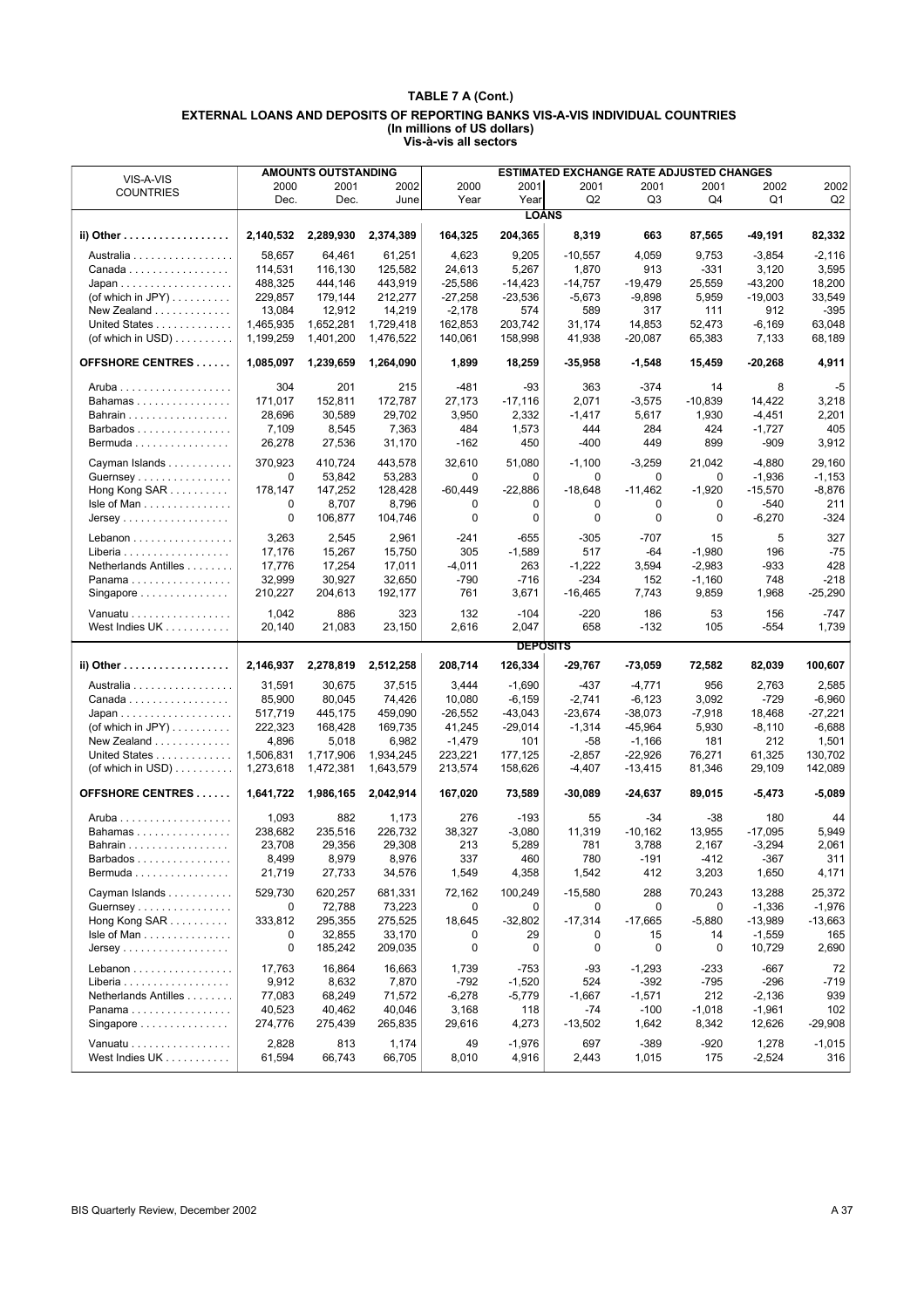| 2000<br>2001<br>2002<br>2000<br>2001<br>2001<br>2001<br>2001<br>2002<br>2002<br><b>COUNTRIES</b><br>Dec.<br>Dec.<br>Year<br>Year<br>Q <sub>2</sub><br>Q3<br>Q4<br>Q1<br>Q2<br>June<br><b>LOANS</b><br>727,993<br>DEVELOPING COUNTRIES<br>741,591<br>712,234<br>$-34,105$<br>-17,014<br>$-1,676$<br>$-11,296$<br>688<br>-1,211<br>-4,017<br>i) Africa & Middle East<br>142,137<br>138,079<br>146,557<br>$-8,481$<br>$-6,127$<br>$-355$<br>$-2,712$<br>3,165<br>120<br>2,132<br>4,496<br>3,994<br>$-183$<br>$-23$<br>3,852<br>$-649$<br>-466<br>$-149$<br>$-101$<br>-60<br>Algeria<br>2,524<br>2,742<br>2,563<br>$-118$<br>227<br>34<br>$-190$<br>-91<br>-99<br>-103<br>Angola<br>78<br>$-30$<br>-2<br>-8<br>2<br>$-1$<br>9<br>71<br>95<br>11<br>-6<br>5<br>$-2$<br>Botswana<br>17<br>31<br>25<br>0<br>12<br>8<br>-6<br>27<br>0<br>22<br>$\mathbf 0$<br>Burkina Faso<br>123<br>106<br>139<br>$-13$<br>-8<br>$-14$<br>81<br>20<br>$\overline{2}$<br>6<br>$-4$<br>64<br>88<br>$-6$<br>11<br>4<br>Burundi<br>212<br>$-133$<br>334<br>$-322$<br>17<br>92<br>Cameroon<br>1,985<br>1,772<br>2,093<br>177<br>Cape Verde<br>30<br>168<br>234<br>$-4$<br>143<br>9<br>11<br>24<br>27<br>14<br>$-3$<br>$-2$<br>Central African Rep.<br>57<br>51<br>52<br>-25<br>-6<br>0<br>$-1$<br>1<br>62<br>$\overline{7}$<br>12<br>69<br>91<br>$-14$<br>9<br>4<br>3<br>4<br>$\overline{7}$<br>$\overline{2}$<br>$\Omega$<br>$\mathbf 0$<br>Comoros Islands.<br>10<br>8<br>$\mathbf{1}$<br>$-2$<br>$-4$<br>1<br>$-47$<br>1,056<br>1,010<br>54<br>-364<br>$-128$<br>$-61$<br>$-105$<br>-60<br>$Congo \ldots \ldots \ldots \ldots \ldots$<br>1,446<br>32<br>$-2$<br>30<br>37<br>Congo Democratic Republic<br>665<br>667<br>793<br>$-28$<br>14<br>10<br>658<br>$-128$<br>89<br>Côte d'Ivoire<br>2,550<br>1,931<br>2,325<br>-470<br>-65<br>-33<br>185<br>$\overline{7}$<br>$\mathbf{1}$<br>Djibouti<br>43<br>31<br>$-10$<br>$-1$<br>-6<br>-3<br>$\mathbf{1}$<br>36<br>802<br>515<br>$-635$<br>398<br>$-125$<br>335<br>7,370<br>7,110<br>7,726<br>$-121$<br>11<br>9<br>31<br>-5<br>3<br>$-2$<br>0<br>22<br>Equatorial Guinea<br>$-1$<br>$-1$<br>0<br>9<br>1<br>$\mathbf{1}$<br>9<br>$\mathbf{1}$<br>0<br>0<br>$\mathbf{1}$<br>$-1$<br>Eritrea<br>$-3$<br>$-5$<br>48<br>35<br>39<br>$-14$<br>$-13$<br>4<br>$-4$<br>6<br>Ethiopia<br>27<br>92<br>553<br>624<br>527<br>$-103$<br>$-11$<br>$-15$<br>126<br>$-174$<br>Gabon<br>72<br>87<br>$-14$<br>$\overline{7}$<br>$\mathbf 0$<br>12<br>0<br>15<br>$-3$<br>67<br>Gambia<br>1,070<br>969<br>779<br>$-197$<br>$-80$<br>$-137$<br>$-103$<br>242<br>$-104$<br>$-141$<br>Ghana<br>295<br>248<br>301<br>$-20$<br>$-34$<br>2<br>$-30$<br>12<br>-3<br>27<br>Guinea<br>$-10$<br>$-2$<br>Guinea-Bissau<br>25<br>23<br>22<br>-3<br>2<br>-3<br>$-1$<br>$-1$<br>6,270<br>$-223$<br>$-338$<br>435<br>7,521<br>8,565<br>$-437$<br>$-1,232$<br>137<br>1,452<br>$lran$<br><u>DEPOSITS</u><br>24,883<br><b>DEVELOPING COUNTRIES</b><br>1,032,041<br>1,070,858<br>1,087,568<br>134,271<br>27,690<br>$-14,659$<br>$-28,218$<br>$-8,035$<br>$-3,795$<br>i) Africa & Middle East<br>313,533<br>333,093<br>338,877<br>47,115<br>4,915<br>3,253<br>$-3,724$<br>$-12,574$<br>$-5,925$<br>1,543<br>1,251<br>538<br>211<br>$-255$<br>5,663<br>5,937<br>6,547<br>77<br>312<br>35<br>Algeria<br>2,006<br>355<br>184<br>2,379<br>2,658<br>448<br>$-145$<br>-46<br>$-16$<br>270<br>Angola<br>149<br>166<br>182<br>$-29$<br>21<br>10<br>-8<br>4<br>2<br>-3<br>$-402$<br>97<br>$-299$<br>$-58$<br>959<br>628<br>592<br>440<br>40<br>4<br>Botswana<br>$-7$<br>Burkina Faso<br>134<br>134<br>148<br>18<br>5<br>2<br>-2<br>$\mathbf{1}$<br>5<br>$-27$<br>$-25$<br>$\mathbf 0$<br>-8<br>$\mathbf 0$<br>$-23$<br>155<br>151<br>137<br>Burundi<br>$-1$<br>$-31$<br>$-16$<br>$-98$<br>77<br>28<br>57<br>779<br>810<br>957<br>47<br>Cameroon<br>$-25$<br>8<br>$-3$<br>10<br>Cape Verde<br>80<br>207<br>278<br>134<br>41<br>35<br>3<br>$-7$<br>23<br>5<br>54<br>77<br>65<br>$-4$<br>24<br>-23<br>Central African Rep.<br>56<br>83<br>39<br>$-24$<br>$-7$<br>20<br>61<br>$-1$<br>$-4$<br>$\mathbf{1}$<br>Comoros Islands.<br>32<br>39<br>45<br>-5<br>$\overline{7}$<br>3<br>6<br>-6<br>-1<br>7<br>$-7$<br>$-7$<br>270<br>264<br>274<br>57<br>$-1$<br>-8<br>-22<br>$-4$<br>$Congo \ldots \ldots \ldots \ldots \ldots$<br>Congo Democratic Republic<br>783<br>710<br>673<br>$-118$<br>-61<br>32<br>$-31$<br>$-20$<br>-20<br>-51<br>Côte d'Ivoire<br>1,813<br>1,323<br>1,380<br>369<br>-424<br>$-188$<br>$-429$<br>238<br>33<br>-105<br>255<br>257<br>276<br>$-24$<br>-5<br>-22<br>8<br>12<br>Djibouti<br>4<br>0<br>$-709$<br>20,201<br>19,647<br>20,592<br>254<br>-473<br>-276<br>268<br>41<br>574<br>Equatorial Guinea<br>94<br>105<br>$-4$<br>55<br>115<br>-9<br>$-156$<br>21<br>-16<br>38<br>49<br>94<br>115<br>$-5$<br>45<br>10<br>-5<br>22<br>$-1$<br>17<br>483<br>534<br>752<br>72<br>52<br>50<br>$-34$<br>3<br>104<br>74<br>Ethiopia<br>414<br>474<br>36<br>-27<br>20<br>-39<br>-39<br>-31<br>49<br>Gabon<br>456<br>$-5$<br>102<br>120<br>$-1$<br>0<br>-12<br>12<br>-16<br>Gambia<br>115<br>10<br>972<br>52<br>32<br>787<br>882<br>$-1$<br>61<br>33<br>$-2$<br>34<br>Ghana<br>25<br>Guinea<br>273<br>286<br>310<br>16<br>25<br>$-14$<br>$-28$<br>41<br>44<br>Guinea-Bissau<br>20<br>29<br>31<br>5<br>10<br>3<br>1<br>5<br>$-1$<br>0<br>$-2,056$<br>15,895<br>14,239<br>15,325<br>8,040<br>174<br>306<br>$-3,237$<br>119<br>475 |           | <b>AMOUNTS OUTSTANDING</b> |  | <b>ESTIMATED EXCHANGE RATE ADJUSTED CHANGES</b> |  |  |
|--------------------------------------------------------------------------------------------------------------------------------------------------------------------------------------------------------------------------------------------------------------------------------------------------------------------------------------------------------------------------------------------------------------------------------------------------------------------------------------------------------------------------------------------------------------------------------------------------------------------------------------------------------------------------------------------------------------------------------------------------------------------------------------------------------------------------------------------------------------------------------------------------------------------------------------------------------------------------------------------------------------------------------------------------------------------------------------------------------------------------------------------------------------------------------------------------------------------------------------------------------------------------------------------------------------------------------------------------------------------------------------------------------------------------------------------------------------------------------------------------------------------------------------------------------------------------------------------------------------------------------------------------------------------------------------------------------------------------------------------------------------------------------------------------------------------------------------------------------------------------------------------------------------------------------------------------------------------------------------------------------------------------------------------------------------------------------------------------------------------------------------------------------------------------------------------------------------------------------------------------------------------------------------------------------------------------------------------------------------------------------------------------------------------------------------------------------------------------------------------------------------------------------------------------------------------------------------------------------------------------------------------------------------------------------------------------------------------------------------------------------------------------------------------------------------------------------------------------------------------------------------------------------------------------------------------------------------------------------------------------------------------------------------------------------------------------------------------------------------------------------------------------------------------------------------------------------------------------------------------------------------------------------------------------------------------------------------------------------------------------------------------------------------------------------------------------------------------------------------------------------------------------------------------------------------------------------------------------------------------------------------------------------------------------------------------------------------------------------------------------------------------------------------------------------------------------------------------------------------------------------------------------------------------------------------------------------------------------------------------------------------------------------------------------------------------------------------------------------------------------------------------------------------------------------------------------------------------------------------------------------------------------------------------------------------------------------------------------------------------------------------------------------------------------------------------------------------------------------------------------------------------------------------------------------------------------------------------------------------------------------------------------------------------------------------------------------------------------------------------------------------------------------------------------------------------------------------------------------------------------------------------------------------------------------------------------------------------------------------------------------------------------------------------------------------------------------------------------------------------------------------------------------------------------------------------------------------------------------------------------------------------------------------------------------------------------------------------------------------------------------------------------------|-----------|----------------------------|--|-------------------------------------------------|--|--|
|                                                                                                                                                                                                                                                                                                                                                                                                                                                                                                                                                                                                                                                                                                                                                                                                                                                                                                                                                                                                                                                                                                                                                                                                                                                                                                                                                                                                                                                                                                                                                                                                                                                                                                                                                                                                                                                                                                                                                                                                                                                                                                                                                                                                                                                                                                                                                                                                                                                                                                                                                                                                                                                                                                                                                                                                                                                                                                                                                                                                                                                                                                                                                                                                                                                                                                                                                                                                                                                                                                                                                                                                                                                                                                                                                                                                                                                                                                                                                                                                                                                                                                                                                                                                                                                                                                                                                                                                                                                                                                                                                                                                                                                                                                                                                                                                                                                                                                                                                                                                                                                                                                                                                                                                                                                                                                                                                                                                        | VIS-A-VIS |                            |  |                                                 |  |  |
|                                                                                                                                                                                                                                                                                                                                                                                                                                                                                                                                                                                                                                                                                                                                                                                                                                                                                                                                                                                                                                                                                                                                                                                                                                                                                                                                                                                                                                                                                                                                                                                                                                                                                                                                                                                                                                                                                                                                                                                                                                                                                                                                                                                                                                                                                                                                                                                                                                                                                                                                                                                                                                                                                                                                                                                                                                                                                                                                                                                                                                                                                                                                                                                                                                                                                                                                                                                                                                                                                                                                                                                                                                                                                                                                                                                                                                                                                                                                                                                                                                                                                                                                                                                                                                                                                                                                                                                                                                                                                                                                                                                                                                                                                                                                                                                                                                                                                                                                                                                                                                                                                                                                                                                                                                                                                                                                                                                                        |           |                            |  |                                                 |  |  |
|                                                                                                                                                                                                                                                                                                                                                                                                                                                                                                                                                                                                                                                                                                                                                                                                                                                                                                                                                                                                                                                                                                                                                                                                                                                                                                                                                                                                                                                                                                                                                                                                                                                                                                                                                                                                                                                                                                                                                                                                                                                                                                                                                                                                                                                                                                                                                                                                                                                                                                                                                                                                                                                                                                                                                                                                                                                                                                                                                                                                                                                                                                                                                                                                                                                                                                                                                                                                                                                                                                                                                                                                                                                                                                                                                                                                                                                                                                                                                                                                                                                                                                                                                                                                                                                                                                                                                                                                                                                                                                                                                                                                                                                                                                                                                                                                                                                                                                                                                                                                                                                                                                                                                                                                                                                                                                                                                                                                        |           |                            |  |                                                 |  |  |
|                                                                                                                                                                                                                                                                                                                                                                                                                                                                                                                                                                                                                                                                                                                                                                                                                                                                                                                                                                                                                                                                                                                                                                                                                                                                                                                                                                                                                                                                                                                                                                                                                                                                                                                                                                                                                                                                                                                                                                                                                                                                                                                                                                                                                                                                                                                                                                                                                                                                                                                                                                                                                                                                                                                                                                                                                                                                                                                                                                                                                                                                                                                                                                                                                                                                                                                                                                                                                                                                                                                                                                                                                                                                                                                                                                                                                                                                                                                                                                                                                                                                                                                                                                                                                                                                                                                                                                                                                                                                                                                                                                                                                                                                                                                                                                                                                                                                                                                                                                                                                                                                                                                                                                                                                                                                                                                                                                                                        |           |                            |  |                                                 |  |  |
|                                                                                                                                                                                                                                                                                                                                                                                                                                                                                                                                                                                                                                                                                                                                                                                                                                                                                                                                                                                                                                                                                                                                                                                                                                                                                                                                                                                                                                                                                                                                                                                                                                                                                                                                                                                                                                                                                                                                                                                                                                                                                                                                                                                                                                                                                                                                                                                                                                                                                                                                                                                                                                                                                                                                                                                                                                                                                                                                                                                                                                                                                                                                                                                                                                                                                                                                                                                                                                                                                                                                                                                                                                                                                                                                                                                                                                                                                                                                                                                                                                                                                                                                                                                                                                                                                                                                                                                                                                                                                                                                                                                                                                                                                                                                                                                                                                                                                                                                                                                                                                                                                                                                                                                                                                                                                                                                                                                                        |           |                            |  |                                                 |  |  |
|                                                                                                                                                                                                                                                                                                                                                                                                                                                                                                                                                                                                                                                                                                                                                                                                                                                                                                                                                                                                                                                                                                                                                                                                                                                                                                                                                                                                                                                                                                                                                                                                                                                                                                                                                                                                                                                                                                                                                                                                                                                                                                                                                                                                                                                                                                                                                                                                                                                                                                                                                                                                                                                                                                                                                                                                                                                                                                                                                                                                                                                                                                                                                                                                                                                                                                                                                                                                                                                                                                                                                                                                                                                                                                                                                                                                                                                                                                                                                                                                                                                                                                                                                                                                                                                                                                                                                                                                                                                                                                                                                                                                                                                                                                                                                                                                                                                                                                                                                                                                                                                                                                                                                                                                                                                                                                                                                                                                        |           |                            |  |                                                 |  |  |
|                                                                                                                                                                                                                                                                                                                                                                                                                                                                                                                                                                                                                                                                                                                                                                                                                                                                                                                                                                                                                                                                                                                                                                                                                                                                                                                                                                                                                                                                                                                                                                                                                                                                                                                                                                                                                                                                                                                                                                                                                                                                                                                                                                                                                                                                                                                                                                                                                                                                                                                                                                                                                                                                                                                                                                                                                                                                                                                                                                                                                                                                                                                                                                                                                                                                                                                                                                                                                                                                                                                                                                                                                                                                                                                                                                                                                                                                                                                                                                                                                                                                                                                                                                                                                                                                                                                                                                                                                                                                                                                                                                                                                                                                                                                                                                                                                                                                                                                                                                                                                                                                                                                                                                                                                                                                                                                                                                                                        |           |                            |  |                                                 |  |  |
|                                                                                                                                                                                                                                                                                                                                                                                                                                                                                                                                                                                                                                                                                                                                                                                                                                                                                                                                                                                                                                                                                                                                                                                                                                                                                                                                                                                                                                                                                                                                                                                                                                                                                                                                                                                                                                                                                                                                                                                                                                                                                                                                                                                                                                                                                                                                                                                                                                                                                                                                                                                                                                                                                                                                                                                                                                                                                                                                                                                                                                                                                                                                                                                                                                                                                                                                                                                                                                                                                                                                                                                                                                                                                                                                                                                                                                                                                                                                                                                                                                                                                                                                                                                                                                                                                                                                                                                                                                                                                                                                                                                                                                                                                                                                                                                                                                                                                                                                                                                                                                                                                                                                                                                                                                                                                                                                                                                                        |           |                            |  |                                                 |  |  |
|                                                                                                                                                                                                                                                                                                                                                                                                                                                                                                                                                                                                                                                                                                                                                                                                                                                                                                                                                                                                                                                                                                                                                                                                                                                                                                                                                                                                                                                                                                                                                                                                                                                                                                                                                                                                                                                                                                                                                                                                                                                                                                                                                                                                                                                                                                                                                                                                                                                                                                                                                                                                                                                                                                                                                                                                                                                                                                                                                                                                                                                                                                                                                                                                                                                                                                                                                                                                                                                                                                                                                                                                                                                                                                                                                                                                                                                                                                                                                                                                                                                                                                                                                                                                                                                                                                                                                                                                                                                                                                                                                                                                                                                                                                                                                                                                                                                                                                                                                                                                                                                                                                                                                                                                                                                                                                                                                                                                        |           |                            |  |                                                 |  |  |
|                                                                                                                                                                                                                                                                                                                                                                                                                                                                                                                                                                                                                                                                                                                                                                                                                                                                                                                                                                                                                                                                                                                                                                                                                                                                                                                                                                                                                                                                                                                                                                                                                                                                                                                                                                                                                                                                                                                                                                                                                                                                                                                                                                                                                                                                                                                                                                                                                                                                                                                                                                                                                                                                                                                                                                                                                                                                                                                                                                                                                                                                                                                                                                                                                                                                                                                                                                                                                                                                                                                                                                                                                                                                                                                                                                                                                                                                                                                                                                                                                                                                                                                                                                                                                                                                                                                                                                                                                                                                                                                                                                                                                                                                                                                                                                                                                                                                                                                                                                                                                                                                                                                                                                                                                                                                                                                                                                                                        |           |                            |  |                                                 |  |  |
|                                                                                                                                                                                                                                                                                                                                                                                                                                                                                                                                                                                                                                                                                                                                                                                                                                                                                                                                                                                                                                                                                                                                                                                                                                                                                                                                                                                                                                                                                                                                                                                                                                                                                                                                                                                                                                                                                                                                                                                                                                                                                                                                                                                                                                                                                                                                                                                                                                                                                                                                                                                                                                                                                                                                                                                                                                                                                                                                                                                                                                                                                                                                                                                                                                                                                                                                                                                                                                                                                                                                                                                                                                                                                                                                                                                                                                                                                                                                                                                                                                                                                                                                                                                                                                                                                                                                                                                                                                                                                                                                                                                                                                                                                                                                                                                                                                                                                                                                                                                                                                                                                                                                                                                                                                                                                                                                                                                                        |           |                            |  |                                                 |  |  |
|                                                                                                                                                                                                                                                                                                                                                                                                                                                                                                                                                                                                                                                                                                                                                                                                                                                                                                                                                                                                                                                                                                                                                                                                                                                                                                                                                                                                                                                                                                                                                                                                                                                                                                                                                                                                                                                                                                                                                                                                                                                                                                                                                                                                                                                                                                                                                                                                                                                                                                                                                                                                                                                                                                                                                                                                                                                                                                                                                                                                                                                                                                                                                                                                                                                                                                                                                                                                                                                                                                                                                                                                                                                                                                                                                                                                                                                                                                                                                                                                                                                                                                                                                                                                                                                                                                                                                                                                                                                                                                                                                                                                                                                                                                                                                                                                                                                                                                                                                                                                                                                                                                                                                                                                                                                                                                                                                                                                        |           |                            |  |                                                 |  |  |
|                                                                                                                                                                                                                                                                                                                                                                                                                                                                                                                                                                                                                                                                                                                                                                                                                                                                                                                                                                                                                                                                                                                                                                                                                                                                                                                                                                                                                                                                                                                                                                                                                                                                                                                                                                                                                                                                                                                                                                                                                                                                                                                                                                                                                                                                                                                                                                                                                                                                                                                                                                                                                                                                                                                                                                                                                                                                                                                                                                                                                                                                                                                                                                                                                                                                                                                                                                                                                                                                                                                                                                                                                                                                                                                                                                                                                                                                                                                                                                                                                                                                                                                                                                                                                                                                                                                                                                                                                                                                                                                                                                                                                                                                                                                                                                                                                                                                                                                                                                                                                                                                                                                                                                                                                                                                                                                                                                                                        |           |                            |  |                                                 |  |  |
|                                                                                                                                                                                                                                                                                                                                                                                                                                                                                                                                                                                                                                                                                                                                                                                                                                                                                                                                                                                                                                                                                                                                                                                                                                                                                                                                                                                                                                                                                                                                                                                                                                                                                                                                                                                                                                                                                                                                                                                                                                                                                                                                                                                                                                                                                                                                                                                                                                                                                                                                                                                                                                                                                                                                                                                                                                                                                                                                                                                                                                                                                                                                                                                                                                                                                                                                                                                                                                                                                                                                                                                                                                                                                                                                                                                                                                                                                                                                                                                                                                                                                                                                                                                                                                                                                                                                                                                                                                                                                                                                                                                                                                                                                                                                                                                                                                                                                                                                                                                                                                                                                                                                                                                                                                                                                                                                                                                                        |           |                            |  |                                                 |  |  |
|                                                                                                                                                                                                                                                                                                                                                                                                                                                                                                                                                                                                                                                                                                                                                                                                                                                                                                                                                                                                                                                                                                                                                                                                                                                                                                                                                                                                                                                                                                                                                                                                                                                                                                                                                                                                                                                                                                                                                                                                                                                                                                                                                                                                                                                                                                                                                                                                                                                                                                                                                                                                                                                                                                                                                                                                                                                                                                                                                                                                                                                                                                                                                                                                                                                                                                                                                                                                                                                                                                                                                                                                                                                                                                                                                                                                                                                                                                                                                                                                                                                                                                                                                                                                                                                                                                                                                                                                                                                                                                                                                                                                                                                                                                                                                                                                                                                                                                                                                                                                                                                                                                                                                                                                                                                                                                                                                                                                        |           |                            |  |                                                 |  |  |
|                                                                                                                                                                                                                                                                                                                                                                                                                                                                                                                                                                                                                                                                                                                                                                                                                                                                                                                                                                                                                                                                                                                                                                                                                                                                                                                                                                                                                                                                                                                                                                                                                                                                                                                                                                                                                                                                                                                                                                                                                                                                                                                                                                                                                                                                                                                                                                                                                                                                                                                                                                                                                                                                                                                                                                                                                                                                                                                                                                                                                                                                                                                                                                                                                                                                                                                                                                                                                                                                                                                                                                                                                                                                                                                                                                                                                                                                                                                                                                                                                                                                                                                                                                                                                                                                                                                                                                                                                                                                                                                                                                                                                                                                                                                                                                                                                                                                                                                                                                                                                                                                                                                                                                                                                                                                                                                                                                                                        |           |                            |  |                                                 |  |  |
|                                                                                                                                                                                                                                                                                                                                                                                                                                                                                                                                                                                                                                                                                                                                                                                                                                                                                                                                                                                                                                                                                                                                                                                                                                                                                                                                                                                                                                                                                                                                                                                                                                                                                                                                                                                                                                                                                                                                                                                                                                                                                                                                                                                                                                                                                                                                                                                                                                                                                                                                                                                                                                                                                                                                                                                                                                                                                                                                                                                                                                                                                                                                                                                                                                                                                                                                                                                                                                                                                                                                                                                                                                                                                                                                                                                                                                                                                                                                                                                                                                                                                                                                                                                                                                                                                                                                                                                                                                                                                                                                                                                                                                                                                                                                                                                                                                                                                                                                                                                                                                                                                                                                                                                                                                                                                                                                                                                                        |           |                            |  |                                                 |  |  |
|                                                                                                                                                                                                                                                                                                                                                                                                                                                                                                                                                                                                                                                                                                                                                                                                                                                                                                                                                                                                                                                                                                                                                                                                                                                                                                                                                                                                                                                                                                                                                                                                                                                                                                                                                                                                                                                                                                                                                                                                                                                                                                                                                                                                                                                                                                                                                                                                                                                                                                                                                                                                                                                                                                                                                                                                                                                                                                                                                                                                                                                                                                                                                                                                                                                                                                                                                                                                                                                                                                                                                                                                                                                                                                                                                                                                                                                                                                                                                                                                                                                                                                                                                                                                                                                                                                                                                                                                                                                                                                                                                                                                                                                                                                                                                                                                                                                                                                                                                                                                                                                                                                                                                                                                                                                                                                                                                                                                        |           |                            |  |                                                 |  |  |
|                                                                                                                                                                                                                                                                                                                                                                                                                                                                                                                                                                                                                                                                                                                                                                                                                                                                                                                                                                                                                                                                                                                                                                                                                                                                                                                                                                                                                                                                                                                                                                                                                                                                                                                                                                                                                                                                                                                                                                                                                                                                                                                                                                                                                                                                                                                                                                                                                                                                                                                                                                                                                                                                                                                                                                                                                                                                                                                                                                                                                                                                                                                                                                                                                                                                                                                                                                                                                                                                                                                                                                                                                                                                                                                                                                                                                                                                                                                                                                                                                                                                                                                                                                                                                                                                                                                                                                                                                                                                                                                                                                                                                                                                                                                                                                                                                                                                                                                                                                                                                                                                                                                                                                                                                                                                                                                                                                                                        |           |                            |  |                                                 |  |  |
|                                                                                                                                                                                                                                                                                                                                                                                                                                                                                                                                                                                                                                                                                                                                                                                                                                                                                                                                                                                                                                                                                                                                                                                                                                                                                                                                                                                                                                                                                                                                                                                                                                                                                                                                                                                                                                                                                                                                                                                                                                                                                                                                                                                                                                                                                                                                                                                                                                                                                                                                                                                                                                                                                                                                                                                                                                                                                                                                                                                                                                                                                                                                                                                                                                                                                                                                                                                                                                                                                                                                                                                                                                                                                                                                                                                                                                                                                                                                                                                                                                                                                                                                                                                                                                                                                                                                                                                                                                                                                                                                                                                                                                                                                                                                                                                                                                                                                                                                                                                                                                                                                                                                                                                                                                                                                                                                                                                                        |           |                            |  |                                                 |  |  |
|                                                                                                                                                                                                                                                                                                                                                                                                                                                                                                                                                                                                                                                                                                                                                                                                                                                                                                                                                                                                                                                                                                                                                                                                                                                                                                                                                                                                                                                                                                                                                                                                                                                                                                                                                                                                                                                                                                                                                                                                                                                                                                                                                                                                                                                                                                                                                                                                                                                                                                                                                                                                                                                                                                                                                                                                                                                                                                                                                                                                                                                                                                                                                                                                                                                                                                                                                                                                                                                                                                                                                                                                                                                                                                                                                                                                                                                                                                                                                                                                                                                                                                                                                                                                                                                                                                                                                                                                                                                                                                                                                                                                                                                                                                                                                                                                                                                                                                                                                                                                                                                                                                                                                                                                                                                                                                                                                                                                        |           |                            |  |                                                 |  |  |
|                                                                                                                                                                                                                                                                                                                                                                                                                                                                                                                                                                                                                                                                                                                                                                                                                                                                                                                                                                                                                                                                                                                                                                                                                                                                                                                                                                                                                                                                                                                                                                                                                                                                                                                                                                                                                                                                                                                                                                                                                                                                                                                                                                                                                                                                                                                                                                                                                                                                                                                                                                                                                                                                                                                                                                                                                                                                                                                                                                                                                                                                                                                                                                                                                                                                                                                                                                                                                                                                                                                                                                                                                                                                                                                                                                                                                                                                                                                                                                                                                                                                                                                                                                                                                                                                                                                                                                                                                                                                                                                                                                                                                                                                                                                                                                                                                                                                                                                                                                                                                                                                                                                                                                                                                                                                                                                                                                                                        |           |                            |  |                                                 |  |  |
|                                                                                                                                                                                                                                                                                                                                                                                                                                                                                                                                                                                                                                                                                                                                                                                                                                                                                                                                                                                                                                                                                                                                                                                                                                                                                                                                                                                                                                                                                                                                                                                                                                                                                                                                                                                                                                                                                                                                                                                                                                                                                                                                                                                                                                                                                                                                                                                                                                                                                                                                                                                                                                                                                                                                                                                                                                                                                                                                                                                                                                                                                                                                                                                                                                                                                                                                                                                                                                                                                                                                                                                                                                                                                                                                                                                                                                                                                                                                                                                                                                                                                                                                                                                                                                                                                                                                                                                                                                                                                                                                                                                                                                                                                                                                                                                                                                                                                                                                                                                                                                                                                                                                                                                                                                                                                                                                                                                                        |           |                            |  |                                                 |  |  |
|                                                                                                                                                                                                                                                                                                                                                                                                                                                                                                                                                                                                                                                                                                                                                                                                                                                                                                                                                                                                                                                                                                                                                                                                                                                                                                                                                                                                                                                                                                                                                                                                                                                                                                                                                                                                                                                                                                                                                                                                                                                                                                                                                                                                                                                                                                                                                                                                                                                                                                                                                                                                                                                                                                                                                                                                                                                                                                                                                                                                                                                                                                                                                                                                                                                                                                                                                                                                                                                                                                                                                                                                                                                                                                                                                                                                                                                                                                                                                                                                                                                                                                                                                                                                                                                                                                                                                                                                                                                                                                                                                                                                                                                                                                                                                                                                                                                                                                                                                                                                                                                                                                                                                                                                                                                                                                                                                                                                        |           |                            |  |                                                 |  |  |
|                                                                                                                                                                                                                                                                                                                                                                                                                                                                                                                                                                                                                                                                                                                                                                                                                                                                                                                                                                                                                                                                                                                                                                                                                                                                                                                                                                                                                                                                                                                                                                                                                                                                                                                                                                                                                                                                                                                                                                                                                                                                                                                                                                                                                                                                                                                                                                                                                                                                                                                                                                                                                                                                                                                                                                                                                                                                                                                                                                                                                                                                                                                                                                                                                                                                                                                                                                                                                                                                                                                                                                                                                                                                                                                                                                                                                                                                                                                                                                                                                                                                                                                                                                                                                                                                                                                                                                                                                                                                                                                                                                                                                                                                                                                                                                                                                                                                                                                                                                                                                                                                                                                                                                                                                                                                                                                                                                                                        |           |                            |  |                                                 |  |  |
|                                                                                                                                                                                                                                                                                                                                                                                                                                                                                                                                                                                                                                                                                                                                                                                                                                                                                                                                                                                                                                                                                                                                                                                                                                                                                                                                                                                                                                                                                                                                                                                                                                                                                                                                                                                                                                                                                                                                                                                                                                                                                                                                                                                                                                                                                                                                                                                                                                                                                                                                                                                                                                                                                                                                                                                                                                                                                                                                                                                                                                                                                                                                                                                                                                                                                                                                                                                                                                                                                                                                                                                                                                                                                                                                                                                                                                                                                                                                                                                                                                                                                                                                                                                                                                                                                                                                                                                                                                                                                                                                                                                                                                                                                                                                                                                                                                                                                                                                                                                                                                                                                                                                                                                                                                                                                                                                                                                                        |           |                            |  |                                                 |  |  |
|                                                                                                                                                                                                                                                                                                                                                                                                                                                                                                                                                                                                                                                                                                                                                                                                                                                                                                                                                                                                                                                                                                                                                                                                                                                                                                                                                                                                                                                                                                                                                                                                                                                                                                                                                                                                                                                                                                                                                                                                                                                                                                                                                                                                                                                                                                                                                                                                                                                                                                                                                                                                                                                                                                                                                                                                                                                                                                                                                                                                                                                                                                                                                                                                                                                                                                                                                                                                                                                                                                                                                                                                                                                                                                                                                                                                                                                                                                                                                                                                                                                                                                                                                                                                                                                                                                                                                                                                                                                                                                                                                                                                                                                                                                                                                                                                                                                                                                                                                                                                                                                                                                                                                                                                                                                                                                                                                                                                        |           |                            |  |                                                 |  |  |
|                                                                                                                                                                                                                                                                                                                                                                                                                                                                                                                                                                                                                                                                                                                                                                                                                                                                                                                                                                                                                                                                                                                                                                                                                                                                                                                                                                                                                                                                                                                                                                                                                                                                                                                                                                                                                                                                                                                                                                                                                                                                                                                                                                                                                                                                                                                                                                                                                                                                                                                                                                                                                                                                                                                                                                                                                                                                                                                                                                                                                                                                                                                                                                                                                                                                                                                                                                                                                                                                                                                                                                                                                                                                                                                                                                                                                                                                                                                                                                                                                                                                                                                                                                                                                                                                                                                                                                                                                                                                                                                                                                                                                                                                                                                                                                                                                                                                                                                                                                                                                                                                                                                                                                                                                                                                                                                                                                                                        |           |                            |  |                                                 |  |  |
|                                                                                                                                                                                                                                                                                                                                                                                                                                                                                                                                                                                                                                                                                                                                                                                                                                                                                                                                                                                                                                                                                                                                                                                                                                                                                                                                                                                                                                                                                                                                                                                                                                                                                                                                                                                                                                                                                                                                                                                                                                                                                                                                                                                                                                                                                                                                                                                                                                                                                                                                                                                                                                                                                                                                                                                                                                                                                                                                                                                                                                                                                                                                                                                                                                                                                                                                                                                                                                                                                                                                                                                                                                                                                                                                                                                                                                                                                                                                                                                                                                                                                                                                                                                                                                                                                                                                                                                                                                                                                                                                                                                                                                                                                                                                                                                                                                                                                                                                                                                                                                                                                                                                                                                                                                                                                                                                                                                                        |           |                            |  |                                                 |  |  |
|                                                                                                                                                                                                                                                                                                                                                                                                                                                                                                                                                                                                                                                                                                                                                                                                                                                                                                                                                                                                                                                                                                                                                                                                                                                                                                                                                                                                                                                                                                                                                                                                                                                                                                                                                                                                                                                                                                                                                                                                                                                                                                                                                                                                                                                                                                                                                                                                                                                                                                                                                                                                                                                                                                                                                                                                                                                                                                                                                                                                                                                                                                                                                                                                                                                                                                                                                                                                                                                                                                                                                                                                                                                                                                                                                                                                                                                                                                                                                                                                                                                                                                                                                                                                                                                                                                                                                                                                                                                                                                                                                                                                                                                                                                                                                                                                                                                                                                                                                                                                                                                                                                                                                                                                                                                                                                                                                                                                        |           |                            |  |                                                 |  |  |
|                                                                                                                                                                                                                                                                                                                                                                                                                                                                                                                                                                                                                                                                                                                                                                                                                                                                                                                                                                                                                                                                                                                                                                                                                                                                                                                                                                                                                                                                                                                                                                                                                                                                                                                                                                                                                                                                                                                                                                                                                                                                                                                                                                                                                                                                                                                                                                                                                                                                                                                                                                                                                                                                                                                                                                                                                                                                                                                                                                                                                                                                                                                                                                                                                                                                                                                                                                                                                                                                                                                                                                                                                                                                                                                                                                                                                                                                                                                                                                                                                                                                                                                                                                                                                                                                                                                                                                                                                                                                                                                                                                                                                                                                                                                                                                                                                                                                                                                                                                                                                                                                                                                                                                                                                                                                                                                                                                                                        |           |                            |  |                                                 |  |  |
|                                                                                                                                                                                                                                                                                                                                                                                                                                                                                                                                                                                                                                                                                                                                                                                                                                                                                                                                                                                                                                                                                                                                                                                                                                                                                                                                                                                                                                                                                                                                                                                                                                                                                                                                                                                                                                                                                                                                                                                                                                                                                                                                                                                                                                                                                                                                                                                                                                                                                                                                                                                                                                                                                                                                                                                                                                                                                                                                                                                                                                                                                                                                                                                                                                                                                                                                                                                                                                                                                                                                                                                                                                                                                                                                                                                                                                                                                                                                                                                                                                                                                                                                                                                                                                                                                                                                                                                                                                                                                                                                                                                                                                                                                                                                                                                                                                                                                                                                                                                                                                                                                                                                                                                                                                                                                                                                                                                                        |           |                            |  |                                                 |  |  |
|                                                                                                                                                                                                                                                                                                                                                                                                                                                                                                                                                                                                                                                                                                                                                                                                                                                                                                                                                                                                                                                                                                                                                                                                                                                                                                                                                                                                                                                                                                                                                                                                                                                                                                                                                                                                                                                                                                                                                                                                                                                                                                                                                                                                                                                                                                                                                                                                                                                                                                                                                                                                                                                                                                                                                                                                                                                                                                                                                                                                                                                                                                                                                                                                                                                                                                                                                                                                                                                                                                                                                                                                                                                                                                                                                                                                                                                                                                                                                                                                                                                                                                                                                                                                                                                                                                                                                                                                                                                                                                                                                                                                                                                                                                                                                                                                                                                                                                                                                                                                                                                                                                                                                                                                                                                                                                                                                                                                        |           |                            |  |                                                 |  |  |
|                                                                                                                                                                                                                                                                                                                                                                                                                                                                                                                                                                                                                                                                                                                                                                                                                                                                                                                                                                                                                                                                                                                                                                                                                                                                                                                                                                                                                                                                                                                                                                                                                                                                                                                                                                                                                                                                                                                                                                                                                                                                                                                                                                                                                                                                                                                                                                                                                                                                                                                                                                                                                                                                                                                                                                                                                                                                                                                                                                                                                                                                                                                                                                                                                                                                                                                                                                                                                                                                                                                                                                                                                                                                                                                                                                                                                                                                                                                                                                                                                                                                                                                                                                                                                                                                                                                                                                                                                                                                                                                                                                                                                                                                                                                                                                                                                                                                                                                                                                                                                                                                                                                                                                                                                                                                                                                                                                                                        |           |                            |  |                                                 |  |  |
|                                                                                                                                                                                                                                                                                                                                                                                                                                                                                                                                                                                                                                                                                                                                                                                                                                                                                                                                                                                                                                                                                                                                                                                                                                                                                                                                                                                                                                                                                                                                                                                                                                                                                                                                                                                                                                                                                                                                                                                                                                                                                                                                                                                                                                                                                                                                                                                                                                                                                                                                                                                                                                                                                                                                                                                                                                                                                                                                                                                                                                                                                                                                                                                                                                                                                                                                                                                                                                                                                                                                                                                                                                                                                                                                                                                                                                                                                                                                                                                                                                                                                                                                                                                                                                                                                                                                                                                                                                                                                                                                                                                                                                                                                                                                                                                                                                                                                                                                                                                                                                                                                                                                                                                                                                                                                                                                                                                                        |           |                            |  |                                                 |  |  |
|                                                                                                                                                                                                                                                                                                                                                                                                                                                                                                                                                                                                                                                                                                                                                                                                                                                                                                                                                                                                                                                                                                                                                                                                                                                                                                                                                                                                                                                                                                                                                                                                                                                                                                                                                                                                                                                                                                                                                                                                                                                                                                                                                                                                                                                                                                                                                                                                                                                                                                                                                                                                                                                                                                                                                                                                                                                                                                                                                                                                                                                                                                                                                                                                                                                                                                                                                                                                                                                                                                                                                                                                                                                                                                                                                                                                                                                                                                                                                                                                                                                                                                                                                                                                                                                                                                                                                                                                                                                                                                                                                                                                                                                                                                                                                                                                                                                                                                                                                                                                                                                                                                                                                                                                                                                                                                                                                                                                        |           |                            |  |                                                 |  |  |
|                                                                                                                                                                                                                                                                                                                                                                                                                                                                                                                                                                                                                                                                                                                                                                                                                                                                                                                                                                                                                                                                                                                                                                                                                                                                                                                                                                                                                                                                                                                                                                                                                                                                                                                                                                                                                                                                                                                                                                                                                                                                                                                                                                                                                                                                                                                                                                                                                                                                                                                                                                                                                                                                                                                                                                                                                                                                                                                                                                                                                                                                                                                                                                                                                                                                                                                                                                                                                                                                                                                                                                                                                                                                                                                                                                                                                                                                                                                                                                                                                                                                                                                                                                                                                                                                                                                                                                                                                                                                                                                                                                                                                                                                                                                                                                                                                                                                                                                                                                                                                                                                                                                                                                                                                                                                                                                                                                                                        |           |                            |  |                                                 |  |  |
|                                                                                                                                                                                                                                                                                                                                                                                                                                                                                                                                                                                                                                                                                                                                                                                                                                                                                                                                                                                                                                                                                                                                                                                                                                                                                                                                                                                                                                                                                                                                                                                                                                                                                                                                                                                                                                                                                                                                                                                                                                                                                                                                                                                                                                                                                                                                                                                                                                                                                                                                                                                                                                                                                                                                                                                                                                                                                                                                                                                                                                                                                                                                                                                                                                                                                                                                                                                                                                                                                                                                                                                                                                                                                                                                                                                                                                                                                                                                                                                                                                                                                                                                                                                                                                                                                                                                                                                                                                                                                                                                                                                                                                                                                                                                                                                                                                                                                                                                                                                                                                                                                                                                                                                                                                                                                                                                                                                                        |           |                            |  |                                                 |  |  |
|                                                                                                                                                                                                                                                                                                                                                                                                                                                                                                                                                                                                                                                                                                                                                                                                                                                                                                                                                                                                                                                                                                                                                                                                                                                                                                                                                                                                                                                                                                                                                                                                                                                                                                                                                                                                                                                                                                                                                                                                                                                                                                                                                                                                                                                                                                                                                                                                                                                                                                                                                                                                                                                                                                                                                                                                                                                                                                                                                                                                                                                                                                                                                                                                                                                                                                                                                                                                                                                                                                                                                                                                                                                                                                                                                                                                                                                                                                                                                                                                                                                                                                                                                                                                                                                                                                                                                                                                                                                                                                                                                                                                                                                                                                                                                                                                                                                                                                                                                                                                                                                                                                                                                                                                                                                                                                                                                                                                        |           |                            |  |                                                 |  |  |
|                                                                                                                                                                                                                                                                                                                                                                                                                                                                                                                                                                                                                                                                                                                                                                                                                                                                                                                                                                                                                                                                                                                                                                                                                                                                                                                                                                                                                                                                                                                                                                                                                                                                                                                                                                                                                                                                                                                                                                                                                                                                                                                                                                                                                                                                                                                                                                                                                                                                                                                                                                                                                                                                                                                                                                                                                                                                                                                                                                                                                                                                                                                                                                                                                                                                                                                                                                                                                                                                                                                                                                                                                                                                                                                                                                                                                                                                                                                                                                                                                                                                                                                                                                                                                                                                                                                                                                                                                                                                                                                                                                                                                                                                                                                                                                                                                                                                                                                                                                                                                                                                                                                                                                                                                                                                                                                                                                                                        |           |                            |  |                                                 |  |  |
|                                                                                                                                                                                                                                                                                                                                                                                                                                                                                                                                                                                                                                                                                                                                                                                                                                                                                                                                                                                                                                                                                                                                                                                                                                                                                                                                                                                                                                                                                                                                                                                                                                                                                                                                                                                                                                                                                                                                                                                                                                                                                                                                                                                                                                                                                                                                                                                                                                                                                                                                                                                                                                                                                                                                                                                                                                                                                                                                                                                                                                                                                                                                                                                                                                                                                                                                                                                                                                                                                                                                                                                                                                                                                                                                                                                                                                                                                                                                                                                                                                                                                                                                                                                                                                                                                                                                                                                                                                                                                                                                                                                                                                                                                                                                                                                                                                                                                                                                                                                                                                                                                                                                                                                                                                                                                                                                                                                                        |           |                            |  |                                                 |  |  |
|                                                                                                                                                                                                                                                                                                                                                                                                                                                                                                                                                                                                                                                                                                                                                                                                                                                                                                                                                                                                                                                                                                                                                                                                                                                                                                                                                                                                                                                                                                                                                                                                                                                                                                                                                                                                                                                                                                                                                                                                                                                                                                                                                                                                                                                                                                                                                                                                                                                                                                                                                                                                                                                                                                                                                                                                                                                                                                                                                                                                                                                                                                                                                                                                                                                                                                                                                                                                                                                                                                                                                                                                                                                                                                                                                                                                                                                                                                                                                                                                                                                                                                                                                                                                                                                                                                                                                                                                                                                                                                                                                                                                                                                                                                                                                                                                                                                                                                                                                                                                                                                                                                                                                                                                                                                                                                                                                                                                        |           |                            |  |                                                 |  |  |
|                                                                                                                                                                                                                                                                                                                                                                                                                                                                                                                                                                                                                                                                                                                                                                                                                                                                                                                                                                                                                                                                                                                                                                                                                                                                                                                                                                                                                                                                                                                                                                                                                                                                                                                                                                                                                                                                                                                                                                                                                                                                                                                                                                                                                                                                                                                                                                                                                                                                                                                                                                                                                                                                                                                                                                                                                                                                                                                                                                                                                                                                                                                                                                                                                                                                                                                                                                                                                                                                                                                                                                                                                                                                                                                                                                                                                                                                                                                                                                                                                                                                                                                                                                                                                                                                                                                                                                                                                                                                                                                                                                                                                                                                                                                                                                                                                                                                                                                                                                                                                                                                                                                                                                                                                                                                                                                                                                                                        |           |                            |  |                                                 |  |  |
|                                                                                                                                                                                                                                                                                                                                                                                                                                                                                                                                                                                                                                                                                                                                                                                                                                                                                                                                                                                                                                                                                                                                                                                                                                                                                                                                                                                                                                                                                                                                                                                                                                                                                                                                                                                                                                                                                                                                                                                                                                                                                                                                                                                                                                                                                                                                                                                                                                                                                                                                                                                                                                                                                                                                                                                                                                                                                                                                                                                                                                                                                                                                                                                                                                                                                                                                                                                                                                                                                                                                                                                                                                                                                                                                                                                                                                                                                                                                                                                                                                                                                                                                                                                                                                                                                                                                                                                                                                                                                                                                                                                                                                                                                                                                                                                                                                                                                                                                                                                                                                                                                                                                                                                                                                                                                                                                                                                                        |           |                            |  |                                                 |  |  |
|                                                                                                                                                                                                                                                                                                                                                                                                                                                                                                                                                                                                                                                                                                                                                                                                                                                                                                                                                                                                                                                                                                                                                                                                                                                                                                                                                                                                                                                                                                                                                                                                                                                                                                                                                                                                                                                                                                                                                                                                                                                                                                                                                                                                                                                                                                                                                                                                                                                                                                                                                                                                                                                                                                                                                                                                                                                                                                                                                                                                                                                                                                                                                                                                                                                                                                                                                                                                                                                                                                                                                                                                                                                                                                                                                                                                                                                                                                                                                                                                                                                                                                                                                                                                                                                                                                                                                                                                                                                                                                                                                                                                                                                                                                                                                                                                                                                                                                                                                                                                                                                                                                                                                                                                                                                                                                                                                                                                        |           |                            |  |                                                 |  |  |
|                                                                                                                                                                                                                                                                                                                                                                                                                                                                                                                                                                                                                                                                                                                                                                                                                                                                                                                                                                                                                                                                                                                                                                                                                                                                                                                                                                                                                                                                                                                                                                                                                                                                                                                                                                                                                                                                                                                                                                                                                                                                                                                                                                                                                                                                                                                                                                                                                                                                                                                                                                                                                                                                                                                                                                                                                                                                                                                                                                                                                                                                                                                                                                                                                                                                                                                                                                                                                                                                                                                                                                                                                                                                                                                                                                                                                                                                                                                                                                                                                                                                                                                                                                                                                                                                                                                                                                                                                                                                                                                                                                                                                                                                                                                                                                                                                                                                                                                                                                                                                                                                                                                                                                                                                                                                                                                                                                                                        |           |                            |  |                                                 |  |  |
|                                                                                                                                                                                                                                                                                                                                                                                                                                                                                                                                                                                                                                                                                                                                                                                                                                                                                                                                                                                                                                                                                                                                                                                                                                                                                                                                                                                                                                                                                                                                                                                                                                                                                                                                                                                                                                                                                                                                                                                                                                                                                                                                                                                                                                                                                                                                                                                                                                                                                                                                                                                                                                                                                                                                                                                                                                                                                                                                                                                                                                                                                                                                                                                                                                                                                                                                                                                                                                                                                                                                                                                                                                                                                                                                                                                                                                                                                                                                                                                                                                                                                                                                                                                                                                                                                                                                                                                                                                                                                                                                                                                                                                                                                                                                                                                                                                                                                                                                                                                                                                                                                                                                                                                                                                                                                                                                                                                                        |           |                            |  |                                                 |  |  |
|                                                                                                                                                                                                                                                                                                                                                                                                                                                                                                                                                                                                                                                                                                                                                                                                                                                                                                                                                                                                                                                                                                                                                                                                                                                                                                                                                                                                                                                                                                                                                                                                                                                                                                                                                                                                                                                                                                                                                                                                                                                                                                                                                                                                                                                                                                                                                                                                                                                                                                                                                                                                                                                                                                                                                                                                                                                                                                                                                                                                                                                                                                                                                                                                                                                                                                                                                                                                                                                                                                                                                                                                                                                                                                                                                                                                                                                                                                                                                                                                                                                                                                                                                                                                                                                                                                                                                                                                                                                                                                                                                                                                                                                                                                                                                                                                                                                                                                                                                                                                                                                                                                                                                                                                                                                                                                                                                                                                        |           |                            |  |                                                 |  |  |
|                                                                                                                                                                                                                                                                                                                                                                                                                                                                                                                                                                                                                                                                                                                                                                                                                                                                                                                                                                                                                                                                                                                                                                                                                                                                                                                                                                                                                                                                                                                                                                                                                                                                                                                                                                                                                                                                                                                                                                                                                                                                                                                                                                                                                                                                                                                                                                                                                                                                                                                                                                                                                                                                                                                                                                                                                                                                                                                                                                                                                                                                                                                                                                                                                                                                                                                                                                                                                                                                                                                                                                                                                                                                                                                                                                                                                                                                                                                                                                                                                                                                                                                                                                                                                                                                                                                                                                                                                                                                                                                                                                                                                                                                                                                                                                                                                                                                                                                                                                                                                                                                                                                                                                                                                                                                                                                                                                                                        |           |                            |  |                                                 |  |  |
|                                                                                                                                                                                                                                                                                                                                                                                                                                                                                                                                                                                                                                                                                                                                                                                                                                                                                                                                                                                                                                                                                                                                                                                                                                                                                                                                                                                                                                                                                                                                                                                                                                                                                                                                                                                                                                                                                                                                                                                                                                                                                                                                                                                                                                                                                                                                                                                                                                                                                                                                                                                                                                                                                                                                                                                                                                                                                                                                                                                                                                                                                                                                                                                                                                                                                                                                                                                                                                                                                                                                                                                                                                                                                                                                                                                                                                                                                                                                                                                                                                                                                                                                                                                                                                                                                                                                                                                                                                                                                                                                                                                                                                                                                                                                                                                                                                                                                                                                                                                                                                                                                                                                                                                                                                                                                                                                                                                                        |           |                            |  |                                                 |  |  |
|                                                                                                                                                                                                                                                                                                                                                                                                                                                                                                                                                                                                                                                                                                                                                                                                                                                                                                                                                                                                                                                                                                                                                                                                                                                                                                                                                                                                                                                                                                                                                                                                                                                                                                                                                                                                                                                                                                                                                                                                                                                                                                                                                                                                                                                                                                                                                                                                                                                                                                                                                                                                                                                                                                                                                                                                                                                                                                                                                                                                                                                                                                                                                                                                                                                                                                                                                                                                                                                                                                                                                                                                                                                                                                                                                                                                                                                                                                                                                                                                                                                                                                                                                                                                                                                                                                                                                                                                                                                                                                                                                                                                                                                                                                                                                                                                                                                                                                                                                                                                                                                                                                                                                                                                                                                                                                                                                                                                        |           |                            |  |                                                 |  |  |
|                                                                                                                                                                                                                                                                                                                                                                                                                                                                                                                                                                                                                                                                                                                                                                                                                                                                                                                                                                                                                                                                                                                                                                                                                                                                                                                                                                                                                                                                                                                                                                                                                                                                                                                                                                                                                                                                                                                                                                                                                                                                                                                                                                                                                                                                                                                                                                                                                                                                                                                                                                                                                                                                                                                                                                                                                                                                                                                                                                                                                                                                                                                                                                                                                                                                                                                                                                                                                                                                                                                                                                                                                                                                                                                                                                                                                                                                                                                                                                                                                                                                                                                                                                                                                                                                                                                                                                                                                                                                                                                                                                                                                                                                                                                                                                                                                                                                                                                                                                                                                                                                                                                                                                                                                                                                                                                                                                                                        |           |                            |  |                                                 |  |  |
|                                                                                                                                                                                                                                                                                                                                                                                                                                                                                                                                                                                                                                                                                                                                                                                                                                                                                                                                                                                                                                                                                                                                                                                                                                                                                                                                                                                                                                                                                                                                                                                                                                                                                                                                                                                                                                                                                                                                                                                                                                                                                                                                                                                                                                                                                                                                                                                                                                                                                                                                                                                                                                                                                                                                                                                                                                                                                                                                                                                                                                                                                                                                                                                                                                                                                                                                                                                                                                                                                                                                                                                                                                                                                                                                                                                                                                                                                                                                                                                                                                                                                                                                                                                                                                                                                                                                                                                                                                                                                                                                                                                                                                                                                                                                                                                                                                                                                                                                                                                                                                                                                                                                                                                                                                                                                                                                                                                                        |           |                            |  |                                                 |  |  |
|                                                                                                                                                                                                                                                                                                                                                                                                                                                                                                                                                                                                                                                                                                                                                                                                                                                                                                                                                                                                                                                                                                                                                                                                                                                                                                                                                                                                                                                                                                                                                                                                                                                                                                                                                                                                                                                                                                                                                                                                                                                                                                                                                                                                                                                                                                                                                                                                                                                                                                                                                                                                                                                                                                                                                                                                                                                                                                                                                                                                                                                                                                                                                                                                                                                                                                                                                                                                                                                                                                                                                                                                                                                                                                                                                                                                                                                                                                                                                                                                                                                                                                                                                                                                                                                                                                                                                                                                                                                                                                                                                                                                                                                                                                                                                                                                                                                                                                                                                                                                                                                                                                                                                                                                                                                                                                                                                                                                        |           |                            |  |                                                 |  |  |
|                                                                                                                                                                                                                                                                                                                                                                                                                                                                                                                                                                                                                                                                                                                                                                                                                                                                                                                                                                                                                                                                                                                                                                                                                                                                                                                                                                                                                                                                                                                                                                                                                                                                                                                                                                                                                                                                                                                                                                                                                                                                                                                                                                                                                                                                                                                                                                                                                                                                                                                                                                                                                                                                                                                                                                                                                                                                                                                                                                                                                                                                                                                                                                                                                                                                                                                                                                                                                                                                                                                                                                                                                                                                                                                                                                                                                                                                                                                                                                                                                                                                                                                                                                                                                                                                                                                                                                                                                                                                                                                                                                                                                                                                                                                                                                                                                                                                                                                                                                                                                                                                                                                                                                                                                                                                                                                                                                                                        |           |                            |  |                                                 |  |  |
|                                                                                                                                                                                                                                                                                                                                                                                                                                                                                                                                                                                                                                                                                                                                                                                                                                                                                                                                                                                                                                                                                                                                                                                                                                                                                                                                                                                                                                                                                                                                                                                                                                                                                                                                                                                                                                                                                                                                                                                                                                                                                                                                                                                                                                                                                                                                                                                                                                                                                                                                                                                                                                                                                                                                                                                                                                                                                                                                                                                                                                                                                                                                                                                                                                                                                                                                                                                                                                                                                                                                                                                                                                                                                                                                                                                                                                                                                                                                                                                                                                                                                                                                                                                                                                                                                                                                                                                                                                                                                                                                                                                                                                                                                                                                                                                                                                                                                                                                                                                                                                                                                                                                                                                                                                                                                                                                                                                                        |           |                            |  |                                                 |  |  |
|                                                                                                                                                                                                                                                                                                                                                                                                                                                                                                                                                                                                                                                                                                                                                                                                                                                                                                                                                                                                                                                                                                                                                                                                                                                                                                                                                                                                                                                                                                                                                                                                                                                                                                                                                                                                                                                                                                                                                                                                                                                                                                                                                                                                                                                                                                                                                                                                                                                                                                                                                                                                                                                                                                                                                                                                                                                                                                                                                                                                                                                                                                                                                                                                                                                                                                                                                                                                                                                                                                                                                                                                                                                                                                                                                                                                                                                                                                                                                                                                                                                                                                                                                                                                                                                                                                                                                                                                                                                                                                                                                                                                                                                                                                                                                                                                                                                                                                                                                                                                                                                                                                                                                                                                                                                                                                                                                                                                        |           |                            |  |                                                 |  |  |
|                                                                                                                                                                                                                                                                                                                                                                                                                                                                                                                                                                                                                                                                                                                                                                                                                                                                                                                                                                                                                                                                                                                                                                                                                                                                                                                                                                                                                                                                                                                                                                                                                                                                                                                                                                                                                                                                                                                                                                                                                                                                                                                                                                                                                                                                                                                                                                                                                                                                                                                                                                                                                                                                                                                                                                                                                                                                                                                                                                                                                                                                                                                                                                                                                                                                                                                                                                                                                                                                                                                                                                                                                                                                                                                                                                                                                                                                                                                                                                                                                                                                                                                                                                                                                                                                                                                                                                                                                                                                                                                                                                                                                                                                                                                                                                                                                                                                                                                                                                                                                                                                                                                                                                                                                                                                                                                                                                                                        |           |                            |  |                                                 |  |  |
|                                                                                                                                                                                                                                                                                                                                                                                                                                                                                                                                                                                                                                                                                                                                                                                                                                                                                                                                                                                                                                                                                                                                                                                                                                                                                                                                                                                                                                                                                                                                                                                                                                                                                                                                                                                                                                                                                                                                                                                                                                                                                                                                                                                                                                                                                                                                                                                                                                                                                                                                                                                                                                                                                                                                                                                                                                                                                                                                                                                                                                                                                                                                                                                                                                                                                                                                                                                                                                                                                                                                                                                                                                                                                                                                                                                                                                                                                                                                                                                                                                                                                                                                                                                                                                                                                                                                                                                                                                                                                                                                                                                                                                                                                                                                                                                                                                                                                                                                                                                                                                                                                                                                                                                                                                                                                                                                                                                                        |           |                            |  |                                                 |  |  |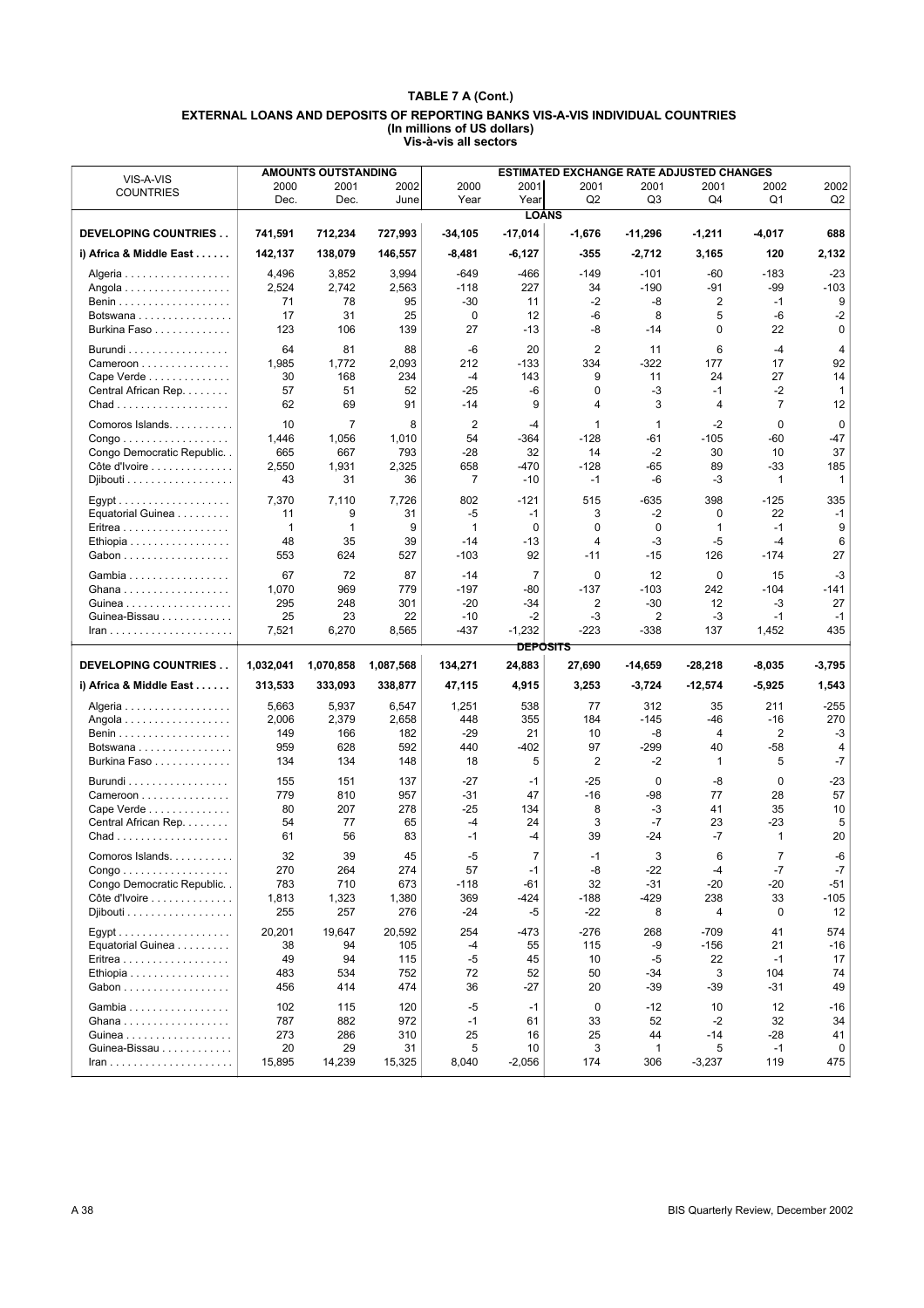|                                             |        | <b>AMOUNTS OUTSTANDING</b> |        |                |                 | <b>ESTIMATED EXCHANGE RATE ADJUSTED CHANGES</b> |                |              |                |                |
|---------------------------------------------|--------|----------------------------|--------|----------------|-----------------|-------------------------------------------------|----------------|--------------|----------------|----------------|
| VIS-A-VIS                                   | 2000   | 2001                       | 2002   | 2000           | 2001            | 2001                                            | 2001           | 2001         | 2002           | 2002           |
| <b>COUNTRIES</b>                            | Dec.   | Dec.                       | June   | Year           | Year            | Q2                                              | Q <sub>3</sub> | Q4           | Q1             | Q2             |
|                                             |        |                            |        |                | <b>LOANS</b>    |                                                 |                |              |                |                |
|                                             | 1,503  |                            | 1,384  | 122            | $-209$          | 277                                             | $-261$         | 129          | 7              | 15             |
|                                             | 7,842  | 1,263                      |        | $-602$         | 2,441           | 44                                              | 1,009          | 971          | $-1,154$       | 46             |
| $Israel \ldots \ldots \ldots \ldots \ldots$ |        | 10,135                     | 9,348  |                |                 |                                                 |                |              |                |                |
| $Jordan \ldots \ldots \ldots \ldots \ldots$ | 1,212  | 1,156                      | 1,231  | 107            | $-28$           | 82                                              | $-139$         | 6            | $-124$         | 132            |
|                                             | 994    | 839                        | 920    | $-96$          | -181            | $-26$                                           | $-82$          | 8            | 44             | $-12$          |
| Kuwait                                      | 7,637  | 8,119                      | 8,153  | 530            | 589             | 837                                             | 58             | -60          | -391           | 122            |
| $Lesotho \ldots \ldots \ldots \ldots$       | 245    | 206                        | 218    | $-63$          | $-29$           | $-13$                                           | $-11$          | $-1$         | $-16$          | $\overline{7}$ |
|                                             | 294    | 313                        | 283    | 54             | 24              | $-1$                                            | $-29$          | 93           | $-74$          | 31             |
| Madagascar                                  | 202    | 180                        | 201    | 36             | $-14$           | 38                                              | $-41$          | 37           | -8             | $\overline{7}$ |
| Malawi                                      | 97     | 63                         | 64     | 8              | $-34$           | $-22$                                           | 2              | $-4$         | $-2$           | 0              |
|                                             | 223    | 185                        | 229    | 13             | $-32$           | -5                                              | 5              | -11          | 26             | $-4$           |
|                                             |        |                            |        |                |                 |                                                 |                |              |                |                |
| Mauritania                                  | 173    | 205                        | 166    | 24             | 38              | 9                                               | $-21$          | 60           | $-38$          | $-14$          |
| Mauritius                                   | 1,667  | 1,837                      | 2,012  | 522            | 92              | 13                                              | -9             | 2            | 23             | 78             |
|                                             | 5,821  | 5,325                      | 5,454  | $-602$         | $-292$          | $-132$                                          | $-111$         | $-75$        | -191           | $-134$         |
| Mozambique                                  | 326    | 429                        | 471    | 38             | 112             | 21                                              | 17             | 71           | -51            | 69             |
| Namibia                                     | 25     | 48                         | 38     | $-15$          | 23              | 4                                               | 6              | 5            | $-10$          | $-5$           |
| Niger                                       | 97     | 97                         | 119    | 14             | 1               | 11                                              | $-16$          | 0            | 16             | 3              |
| Nigeria                                     | 1,269  | 1,662                      | 1,581  | $-54$          | 413             | $-177$                                          | 137            | 56           | 58             | $-207$         |
|                                             | 3,708  | 3,622                      | 3,377  | $-122$         | -114            | $-90$                                           | 56             | $-92$        | $-157$         | $-142$         |
|                                             |        |                            |        |                |                 |                                                 |                |              |                |                |
| Palestinian Territory                       | 53     | 25                         | 44     | 17             | $-27$           | 19                                              | $-30$          | $-20$        | 0              | 19             |
|                                             | 6,102  | 5,174                      | 5,169  | $-262$         | -951            | -339                                            | -560           | 268          | $-319$         | 232            |
| Rwanda                                      | 38     | 33                         | 36     | $-10$          | $-3$            | 3                                               | $-5$           | 4            | 0              | $-1$           |
| Sao Tomé and Principe                       | 11     | 10                         | 12     | $-2$           | $-1$            | $\mathbf{1}$                                    | 1              | $\mathbf 0$  | 0              | $\mathbf{1}$   |
| Saudi Arabia                                | 25,169 | 22,734                     | 23,792 | $-139$         | $-2,184$        | 121                                             | $-1,435$       | 1,183        | $-232$         | 497            |
| Senegal                                     | 375    | 359                        | 455    | 8              | -5              | 13                                              | 13             | $-21$        | 47             | 14             |
| Seychelles                                  | 166    | 150                        | 180    | 4              | $-12$           | -5                                              | 2              | -7           | 17             | 3              |
|                                             |        |                            |        |                |                 |                                                 |                |              |                |                |
| Sierra Leone                                | 11     | 14                         | 14     | $\overline{2}$ | 1               | -9                                              | 16             | -9           | $-7$           | 6              |
| Somalia                                     | 30     | 32                         | 37     | -3             | 4               | $-1$                                            | $\mathbf 0$    | 3            | $-1$           | 1              |
| South Africa                                | 13,960 | 14,537                     | 13,824 | $-376$         | 821             | $-525$                                          | 872            | $-527$       | -826           | -418           |
| St.Helena                                   | 0      | $\mathbf{1}$               | 25     | $\mathbf 0$    | $\mathbf{1}$    | $\mathbf 0$                                     | $\mathbf 0$    | $\mathbf{1}$ | $-1$           | 23             |
|                                             | 474    | 420                        | 414    | 83             | $-45$           | 11                                              | $-22$          | $-36$        | $-26$          | $-12$          |
| Swaziland                                   | 77     | 51                         | 9      | 51             | $-28$           | $-1$                                            | 22             | 23           | -46            | 3              |
|                                             |        |                            |        |                | <b>DEPOSITS</b> |                                                 |                |              |                |                |
|                                             |        |                            |        |                |                 |                                                 |                |              |                |                |
| $\text{Iraq}$                               | 1,345  | 1,357                      | 1,262  | -97            | 6               | 7                                               | 204            | 93           | $-92$          | $-38$          |
| $Israel \ldots \ldots \ldots \ldots \ldots$ | 22,804 | 25,457                     | 22,647 | 667            | 2,636           | 242                                             | 12             | 364          | $-1,150$       | $-2,105$       |
| Jordan                                      | 10,310 | 10,131                     | 10,824 | 1,665          | $-263$          | $-47$                                           | $-97$          | $-550$       | $-279$         | 765            |
|                                             | 3,399  | 4,590                      | 4,822  | 216            | 251             | 103                                             | -66            | 83           | 76             | $-68$          |
| Kuwait                                      | 19,315 | 20,157                     | 21,908 | 4,189          | 449             | 174                                             | $-1,340$       | $-953$       | 26             | 810            |
| Lesotho                                     | 24     | 36                         | 57     | -65            | 10              | -5                                              | 4              | 9            | 3              | 16             |
| $Libya \ldots  \ldots $                     | 11,799 | 13,871                     | 15,655 | 5,108          | 2,379           | 1,333                                           | 772            | $-428$       | 312            | 360            |
| Madagascar                                  | 554    | 714                        | 724    | $-7$           | 169             | 86                                              | 28             | 24           | -65            | 36             |
| Malawi                                      | 271    | 275                        | 217    | 38             | $-24$           | $-25$                                           | 5              | -24          | $-77$          | 10             |
|                                             | 178    | 248                        | 241    | $-20$          | 22              | $-4$                                            | 20             | $-31$        | 12             | $-36$          |
|                                             |        |                            |        |                |                 |                                                 |                |              |                |                |
| Mauritania                                  | 265    | 353                        | 305    | 46             | 78              | 40                                              | $-82$          | 83           | $-29$          | $-38$          |
| Mauritius                                   | 2,256  | 2,906                      | 3,150  | 569            | 580             | 0                                               | 264            | -78          | $-54$          | 204            |
|                                             | 5,641  | 6,117                      | 6,847  | $-125$         | 694             | -6                                              | -276           | 239          | -338           | 506            |
| Mozambique                                  | 789    | 914                        | 910    | 120            | 119             | $-34$                                           | 70             | 12           | 95             | $-124$         |
| Namibia                                     | 116    | 144                        | 144    | 7              | 17              | -31                                             | 59             | $-45$        | 15             | -24            |
|                                             | 149    | 194                        | 235    | $-21$          |                 | 25                                              | $-12$          | 22           | $-37$          | 66             |
| Niger                                       |        |                            |        |                | 45              |                                                 |                |              |                |                |
| Nigeria                                     | 6,576  | 7,550                      | 8,205  | 1,904          | 884             | 66                                              | 157            | 419          | 406            | 112            |
|                                             | 4,352  | 4,926                      | 5,247  | 1,473          | -64             | 493                                             | $-306$         | $-447$       | $-15$          | 267            |
| Palestinian Territory                       | 709    | 689                        | 793    | 11             | $-20$           | 7                                               | $-131$         | 68           | $-110$         | 209            |
|                                             | 5,209  | 5,466                      | 4,864  | 1,829          | -150            | $-117$                                          | 329            | 476          | $-814$         | 110            |
| Rwanda                                      | 387    | 378                        | 367    | 21             | -8              | 15                                              | $-23$          | $-13$        | -41            | 13             |
| Sao Tomé and Principe                       | 11     | 15                         | 21     | $\overline{2}$ | 3               | 0                                               | 0              | 3            | 4              | 0              |
| Saudi Arabia                                | 60,260 | 51,205                     | 47,063 | 10,940         | $-9,730$        | $-1,399$                                        | $-5,749$       | $-7,275$     | $-5,383$       | -90            |
| Senegal                                     | 643    | 640                        | 728    | -63            | 22              | 6                                               | -22            | 51           | -4             | 20             |
| Seychelles                                  | 172    | 243                        | 274    | -27            | 28              | 11                                              | -14            | 20           | 10             | 10             |
|                                             |        |                            |        |                |                 |                                                 |                |              |                |                |
| Sierra Leone                                | 120    | 124                        | 123    | 32             | $-10$           | $\overline{2}$                                  | $-10$          | 9            | $-2$           | $-2$           |
| Somalia                                     | 57     | 59                         | 65     | -6             | 0               | -3                                              | $-2$           | 1            | $\overline{2}$ | 0              |
| South Africa                                | 10,751 | 16,065                     | 18,295 | 329            | 2,148           | 636                                             | 1,113          | $-856$       | 227            | 1,409          |
| St.Helena                                   | 149    | 8                          | 41     | 0              | $-142$          | 0                                               | $-1$           | 1            | 2              | 28             |
|                                             | 970    | 713                        | 779    | 329            | $-262$          | $-119$                                          | $-7$           | -80          | 66             | -26            |
| Swaziland                                   | 276    | 163                        | 144    | $-181$         | -134            | -9                                              | 67             | $-33$        | $-11$          | $-15$          |
|                                             |        |                            |        |                |                 |                                                 |                |              |                |                |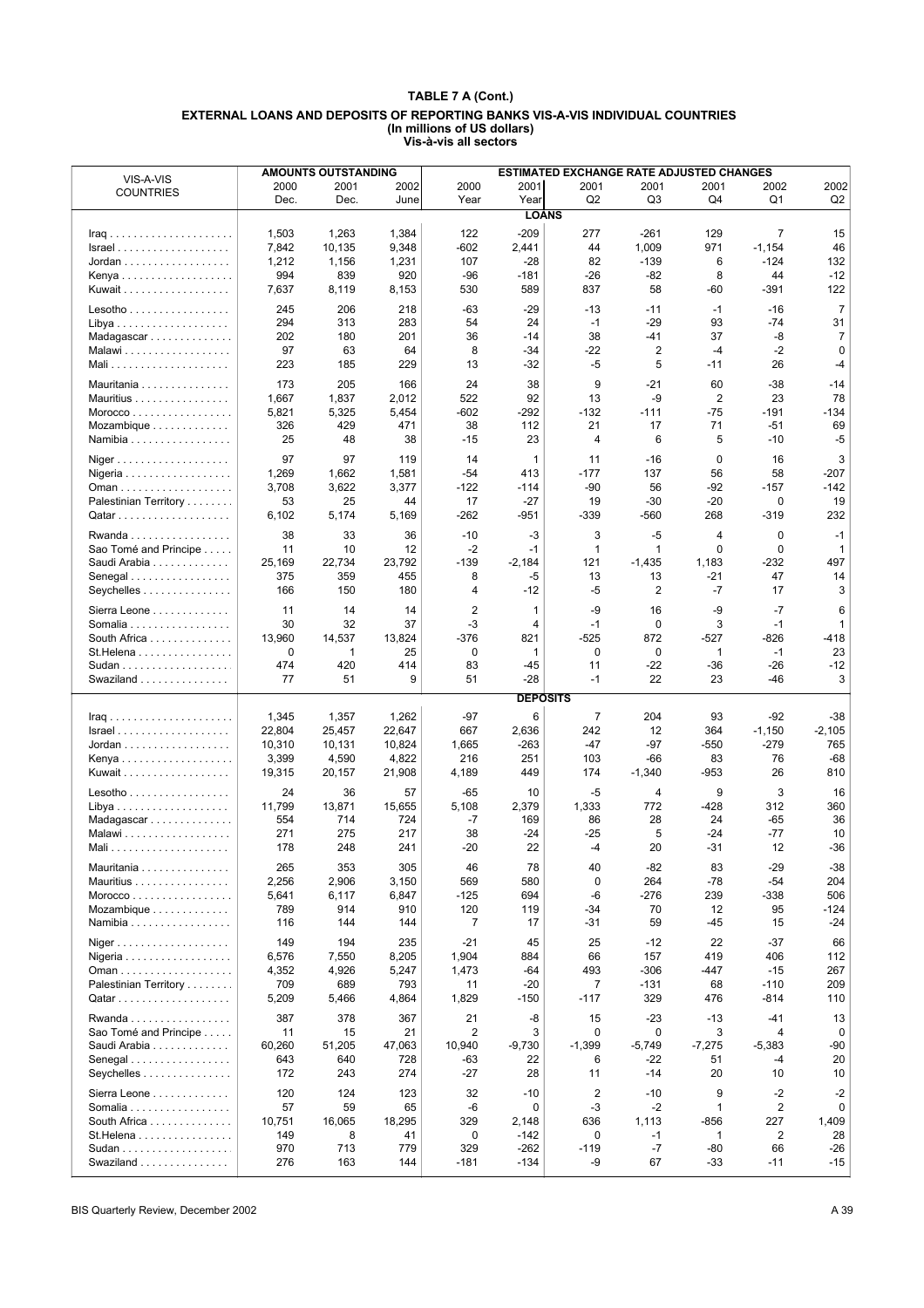|                                                  |               | <b>AMOUNTS OUTSTANDING</b> |                |                  |                 | <b>ESTIMATED EXCHANGE RATE ADJUSTED CHANGES</b> |                |                 |                |                    |
|--------------------------------------------------|---------------|----------------------------|----------------|------------------|-----------------|-------------------------------------------------|----------------|-----------------|----------------|--------------------|
| VIS-A-VIS<br><b>COUNTRIES</b>                    | 2000          | 2001                       | 2002           | 2000             | 2001            | 2001                                            | 2001           | 2001            | 2002           | 2002               |
|                                                  | Dec.          | Dec.                       | June           | Year             | Year            | Q2                                              | Q3             | Q4              | Q1             | Q2                 |
|                                                  |               |                            |                |                  | <b>LOANS</b>    |                                                 |                |                 |                |                    |
|                                                  | 498           | 465                        | 503            | $-13$            | $-17$           | 19                                              | 19             | -44             | $-41$          | 51                 |
| Tanzania                                         | 406           | 416                        | 419            | 237              | 10              | 13                                              | -52            | 27              | $-15$          | 11                 |
|                                                  | 115           | 108                        | 134            | $-2$             | $-3$            | 24                                              | -27            | 31              | $\overline{7}$ | 6                  |
| Tunisia                                          | 2,866         | 2,650                      | 2,866          | -223             | $-109$          | -39                                             | $-54$          | 10              | $-130$         | 122                |
| Uganda                                           | 115           | 113                        | 112            | 14               | $-1$            | -7                                              | -4             | 4               | -20            | 14                 |
| United Arab Emirates                             | 13,399        | 15,744                     | 17,522         | $-532$           | $-1,373$        | $-488$                                          | 590            | 351             | 829            | 470                |
| Yemen                                            | 605           | 327                        | 257            | 274              | $-277$          | $-18$                                           | $\overline{2}$ | -9              | 14             | -89                |
| Zambia                                           | 81            | 130                        | 81             | $-23$            | 49              | 64                                              | $-28$          | 19              | $-59$          | $\overline{7}$     |
| Zimbabwe                                         | 902           | 714                        | 636            | $-273$           | $-166$          | 4                                               | 59             | $-117$          | $-114$         | $-22$              |
| Residual                                         | 12,245        | 10,185                     | 13,135         | $-7,314$         | $-2,220$        | $-209$                                          | $-813$         | $-152$          | 2,311          | 329                |
| ii) Asia & Pacific                               | 241,255       | 222,941                    | 231,429        | $-32,888$        | $-9,073$        | $-378$                                          | $-3,459$       | $-3,760$        | 249            | -894               |
| Afghanistan                                      | 5             | 24                         | 3              | $\mathbf{1}$     | 19              | 11                                              | -1             | 0               | $-12$          | -9                 |
| Armenia                                          | 38            | 28                         | 21             | -5               | $-10$           | $\mathbf{1}$                                    | 6              | -6              | $-11$          | 4                  |
| Azerbaijan                                       | 218           | 199                        | 213            | 62               | $-13$           | $-22$                                           | $-4$           | -9              | $-4$           | 5                  |
| Bangladesh                                       | 449           | 439                        | 667            | 25               | -46             | $-27$                                           | $-49$          | 48              | 58             | 148                |
| Bhutan                                           | 0             | 0                          | 8              | 0                | 0               | 0                                               | 0              | 0               | 4              | 3                  |
| British Overseas Territories                     | 83            | 77                         | 118            | $-13$            | -5              | -2                                              | -6             | 5               | $-6$           | 44                 |
|                                                  | 348           | 327                        | 389            | $-98$            | -16             | 7                                               | 49             | -44             | 61             | $-22$              |
| Cambodia                                         | 41            | 48                         | 53             | $-2$             | 8               | 0                                               | 10             | $-4$            | $-1$           | $\overline{4}$     |
|                                                  | 52,193        | 46,263                     | 42,514         | $-7,232$         | $-3,923$        | 2,328                                           | $-1,786$       | $-2,359$        | $-5,994$       | 600                |
|                                                  | 8             | 18                         | 20             | -8               | 10              | 3                                               | $-4$           | 2               | 1              | $\mathbf 0$        |
| French Polynesia                                 | 54            | 62                         | 41             | 0                | 10              | -8                                              | 33             | -6              | -8             | $-16$              |
| Georgia                                          | 148           | 358                        | 116            | 133              | 207             | 21                                              | 86             | 129             | -239           | $-12$              |
|                                                  | 18,292        | 15,974                     | 17,343         | $-1,215$         | $-1,703$        | $-223$                                          | 308            | $-1,351$        | 767            | $-354$             |
| Indonesia                                        | 38,204        | 31,632                     | 29,256         | $-3,463$         | $-5,220$        | $-1,649$                                        | $-1,952$       | -597            | $-1,260$       | $-2,576$           |
| Kazakhstan                                       | 498           | 794                        | 843            | -459             | 284             | $-14$                                           | 181            | 75              | 108            | -78                |
|                                                  |               |                            |                |                  |                 |                                                 |                |                 |                |                    |
| Kiribati                                         | 12            | 1                          | 2              | -16              | $-12$           | $-2$                                            | -9             | $\mathbf 0$     | 1              | $\mathbf 0$        |
| Kyrgyz Republic                                  | 108           | 81                         | 76             | $-7$             | $-27$           | -9                                              | -5             | $-7$            | 4              | $-10$              |
|                                                  | 31            | 31                         | 32             | $-53$            | 1               | 2                                               | -3             | $-4$            | $-1$           |                    |
| Macau<br>Malaysia                                | 714<br>16,135 | 430<br>15,769              | 373<br>16,572  | $-292$<br>$-100$ | -265<br>508     | $-97$<br>$-14$                                  | 76<br>$-1,050$ | $-189$<br>1,510 | 105<br>1,156   | $-185$<br>$-1,144$ |
|                                                  |               |                            |                |                  |                 |                                                 |                |                 |                |                    |
|                                                  |               |                            |                |                  | <b>DEPOSITS</b> |                                                 |                |                 |                |                    |
|                                                  | 16,867        | 20,036                     | 21,551         | 3,521            | 3,184           | 805                                             | 902            | 560             | 169            | 1,145              |
| Tanzania                                         | 1,275         | 1,310                      | 1,285          | 132              | -49             | 13                                              | $-79$          | 108             | -61            | 7                  |
| $Togo \ldots \ldots \ldots \ldots \ldots \ldots$ | 200           | 200                        | 215            | 16               | 1               | 22                                              | -8             | 4               | 5              | -8                 |
| Tunisia                                          | 2,544         | 2,611                      | 2,937          | $-44$            | 144             | $-352$                                          | $-140$         | 331             | -453           | 635                |
| Uganda                                           | 981           | 958                        | 992            | 139              | -85             | -51                                             | 8              | $-31$           | $-36$          | 30                 |
| United Arab Emirates                             | 40,470        | 53,867                     | 52,119         | 235              | 6,671           | 795                                             | 614            | 1,147           | 335            | $-3,121$           |
| Yemen                                            | 4,344         | 4,705                      | 4,891          | 1,990            | 351             | 214                                             | 192            | $-13$           | 113            | $-71$              |
| Zambia                                           | 435           | 626                        | 668            | $-33$            | 48              | 67                                              | 15             | $-32$           | 25             | $-2$               |
| Zimbabwe                                         | 691           | 812                        | 844            | $-81$            | $-86$           | $-25$                                           | 23             | $-73$           | 10             | $-10$              |
| Residual                                         | 24,372        | 22,788                     | 23,327         | 1,619            | $-2,910$        | -30                                             | -43            | $-2,004$        | 745            | -597               |
| ii) Asia & Pacific                               | 356,116       | 355,613                    | 370,157        | 64,308           | 3,565           | 15,060                                          | $-13,793$      | -9,648          | 8,587          | $-2,541$           |
| Afghanistan                                      | 259           | 260                        | 255            | 12               | -3              | -5                                              | $-20$          | 17              | 2              | -15                |
| Armenia                                          | 192           | 227                        | 212            | 15               | 38              | $-1$                                            | 3              | $-11$           | $-12$          | -14                |
| Azerbaijan                                       | 472           | 954                        | 1,155          | 86               | 477             | 119                                             | 297            | $-172$          | 13             | 182                |
| Bangladesh                                       | 1,310         | 1,237                      | 1,377          | 191              | -89             | $-240$                                          | $-10$          | 40              | 63             | 28                 |
| Bhutan                                           | 26            | 28                         | 55             | $-5$             | 0               | 21                                              | $-21$          | $-21$           | 3              | 24                 |
| British Overseas Territories                     | 383           | 397                        | 292            | 4                | 20              | 232                                             | $-248$         | $-52$           | 15             | $-139$             |
| Brunei                                           | 1,842         | 1,122                      | 1,129          | 797              | $-793$          | $-513$                                          | 396            | $-571$          | $-203$         | 163                |
| Cambodia                                         | 70            | 128                        | 89             | $-20$            | 56              | 9                                               | 19             | 15              | $-18$          | $-25$              |
|                                                  | 101,832       | 93,588                     | 94,961         | 35,902           | $-6,427$        | 3,511                                           | $-6,655$       | $-3,962$        | $-7,142$       | 6,552              |
|                                                  | 124           | 155                        | 203            | $-71$            | 20              | 81                                              | $-52$          | $-25$           | 15             | 26                 |
| French Polynesia                                 | 155           | 117                        | 132            | $-4$             | -35             | $-23$                                           | 1              | $-5$            | $-10$          | 20                 |
| Georgia                                          | 170           | 115                        | 154            | 8                | -74             | 5                                               | $-37$          | $-20$           | 21             | 10                 |
|                                                  | 22,271        | 22,917                     | 23,747         | $-1,537$         | 667             | 313                                             | -66            | -698            | $-73$          | 289                |
| Indonesia                                        | 12,488        | 13,205                     | 12,224         | $-1,142$         | 557             | $-400$                                          | -481           | 683             | $-1,393$       | 199                |
| Kazakhstan.                                      | 694           | 1,060                      | 757            | $-335$           | 359             | 104                                             | 376            | $-168$          | $-72$          | -250               |
|                                                  | 118           | 8                          | $\overline{2}$ | 40               | $-111$          | $-39$                                           | 69             | $-112$          | $-5$           | $-1$               |
| Kyrgyz Republic                                  | 65            | 74                         | 74             | -8               | 7               | -9                                              | 4              | 1               | $-10$          | 8                  |
|                                                  | 93            | 94                         | 125            | $-18$            | 0               | 3                                               | 16             | $-21$           | 27             | $\overline{2}$     |
| Macau                                            | 7,891         | 7,480                      | 8,044          | 785              | -291            | -79                                             | $-323$         | $-21$           | 332            | 69                 |
| Malaysia                                         | 14,600        | 12,755                     | 14,439         | 2,862            | $-1,798$        | -8                                              | $-1,528$       | -832            | 819            | 463                |
|                                                  |               |                            |                |                  |                 |                                                 |                |                 |                |                    |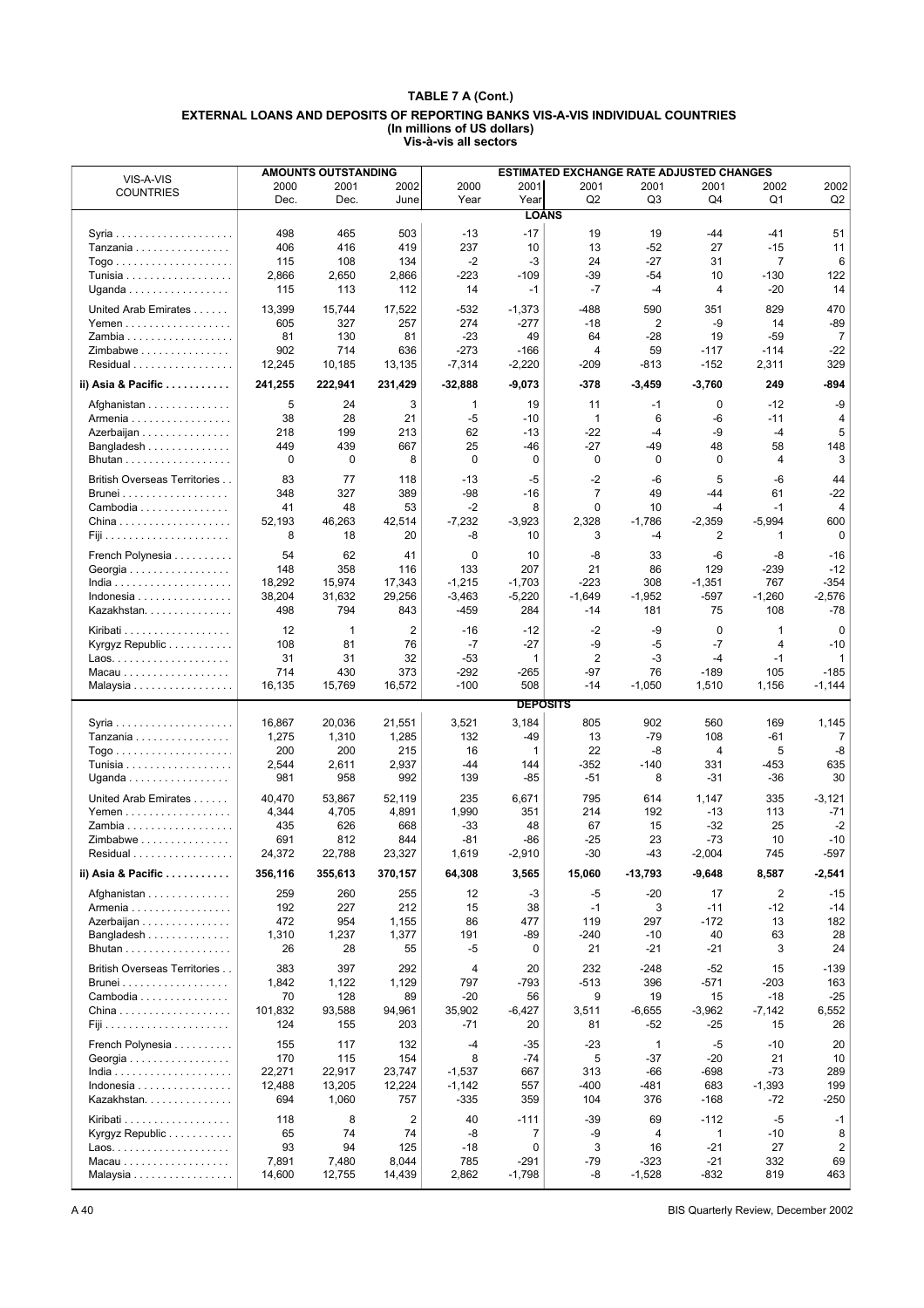|                                             |             | <b>AMOUNTS OUTSTANDING</b> |             |                |                      | ESTIMATED EXCHANGE RATE ADJUSTED CHANGES |                |                        |                |                |
|---------------------------------------------|-------------|----------------------------|-------------|----------------|----------------------|------------------------------------------|----------------|------------------------|----------------|----------------|
| VIS-A-VIS<br><b>COUNTRIES</b>               | 2000        | 2001                       | 2002        | 2000           | 2001                 | 2001                                     | 2001           | 2001                   | 2002           | 2002           |
|                                             | Dec.        | Dec.                       | June        | Year           | Year                 | Q2                                       | Q <sub>3</sub> | Q4                     | Q1             | Q2             |
|                                             |             |                            |             |                | <b>LOANS</b>         |                                          |                |                        |                |                |
| Maldives                                    | 32          | 51                         | 51          | $\overline{2}$ | 19                   | 2                                        | 18             | $-2$                   | 0              | $-2$           |
| Mongolia                                    | 6           | 5                          | 21          | $-27$          | $-1$                 | 3                                        | 1              | $-2$                   | $\overline{7}$ | 9              |
| Myanmar                                     | 585         | 536                        | 682         | $-2$           | $-19$                | 1                                        | -6             | $\overline{4}$         | 70             | $-1$           |
|                                             | 23          | 20                         | 21          | -40            | -3                   | $-1$                                     | 5              | -6                     | $\mathbf 0$    | 1              |
|                                             | 66          | 81                         | 68          | 18             | 15                   | $-4$                                     | $-1$           | 18                     | -5             | -10            |
| New Caledonia                               | 10          | 8                          | 8           | $\overline{7}$ | $-2$                 | -3                                       | $-2$           | $\mathbf 0$            | $-2$           | 1              |
| North Korea                                 | 249         | 399                        | 386         | 24             | 152                  | 132                                      | $-10$          | -3                     | 52             | $-78$          |
| Pakistan                                    | 6,078       | 5,037                      | 4,879       | $-1,090$       | $-842$               | $-155$                                   | $-126$         | -686                   | -346           | $-92$          |
| Papua New Guinea                            | 289         | 250                        | 197         | $-153$         | $-27$                | $-37$                                    | $-42$          | 9                      | $-84$          | 20             |
| Philippines                                 | 12,614      | 14,140                     | 13,888      | $-1,887$       | 2,120                | 986                                      | $-190$         | 1,086                  | 429            | $-1,216$       |
| Solomon Islands                             | 3           | 16                         | 21          | $\mathbf{1}$   | 13                   | 0                                        | $\overline{7}$ | $\overline{7}$         | 12             | $-7$           |
| South Korea.                                | 51,359      | 48,281                     | 57,533      | $-5,514$       | $-1,296$             | $-2,406$                                 | 1,383          | $-3,348$               | 7,040          | 555            |
| Sri Lanka                                   | 954         | 856                        | 871         | $-248$         | $-100$               | 175                                      | $-181$         | -74                    | 63             | $-115$         |
| Taiwan, China                               | 12,376      | 14,889                     | 19,587      | $-4,147$       | 3,075                | 1,446                                    | 1,749          | 427                    | 42             | 4,133          |
| Tajikistan                                  | 40          | 59                         | 72          | $-32$          | 19                   | 15                                       | $-4$           | $-1$                   | 1              | 11             |
| Thailand                                    | 23,576      | 19,930                     | 17,794      | $-7,574$       | $-2,561$             | -686                                     | $-2,637$       | 1,648                  | $-2,088$       | $-781$         |
| Tonga                                       | 8           | 5                          | 5           | 4              | -3                   | 0                                        | $-2$           | 0                      | 0              | 0              |
| Turkmenistan                                | 1,293       | 1,122                      | 1,065       | 161            | $-129$               | $-25$                                    | -58            | $-19$                  | $-50$          | $-52$          |
| Tuvalu                                      | 0           | 0                          | 0           | 0              | 0                    | 0                                        | 0              | 0                      | 0              | 0              |
| US Pacific Islands                          | 167         | 645                        | 1,123       | 18             | 483                  | 48                                       | 84             | 301                    | 340            | 127            |
| Uzbekistan                                  | 1,105       | 1,070                      | 1,098       | 96             | 11                   | -8                                       | 26             | 5                      | $-39$          | -9             |
| Vietnam                                     | 1,483       | 1,415                      | 1,508       | $-26$          | $-25$                | $-35$                                    | $-17$          | 41                     | $-5$           | 12             |
| Wallis/Futuna                               | 4           | 0                          | 0           | $\overline{4}$ | $-4$                 | 0                                        | $\mathbf 0$    | 0                      | $\mathbf 0$    | $\mathbf 0$    |
| Western Samoa<br>Residual.                  | 32<br>1,324 | 36<br>1,535                | 51<br>1,840 | $-3$<br>255    | 4<br>212             | 3<br>$-140$                              | $-4$<br>668    | $\overline{4}$<br>-366 | 3<br>79        | 12<br>184      |
|                                             |             |                            |             |                |                      |                                          |                |                        |                |                |
| iii) Europe                                 | 144,027     | 132,647                    | 135,034     | 6,118          | $-6,264$             | $-3,686$                                 | $-2,366$       | 2,671                  | $-1,055$       | 2,460          |
| Albania                                     | 73          | 70                         | 79          | 3              | -2                   | -5                                       | 1              | 14                     | 20             | $-14$          |
| Belarus                                     | 270         | 347                        | 385         | $-5$           | 89                   | -9                                       | 76             | 29                     | $\overline{7}$ | 2              |
| Bosnia and Herzegovina                      | 307         | 375                        | 328         | 216            | 71                   | 77                                       | $-37$          | 115                    | $-79$          | 11             |
| Bulgaria                                    | 650         | 569                        | 695         | 33             | $-52$                | 74                                       | 127            | $-298$                 | 336            | -260           |
| Croatia.                                    | 3,270       | 3,128                      | 4,108       | 433            | 3<br><b>DEPOSITS</b> | 168                                      | 4              | $-104$                 | 132            | 466            |
|                                             |             |                            |             |                |                      |                                          |                |                        |                |                |
| Maldives                                    | 56<br>33    | 76<br>46                   | 91          | 12<br>$-3$     | 19                   | -6<br>-3                                 | 5<br>29        | 1<br>$-21$             | 17<br>$-6$     | $-4$           |
| Mongolia<br>Myanmar                         | 55          | 111                        | 28<br>84    | $\mathbf 0$    | 11<br>39             | 4                                        | $\overline{2}$ | 15                     | -8             | -13<br>$-23$   |
|                                             | 59          | 53                         | 27          | $-111$         | -6                   | 6                                        | 3              | $\overline{2}$         | $-18$          | -9             |
|                                             | 472         | 517                        | 440         | 3              | 28                   | -41                                      | 22             | 18                     | $-97$          | $\overline{4}$ |
| New Caledonia                               | 89          | 68                         | 89          | 4              | $-20$                | $-10$                                    | $-7$           | $-2$                   | 0              | 17             |
| North Korea                                 | 326         | 278                        | 262         | 202            | $-46$                | 26                                       | $-78$          | -53                    | -45            | 21             |
| Pakistan                                    | 5,873       | 7,157                      | 9,514       | 743            | 1,221                | 919                                      | 89             | 90                     | 1,425          | 769            |
| Papua New Guinea                            | 230         | 314                        | 268         | $-134$         | 81                   | $-14$                                    | $-2$           | 40                     | 16             | -70            |
| Philippines                                 | 12,221      | 10,823                     | 11,415      | $-2,294$       | $-1,259$             | 933                                      | 180            | -385                   | 203            | 87             |
| Solomon Islands                             | 88          | 81                         | 88          | 49             | $-4$                 | 9                                        | -8             | $\overline{7}$         | $-4$           | 4              |
| South Korea.                                | 27,550      | 28,680                     | 35,490      | $-1,721$       | 1,741                | $-2,215$                                 | $-2,363$       | 1,737                  | 11,373         | $-5,582$       |
| Sri Lanka                                   | 1,178       | 1,336                      | 1,232       | 133            | 134                  | $-132$                                   | 351            | $-210$                 | -86            | $-52$          |
| Taiwan, China                               | 63,102      | 66,767                     | 70,676      | 18,131         | 4,694                | 6,718                                    | 171            | $-5,657$               | 3,304          | -766           |
| Tajikistan                                  | 49          | 81                         | 100         | -8             | 31                   | 22                                       | $\mathbf{1}$   | $-1$                   | 19             | $-2$           |
| Thailand                                    | 13,991      | 15,393                     | 13,994      | 1,944          | 1,333                | 970                                      | $-523$         | 543                    | $-702$         | -999           |
| $Tonga \dots \dots \dots \dots \dots \dots$ | 11          | 7                          | 3           | 3              | -5                   | 15                                       | $-12$          | -7                     | $-1$           | $-3$           |
| Turkmenistan                                | 1,332       | 1,435                      | 1,720       | 405            | 104                  | -49                                      | 22             | -8                     | 99             | 183            |
|                                             | 0           | 1                          | 0           | 0              | 0                    | $\pmb{0}$                                | $\mathbf 0$    | $\mathbf 0$            | 0              | $-1$           |
| US Pacific Islands                          | 320         | 637                        | 691         | 190            | 324                  | $-16$                                    | 138            | 191                    | 47             | $-27$          |
| Uzbekistan                                  | 645         | 816                        | 1,096       | $-75$          | 173                  | 82                                       | 161            | -65                    | 104            | 149            |
| Vietnam                                     | 2,042       | 2,677                      | 2,346       | 578            | 673                  | 189                                      | $-17$          | 163                    | $-69$          | -331           |
| Wallis/Futuna                               | 6           | 25                         | 1           | 6              | 18                   | 0                                        | 12             | 11                     | $-11$          | $-13$          |
| Western Samoa                               | 342         | 542                        | 643         | 5              | 201                  | 10                                       | 64             | 47                     | 61             | 32             |
| Residual.                                   | 60,991      | 61,771                     | 60,433      | 8,678          | 1,494                | 4,559                                    | $-3,777$       | $-167$                 | 593            | $-3,502$       |
| iii) Europe                                 | 122,246     | 139,253                    | 149,646     | 19,270         | 15,992               | 2,941                                    | 758            | 6,150                  | 5,445          | $-1,915$       |
| Albania                                     | 363         | 408                        | 365         | -4             | 58                   | -60                                      | 30             | 52                     | -23            | -44            |
| Belarus                                     | 334         | 464                        | 658         | $-187$         | 136                  | 151                                      | $-107$         | 95                     | 17             | 159            |
| Bosnia and Herzegovina                      | 1,185       | 1,742                      | 2,195       | 355            | 600                  | 64                                       | 166            | 488                    | 261            | -43            |
| Bulgaria                                    | 2,701       | 2,638                      | 2,643       | 815            | 22                   | $-251$                                   | 108            | $-14$                  | -83            | $-51$          |
| Croatia.                                    | 5,062       | 6,239                      | 6,344       | 1,371          | 1,354                | $-62$                                    | 741            | 748                    | -8             | $-420$         |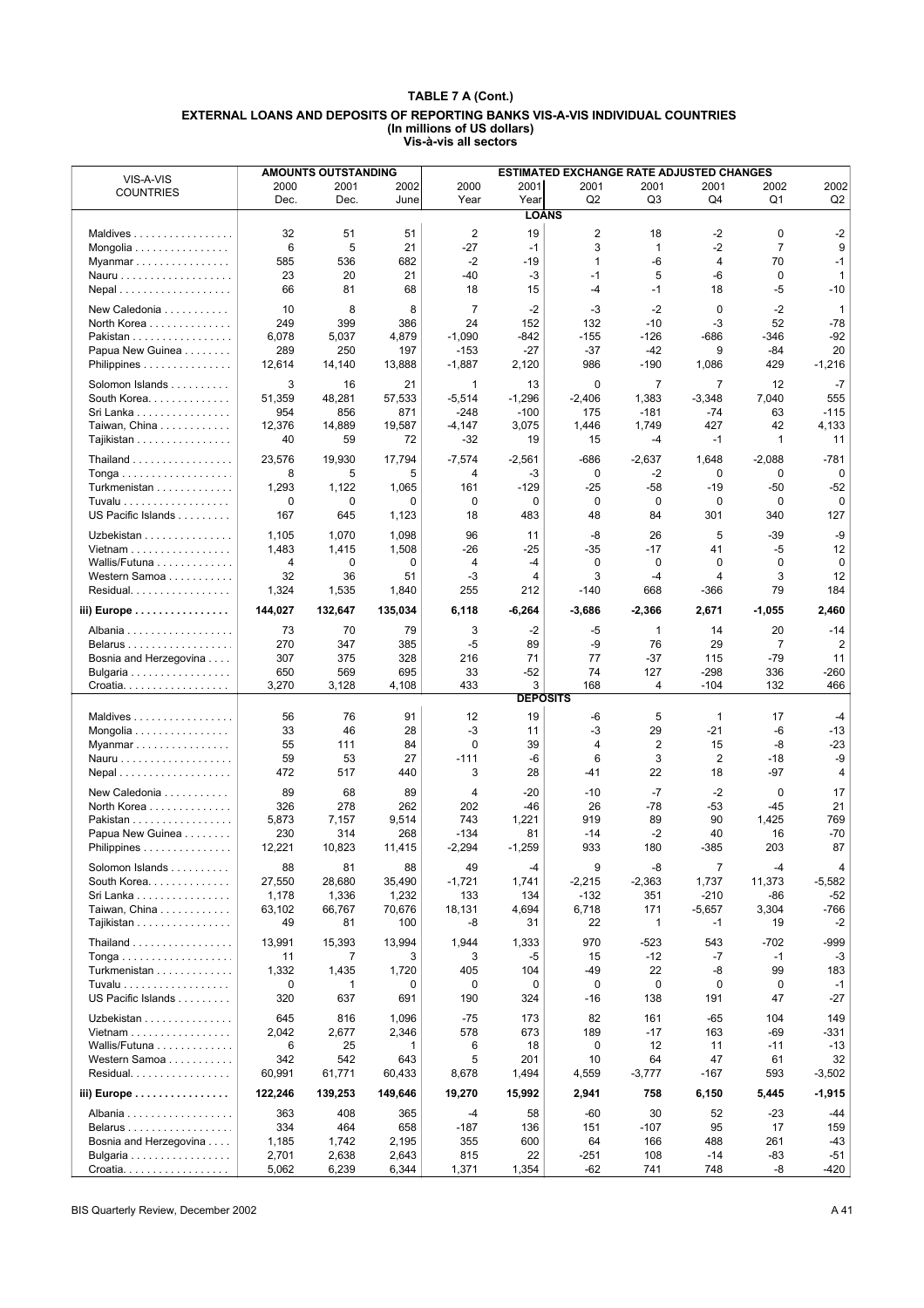|                                             |         | <b>AMOUNTS OUTSTANDING</b> |         |             |                 | <b>ESTIMATED EXCHANGE RATE ADJUSTED CHANGES</b> |                |           |                |                   |
|---------------------------------------------|---------|----------------------------|---------|-------------|-----------------|-------------------------------------------------|----------------|-----------|----------------|-------------------|
| VIS-A-VIS                                   | 2000    | 2001                       | 2002    | 2000        | 2001            | 2001                                            | 2001           | 2001      | 2002           | 2002              |
| <b>COUNTRIES</b>                            | Dec.    | Dec.                       | June    | Year        | Year            | Q2                                              | Q <sub>3</sub> | Q4        | Q1             | Q <sub>2</sub>    |
|                                             |         |                            |         |             | <b>LOANS</b>    |                                                 |                |           |                |                   |
|                                             |         |                            |         |             |                 |                                                 |                |           |                |                   |
| $Cyprus \ldots \ldots \ldots \ldots \ldots$ | 8,223   | 9,040                      | 8,062   | 992         | 1,103           | $-144$                                          | 290            | 74        | $-575$         | $-722$            |
| Czech Republic                              | 8,254   | 8,798                      | 9,122   | 348         | 980             | $-461$                                          | 339            | 359       | $-504$         | 95                |
| Estonia                                     | 517     | 630                        | 802     | $-60$       | 138             | 74                                              | 20             | 77        | 86             | 9                 |
| Gibraltar                                   | 4,694   | 5,872                      | 5,684   | 53          | 1,319           | 318                                             | 851            | 543       | $-1,853$       | 1,308             |
| Hungary.                                    | 7,310   | 7,027                      | 8,274   | 1,145       | 89              | 511                                             | -340           | 242       | 142            | 353               |
|                                             | 354     | 561                        | 627     | 26          | 221             | 35                                              | $-26$          | 221       | 44             | $-17$             |
| Lithuania                                   | 752     | 764                        | 731     | $-145$      | 27              | 25                                              | 123            | $-37$     | $-93$          | -3                |
| Macedonia                                   | 136     | 115                        | 115     | $-15$       | $-17$           | 3                                               | -5             | 14        | -6             | $-1$              |
|                                             | 4,080   | 4,693                      | 4,720   | 708         | 728             | -860                                            | $-44$          | 910       | $-267$         | 152               |
| Moldova.                                    | 83      | 78                         | 75      | 15          | $-3$            | -3                                              | 0              | $-1$      | $-4$           | $-3$              |
|                                             |         |                            |         |             |                 |                                                 |                |           |                |                   |
| Poland                                      | 12,771  | 12,961                     | 14,916  | 2,135       | 563             | 2,484                                           | $-1,460$       | 1,881     | 977            | $-297$            |
| Romania                                     | 2,047   | 2,332                      | 2,489   | $-69$       | 341             | 67                                              | 65             | 112       | $-82$          | 77                |
| Russia.                                     | 31,942  | 32,382                     | 28,426  | $-8,021$    | 1,249           | 117                                             | 496            | 1,731     | 392            | 1,272             |
| Slovak Republic.                            | 2,098   | 1,973                      | 2,443   | $-728$      | $\mathbf 0$     | 156                                             | -47            | $-74$     | $-25$          | 300               |
| Slovenia                                    | 2,540   | 2,626                      | 3,243   | 519         | 210             | 98                                              | 88             | 22        | 10             | 260               |
|                                             | 44,423  |                            |         |             |                 |                                                 |                |           |                |                   |
| Turkey                                      |         | 33,398                     | 34,719  | 9,080<br>82 | $-10,299$       | $-3,505$                                        | $-2,043$       | $-3,339$  | 1,134<br>$-84$ | $-1,246$<br>$-51$ |
| Ukraine                                     | 714     | 808                        | 715     |             | 110             | -38                                             | 69             | 103       |                |                   |
| Yugoslavia                                  | 560     | 330                        | 390     | $-162$      | -293            | -98                                             | $-22$          | $-18$     | 76             | $-52$             |
| Res. former Czechoslovakia                  | 763     | 2                          | 0       | $-18$       | $-1,417$        | $-714$                                          | -691           | 3         | 0              | $-2$              |
| Residual former Soviet Union.               | 220     | 119                        | 127     | $-811$      | $-96$           | $-45$                                           | 138            | $-191$    | 10             | -9                |
| Residual former Yugoslavia                  | 49      | 146                        | 193     | $-45$       | 96              | 139                                             | $-40$          | $-2$      | 45             | $-21$             |
| Residual Europe.                            | 6,927   | 3,503                      | 3,566   | 412         | $-1,419$        | $-2,153$                                        | -296           | 285       | -893           | 853               |
| iv) Latin America/Caribbean                 | 214,172 | 218,567                    | 214,973 | 1,143       | 4,450           | 2,744                                           | $-2,759$       | $-3,288$  | $-3,332$       | -3,010            |
| Argentina                                   | 34,783  | 34,032                     | 30,780  | 580         | -486            | 1,910                                           | -654           | $-1,044$  | $-3,290$       | $-200$            |
|                                             | 981     | 842                        | 514     | 764         | -81             | 69                                              | 72             | $-18$     | -80            | $-270$            |
| Bolivia                                     | 1,117   | 890                        | 827     | $-265$      | $-213$          | $-113$                                          | $-32$          | 119       | 38             | $-129$            |
|                                             | 60,594  | 64,257                     | 62,914  | 437         | 4,552           | 3,176                                           | 821            | $-3,151$  | -773           | $-1,502$          |
|                                             | 17,296  | 16,995                     | 16,345  | 123         | $-152$          | 158                                             | -861           | 68        | $-249$         | $-577$            |
|                                             |         |                            |         |             |                 |                                                 |                |           |                |                   |
|                                             |         |                            |         |             | <b>DEPOSITS</b> |                                                 |                |           |                |                   |
| Cyprus                                      | 9,001   | 9,944                      | 10,408  | 1,415       | 779             | $-994$                                          | 552            | $-558$    | 250            | $-123$            |
| Czech Republic                              | 10,492  | 13,601                     | 14,948  | $-83$       | 3,404           | 670                                             | 175            | 2,888     | $-1,520$       | 1,917             |
| Estonia                                     | 851     | 724                        | 876     | 196         | $-97$           | 73                                              | $-84$          | $-251$    | 195            | $-106$            |
| Gibraltar                                   | 9,614   | 10,714                     | 10,307  | 1,784       | 1,014           | 656                                             | 608            | 134       | $-433$         | $-586$            |
| Hungary.                                    | 3,332   | 4,144                      | 3,958   | $-1,926$    | 849             | 1,298                                           | -552           | 536       | 59             | $-473$            |
|                                             |         |                            |         |             |                 |                                                 |                |           |                |                   |
|                                             | 866     | 839                        | 991     | 139         | $-19$           | $-2$                                            | 80             | $-22$     | 169            | $-49$             |
| Lithuania                                   | 816     | 816                        | 891     | 39          | 3               | $-156$                                          | 288            | $-245$    | -280           | 325               |
| Macedonia                                   | 397     | 450                        | 526     | 12          | 67              | 90                                              | $-17$          | 27        | 59             | $-33$             |
|                                             | 2,736   | 3,222                      | 3,931   | 113         | 275             | $-258$                                          | 177            | 69        | 214            | 219               |
| Moldova.                                    | 185     | 190                        | 114     | 49          | 7               | 29                                              | $-39$          | 29        | 19             | $-102$            |
| Poland                                      | 16,532  | 19,255                     | 20,194  | 3,143       | 2,815           | $-750$                                          | 34             | 1,491     | 1,265          | -1,114            |
| Romania                                     | 2,344   | 2,477                      | 2,222   | 886         | 169             | 47                                              | 307            | $-102$    | $-39$          | $-336$            |
| Russia.                                     | 23,299  | 28,387                     | 32,592  | 7,158       | 5,241           | 2,562                                           | $-2,802$       | 1,652     | 3,608          | 34                |
| Slovak Republic.                            | 1,297   | 1,938                      | 1,860   | 233         | 659             | $-163$                                          | $-190$         | 159       | $-331$         | 136               |
| Slovenia                                    | 2,533   | 3,510                      | 3,882   | 548         | 1,064           | 190                                             | 60             | 770       | $-288$         | 277               |
|                                             |         |                            |         |             |                 |                                                 |                |           |                |                   |
| Turkey                                      | 20,471  | 18,040                     | 18,556  | 2,273       | $-2,233$        | 397                                             | 775            | $-2,186$  | 1,601          | $-1,906$          |
| Ukraine                                     | 914     | 1,132                      | 1,538   | 166         | 174             | $-113$                                          | 68             | 115       | 10             | 340               |
| Yugoslavia                                  | 1,140   | 2,103                      | 3,086   | 201         | 906             | 326                                             | 419            | 166       | 545            | 189               |
| Res. former Czechoslovakia                  | 10      | $\overline{7}$             | 47      | $-7$        | $-4$            | 13                                              | -6             | $-12$     | 23             | 16                |
| Residual former Soviet Union.               | 608     | 371                        | 532     | 145         | -233            | $-112$                                          | 2              | $-215$    | 91             | 60                |
| Residual former Yugoslavia                  | 281     | 336                        | 351     | -6          | 54              | 27                                              | 1              | 1         | $-26$          | 36                |
| Residual Europe.                            | 4,882   | 5,562                      | 5,631   | 438         | $-1,078$        | $-734$                                          | $-36$          | 335       | 91             | $-238$            |
| iv) Latin America/Caribbean                 | 240,146 | 242,899                    | 228,888 | 3,579       | 411             | 6,436                                           | 2,099          | $-12,145$ | -16,141        | -882              |
| Argentina                                   | 39,576  | 23,222                     | 22,979  | 2,478       | $-16,312$       | 2,112                                           | $-1,608$       | $-11,125$ | -757           | 348               |
|                                             | 1,905   | 1,959                      | 1,874   | 514         | 64              | 51                                              | 61             | -26       | -43            | $-91$             |
|                                             |         |                            |         |             |                 |                                                 |                |           |                | $-58$             |
| Bolivia                                     | 1,142   | 1,390                      | 1,325   | 174         | 249             | 95                                              | 5              | 171       | $-21$          |                   |
|                                             | 44,597  | 45,314                     | 43,958  | $-7,342$    | 1,266           | 1,904                                           | 5,119          | $-4,245$  | 845            | $-2,859$          |
|                                             | 15,526  | 14,321                     | 14,129  | $-1,518$    | $-1,121$        | 274                                             | $-472$         | $-713$    | 328            | -771              |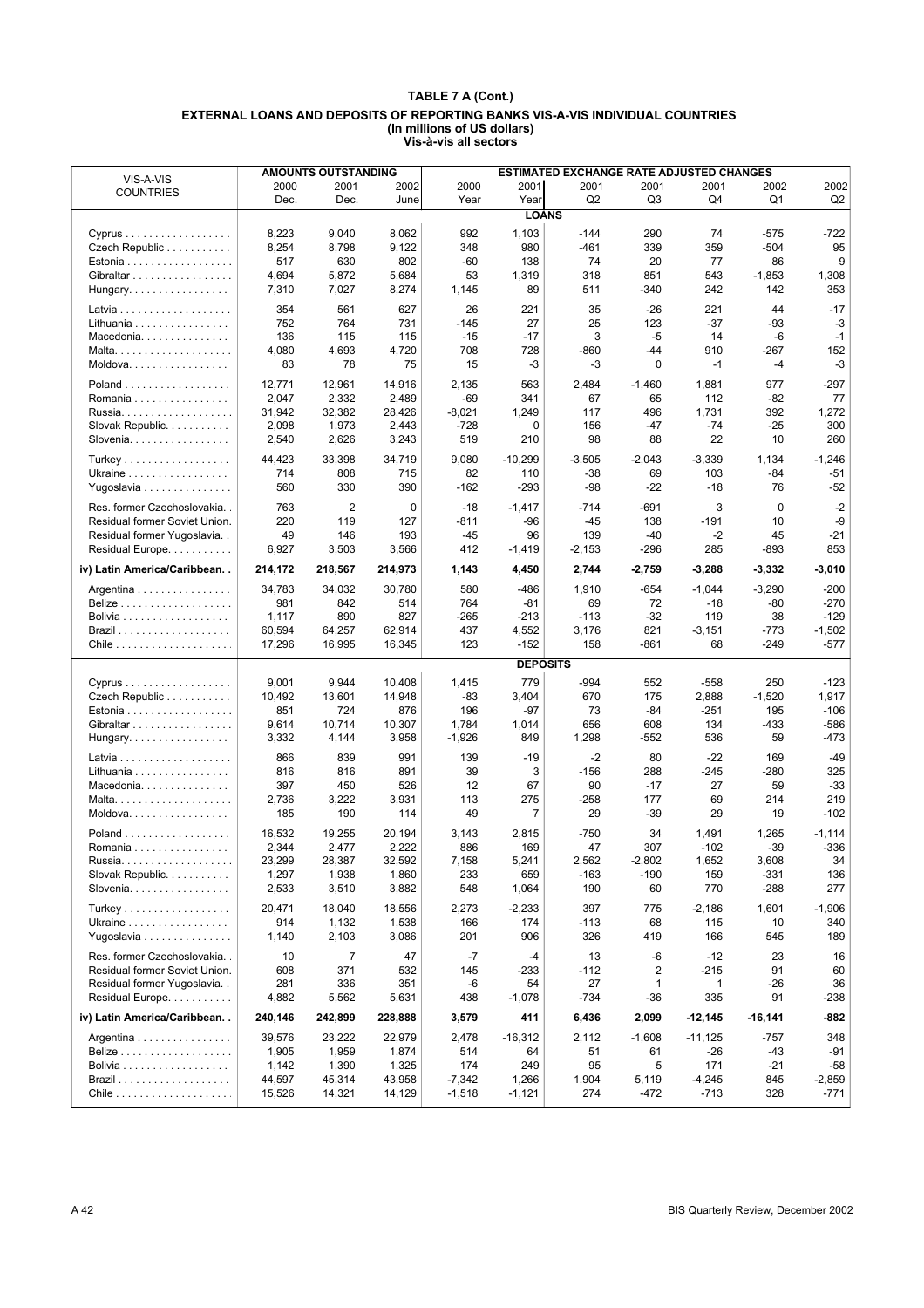|                      |              | <b>AMOUNTS OUTSTANDING</b> |         |                         |                 | <b>ESTIMATED EXCHANGE RATE ADJUSTED CHANGES</b> |                |          |           |              |
|----------------------|--------------|----------------------------|---------|-------------------------|-----------------|-------------------------------------------------|----------------|----------|-----------|--------------|
| VIS-A-VIS            | 2000         | 2001                       | 2002    | 2000                    | 2001            | 2001                                            | 2001           | 2001     | 2002      | 2002         |
| <b>COUNTRIES</b>     | Dec.         | Dec.                       | June    | Year                    | Year            | Q <sub>2</sub>                                  | Q3             | Q4       | Q1        | Q2           |
|                      |              |                            |         |                         | <b>LOANS</b>    |                                                 |                |          |           |              |
| Colombia             | 9,635        | 9,115                      | 8,276   | $-1,049$                | $-497$          | $-692$                                          | 444            | $-191$   | $-615$    | -263         |
| Costa Rica.          | 3,073        | 3,592                      | 3,094   | 310                     | 533             | 352                                             | 213            | 41       | $-244$    | $-277$       |
|                      | 1,553        | 1,830                      | 1,936   | $-737$                  | 331             | 408                                             | $-248$         | 289      | $-86$     | 63           |
| Dominica             | 72           | 115                        | 104     | 184                     | 43              | 1                                               | 41             | 2        | $-11$     | $-1$         |
| Dominican Republic.  | 2,008        | 2,224                      | 2,525   | 563                     | 228             | 85                                              | 97             | 20       | 189       | 95           |
|                      |              |                            |         |                         |                 |                                                 |                |          |           |              |
| Ecuador              | 1,392        | 1,525                      | 1,753   | $-313$                  | 143             | 144                                             | -42            | -53      | 132       | 83           |
| El Salvador.         | 1,755        | 1,808                      | 1,818   | 165                     | 61              | 24                                              | -44            | 77       | 18        | $-21$        |
| Falkland Islands     | 18           | 28                         | 36      | 5                       | 10              | $-2$                                            | $-1$           | 13       | 2         | 2            |
| Grenada              | 40           | 60                         | 59      | 8                       | 19              | 20                                              | 11             | $-12$    | 3         | $-5$         |
| Guatemala            | 2,073        | 2,540                      | 1,962   | 197                     | 477             | 70                                              | 66             | 309      | -59       | -538         |
| Guyana               | 38           | 62                         | 33      | 16                      | 26              | 16                                              | -3             | 0        | $-14$     | $-17$        |
| Haiti                | 121          | 245                        | 204     | 32                      | 125             | 8                                               | 76             | 32       | $-35$     | $-11$        |
| Honduras             | 743          | 747                        | 739     | -458                    | 10              | 15                                              | -7             | 4        | $-17$     | $-4$         |
| Jamaica              | 701          | 890                        | 912     | 134                     | 192             | $-25$                                           | 80             | 141      | 120       | $-121$       |
| Mexico.              | 41,983       | 43,991                     | 49,545  | $-2,930$                | 2,211           | 104                                             | $-2,967$       | 1,542    | 2,607     | 2,589        |
|                      |              |                            |         |                         |                 |                                                 |                |          |           |              |
| Nicaragua            | 668          | 637                        | 648     | 64                      | $-26$           | 13                                              | $-34$          | $-21$    | $-12$     | 9            |
| Paraguay             | 1,082        | 988                        | 912     | $-70$                   | $-81$           | 8                                               | $-70$          | $-32$    | 13        | $-105$       |
|                      | 5,527        | 4,962                      | 4,448   | $-58$                   | -623            | $-173$                                          | $-198$         | $-388$   | -338      | $-230$       |
| St. Lucia            | 48           | 72                         | 57      | 8                       | 19              | 9                                               | 8              | $-4$     | $-10$     | -7           |
|                      | 385          | 311                        | 344     | $-51$                   | $-68$           | $-37$                                           | 20             | -65      | 17        | $-7$         |
| Surinam              | 98           | 89                         | 82      | $-11$                   | $-11$           | $-1$                                            | 0              | -7       | -6        | $-2$         |
|                      | 1,748        | 2,196                      | 1,967   | 167                     | 451             | 255                                             | 70             | $-43$    | $-37$     | $-197$       |
| Trinidad and Tobago. | 205          |                            |         | $-12$                   |                 |                                                 |                | $-30$    |           |              |
| Turks and Caicos     |              | 252                        | 248     |                         | 55              | 0                                               | 96             |          | $-23$     | 11           |
| Uruguay              | 4,152        | 3,314                      | 3,187   | 673                     | -808            | -85                                             | $-132$         | $-2$     | 227       | $-378$       |
| Venezuela            | 10,106       | 10,108                     | 10,698  | 67                      | $-101$          | $-584$                                          | 255            | 187      | 605       | $-204$       |
| Residual.            | 10,177       | 9,850                      | 8,006   | 2,595                   | $-1,891$        | $-2,390$                                        | 165            | $-1,072$ | $-1,406$  | $-798$       |
|                      |              |                            |         |                         |                 |                                                 |                |          |           |              |
| INT. ORGANISATIONS   | 22,803       | 23,897                     | 26,418  | -517                    | 1,889           | 495                                             | 503            | 1,466    | 1,084     | 400          |
|                      |              |                            |         |                         |                 |                                                 |                |          |           |              |
|                      |              |                            |         |                         |                 |                                                 |                |          |           |              |
| UNALLOCATED          | 138,259      | 117,731                    | 140,374 | 11,764                  | 7,485           | 2,998                                           | $-1,514$       | $-2,933$ | 12,514    | 2,569        |
|                      |              |                            |         |                         |                 |                                                 |                |          |           |              |
|                      |              |                            |         |                         | <b>DEPOSITS</b> |                                                 |                |          |           |              |
| Colombia             | 8,421        | 9,603                      | 8,216   | $-733$                  | 1,208           | 1,718                                           | $-309$         | -64      | $-732$    | -745         |
| Costa Rica.          | 3,060        | 3,332                      | 3,417   | 148                     | 285             | 131                                             | 75             | $-124$   | 16        | 33           |
|                      | 984          | 751                        | 795     | $-135$                  | $-248$          | $-153$                                          | -76            | -78      | 30        | $-33$        |
| Dominica             | 211          | 197                        | 152     | 106                     | $-18$           | 30                                              | 20             | -40      | -49       | $\mathbf{1}$ |
| Dominican Republic.  | 2,295        | 2,382                      | 2,384   | $-38$                   | 89              | $-31$                                           | 37             | -3       | 75        | -88          |
|                      |              | 3,564                      | 3,513   | 146                     | -16             | $-63$                                           | -80            | -304     | 27        | $-109$       |
| Ecuador              | 3,589<br>997 |                            |         |                         | 51              |                                                 | 4              | 41       | $-18$     |              |
| El Salvador.         |              | 1,045                      | 1,002   | $-377$                  |                 | 3                                               |                | -1       |           | $-28$        |
| Falkland Islands     | 167          | 171                        | 175     | $\overline{\mathbf{c}}$ | 1               | 6                                               | $-12$          |          | 2         | $-2$         |
| Grenada              | 70           | 78                         | 82      | -9                      | 3               | 65                                              | -69            | 9        | $-2$      | 3            |
| Guatemala            | 3,002        | 2,774                      | 2,708   | 468                     | $-223$          | -80                                             | $-304$         | 390      | 189       | -271         |
| Guyana.              | 114          | 129                        | 138     | -5                      | $\overline{7}$  | $-26$                                           | 33             | $-30$    | 8         | $-2$         |
|                      | 369          | 433                        | 388     | -76                     | 63              | -9                                              | $\overline{2}$ | 20       | -28       | -19          |
| Honduras             | 2,418        | 2,694                      | 2,719   | 219                     | 276             | 50                                              | 8              | 166      | 4         | 14           |
| Jamaica              | 1,562        | 2,128                      | 2,046   | 522                     | 555             | 68                                              | $-22$          | 139      | 78        | $-181$       |
| Mexico.              | 52,491       | 62,220                     | 49,202  | 5,627                   | 9,892           | 1,267                                           | 5,090          | 402      | $-14,285$ | 766          |
|                      | 548          | 864                        | 552     |                         | 310             | -49                                             | 153            | 163      | $-145$    |              |
| Nicaragua            |              |                            |         | 113                     |                 |                                                 |                |          |           | -175         |
| Paraguay.            | 1,603        | 1,617                      | 1,486   | 65                      | 19              | 48                                              | $-138$         | 44       | -60       | -82          |
|                      | 6,923        | 7,593                      | 7,287   | $-19$                   | 690             | $-462$                                          | 545            | -51      | $-1,265$  | 909          |
| St. Lucia            | 25           | 47                         | 58      | 7                       | 14              | 0                                               | 13             | 0        | 5         | 3            |
| St. Vincent.         | 990          | 756                        | 784     | 121                     | -228            | -76                                             | 93             | $-153$   | $-17$     | 3            |
| Surinam              | 424          | 518                        | 554     | $-42$                   | 99              | 3                                               | 6              | 90       | 8         | $-5$         |
| Trinidad and Tobago  | 1,695        | 2,307                      | 2,612   | 466                     | 584             | 239                                             | 276            | $-137$   | 182       | 107          |
| Turks and Caicos     | 899          | 895                        | 1,065   | 358                     | $-12$           | $-11$                                           | $-17$          | 64       | $-19$     | 149          |
| Uruguay              | 7,525        | 8,465                      | 7,597   | 789                     | 1,013           | $-586$                                          | $-90$          | 831      | $-732$    | $-220$       |
| Venezuela            | 29,917       | 29,685                     | 30,335  | 3,765                   | -61             | 1,767                                           | $-4,954$       | 2,360    | 656       | $-426$       |
| Residual.            | 7,101        | 12,445                     | 15,356  | $-2,213$                | 1,912           | $-1,850$                                        | $-1,290$       | 59       | $-420$    | 2,947        |
|                      |              |                            |         |                         |                 |                                                 |                |          |           |              |
| INT. ORGANISATIONS   | 96,075       | 104,441                    | 125,245 | 761                     | 11,615          | 6,904                                           | 3,677          | $-2,986$ | 4,472     | 7,529        |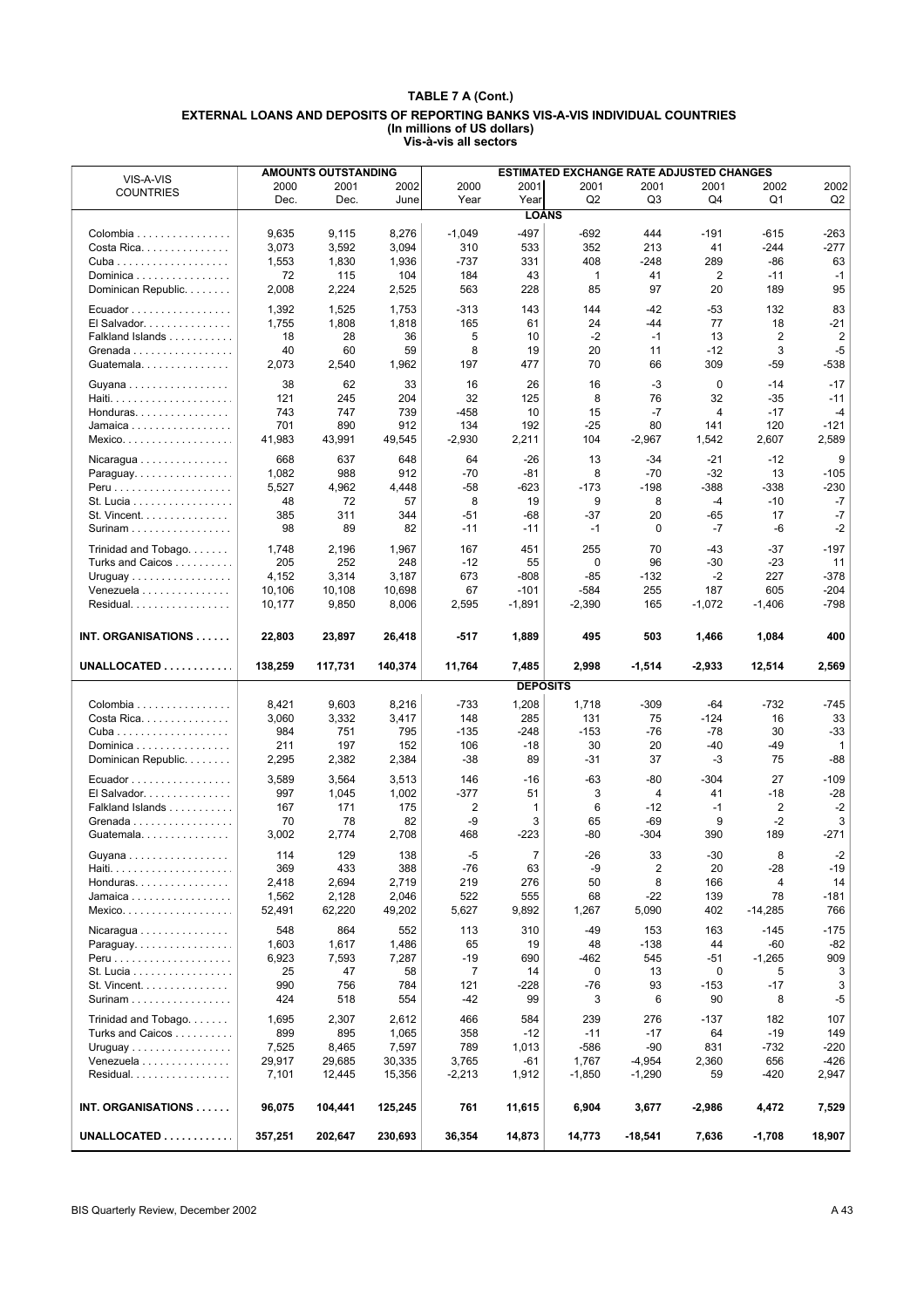|                                                                |                   | <b>AMOUNTS OUTSTANDING</b> |                   |                 |                 | <b>ESTIMATED EXCHANGE RATE ADJUSTED CHANGES</b> |                   |                  |                 |                  |
|----------------------------------------------------------------|-------------------|----------------------------|-------------------|-----------------|-----------------|-------------------------------------------------|-------------------|------------------|-----------------|------------------|
| VIS-A-VIS                                                      | 2000              | 2001                       | 2002              | 2000            | 2001            | 2001                                            | 2001              | 2001             | 2002            | 2002             |
| <b>COUNTRIES</b>                                               | Dec.              | Dec.                       | June              | Year            | Year            | Q <sub>2</sub>                                  | Q3                | Q4               | Q1              | Q2               |
|                                                                |                   |                            |                   |                 | <b>LOANS</b>    |                                                 |                   |                  |                 |                  |
| ALL COUNTRIES                                                  | 2,077,099         | 2,263,059                  | 2,397,933         | 58,328          | 249,238         | 43,891                                          | $-28,460$         | 28,142           | 15,859          | 12,408           |
|                                                                |                   |                            |                   |                 |                 |                                                 |                   |                  |                 |                  |
| <b>DEVELOPED COUNTRIES</b>                                     | 1,388,353         | 1,539,533                  | 1,636,619         | 67,884          | 221,521         | 41,646                                          | $-29,886$         | 27,760           | 23,498          | $-9,032$         |
| $i)$ Europe $\dots\dots\dots\dots\dots\dots\dots$              | 736,536           | 763,895                    | 847,127           | 96,628          | 67,106          | 16,890                                          | $-17,273$         | 12,681           | 31,513          | $-15,061$        |
| $A$ ustria $(u)$                                               | 8,254             | 9,907                      | 14,439            | 298             | 1,949           | 485                                             | 452               | 486              | 2,729           | 568              |
| Andorra                                                        | 117               | 141                        | 163               | $-54$           | 30              | 16                                              | $-25$             | 6                | 1               | 3                |
| $Belgium(u) \dots \dots \dots \dots \dots$                     | 28,651            | 29,195                     | 33,319            | 179             | 2,624           | $-401$                                          | 865               | 280              | 1,863           | -767             |
| $Dennark(u) \ldots \ldots \ldots \ldots$                       | 17,776            | 17,236                     | 17,808            | $-97$           | 459             | $-522$                                          | $\mathbf{1}$      | 3,062            | $-1,267$        | 657              |
| $Findand(u)$                                                   | 16,096            | 11,586                     | 11,391            | 7,576           | $-3,899$        | $-114$                                          | $-3,674$          | 205              | 373             | $-1,525$         |
| $France(u) \ldots \ldots \ldots \ldots \ldots$                 | 80,434            | 89,185                     | 92,250            | 14,473          | 7,281           | 12,782                                          | $-8,576$          | 3,782            | $-1,145$        | $-4,119$         |
| $Germany(u) \ldots \ldots \ldots \ldots$                       | 112,736           | 112,536                    | 123,697           | 4,058           | 5,942           | 3,858                                           | $-7,012$          | 7,682            | 7,140           | $-7,883$         |
| $Greeze(u) \ldots \ldots \ldots \ldots \ldots$                 | 19,416            | 20,115                     | 19,788            | 628             | 1,414           | 669                                             | 704               | -361             | $-1,108$        | $-874$           |
|                                                                | 906               | 988                        | 967               | $-159$          | 106             | 188                                             | $-106$            | $-49$            | 15              | -89              |
| $Ireland(u) \ldots \ldots \ldots \ldots \ldots$                | 33,856            | 34,528                     | 36,195            | $-515$          | -510            | $-1,729$                                        | 166               | 2,402            | 2,202           | $-2,928$         |
|                                                                | 32,426            | 26,643                     | 33,914            | 3,366           | $-3,835$        | 5,109                                           | $-4,410$          | $-3,484$         | 2,748           | 1,311            |
| Liechtenstein                                                  | 3,657             | 3,123                      | 3,204             | 273             | -373            | 134                                             | $-23$             | $-392$           | $-7$            | $-182$           |
| $Luxembourg(u) \ldots \ldots \ldots$                           | 22.203            | 29,244                     | 33,698            | 5,629           | 8,652           | 1,208                                           | $-426$            | 4,770            | 5,391           | $-3,091$         |
| $Netherlands(u) \ldots \ldots \ldots$                          | 72,588            | 69,712                     | 79,714            | 17,938          | 3,320           | $-1,819$                                        | 914               | $-3,267$         | 6,925           | $-3,324$         |
| $Norway(u)$                                                    | 14,335            | 20,719                     | 21,676            | 3,589           | 6,867           | $-788$                                          | $-1,254$          | 5,083            | $-1,418$        | 1,587            |
| $Portugal(u) \ldots \ldots \ldots \ldots$                      | 9,824             | 10,510                     | 11,771            | 1,446           | 1,086           | $-16$                                           | 859               | 577              | 461             | $-266$           |
| $Spin(u)$                                                      | 20,078            | 24,908                     | 30,304            | 2,610           | 7,767           | 1,162                                           | 1,976             | 408              | 2,615           | $-220$           |
| Sweden(u) $\dots\dots\dots\dots\dots$                          | 25,648            | 27,961                     | 33,475            | 3,988           | 3,963           | 2,077                                           | 1,720             | $-204$           | 3,332           | 181              |
| Switzerland( $u$ )                                             | 49,744            | 51,673                     | 55,732            | 12,105          | -822            | 3,012                                           | $-4,042$          | $-1,075$         | 1,018           | $-1,371$         |
| (of which in CHF) $\dots$                                      | 21,668            | 21,103                     | 25,182            | 6,269           | $-242$          | 1,895                                           | $-2,467$          | 926              | 601             | 466              |
| United Kingdom(u)                                              | 167,675           | 173,893                    | 193,533           | 19,432          | 25,104          | $-8,408$                                        | 4,632             | $-7,233$         | $-338$          | 7,263            |
| (of which in GBP) $\dots$                                      | 43,856            | 41,988                     | 44,835            | 6,242           | -82             | $-258$                                          | $-2,376$          | $-1,005$         | 1,830           | $-1,553$         |
| Vatican                                                        | 4                 | 0                          | $\Omega$          | $-147$          | -5              | -3                                              | 7                 | $-14$            | 0               | 0                |
|                                                                | 112               | 92                         | 89                | 17              | $-16$           | $-10$                                           | $-23$             | 17               | -18             | $\overline{7}$   |
|                                                                |                   |                            |                   |                 | <b>DEPOSITS</b> |                                                 |                   |                  |                 |                  |
| ALL COUNTRIES                                                  | 2,391,613         | 2,732,266                  | 2,975,751         | 199,778         | 218,487         | $-16,738$                                       | 45,156            | 11,844           | 84,329          | 17,472           |
| DEVELOPED COUNTRIES                                            | 1,465,938         | 1,658,021                  | 1,829,401         | 127,736         | 125,136         | $-37,460$                                       | 27,080            | $-3,034$         | 69,217          | 3,314            |
| i) Europe                                                      | 771,663           | 935,385                    | 1,022,696         | 27,652          | 99,280          | 8,388                                           | 1,151             | 34,965           | 10,236          | $-5,057$         |
|                                                                |                   |                            |                   |                 |                 |                                                 |                   |                  |                 |                  |
| $A$ ustria $(u)$                                               | 9,227             | 10,060                     | 11,123            | 1,794           | 1,000           | 851                                             | 1,106             | 720              | $-426$          | 522              |
| Andorra<br>$Belgium(u) \dots \dots \dots \dots \dots$          | 403<br>38,641     | 433<br>38,810              | 465<br>39,093     | $-55$<br>$-746$ | 6<br>1,961      | 44<br>1,693                                     | -51<br>3,067      | $-2$<br>$-3,247$ | $-10$<br>$-440$ | $-1$<br>$-2,973$ |
| $Denmark(u)$                                                   | 3,117             | 3,319                      | 3,286             | $-1,096$        | 217             | 0                                               | 353               | -36              | 180             | $-490$           |
|                                                                | 2,412             | 2,938                      | 5,347             | 667             | 556             | 772                                             | 134               | -756             | -71             | 2,086            |
|                                                                |                   |                            |                   |                 |                 |                                                 |                   |                  |                 |                  |
| $France(u) \ldots \ldots \ldots \ldots \ldots$<br>$Germany(u)$ | 51,132<br>125,030 | 65,935<br>128,640          | 71,071<br>148,123 | 696<br>8,515    | 14,479<br>6,552 | 1,192<br>$-3,705$                               | $-2,034$<br>1,783 | 13,299<br>14,759 | 1,383<br>3,416  | $-1,915$<br>838  |
| $Greeze(u) \dots \dots \dots \dots \dots \dots$                | 13.603            | 12,442                     | 13,049            | 409             | $-1,465$        | -831                                            | $-12$             | $-513$           | 942             | $-1,013$         |
|                                                                | 112               | 173                        | 137               | 6               | 61              | $-10$                                           | $-1$              | 29               | $-31$           | -14              |
| $Ireland(u) \ldots \ldots \ldots \ldots \ldots$                | 31,749            | 38,457                     | 39,723            | 6,438           | 5,092           | 3,696                                           | 731               | $-2,350$         | $-1,177$        | -198             |
|                                                                | 39,316            | 44,228                     | 46,951            | $-2,262$        | 5,974           | 1,381                                           | $-647$            | 1,483            | $-1,415$        | -404             |
| Liechtenstein                                                  | 5,059             | 5,205                      | 5,061             | 336             | 97              | 83                                              | 241               | $-279$           | $-176$          | $-292$           |
| $Luxembourg(u) \dots \dots \dots$                              | 31,438            | 36,036                     | 39,993            | $-1,142$        | 4,598           | 57                                              | $-119$            | 3,711            | 3,684           | $-3,526$         |
| $Netherlands(u) \ldots \ldots \ldots$                          | 127,829           | 124,005                    | 140,808           | $-6,214$        | 178             | 2,496                                           | $-2,849$          | $-2,077$         | 3,198           | 419              |
| $Normay(u) \ldots \ldots \ldots \ldots$                        | 4,938             | 6,259                      | 6,341             | 1,713           | 1,394           | 77                                              | 5                 | $-2,031$         | $-620$          | 416              |
| $Portugal(u)$                                                  | 11,752            | 16,371                     | 16,951            | 1,525           | 4,516           | $-412$                                          | 1,811             | 2,494            | $-437$          | -499             |
| $Spin(u)$                                                      | 32,806            | 31,725                     | 40,358            | $-3,438$        | $-1,857$        | -977                                            | $-1,539$          | $-6,292$         | 3,352           | 1,441            |
| $Sweden(u) \ldots \ldots \ldots \ldots \ldots$                 | 6,843             | 10,597                     | 13,476            | 1,126           | 3,680           | 1,707                                           | $-1,380$          | 1,701            | 2,814           | $-738$           |
| Switzerland( $u$ )                                             | 59,923            | 121,926                    | 118,676           | $-10,194$       | 8,575           | 5,740                                           | 1,479             | 3,021            | $-9,252$        | $-1,033$         |
| (of which in CHF)                                              | 5,811             | 13,058                     | 15,917            | $-1,175$        | 4,334           | 1,870                                           | 551               | 1,272            | 1,709           | -811             |
| United Kingdom(u)                                              | 175,630           | 237,094                    | 262,135           | 29,386          | 43,612          | $-5,488$                                        | $-1,008$          | 11,407           | 5,383           | 2,504            |
| (of which in GBP) $\dots \dots$                                | 26,745            | 28,661                     | 33,521            | 5,874           | 3,398           | -225                                            | $-1,205$          | 1,923            | 4,210           | $-1,322$         |
| Vatican                                                        | 604               | 633                        | 406               | 185             | 54              | 19                                              | 50                | -48              | $-71$           | -188             |
|                                                                |                   |                            |                   |                 |                 |                                                 |                   |                  |                 |                  |
|                                                                | 99                | 99                         | 123               | $-2$            | 0               | 1                                               | 32                | -26              | 10              | $\mathbf{1}$     |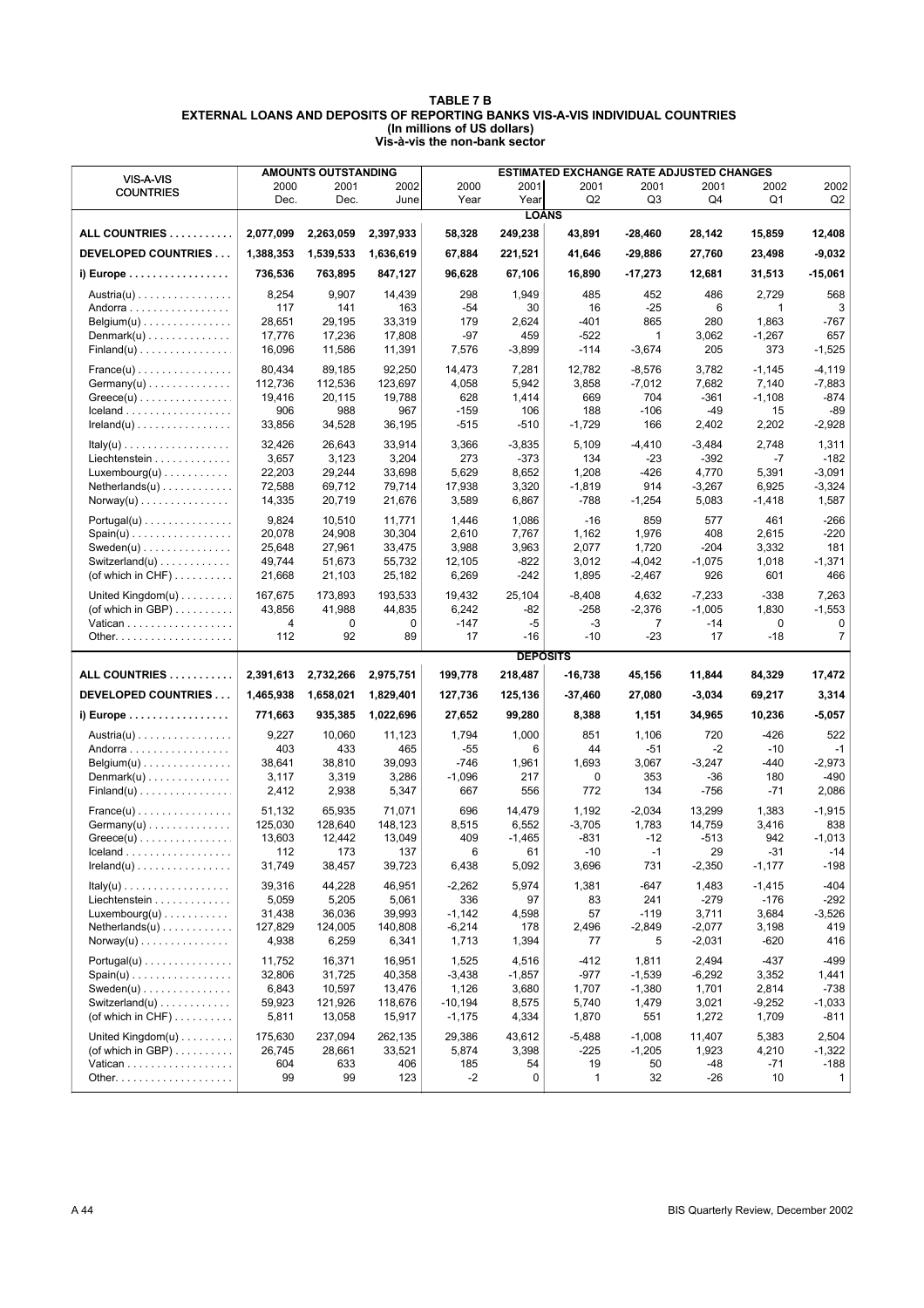|                                                |         | <b>AMOUNTS OUTSTANDING</b> |         |             |                 | <b>ESTIMATED EXCHANGE RATE ADJUSTED CHANGES</b> |           |             |           |          |
|------------------------------------------------|---------|----------------------------|---------|-------------|-----------------|-------------------------------------------------|-----------|-------------|-----------|----------|
| VIS-A-VIS                                      | 2000    | 2001                       | 2002    | 2000        | 2001            | 2001                                            | 2001      | 2001        | 2002      | 2002     |
| <b>COUNTRIES</b>                               | Dec.    | Dec.                       | June    | Year        | Year            | Q <sub>2</sub>                                  | Q3        | Q4          | Q1        | Q2       |
|                                                |         |                            |         |             | <b>LOANS</b>    |                                                 |           |             |           |          |
| ii) Other                                      | 651,817 | 775,638                    | 789,492 | $-28,742$   | 154,413         | 24,755                                          | $-12,613$ | 15,078      | -8,015    | 6,029    |
| $A$ ustralia $(u)$                             | 16.744  | 20,123                     | 16,545  | 598         | 4,452           | $-1,078$                                        | -382      | 1,687       | $-1,717$  | $-2,538$ |
| $Canada(u) \ldots \ldots \ldots \ldots$        | 25,191  | 26,135                     | 23,851  | 2,341       | 2,964           | 3,330                                           | $-768$    | 477         | $-1,235$  | -1,922   |
| $Japan(u) \ldots \ldots \ldots \ldots \ldots$  | 64,058  | 57,583                     | 71,371  | $-71,192$   | $-2,950$        | 2,862                                           | $-6,772$  | 4,282       | 7,626     | 1,377    |
| (of which in JPY) $\dots \dots$                | 18,630  | 22,949                     | 40,473  | $-17,941$   | 7,046           | 6,209                                           | 2,474     | 2,039       | 6,305     | 7,671    |
| New Zealand( $u$ ) $\dots$                     | 3,780   | 3,036                      | 4,264   | -99         | -591            | 836                                             | 43        | -881        | 1,405     | $-363$   |
| United States                                  | 542.044 | 668,761                    | 673,461 | 39,610      | 150,538         | 18,805                                          | $-4,734$  | 9,513       | $-14,094$ | 9,475    |
| (of which in $USD$ )                           | 447,787 | 550,115                    | 568,553 | 17,354      | 101,046         | 15,852                                          | $-7,231$  | 2,180       | 9,245     | 9,193    |
| <b>OFFSHORE CENTRES</b>                        | 245,178 | 294,698                    | 315,094 | 18,795      | 22,203          | 268                                             | 6,728     | -2,197      | $-11,385$ | 22,392   |
|                                                | 259     | 149                        | 170     | $-444$      | $-101$          | 18                                              | -43       | 9           | 30        | $-19$    |
| $Bahamas(u) \ldots \ldots \ldots \ldots$       | 13,903  | 10,620                     | 9,261   | 3,308       | $-3,190$        | $-1,577$                                        | $-1,044$  | $-592$      | $-631$    | -959     |
| Bahrain.                                       | 1,454   | 2,076                      | 1,371   | 246         | 601             | -54                                             | 138       | 495         | $-924$    | 196      |
| Barbados                                       | 416     | 707                        | 653     | 47          | 298             | 28                                              | 52        | 147         | $-63$     | -6       |
| $Bernuda(u) \dots \dots \dots \dots \dots$     | 22,896  | 24,187                     | 27,045  | 1,484       | 431             | $-848$                                          | 586       | 1,493       | $-762$    | 3,106    |
| Cayman Islands(u)                              | 107,092 | 116.719                    | 143.061 | 13,973      | 18,377          | 5,966                                           | 1,833     | $-794$      | 2,655     | 20,126   |
| $Guernsey(u) \ldots \ldots \ldots \ldots$      | 0       | 5,247                      | 5,650   | 0           | 0               | 0                                               | 0         | 0           | -70       | 136      |
| Hong Kong SAR(u)                               | 19,952  | 27,189                     | 21,123  | 358         | 7,343           | $-1,391$                                        | 1,738     | 2,212       | $-3,140$  | $-3,614$ |
| Isle of Man                                    | 0       | 4,341                      | 4,731   | 0           | 0               | 0                                               | 0         | 0           | $-58$     | 192      |
| $Jersey$                                       | 0       | 27,435                     | 21,145  | $\mathbf 0$ | 0               | $\mathbf 0$                                     | 0         | $\mathbf 0$ | $-9,184$  | 2,058    |
| $Lebanon(u) \ldots \ldots \ldots \ldots$       | 1,887   | 1,674                      | 1,655   | $-243$      | $-178$          | $-133$                                          | $-37$     | $-1$        | $-67$     | 1        |
| $Liberia(u)$                                   | 17,093  | 14,868                     | 15,970  | 170         | $-1,969$        | 821                                             | $-205$    | $-2,076$    | 716       | 37       |
| Netherlands Antilles(u)                        | 7,521   | 7,728                      | 7,499   | $-1,483$    | 681             | $-1,213$                                        | 3,982     | $-2,494$    | $-312$    | $-171$   |
| $Panama(u)$                                    | 26,127  | 23,112                     | 24,951  | $-1,315$    | $-1,797$        | $-103$                                          | $-553$    | $-838$      | 1,068     | $-293$   |
| $Singapore(u)$                                 | 8,628   | 8,953                      | 8,909   | 297         | 539             | $-693$                                          | 622       | $-271$      | $-203$    | $-239$   |
| Vanuatu                                        | 118     | 82                         | 98      | 32          | $-33$           | $-29$                                           | $-19$     | -8          | 11        | 1        |
| West Indies UK                                 | 17,832  | 19,611                     | 21,802  | 2,363       | 1,197           | $-526$                                          | -323      | 519         | $-451$    | 1,839    |
|                                                |         |                            |         |             | <b>DEPOSITS</b> |                                                 |           |             |           |          |
| ii) Other                                      | 694,275 | 722,636                    | 806,705 | 100,082     | 25,854          | -45,848                                         | 25,929    | $-38,000$   | 58,980    | 8,370    |
| $A$ ustralia $(u)$                             | 11,339  | 12,245                     | 16,161  | 331         | $-62$           | 3,562                                           | $-3,518$  | $-363$      | 2,070     | 1,067    |
| $Canada(u) \ldots \ldots \ldots \ldots$        | 17,099  | 21,723                     | 20,800  | $-7,167$    | 3,226           | 2,096                                           | 1,136     | 507         | $-749$    | $-910$   |
| $Japan(u) \dots \dots \dots \dots \dots \dots$ | 55,364  | 49,925                     | 55,339  | 8,785       | -688            | $-120$                                          | $-2,081$  | 3,934       | 3,011     | $-1,896$ |
| (of which in JPY) $\dots \dots$                | 40,436  | 36,146                     | 39,590  | 10,203      | 817             | $-261$                                          | $-2,071$  | 4,721       | 1,604     | $-1,948$ |
| New Zealand( $u$ )                             | 2,728   | 2,835                      | 4,306   | 329         | 42              | -571                                            | $-143$    | $-165$      | 601       | 716      |
| United States                                  | 607,745 | 635,908                    | 710,099 | 97,804      | 23,336          | $-50,815$                                       | 30,535    | $-41,913$   | 54,047    | 9,393    |
| (of which in $USD$ )                           | 480,184 | 508,521                    | 590,388 | 85,133      | 24,047          | $-41,962$                                       | 31,123    | $-22,936$   | 44,077    | 37,790   |
| <b>OFFSHORE CENTRES</b>                        | 419,197 | 509,420                    | 567,758 | 48,977      | 35,756          | 11,551                                          | -6,881    | 17,079      | 12,971    | 20,228   |
|                                                | 622     | 433                        | 718     | 171         | $-173$          | $-35$                                           | 51        | $-20$       | 174       | 45       |
| $Bahamas(u) \ldots \ldots \ldots \ldots$       | 28.083  | 23,259                     | 21,208  | 5,408       | $-4,722$        | $-1,059$                                        | $-3,103$  | $-2,334$    | 1,930     | $-4,822$ |
| Bahrain.                                       | 2,712   | 3,334                      | 3,463   | 67          | 90              | 74                                              | 271       | $-285$      | $-628$    | 720      |
| Barbados                                       | 3,573   | 2,717                      | 1,582   | $-15$       | $-879$          | 382                                             | 123       | $-1,341$    | $-1,072$  | $-107$   |
| $Bernuda(u) \dots \dots \dots \dots \dots$     | 18,429  | 23,802                     | 29,166  | 1,717       | 3,705           | 66                                              | 1,804     | 2,314       | 2,087     | 2,447    |
| Cayman Islands(u)                              | 155,835 | 191,041                    | 229,360 | 23,354      | 39,090          | 7,512                                           | $-7,152$  | 29,134      | 10.469    | 15,966   |
| Guernsey $(u)$                                 | 0       | 10,993                     | 14,614  | 0           | 0               | 0                                               | 0         | 0           | 991       | 1,855    |
| Hong Kong $SAR(u)$                             | 40,827  | 43,370                     | 45,664  | 785         | $-109$          | $-1,182$                                        | 1,263     | $-2,642$    | 351       | 719      |
| Isle of Man                                    | 0       | 11,170                     | 10,994  | 0           | 29              | 0                                               | 15        | 14          | $-1,054$  | 326      |
| $Jersey$                                       | 0       | 29,369                     | 35,370  | 0           | 0               | 0                                               | 0         | 0           | 2,876     | 1,503    |
| $Lebanon(u) \ldots \ldots \ldots \ldots$       | 5,565   | 6,042                      | 6,897   | 199         | 494             | 164                                             | 265       | $-294$      | 264       | 379      |
| $Liberia(u)$                                   | 9,880   | 8,574                      | 7,801   | $-766$      | $-1,544$        | 411                                             | -377      | $-713$      | $-328$    | $-696$   |
| Netherlands Antilles(u)                        | 44,294  | 36,466                     | 38,470  | 7,184       | $-6,368$        | $-1,205$                                        | 582       | $-3,527$    | $-2,590$  | 2,093    |
| $Panama(u)$                                    | 32,854  | 33,315                     | 32,655  | 2,839       | 686             | 524                                             | 538       | -883        | $-1,700$  | $-350$   |
| $Singapore(u)$                                 | 20,123  | 21,946                     | 25,973  | 1,458       | 621             | 3,871                                           | $-2,288$  | $-2,264$    | 3,238     | -67      |
| Vanuatu                                        | 176     | 224                        | 287     | $-79$       | 46              | 13                                              | 36        | -3          | -4        | 58       |
| West Indies UK                                 | 56,224  | 63,365                     | 63,536  | 6,659       | 4,791           | 2,016                                           | 1,092     | -77         | $-2,033$  | 160      |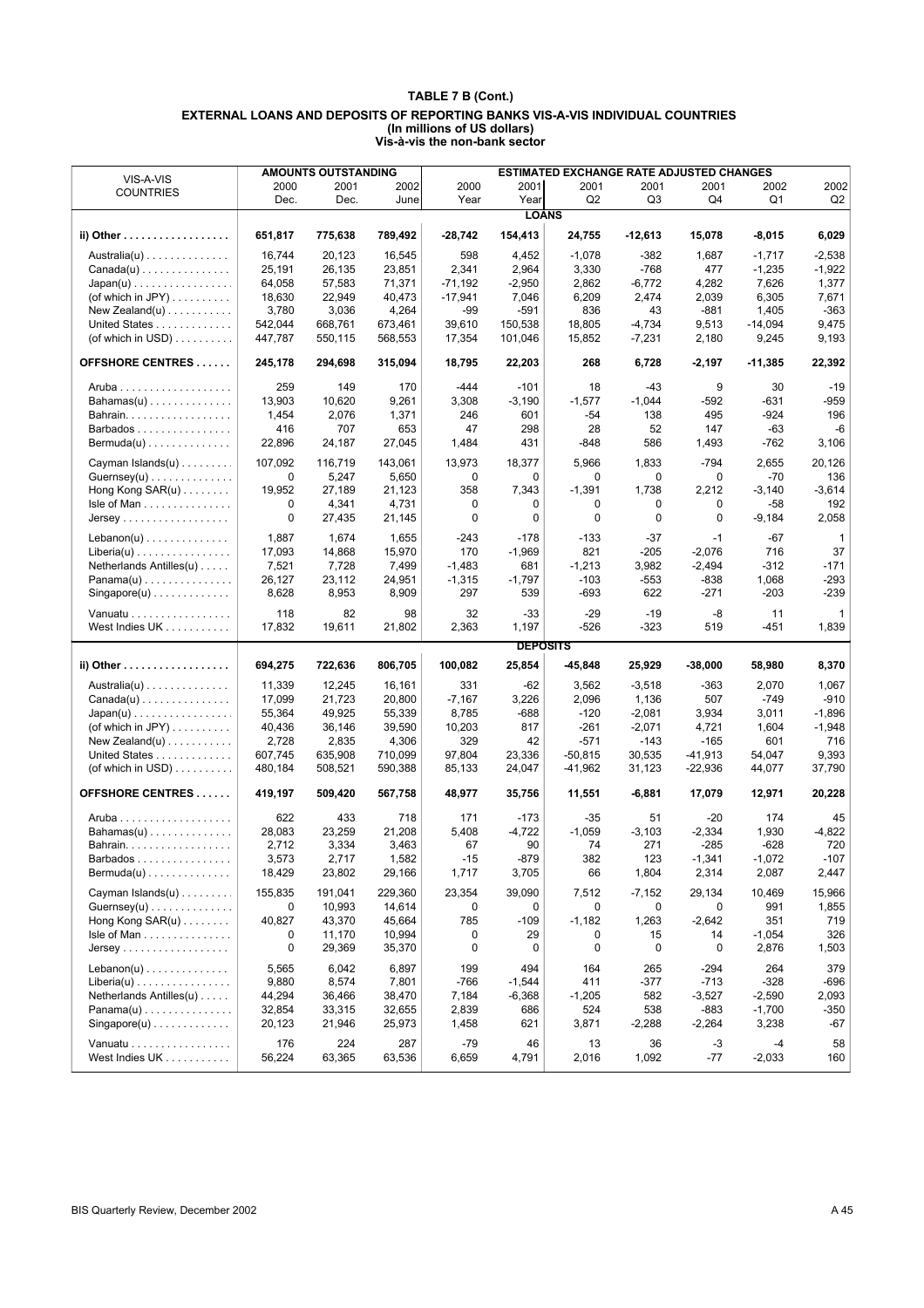|                                                                                        |             | <b>AMOUNTS OUTSTANDING</b> |             |                |                       | <b>ESTIMATED EXCHANGE RATE ADJUSTED CHANGES</b> |                         |                |                             |                |
|----------------------------------------------------------------------------------------|-------------|----------------------------|-------------|----------------|-----------------------|-------------------------------------------------|-------------------------|----------------|-----------------------------|----------------|
| VIS-A-VIS                                                                              | 2000        | 2001                       | 2002        | 2000           | 2001                  | 2001                                            | 2001                    | 2001           | 2002                        | 2002           |
| <b>COUNTRIES</b>                                                                       | Dec.        | Dec.                       | June        | Year           | Year                  | Q2                                              | Q <sub>3</sub>          | Q4             | Q1                          | Q2             |
|                                                                                        |             |                            |             |                | <b>LOANS</b>          |                                                 |                         |                |                             |                |
|                                                                                        |             |                            |             |                |                       |                                                 |                         |                |                             |                |
| <b>DEVELOPING COUNTRIES</b>                                                            | 401,017     | 401,920                    | 416,499     | $-26,231$      | 5,734                 | -3                                              | -4,846                  | 4,493          | 2,624                       | $-1,690$       |
| i) Africa & Middle East                                                                | 75,088      | 77,621                     | 78,276      | $-3,774$       | -328                  | -458                                            | $-1,891$                | 3,518          | $-1,965$                    | -986           |
|                                                                                        |             |                            |             |                |                       |                                                 |                         |                |                             |                |
| Algeria                                                                                | 2,804       | 2,562                      | 2,641       | $-313$         | $-117$                | $-50$                                           | $-26$                   | 0              | $-177$<br>$-75$             | 22             |
| Angola                                                                                 | 1,800       | 2,137                      | 1,997       | $-143$         | 345                   | 146                                             | $-154$                  | $-131$         |                             | -86            |
|                                                                                        | 67<br>10    | 74                         | 91          | $-18$          | 10                    | -3                                              | -8<br>5                 | 3              | $\mathbf 0$<br>$\mathbf{1}$ | 8              |
| Botswana<br>Burkina Faso                                                               |             | 13<br>97                   | 12<br>129   | $-4$<br>14     | $\overline{2}$<br>-14 | 1<br>$-4$                                       | $-15$                   | $-2$<br>3      | 20                          | $-3$<br>3      |
|                                                                                        | 114         |                            |             |                |                       |                                                 |                         |                |                             |                |
| Burundi                                                                                | 56          | 55                         | 63          | $-4$           | $\overline{2}$        | $\mathbf{1}$                                    | $-1$                    | 0              | 2                           | $-1$           |
| Cameroon                                                                               | 1,966       | 1,758                      | 2,075       | 238            | $-129$                | 332                                             | -321                    | 182            | 5                           | 101            |
| Cape Verde                                                                             | 26          | 63                         | 100         | 6              | 40                    | 0                                               | 4                       | 21             | 17                          | 11             |
| Central African Rep.                                                                   | 55          | 51                         | 50          | $-12$          | $-4$                  | 2                                               | $-5$                    | $\mathbf{1}$   | $-4$                        | 1              |
| $Chad \ldots \ldots \ldots \ldots \ldots \ldots$                                       | 61          | 68                         | 88          | $-14$          | 8                     | $-1$                                            | 8                       | 2              | 5                           | 13             |
| Comoros Islands.                                                                       | 10          | $\overline{7}$             | 8           | $\overline{2}$ | $-4$                  | $\mathbf{1}$                                    | 1                       | $-2$           | $-2$                        | $\overline{2}$ |
| $Congo \ldots \ldots \ldots \ldots \ldots$                                             | 1,395       | 1,034                      | 997         | 28             | -337                  | $-124$                                          | -60                     | $-83$          | -57                         | $-40$          |
| Congo Democratic Rep.(u)                                                               | 639         | 629                        | 740         | 4              | 20                    | 14                                              | $-13$                   | 28             | 14                          | 21             |
| Côte d'Ivoire                                                                          | 1,924       | 1,864                      | 1,992       | 96             | 73                    | 95                                              | $-109$                  | 113            | -18                         | $-70$          |
| Djibouti                                                                               | 31          | 28                         | 32          | 5              | -2                    | $-1$                                            | $-1$                    | $-1$           | 0                           | 1              |
|                                                                                        |             |                            |             |                |                       |                                                 |                         |                |                             |                |
| $Egypt(u)$                                                                             | 4,472       | 4,185                      | 4,696       | 879            | $-182$                | 275                                             | $-485$                  | 588            | $-13$                       | 182            |
| Equatorial Guinea                                                                      | 10          | 9                          | 9           | $\mathbf 0$    | 0                     | 2                                               | $-2$                    | 1              | $\mathbf 0$                 | $-1$           |
|                                                                                        | 1           | $\mathbf{1}$               | 9           | 1              | $\mathbf 0$           | 0                                               | $\mathbf 0$             | $\mathbf{1}$   | $-1$                        | 9              |
| Ethiopia                                                                               | 43          | 35                         | 39          | $-13$          | $-7$                  | 4                                               | $-7$                    | 3              | $-5$                        | $\overline{7}$ |
| Gabon                                                                                  | 512         | 562                        | 498         | $-115$         | 68                    | $-17$                                           | -5                      | 81             | $-132$                      | 21             |
| Gambia                                                                                 | 62          | 61                         | 79          | $-4$           | 1                     | 1                                               | $-1$                    | $\overline{7}$ | 16                          | 0              |
| $Ghana(u)$                                                                             | 938         | 841                        | 643         | $-161$         | -74                   | $-176$                                          | $-133$                  | 265            | -96                         | -149           |
| Guinea                                                                                 | 278         | 230                        | 260         | $-13$          | -35                   | 3                                               | $-23$                   | 8              | -3                          | 6              |
|                                                                                        |             |                            |             |                |                       |                                                 |                         |                |                             |                |
|                                                                                        | 24          | 22                         | 20          | 0              | $-2$                  | $-4$                                            | 1                       | $-1$           | $-1$                        | $-1$           |
| Guinea-Bissau<br>$\mathsf{tran} \dots \dots \dots \dots \dots \dots \dots \dots$       | 1,295       | 1,020                      | 1,524       | $-1,195$       | -259                  | $-18$                                           | $-109$                  | 13             | 218                         | 217            |
|                                                                                        |             |                            |             |                | <b>DEPOSITS</b>       |                                                 |                         |                |                             |                |
|                                                                                        |             |                            |             |                |                       |                                                 |                         |                |                             |                |
| <b>DEVELOPING COUNTRIES</b>                                                            | 418,005     | 448,588                    | 455,671     | 17,736         | 11,217                | 6,876                                           | $-8,000$                | $-1,793$       | 6,747                       | $-11,566$      |
| i) Africa & Middle East                                                                | 123,031     | 137,373                    | 143,508     | 7,493          | $-1,646$              | 1,001                                           | $-1,977$                | $-1,529$       | 1,167                       | 721            |
|                                                                                        |             |                            |             |                |                       |                                                 |                         |                |                             |                |
| Algeria                                                                                | 1,466       | 1,443                      | 1,613       | 27             | 42                    | $\mathbf 0$                                     | $-99$                   | 82             | $-7$                        | 17             |
|                                                                                        | 772         | 783                        | 935         | 190<br>$-14$   | -9                    | 32                                              | $-105$                  | -3             | 121                         | 16             |
|                                                                                        | 120         | 130                        | 153         |                | 13                    | 9                                               | 3                       | 3              | -3                          | 13             |
| Botswana                                                                               | 135         | 237                        | 190         | $-137$         | 24                    | 30                                              | -5                      | 38             | $-63$                       | 9              |
| Burkina Faso                                                                           | 94          | 91                         | 100         | 10             | 0                     | -3                                              | $-3$                    | 5              | 8                           | -10            |
| Burundi                                                                                | 104         | 103                        | 101         | $-26$          | -3                    | 1                                               | $-4$                    | 0              | -3                          | $-4$           |
| Cameroon                                                                               | 629         | 634                        | 707         | $-23$          | 14                    | 17                                              | $-139$                  | 88             | 19                          | 9              |
| Cape Verde                                                                             | 17          | 54                         | 27          | 8              | 38                    | -2                                              | $-1$                    | 33             | -15                         | $-15$          |
| Central African Rep.                                                                   | 49          | 74                         | 59          | -7             | 24                    | 4                                               | $-4$                    | 21             | -24                         | 3              |
|                                                                                        | 39          | 43                         | 63          | 8              | 4                     | 33                                              | $-18$                   | -3             | $-1$                        | 17             |
| Comoros Islands.                                                                       | 26          | 28                         | 36          | $-3$           | $\mathbf 2$           | 0                                               | $\overline{\mathbf{c}}$ | 0              | 6                           | $-2$           |
| Congo                                                                                  | 210         | 240                        | 251         | 38             | 33                    | -16                                             | $\overline{\mathbf{c}}$ | 1              | -12                         | $\mathbf{1}$   |
| Congo Democratic Rep.(u).                                                              | 724         | 657                        | 643         | $-113$         | $-57$                 | $-3$                                            | $-22$                   | -16            | $-5$                        | -42            |
| Côte d'Ivoire                                                                          | 1,199       | 984                        | 944         | 124            | $-175$                | 102                                             | $-231$                  | 181            | $-106$                      | -25            |
| Djibouti                                                                               | 213         | 182                        | 190         | 6              | -38                   | -40                                             | 8                       | -9             | 4                           | $-3$           |
|                                                                                        |             |                            |             |                |                       |                                                 |                         |                |                             |                |
| $Egypt(u)$                                                                             | 7,034       | 7,620                      | 7,962       | 723            | 574                   | 40                                              | 337                     | 75             | $-184$                      | 350            |
| Equatorial Guinea                                                                      | 29          | 42                         | 37          | 0              | 13                    | 7                                               | -5                      | 9              | $-4$                        | -5             |
|                                                                                        | 13          | 19                         | 35          | -8             | 5                     | 7<br>0                                          | -4<br>0                 | $-4$           | 3<br>$\mathbf{1}$           | 11             |
| Ethiopia                                                                               | 134         | 173                        | 175         | -29            | 28                    |                                                 |                         | 9              |                             | -6             |
| Gabon                                                                                  | 329         | 316                        | 351         | -59            | $-4$                  | $-1$                                            | -29                     | 16             | -5                          | 5              |
| Gambia                                                                                 | 83          | 94                         | 99          | $-1$           | -3                    | -4                                              | -9                      | 7              | 3                           | -5             |
| $Ghana(u) \ldots \ldots \ldots \ldots \ldots$                                          | 425         | 531                        | 532         | $-33$          | 70                    | 2                                               | $-36$                   | 73             | 36                          | -51            |
| Guinea                                                                                 | 163         | 155                        | 196         | 21             | -6                    | 3                                               | -7                      | $-10$          | 0                           | 32             |
| Guinea-Bissau<br>$\mathsf{lran}\ldots\ldots\ldots\ldots\ldots\ldots\ldots\ldots\ldots$ | 18<br>4,605 | 22<br>4,288                | 24<br>5,010 | 5<br>412       | 5<br>$-390$           | 2<br>$-244$                                     | $-1$<br>-74             | 4<br>$-153$    | -1<br>180                   | $-2$<br>351    |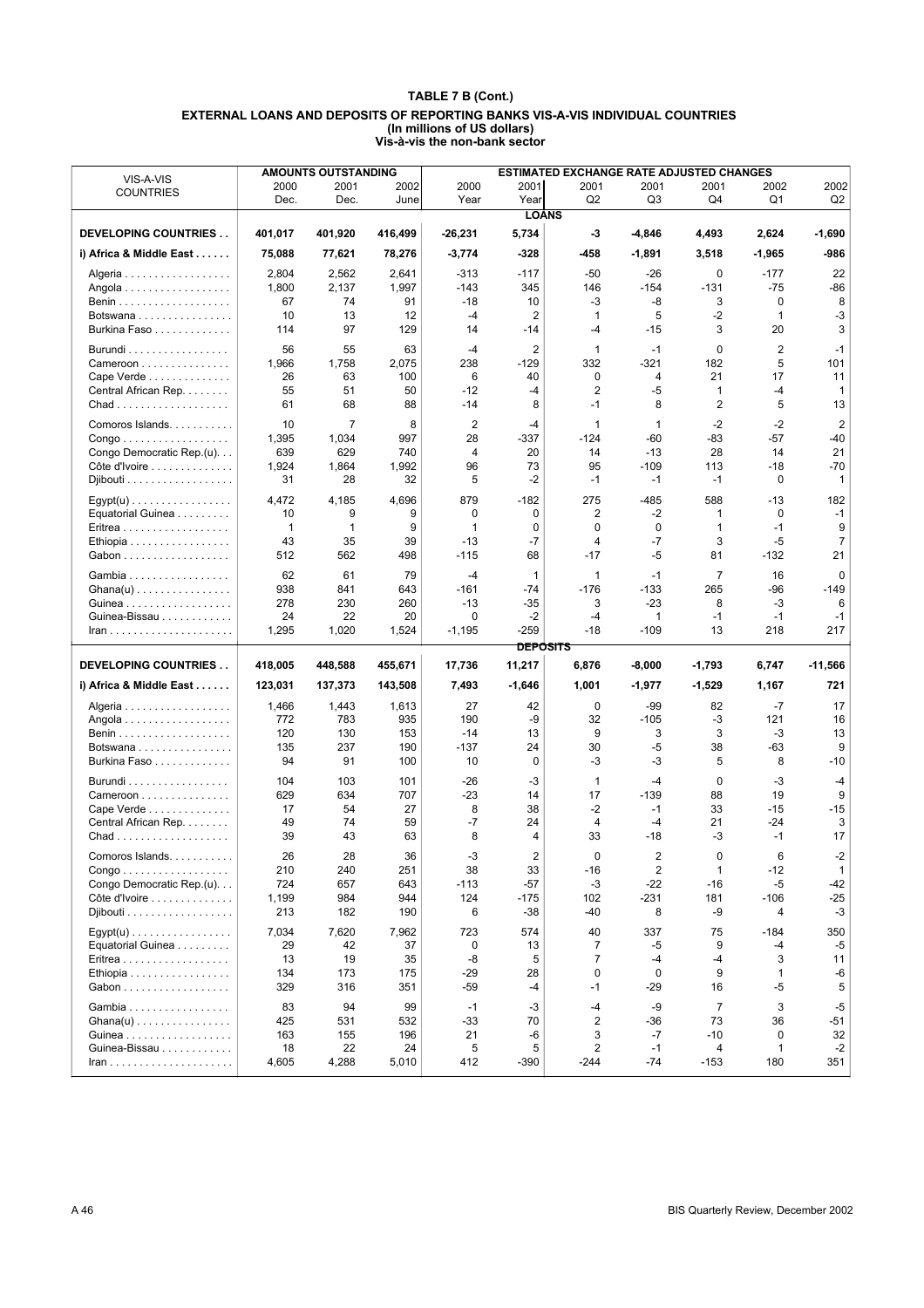| VIS-A-VIS                                              |           | <b>AMOUNTS OUTSTANDING</b> |            |                |                 | <b>ESTIMATED EXCHANGE RATE ADJUSTED CHANGES</b> |              |                      |                |                |
|--------------------------------------------------------|-----------|----------------------------|------------|----------------|-----------------|-------------------------------------------------|--------------|----------------------|----------------|----------------|
| <b>COUNTRIES</b>                                       | 2000      | 2001                       | 2002       | 2000           | 2001            | 2001                                            | 2001         | 2001                 | 2002           | 2002           |
|                                                        | Dec.      | Dec.                       | June       | Year           | Year            | Q2                                              | Q3           | Q4                   | Q1             | Q2             |
|                                                        |           |                            |            |                | <b>LOANS</b>    |                                                 |              |                      |                |                |
| $\text{Iraq}$                                          | 170       | 130                        | 129        | 34             | $-36$           | 12                                              | $-14$        | 3                    | 0              | $-11$          |
| $Israel(u) \ldots \ldots \ldots \ldots \ldots$         | 5,569     | 7,199                      | 6,098      | 166            | 1,759           | $\overline{4}$                                  | 45           | 1,417                | $-1,498$       | 119            |
|                                                        | 771       | 740                        | 732        | $-45$          | $-17$           | -94                                             | -8           | $-12$                | -44            | -9             |
|                                                        | 727       | 706                        | 740        | 19             | $-38$           | 18                                              | $-67$        | 8                    | 23             | $-30$          |
| Kuwait                                                 | 3,916     | 3,628                      | 3,536      | 797            | $-252$          | 51                                              | $-186$       | 122                  | 249            | -466           |
| $Lesotho \dots \dots \dots \dots \dots$                | 245       | 206                        | 218        | $-63$          | $-29$           | $-13$                                           | $-11$        | $-1$                 | $-16$          | 7              |
| Libya                                                  | 202       | 114                        | 128        | 101            | -85             | 6                                               | $-28$        | $\overline{7}$       | 6              | 3              |
| Madagascar                                             | 159       | 140                        | 167        | 37             | -14             | 32                                              | $-37$        | 31                   | $-2$           | 10             |
| Malawi                                                 | 73        | 60                         | 61         | $-12$          | $-13$           | $-2$                                            | $\mathbf 0$  | -3                   | $-2$           | $\mathbf 0$    |
|                                                        | 202       | 166                        | 205        | 31             | $-30$           | $-1$                                            | $-4$         | -8                   | 34             | $-15$          |
|                                                        | 125       |                            | 110        | 13             | 26              | 9                                               | $-23$        | 63                   | $-43$          |                |
| Mauritania<br>Mauritius                                | 917       | 147<br>946                 | 883        | 135            | 29              | -50                                             | 143          | $-10$                | 22             | -6<br>$-115$   |
| $Moreover(u) \dots \dots \dots \dots \dots$            | 4,603     | 4,366                      | 4,568      | $-634$         | $-64$           | -36                                             | -14          | $-16$                | -247           | 49             |
| Mozambique                                             | 295       | 409                        | 456        | 33             | 124             | 17                                              | 25           | 66                   | -63            | 88             |
| Namibia                                                | 17        | 33                         | 33         | $\mathbf{1}$   | 18              | -6                                              | 7            | 8                    | -5             | 1              |
|                                                        |           |                            |            |                |                 |                                                 |              |                      |                |                |
| Niger                                                  | 88        | 92                         | 115        | 16             | 4               | 12                                              | -6           | $-4$                 | 14             | 7              |
| Nigeria                                                | 1,228     | 1,501                      | 1,382      | 153            | 292             | $-152$                                          | 137          | 25                   | 30             | -211           |
|                                                        | 2,717     | 2,647                      | 2,429      | $-33$          | -84             | $-59$                                           | 55           | -79                  | -119           | -123           |
| Palestinian Territory                                  | 14        | 24                         | 25         | $-23$          | 10              | $\mathbf 0$                                     | $-1$         | $\overline{7}$       | $\mathbf{1}$   | 0              |
|                                                        | 5,506     | 4,596                      | 4,608      | 293            | -959            | $-483$                                          | $-481$       | 212                  | $-252$         | 223            |
| Rwanda                                                 | 36        | 31                         | 36         | -6             | -3              | 2                                               | $-4$         | 2                    | $\overline{2}$ | $-1$           |
| Sao Tomé and Principe                                  | 11        | 10                         | 12         | $-2$           | $-1$            | 1                                               | $\mathbf{1}$ | 0                    | 0              | 1              |
| Saudi Arabia                                           | 12,097    | 11,568                     | 11,334     | $-2,621$       | -518            | -742                                            | 423          | 252                  | $-133$         | -328           |
| Senegal                                                | 329       | 296                        | 395        | 13             | $-23$           | 14                                              | $-13$        | -9                   | 52             | 17             |
| Seychelles                                             | 110       | 97                         | 112        | -5             | -11             | $-30$                                           | 5            | $-1$                 | $-1$           | 10             |
| Sierra Leone                                           | 10        | 14                         | 9          | 1              | 3               | -8                                              | $-2$         | 9                    | $-7$           | $\overline{2}$ |
| Somalia                                                | 30        | 32                         | 37         | -3             | 4               | $-1$                                            | $\mathbf 0$  | 3                    | $-1$           | $\mathbf{1}$   |
| South Africa $(u)$                                     | 6,587     | 5,510                      | 5,611      | 104            | $-1,013$        | 93                                              | $-831$       | $-312$               | -310           | 199            |
| St.Helena                                              | 0         | $\mathbf{1}$               | 0          | $\mathbf 0$    | $\mathbf{1}$    | $\mathbf 0$                                     | 0            | $\mathbf{1}$         | $-1$           | 0              |
|                                                        | 308       | 242                        | 253        | 46             | $-60$           | -2                                              | $-21$        | $-43$                | $-4$           | $-12$          |
| Swaziland                                              | 3         | 15                         | 6          | $-1$           | 9               | 0                                               | 1            | 8                    | -10            | $\mathbf{1}$   |
|                                                        |           |                            |            |                | <b>DEPOSITS</b> |                                                 |              |                      |                |                |
|                                                        | 601       | 592                        | 595        | $-38$          | $-19$           | -4                                              | 10           | 0                    | $-3$           | $-11$          |
| $\text{Israel}(u) \dots \dots \dots \dots \dots \dots$ | 11,924    | 12,764                     | 12,069     | 1,433          | 707             | $-523$                                          | -200         | -235                 | $-277$         | -658           |
| $Jordan \ldots \ldots \ldots \ldots \ldots$            | 2,740     | 2,911                      | 2,834      | 35             | 32              | $-25$                                           | $-27$        | $-22$                |                | 7              |
|                                                        | 2,133     |                            |            |                |                 |                                                 |              |                      | $-157$         |                |
|                                                        |           | 3,247                      | 3,407      | $-65$          | 161             | 123                                             | $-37$        | 33                   | 36             | $-29$          |
| Kuwait                                                 | 9,001     | 9,704                      | 9,889      | 672            | 44              | 601                                             | $-634$       | $-912$               | $-18$          | -135           |
|                                                        |           |                            |            |                |                 |                                                 |              |                      |                |                |
| $Lesotho \ldots \ldots \ldots$                         | 21        | 19                         | 24         | $-6$           | $-4$            | $-6$                                            | 3            | $-5$                 | $\overline{2}$ | 1              |
|                                                        | 2,185     | 2,106                      | 2,222      | 460            | $-87$           | 17                                              | 68           | $-50$                | $-52$          | 85             |
| Madagascar                                             | 335       | 429                        | 447        | $-50$          | 98              | 70                                              | 10           | 13                   | -31            | 25             |
| Malawi                                                 | 83<br>123 | 116<br>186                 | 119<br>178 | $-25$<br>$-39$ | 0<br>12         | $-13$<br>$-10$                                  | 6<br>9       | $-2$<br>$-14$        | $-1$<br>15     | $-2$<br>-34    |
|                                                        |           |                            |            |                |                 |                                                 |              |                      |                |                |
| Mauritania                                             | 152       | 229                        | 190        | -3             | 65              | 43                                              | -81          | 69                   | -39            | -8             |
| Mauritius                                              | 917       | 1,258                      | 1,483      | 77             | 253             | 98                                              | 182          | -83                  | -5             | 183            |
| $Moreover(u) \dots \dots \dots \dots \dots$            | 2,084     | 2,078                      | 2,188      | 95             | 40              | $-2$                                            | -26          | 48                   | -65            | $-5$           |
| Mozambique                                             | 129       | 223                        | 322        | $-52$          | 82              | 14                                              | 85           | -39                  | 94             | -3             |
| Namibia                                                | 45        | 64                         | 69         | $-52$          | 6               | -5                                              | 1            | 2                    | $-2$           | 4              |
| Niger                                                  | 129       | 168                        | 212        | $-27$          | 38              | 28                                              | $-11$        | 17                   | $-32$          | 65             |
| Nigeria                                                | 3,226     | 3,695                      | 3,827      | 541            | 348             | 268                                             | 80           | $-1$                 | 234            | $-171$         |
|                                                        | 2,717     | 4,318                      | 3,666      | 1,222          | 981             | 457                                             | 118          | 18                   | -470           | -224           |
| Palestinian Territory                                  | 80        | 92                         | 86         | 11             | 10              | 1                                               | 3            | -5                   | $-7$           | $\Omega$       |
|                                                        | 2,991     | 3,186                      | 2,952      | 1,400          | -224            | 551                                             | -338         | 773                  | $-355$         | 85             |
| Rwanda                                                 | 139       | 146                        | 140        | $-29$          | 6               | 8                                               | $\mathbf 0$  | 2                    | $-10$          | -4             |
| Sao Tomé and Principe                                  | 6         | 6                          | 9          | 3              | $-1$            | $\mathbf 0$                                     | $-1$         | $-1$                 | $\mathbf 0$    | 2              |
| Saudi Arabia                                           | 30,296    | 27,271                     | 28,300     | 2,386          | $-4,185$        | $-642$                                          | $-737$       | $-1,899$             | -674           | 1,058          |
| Senegal                                                | 523       | 527                        | 605        | $-28$          | 25              | $-4$                                            | $-13$        | 35                   | 8              | 9              |
| Seychelles                                             | 129       | 203                        | 232        | -48            | 31              | $-14$                                           | 12           | 14                   | 5              | 15             |
|                                                        | 52        | 74                         | 73         | -8             | 9               | -3                                              | 0            | 6                    | -8             | 5              |
| Sierra Leone                                           | 21        | 21                         | 26         | $-2$           | -3              | $-1$                                            | $-2$         | $-3$                 | 3              | 1              |
| Somalia<br>South Africa(u) $\ldots \ldots \ldots$      | 4,598     | 7,158                      | 7,985      | $-81$          | $-112$          | $-250$                                          | 45           | $-277$               | 586            | -144           |
| $St.Helena \ldots \ldots \ldots \ldots \ldots$         | 75        | 8                          | 11         | $\mathbf 0$    | -68             | $\mathbf 0$                                     | $-1$         | $\mathbf{1}$         | $\overline{2}$ | 0              |
|                                                        | 340       | 349                        | 368        | 19             | $-2$            | 28                                              | -5           | -8<br>$\overline{7}$ | 12             | -8             |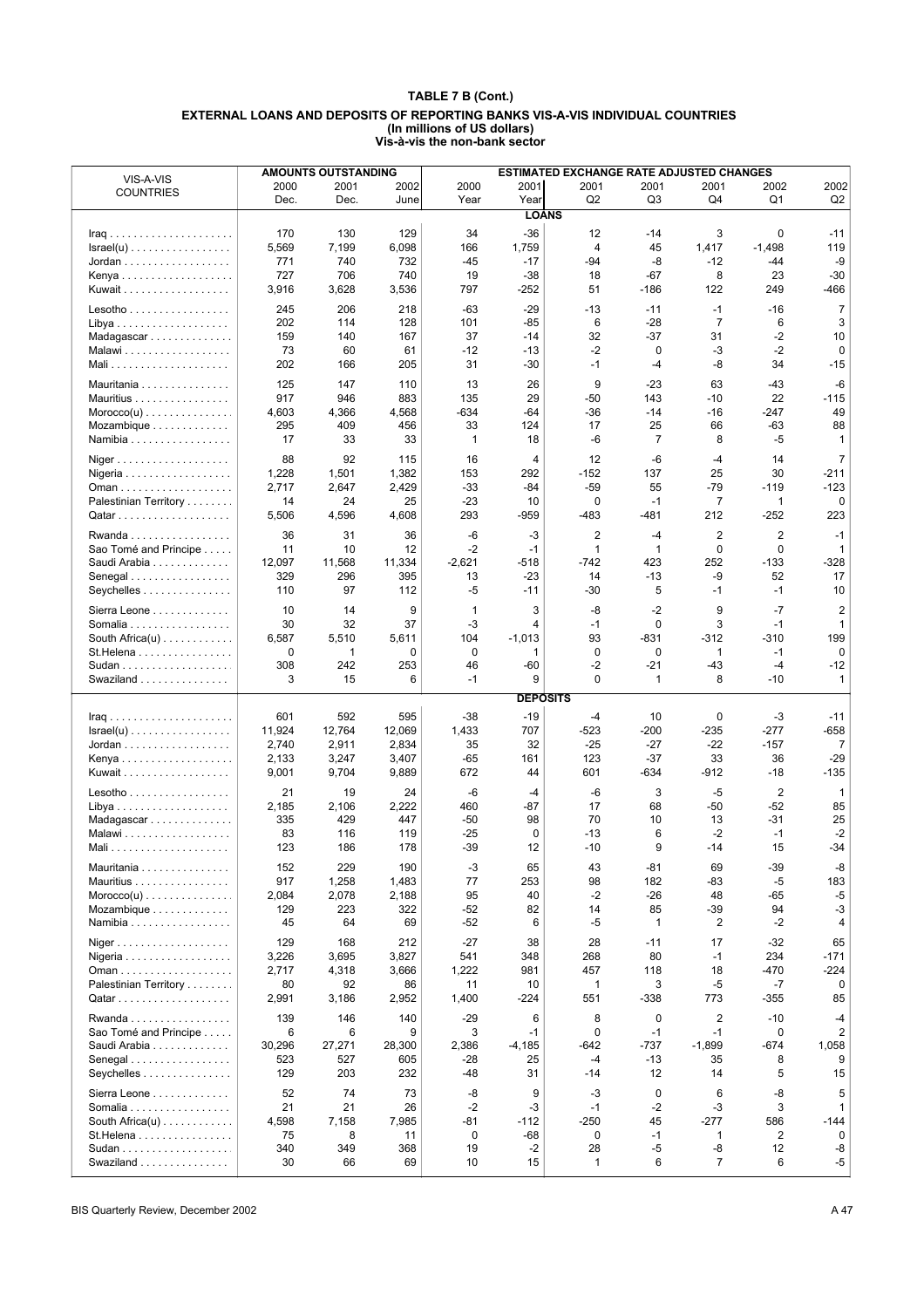|                                                  |             | <b>AMOUNTS OUTSTANDING</b> |                |             |                 | <b>ESTIMATED EXCHANGE RATE ADJUSTED CHANGES</b> |                |              |                |                |
|--------------------------------------------------|-------------|----------------------------|----------------|-------------|-----------------|-------------------------------------------------|----------------|--------------|----------------|----------------|
| VIS-A-VIS<br><b>COUNTRIES</b>                    | 2000        | 2001                       | 2002           | 2000        | 2001            | 2001                                            | 2001           | 2001         | 2002           | 2002           |
|                                                  | Dec.        | Dec.                       | June           | Year        | Year            | Q2                                              | Q <sub>3</sub> | Q4           | Q1             | Q2             |
|                                                  |             |                            |                |             | <b>LOANS</b>    |                                                 |                |              |                |                |
| $Syria(u)$                                       | 479         | 454                        | 501            | $-21$       | -8              | $-42$                                           | 9              | 20           | -37            | 57             |
| Tanzania                                         | 396         | 388                        | 399            | 235         | $-7$            | 9                                               | $-54$          | 11           | $-1$           | 5              |
|                                                  | 79          | 61                         | 76             | $-18$       | $-16$           | 12                                              | -21            | 21           | $\overline{4}$ | 4              |
| Tunisia                                          | 1,899       | 1,757                      | 1,975          | $-68$       | $-70$           | 1                                               | $-30$          | 45           | -27            | 72             |
| Uganda                                           | 88          | 82                         | 69             | 15          | -7              | $-12$                                           | -5             | 0            | $-16$          | $\overline{2}$ |
| United Arab Emirates                             | 3,773       | 9,275                      | 9,679          | 340         | 1,634           | 481                                             | 511            | 555          | 176            | 11             |
| Yemen                                            | 570         | 313                        | 229            | 285         | $-259$          | $-19$                                           | 8              | $-7$         | $-1$           | $-87$          |
| Zambia                                           | 44          | 108                        | 63             | $-44$       | 64              | 63                                              | $-28$          | 16           | -54            | $\overline{7}$ |
| Zimbabwe                                         | 743         | 637                        | 598            | $-75$       | -84             | 17                                              | 65             | $-37$        | -90            | -6             |
| $Residual(u)$                                    | 1,359       | 1,474                      | 1,467          | $-2,244$    | $-7$            | $-39$                                           | 23             | 47           | 691            | $-735$         |
| ii) Asia & Pacific                               | 110,718     | 102,066                    | 112,061        | $-23,084$   | $-5,524$        | -904                                            | $-4,649$       | $-1,815$     | 3,416          | 2,368          |
| Afghanistan                                      | 3           | 24                         | 2              | $-1$        | 21              | 11                                              | $-1$           | 0            | $-12$          | $-10$          |
| Armenia                                          | $\mathbf 0$ | 3                          | 13             | $-1$        | 3               | 2                                               | $\mathbf 0$    | $\mathbf{1}$ | 0              | 10             |
| Azerbaijan                                       | 112         | 105                        | 113            | 46          | 0               | $-2$                                            | $\overline{2}$ | $-7$         | $\mathbf 0$    | $-5$           |
| Bangladesh                                       | 184         | 175                        | 229            | $\mathbf 0$ | $-49$           | $-34$                                           | $-31$          | $-4$         | 25             | 24             |
| Bhutan                                           | 0           | 0                          | 8              | 0           | 0               | 0                                               | $\mathbf 0$    | 0            | 4              | 3              |
| British Overseas Territories                     | 83          | 77                         | 118            | $-13$       | -5              | -3                                              | -5             | 5            | -6             | 44             |
| Brunei                                           | 333         | 269                        | 308            | -88         | -61             | 3                                               | -32            | $\mathbf{1}$ | -39            | 62             |
| Cambodia                                         | 5           | 13                         | 12             | 0           | 8               | 1                                               | 12             | $-4$         | 0              | $-1$           |
| $China(u) \ldots \ldots \ldots \ldots \ldots$    | 11,896      | 10,711                     | 15,451         | $-3,124$    | $-918$          | 2,402                                           | $-2,624$       | -455         | 615            | 3,646          |
|                                                  | 7           | 14                         | 14             | $\mathbf 0$ | 7               | 0                                               | $-1$           | 1            | $-1$           | $\mathbf 1$    |
| French Polynesia                                 | 42          | 56                         | 34             | $-1$        | 15              | $-10$                                           | 35             | -5           | -7             | -17            |
| Georgia                                          | 84          | 84                         | 95             | 60          | $-7$            | 48                                              | -67            | 67           | 12             | $-11$          |
| $India(u) \ldots \ldots \ldots \ldots \ldots$    | 11,328      | 9,419                      | 9,472          | $-1,297$    | $-1,625$        | $-168$                                          | $-344$         | -592         | -82            | $-408$         |
| $Indonesia(u) \ldots \ldots \ldots \ldots$       | 25,095      | 21,480                     | 20,936         | $-4,642$    | $-2,899$        | -837                                            | $-1,101$       | -647         | $-674$         | -949           |
| Kazakhstan.                                      | 120         | 172                        | 290            | $-409$      | 30              | $-24$                                           | 44             | 10           | 130            | $-13$          |
| Kiribati                                         | 12          | 1                          | $\overline{2}$ | $-16$       | $-12$           | -2                                              | -9             | $\mathbf 0$  | 1              | $\mathbf 0$    |
| Kyrgyz Republic                                  | 68          | 54                         | 49             | -6          | $-14$           | -6                                              | 5              | -6           | 4              | $-10$          |
|                                                  | 16          | 12                         | 12             | $-44$       | $-4$            | $-2$                                            | $-1$           | $-2$         | 1              | $-1$           |
| Macau                                            | 208         | 114                        | 84             | $-117$      | $-93$           | 12                                              | $\mathbf 0$    | $-29$        | $-23$          | -9             |
| $Malaysia(u) \ldots \ldots \ldots \ldots$        | 3,348       | 3,540                      | 4,239          | 267         | 277             | 205                                             | $-4$           | -14          | 327            | 225            |
|                                                  |             |                            |                |             | <b>DEPOSITS</b> |                                                 |                |              |                |                |
| $Syria(u)$                                       | 1,816       | 1,939                      | 1,973          | $-48$       | 88              | $-41$                                           | 87             | -42          | -93            | 68             |
| Tanzania                                         | 395         | 577                        | 584            | -44         | 93              | 5                                               | 15             | 64           | $-13$          | $\mathbf{1}$   |
| $Togo \ldots \ldots \ldots \ldots \ldots \ldots$ | 168         | 171                        | 182            | 15          | 1               | 3                                               | -5             | 13           | 0              | -3             |
| Tunisia                                          | 640         | 673                        | 731            | 34          | 53              | $-24$                                           | 25             | 21           | 30             | $-37$          |
| Uganda                                           | 244         | 284                        | 307            | $-16$       | $-31$           | $-22$                                           | $-3$           | 1            | 22             | $-12$          |
| United Arab Emirates                             | 19,184      | 25,743                     | 27,735         | $-964$      | $-243$          | 527                                             | $-182$         | $-229$       | 1,550          | $-51$          |
| Yemen                                            | 1,347       | 1,109                      | 1,013          | 216         | $-265$          | $\mathbf{1}$                                    | 12             | 2            | $-2$           | $-131$         |
| Zambia                                           | 264         | 397                        | 406            | $-26$       | $-12$           | $-2$                                            | 9              | $-18$        | $-20$          | 14             |
| Zimbabwe                                         | 351         | 608                        | 661            | $-51$       | 51              | 28                                              | 41             | $-29$        | 13             | 12             |
| $Residual(u) \ldots \ldots \ldots \ldots$        | 2,167       | 3,715                      | 4,886          | $-555$      | 150             | $-257$                                          | -60            | 757          | 932            | 94             |
| ii) Asia & Pacific                               | 138,826     | 141,120                    | 140,112        | 6,802       | 3,273           | 5,846                                           | $-4,177$       | $-404$       | 919            | $-6,421$       |
| Afghanistan                                      | 79          | 80                         | 63             | $-25$       | -5              | -6                                              | -3             | 1            | -8             | $-11$          |
| Armenia                                          | 37          | 47                         | 49             | 8           | $\overline{7}$  | -3                                              | $\mathbf 0$    | 3            | $-1$           | 2              |
| Azerbaijan                                       | 171         | 322                        | 441            | 32          | 143             | 5                                               | 316            | $-191$       | 44             | 73             |
| Bangladesh                                       | 174         | 209                        | 286            | 22          | 12              | -48                                             | -8             | 7            | 89             | $-19$          |
|                                                  | 26          | 26                         | 7              | -5          | -2              | $-2$                                            | $\mathbf{1}$   | 0            | $-18$          | $-1$           |
| British Overseas Territories                     | 351         | 343                        | 286            | $-5$        | $\mathbf{1}$    | 59                                              | -86            | $-60$        | 24             | $-99$          |
|                                                  | 356         | 367                        | 305            | $-70$       | -87             | 68                                              | 31             | $-41$        | 119            | $-199$         |
| Cambodia                                         | 39          | 53                         | 49             | $-5$        | 12              | 3                                               | 3              | $\mathbf{1}$ | $-4$           | $-3$           |
| $China(u) \dots \dots \dots \dots \dots \dots$   | 10,726      | 11,621                     | 12,359         | 4,447       | 998             | 536                                             | $-1,326$       | 1,055        | $-300$         | 773            |
|                                                  | 47          | 55                         | 72             | 22          | -5              | 9                                               | -4             | $-3$         | -9             | 24             |
| French Polynesia                                 | 92          | 87                         | 83             | 8           | -3              | $-25$                                           | 17             | 6            | $-14$          | 5              |
| Georgia                                          | 110         | 96                         | 98             | 10          | $-35$           | 2                                               | $\overline{4}$ | $-1$         | -5             | 2              |
| $India(u) \ldots \ldots \ldots \ldots \ldots$    | 5,032       | 5,254                      | 5,038          | $-615$      | 61              | 633                                             | $-179$         | $-144$       | 35             | -395           |
| $Indonesia(u) \ldots \ldots \ldots \ldots$       | 3,340       | 3,308                      | 3,320          | $-612$      | -171            | $-21$<br>-41                                    | $-116$         | -143         | 0<br>78        | -75<br>$-270$  |
| Kazakhstan.                                      | 477         | 483                        | 295            | $-200$      | -7              |                                                 | 112            | -87          |                |                |
| Kiribati                                         | 108         | 3                          | $\overline{2}$ | 41          | $-106$          | $-40$                                           | 51             | $-89$        | 0              | $-1$           |
| Kyrgyz Republic                                  | 7           | 15                         | 11             | $-4$        | 5               | 3                                               | -5             | -3           | $-7$           | 3              |
|                                                  | 33          | 17                         | 18             | $\mathbf 0$ | $-17$           | 0                                               | $-16$          | 2            | 18             | $-19$          |
| Macau                                            | 1,176       | 815                        | 950            | -76         | $-364$          | $-247$                                          | $-97$          | 16           | 93             | 26             |
| $Malaysia(u) \ldots \ldots \ldots \ldots$        | 2,868       | 3,060                      | 3,922          | $-828$      | $-1$            | -536                                            | 26             | 167          | 238            | 517            |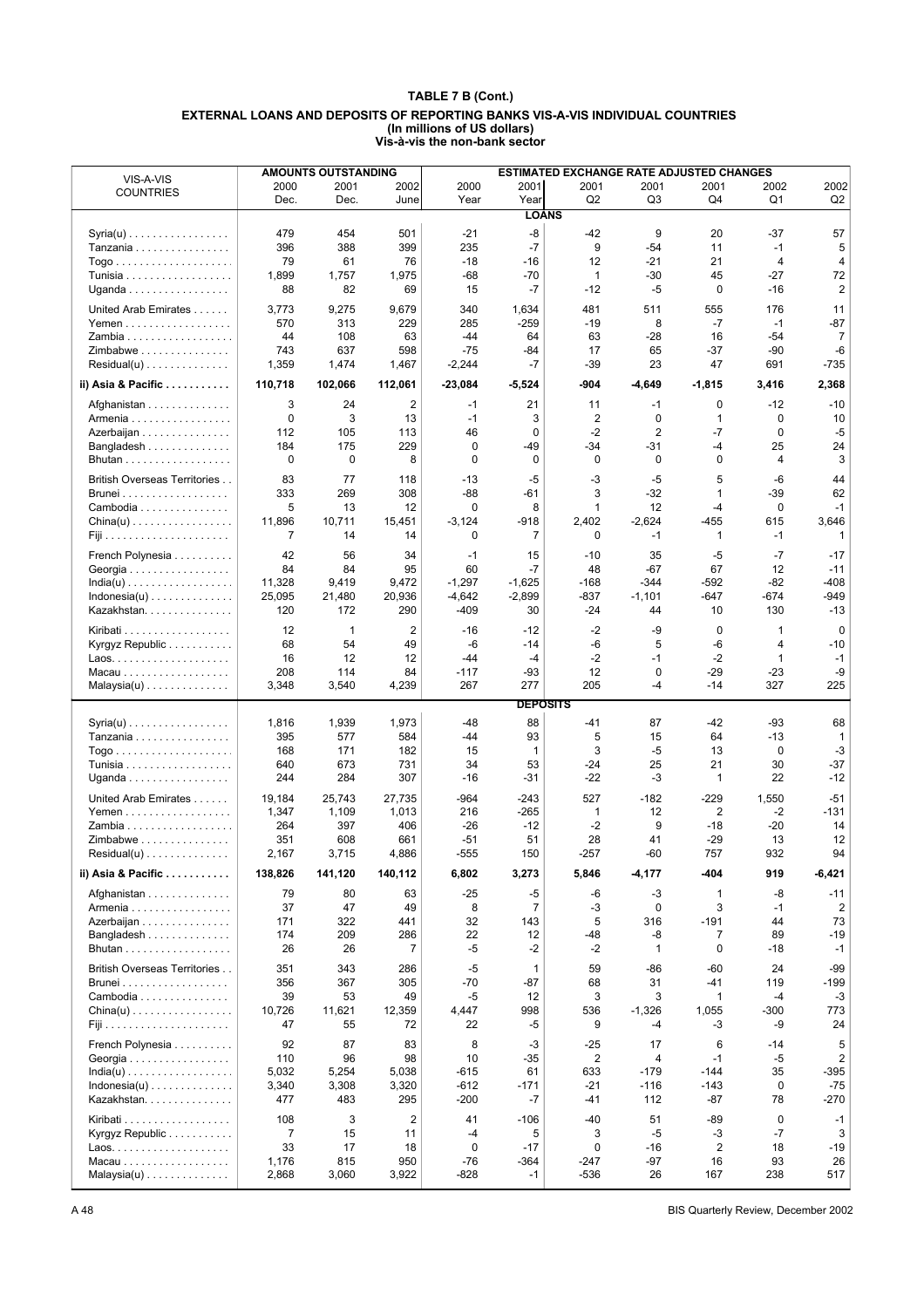|                                                                                                 |                | <b>AMOUNTS OUTSTANDING</b> |              |                      |                 | <b>ESTIMATED EXCHANGE RATE ADJUSTED CHANGES</b> |                     |                            |                |              |
|-------------------------------------------------------------------------------------------------|----------------|----------------------------|--------------|----------------------|-----------------|-------------------------------------------------|---------------------|----------------------------|----------------|--------------|
| VIS-A-VIS<br><b>COUNTRIES</b>                                                                   | 2000           | 2001                       | 2002         | 2000                 | 2001            | 2001                                            | 2001                | 2001                       | 2002           | 2002         |
|                                                                                                 | Dec.           | Dec.                       | June         | Year                 | Year            | Q <sub>2</sub>                                  | Q3                  | Q4                         | Q1             | Q2           |
|                                                                                                 |                |                            |              |                      | <b>LOANS</b>    |                                                 |                     |                            |                |              |
| Maldives                                                                                        | 26             | 37                         | 41           | 1                    | 10              | 4                                               | 10                  | -5                         | $-7$           | 10           |
| Mongolia                                                                                        | 6              | 5                          | 18           | $\mathbf{1}$         | $-1$            | 3                                               | 1                   | $-2$                       | 6              | 7            |
| Myanmar                                                                                         | 26             | 22                         | 23           | 6                    | -3              | 0                                               | $\mathbf 0$         | 3                          | $\mathbf{1}$   | -3           |
|                                                                                                 | 23             | 20                         | 21           | -3                   | -3              | -2                                              | 6                   | $-6$                       | 0              | $\mathbf{1}$ |
|                                                                                                 | 53             | 49                         | 52           | 18                   | -4              | $-5$                                            | $-2$                | 2                          | 6              | -4           |
| New Caledonia                                                                                   | 6              | 4                          | 6            | 3                    | $-2$            | -6                                              | $-2$                | $-1$                       | 0              | $\mathbf{1}$ |
| North Korea                                                                                     | 39             | 72                         | 77           | $-2$                 | 30              | 33                                              | $-5$                | 1                          | 9              | $-5$         |
| $Pakistan(u) \ldots \ldots \ldots \ldots$                                                       | 3,862          | 3,314                      | 3,079        | $-978$               | -420            | $-133$                                          | $-186$              | $-17$                      | $-271$         | $-176$       |
| Papua New Guinea                                                                                | 217            | 206                        | 147          | $-121$               | -3              | $-14$                                           | $-44$               | 6                          | $-80$          | 11           |
| $Philippines(u) \ldots \ldots \ldots \ldots$                                                    | 5,716          | 6,824                      | 6,277        | $-957$               | 1,329           | 1,095                                           | 62                  | 285                        | $-141$         | $-625$       |
| Solomon Islands                                                                                 | 3              | 16                         | 21           | $\mathbf{1}$         | 13              | $\mathbf{1}$                                    | 7                   | 7                          | 5              | 0            |
| South Korea(u).                                                                                 | 10,324         | 12,350                     | 15,896       | $-1,084$             | 2,265           | $-711$                                          | 1,147               | $-1,888$                   | 3,376          | $-33$        |
| Sri Lanka                                                                                       | 555            | 508                        | 551          | -74                  | -44             | -3                                              | $-15$               | -15                        | -6             | -3<br>727    |
| Taiwan, $China(u)$<br>Tajikistan                                                                | 2,209<br>4     | 4,580<br>3                 | 5,873<br>2   | -91<br>$-5$          | 2,430<br>-1     | 643<br>$-1$                                     | 294<br>0            | 1,015<br>0                 | 497<br>0       | $-1$         |
|                                                                                                 |                |                            |              |                      |                 |                                                 |                     |                            |                |              |
| $\text{Thailand}(u) \dots \dots \dots \dots \dots$                                              | 7,097          | 6,368                      | 5,517        | $-1,927$             | $-534$          | $-189$                                          | $-22$               | 38                         | $-459$         | $-565$       |
| Tonga                                                                                           | 1<br>154       | 0<br>120                   | 0<br>38      | $\mathbf 0$<br>57    | $-1$<br>$-17$   | $\mathbf 0$<br>$-18$                            | $\mathbf 0$<br>$-2$ | $\mathbf 0$<br>$\mathbf 0$ | 0<br>$-7$      | 0<br>$-81$   |
| Turkmenistan<br>Tuvalu                                                                          | 0              | 0                          | 0            | 0                    | 0               | 0                                               | 0                   | 0                          | 0              | $\mathbf 0$  |
| US Pacific Islands                                                                              | 144            | 527                        | 887          | 5                    | 385             | 8                                               | 86                  | 244                        | 227            | 128          |
|                                                                                                 |                |                            |              | 9                    |                 |                                                 |                     |                            |                |              |
| Uzbekistan<br>Vietnam                                                                           | 379<br>912     | 352<br>858                 | 383<br>964   | 64                   | -7<br>-36       | 12<br>-9                                        | -9<br>-33           | -7<br>39                   | $-1$<br>28     | 19<br>14     |
| Wallis/Futuna                                                                                   | 4              | $\mathbf 0$                | 0            | 4                    | -4              | 0                                               | 0                   | 0                          | 0              | $\mathbf 0$  |
| Western Samoa                                                                                   | 32             | 36                         | 51           | -3                   | 4               | 2                                               | $-3$                | 4                          | 3              | 12           |
| Residual(u).                                                                                    | 25,982         | 19,472                     | 20,656       | $-8,628$             | $-5,589$        | $-3,213$                                        | $-1,816$            | 159                        | $-47$          | 355          |
| iii) Europe                                                                                     | 75,149         | 73,936                     | 79,149       | 7,921                | 2,269           | $-1,081$                                        | 1,355               | 1,433                      | -345           | 1,419        |
|                                                                                                 |                |                            |              |                      |                 |                                                 |                     |                            |                |              |
| Albania<br>Belarus                                                                              | 13<br>95       | 6<br>87                    | 7<br>109     | $\overline{4}$<br>34 | -7<br>-4        | -6<br>$-12$                                     | 0<br>$-10$          | 2<br>12                    | 33<br>8        | -33<br>5     |
| Bosnia and Herzegovina                                                                          | 104            | 127                        | 139          | 76                   | 23              | 80                                              | $-67$               | 96                         | -5             | 4            |
| $Bulgaria(u) \ldots \ldots \ldots \ldots$                                                       | 346            | 232                        | 260          | 8                    | $-99$           | 50                                              | $-15$               | $-101$                     | $\overline{4}$ | 8            |
| Croatia.                                                                                        | 2,034          | 1,661                      | 1,930        | 358                  | $-290$          | 2                                               | 7                   | $-206$                     | -9             | 105          |
|                                                                                                 |                |                            |              |                      | <b>DEPOSITS</b> |                                                 |                     |                            |                |              |
| Maldives                                                                                        | 21             | 33                         | 51           | 8                    | 10              | -7                                              | 6                   | 2                          | 13             | 4            |
| Mongolia                                                                                        | $\overline{2}$ | 5                          | 5            | $\mathbf 0$          | 1               | 0                                               | $\mathbf 0$         | 1                          | 2              | $-2$         |
| Myanmar                                                                                         | 28             | 77                         | 47           | 3                    | 32              | 8                                               | $-7$                | 19                         | $-19$          | $-13$        |
|                                                                                                 | 60             | 52                         | 10           | -96                  | -8              | 6                                               | $\mathbf{1}$        | 3                          | $-16$          | $-27$        |
|                                                                                                 | 73             | 136                        | 230          | $-60$                | 55              | 5                                               | -5                  | 51                         | $-48$          | 135          |
| New Caledonia                                                                                   | 26             | 28                         | 33           | 9                    | 3               | $-11$                                           | $\overline{2}$      | 6                          | -9             | 11           |
| North Korea                                                                                     | 63             | 77                         | 84           | 14                   | 12              | 4                                               | $-10$               | -3                         | $-13$          | 17           |
| $Pakistan(u) \ldots \ldots \ldots \ldots$                                                       | 3,439          | 3,536                      | 3,650        | 358                  | 10              | 49                                              | $-137$              | 77                         | $\mathbf{1}$   | 18           |
| Papua New Guinea                                                                                | 26<br>3,815    | 24<br>3,842                | 27<br>4,257  | $-93$<br>$-101$      | $-10$<br>$-31$  | 1<br>34                                         | $\mathbf{1}$<br>139 | $-11$<br>$-194$            | 34<br>$-106$   | -34<br>414   |
| Philippines(u)                                                                                  |                |                            |              |                      |                 |                                                 |                     |                            |                |              |
| Solomon Islands                                                                                 | 46             | 43                         | 47           | 42                   | $-2$            | 0                                               | $-1$                | $\mathbf 0$                | $-1$           | -1           |
| South Korea(u).                                                                                 | 2,056<br>221   | 2,016<br>304               | 1,948<br>348 | $-446$<br>9          | -51<br>38       | 214<br>14                                       | $-175$<br>20        | $-50$<br>$-13$             | 16<br>29       | $-132$<br>1  |
| Sri Lanka<br>Taiwan, $China(u)$                                                                 | 18,400         | 19,885                     | 20,123       | 3,113                | 1,698           | 744                                             | 109                 | $-60$                      | 943            | $-1,146$     |
| Tajikistan                                                                                      | 4              | 7                          | 6            | 0                    | 2               | 2                                               | -3                  | 0                          | 0              | $-1$         |
|                                                                                                 |                |                            |              |                      |                 |                                                 |                     |                            |                |              |
| $\text{Thailand}(u) \ldots \ldots \ldots \ldots$<br>$Tonga \dots \dots \dots \dots \dots \dots$ | 3,016<br>3     | 3,625<br>5                 | 3,624<br>2   | 273<br>0             | 331<br>1        | 139<br>0                                        | 8<br>$\mathbf 0$    | 24<br>1                    | 14<br>0        | $-130$<br>-3 |
| Turkmenistan                                                                                    | 13             | 15                         | 13           | -6                   | 1               | $-5$                                            | 3                   | $-2$                       | 2              | $-4$         |
| Tuvalu                                                                                          | $\mathbf 0$    | 1                          | 0            | $\mathbf 0$          | 0               | $\mathbf 0$                                     | $\mathbf 0$         | $\mathbf 0$                | $\mathbf 0$    | $-1$         |
| US Pacific Islands                                                                              | 293            | 634                        | 683          | 163                  | 348             | $-20$                                           | 139                 | 195                        | 44             | $-28$        |
| Uzbekistan                                                                                      | 92             | 116                        | 115          | $\overline{2}$       | 23              | $-2$                                            | 12                  | 0                          | -3             | $\mathbf 0$  |
| Vietnam                                                                                         | 137            | 146                        | 183          | 15                   | 4               | $-1$                                            | 0                   | $-4$                       | 65             | $-37$        |
| Wallis/Futuna                                                                                   | 6              | 2                          | 1            | 6                    | -5              | 0                                               | 0                   | 0                          | 0              | $-1$         |
| Western Samoa                                                                                   | 339            | 539                        | 639          | 8                    | 201             | 8                                               | 64                  | 51                         | 57             | 35           |
| $Residual(u)$ .                                                                                 | 81,398         | 79,711                     | 76,332       | 1,435                | 168             | 4,313                                           | $-3,065$            | -994                       | $-459$         | $-5,829$     |
| iii) Europe                                                                                     | 32,599         | 38,015                     | 40,558       | 1,733                | 2,534           | 635                                             | 42                  | 258                        | 2,504          | $-1,711$     |
| Albania                                                                                         | 57             | 58                         | 48           | -6                   | 2               | -8                                              | -2                  | 13                         | -9             | -5           |
| Belarus                                                                                         | 109            | 151                        | 262          | $-119$               | 43              | 14                                              | 3                   | 19                         | $-13$          | 119          |
| Bosnia and Herzegovina                                                                          | 280            | 323                        | 385          | 113                  | 40              | $\mathbf{1}$                                    | 38                  | 56                         | 10             | 19           |
| $Bulgaria(u)$                                                                                   | 327            | 374                        | 385          | $-24$                | 42              | 36                                              | -9                  | 23                         | $-26$          | 16           |
| Croatia.                                                                                        | 1,143          | 1,102                      | 1,184        | $-43$                | -6              | $-16$                                           | 42                  | -55                        | 34             | -51          |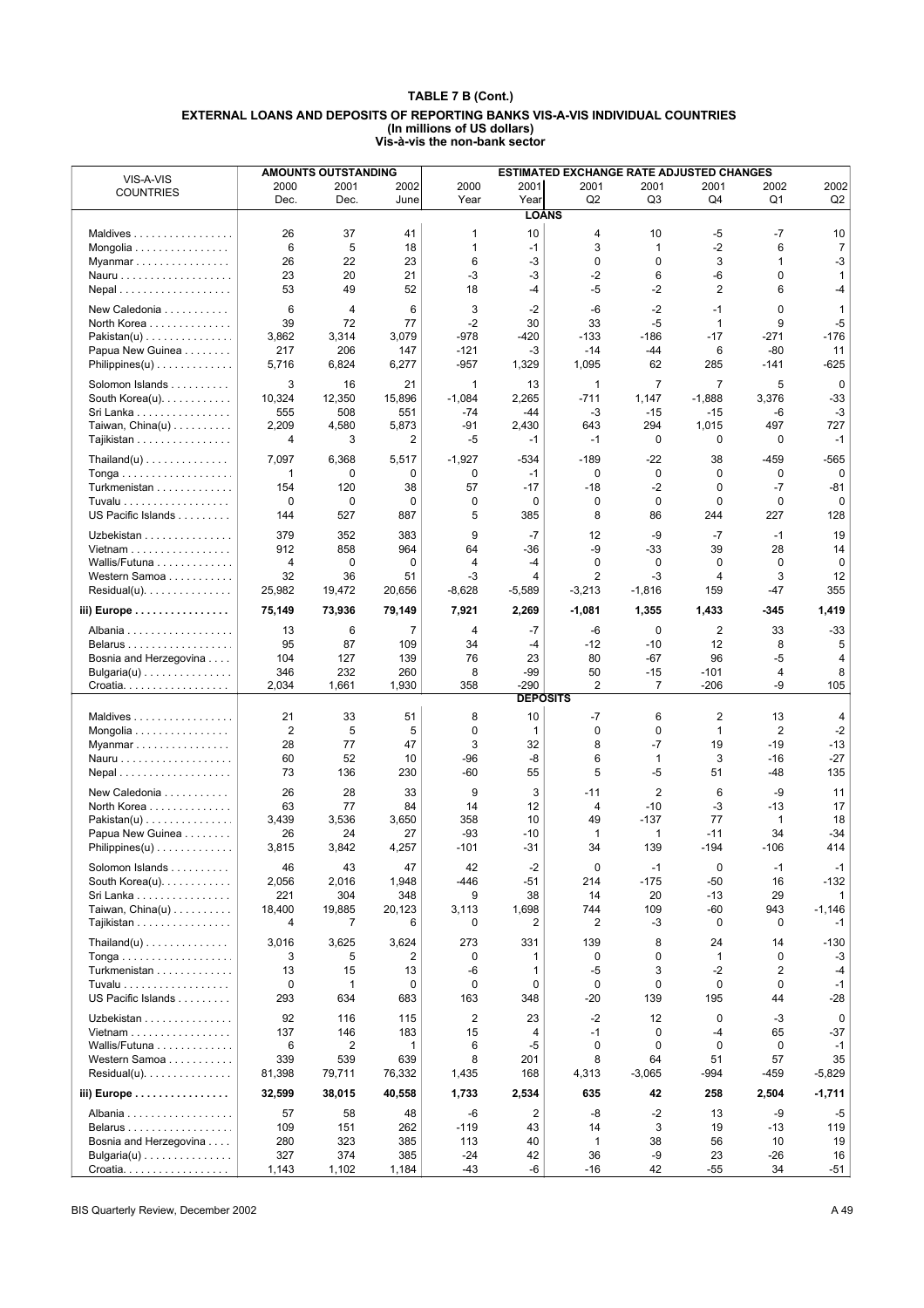|                                                |         | <b>AMOUNTS OUTSTANDING</b> |         |          |                 | <b>ESTIMATED EXCHANGE RATE ADJUSTED CHANGES</b> |              |             |                |                |
|------------------------------------------------|---------|----------------------------|---------|----------|-----------------|-------------------------------------------------|--------------|-------------|----------------|----------------|
| VIS-A-VIS                                      | 2000    | 2001                       | 2002    | 2000     | 2001            | 2001                                            | 2001         | 2001        | 2002           | 2002           |
| <b>COUNTRIES</b>                               | Dec.    | Dec.                       | June    | Year     | Year            | Q2                                              | Q3           | Q4          | Q1             | Q2             |
|                                                |         |                            |         |          | <b>LOANS</b>    |                                                 |              |             |                |                |
| Cyprus                                         | 5,180   | 5,236                      | 5,241   | 462      | 182             | 140                                             | $-277$       | -6          | $-121$         | $-105$         |
| Czech Republic(u)                              | 3,337   | 3,847                      | 4,209   | 805      | 669             | $-424$                                          | 125          | 449         | -350           | 295            |
|                                                | 293     | 350                        | 383     | $-4$     | 73              | 19                                              | 33           | $-1$        | $-11$          | 9              |
| Estonia                                        |         |                            |         |          |                 |                                                 |              | 125         |                |                |
| Gibraltar                                      | 2,558   | 3,412                      | 3,494   | 942      | 928             | 205                                             | 352          |             | 378            | -491           |
| Hungary(u). $\ldots \ldots \ldots \ldots$      | 3,660   | 3,698                      | 3,992   | 636      | 203             | 21                                              | 131          | 2           | -121           | 17             |
|                                                | 126     | 120                        | 124     | -44      | $-1$            | 12                                              | $-20$        | 12          | $\overline{4}$ | -9             |
| Lithuania                                      | 543     | 432                        | 443     | $-94$    | $-104$          | 67                                              | $-37$        | $-52$       | $-20$          | -6             |
| Macedonia                                      | 65      | 54                         | 50      | $-13$    | $-10$           | $-2$                                            | -8           | $-1$        | 2              | -8             |
|                                                | 1,801   | 1,721                      | 1,800   | $-180$   | $-62$           | 27                                              | $-59$        | $-26$       | -5             | 47             |
| Moldova.                                       | 47      | 46                         | 47      | 8        | 1               | $-1$                                            | $\mathbf{1}$ | 0           | 0              | $-1$           |
| $Poland(u) \ldots \ldots \ldots \ldots \ldots$ | 6,056   | 6,670                      | 7,089   | 692      | 821             | 331                                             | 191          | 214         | 171            | -310           |
| $Romania(u) \ldots \ldots \ldots \ldots$       | 1,636   | 1,919                      | 1,973   | 47       | 324             | 42                                              | $-30$        | 152         | -57            | -8             |
| $Russia(u)$ .                                  | 12,081  | 13,502                     | 15,444  | $-231$   | 1,511           | 259                                             | 330          | 1,425       | -328           | 1,900          |
| Slovak Republic.                               | 1,677   | 1,377                      | 1,622   | $-482$   | $-248$          | -204                                            | $-92$        | 18          | -92            | 209            |
| Slovenia                                       | 1,468   | 1,528                      | 1,788   | 296      | 130             | 79                                              | 76           | -72         | $-4$           | 67             |
|                                                |         |                            |         |          |                 |                                                 |              |             |                |                |
| $Turkey(u)$                                    | 25,364  | 24,684                     | 25,933  | 3,642    | $-253$          | $-616$                                          | 833          | $-870$      | 968            | $-825$         |
| Ukraine                                        | 298     | 345                        | 346     | 49       | 44              | $-33$                                           | 33           | 52          | -5             | -8             |
| Yugoslavia(u).                                 | 215     | 162                        | 140     | $-111$   | $-99$           | -44                                             | -36          | 53          | $-1$           | $-33$          |
| Res. former Czechoslovakia                     | 25      | 2                          | 0       | -3       | $-22$           | $-18$                                           | 0            | 0           | $-2$           | $\mathbf 0$    |
| Residual former Soviet Union.                  | 191     | 63                         | 63      | $-117$   | $-126$          | $-47$                                           | 112          | $-167$      | -3             | $-1$           |
| Res. former Yugoslavia.                        | 3       | 88                         | 135     | $-1$     | 84              | 76                                              | 10           | $-2$        | 0              | 33             |
| Residual Europe(u).                            | 5,933   | 2,567                      | 2,388   | 1,146    | $-1,400$        | $-1,083$                                        | $-228$       | 324         | -781           | 560            |
| iv) Latin America/Caribbean                    | 140,062 | 148,297                    | 147,013 | $-7,293$ | 9,315           | 2,439                                           | 339          | 1,357       | 1,519          | $-4,492$       |
| $Argentina(u) \ldots \ldots \ldots \ldots$     | 21,546  | 22,879                     | 19,062  | 544      | 1,524           | 1,259                                           | 401          | 426         | $-2,416$       | $-1,582$       |
|                                                | 916     | 702                        | 450     | 759      | $-156$          | 30                                              | 73           | $-23$       | -45            | -228           |
| Bolivia                                        | 398     | 453                        | 432     | 2        | 67              | 18                                              | $-29$        | 84          | 86             | $-135$         |
| $Brazil(u)$                                    | 27,449  | 30,605                     | 30,430  | $-5,116$ | 3,489           | 2,325                                           | 1,089        | -555        | 1,085          | $-1,713$       |
| $Chile(u)$                                     | 14,968  | 14,497                     | 13,970  | 39       | -346            | 115                                             | $-1,247$     | 230         | $-201$         | -462           |
|                                                |         |                            |         |          | <b>DEPOSITS</b> |                                                 |              |             |                |                |
|                                                |         |                            |         | 759      | $-324$          |                                                 |              |             |                |                |
| Cyprus                                         | 3,974   | 4,035                      | 4,250   |          |                 | 8                                               | 198          | $-94$       | $-315$         | 380            |
| Czech Republic(u)                              | 1,112   | 1,488                      | 1,590   | 137      | 409             | -254                                            | 31           | 212         | 113            | $-136$         |
| Estonia                                        | 210     | 218                        | 262     | 62       | 11              | 12                                              | 15           | -9          | $-1$           | 30             |
| Gibraltar                                      | 3,022   | 4,102                      | 3,918   | 1,109    | 897             | 771                                             | $-282$       | 194         | $-155$         | $-176$         |
| Hungary(u). $\ldots \ldots \ldots \ldots$      | 715     | 970                        | 1,606   | $-18$    | 253             | 116                                             | $-70$        | 190         | 320            | 217            |
|                                                | 328     | 256                        | 192     | 5        | $-72$           | 7                                               | $-23$        | $-20$       | $-39$          | $-32$          |
| Lithuania $\ldots \ldots \ldots \ldots$        | 165     | 196                        | 269     | $-172$   | 28              | $-20$                                           | 26           | $-36$       | -40            | 106            |
| Macedonia                                      | 93      | 107                        | 114     | $-1$     | 18              | $-1$                                            | $-5$         | 9           | 4              | $-7$           |
|                                                | 993     | 1,149                      | 1,258   | 40       | $-104$          | $-153$                                          | $-32$        | $-4$        | $\overline{7}$ | 31             |
| $M$ oldova                                     | 33      | 44                         | 53      | $-17$    | 9               | $-1$                                            | -3           | $\mathbf 0$ | 4              | $\overline{4}$ |
| $Poland(u) \ldots \ldots \ldots \ldots \ldots$ | 1,216   | 1,426                      | 1,497   | 91       | $-33$           | -6                                              | $-50$        | $-95$       | 84             | -124           |
| $Romania(u) \ldots \ldots \ldots \ldots$       | 368     | 455                        | 580     | 10       | 84              | 21                                              | 0            | 49          | 89             | $\overline{2}$ |
| $Russia(u)$ .                                  | 6,655   | 6,792                      | 6,897   | 641      | 123             | 57                                              | $-3$         | $-256$      | 575            | $-659$         |
| Slovak Republic.                               | 249     | 334                        | 406     | $-15$    | 50              | $-18$                                           | 4            | 5           | 11             | 35             |
| Slovenia                                       | 461     | 528                        | 516     | $-17$    | 54              | 18                                              | 14           | $-1$        | $-22$          | $-38$          |
|                                                |         |                            |         |          |                 |                                                 |              |             |                |                |
| $Turkey(u)$                                    | 8,647   | 9,388                      | 9,729   | $-1,284$ | 768             | $-106$                                          | 131          | $-88$       | 982            | -956           |
| Ukraine                                        | 578     | 699                        | 738     | 95       | 70              | 12                                              | $-2$         | 32          | 15             | 5              |
| Yugoslavia(u).                                 | 643     | 656                        | 831     | 124      | $-17$           | 147                                             | 52           | $-40$       | 118            | -18            |
| Res. former Czechoslovakia                     | 8       | 5                          | 5       | 5        | $-4$            | $-5$                                            | $\mathbf{1}$ | $-1$        | 1              | $-1$           |
| Residual former Soviet Union.                  | 55      | 69                         | 60      | 11       | 13              | $\overline{2}$                                  | 10           | $-1$        | 0              | $-11$          |
| Res. former Yugoslavia.                        | 83      | 110                        | 78      | 6        | 26              | $-2$                                            | 20           | $-1$        | $-20$          | $-12$          |
| Residual Europe(u).                            | 1,075   | 2,980                      | 3,445   | 241      | 154             | 3                                               | $-62$        | 157         | 774            | $-448$         |
| iv) Latin America/Caribbean                    | 123,549 | 132,080                    | 131,493 | 1,708    | 7,057           | -606                                            | $-1,887$     | -118        | 2,157          | $-4,155$       |
| $Argentina(u) \ldots \ldots \ldots \ldots$     | 17,153  | 18,148                     | 18,936  | $-109$   | 1,023           | -929                                            | 1,247        | 11          | 284            | 351            |
|                                                | 1,730   | 1,770                      | 1,686   | 469      | 50              | 40                                              | 69           | $-22$       | $-50$          | -83            |
| Bolivia                                        | 189     | 183                        | 246     | 20       | -9              | 52                                              | -49          | -27         | 25             | 32             |
| $\text{Brazil}(u)$                             | 20,071  | 21,230                     | 20,524  | 494      | 1,217           | 108                                             | 65           | -8          | 819            | $-1,751$       |
| $Chile(u)$                                     | 5,138   | 4,855                      | 5,307   | $-814$   | $-283$          | 6                                               | 96           | -324        | 528            | $-119$         |
|                                                |         |                            |         |          |                 |                                                 |              |             |                |                |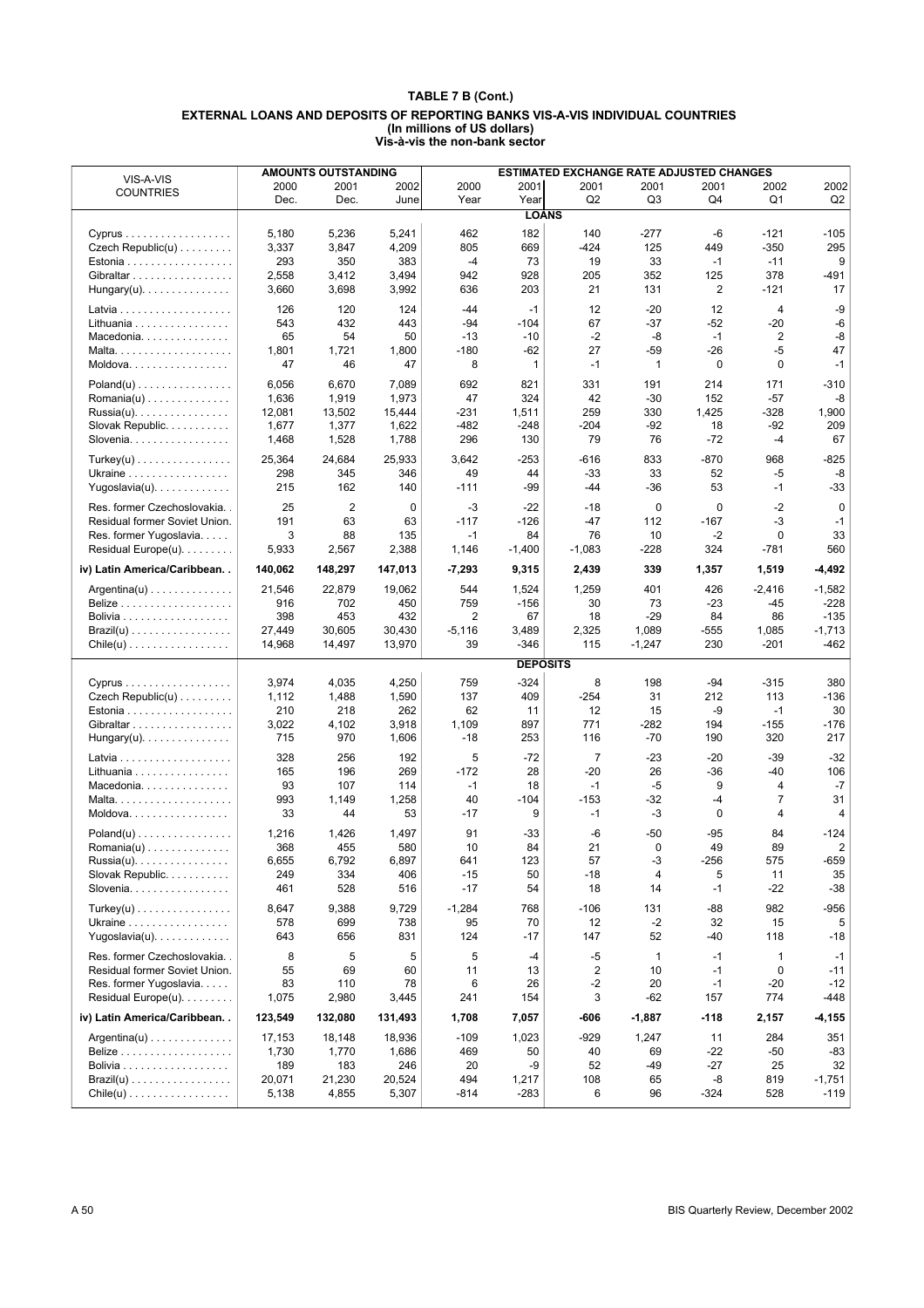|                                                         |             | <b>AMOUNTS OUTSTANDING</b> |             |                       |                 | <b>ESTIMATED EXCHANGE RATE ADJUSTED CHANGES</b> |                         |                |                |                |
|---------------------------------------------------------|-------------|----------------------------|-------------|-----------------------|-----------------|-------------------------------------------------|-------------------------|----------------|----------------|----------------|
| VIS-A-VIS                                               | 2000        | 2001                       | 2002        | 2000                  | 2001            | 2001                                            | 2001                    | 2001           | 2002           | 2002           |
| <b>COUNTRIES</b>                                        | Dec.        | Dec.                       | June        | Year                  | Year            | Q2                                              | Q3                      | Q4             | Q1             | Q2             |
|                                                         |             |                            |             |                       | <b>LOANS</b>    |                                                 |                         |                |                |                |
| $Colombia(u) \ldots \ldots \ldots \ldots$               | 8,218       | 7,327                      | 6,593       | $-768$                | $-861$          | -769                                            | 126                     | $-334$         | $-159$         | -606           |
| Costa Rica.                                             | 1,810       | 2,631                      | 2,072       | 273                   | 832             | 291                                             | $-71$                   | 297            | -255           | -324           |
| $Cuba(u)$                                               | 587         | 735                        | 838         | $-467$                | 170             | 407                                             | -481                    | 167            | $-14$          | 68             |
| Dominica                                                | 23          | 64                         | 65          | $-12$                 | 41              | 1                                               | 38                      | $\overline{4}$ | $\mathbf 0$    | $\mathbf 0$    |
| Dominican Republic.                                     | 860         | 955                        | 1,307       | 257                   | 101             | 19                                              | 98                      | 39             | 159            | 181            |
|                                                         |             |                            |             |                       |                 |                                                 |                         |                |                |                |
| $Ecuador(u) \ldots \ldots \ldots \ldots \ldots$         | 1,044       | 1,297                      | 1,527       | $-165$                | 261             | 84                                              | 12                      | -24            | 103            | 116            |
| El Salvador.                                            | 522         | 627                        | 678         | 66                    | 112             | 19                                              | 3                       | 72             | 22             | 17             |
| Falkland Islands                                        | 18          | 28                         | 36          | 5                     | 10              | $-2$                                            | $-1$                    | 13             | $\overline{2}$ | 2              |
| Grenada                                                 | 26          | 36                         | 40          | 0                     | 9               | 9                                               | 11                      | $-11$          | 3              | $\mathbf{1}$   |
| Guatemala( $u$ ). $\ldots$ .                            | 1,456       | 1,836                      | 1,294       | 101                   | 387             | 11                                              | 100                     | 288            | -43            | -512           |
| Guyana                                                  | 23          | 22                         | 23          | 11                    | $-1$            | $\mathbf{1}$                                    | $-3$                    | $-1$           | $\mathbf{1}$   | $-1$           |
| Haiti                                                   | 49          | 162                        | 121         | $-8$                  | 114             | $\overline{4}$                                  | 74                      | 33             | $-34$          | $-12$          |
| Honduras                                                | 248         | 237                        | 223         | -48                   | -6              | $-1$                                            | $-36$                   | 7              | -6             | $-19$          |
| $Jamaica(u) \ldots \ldots \ldots \ldots$                | 571         | 545                        | 619         | 90                    | $-25$           | $-32$                                           | 26                      | $\overline{2}$ | 95             | $-36$          |
| $Mexico(u)$                                             | 33,782      | 36,598                     | 42,123      | $-2,290$              | 2,967           | 819                                             | $-1,291$                | 1,687          | 3,360          | 1,975          |
|                                                         |             |                            |             |                       |                 |                                                 |                         |                |                |                |
| Nicaragua                                               | 320         | 319                        | 342         | 7                     | 3               | 18                                              | -27                     | $-29$          | 0              | 12             |
| Paraguay.                                               | 914         | 838                        | 776         | $-79$                 | $-63$           | 23                                              | $-69$                   | $-18$          | 18             | $-102$         |
|                                                         | 3,523<br>28 | 3,540<br>48                | 3,063<br>35 | $-84$<br>$\mathbf{1}$ | 43<br>20        | 30<br>$\overline{4}$                            | $-39$<br>$\overline{7}$ | -406<br>0      | -210<br>$-7$   | -313<br>-8     |
| St. Lucia                                               |             |                            |             |                       |                 |                                                 |                         |                |                |                |
| St. Vincent.                                            | 386<br>47   | 310                        | 343         | -50                   | $-70$           | $-37$<br>$-1$                                   | 19                      | $-64$          | 18             | -8             |
| Surinam                                                 |             | 38                         | 31          | 12                    | $-11$           |                                                 | -3                      | $-4$           | -5             | $-3$           |
| Trinidad and Tobago(u).                                 | 1,447       | 1,425                      | 1,415       | 156                   | $-18$           | 68                                              | $-13$                   | -88            | 61             | $-75$          |
| Turks and Caicos                                        | 174         | 248                        | 237         | -44                   | 79              | $-17$                                           | 77                      | 0              | $-39$          | 21             |
| $Uruguay(u) \ldots \ldots \ldots \ldots$                | 2,671       | 1,783                      | 1,501       | 754                   | -865            | 175                                             | $-273$                  | -195           | 100            | -401           |
| $Venezuela(u) \ldots \ldots \ldots \ldots$              | 8,968       | 8,996                      | 9,843       | $-195$                | 117             | $-165$                                          | 87                      | 263            | 823            | $-140$         |
| Residual(u).                                            | 7,070       | 8,516                      | 7,524       | $-1,046$              | 1,388           | $-2,270$                                        | 1,681                   | $-504$         | -984           | $-205$         |
|                                                         |             |                            |             |                       |                 |                                                 |                         |                |                |                |
| INT. ORGANISATIONS(u)                                   | 12,668      | 13,638                     | 13,036      | 61                    | 1,283           | 827                                             | 764                     | 769            | $-1,165$       | 158            |
|                                                         |             |                            |             |                       |                 |                                                 |                         |                |                |                |
|                                                         |             |                            |             |                       |                 |                                                 |                         |                |                |                |
| UNALLOCATED(u)                                          | 29,883      | 13,270                     | 16,685      | $-2,181$              | $-1,503$        | 1,153                                           | $-1,220$                | $-2,683$       | 2,286          | 581            |
|                                                         |             |                            |             |                       |                 |                                                 |                         |                |                |                |
|                                                         |             |                            |             |                       | <b>DEPOSITS</b> |                                                 |                         |                |                |                |
| $Colombia(u)$                                           | 5,540       | 6,258                      | 5,340       | -248                  | 710             | 906                                             | $-190$                  | $-287$         | $-181$         | -766           |
| Costa Rica.                                             | 1,517       | 1,650                      | 1,717       | 110                   | 145             | 48                                              | 46                      | $-17$          | 14             | 18             |
| $Cuba(u) \ldots \ldots \ldots \ldots \ldots$            | 215         | 227                        | 279         | 69                    | $-14$           | $-37$                                           | 13                      | $-19$          | 30             | 8              |
| Dominica                                                | 89          | 76                         | 61          | 39                    | $-17$           | $-1$                                            | 22                      | $-35$          | $-16$          | $-2$           |
| Dominican Republic.                                     | 588         | 664                        | 609         | -87                   | 76              | $-65$                                           | 8                       | 6              | -31            | $-36$          |
| $Ecuador(u) \ldots \ldots \ldots \ldots$                | 2,949       | 2,601                      | 2,565       | 99                    | $-342$          | $-379$                                          | 74                      | -111           | $-68$          | $\overline{4}$ |
| El Salvador.                                            | 332         | 347                        | 357         | 65                    | 18              | 2                                               | $-18$                   | 40             | 30             | $-23$          |
| Falkland Islands                                        | 126         | 127                        | 128         | $\overline{2}$        | -4              | $-1$                                            | -6                      | 0              | 3              | $-4$           |
| Grenada                                                 | 39          | 44                         | 48          | -14                   | $\mathbf 0$     | $-4$                                            | $\mathbf{1}$            | 5              | -3             | 5              |
| $Guatemala(u)$ .                                        | 2,042       | 1,949                      | 1,838       | -97                   | -88             | -85                                             | $-247$                  | 187            | 179            | -301           |
|                                                         | 87          | 95                         |             | $-3$                  | $\mathbf{1}$    | $-4$                                            | $-1$                    | 1              | 8              | $\mathbf{1}$   |
| Guyana                                                  | 61          |                            | 106<br>60   | $-31$                 |                 | $-13$                                           |                         | 31             |                |                |
| Honduras                                                | 176         | 115<br>306                 | 211         | $-114$                | 53<br>130       | 15                                              | 16<br>16                | 19             | -37<br>$-42$   | $-20$<br>-58   |
|                                                         | 542         | 674                        | 628         | -84                   | 113             | 157                                             | $-75$                   | 12             | 11             | -65            |
| $Jamaica(u) \ldots \ldots \ldots \ldots$<br>$Mexico(u)$ | 26,475      | 26,785                     | 24,827      | 938                   | 343             | 1,060                                           | $-1,120$                | 535            | $-193$         | $-1,945$       |
|                                                         |             |                            |             |                       |                 |                                                 |                         |                |                |                |
| Nicaragua                                               | 359         | 723                        | 406         | 101                   | 357             | $-16$                                           | 163                     | 173            | $-157$         | $-167$         |
| Paraguay.                                               | 479         | 432                        | 462         | $-14$                 | $-44$           | -9                                              | -68                     | 9              | 1              | 19             |
| $Peru(u)$                                               | 3,386       | 2,771                      | 2,453       | 1,011                 | -614            | $-671$                                          | $-310$                  | -247           | $-109$         | $-226$         |
| St. Lucia                                               | 24          | 40                         | 50          | 7                     | 8               | 0                                               | 8                       | 0              | 9              | $-2$           |
| St. Vincent.                                            | 971         | 736                        | 769         | 114                   | -226            | $-63$                                           | 93                      | -165           | $-19$          | 11             |
| Surinam                                                 | 201         | 221                        | 229         | $-41$                 | 23              | 5                                               | 7                       | 14             | -8             | -3             |
| Trinidad and $Tobago(u)$                                | 674         | 819                        | 841         | $-97$                 | 115             | 78                                              | $-19$                   | 5              | $-1$           | 13             |
| Turks and Caicos                                        | 808         | 820                        | 956         | 324                   | 8               | $-16$                                           | $\overline{2}$          | 56             | -41            | 140            |
| $Uruguay(u) \ldots \ldots \ldots \ldots$                | 3,348       | 3,496                      | 4,520       | 96                    | 188             | -352                                            | 85                      | -84            | 168            | 790            |
| $Venezuela(u) \ldots \ldots \ldots \ldots$              | 21,519      | 21,644                     | 21,905      | 53                    | 235             | 26                                              | $-211$                  | $-263$         | 824            | -834           |
| $Residual(u)$ .                                         | 6,721       | 12,274                     | 13,429      | $-553$                | 3,882           | $-465$                                          | $-1,605$                | 386            | 177            | 857            |
|                                                         |             |                            |             |                       |                 |                                                 |                         |                |                |                |
| INT. ORGANISATIONS(u)                                   | 36,723      | 46,525                     | 54,070      | 3,161                 | 10,981          | 2,353                                           | $-1,326$                | $-3,629$       | 2,552          | 1,752          |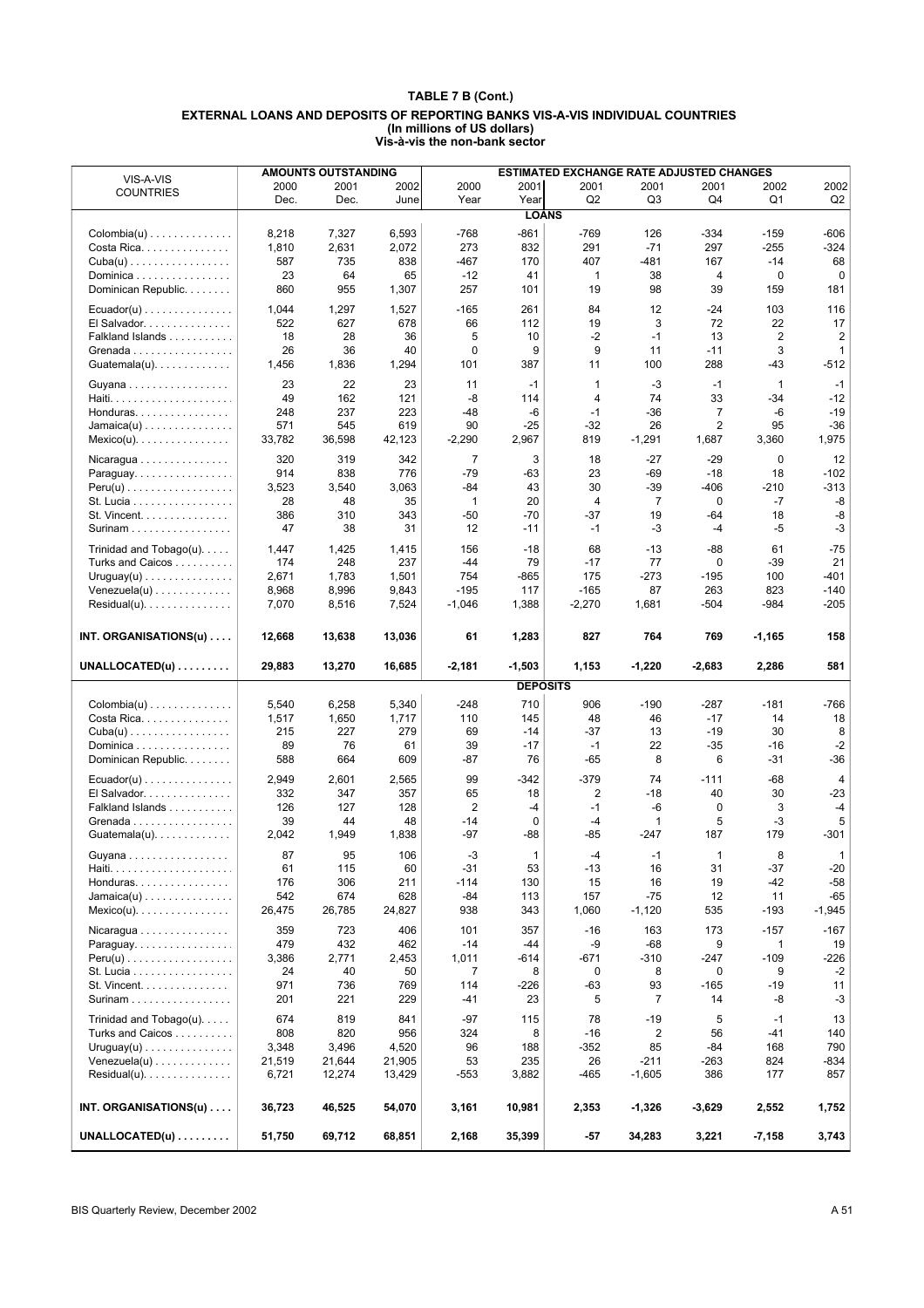# **TABLE 8 A INTERNATIONAL POSITIONS BY NATIONALITY OF OWNERSHIP OF REPORTING BANKS (In billions of US dollars) Amounts outstanding**

|                                         | <b>Total positions</b> |              | of which: vis-à-vis |            |             |              |             |                |                          |       |             |
|-----------------------------------------|------------------------|--------------|---------------------|------------|-------------|--------------|-------------|----------------|--------------------------|-------|-------------|
| PARENT COUNTRY                          |                        |              | related offices     |            | other banks |              | non-banks   |                | official monetary        |       | CDs+other   |
| OF BANK                                 |                        |              |                     |            |             |              |             |                | authorities              |       | securities  |
|                                         | Assets                 | Liab.        | Assets              | Liab.      | Assets      | Liab.        | Assets      | Liab.          | Assets                   | Liab. | Liab.       |
|                                         |                        |              |                     |            |             | 2002 Q2      |             |                |                          |       |             |
| ALL COUNTRIES                           | 13,316.0               | 12,747.4     | 3,995.6             | 3,977.6    | 4,260.0     | 3,849.5      | 5,018.2     | 3,329.7        | 42.2                     | 408.1 | 1,182.6     |
| <b>Reporting countries</b>              | 13,034.2               | 12,422.9     | 3,964.6             | 3,922.5    | 4,119.1     | 3,705.9      | 4,909.8     | 3,240.8        | 40.7                     | 400.1 | 1,153.5     |
| Australia                               | 94.8                   | 185.9        | 25.2                | 17.5       | 23.3        | 20.9         | 46.3        | 73.3           | $\overline{\phantom{a}}$ | 4.6   | 69.7        |
| Austria                                 | 103.0                  | 78.6         | 3.6                 | 4.5        | 51.4        | 43.0         | 47.6        | 11.5           | 0.4                      | 2.4   | 17.3        |
| Belgium $\ldots \ldots \ldots$          | 523.3                  | 493.3        | 35.1                | 36.0       | 235.8       | 212.6        | 251.8       | 181.9          | 0.5                      | 16.5  | 46.3        |
| Canada                                  | 306.5                  | 287.5        | 185.5               | 123.3      | 48.3        | 52.7         | 72.6        | 78.6           | $\blacksquare$           | 13.4  | 19.5        |
| Denmark                                 | 113.6                  | 121.7        | 28.6                | 26.6       | 37.0        | 70.2         | 48.0        | 3.8            | $\overline{\phantom{a}}$ | 2.3   | 18.8        |
| France                                  | 1,227.7                | 1,266.1      | 300.9               | 308.6      | 458.2       | 501.9        | 464.9       | 203.0          | 3.8                      | 44.6  | 208.1       |
| Germany                                 | 2,578.9                | 2,324.6      | 715.3               | 813.9      | 746.8       | 704.1        | 1,107.9     | 487.3          | 8.9                      | 85.4  | 234.0       |
| $I$ reland $\ldots \ldots \ldots$       | 168.1                  | 137.5        | 31.9                | 22.4       | 42.8        | 71.3         | 93.4        | 35.9           | $\overline{a}$           | 5.2   | 2.8         |
| Italy                                   | 416.8                  | 446.9        | 87.5                | 86.5       | 199.6       | 253.7        | 129.4       | 57.8           | 0.3                      | 8.5   | 40.5        |
| Japan                                   | 1,420.1                | 851.5        | 413.5               | 376.4      | 336.8       | 289.4        | 668.9       | 169.2          | 0.8                      | 2.9   | 13.6        |
| Netherlands                             | 825.5                  | 775.8        | 247.3               | 243.7      | 258.8       | 249.7        | 316.3       | 235.7          | 3.0                      | 23.8  | 22.9        |
| Portugal                                | 105.9                  | 144.2        | 12.3                | 6.3        | 73.4        | 106.9        | 20.1        | 24.4           | 0.1                      | 0.4   | 6.2         |
| Spain                                   | 224.9                  | 306.7        | 62.6                | 48.9       | 75.7        | 77.8         | 86.3        | 157.8          | 0.2                      | 7.5   | 14.6        |
| Sweden $\dots\dots\dots$                | 182.2                  | 182.5        | 55.2                | 30.9       | 46.0        | 69.1         | 74.8        | 54.4           | 6.2                      | 9.4   | 18.7        |
| Switzerland                             | 1,430.3                | 1,385.5      | 689.0               | 712.9      | 346.9       | 165.6        | 391.4       | 428.9          | 3.0                      | 33.5  | 44.6        |
| Taiwan, China                           | 102.6                  | 98.2         | 6.4                 | 4.1        | 51.7        | 38.5         | 42.9        | 41.1           | 1.7                      | 13.9  | 0.6         |
| United Kingdom                          | 1,080.4                | 1.210.2      | 219.2               | 235.2      | 407.3       | 321.7        | 450.2       | 351.2          | 3.8                      | 55.6  | 246.5       |
| United States                           | 1,575.5                | 1,695.6      | 717.0               | 756.5      | 465.3       | 313.8        | 391.6       | 527.1          | 1.6                      | 66.2  | 32.0        |
| Other                                   | 404.3                  | 299.2        | 103.3               | 42.1       | 23.3        | 20.9         | 46.3        | 73.3           | 6.2                      | 3.7   | 52.0        |
| Unallocated                             | 149.8                  | 131.2        | 25.0                | 26.1       | 66.0        | 50.4         | 58.8        | 9.1            | 0.1                      | 0.6   | 45.1        |
|                                         |                        |              |                     |            |             |              |             |                |                          |       |             |
| Non-rep. countries.                     | 233.4                  | 262.3        | 27.9                | 53.1       | 23.3        | 20.9         | 46.3        | 73.3           | 1.3                      | 6.8   | 7.6         |
| Developed $\ldots \ldots$               | 15.7                   | 16.3         | 1.4                 | 5.1        | 4.9         | 6.5          | 9.4         | 4.6            | $\overline{\phantom{a}}$ | 0.1   |             |
| Offshore centres                        | 22.9                   | 18.8         | 7.1                 | 2.5        | 12.3        | 4.5          | 3.5         | 10.6           | $\overline{\phantom{a}}$ | 0.3   | 0.8         |
| Africa & Mid. East                      | 100.1                  | 110.2        | 11.3                | 16.9       | 50.8        | 33.5         | 37.5        | 56.2           | 0.5                      | 2.8   | 0.8         |
| Asia & Pacific                          | 22.0                   | 48.2         | $-1.6$              | 21.0       | 13.7        | 22.1         | 9.4         | 2.4            | 0.5                      | 2.0   | 0.8         |
| $Europe. \ldots. \ldots.$               | 5.7                    | 6.8          | 0.2                 | 0.3        | 2.4         | 2.0          | 3.0         | 3.5            | 0.1                      | 0.9   | 0.3         |
| Latin America.                          | 67.0                   | 62.0         | 9.5                 | 7.3        | 32.7        | 31.4         | 24.5        | 17.7           | 0.2                      | 0.7   | 4.9         |
| <b>Consortium Banks.</b>                | 38.4                   | 35.7         | 1.8                 | 0.5        | 20.5        | 24.6         | 16.0        | 8.6            | 0.2                      | 1.2   | 0.9         |
| Unallocated                             | 10.0                   | 26.5         | 1.3                 | 1.5        | 3.6         | 19.0         | 5.1         | $-14.6$        | ÷,                       |       | 20.6        |
|                                         |                        |              |                     |            |             |              |             |                |                          |       |             |
|                                         |                        |              |                     |            |             | 2002 Q1      |             |                |                          |       |             |
| ALL COUNTRIES                           | 12,288.8               | 11,939.3     | 3,684.4             | 3,637.5    | 3,955.2     | 3,702.9      | 4,613.6     | 3,104.9        | 35.7                     | 376.8 | 1,117.2     |
| <b>Reporting countries</b>              | 12,021.6               | 11,626.2     | 3,659.5             | 3,581.3    | 3,818.3     | 3,574.5      | 4,509.9     | 3,016.1        | 34.0                     | 368.4 | 1,085.8     |
| Australia                               | 93.2                   | 174.2        | 24.9                | 13.8       | 21.1        | 22.0         | 47.2        | 67.5           | $\overline{\phantom{a}}$ | 4.1   | 66.9        |
| Austria                                 | 91.9                   | 71.1         | 4.3                 | 4.4        | 44.2        | 41.2         | 43.1        | 8.9            | 0.4                      | 1.2   | 15.5        |
| Belgium                                 | 452.4                  | 438.2        | 27.7                | 22.4       | 202.0       | 198.6        | 222.4       | 162.9          | 0.4                      | 13.2  | 41.3        |
| Canada                                  | 300.1                  | 282.2        | 180.9               | 122.5      | 45.7        | 48.7         | 73.6        | 78.0           | $\overline{\phantom{a}}$ | 13.9  | 19.2        |
| Denmark                                 | 109.3                  | 118.7        | 26.5                | 24.4       | 36.4        | 67.5         | 46.4        | 7.6            | $\overline{\phantom{a}}$ | 2.2   | 17.1        |
| France                                  | 1,184.7                | 1,228.6      | 282.5               | 290.4      | 482.0       | 511.9        | 415.9       | 192.5          | 4.3                      | 42.5  | 191.3       |
| Germany                                 | 2,447.1                | 2,202.5      | 635.1               | 662.7      | 713.7       | 770.7        | 1,089.4     | 461.7          | 8.8                      | 78.1  | 229.2       |
| $I$ reland $\ldots \ldots \ldots$       | 76.5                   | 84.0         | 19.9                | 17.1       | 27.1        | 38.2         | 29.5        | 22.7           | $\frac{1}{2}$            | 3.1   | 3.0         |
| Italy                                   | 386.3                  | 418.8        | 86.0                | 85.9       | 175.5       | 232.0        | 124.5       | 55.9           | 0.3                      | 7.8   | 37.3        |
| Japan                                   | 1,360.6                | 888.2        | 407.3               | 381.6      | 344.6       | 307.3        | 607.9       | 183.6          | 0.8                      | 4.2   | 11.5        |
| Netherlands                             | 717.1                  | 694.2        | 209.7               | 205.6      | 239.7       | 232.5        | 265.5       | 204.9          | 2.2                      | 30.2  | 21.0        |
| Portugal                                | 91.4                   | 123.9        | 9.5                 | 6.4        | 63.0        | 89.0         | 18.8        | 23.0           | 0.1                      | 0.5   | 5.0         |
| Spain                                   | 202.4                  | 267.2        | 52.8                | 42.9       | 71.5        | 70.4         | 78.0        | 132.8          | 0.2                      | 6.9   | 14.1        |
| Sweden                                  | 162.9                  | 160.2        | 51.1                | 18.5       | 47.0        | 72.9         | 64.6        | 48.3           | $\overline{\phantom{a}}$ | 2.2   | 18.3        |
| Switzerland                             | 1,306.2                | 1,274.8      | 645.3               | 678.0      | 299.2       | 123.7        | 359.2       | 403.1          | 2.5                      | 29.0  | 41.1        |
| Taiwan, China                           | 102.3                  | 97.0         | 5.1                 | 2.7        | 55.9        | 40.3         | 39.8        | 43.1           | 1.6                      | 10.3  | 0.6         |
| United Kingdom                          | 984.7                  | 1,125.2      | 181.7               | 217.0      | 382.0       | 298.8        | 418.0       | 323.2          | 3.0                      | 55.6  | 230.5       |
| United States                           | 1,445.1                | 1,579.0      | 683.5               | 720.1      | 378.3       | 279.3        | 381.5       | 493.7          | 1.7                      | 60.3  | 25.6        |
| Other                                   | 372.6                  | 280.7        | 105.2               | 43.2       | 21.1        | 22.0         | 47.2        | 67.5           | 7.7                      | 2.7   | 48.1        |
| Unallocated                             | 134.7                  | 117.4        | 20.4                | 21.7       | 58.8        | 45.3         | 55.5        | 0.5            | 0.1                      | 0.5   | 49.3        |
| Non-rep. countries.                     | 219.4                  | 252.3        | 20.3                | 54.3       | 21.1        | 22.0         | 47.2        | 67.5           | 1.5                      | 6.7   | 7.5         |
| Developed $\ldots \ldots$               | 15.0                   | 15.2         | 1.5                 | 4.6        | 4.3         | 5.4          | 9.3         | 5.0            | $\overline{\phantom{a}}$ | 0.1   | 0.1         |
| Offshore centres                        | 22.2                   | 19.0         | 6.0                 | 2.8        | 12.7        | 3.6          | 3.5         | 11.5           | $\overline{\phantom{a}}$ | 0.2   | 0.8         |
| Africa & Mid. East                      | 91.7                   | 102.9        | 7.5                 | 16.0       | 49.1        | 30.1         | 34.7        | 53.1           | 0.4                      | 3.0   | 0.7         |
| Asia & Pacific                          | 16.9                   | 43.8         | -4.7                | 23.4       | 13.5        | 17.6         | 7.4         | 0.2            | 0.6                      | 1.8   | 0.8         |
| $Europe. \ldots. \ldots.$               | 5.9                    | 6.9          | 0.2                 | 0.2        | 2.3         | 1.9          | 3.4         | 3.7            | 0.1                      | 0.9   | 0.3         |
| Latin America.                          | 67.8                   | 64.5         | 9.8                 | 7.3        | 32.4        | 31.8         | 25.1        | 19.9           | 0.5                      | 0.7   | 4.8         |
| <b>Consortium Banks.</b><br>Unallocated | 34.2<br>13.6           | 31.5<br>29.3 | 1.6<br>3.0          | 0.5<br>1.3 | 16.9<br>5.7 | 20.4<br>17.6 | 15.6<br>4.8 | 8.2<br>$-12.8$ | 0.2                      | 1.7   | 0.7<br>23.2 |

A 52 BIS Quarterly Review, December 2002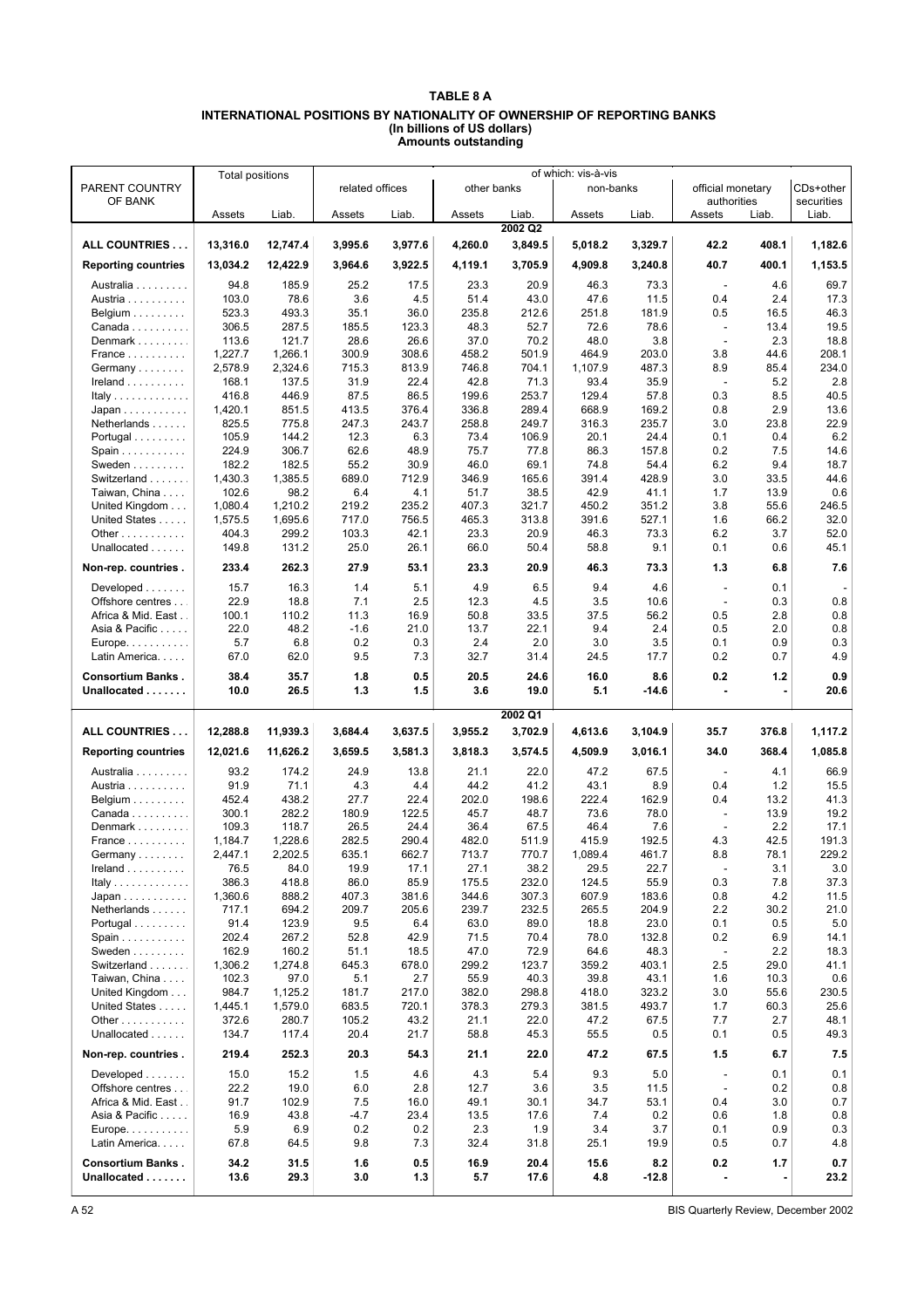# **TABLE 8 B**

#### **INTERNATIONAL POSITIONS BY NATIONALITY OF OWNERSHIP OF REPORTING BANKS (In billions of US dollars) Estimated exchange rate adjusted changes**

|                                            | <b>Total positions</b> |                  | of which: vis-à-vis |                |                          |                  |            |         |                              |         |                  |
|--------------------------------------------|------------------------|------------------|---------------------|----------------|--------------------------|------------------|------------|---------|------------------------------|---------|------------------|
| PARENT COUNTRY                             |                        |                  | related offices     |                |                          | other banks      | non-banks  |         | official monetary            |         | CDs+other        |
| OF BANK                                    |                        |                  |                     |                |                          |                  |            |         | authorities                  |         | securities       |
|                                            | Assets                 | Liab.            | Assets              | Liab.          | Assets                   | Liab.<br>2002 Q2 | Assets     | Liab.   | Assets                       | Liab.   | Liab.            |
| ALL COUNTRIES                              | 249.5                  | 137.5            | 89.3                | 145.5          | 50.1                     | $-70.5$          | 105.5      | 37.6    | 4.6                          | 17.9    | 7.0              |
| <b>Reporting countries</b>                 | 246.4                  | 128.5            | 86.0                | 149.4          | 50.7                     | $-79.2$          | 104.8      | 38.7    | 4.8                          | 18.6    | 1.1              |
|                                            |                        |                  |                     |                |                          |                  |            |         |                              |         |                  |
| Australia                                  | $-2.1$                 | 4.5              | $-0.7$              | 3.3            | 1.3                      | $-1.7$           | $-2.8$     | 2.5     | $\blacksquare$               | 0.3     |                  |
| Austria                                    | 2.7                    | 3.4              | $-1.0$              | $-0.2$         | 2.8                      | $-0.6$           | 0.9        | 1.9     | $\blacksquare$               | 1.1     | 1.2              |
| Belgium $\ldots \ldots \ldots$             | 27.3                   | 16.4             | 4.9                 | 11.4           | 15.3                     | $-2.0$           | 6.9        | 3.4     | 0.1                          | 2.3     | 1.3              |
| Canada                                     | $-0.3$                 | $-0.9$           | 2.3                 | $-0.5$         | 0.4                      | 1.9              | $-3.1$     | -0.7    | $\overline{\phantom{a}}$     | $-1.0$  | $-0.7$           |
| Denmark                                    | $-3.9$                 | $-3.5$           | 0.8                 | 1.1            | $-2.9$                   | $-1.2$           | $-1.8$     | $-4.5$  | $\overline{\phantom{a}}$     | 0.1     | 1.0              |
| France                                     | $-40.2$                | $-43.2$          | 3.5                 | $-0.2$         | $-57.5$                  | $-41.3$          | 14.6       | $-0.9$  | $-0.8$                       | $-0.2$  | $-0.6$           |
| Germany                                    | $-49.7$                | $-26.4$          | 27.8                | 93.7           | $-16.9$                  | $-102.9$         | $-60.1$    | $-14.3$ | $-0.5$                       | 3.6     | $-6.5$           |
| $I$ reland $\ldots \ldots \ldots$          | 74.6                   | 40.6             | 7.4                 | 3.6            | 12.2                     | 27.1             | 54.9       | 8.6     |                              | 1.7     | $-0.3$           |
| Italy                                      | $-3.7$                 | $-6.6$           | $-6.2$              | $-7.0$         | 8.0                      | 3.1              | $-5.5$     | $-3.1$  | $\qquad \qquad \blacksquare$ | 0.3     | 0.1              |
| $Japan \ldots \ldots \ldots$               | $-8.3$                 | -75.9            | $-23.5$             | $-27.9$        | $-15.4$                  | $-25.2$          | 30.6       | $-22.6$ | $\overline{\phantom{a}}$     | $-1.6$  | 1.3              |
| Netherlands                                | 54.0                   | 36.8             | 22.8                | 23.1           | 0.9                      | 1.7              | 29.4       | 18.5    | 0.8                          | $-7.0$  | 0.5              |
| Portugal                                   | 5.1                    | 6.9              | 1.8                 | $-0.5$         | 3.8                      | 7.6              | $-0.4$     | $-0.8$  | ÷,                           | $-0.2$  | 0.8              |
| Spain                                      | 5.4                    | 15.7             | 5.2                 | 1.9            | $-1.8$                   | 1.6              | 2.0        | 12.1    | $\overline{\phantom{a}}$     | 0.5     | $-0.3$           |
| Sweden                                     | 10.6                   | 13.7             | 2.5                 | 11.4           | $-4.5$                   | $-7.3$           | 6.4        | 3.2     | 6.1                          | 7.2     | $-0.7$           |
| Switzerland                                | 56.3                   | 46.3             | 15.9                | 3.2            | 24.1                     | 32.3             | 16.1       | 5.4     | 0.2                          | 4.0     | 1.3              |
| Taiwan, China                              | $-1.4$                 | $-0.3$           | 1.2                 | 1.4            | $-4.9$                   | $-2.4$           | 2.3        | $-2.7$  | 0.1                          | 3.6     | $-0.1$           |
| United Kingdom                             | 7.9                    | 1.6              | 4.6                 | 6.4            | $-2.5$                   | $-3.1$           | 5.3        | $-1.7$  | 0.5                          | -2.6    | 2.5              |
| United States                              | 97.7                   | 86.3             | 22.3                | 26.2           | 76.5                     | 25.9             | $-1.0$     | 22.8    | $-0.2$                       | 5.5     | 5.9              |
| Other                                      | 11.3                   | 7.1              | $-7.7$              | $-3.4$         | 1.3                      | $-1.7$           | $-2.8$     | 2.5     | $-1.6$                       | 0.8     | $1.2$            |
| Unallocated                                | 3.4                    | 6.1              | 2.0                 | 2.5            | 2.2                      | 2.2              | $-0.9$     | 8.0     | 0.1                          | 0.1     | $-6.6$           |
| Non-rep. countries.                        | 5.0                    | 0.7              | 5.1                 | $-3.9$         | 1.3                      | $-1.7$           | $-2.8$     | 2.5     | -0.2                         | -0.1    | $-0.1$           |
| Developed $\ldots$                         | $-0.6$                 | $-0.1$           | $-0.1$              | 0.1            | 0.2                      | 0.6              | $-0.6$     | -0.7    | $\overline{\phantom{a}}$     |         |                  |
| Offshore centres                           | $-1.0$                 | $-1.2$           |                     | $-0.4$         | $-0.9$                   | 0.1              | $-0.1$     | $-1.0$  | $\overline{\phantom{a}}$     | 0.1     | $-0.1$           |
| Africa & Mid. East                         | 3.3                    | 2.1              | 2.3                 | $-0.2$         | $-0.3$                   | 1.5              | 1.2        | 1.1     | 0.1                          | $-0.2$  | 0.1              |
| Asia & Pacific                             | 5.4                    | 3.1              | 3.6                 | $-3.3$         | 0.2                      | 4.1              | 1.6        | 2.3     | $-0.1$                       | 0.1     | $-0.1$           |
| Europe.                                    | $-0.5$                 | $-0.3$           |                     |                | 0.1                      |                  | $-0.5$     | $-0.3$  |                              |         |                  |
| Latin America.                             | $-1.5$                 | $-2.9$           | $-0.6$              | $\overline{a}$ | $\overline{\phantom{a}}$ | $-0.5$           | $-0.7$     | $-2.3$  | $-0.2$                       |         |                  |
|                                            |                        |                  |                     |                |                          |                  |            |         |                              |         |                  |
| <b>Consortium Banks.</b>                   | 2.5                    | 2.7              | 0.1                 |                | 2.5                      | 2.8              | -0.1       | 0.4     | $\overline{a}$               | -0.6    | 0.2              |
| Unallocated                                | $-4.4$                 | 5.6              | $-1.9$              | 0.1            | $-2.4$                   | 0.1              | -0.1       | -0.4    |                              |         | 5.8              |
|                                            |                        |                  |                     |                |                          | 2002 Q1          |            |         |                              |         |                  |
| ALL COUNTRIES                              | 88.8                   | 156.6            | -90.3               | $-47.7$        | 77.0                     | 74.2             | 103.0      | 95.5    | -0.8                         | $-19.4$ | 53.9             |
| <b>Reporting countries</b>                 | 90.9                   | 170.8            | $-89.5$             | $-41.2$        | 79.6                     | 81.6             | 102.6      | 90.3    | $-1.8$                       | $-18.7$ | 58.7             |
| Australia                                  | 3.7                    | 1.3              | $-5.3$              | $-1.7$         | 5.9                      | 6.9              | 3.1        | $-5.7$  | $\overline{a}$               | 0.2     | 1.6              |
| Austria                                    | 4.9                    | $-2.9$           | $-1.4$              | $-0.6$         | 4.1                      | $-5.3$           | 2.2        | 1.2     | $\overline{\phantom{a}}$     | 0.4     | 1.3              |
| Belgium $\ldots \ldots \ldots$             | 31.6                   | 25.7             | $-9.8$              | $-2.8$         | 34.6                     | 25.5             | 6.8        | 4.8     |                              | $-1.2$  | $-0.7$           |
| Canada                                     | $-6.9$                 | $-7.1$           | $-2.0$              | 0.8            | 1.4                      | $-4.8$           | $-6.3$     | -2.8    |                              | $-1.3$  | 1.0              |
| Denmark                                    | 13.5                   | 16.6             | $-0.7$              | $-0.3$         | 9.5                      | 10.8             | 4.7        | 5.8     | $\overline{a}$               | $-0.3$  | 0.5              |
| France                                     | 37.3                   | 26.4             | $-8.0$              | $-23.8$        | 27.9                     | 36.3             | 16.1       | $-6.1$  | 1.3                          | 2.1     | 17.9             |
| Germany                                    | 24.9                   | 44.9             | -48.9               | $-34.7$        | 16.6                     | 77.8             | 59.5       | $7.4$   | $-2.3$                       | $-14.0$ | 8.4              |
| $\mathsf{I}$ reland $\ldots \ldots \ldots$ | 5.7                    | 6.9              | 3.6                 | 2.1            | 1.9                      | 4.3              | 0.2        | $-0.8$  | $\qquad \qquad \blacksquare$ | 1.0     | 0.3              |
| Italy                                      | $-4.3$                 | $-6.9$           | $-3.5$              | $-3.3$         | $-1.5$                   | $-1.2$           | 0.7        | $-1.7$  | $\overline{\phantom{a}}$     | -0.9    | 0.1              |
| Japan                                      | $-146.4$               | -74.6            | 16.9                | $-5.4$         | $-61.1$                  | -64.5            | $-102.1$   | 1.3     | $-0.1$                       | $-2.7$  | $-3.3$           |
| Netherlands                                | $-7.3$                 | $-7.9$           | -21.2               | $-13.3$        | 19.4                     | 0.9              | -6.0       | 3.4     | 0.5                          | $-0.3$  | 1.5              |
| Portugal                                   | 5.3                    | 10.8             | 0.1                 | 1.8            | 3.9                      | 2.4              | 1.3        | 5.3     | $\overline{\phantom{a}}$     | 0.1     | 1.3              |
| Spain                                      | 1.2                    | 2.4              | 2.3                 | 2.9            | $-2.1$                   | $-3.9$           | 0.9        | 3.5     | $\overline{\phantom{a}}$     | $-1.4$  | 1.4              |
| Sweden                                     | 23.8                   | 9.2              | 15.2                | $-3.2$         | 3.7                      | 13.0             | 5.0        | -0.4    | $-0.1$                       | 0.1     | $-0.2$           |
| Switzerland                                | 58.6                   | 37.1             | 28.3                | 80.1           | 8.4                      | -45.7            | 21.8       | $-1.6$  | 0.1                          | $-0.4$  | 4.7              |
| Taiwan, China                              | 4.9                    | 11.4             | 0.8                 | 0.2            | 3.7                      | 2.5              | 0.3        | 5.1     | 0.1                          | 3.5     |                  |
| United Kingdom                             | 51.3                   | 79.5             | 5.1                 | 12.7           | 21.2                     | 37.0             | 26.4       | 17.4    | $-1.4$                       | $-1.5$  | 13.9             |
| United States                              | 6.3                    | 0.7              | $-45.6$             | $-53.2$        | $-12.9$                  | $-10.2$          | 65.1       | 64.4    | $-0.4$                       | $-2.3$  | 2.0              |
| Other $\ldots$                             | $-18.4$                | 0.3              | $-15.3$             | 0.9            | 5.9                      | 6.9              | 3.1        | $-5.7$  | 0.6                          |         | $-0.3$           |
| Unallocated                                | 1.4                    | $-2.9$           | $-0.2$              | $-0.4$         | $-3.4$                   | $-1.4$           | 5.0        | -8.8    | $\overline{\phantom{a}}$     | 0.3     | 7.3              |
| Non-rep. countries.                        | $-2.3$                 | -11.0            | $-0.5$              | -6.5           | 5.9                      | 6.9              | 3.1        | -5.7    | 0.9                          | -0.6    | $-1.6$           |
| Developed                                  | 1.0                    | 1.1              | 0.1                 | $-0.6$         | 1.7                      | $-0.1$           | $-0.7$     | 1.9     |                              | $-0.1$  |                  |
| Offshore centres                           | 0.7                    | 1.2              | $-0.4$              |                | 1.2                      | $-0.2$           | $-0.1$     | 1.5     | $\overline{\phantom{a}}$     |         | $-0.2$           |
| Africa & Mid. East                         | 0.4                    | -0.6             | $-0.1$              | $-1.2$         | $-0.3$                   | 0.4              | 0.7        | 0.6     | 0.1                          | -0.5    |                  |
| Asia & Pacific                             | 0.3                    | $-6.5$           | 0.8                 | $-3.1$         | $-1.6$                   | $-3.3$           | 0.6        |         | 0.6                          | 0.1     | $-0.2$           |
| $Europe. \ldots \ldots \ldots$             | $\overline{a}$         | $-1.3$           |                     |                | $-0.5$                   | $-0.1$           | 0.5        |         |                              |         | $-1.3$           |
| Latin America.                             | $-4.8$                 | $-4.8$           | $-0.8$              | $-1.7$         | $-1.8$                   | $-4.3$           | -2.4       | 1.4     | 0.2                          | -0.2    | 0.1              |
| <b>Consortium Banks.</b><br>Unallocated    | $-0.1$<br>0.3          | $-0.6$<br>$-2.6$ | $-0.1$<br>$-0.2$    | 0.1<br>-0.1    | $-1.6$<br>0.3            | $-0.6$<br>0.8    | 1.6<br>0.3 | -0.2    | 0.1                          | -0.1    | $-0.1$<br>$-3.1$ |
|                                            |                        |                  |                     |                |                          |                  |            |         |                              |         |                  |

BIS Quarterly Review, December 2002 A 53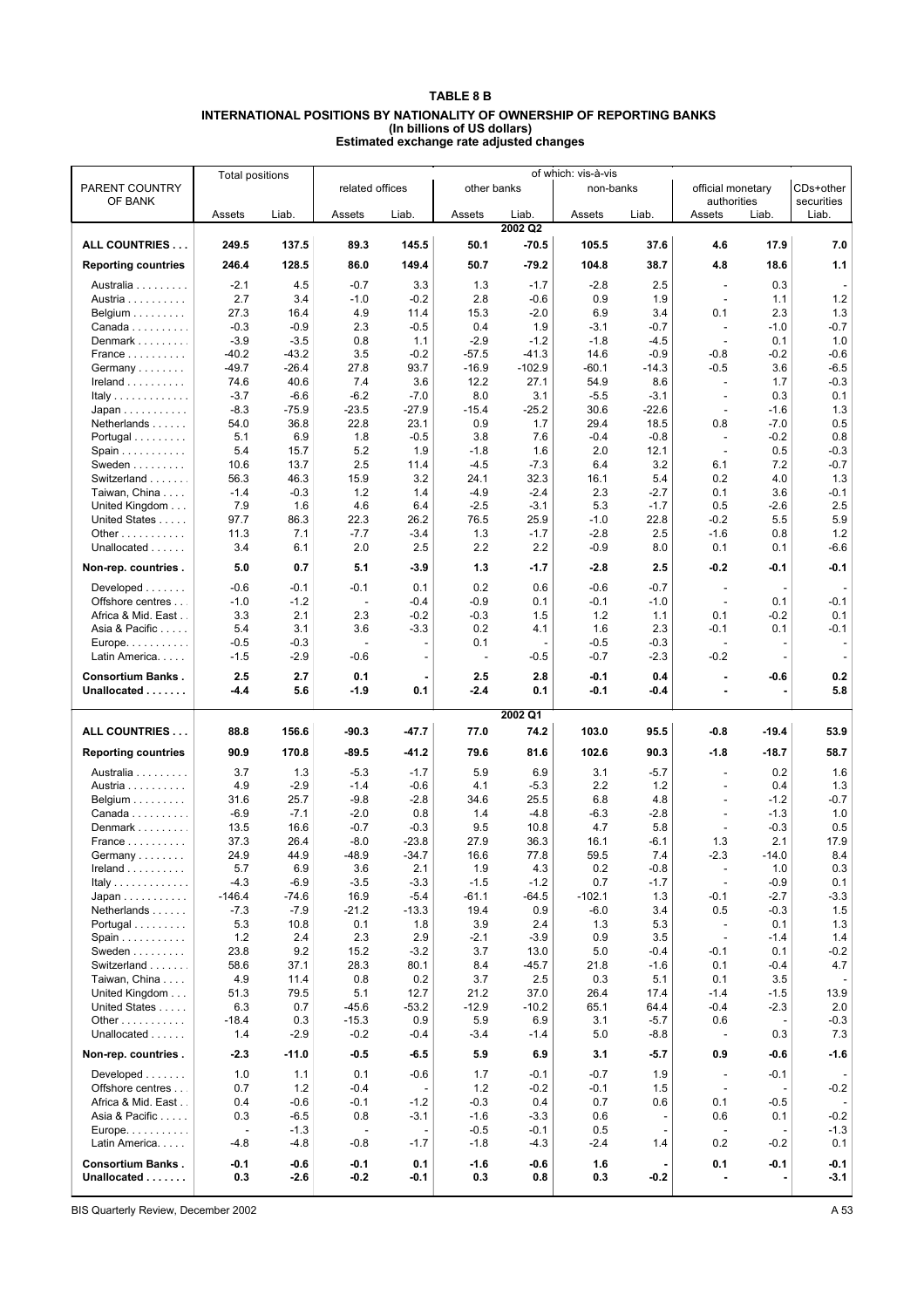|                                              | Consolidated cross-border claims in all currencies and local claims in non-local currencies |           |               |                   |           |             |              |                      |
|----------------------------------------------|---------------------------------------------------------------------------------------------|-----------|---------------|-------------------|-----------|-------------|--------------|----------------------|
|                                              | <b>Total foreign</b>                                                                        |           |               | <b>Maturities</b> |           |             | Sectors      |                      |
|                                              | claims on a                                                                                 | Total     | Up to and     | Over one year     | Over two  | Unallocated | <b>Banks</b> | <b>Public Sector</b> |
| Claims vis-à-vis                             | contractual                                                                                 |           | including one | up to two         | years     |             |              |                      |
|                                              | basis                                                                                       |           | year          | years             |           |             |              |                      |
|                                              | $A + L$                                                                                     | Α         | B             | C                 | D         | Е           | F            | G                    |
|                                              |                                                                                             |           |               |                   |           |             |              |                      |
|                                              |                                                                                             |           |               |                   |           |             |              |                      |
| ALL COUNTRIES                                | 12,486,900                                                                                  | 8,890,079 | 4,684,437     | 285,862           | 2,176,293 | 1,743,487   | 4,027,774    | 1,084,633            |
| <b>DEVELOPED COUNTRIES</b>                   | 10,131,090                                                                                  | 7,293,877 | 3,971,387     | 217,700           | 1,618,327 | 1,486,463   | 3,571,405    | 931,951              |
| i) Europe                                    | 6,307,405                                                                                   | 5,294,794 | 3,061,777     | 142,299           | 1,118,051 | 972,667     | 2,839,477    | 686,051              |
| Austria                                      | 172,933                                                                                     | 120,713   | 48,328        | 1,922             | 34,384    | 36,079      | 62,408       | 26,349               |
| Andorra                                      | 2,491                                                                                       | 831       | 642           | 34                | 155       |             | 271          |                      |
| Belgium                                      | 228,368                                                                                     | 214,699   | 145,163       | 2,496             | 39,655    | 27,385      | 124,243      | 38,056               |
| Denmark                                      | 102,850                                                                                     | 88,598    | 56,138        | 1,555             | 22.405    | 8,500       | 55,517       | 6,132                |
| $Finaland$                                   | 46,435                                                                                      | 39,942    | 16,865        | 2,234             | 10,261    | 10,582      | 12,301       | 8,918                |
| France                                       | 643,175                                                                                     | 547,683   | 321,987       | 17,801            | 110,775   | 97,120      | 283,004      | 56,203               |
| Germany                                      | 985,341                                                                                     | 831,703   | 435,702       | 37,705            | 254,773   | 103,523     | 465,173      | 150,167              |
| Greece                                       | 82,283                                                                                      | 75,028    | 19,634        | 3,618             | 26,524    | 25,252      | 7,731        | 41,636               |
| $lceland \ldots \ldots \ldots \ldots \ldots$ | 6,314                                                                                       | 6,312     | 2,162         | 394               | 1,935     | 1,821       | 3,436        | 1,376                |
| $I$ reland                                   | 174,196                                                                                     | 151,102   | 97,912        | 1,617             | 28,543    | 23,030      | 97,689       | 3,573                |
| Italy                                        | 560,323                                                                                     | 499,102   | 170,465       | 18,971            | 131,908   | 177,758     | 159,668      | 204,674              |
| Liechtenstein                                | 4,114                                                                                       | 4,094     | 3,094         | 36                | 770       | 194         | 341          |                      |
| Luxembourg                                   | 227,866                                                                                     | 174,874   | 98,950        | 5,257             | 30,786    | 39,881      | 87,862       | 1,938                |
| Netherlands                                  | 440,626                                                                                     | 364.707   | 143,235       | 11,118            | 95,594    | 114,760     | 140,983      | 26,434               |
| Norway                                       | 81,836                                                                                      | 70,002    | 40,333        | 1,243             | 18,734    | 9,692       | 44,609       | 3,441                |
| Portugal $\ldots \ldots \ldots \ldots$       | 108,945                                                                                     | 76,488    | 34,770        | 2,943             | 19.149    | 19,626      | 44,003       | 17,654               |
| Spain                                        | 237,072                                                                                     | 195,308   | 75,447        | 8,709             | 61,556    | 49,596      | 79,145       | 56,491               |
| Sweden $\dots\dots\dots\dots\dots\dots$      | 127,550                                                                                     | 125,373   | 77,008        | 2,963             | 27,748    | 17,654      | 69,721       | 15,970               |
| Switzerland                                  | 429,851                                                                                     | 412,739   | 327,401       | 4,264             | 47,973    | 33,101      | 327,854      | 9,875                |
| United Kingdom                               | 1,644,654                                                                                   | 1,295,314 | 946,466       | 17,419            | 154,319   | 177,110     | 773,424      | 17,164               |
| Vatican                                      | 68                                                                                          | 68        | 8             |                   | 60        |             | 68           |                      |
| Other                                        | 114                                                                                         | 114       | 67            |                   | 44        | 3           | 26           |                      |
| ii) Other                                    | 3,823,686                                                                                   | 1,999,083 | 909,610       | 75,401            | 500,276   | 513,796     | 731,928      | 245,900              |
| Australia                                    | 183,048                                                                                     | 96,681    | 37,702        | 3,552             | 18,821    | 36,606      | 53,420       | 3,915                |
| Canada                                       | 243,221                                                                                     | 175,690   | 103,604       | 6,418             | 33,722    | 31,946      | 97,144       | 28,821               |
| $Japan \dots \dots \dots \dots \dots \dots$  | 584,650                                                                                     | 328,039   | 192,858       | 4,491             | 36,912    | 93,778      | 202,141      | 40,280               |
| New Zealand                                  | 35,751                                                                                      | 13,567    | 7,381         | 582               | 2,499     | 3,105       | 5,760        | 811                  |
| United States                                | 2,777,016                                                                                   | 1,385,106 | 568,065       | 60,358            | 408,322   | 348,361     | 373,463      | 172,073              |
| <b>OFFSHORE CENTRES</b>                      | 939,019                                                                                     | 704,546   | 308,552       | 24,506            | 226,459   | 145,029     | 205,831      | 7,209                |
| Aruba                                        | 394                                                                                         | 394       | 126           | $\overline{7}$    | 240       | 21          | 13           | 1                    |
| Bahamas                                      | 26,024                                                                                      | 22,927    | 17,623        | 771               | 4,079     | 454         | 13,192       | 304                  |
| Bahrain                                      | 10,221                                                                                      | 8,582     | 6,873         | 167               | 1,375     | 167         | 7,073        | 190                  |
| Barbados                                     | 3,318                                                                                       | 2,276     | 1,290         | 101               | 735       | 150         | 499          | 209                  |
| Bermuda                                      | 35,106                                                                                      | 35,093    | 16,766        | 823               | 13,628    | 3,876       | 1,631        | 132                  |
| Cayman Islands                               | 300,986                                                                                     | 298,115   | 91,951        | 10,323            | 110,485   | 85,356      | 62,292       | 918                  |
| Guernsey                                     | 12,033                                                                                      | 11,398    | 6,135         | 475               | 2,892     | 1,896       | 3,237        | 125                  |
| Hong Kong SAR                                | 271,505                                                                                     | 98,926    | 58,574        | 3,243             | 27,201    | 9,908       | 33,137       | 3,709                |
| Isle of Man                                  | 5,333                                                                                       | 4,751     | 2,825         | 212               | 913       | 801         | 294          | 11                   |
| $Jersey \ldots \ldots$                       | 34,055                                                                                      | 31,472    | 11,219        | 1,656             | 11,318    | 7,279       | 8,375        | 7                    |
| Lebanon                                      | 6,108                                                                                       | 4,949     | 3,516         | 210               | 997       | 226         | 1,533        | 333                  |
| Liberia                                      | 16,513                                                                                      | 16,486    | 4,250         | 656               | 11,373    | 207         | 311          | 95                   |
| Netherlands Antilles                         | 29,071                                                                                      | 28,683    | 4,945         | 818               | 5,352     | 17,568      | 16,612       | 70                   |
| Panama                                       | 34,049                                                                                      | 29,992    | 8,737         | 1,357             | 19,405    | 493         | 2,374        | 473                  |
| Singapore $\ldots \ldots \ldots \ldots$      | 123,284                                                                                     | 80,187    | 53,229        | 2,312             | 9,464     | 15,182      | 52,709       | 576                  |
| Vanuatu                                      | 306                                                                                         | 306       | 66            |                   | 240       |             | 18           |                      |
| West Indies UK                               | 30,713                                                                                      | 30,009    | 20,427        | 1,375             | 6,762     | 1,445       | 2,531        | 56                   |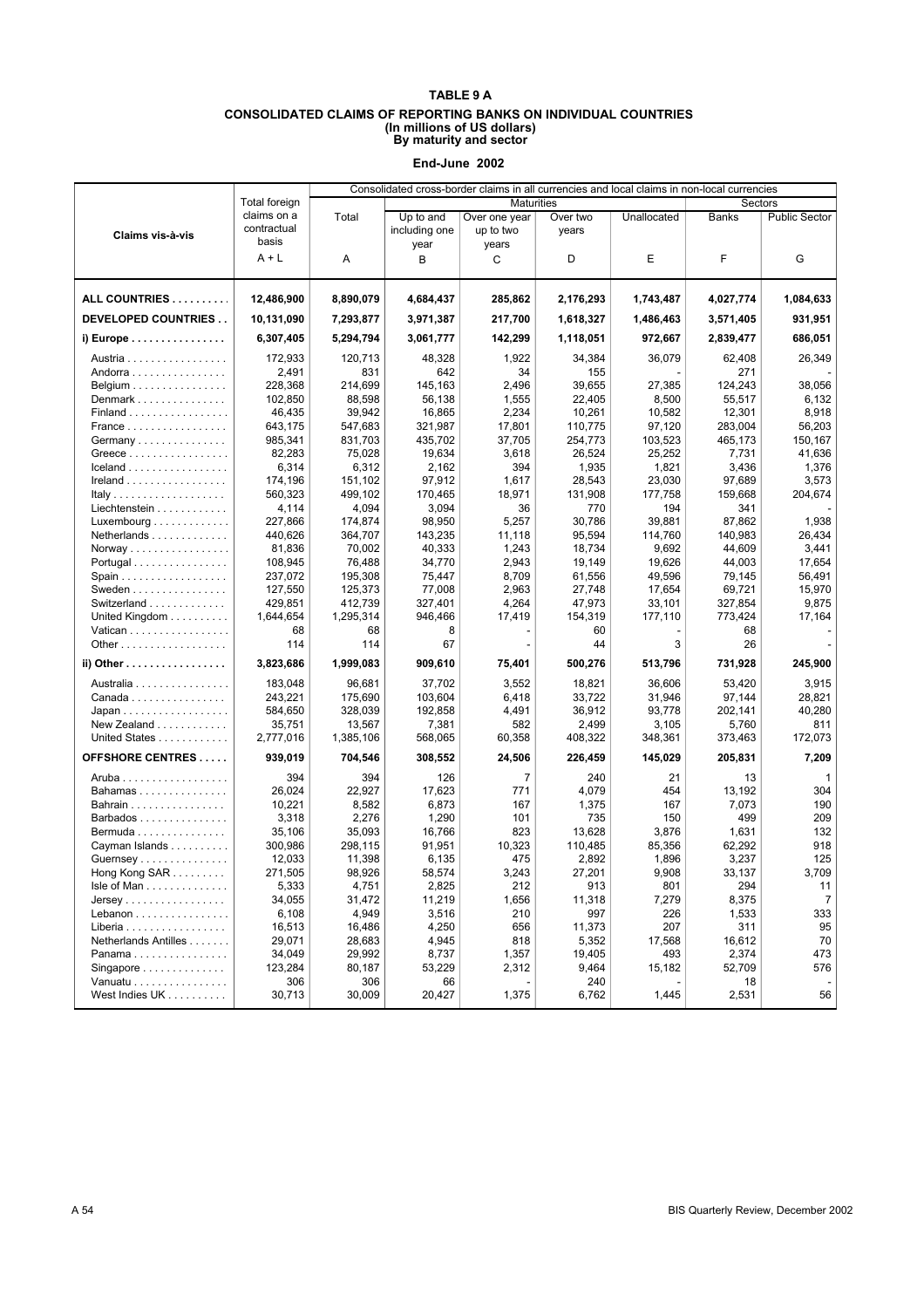|                |                |                 | Undisbursed |                | Local currency positions of  |               |                                                   |
|----------------|----------------|-----------------|-------------|----------------|------------------------------|---------------|---------------------------------------------------|
| Sectors        |                | Banks with head | credit      |                | reporting banks' foreign     | Total foreign |                                                   |
| Non-bank       | Unallocated    | offices outside | commitments |                | offices with local residents | claims on an  |                                                   |
| private sector |                | the country of  | and backup  | Claims         | Liabilities                  | ultimate risk |                                                   |
|                |                | residence       | facilities  |                |                              | basis         | Claims vis-à-vis                                  |
| н              |                | J               | Κ           | L              | M                            |               |                                                   |
| 3,611,934      | 165,738        | 529,717         | 1,884,899   | 3,596,821      | 2,812,230                    | 12,186,830    | ALL COUNTRIES                                     |
| 2,660,208      | 130,313        | 427,341         | 1,524,078   | 2,837,214      | 2,052,178                    | 10,067,850    | <b>DEVELOPED COUNTRIES</b>                        |
| 1,680,705      | 88,561         | 329,834         | 703,064     | 1,012,611      | 854,640                      | 6,240,453     | $i)$ Europe $\dots\dots\dots\dots\dots\dots\dots$ |
| 31,832         | 124            | 900             | 4,336       | 52,220         | 45.884                       | 175,686       | Austria                                           |
| 539            | 21             |                 | 140         | 1,660          | 4,474                        | 2,465         | Andorra                                           |
| 51,754         | 646            | 13.010          | 24,881      | 13,669         | 10,791                       | 214.903       | Belgium                                           |
| 26,765         | 184            | 1,339           | 7,502       | 14,252         | 9,384                        | 106,443       | Denmark                                           |
| 18,433         | 290            | 262             | 11,958      | 6,493          | 6,173                        | 50,406        | Finland                                           |
| 177,028        | 31,448         | 25,854          | 84,232      | 95,492         | 45,661                       | 662,783       | France                                            |
| 204,926        | 11,437         | 23,246          | 91,020      | 153,638        | 94,758                       | 1,121,519     | Germany                                           |
| 25,583         | 78             | 283             | 7,383       | 7,255          | 4,290                        | 79,965        | Greece                                            |
| 1,501          | $-1$           | 3               | 1,462       | $\overline{2}$ |                              | 5,982         | $l$ celand                                        |
| 49,665         | 175            | 19,681          | 20,074      | 23,094         | 18,758                       | 157,092       | $I$ reland                                        |
| 130,678        | 4,082          | 6,239           | 31,354      | 61,221         | 18,516                       | 586,134       | Italy                                             |
| 3,741          | 12             |                 | 817         | 20             | 31                           | 4,110         | Liechtenstein                                     |
|                | 1,053          |                 |             |                |                              | 219,697       |                                                   |
| 84,021         |                | 23,269          | 24,037      | 52,992         | 76,013                       |               | Luxembourg                                        |
| 188,172        | 9,118          | 8,418           | 67,064      | 75,919         | 8,279                        | 458,544       | Netherlands                                       |
| 21,870         | 82             | 7,484           | 11,496      | 11,834         | 10,083                       | 74,240        | Norway                                            |
| 14,781         | 50             | 1,899           | 17,053      | 32,457         | 23,323                       | 110,022       | Portugal                                          |
| 58,635         | 1,037          | 5,999           | 30,740      | 41,764         | 18,992                       | 242,300       | Spain                                             |
| 39,068         | 614            | 1.182           | 26,107      | 2,177          | 408                          | 136,228       | Sweden                                            |
| 62,195         | 12,815         | 4,349           | 33,771      | 17,112         | 4,388                        | 456,550       | Switzerland                                       |
| 489,432        | 15,294         | 186,401         | 207,604     | 349,340        | 454,434                      | 1,376,531     | United Kingdom                                    |
|                | $\overline{2}$ |                 | 33          |                |                              |               | Vatican                                           |
| 86             |                | 15              |             |                |                              | $-1,148$      |                                                   |
| 979,503        | 41,752         | 97,507          | 821,014     | 1,824,603      | 1,197,538                    | 3,827,398     | ii) Other                                         |
| 37,851         | 1,495          | 3,525           | 25,918      | 86,367         | 49.730                       | 185,730       | Australia                                         |
| 47,392         | 2,333          | 1,652           | 41,296      | 67,531         | 41,499                       | 257,558       | $Canada \ldots \ldots \ldots \ldots$              |
| 67,451         | 18,167         | 17,044          | 34,442      | 256,611        | 122,110                      | 580,482       |                                                   |
| 6,639          | 357            | 1,191           | 2,189       | 22,184         | 14,744                       | 32,172        | New Zealand                                       |
| 820,170        | 19,400         | 74,095          | 717,169     | 1,391,910      | 969,455                      | 2,771,456     | United States                                     |
| 486,024        | 5,482          | 82,141          | 173,816     | 234,473        | 302,648                      | 783,080       | <b>OFFSHORE CENTRES</b>                           |
| 380            |                | 10              | 78          |                |                              | 402           | Aruba                                             |
| 9,405          | 26             | 5,007           | 1,642       | 3,097          | 28,378                       | 15,713        | Bahamas                                           |
| 1,319          |                | 1,688           | 531         | 1,639          | 2,100                        | 8,921         | Bahrain                                           |
| 1,568          |                | 10              | 1,951       | 1,042          | 1,338                        | 3,133         | Barbados                                          |
| 32,980         | 350            | 42              | 20,864      | 13             | 30                           | 29,350        | Bermuda                                           |
| 231,920        | 2,985          | 27,755          | 55,256      | 2,871          | 25,792                       | 236,167       | Cayman Islands                                    |
| 7,893          | 143            | 1,517           | 2,561       | 635            | 2,427                        | 8,848         | Guernsey                                          |
| 61,095         | 985            | 17,853          | 32,389      | 172,579        | 178,073                      | 249,980       | Hong Kong SAR                                     |
| 4,414          | 32             | 234             | 1,102       | 582            | 4,029                        | 4,950         | Isle of Man                                       |
| 22,752         | 338            | 1,081           | 17,309      | 2,583          | 9,584                        | 31,921        | Jersey                                            |
| 3,080          | 3              | 19              | 766         | 1.159          | 1.049                        | 5,802         | Lebanon                                           |
| 16,080         |                | 5               | 2,640       | 27             |                              | 15,927        | Liberia                                           |
| 11,763         | 238            |                 | 12,443      | 388            | 340                          | 25,203        | Netherlands Antilles                              |
|                |                | 1,425           |             |                |                              |               |                                                   |
| 27,104         | 41             | 386             | 4,096       | 4,057          | 3,071                        | 29,267        | Panama                                            |
| 26,600         | 302            | 25.095          | 15.770      | 43.097         | 45,267                       | 94,252        | Singapore $\ldots \ldots \ldots \ldots$           |
| 288            |                | $\overline{4}$  | 3           |                |                              | 282           | Vanuatu                                           |
| 27,383         | 39             | 10              | 4,415       | 704            | 1,170                        | 22,962        | West Indies UK                                    |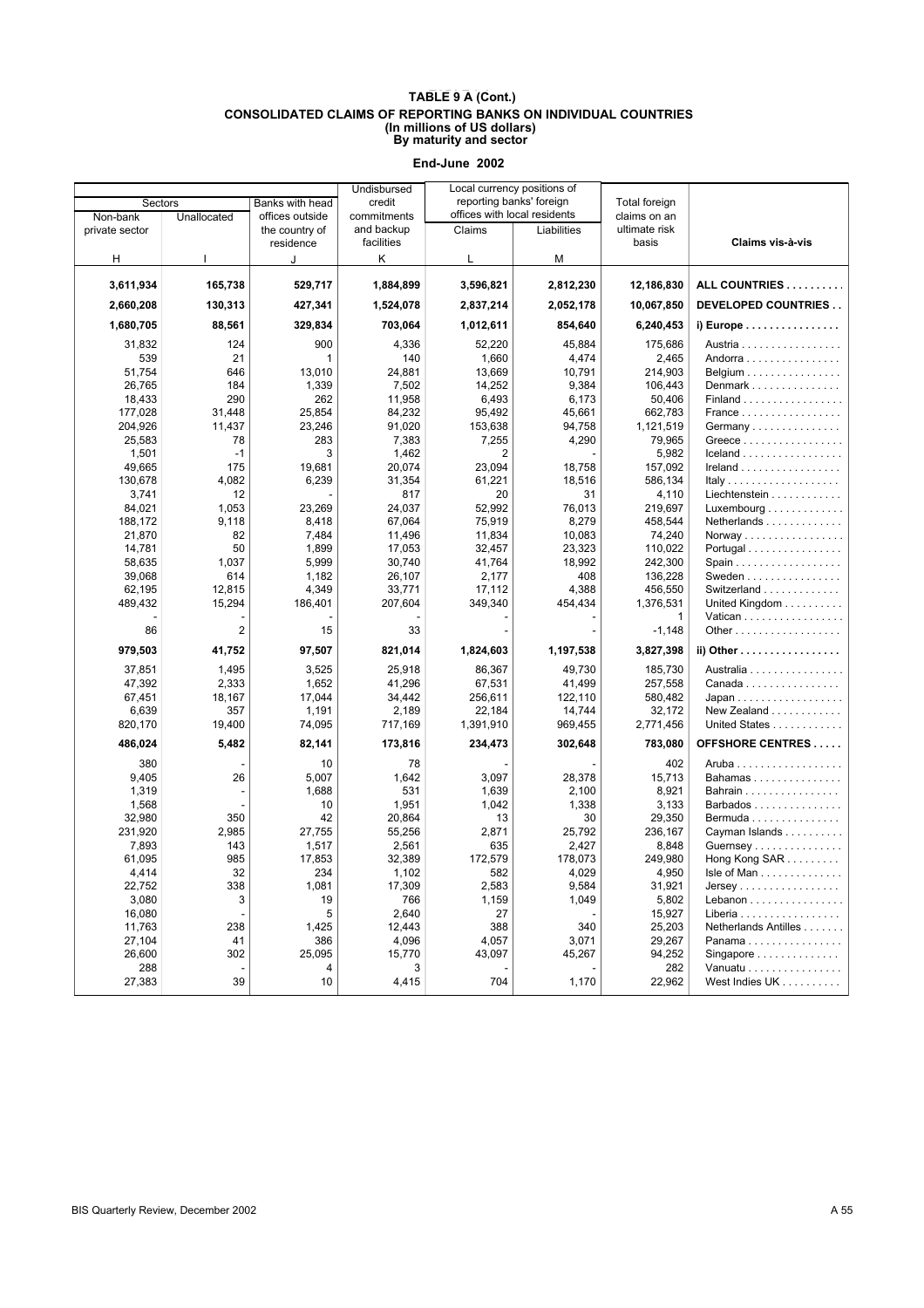|                                                 |                | Consolidated cross-border claims in all currencies and local claims in non-local currencies |                |                   |                |                         |              |                      |
|-------------------------------------------------|----------------|---------------------------------------------------------------------------------------------|----------------|-------------------|----------------|-------------------------|--------------|----------------------|
|                                                 | Total foreign  |                                                                                             |                | <b>Maturities</b> |                |                         | Sectors      |                      |
|                                                 | claims on a    | Total                                                                                       | Up to and      | Over one year     | Over two       | Unallocated             | <b>Banks</b> | <b>Public Sector</b> |
|                                                 | contractual    |                                                                                             | including one  | up to two         | years          |                         |              |                      |
| Claims vis-à-vis                                | basis          |                                                                                             | year           | years             |                |                         |              |                      |
|                                                 | $A + L$        | Α                                                                                           | B              | C                 | D              | E                       | F            | G                    |
|                                                 |                |                                                                                             |                |                   |                |                         |              |                      |
|                                                 |                |                                                                                             |                |                   |                |                         |              |                      |
| <b>DEVELOPING COUNTRIES.</b>                    | 1,337,398      | 812,275                                                                                     | 382,637        | 41,849            | 310,639        | 77,150                  | 221,160      | 133,515              |
| i) Africa & Middle East                         | 153,633        | 119,972                                                                                     | 61,773         | 5,421             | 46,837         | 5,941                   | 42,339       | 19,842               |
|                                                 |                |                                                                                             |                |                   |                |                         |              |                      |
| Algeria                                         | 4,590          | 4,042                                                                                       | 978            | 475               | 2,539          | 50                      | 1,495        | 866                  |
| Angola                                          | 2,649          | 2,494                                                                                       | 1,183          | 279               | 1,028          | 4                       | 156          | 177                  |
| Benin                                           | 97             | 97                                                                                          | 86             |                   | 6              | 5                       | 3            | 11                   |
| Botswana                                        | 906            | 29                                                                                          | 11             | 1                 | 13             | 4                       | 6            |                      |
| Burkina Faso                                    | 208            | 114                                                                                         | 92             |                   | 9              | 13                      | 14           | 6                    |
| Burundi                                         | 75             | 75                                                                                          | 55             | 3                 | 12             | 5                       | 11           |                      |
| Cameroon                                        | 3,120          | 2,098                                                                                       | 895            | 130               | 1,069          | 4                       | 5            | 778                  |
| Cape Verde                                      | 268            | 265                                                                                         | 181            | 26                | 58             |                         | 232          | 16                   |
| Central African Rep.                            | 18             | 18                                                                                          | 8              |                   | 6              | 4                       | 1            |                      |
| Chad                                            | 38             | 38                                                                                          | 9              |                   | 29             |                         | 3            |                      |
| Comoros Islands.                                | 8              | 8                                                                                           | 4              |                   | 1              | 3                       |              |                      |
| $Congo \ldots \ldots \ldots \ldots \ldots$      | 978            | 975                                                                                         | 344            | 384               | 243            | 4                       | 17           | 43                   |
| Congo Democratic Republic.                      | 830            | 825                                                                                         | 501            | 12                | 241            | 71                      | 52           | 164                  |
| Cote d'Ivoire                                   | 3,791          | 2,822                                                                                       | 968            | 246               | 1,368          | 240                     | 317          | 426                  |
| Djibouti                                        | 101            | 53                                                                                          | 42             | 1                 | 10             |                         | 2            | 4                    |
| Egypt                                           | 11,734         | 8,770                                                                                       | 4,170          | 339               | 4,198          | 63                      | 3,393        | 2,954                |
| Equatorial Guinea                               | 32             | 32                                                                                          | 7              |                   | 25             |                         | 1            | 21                   |
| Eritrea                                         | 25             | 25                                                                                          | 25             |                   |                |                         |              |                      |
| Ethiopia                                        | 31             | 31                                                                                          | 10             |                   | 21             |                         |              | 6                    |
| Gabon                                           | 799            | 529                                                                                         | 253            | 25                | 236            | 15                      | 30           | 124                  |
| Gambia                                          | 51             | 37                                                                                          | 23             |                   | 10             | 4                       | 1            | 10                   |
|                                                 | 1,218          | 826                                                                                         | 395            | 37                | 386            | 8                       | 123          | 348                  |
| Ghana<br>Guinea                                 | 335            | 335                                                                                         | 302            | $\overline{2}$    | 31             |                         | 59           | 25                   |
| Guinea-Bissau                                   | 12             | 11                                                                                          | 6              |                   | $\overline{2}$ | 3                       | 2            | 3                    |
|                                                 | 8,320          | 8,305                                                                                       | 4,213          | 442               | 3,595          | 55                      | 6,393        | 372                  |
| $lran$                                          |                |                                                                                             | 852            |                   | 488            | 12                      |              | 154                  |
|                                                 | 1,370          | 1,370                                                                                       |                | 18                |                |                         | 1,173        |                      |
| $Israel \ldots \ldots \ldots \ldots \ldots$     | 10,717         | 10,091                                                                                      | 4,642          | 211               | 4,233          | 1,005                   | 2,650        | 2,942                |
| Jordan                                          | 1,587          | 1,133                                                                                       | 530            | 23                | 457            | 123                     | 291          | 319                  |
| Kenya                                           | 1,909          | 954                                                                                         | 574            | 21                | 320            | 39                      | 86           | 155                  |
| Kuwait                                          | 6,290          | 6,290                                                                                       | 4,873          | 178               | 507            | 732                     | 3,758        | 379                  |
| $Lesotho \ldots \ldots \ldots$                  | 217            | 214<br>229                                                                                  | 79             | 4                 | 131            | $\overline{\mathbf{c}}$ | 95           | 18                   |
| Libya                                           | 229            |                                                                                             | 216            | 1                 | 10             |                         |              | -1                   |
| Madagascar                                      | 768            | 253                                                                                         | 91             | 52                | 109            | 1                       | 58           | 64                   |
| Malawi                                          | 41<br>224      | 41<br>224                                                                                   | 18             | 5                 | 23<br>75       |                         | 4<br>20      | -1                   |
| Mali                                            | 165            | 165                                                                                         | 144<br>94      |                   | 26             | 45                      | 52           | 16<br>10             |
| Mauritania<br>Mauritius                         | 2,335          | 1,639                                                                                       | 849            | 103               | 648            | 39                      | 315          | 37                   |
|                                                 |                |                                                                                             |                |                   |                |                         |              |                      |
| $M$ orocco $\ldots \ldots \ldots \ldots \ldots$ | 12,345         | 6,547                                                                                       | 2,147          | 323               | 3,854          | 223                     | 1,021        | 1,381                |
| Mozambique                                      | 569<br>134     | 499<br>132                                                                                  | 124<br>28      | 73<br>1           | 302<br>77      | 26                      | 29<br>30     | 1<br>63              |
| Namibia                                         |                |                                                                                             |                |                   |                |                         |              |                      |
| Niger                                           | 46             | 45                                                                                          | 4              |                   | 34             | $\overline{7}$          | 3            | $\overline{4}$       |
| Nigeria                                         | 2,462<br>3,632 | 2,011<br>2,813                                                                              | 1,114<br>1,032 | 89<br>164         | 631<br>1,609   | 177<br>8                | 399<br>693   | 288<br>575           |
| Oman                                            |                |                                                                                             |                |                   |                |                         |              |                      |
| Palestinian Territory                           | 39             | 37                                                                                          | 22             | 11                | 4              |                         | 20           |                      |
| Qatar                                           | 5,147          | 4,472                                                                                       | 1,314          | 205               | 2,729          | 224<br>9                | 499          | 901<br>9             |
| Rwanda                                          | 43             | 43                                                                                          | 26             | 1                 |                |                         |              |                      |
| Sao Tome and Principe                           | 14             | 14                                                                                          | 8              | 1                 | 5              |                         | 4            |                      |
| Saudi Arabia                                    | 16,419         | 16,378                                                                                      | 11,081         | 179               | 3,794          | 1,324                   | 7,330        | 1,562                |
| Senegal                                         | 1,098          | 449                                                                                         | 279            | 19                | 141            | 10                      | 85           | 69                   |
| Seychelles                                      | 223            | 177                                                                                         | 98             | 22                | 57             |                         | 34           | 11                   |
| Sierra Leone                                    | 37             | 14                                                                                          | 11             |                   | 2              | 1                       | 6            |                      |
| Somalia                                         | 36             | 36                                                                                          | 27             | $\overline{2}$    | 7              |                         |              |                      |
| South Africa                                    | 20,818         | 16,932                                                                                      | 8,991          | 795               | 6,199          | 947                     | 7,589        | 3,089                |
| St.Helena                                       |                |                                                                                             |                |                   |                |                         |              |                      |
| Sudan                                           | 304            | 303                                                                                         | 81             | 3                 | 216            | 3                       | 49           | 46                   |
| Swaziland $\ldots$ , $\ldots$ ,                 | 66             | 66                                                                                          | 40             |                   | 24             | $\overline{2}$          | 34           | 24                   |
|                                                 | 598            | 597                                                                                         | 268            | 15                | 313            | $\mathbf{1}$            | 20           | 146                  |
| Tanzania                                        | 651            | 514                                                                                         | 140            | 8                 | 327            | 39                      | 42           | 29                   |
|                                                 | 141            | 141                                                                                         | 88             | 6                 | 33             | 14                      | 60           | 28                   |
| Tunisia                                         | 3,742          | 2,842                                                                                       | 988            | 200               | 1,452          | 202                     | 755          | 533                  |
| Uganda                                          | 330            | 146                                                                                         | 81             | 5                 | 55             | 5                       | 32           | 26                   |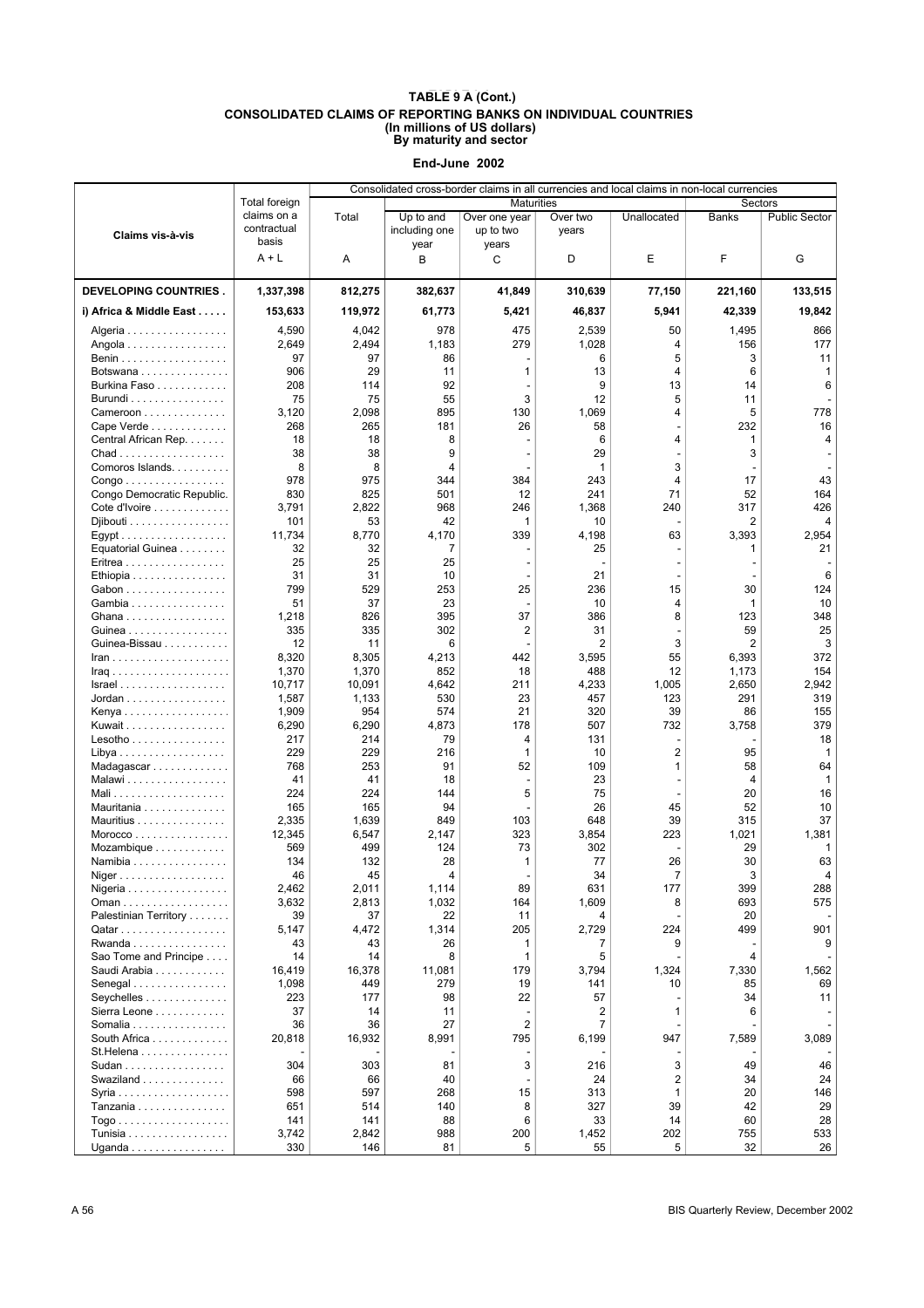|                |                         |                         | Undisbursed    | Local currency positions of  |             |               |                                          |
|----------------|-------------------------|-------------------------|----------------|------------------------------|-------------|---------------|------------------------------------------|
| Sectors        |                         | Banks with head         | credit         | reporting banks' foreign     |             | Total foreign |                                          |
| Non-bank       | Unallocated             | offices outside         | commitments    | offices with local residents |             | claims on an  |                                          |
| private sector |                         | the country of          | and backup     | Claims                       | Liabilities | ultimate risk |                                          |
|                |                         | residence               | facilities     |                              |             | basis         | Claims vis-à-vis                         |
| н              |                         | J                       | Κ              | L                            | M           |               |                                          |
| 450,528        | 7,072                   | 19,887                  | 180,171        | 525,123                      | 457,368     | 1,257,458     | <b>DEVELOPING COUNTRIES.</b>             |
|                |                         |                         |                |                              |             |               |                                          |
| 57,594         | 197                     | 2,083                   | 44,188         | 33,661                       | 31,431      | 152,794       | i) Africa & Middle East                  |
| 1,680          | 1                       | 182                     | 1,290          | 548                          | 490         | 3,213         | Algeria                                  |
| 2,159          | $\overline{\mathbf{c}}$ | 68                      | 330            | 155                          | 359         | 2,578         | Angola                                   |
| 83             |                         |                         | 2              |                              |             | 92            | Benin                                    |
| 22             |                         |                         | 37             | 877                          | 885         | 908           | Botswana                                 |
| 92             | $\overline{c}$          |                         | 60             | 94                           |             | 203           | Burkina Faso                             |
| 64             |                         |                         | 1              |                              |             | 75            | Burundi                                  |
| 1,315          |                         |                         | 458            | 1,022                        | 1,075       | 3,071         | Cameroon                                 |
| 17             |                         |                         | 7              | 3                            | 11          | 252           | Cape Verde                               |
| 12             | 1                       |                         |                |                              |             | 16            | Central African Rep.                     |
| 35             |                         |                         | 226            |                              |             | 922           | Chad                                     |
| 8              |                         |                         | 4              |                              |             | 8             | Comoros Islands.                         |
| 915            |                         |                         | 59             | 3                            |             | 1,032         | Congo                                    |
| 609            |                         |                         | 65             | 5                            | 19          | 790           | Congo Democratic Republic.               |
| 2,055          | 24                      | 4                       | 344            | 969                          | 876         | 3,721         | Cote d'Ivoire                            |
| 47             |                         |                         | 38             | 48                           | 1           | 107           | Djibouti                                 |
| 2,422          | $\mathbf{1}$            | 225                     | 2,351          | 2,964                        | 2,728       | 11,259        |                                          |
| 10             |                         |                         | 22             |                              |             | 26            | Equatorial Guinea                        |
| 25             |                         |                         | 12             |                              |             | 25            | Eritrea                                  |
| 25             |                         |                         | 139            |                              |             | 31            | Ethiopia                                 |
| 375            |                         |                         | 51             | 270                          | 277         | 710           | Gabon                                    |
| 26             |                         |                         | 8              | 14                           | 50          | 47            | Gambia                                   |
| 355            |                         | 11                      | 338            | 392                          | 375         | 1,117         | Ghana                                    |
| 251            |                         |                         | 49             |                              |             | 354           | Guinea                                   |
| 6              |                         |                         |                | 1                            |             | 12            | Guinea-Bissau                            |
| 1,540          |                         | 710                     | 6,086          | 15                           |             | 6,570         | $lran$                                   |
| 43             |                         |                         | 9,811          |                              |             | 1,364         |                                          |
| 4,444          | 55                      | 148                     | 1,035          | 626                          | 450         | 11,830        | Israel                                   |
| 512            | 11                      | 56                      | 394            | 454                          | 461         | 2,260         | Jordan                                   |
| 710            | 3                       |                         | 267            | 955                          | 1,153       | 1,890         | Kenya                                    |
| 2,154          | $-1$                    | 23                      | 413            |                              |             | 6,815         | Kuwait                                   |
| 196            |                         |                         | 48             | 3                            |             | 160           | Lesotho $\ldots \ldots \ldots \ldots$    |
| 133            |                         |                         | 605            |                              |             | 273           | Libya                                    |
| 131            |                         |                         | 27             | 515                          | 341         | 768           | Madagascar                               |
| 36             |                         |                         | 30             |                              |             | 34            | Malawi                                   |
| 188<br>102     | 1                       |                         | 43<br>54       |                              |             | 209<br>152    | Mali<br>Mauritania                       |
| 1,282          | 5                       | 5                       | 205            | 696                          | 625         | 2,241         | Mauritius                                |
| 4,144          | 1                       | 20                      | 2,251          | 5,798                        | 3,094       | 11,912        | $Moreover \dots \dots \dots \dots \dots$ |
| 469            |                         |                         | 68             | 70                           | 65          | 558           | Mozambique                               |
| 39             |                         |                         | 40             | 2                            |             | 125           | Namibia                                  |
| 38             |                         |                         | 2              | 1                            |             | 73            | Niger                                    |
| 1,313          |                         |                         | 833            | 451                          | 734         | 2.361         | Nigeria $\ldots \ldots \ldots \ldots$    |
| 1,544          |                         | 10                      | 810            | 819                          | 610         | 3,464         | Oman                                     |
| 17             |                         | $\overline{\mathbf{c}}$ | $\overline{7}$ | $\overline{\mathbf{c}}$      | 3           | 42            | Palestinian Territory                    |
| 3,071          | 1                       | 8                       | 866            | 675                          | 433         | 5,146         | Qatar                                    |
| 33             | $\mathbf{1}$            |                         | 15             |                              |             | 41            | Rwanda                                   |
| 10             |                         |                         |                | $\overline{\phantom{a}}$     |             | 14            | Sao Tome and Principe                    |
| 7,482          | 4                       | 22                      | 3,043          | 41                           |             | 15,158        | Saudi Arabia                             |
| 295            |                         |                         | 209            | 649                          | 583         | 1,064         | Senegal                                  |
| 132            |                         | 3                       | 10             | 46                           | 191         | 188           | Seychelles                               |
| 8              |                         |                         |                | 23                           |             | 36            | Sierra Leone                             |
| 36             |                         |                         | 4              |                              |             | 36            | Somalia                                  |
| 6,199          | 55                      | 275                     | 4,896          | 3,886                        | 5,733       | 23,056        | South Africa                             |
|                |                         |                         |                |                              |             |               | St.Helena                                |
| 208            |                         | $\overline{4}$          | 65             | 1                            |             | 306           | Sudan                                    |
| 8              |                         | 22                      | 9              |                              |             | 44            | Swaziland                                |
| 431            |                         |                         | 410            | 1                            |             | 560           |                                          |
| 439            | $\overline{4}$          | 29                      | 53             | 137                          | 267         | 532           | Tanzania                                 |
| 49             | 4                       |                         | 21             |                              |             | 129           |                                          |
| 1,554          |                         | 40                      | 1,029          | 900                          | 210         | 3,570         | Tunisia                                  |
| 85             | 3                       |                         | 42             | 184                          | 291         | 313           | Uganda                                   |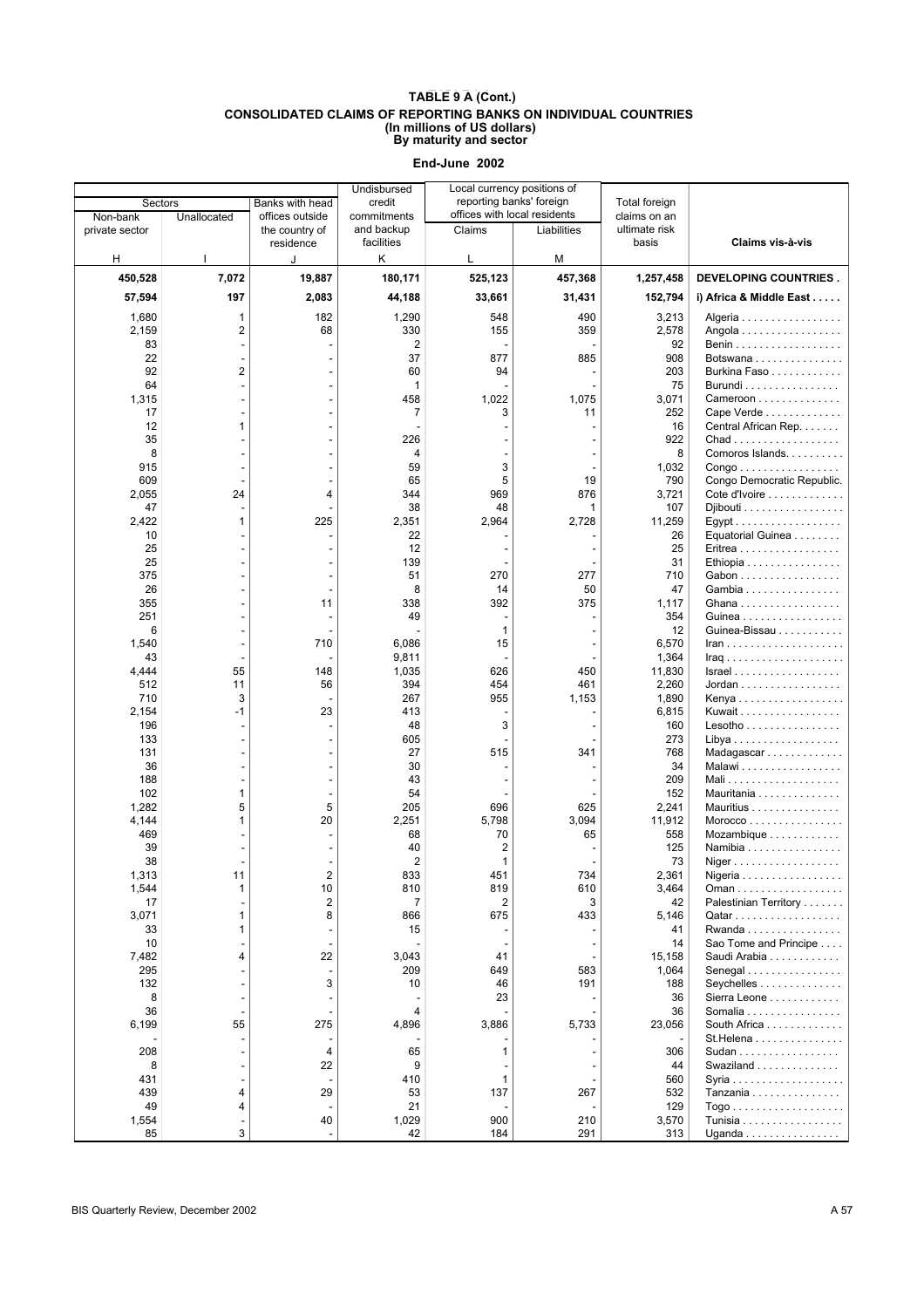|                                      |                      | Consolidated cross-border claims in all currencies and local claims in non-local currencies |               |                   |                |                |                |                      |
|--------------------------------------|----------------------|---------------------------------------------------------------------------------------------|---------------|-------------------|----------------|----------------|----------------|----------------------|
|                                      | <b>Total foreign</b> |                                                                                             |               | <b>Maturities</b> |                |                | Sectors        |                      |
|                                      | claims on a          | Total                                                                                       | Up to and     | Over one year     | Over two       | Unallocated    | <b>Banks</b>   | <b>Public Sector</b> |
|                                      | contractual          |                                                                                             | including one | up to two         | years          |                |                |                      |
| Claims vis-à-vis                     | basis                |                                                                                             | year          | years             |                |                |                |                      |
|                                      | $A + L$              | Α                                                                                           | B             | C                 | D              | E              | F              | G                    |
|                                      |                      |                                                                                             |               |                   |                |                |                |                      |
|                                      |                      |                                                                                             |               |                   |                |                |                |                      |
| United Arab Emirates                 | 16,328               | 8,247                                                                                       | 5.466         | 232               | 2.417          | 132            | 2.727          | 206                  |
| Yemen                                | 295                  | 295                                                                                         | 287           |                   | 6              | $\overline{2}$ | 23             | 3                    |
| Zambia                               | 313                  | 98                                                                                          | 73            | 3                 | 20             | 2              | 7              | 28                   |
| Zimbabwe                             | 1,681                | 631                                                                                         | 225           | 46                | 359            | 1              | 16             | 347                  |
| Residual                             | 36                   | 36                                                                                          | 7             |                   |                | 29             | 14             | 18                   |
| ii) Asia & Pacific                   | 395,289              | 254,646                                                                                     | 128,354       | 12,530            | 81,667         | 32,095         | 88,724         | 40,136               |
|                                      |                      |                                                                                             |               |                   |                |                |                |                      |
| Afghanistan                          | 3                    | 3                                                                                           | 2             |                   | 1              |                |                | 1                    |
| Armenia                              | 42                   | 27                                                                                          | 17            |                   | 10             |                | 8              | 2                    |
| Azerbaijan                           | 236                  | 234                                                                                         | 80            | 6                 | 117            | 31             | 96             | 25                   |
| Bangladesh                           | 1.438                | 588                                                                                         | 465           | $\overline{2}$    | 102            | 19             | 206            | 81                   |
| Bhutan                               | 8                    | 8                                                                                           |               |                   | 8              |                |                | 8                    |
| <b>British Overseas Territories.</b> | 173                  | 173                                                                                         | 64            |                   | 72             | 37             |                |                      |
| Brunei                               | 1,409                | 460                                                                                         | 88            | 35                | 330            | $\overline{7}$ | $\overline{2}$ | 356                  |
| Cambodia                             | 115                  | 115                                                                                         | 86            | 13                | $\overline{2}$ | 14             | 32             | 3                    |
| China                                | 53,230               | 48,156                                                                                      | 24,018        | 1,794             | 14,944         | 7,400          | 19,582         | 6,815                |
|                                      | 121                  | 26                                                                                          | 15            |                   | 9              | 2              | 3              |                      |
| French Polynesia                     | 36                   | 36                                                                                          | 15            |                   | 21             |                | $\overline{2}$ |                      |
| Georgia                              | 175                  | 175                                                                                         | 40            | 10                | 125            |                | 14             | 124                  |
|                                      | 35,867               | 16,810                                                                                      | 5,480         | 791               | 8,151          | 2,388          | 2,877          | 3,699                |
| Indonesia                            | 34,936               | 30,308                                                                                      | 14,385        | 1,395             | 13,143         | 1,385          | 2,988          | 7,650                |
| Kazakhstan                           | 1,398                | 1,164                                                                                       | 716           | 72                | 324            | 52             | 661            | 198                  |
| Kiribati                             | $\overline{2}$       | 2                                                                                           | 2             |                   |                |                |                |                      |
| Kyrgyz Republic                      | 112                  | 112                                                                                         | 6             | 3                 | 102            | 1              | 28             | 21                   |
|                                      | 44                   | 44                                                                                          | 7             | $\overline{2}$    | 22             | 13             | 24             | 7                    |
|                                      | 1,828                | 1,611                                                                                       | 662           | 50                | 143            | 756            | 177            | 17                   |
| Macau                                | 51,579               | 21,662                                                                                      | 7,150         | 1,567             | 9.941          | 3,004          | 3,709          | 4,305                |
| Malaysia                             |                      |                                                                                             | 32            | 6                 |                |                |                |                      |
| Maldives                             | 67<br>56             | 65<br>56                                                                                    |               |                   | 27             |                | 5              | 20                   |
| Mongolia                             |                      |                                                                                             | 29            | 1                 | 26             | 1              | 7              | 18                   |
| Myanmar                              | 687                  | 687                                                                                         | 510           |                   | 176            |                | 612            |                      |
| Nauru                                | 15                   | 15                                                                                          | 15            |                   |                |                |                |                      |
| $Nepal$                              | 64                   | 64                                                                                          | 37            | 1                 | 26             |                | $\blacksquare$ | 6                    |
| New Caledonia                        | 4                    | 4                                                                                           | 4             |                   |                |                |                |                      |
| North Korea                          | 363                  | 363                                                                                         | 307           | 15                | 29             | 12             | 303            | 23                   |
| Pakistan                             | 7,229                | 3,639                                                                                       | 1,447         | 157               | 1,994          | 41             | 695            | 982                  |
| Papua New Guinea                     | 151                  | 149                                                                                         | 64            | $\overline{2}$    | 83             |                | 1              | 32                   |
| Philippines                          | 22,538               | 17,189                                                                                      | 6,695         | 1,118             | 7,192          | 2,184          | 4,928          | 3,643                |
| Solomon Islands                      | 1                    | 1                                                                                           | 1             |                   |                |                |                |                      |
| South Korea.                         | 86.293               | 60.144                                                                                      | 38.515        | 4,122             | 8.784          | 8,723          | 35.604         | 6.529                |
| Sri Lanka                            | 1,727                | 1,200                                                                                       | 528           | 39                | 601            | 32             | 456            | 469                  |
| Taiwan, China                        | 43.468               | 19.998                                                                                      | 14,226        | 296               | 2.922          | 2,554          | 7.683          | 2.748                |
| Tajikistan                           | 79                   | 79                                                                                          | 71            | 1                 | 7              |                | 70             | 3                    |
| Thailand                             | 41,306               | 21,565                                                                                      | 9,736         | 694               | 7,839          | 3,296          | 5,094          | 1,646                |
| Tonga                                | 8                    | 8                                                                                           | 2             |                   | 6              |                |                |                      |
| Turkmenistan                         | 1,205                | 1,205                                                                                       | 475           | 62                | 664            | 4              | 1,058          | 145                  |
| Tuvalu                               |                      |                                                                                             |               |                   |                |                |                |                      |
| US Pacific Islands                   | 2.260                | 2,121                                                                                       | 496           | 88                | 1,537          |                | 123            | 1                    |
| Uzbekistan                           | 1,813                | 1,786                                                                                       | 629           | 106               | 1,050          | 1              | 1,206          | 116                  |
| Vietnam                              | 2,456                | 1,864                                                                                       | 691           | 80                | 1,010          | 83             | 258            | 214                  |
|                                      |                      |                                                                                             |               |                   |                |                |                |                      |
| Wallis/Futuna                        |                      |                                                                                             |               |                   |                |                |                |                      |
| Western Samoa                        | 63                   | 63                                                                                          | 58            | 2                 | 3              |                |                |                      |
| Residual.                            | 684                  | 667                                                                                         | 488           |                   | 124            | 55             | 211            | 222                  |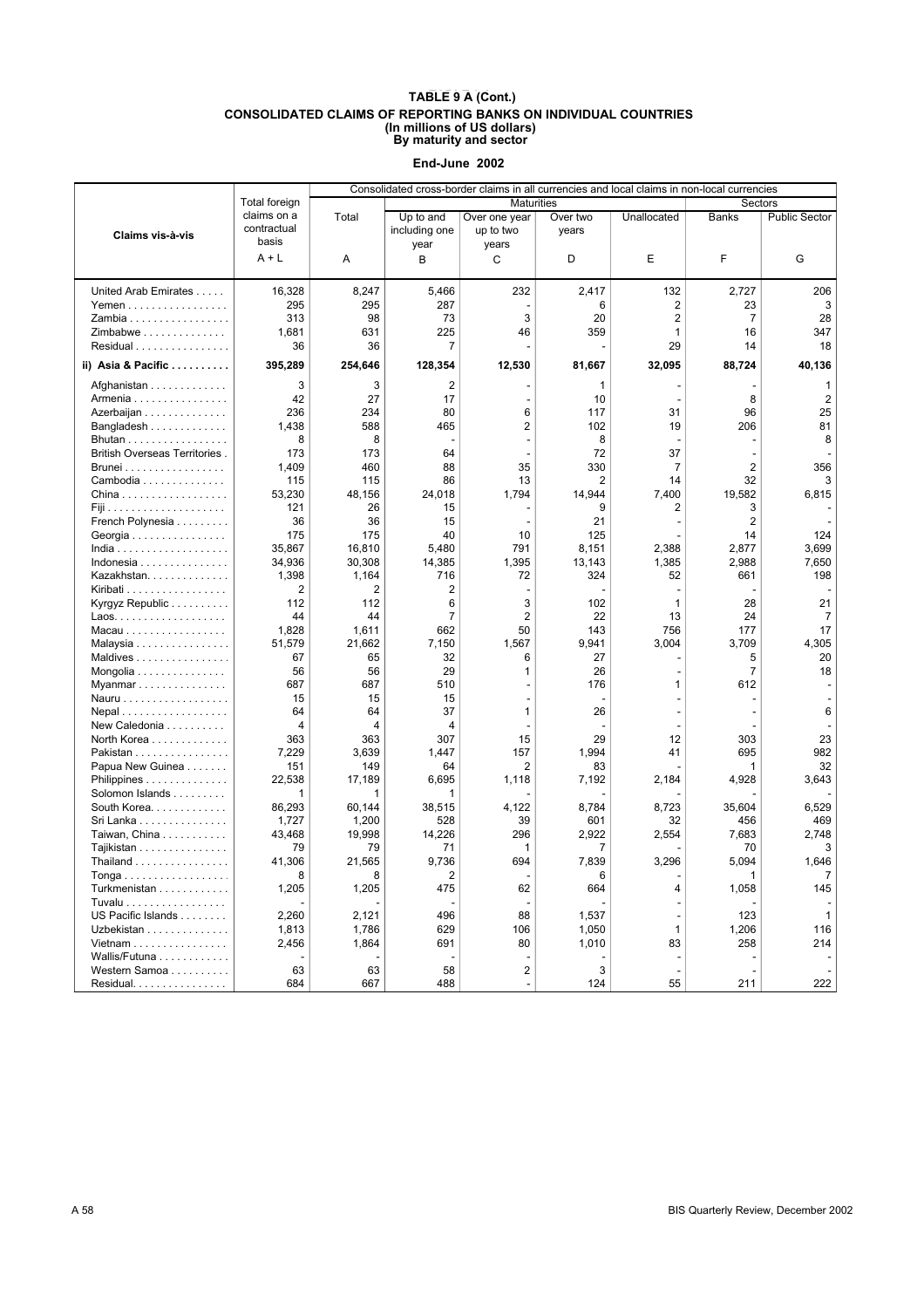|                |                |                 | Undisbursed | Local currency positions of  |             |                |                                      |
|----------------|----------------|-----------------|-------------|------------------------------|-------------|----------------|--------------------------------------|
| Sectors        |                | Banks with head | credit      | reporting banks' foreign     |             | Total foreign  |                                      |
| Non-bank       | Unallocated    | offices outside | commitments | offices with local residents |             | claims on an   |                                      |
| private sector |                | the country of  | and backup  | Claims                       | Liabilities | ultimate risk  |                                      |
|                |                | residence       | facilities  |                              |             | basis          | Claims vis-à-vis                     |
| н              |                | J               | κ           | L                            | M           |                |                                      |
| 5,309          | 5              | 209             | 4,153       | 8,081                        | 7,879       | 16,730         | United Arab Emirates                 |
| 269            |                | $\overline{4}$  | 253         |                              |             | 328            | Yemen                                |
| 63             |                |                 | 29          | 215                          | 263         | 300            | Zambia                               |
| 266            | $\overline{2}$ | 1               | 161         | 1,050                        | 899         | 1,540          | Zimbabwe                             |
| 4              |                |                 |             |                              |             | 33             | $Residual$                           |
| 121,198        | 4,588          | 12,878          | 53,893      | 140,643                      | 111,524     | 364,747        | ii) Asia & Pacific                   |
| 2              |                |                 |             |                              |             |                |                                      |
| 17             |                |                 | 3           | 15                           | 8           | 40             | Afghanistan                          |
|                |                | 3               |             |                              |             |                | Armenia                              |
| 113            |                |                 | 66          | $\overline{2}$               |             | 193            | Azerbaijan                           |
| 299            | $\overline{2}$ | 15              | 235         | 850                          | 753         | 1,321          | Bangladesh                           |
|                |                |                 |             |                              |             |                | Bhutan                               |
| 173            |                |                 | 72          |                              |             | 148            | <b>British Overseas Territories.</b> |
| 102            |                |                 | 355         | 949                          | 2,700       | 1,409          | Brunei                               |
| 80             |                |                 | 8           |                              | 22          | 107            | Cambodia                             |
| 20,327         | 1,432          | 3,546           | 13,070      | 5,074                        | 5,096       | 41,756         | China                                |
| 23             |                |                 | 2           | 95                           | 88          | 121            |                                      |
| 34             |                |                 | 2           |                              |             | 37             | French Polynesia                     |
| 36             | 1              | $\mathbf{1}$    | 40          |                              |             | 162            | Georgia                              |
| 9,201          | 1,033          | 143             | 5,081       | 19,057                       | 15,108      | 34,583         |                                      |
| 19,528         | 142            | 337             | 5,187       | 4,628                        | 4,613       | 27,841         | Indonesia                            |
| 304            | $\mathbf{1}$   | 28              | 278         | 234                          | 162         | 1,174          | Kazakhstan                           |
| 2              |                |                 |             |                              |             | $\overline{2}$ | Kiribati                             |
| 63             |                |                 | 18          |                              |             | 148            | Kyrgyz Republic                      |
| 13             |                |                 |             |                              |             | 38             | Laos.                                |
| 1,367          | 50             | 14              | 152         | 217                          | 193         | 1.784          | Macau                                |
| 13,325         | 323            | 991             | 4,238       | 29,917                       | 25,522      | 50,414         | Malaysia                             |
| 40             |                |                 | 8           | $\overline{2}$               | 109         | 162            | Maldives                             |
| 31             |                |                 | 1           |                              |             | 40             | Mongolia                             |
| 75             |                |                 | 44          |                              |             | 540            | Myanmar                              |
| 15             |                |                 |             |                              |             | 15             | Nauru                                |
| 58             |                |                 | 41          |                              |             | 46             | $Nepal$                              |
| 4              |                |                 | 1           |                              |             | 3              | New Caledonia                        |
| 38             | -1             | 9               | 20          |                              |             | 277            | North Korea                          |
| 1,959          | 3              | 44              | 756         | 3,590                        | 3,180       | 6,820          | Pakistan                             |
| 116            |                |                 | 50          | $\overline{2}$               |             | 142            | Papua New Guinea                     |
| 8,530          | 88             | 449             | 3,648       | 5,349                        | 5,165       | 19,761         | Philippines                          |
| 1              |                |                 |             |                              |             | 1              | Solomon Islands                      |
| 17,092         | 919            | 3,728           | 7,022       | 26,149                       | 14,757      | 87,184         | South Korea.                         |
| 273            | $\overline{2}$ | 25              | 335         | 527                          | 427         | 1,578          | Sri Lanka                            |
| 9,279          | 288            | 974             | 6,050       | 23,470                       | 17,206      | 41,792         | Taiwan, China                        |
| 6              |                |                 | 174         |                              |             | 73             | Tajikistan                           |
| 14,586         | 239            | 2,053           | 5,317       | 19,741                       | 15,149      | 37,879         | Thailand                             |
|                |                |                 |             |                              |             | 8              | Tonga                                |
| 2              |                |                 | 155         |                              |             | 984            | Turkmenistan                         |
|                |                |                 |             |                              |             |                | Tuvalu                               |
| 1,997          |                | $\mathbf 1$     | 626         | 139                          | 327         | 2.370          | US Pacific Islands                   |
| 464            |                | 461             | 261         | 27                           | 19          | 971            | Uzbekistan                           |
| 1,375          | 17             | 56              | 518         | 592                          | 903         | 2,120          | Vietnam                              |
|                |                |                 |             |                              |             |                | Wallis/Futuna                        |
| 63             |                |                 | 55          |                              |             | 26             | Western Samoa                        |
| 185            | 49             |                 | 4           | 17                           | 17          | 677            | Residual.                            |
|                |                |                 |             |                              |             |                |                                      |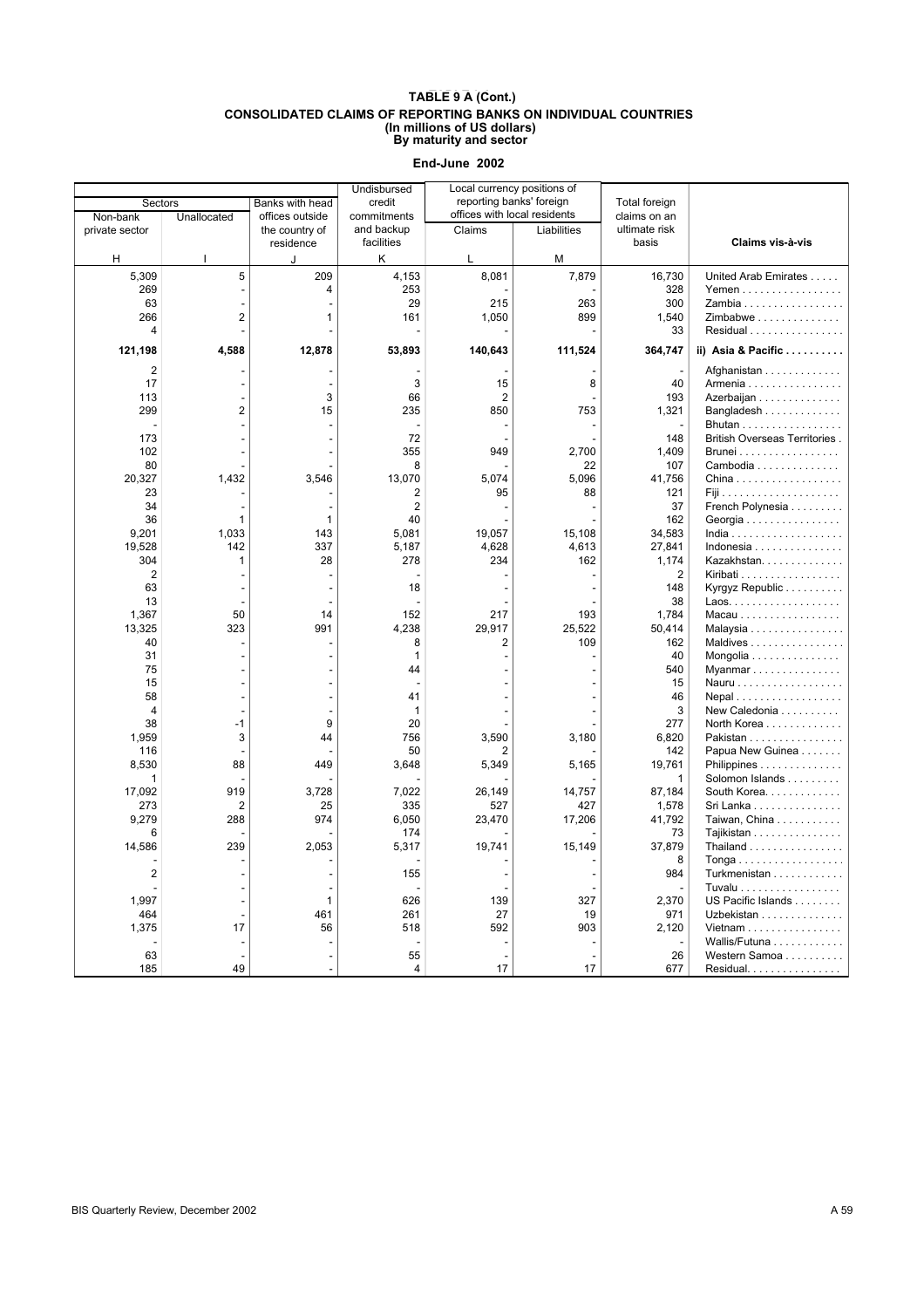|                                 |               | Consolidated cross-border claims in all currencies and local claims in non-local currencies |               |                      |           |                |              |                      |
|---------------------------------|---------------|---------------------------------------------------------------------------------------------|---------------|----------------------|-----------|----------------|--------------|----------------------|
|                                 | Total foreign |                                                                                             |               | <b>Maturities</b>    |           |                | Sectors      |                      |
|                                 | claims on a   | Total                                                                                       | Up to and     | Over one year        | Over two  | Unallocated    | <b>Banks</b> | <b>Public Sector</b> |
| Claims vis-à-vis                | contractual   |                                                                                             | including one | up to two            | years     |                |              |                      |
|                                 | basis         |                                                                                             | year          | years                |           |                |              |                      |
|                                 | $A + L$       | Α                                                                                           | B             | C                    | D         | E              | F            | G                    |
|                                 |               |                                                                                             |               |                      |           |                |              |                      |
| iii) Europe                     | 296,610       | 192,964                                                                                     | 80,099        | 10,869               | 81,431    | 20,565         | 50,627       | 33,231               |
|                                 |               |                                                                                             |               |                      |           |                |              |                      |
| Albania                         | 193           | 193                                                                                         | 51            |                      | 81        | 61             | 110          | 59                   |
| Belarus                         | 403           | 403                                                                                         | 181           | 3                    | 218       | 1              | 290          | 25                   |
| Bosnia and Herzegovina          | 279           | 279                                                                                         | 45            | 6                    | 167       | 61             | 84           | 119                  |
| Bulgaria                        | 2,009         | 1,518                                                                                       | 518           | 66                   | 751       | 183            | 358          | 500                  |
| Croatia.                        | 11,434        | 9,345                                                                                       | 3,022         | 602                  | 4,845     | 876            | 2,577        | 2,122                |
| $Cvprus$                        | 7,791         | 7,695                                                                                       | 3,424         | 215                  | 3,582     | 474            | 1,448        | 306                  |
| Czech Republic                  | 43,140        | 12,428                                                                                      | 5,439         | 956                  | 5,202     | 831            | 3,231        | 634                  |
| Estonia                         | 5,182         | 4,376                                                                                       | 1,837         | 480                  | 1,858     | 201            | 1,115        | 164                  |
| Gibraltar                       | 8,077         | 7,885                                                                                       | 3,708         | 196                  | 2,031     | 1,950          | 2,081        | $\overline{2}$       |
| Hungary.                        | 30,776        | 19,634                                                                                      | 6,119         | 1,018                | 7,462     | 5,035          | 6,550        | 5,099                |
| Latvia                          | 2,694         | 1,571                                                                                       | 624           | 200                  | 609       | 138            | 647          | 274                  |
| Lithuania                       | 3,686         | 2,515                                                                                       | 947           | 230                  | 903       | 435            | 484          | 655                  |
| Macedonia                       | 629           | 622                                                                                         | 593           | 2                    | 21        | 6              | 560          | 18                   |
| Malta.                          | 8,191         | 5,465                                                                                       | 2,271         | 1,034                | 2,101     | 59             | 1,869        | 3                    |
| Moldova.                        | 103           | 103                                                                                         | 41            | 4                    | 57        | 1              | 25           | 26                   |
| Poland                          | 71.265        | 30,499                                                                                      | 11,341        | 1,730                | 13,514    | 3,914          | 6,492        | 6,660                |
| Romania                         | 5,235         | 4,143                                                                                       | 1,780         | 354                  | 1,873     | 136            | 642          | 755                  |
| Russia.                         | 36,469        | 34,774                                                                                      | 12,876        | 1,604                | 18.716    | 1,578          | 9,442        | 5,304                |
| Slovak Republic.                | 11,501        | 4,894                                                                                       | 1,918         | 111                  | 1,678     | 1,187          | 1,325        | 1,106                |
| Slovenia                        | 5,932         | 4,954                                                                                       | 1,221         | 480                  | 2,491     | 762            | 1,774        | 948                  |
| Turkey                          | 38,632        | 36,865                                                                                      | 20,393        | 1,538                | 12,571    | 2,363          | 8,651        | 8,339                |
| Ukraine                         | 1,150         | 986                                                                                         | 627           | 40                   | 303       | 16             | 432          | 65                   |
| Yugoslavia                      | 463           | 441                                                                                         | 331           |                      | 108       | $\overline{2}$ | 283          | 6                    |
| Res. fmr. Czechoslovakia        | 24            | 24                                                                                          | 3             |                      | 21        |                | 21           | 21                   |
| Res. former Soviet Union.       | 41            | 41                                                                                          | 19            |                      | 22        |                | 22           | 5                    |
| Residual former Yugoslavia.     | 193           | 193                                                                                         | 168           |                      | 25        |                | 50           |                      |
| Residual Europe.                | 1,118         | 1,118                                                                                       | 602           |                      | 221       | 295            | 64           | 16                   |
| iv) Latin America/Caribbean.    | 491,866       | 244,693                                                                                     | 112,411       | 13,029               | 100,704   | 18,549         | 39,470       | 40,306               |
|                                 |               |                                                                                             |               |                      |           |                |              |                      |
| Argentina                       | 42,136        | 30,571                                                                                      | 15,826        | 1,913                | 10,710    | 2,122          | 2,568        | 4,557                |
| Belize                          | 840           | 696                                                                                         | 525           | 11                   | 159       | 1              | 309          | 79                   |
| Bolivia                         | 1,288         | 1,118                                                                                       | 554           | 66                   | 480       | 18             | 247          | 220                  |
| Brazil                          | 123,911       | 63,274                                                                                      | 29,557        | 3,855                | 23,996    | 5,866          | 15,069       | 9,545                |
|                                 | 43,069        | 19,890                                                                                      | 9,524         | 1,083                | 8,650     | 633            | 2,109        | 1,701                |
| Colombia                        | 15,058        | 9,763                                                                                       | 4,026         | 873                  | 4,566     | 298            | 1,083        | 2,303                |
| Costa Rica.                     | 1,834         | 1,655                                                                                       | 1,006         | 96                   | 472       | 81             | 327          | 66                   |
| Cuba                            | 1,723<br>190  | 1,709<br>109                                                                                | 1,255<br>76   | 80<br>$\overline{2}$ | 350<br>26 | 24<br>5        | 869<br>15    | 57<br>6              |
| Dominica<br>Dominican Republic. | 3,129         | 2,645                                                                                       | 1,407         | 100                  | 1,020     | 118            | 762          |                      |
|                                 | 1,499         |                                                                                             |               |                      | 456       | 35             |              | 518<br>256           |
| Ecuador<br>El Salvador.         | 2,348         | 1,383<br>2,036                                                                              | 841<br>1,262  | 51<br>17             | 726       | 31             | 186<br>439   | 231                  |
|                                 | 41            | 29                                                                                          | 21            |                      | 8         |                | ٠            |                      |
| Falkland Islands                | 237           | 119                                                                                         | 67            |                      | 50        | $\overline{c}$ | 2            | 11                   |
| Grenada<br>Guatemala.           | 1,691         | 1,330                                                                                       | 1,034         | 11                   | 284       | 1              | 338          | 48                   |
| Guyana                          | 136           | 64                                                                                          | 41            | $\overline{2}$       | 20        | 1              | 5            | 12                   |
|                                 | 244           | 152                                                                                         | 140           | $\overline{2}$       | 10        |                | 9            |                      |
| Honduras.                       | 697           | 646                                                                                         | 449           | 13                   | 173       | 11             | 246          | 109                  |
| Jamaica                         | 3,795         | 1,338                                                                                       | 744           | 55                   | 473       | 66             | 393          | 345                  |
| Mexico.                         | 201,578       | 70,920                                                                                      | 27,402        | 2,635                | 34,775    | 6,108          | 10,115       | 14,521               |
| Nicaragua                       | 197           | 197                                                                                         | 111           |                      | 86        |                | 19           | 69                   |
| Paraguay                        | 1,242         | 659                                                                                         | 481           | 20                   | 129       | 29             | 80           | 91                   |
|                                 | 14,429        | 11,380                                                                                      | 6,721         | 1,543                | 2,378     | 738            | 2,509        | 1,029                |
| St. Lucia                       | 389           | 147                                                                                         | 81            |                      | 46        | 20             | 10           | 7                    |
| St. Vincent.                    | 507           | 372                                                                                         | 283           | 5                    | 79        | 5              | 1            | 5                    |
| Surinam                         | 47            | 47                                                                                          | 12            | $\overline{2}$       | 33        |                | 1            | 33                   |
| Trinidad and Tobago             | 3,481         | 2,402                                                                                       | 930           | 27                   | 1,322     | 123            | 311          | 252                  |
| Turks and Caicos                | 296           | 142                                                                                         | 130           | 3                    | 9         |                | 2            |                      |
| Uruguay                         | 5,228         | 4,013                                                                                       | 2,282         | 188                  | 1,297     | 246            | 782          | 723                  |
| Venezuela                       | 18,078        | 13,443                                                                                      | 4,409         | 376                  | 7,764     | 894            | 592          | 3,505                |
| Residual.                       | 2,528         | 2,444                                                                                       | 1,214         |                      | 157       | 1,073          | 72           | 7                    |
| INT. ORGANISATIONS              |               | 48,309                                                                                      |               |                      | 7,047     |                |              |                      |
|                                 | 48,314        |                                                                                             | 6,147         | 1,579                |           | 33,536         | 26,013       | 11,050               |
| UNALLOCATED                     | 31,078        | 31,072                                                                                      | 15,714        | 228                  | 13,821    | 1,309          | 3,365        | 908                  |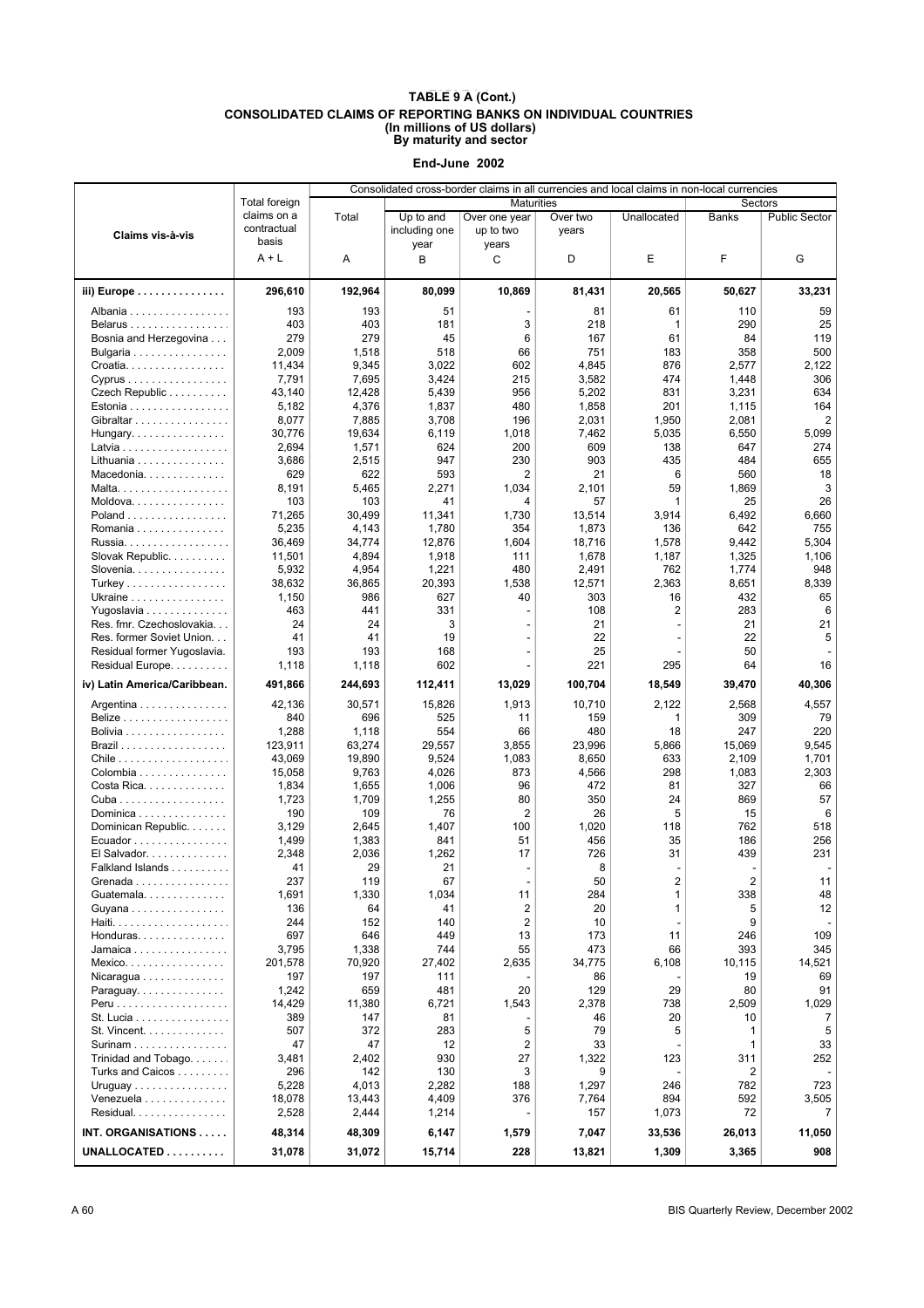| Local currency positions of<br>Undisbursed<br>reporting banks' foreign |                                  |                                   |                               |                |                              |                               |                                         |
|------------------------------------------------------------------------|----------------------------------|-----------------------------------|-------------------------------|----------------|------------------------------|-------------------------------|-----------------------------------------|
| Sectors                                                                |                                  | Banks with head                   | credit                        |                | offices with local residents | Total foreign                 |                                         |
| Non-bank                                                               | Unallocated                      | offices outside<br>the country of | commitments<br>and backup     | Claims         | Liabilities                  | claims on an<br>ultimate risk |                                         |
| private sector                                                         |                                  | residence                         | facilities                    |                |                              | basis                         | Claims vis-à-vis                        |
| н                                                                      |                                  |                                   | κ                             | L              | M                            |                               |                                         |
|                                                                        |                                  | J                                 |                               |                |                              |                               |                                         |
| 108,026                                                                | 1,080                            | 2,144                             | 49,800                        | 103,646        | 98,910                       | 271,044                       | iii) Europe                             |
| 24                                                                     |                                  |                                   | 7                             |                |                              | 175                           | Albania                                 |
| 88                                                                     |                                  |                                   | 64                            |                |                              | 191                           | Belarus                                 |
| 76                                                                     |                                  | 11                                | 53                            |                |                              | 251                           | Bosnia and Herzegovina                  |
| 660                                                                    |                                  | 30                                | 621                           | 491            | 445                          | 2,169                         | Bulgaria                                |
| 4,646                                                                  |                                  | 153                               | 2,728                         | 2,089          | 1,183                        | 10,404                        | Croatia.                                |
| 5,909                                                                  | 32                               | 164                               | 1,742                         | 96             | 50                           | 6,996                         | Cyprus                                  |
| 7,738                                                                  | 825                              | 89                                | 10,617                        | 30.712         | 34,362                       | 40,353                        | Czech Republic                          |
| 2,973<br>5,801                                                         | 124                              | 13                                | 297<br>472                    | 806<br>192     | 1,829<br>457                 | 5,203                         | Estonia                                 |
| 7,985                                                                  | 1                                | 1<br>100                          | 5,953                         | 11,142         | 8,776                        | 7,159<br>29,318               | Gibraltar<br>Hungary                    |
| 647                                                                    | 3                                | 5                                 | 238                           | 1,123          | 730                          | 2,606                         | Latvia                                  |
| 1,376                                                                  |                                  | 6                                 | 539                           | 1,171          | 1,251                        | 3,332                         | Lithuania                               |
| 44                                                                     |                                  | 50                                | 86                            | $\overline{7}$ | 26                           | 970                           | Macedonia                               |
| 3,593                                                                  |                                  | 199                               | 583                           | 2,726          | 3,124                        | 7,488                         | Malta.                                  |
| 52                                                                     |                                  |                                   | 4                             |                |                              | 71                            | Moldova.                                |
| 17,322                                                                 | 25                               | 350                               | 10,207                        | 40,766         | 35,730                       | 65,127                        | Poland                                  |
| 2,738                                                                  | 8                                | 29                                | 1,047                         | 1,092          | 1,289                        | 4,553                         | Romania                                 |
| 19,990                                                                 | 38                               | 474                               | 4,663                         | 1,695          | 1,124                        | 30,510                        | Russia.                                 |
| 2,461                                                                  | $\overline{2}$                   |                                   | 939                           | 6,607          | 6,159                        | 11,023                        | Slovak Republic.                        |
| 2,232                                                                  |                                  | 14                                | 1,159                         | 978            | 1,156                        | 5,928                         | Slovenia                                |
| 19,874                                                                 | 1                                | 385                               | 7,079                         | 1,767          | 1,107                        | 34,413                        | Turkey                                  |
| 489                                                                    |                                  | 71                                | 288                           | 164            | 64                           | 907                           | Ukraine                                 |
| 152                                                                    |                                  |                                   | 77                            | 22             | 48                           | 486                           | Yugoslavia                              |
| 1                                                                      | $-19$                            |                                   | 1                             |                |                              | 23                            | Res. fmr. Czechoslovakia                |
| 14<br>143                                                              |                                  |                                   | $\overline{\mathbf{c}}$<br>22 |                |                              | 19                            | Res. former Soviet Union.               |
| 998                                                                    | 40                               |                                   | 312                           |                |                              | 1,369                         | Residual former Yugoslavia.             |
|                                                                        |                                  |                                   |                               |                |                              |                               | Residual Europe.                        |
| 163,710                                                                | 1,207                            | 2,782                             | 32,290                        | 247,173        | 215,503                      | 468,873                       | iv) Latin America/Caribbean.            |
| 23,433                                                                 | 13                               | 345                               | 2,790                         | 11,565         | 10,584                       | 38,166                        | Argentina                               |
| 307                                                                    | $\mathbf 1$                      |                                   | 131                           | 144            | 149                          | 761                           |                                         |
| 633                                                                    | 18                               |                                   | 82                            | 170            | 213                          | 1,136                         | Bolivia                                 |
| 38,537                                                                 | 123                              | 1,367                             | 9,265                         | 60,637         | 36,556                       | 122,566                       |                                         |
| 16,079                                                                 | 1                                | 59                                | 1,872                         | 23,179         | 21,572                       | 40,851                        |                                         |
| 6,373                                                                  | $\overline{4}$                   | 24                                | 732                           | 5,295          | 4,195                        | 13,966                        | Colombia                                |
| 1,192                                                                  | 70                               | 2                                 | 330                           | 179            | 107                          | 1,639                         | Costa Rica.                             |
| 783<br>88                                                              |                                  | 19                                | 102                           | 14             |                              | 1,585                         | Cuba                                    |
| 1,255                                                                  | 110                              | 38                                | 1<br>561                      | 81<br>484      | 110<br>418                   | 178<br>2,308                  | Dominica<br>Dominican Republic.         |
| 939                                                                    | $\overline{2}$                   | 14                                | 441                           | 116            | 157                          | 980                           | Ecuador                                 |
| 1,336                                                                  | 30                               | 5                                 | 233                           | 312            | 150                          | 1,976                         | El Salvador.                            |
| 29                                                                     |                                  |                                   | 3                             | 12             | 55                           | 25                            | Falkland Islands                        |
| 106                                                                    |                                  |                                   |                               | 118            | 155                          | 222                           | Grenada                                 |
| 944                                                                    |                                  | 20                                | 166                           | 361            | 284                          | 1,410                         | Guatemala.                              |
| 46                                                                     | 1                                |                                   | $\overline{\mathbf{c}}$       | 72             | 82                           | 118                           | Guyana                                  |
| 143                                                                    |                                  | 5                                 | 47                            | 92             | 105                          | 222                           |                                         |
| 281                                                                    | 10                               | 4                                 | 219                           | 51             | 62                           | 595                           | Honduras                                |
| 600                                                                    |                                  | $\overline{2}$                    | 64                            | 2,457          | 1,672                        | 3,613                         | Jamaica                                 |
| 46,235                                                                 | 49                               | 591                               | 9,266                         | 130,658        | 127,798                      | 196,113                       | Mexico.                                 |
| 109                                                                    | $\overline{\phantom{a}}$         |                                   | 16                            |                |                              | 149                           | $Nicaragua \ldots \ldots \ldots \ldots$ |
| 476                                                                    | 12                               | 14                                | 136                           | 583            | 595                          | 1,160                         | Paraguay                                |
| 7,841                                                                  | $\mathbf{1}$                     | 158                               | 1,233                         | 3,049          | 2,693                        | 13,582                        |                                         |
| 130                                                                    |                                  |                                   | 5                             | 242            | 284                          | 384                           | St. Lucia                               |
| 367<br>13                                                              | $-1$<br>$\overline{\phantom{a}}$ |                                   | 15                            | 135            | 168                          | 308                           | St. Vincent.                            |
| 1,840                                                                  | $-1$                             | 6                                 | 3<br>513                      | 1,079          | 944                          | 25<br>2,842                   | Surinam<br>Trinidad and Tobago          |
| 140                                                                    |                                  |                                   | 42                            | 154            | 293                          | 329                           | Turks and Caicos                        |
| 2,507                                                                  | $\mathbf{1}$                     | 80                                | 1,242                         | 1,215          | 1,044                        | 4,752                         | Uruguay                                 |
| 9,347                                                                  | $-1$                             | 12                                | 2,678                         | 4,635          | 4,199                        | 15,658                        | Venezuela                               |
| 1,601                                                                  | 764                              | 17                                | 100                           | 84             | 859                          | 1,254                         | Residual.                               |
|                                                                        |                                  |                                   |                               |                |                              |                               |                                         |
| 9,428                                                                  | 1,818                            | 345                               | 3,238                         | 5              | 1                            | 44,846                        | INT. ORGANISATIONS                      |
| 5,746                                                                  | 21,053                           | 3                                 | 3,596                         | 6              | 35                           | 33,599                        | UNALLOCATED                             |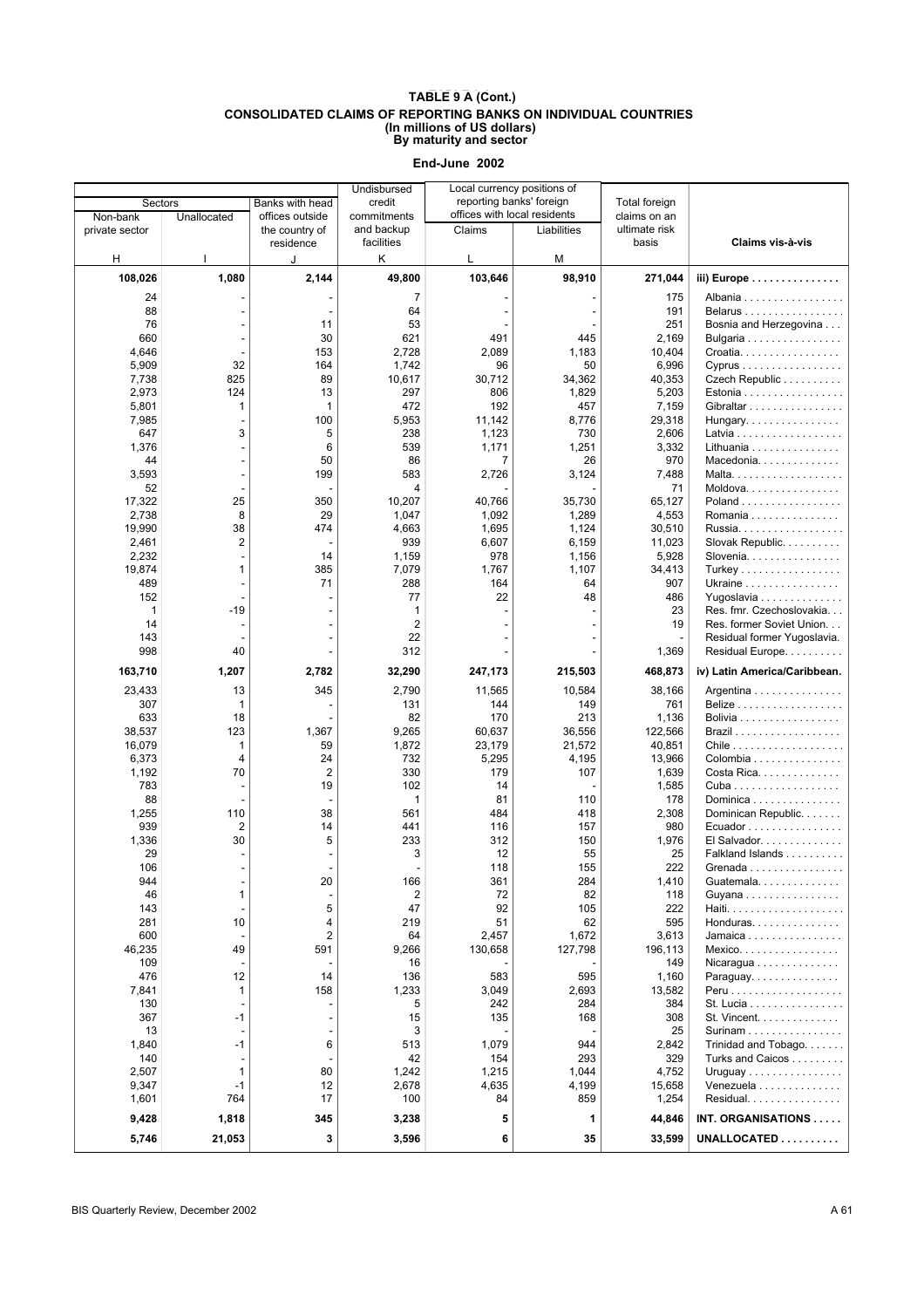| Claims vis-à-vis                             | Total<br>foreign<br>claims | Austria         | Belgium        | Canada          | Denmark               | Finland      | France           | Germany          | Ireland         |
|----------------------------------------------|----------------------------|-----------------|----------------|-----------------|-----------------------|--------------|------------------|------------------|-----------------|
| ALL COUNTRIES                                | 12,486,900                 | 68,413          | 540,928        | 327,447         | 55,726                | 58,126       | 1,059,384        | 2,153,989        | 290,794         |
| <b>DEVELOPED COUNTRIES</b>                   | 10,131,090                 | 45,465          | 475,641        | 271,456         | 51,871                | 51,676       | 887,348          | 1,859,471        | 280,164         |
| $i)$ Europe                                  | 6,307,405                  | 40,149          | 410,234        | 79,475          | 48,025                | 46,110       | 514,939          | 1,286,483        | 233,881         |
| Austria                                      | 172,933                    | $\cdots$        | 3,700          | 1.660           | 655                   | 79           | 5.109            | 106,388          | 6.134           |
| Andorra                                      | 2,491                      | $\cdots$        | 55             |                 | $\cdots$              | $\ddotsc$    | 14               | 27               | $\cdots$        |
| Belgium                                      | 228,368                    | 1,154           |                | 2,532           | 777                   | 100          | 34,293           | 41,112           | 2,274           |
| Denmark                                      | 102,850                    | 257             | 2,974          | 867             | $\cdots$              | 14,905       | 1,751            | 17,865           | 1,818           |
| Finland                                      | 46,435                     | 341             | 1,802          | 474             | 1,325                 |              | 3,319            | 9,378            | 2,177           |
| France                                       | 643,175                    | 2,149           | 50,827         | 5,047           | 1,051                 | 1,176        |                  | 124,970          | 12,356          |
| Germany                                      | 985,341                    | 13,919          | 40,286         | 6.718           | 6,785                 | 1,051        | 95,076           |                  | 107,946         |
| Greece                                       | 82,283                     | 1,167           | 4,498          | 620             | $-53$                 | 127          | 12,277           | 21,190           | $\cdots$        |
| $lceland \ldots \ldots \ldots \ldots \ldots$ | 6,314                      | 126             | 280            |                 |                       | 56           | 117              | 3,019            | $\cdots$        |
| $I$ reland                                   | 174,196                    | 2,624           | 22,609         | 6,333           | 657                   | 195          | 9,224            | 39,835           |                 |
| Italy                                        | 560,323                    | 3,428           | 43,115         | 3,364           | 420                   | 307          | 98,165           | 120,304          | 22,437          |
| Liechtenstein                                | 4,114                      | 928             | 100            |                 | $\ddotsc$             |              | 84               | 1,309            |                 |
| Luxembourg $\dots\dots\dots\dots\dots$       | 227,866                    | 2,002           | 25,387         | 1,906           | 3,893                 | 80           | 19,589           | 73,231           | 1,363           |
| Netherlands                                  | 440,626                    | 2,551           | 85,740         | 4,472           | 1,094                 | 394          | 45,300           | 92,634           | 2,874           |
| $Normay \dots \dots \dots \dots \dots \dots$ | 81,836                     | 380             | 1,701          | $\ddotsc$       | 2,875                 | 9,699        | 2,201            | 13,432           | 424             |
| Portugal                                     | 108,945                    | 437             | 5,749          | 698             | 161<br>503            | 65           | 5,232            | 21,590           |                 |
| Spain                                        | 237,072                    | 623             | 17,040         | 1,101           |                       | 50           | 30,107           | 56,714           | 11,608          |
| Sweden                                       | 127,550                    | 343<br>2.129    | 1,921<br>5,953 | 1,379           | 13,784<br>1,287       | 13,215<br>77 | 5,293            | 20,843<br>53,089 | 2,562           |
| Switzerland<br>United Kingdom                | 429,851<br>1,644,654       | 5,580           | 96,488         | 1,122<br>37,875 | 12,811                | 4,534        | 49,726<br>98,062 | 469,471          | 1,017<br>54,417 |
| Vatican                                      | 68                         |                 |                |                 |                       |              |                  | 68               |                 |
|                                              | 114                        | $\cdots$<br>11  | <br>9          | $\cdots$        | $\cdots$              |              |                  | 14               | $\cdots$        |
|                                              |                            |                 |                |                 |                       |              |                  |                  |                 |
| ii) Other                                    | 3,823,686                  | 5,316           | 65,407         | 185,915         | 3,846                 | 5,566        | 372,409          | 572,988          | 45,215          |
| Australia                                    | 183,048                    | 891             | 2,588          | $\cdots$        | $\cdots$              | 22           | 17,167           | 20,569           |                 |
| Canada                                       | 243,221                    | 401             | 2,028          |                 | 170                   | 414          | 10,502           | 19,218           | 2.876           |
| Japan                                        | 584,650                    | 438             | 3,183          | 6,363           | 5                     | 114          | 91,013           | 66,969           | 17,469          |
| New Zealand                                  | 35,751                     | 32              | 130            |                 |                       | 1            | 1,313            | 4,637            |                 |
| United States                                | 2,777,016                  | 3,554           | 57,478         | 179,552         | 3,671                 | 5,015        | 252,414          | 461,595          | 24,870          |
| <b>OFFSHORE CENTRES</b>                      | 939,019                    | 4,050           | 22,531         | 17,802          | 820                   | 1,732        | 61,132           | 93,594           | 2,807           |
| Aruba                                        | 394                        |                 | 16             |                 | $\cdots$              | $\cdots$     | 1                | 24               | $\cdots$        |
| Bahamas                                      | 26,024                     | 2               | 289            | 4,884           | $\cdots$              | 62           | 1,270            | 3,804            | $\cdots$        |
| Bahrain                                      | 10,221                     | 8               | 1,149          | $\ddotsc$       | $\cdots$              |              | 825              | 749              | $\cdots$        |
| Barbados                                     | 3,318                      |                 | 14             | $\ddotsc$       | $\cdots$              | $\ddotsc$    | 76               | 195              | $\cdots$        |
| Bermuda                                      | 35,106                     | 282             | 658            | 566             | $\cdots$              | 17           | 2,131            | 7,061            | $\cdots$        |
| Cayman Islands                               | 300,986                    | 1,580           | 6,983          | 3,561           | $\ddotsc$             | 1,087        | 15,288           | 45,512           | $\ddotsc$       |
| Guernsey                                     | 12,033                     | 433             | 431            |                 | $\cdots$              | 195          | 825              |                  |                 |
| Hong Kong SAR                                | 271,505                    | 241             | 4,885          | 2,023           | $\cdots$              | 40           | 12,378           | 9,474            | $\cdots$        |
| Isle of Man                                  | 5,333                      | 57              | 122            | $\cdots$        | $\cdots$              | 19           | 200              |                  | $\cdots$        |
| $Jersey \ldots \ldots \ldots$                | 34,055                     | 463             | 2.224          | $\cdots$        | $\cdots$              | 3            | 1.168            | 494              | $\cdots$        |
| Lebanon<br>Liberia                           | 6,108<br>16,513            |                 | 92<br>646      | $\cdots$        | $\cdots$              | 128          | 2,705<br>2,012   | 6,566            | $\cdots$        |
| Netherlands Antilles                         | 29,071                     | $\cdots$<br>187 | 568            | $\cdots$        | $\cdots$              |              | 12,695           | 3,686            | $\cdots$        |
| Panama                                       | 34,049                     | 60              | 610            | $\cdots$        | $\cdots$              | <br>1        | 1,997            | 4,214            |                 |
| Singapore                                    | 123,284                    | 229             | 2,565          | 1,597           | $\cdots$<br>$\ddotsc$ | 179          | 5,430            | 7,926            | $\cdots$        |
| Vanuatu                                      | 306                        | $\ddotsc$       |                | $\ddotsc$       | $\cdots$              |              | 26               | 38               | <br>            |
| West Indies $UK$                             | 30,713                     | 508             | 1,279          | 933             | $\ddotsc$             | 1            | 2.105            | 3,851            | $\cdots$        |
|                                              |                            |                 |                |                 |                       |              |                  |                  |                 |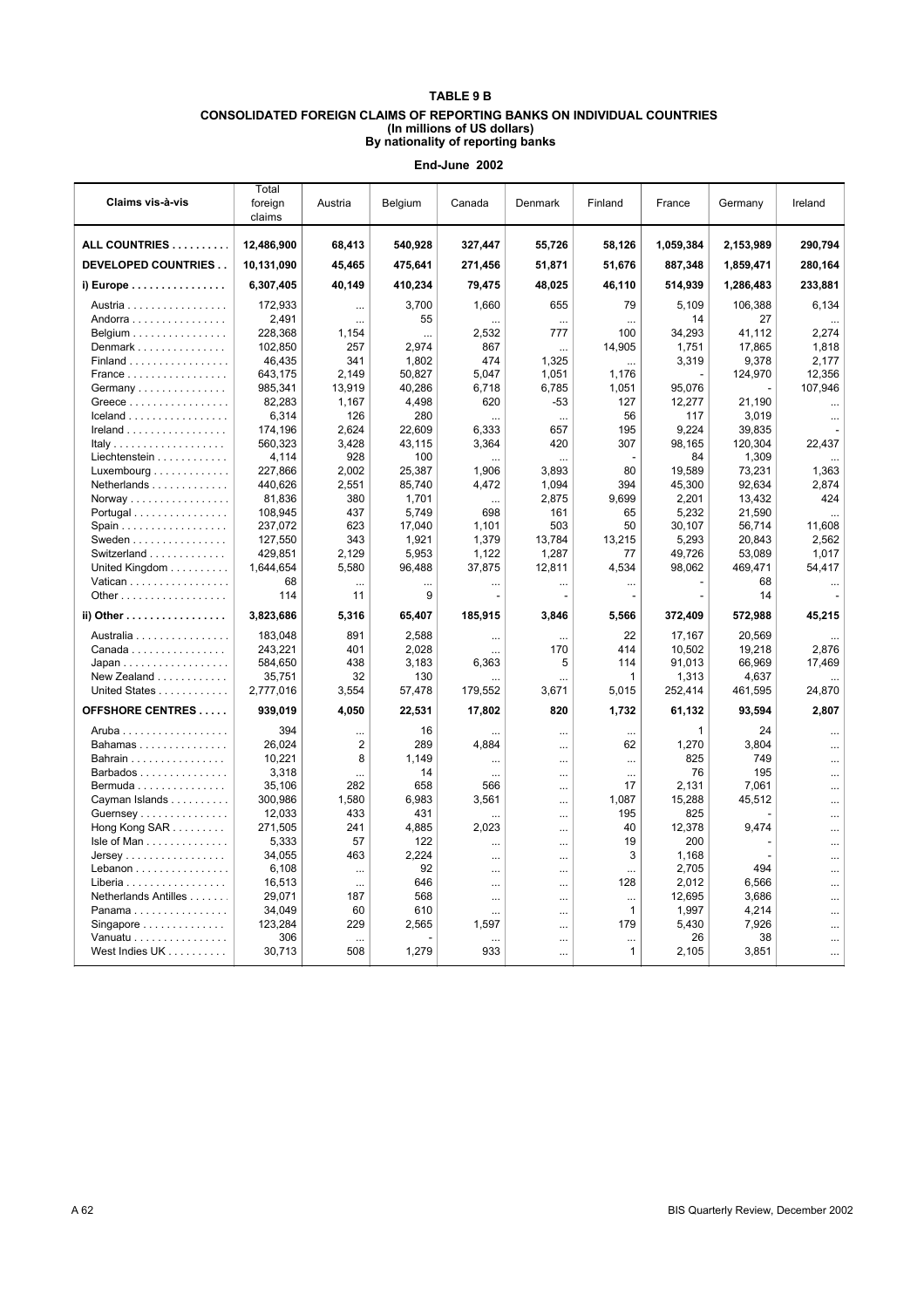| Italy          | Japan          | Nether-<br>lands | Portugal     | Spain          | Sweden         | Switzer-<br>land | United<br>Kingdom | United<br><b>States</b> | Claims vis-à-vis                        |
|----------------|----------------|------------------|--------------|----------------|----------------|------------------|-------------------|-------------------------|-----------------------------------------|
| 299.538        | 1,064,921      | 502,845          | 43.711       | 343,367        | 173,552        | 1,216,455        | 1,274,128         | 858,017                 | ALL COUNTRIES                           |
| 219,595        | 827,524        | 402,173          | 32,353       | 172,074        | 154,151        | 1,111,702        | 889,965           | 537,789                 | <b>DEVELOPED COUNTRIES</b>              |
| 175,798        | 353,498        | 300,239          | 27,146       | 144,018        | 127,725        | 424,653          | 352,064           | 386,000                 | i) Europe                               |
|                |                |                  |              |                |                |                  |                   |                         |                                         |
|                | 3,185          | 4,954            | 574          | 1,235          | 508            | 6,722            | 5,807             | 5,577                   | Austria                                 |
| 8<br>10,727    | 10,091         | 26,832           | 1,027        | 2,310<br>6,850 | 1,306          | 28<br>18,829     | 20,047            | 11,729                  | Andorra<br>Belgium                      |
| 745            | 3.755          | 4,392            | 67           | 590            | 23.374         | 4,079            | 4,867             | 6.432                   | Denmark                                 |
| 529            | 3,031          | 1,881            | 21           | 797            | 10,942         | 1,147            | 2,597             | 2,653                   | Finland                                 |
| 28,490         | 39,255         | 23,053           | 3,433        | 12,703         | 2,158          | 37,341           | 83,675            | 42,510                  | France                                  |
| 25,167         | 80,547         | 53,970           | 2.287        | 24,947         | 43,825         | 51,695           | 59,074            | 79,791                  | Germany                                 |
|                | 1,890          | 7,648            | 342          | 1,583          | 198            | 2,792            | 6,387             | 4,819                   | Greece                                  |
| 169            | 145            | 184              | 9            | 63             | 189            | 122              | 281               | 64                      |                                         |
| 5.513          | 10,220         | 4.799            | 1,091        | 2,718          | 918            | 5.014            | 29.927            | 5.093                   | $I$ reland                              |
|                | 24,274         | 37,079           | 749          | 19,503         | 745            | 28,595           | 44,456            | 23,977                  |                                         |
| 26             | $\ddotsc$      | 173              | 14           | 32             | 14             | $\ddotsc$        | 960               | $\cdots$                | Liechtenstein                           |
| 24,016         | 27,380         | 7,943            | 1,296        | 2,355          | 1,292          | 9,609            | 7,565             | 6,121                   | Luxembourg                              |
|                | 23,791         |                  | 1,801        | 9,460          | 1,992          | 15,736           | 31,745            | 28,833                  | Netherlands                             |
| 717            | 922            | 2,019            | 57           | 723            | 18,477         | 3,314            | 7,019             | 8,791                   | Norway                                  |
| 8,012          | 1,240          | 3,717            | $\cdots$     | 29,262         | 76             | 1,292            | 8,311             | 1,766                   | Portugal                                |
| 7,934          | 10,164         | 13,829           | 4.457        |                | 584            | 8,007            | 20,883            | 12,362                  | Spain                                   |
| 1,379          | 7,024          | 7,297            | 270          | 941            | $\cdots$       | 6,314            | 9,947             | 6,271                   | Sweden                                  |
| 4,541          | 7,376          | 10,503           | 1,085        | 1,165          | 1,499          |                  | 8,513             | 13,275                  | Switzerland                             |
| 41,347         | 99,208         | 89,966           | 8,566        | 26,781         | 19,628         | 224,010          | $\ddotsc$         | 125,936                 | United Kingdom                          |
| .              |                | $\ddotsc$        |              |                |                |                  |                   | $\ddots$                | Vatican                                 |
| 9              |                |                  |              |                |                | 7                | 3                 |                         |                                         |
| 43,797         | 474,026        | 101,934          | 5,207        | 28,056         | 26,426         | 687,049          | 537,901           | 151,789                 | ii) Other                               |
| 842            | 14,833         | 20,194           | 18           | 131            | 85             | 7,826            | 37,060            | 22,686                  | Australia                               |
| 1,737          | 16,350         | 4,507            | 656          | 566            | 274            | 11,048           | 37,561            | 51,156                  | $Canada \ldots \ldots \ldots \ldots$    |
| 4,705          |                | 4,491            | 29           | 367            | 581            | 81,087           | 50,592            | 76,210                  | Japan                                   |
| 883            | 1,277          | 1,726            | $\mathbf{1}$ | 6              | $\overline{7}$ | 1,199            | 19.581            | 1.737                   | New Zealand                             |
| 35,630         | 441,566        | 71,016           | 4,503        | 26,986         | 25,479         | 585,889          | 393,107           |                         | United States                           |
| 18,339         | 166,118        | 21,216           | 6,535        | 8,597          | 7,131          | 66,104           | 231,709           | 77,809                  | <b>OFFSHORE CENTRES</b>                 |
|                |                |                  |              |                |                |                  |                   |                         |                                         |
| 11             |                | 199              |              | 3              |                | 61               |                   | $\ddotsc$               | Aruba                                   |
|                | 516            | 990              | 91           | 1,039          | 30             | 2,046            | 2,011             | 1,372                   | Bahamas                                 |
| 180            | 908            | 157              |              | 3              | 3              | 564              | 2,458             | 1,124                   | Bahrain                                 |
| $\ddotsc$      |                | 72               |              |                |                | 65               | 755               | 362                     | Barbados                                |
| 324            | 1,992          | 1,997            | $\mathbf{1}$ | 203            | 130            | 8,125            | 3,854             | 5,221                   | Bermuda                                 |
| 5,572<br>1,088 | 81,635<br>62   | 5,074<br>123     | 4,797<br>23  | 4,930<br>89    | 5,281<br>8     | 26,290<br>1,859  | 36,735<br>4,950   | 27,713                  | Cayman Islands                          |
| 2,231          | 32,091         | 3,404            | 15           | 175            | 57             | 7,533            | 130,657           | $\cdots$<br>21,008      | Guernsey<br>Hong Kong $SAR$             |
| 23             | 55             | 50               | 3            | $\overline{2}$ | $\mathbf{1}$   | 323              | 2,687             |                         | $Isle of Man$                           |
| 888            | 9,089          | 359              | 20           | 277            | 45             | 3,529            | 9,054             | $\cdots$<br>$\ldots$    | $Jersey \ldots \ldots \ldots$           |
| $\ddotsc$      | $\overline{7}$ | 586              |              | $\overline{2}$ | $\overline{2}$ | 309              | 795               | 275                     | Lebanon                                 |
| 98             | 2,814          | 187              |              | 5              | 321            | 786              | 1,120             | 365                     | Liberia                                 |
| 391            | 3,467          | 1,349            | 37           | 627            | 70             | 692              | 1,573             | 604                     | Netherlands Antilles                    |
| 267            | 15,025         | 444              | 37           | 888            | 67             | 1,178            | 2,321             | 3,087                   | Panama                                  |
| 2,970          | 18,457         | 5,081            | 6            | 185            | 1,052          | 6.123            | 28,637            | 16,386                  | $Singapore \ldots \ldots \ldots \ldots$ |
|                | $\ddotsc$      |                  |              |                |                | $\overline{2}$   |                   |                         | Vanuatu                                 |
| 322            | $\ddots$       | 1,144            | 1,505        | 169            | 64             | 6,619            | 4,097             | 292                     | West Indies UK                          |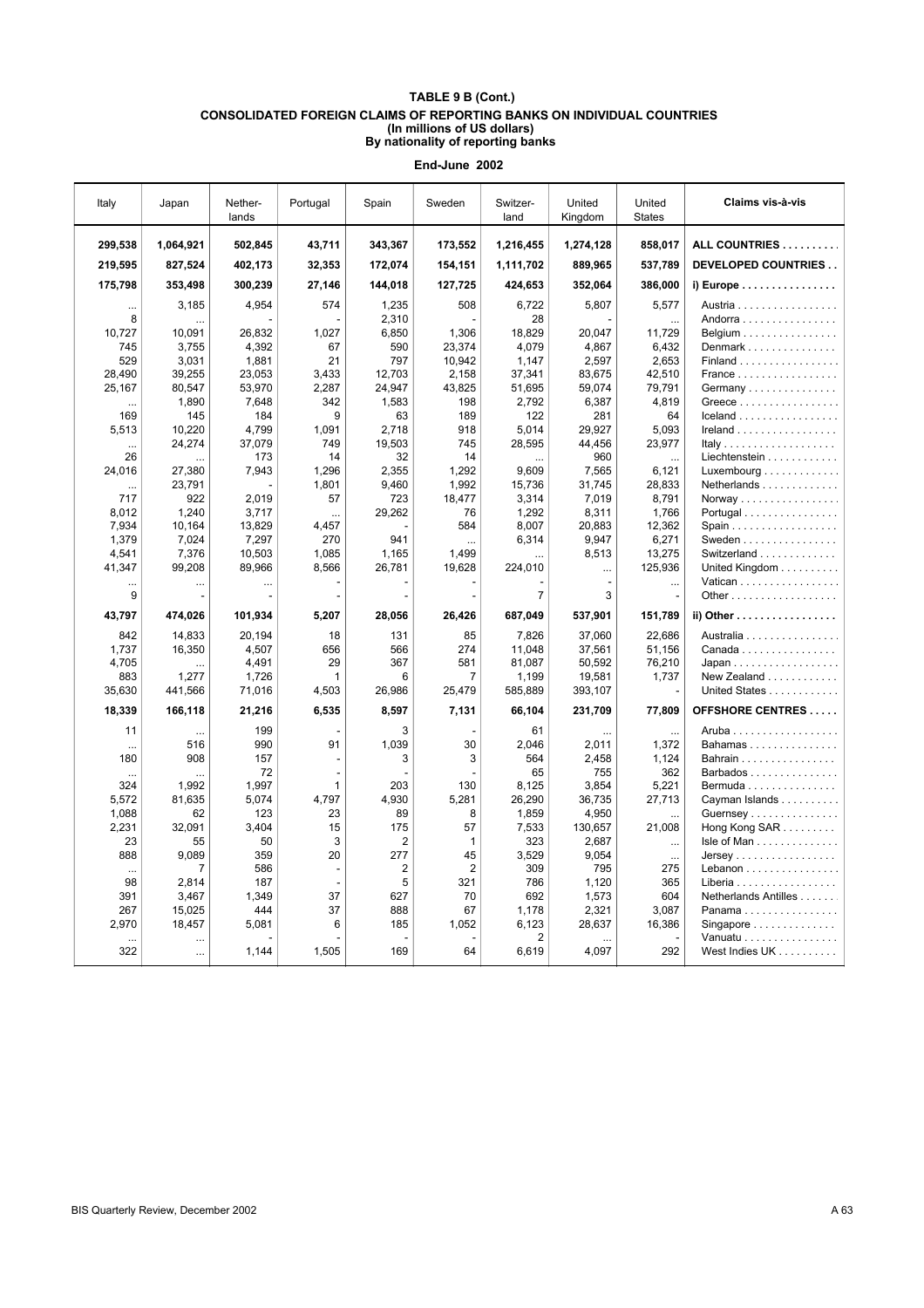| Claims vis-à-vis                                              | Total<br>foreign<br>claims | Austria         | Belgium                  | Canada                       | Denmark              | Finland              | France         | Germany      | Ireland       |
|---------------------------------------------------------------|----------------------------|-----------------|--------------------------|------------------------------|----------------------|----------------------|----------------|--------------|---------------|
| <b>DEVELOPING COUNTRIES.</b>                                  | 1,337,398                  | 18,898          | 41,573                   | 35,177                       |                      | 3,480                | 106,326        | 191,822      | 7,041         |
| i) Africa & Middle East                                       | 153,633                    | 2,710           | 2,697                    | 1,569                        |                      | 112                  | 35,769         | 21,698       | 201           |
| Algeria                                                       | 4,590                      | 148             | 147                      |                              |                      |                      | 1,351          | 1,019        | $\cdots$      |
| Angola                                                        | 2,649                      | 10              | 128                      |                              | $\cdots$             |                      | 911            | 267          |               |
| Benin                                                         | 97                         |                 | 25                       |                              |                      | $\cdots$             | 63             | 3            |               |
| Botswana                                                      | 906                        | $\cdots$        |                          |                              |                      | $\cdots$             | 9              |              |               |
| Burkina Faso                                                  | 208                        | 10              | 10                       | $\overline{a}$               | $\cdots$             | $\cdots$             | 164            | 8            | $\ddotsc$     |
| Burundi                                                       | 75<br>3,120                | $\ddots$<br>370 | 5<br>43                  | <br>٠                        |                      |                      | 63<br>1,855    | 391          |               |
| Cameroon<br>Cape Verde                                        | 268                        |                 | $\blacksquare$           | $\overline{a}$               | <br>$\cdots$         | <br>$\cdots$         | 5              | 11           | <br>          |
| Central African Rep.                                          | 18                         | 4               | 4                        |                              | $\cdots$             | $\cdots$             | 7              |              | $\cdots$      |
| Chad                                                          | 38                         | 1               | $\overline{2}$           | $\overline{a}$               | $\cdots$             | $\cdots$             | 18             | 3            |               |
| Comoros Islands.                                              | 8                          |                 | 3                        |                              |                      | $\cdots$             | 5              |              |               |
| $Congo \ldots \ldots \ldots \ldots \ldots$                    | 978                        |                 | 1                        | $\overline{a}$               |                      |                      | 885            | 45           |               |
| Congo Democratic Republic.                                    | 830                        | 5               | 124<br>129               |                              | $\cdots$             |                      | 483            | 163          |               |
| Cote d'Ivoire<br>Djibouti                                     | 3,791<br>101               | 60              |                          |                              | $\cdots$             | $\overline{a}$       | 2,749<br>95    | 237          |               |
| Egypt                                                         | 11,734                     | <br>561         | 118                      |                              | <br>                 | <br>$\cdots$         | 2,424          | 2,714        |               |
| Equatorial Guinea                                             | 32                         |                 | $\cdots$                 |                              | $\cdots$             | $\cdots$             | 4              |              | $\ddotsc$     |
| Eritrea                                                       | 25                         |                 |                          | -                            | $\cdots$             | $\ddotsc$            |                |              | $\ddotsc$     |
| Ethiopia                                                      | 31                         | 6               |                          | L,                           |                      | 1                    | 1              | 3            |               |
| Gabon                                                         | 799                        | $\cdots$        | 8                        |                              | $\cdots$             |                      | 548            | 72           |               |
| Gambia                                                        | 51                         | 10              |                          | $\overline{a}$               | $\cdots$             | $\overline{a}$       | 10             |              |               |
| Ghana<br>Guinea                                               | 1,218<br>335               | 21<br>11        | 38                       |                              | $\cdots$             | 8                    | 199<br>252     | 218          |               |
| Guinea-Bissau                                                 | 12                         | $\cdots$        |                          | <br>$\overline{\phantom{a}}$ | <br>                 | <br>                 | $\overline{2}$ |              | <br>          |
| $\mathsf{lran}\dots\dots\dots\dots\dots\dots\dots\dots$       | 8,320                      | 190             | 452                      |                              |                      | $\overline{a}$       | 1,592          | 1,233        |               |
|                                                               | 1,370                      | 383             | 15                       |                              | $\cdots$             | $\overline{a}$       | 400            | 123          | $\ddotsc$     |
| Israel                                                        | 10,717                     | 117             | 171                      | 289                          |                      |                      | 262            | 2,524        |               |
| Jordan                                                        | 1,587                      | 48              | 4                        |                              |                      |                      | 132            | 273          |               |
| Kenya                                                         | 1,909                      | 13              | 93<br>24                 |                              |                      | 9                    | 152            | 144          |               |
| Kuwait<br>$Lesotho \ldots \ldots \ldots$                      | 6,290<br>217               | 15              |                          | <br>$\overline{\phantom{a}}$ |                      | $\overline{a}$       | 1,018<br>95    | 622<br>65    |               |
| Libya                                                         | 229                        | <br>1           | $\cdots$<br>$\mathbf{1}$ |                              | $\cdots$<br>         | $\cdots$<br>$\cdots$ |                | 64           | $\ddotsc$<br> |
| Madagascar                                                    | 768                        | 44              | 6                        | ٠                            | $\cdots$             | $\cdots$             | 674            | 23           |               |
| Malawi                                                        | 41                         | 20              |                          | ٠                            | $\cdots$             | $\ddotsc$            | 1              | 2            |               |
| Mali                                                          | 224                        |                 |                          | $\overline{\phantom{a}}$     | $\cdots$             | $\cdots$             | 178            | 9            |               |
| Mauritania                                                    | 165                        | 9               | 48                       |                              |                      | $\cdots$             | 91             | 1            |               |
| Mauritius                                                     | 2,335<br>12,345            | 14<br>24        | 10<br>116                |                              |                      | 9<br>51              | 552<br>8,536   | 165<br>1,016 |               |
| $M$ orocco $\ldots \ldots \ldots \ldots \ldots$<br>Mozambique | 569                        | $\cdots$        | 3                        | <br>$\overline{\phantom{a}}$ | <br>                 | $\cdots$             | 236            | 31           |               |
| Namibia                                                       | 134                        |                 | 26                       |                              |                      | $\ddotsc$            | 12             | 84           |               |
| Niger                                                         | 46                         |                 | 7                        |                              | $\cdots$             | $\cdots$             | 14             | $\mathbf{1}$ |               |
| Nigeria $\ldots \ldots \ldots \ldots \ldots$                  | 2,462                      | 1               | 51                       |                              |                      | ٠                    | 424            | 310          |               |
| Oman                                                          | 3,632                      | 22              | 96                       |                              | $\cdots$             | $\cdots$             | 370            | 643          |               |
| Palestinian Territory                                         | 39                         | $\cdots$        | $\cdots$                 |                              | $\cdots$             | $\ddotsc$            |                |              | $\cdots$      |
| Qatar<br>Rwanda                                               | 5,147<br>43                | 41<br>9         | 82<br>$\overline{c}$     |                              |                      | $\cdots$             | 790<br>23      | 954          |               |
| Sao Tome and Principe                                         | 14                         | $\cdots$        |                          |                              | $\cdots$<br>$\cdots$ | $\cdots$<br>$\cdots$ | 7              |              | <br>$\cdots$  |
| Saudi Arabia                                                  | 16,419                     | 33              | 88                       | 145                          | $\cdots$             | 2                    | 1,861          | 2,012        | $\cdots$      |
| Senegal                                                       | 1,098                      | 4               | 26                       | $\cdots$                     | $\cdots$             |                      | 812            | 43           | $\cdots$      |
| Seychelles                                                    | 223                        |                 | 5                        | $\cdots$                     |                      |                      | 33             | 39           |               |
| Sierra Leone                                                  | 37                         | 5               | $\overline{2}$           |                              |                      | $\overline{a}$       |                |              |               |
| Somalia                                                       | 36                         | $\cdots$<br>314 | $\cdots$<br>283          | 663                          | $\cdots$             | 11                   | 36             |              |               |
| South Africa<br>St.Helena                                     | 20,818                     |                 |                          |                              | $\cdots$             |                      | 2,083          | 3,894        |               |
| Sudan                                                         | 304                        | $\cdots$<br>    |                          |                              | <br>$\cdots$         | <br>$\cdots$         | 169            | 26           | <br>$\cdots$  |
| Swaziland                                                     | 66                         |                 |                          |                              |                      | $\cdots$             | 11             | 25           |               |
|                                                               | 598                        |                 |                          |                              |                      | $\cdots$             | 67             | 157          | $\cdots$      |
| Tanzania                                                      | 651                        | 29              | 36                       |                              | $\cdots$             | 10                   | 46             | 78           |               |
|                                                               | 141                        | 18              | 30                       | $\cdots$                     |                      | $\cdots$             | 67             | 3            |               |
| Tunisia<br>Uganda                                             | 3,742<br>330               | 96<br>12        | 62<br>5                  |                              | $\cdots$             | $\overline{a}$       | 1,900<br>19    | 561<br>11    |               |
|                                                               |                            |                 |                          |                              | $\cdots$             | $\cdots$             |                |              | $\cdots$      |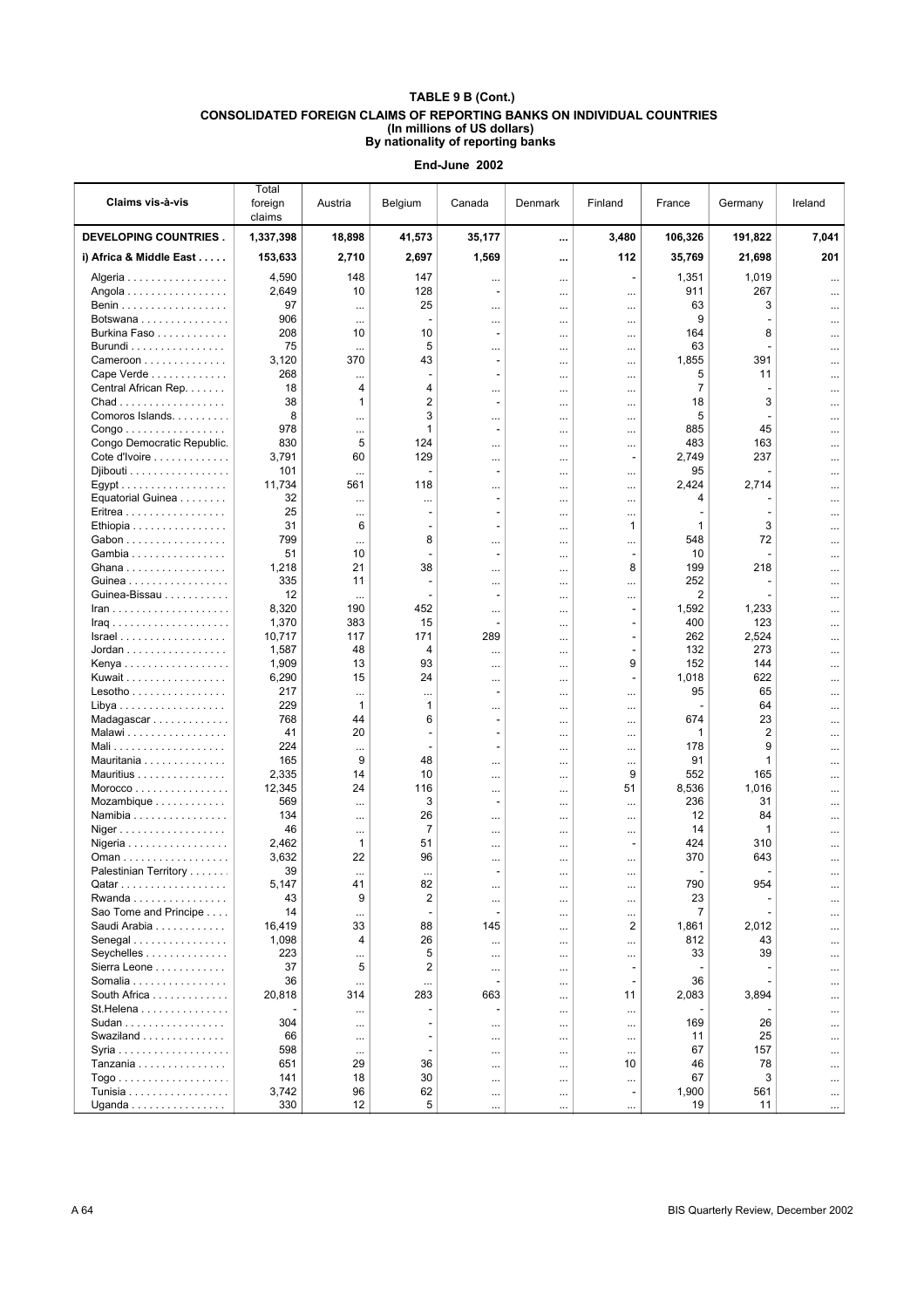| Italy                 | Japan                                | Nether-<br>lands                | Portugal   | Spain                | Sweden            | Switzer-<br>land | United<br>Kingdom             | United<br><b>States</b>              | Claims vis-à-vis                                      |
|-----------------------|--------------------------------------|---------------------------------|------------|----------------------|-------------------|------------------|-------------------------------|--------------------------------------|-------------------------------------------------------|
| 59,202                | 71,279                               | 78,108                          | 4,805      | 161,299              | 10,824            | 38,647           | 128,981                       | 242,419                              | <b>DEVELOPING COUNTRIES.</b>                          |
| 2,427                 | 5,491                                | 5,356                           | 1,758      | 1,854                | 494               | 6,995            | 27,308                        | 14,829                               | i) Africa & Middle East                               |
| 70                    | 187                                  | 73                              | 2          | 359                  | 4                 | 90               | 49                            | 688                                  | Algeria                                               |
| 41                    | $\cdots$                             | 111                             | 616        | 126                  |                   | 21               | 171                           | 107                                  | Angola                                                |
| $\cdots$              | $\cdots$                             |                                 |            |                      |                   | 1                |                               | $\ddotsc$                            |                                                       |
| $\ddotsc$<br>$\cdots$ | $\cdots$<br>$\cdots$                 | 6<br>2                          |            |                      |                   | 2                | 885<br>$\cdots$               | $\mathbf{1}$<br>$\cdots$             | Botswana<br>Burkina Faso                              |
| $\cdots$              | $\cdots$                             | $\overline{5}$                  |            |                      |                   |                  | $\overline{c}$                | $\cdots$                             | Burundi                                               |
| 22                    | $\cdots$                             | 41                              |            | 19                   | 4                 | 3                | 235                           | 80                                   | Cameroon                                              |
|                       | $\cdots$                             | 1<br>1                          | 234        | 17                   |                   | $\overline{c}$   |                               | $\cdots$                             | Cape Verde<br>Central African Rep.                    |
| <br>                  | $\cdots$<br>$\cdots$                 | 2                               |            |                      |                   |                  | 6                             | $\cdots$<br>1                        |                                                       |
|                       | $\cdots$                             |                                 |            |                      |                   |                  |                               | $\cdots$                             | Comoros Islands.                                      |
| $\cdots$              | $\cdots$                             | 11                              |            | $\mathbf{1}$         |                   | 8                | 3                             | 14                                   | $\mathsf{Congo}\dots\dots\dots\dots\dots\dots\quad$   |
| 15<br>5               | 46                                   | 19<br>6                         |            | 34                   |                   | 148              | 64                            | 5<br>239                             | Congo Democratic Republic.<br>Cote d'Ivoire           |
|                       | $\cdots$                             |                                 |            | $\mathbf{1}$         |                   | 1                |                               | $\cdots$                             | $Dijbouti$                                            |
| 319                   | 171                                  | 129                             |            | 33                   | 6                 | 312              | 1,900                         | 1,574                                | Egypt                                                 |
| $\cdots$              | $\cdots$                             |                                 |            | 3                    |                   | 1                |                               | 21                                   | Equatorial Guinea                                     |
| <br>4                 | $\cdots$<br>$\overline{\phantom{a}}$ | 10                              |            | ٠<br>٠               |                   |                  | $\overline{\phantom{a}}$<br>3 | $\cdots$<br>$\overline{\phantom{a}}$ | Eritrea<br>Ethiopia                                   |
|                       | $\overline{\phantom{a}}$             | 3                               |            | 57                   | 1                 | 2                | $\cdots$                      | 89                                   | Gabon                                                 |
|                       | $\cdots$                             | 1                               |            |                      |                   | 7                | 19                            | $\cdots$                             | Gambia                                                |
|                       | $\cdots$                             | 107                             |            | 11                   | 4                 | 9                | 554                           | 23                                   | Ghana                                                 |
|                       | $\cdots$                             | 1                               | 2          | 3<br>4               |                   | 1                |                               | 14                                   | Guinea<br>Guinea-Bissau                               |
| 657                   | $\cdots$<br>183                      | 583                             |            | 462                  | 296               | 607              | 359                           | <br>$\overline{7}$                   | $lran$                                                |
| 71                    | 29                                   | 25                              |            | $\mathbf{1}$         | 6                 | 115              | 3                             | 32                                   |                                                       |
| 180                   | 142                                  | 187                             | 47         | 24                   | 20                | 849              | 1,134                         | 1,449                                | $Israel$                                              |
| $\overline{7}$<br>15  | 7<br>11                              | 6<br>66                         |            | 17<br>$\overline{7}$ |                   | 35<br>21         | 545<br>1,004                  | 267<br>235                           | $Jordan \dots \dots \dots \dots \dots \dots$<br>Kenya |
| 69                    | 415                                  | 144                             | 234        | 2                    | 8                 | 1,030            | 1,157                         | 539                                  | Kuwait                                                |
| $\cdots$              | $\cdots$                             | 44                              |            |                      |                   |                  | 11                            | $\cdots$                             | $Lesotho \ldots \ldots \ldots$                        |
| 11                    | $\overline{a}$                       | 1                               |            |                      |                   | 41               | 5                             | $\cdots$                             | Libya                                                 |
| $\cdots$<br>5         | $\cdots$                             | 4                               |            | 1                    |                   | 4                | $\cdots$<br>5                 | $\cdots$<br>3                        | Madagascar<br>Malawi                                  |
|                       | $\cdots$<br>$\cdots$                 | 11                              |            |                      |                   |                  | 15                            | $\overline{a}$                       |                                                       |
|                       | $\cdots$                             | $\overline{2}$                  |            | 9                    |                   |                  |                               | $\cdots$                             | Mauritania                                            |
| 3                     | $\cdots$                             | 40                              |            | 4                    | 11                | 225              | 778                           | 98                                   | Mauritius                                             |
| 190<br>$\overline{2}$ | 111                                  | 204<br>29                       | 107<br>130 | 347<br>119           | 12                | 84<br>2          | 197<br>12                     | 322<br>$\overline{a}$                | Morocco<br>Mozambique                                 |
|                       | $\cdots$<br>$\cdots$                 |                                 |            | 6                    |                   |                  | 2                             | $\cdots$                             | Namibia                                               |
| $\cdots$              |                                      | 1                               |            |                      |                   |                  |                               | $\cdots$                             | Niger                                                 |
| 24                    | 39                                   | 112                             |            | 2                    | $\overline{2}$    | 34               | 280                           | 667                                  | Nigeria $\ldots \ldots \ldots \ldots \ldots$          |
| 37                    | 403                                  | 162<br>$\overline{\phantom{a}}$ |            | 4                    | 1<br>1            | 39               | 1,286<br>11                   | 111                                  | Palestinian Territory                                 |
| <br>113               | $\cdots$<br>522                      | 176                             |            |                      |                   | 22               | 1,355                         | $\cdots$<br>137                      | Qatar                                                 |
| $\cdots$              | $\cdots$                             | 3                               |            |                      |                   | 1                | 2                             | $\overline{\phantom{a}}$             | $Rwanda$                                              |
| $\cdots$              | $\cdots$                             |                                 | 6          | $\mathbf{1}$         |                   |                  |                               | $\cdots$                             | Sao Tome and Principe                                 |
| 311                   | 1,414                                | 503<br>9                        |            | 14<br>9              | 9<br>$\mathbf{1}$ | 1,004            | 3,288                         | 2,004                                | Saudi Arabia                                          |
| $\cdots$<br>          | 1<br>$\cdots$                        | 35                              |            | 5                    |                   | 4<br>5           | $\cdots$<br>55                | 144<br>4                             | Senegal<br>Seychelles                                 |
|                       | $\cdots$                             | 1                               |            |                      |                   |                  | 25                            | $\cdots$                             | Sierra Leone                                          |
| $\cdots$              | $\ldots$                             |                                 |            |                      |                   |                  |                               | $\cdots$                             | Somalia $\ldots$ , $\ldots$ , $\ldots$ , $\ldots$     |
| 88                    | 1,267                                | 1,601                           | 373        | 56                   | 64                | 1,666            | 1,854                         | 3,553                                | South Africa<br>St.Helena                             |
| $\cdots$<br>11        | $\ldots$<br>$\cdots$                 | 2                               |            |                      |                   | 45               | 18                            | $\cdots$<br>$\cdots$                 | Sudan                                                 |
| $\cdots$              | $\overline{\phantom{a}}$             |                                 |            |                      |                   |                  | 2                             | 22                                   | Swaziland                                             |
| $\cdots$              | $\overline{\phantom{a}}$             | 3                               |            |                      | 10                | 49               | 40                            | $\cdots$                             |                                                       |
| $\cdots$              | 16                                   | 15                              |            |                      |                   | 6                | 205                           | 104                                  | Tanzania                                              |
| $\cdots$<br>69        | $\ldots$<br>$\cdots$                 | $\mathbf{1}$<br>45              | 7          | $\mathbf{1}$<br>79   | 22                | 2<br>58          | $\cdots$<br>60                | $\cdots$<br>368                      | Tunisia                                               |
| 10                    | $\cdots$                             |                                 |            |                      |                   | $\overline{7}$   | 203                           | 54                                   | Uganda                                                |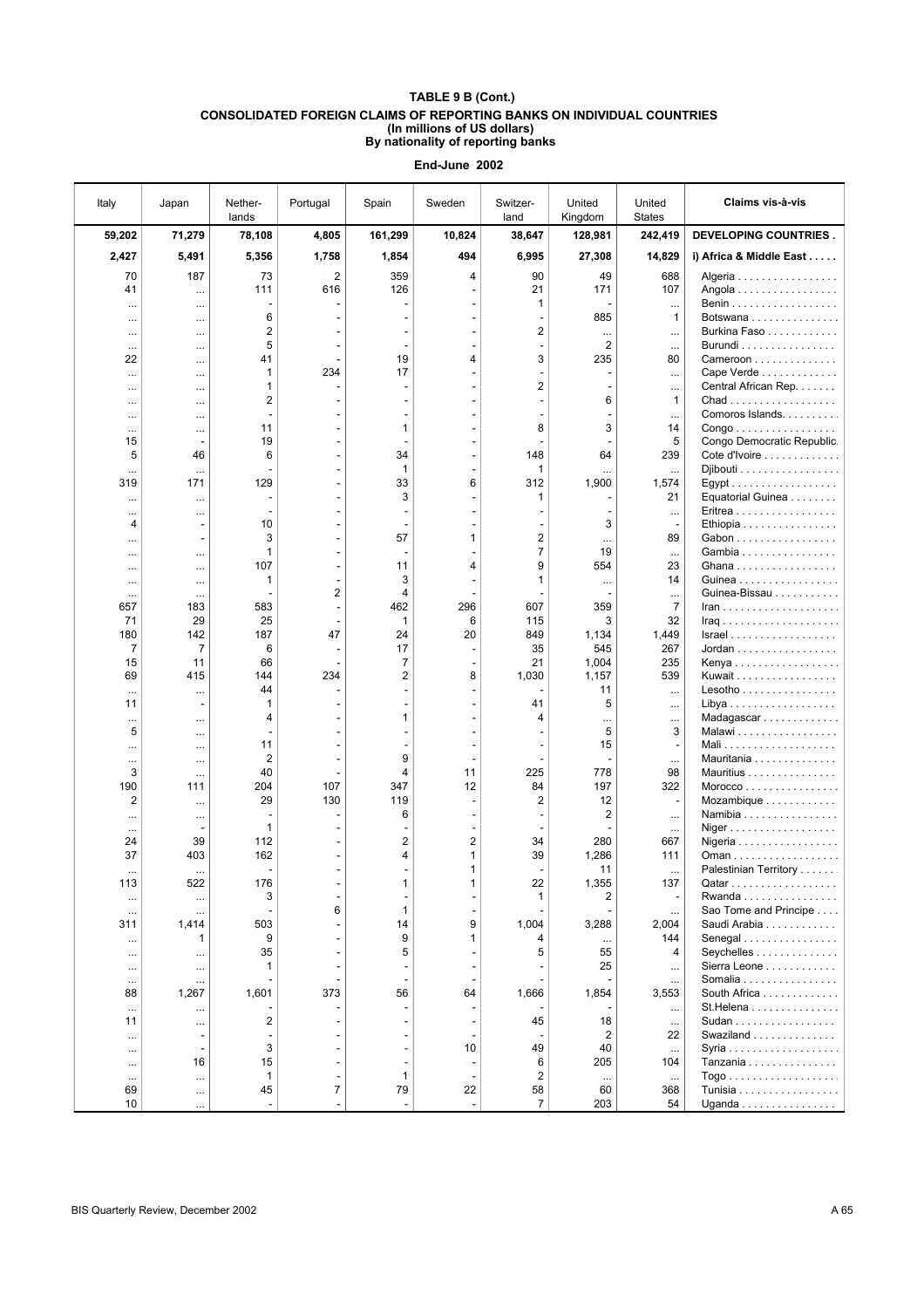| Claims vis-à-vis                           | Total<br>foreign<br>claims | Austria        | Belgium        | Canada         | Denmark   | Finland        | France | Germany        | Ireland   |
|--------------------------------------------|----------------------------|----------------|----------------|----------------|-----------|----------------|--------|----------------|-----------|
| United Arab Emirates                       | 16,328                     | 24             | 104            | $\ddotsc$      | $\cdots$  | $\mathbf{1}$   | 897    | 983            | $\cdots$  |
| Yemen                                      | 295                        |                |                | $\cdots$       | $\cdots$  |                | 47     | 18             |           |
| Zambia                                     | 313                        | $\overline{7}$ | 13             | $\cdots$       | $\cdots$  | $\cdots$       | 6      | 1              |           |
| Zimbabwe                                   | 1,681                      | $\cdots$       | 51             | $\cdots$       | $\ddotsc$ | 10             | 53     | 406            |           |
| Residual                                   | 36                         | $\cdots$       | $\cdots$       |                | $\cdots$  |                |        |                |           |
| ii) Asia & Pacific                         | 395,289                    | 1,767          | 3,773          | 5,394          |           | 1,066          | 28,571 | 47,472         | 139       |
| Afghanistan                                | 3                          |                |                | .              | $\cdots$  |                |        | 3              |           |
| Armenia                                    | 42                         | $\cdots$       |                | ä,             | $\cdots$  | $\cdots$       | 1      | 11             |           |
| Azerbaijan                                 | 236                        | 5              | 4              | $\overline{a}$ | $\cdots$  |                | 8      | 97             |           |
| Bangladesh                                 | 1,438                      |                | 11             | $\cdots$       | $\cdots$  |                | 32     | 92             |           |
| Bhutan                                     | 8                          |                |                | L,             | $\cdots$  |                |        | 8              | $\ddotsc$ |
| <b>British Overseas Territories.</b>       | 173                        |                | $\overline{7}$ | ÷,             | $\ddotsc$ | 15             | 28     | 1              |           |
| Brunei                                     | 1,409                      | $\cdots$       |                | $\cdots$       | $\cdots$  | $\cdots$       | 24     | 3              | $\ddotsc$ |
| Cambodia                                   | 115                        | $\ddots$       | 5              |                | $\cdots$  |                | 37     | $\overline{2}$ |           |
| $China \ldots \ldots \ldots \ldots \ldots$ | 53,230                     | 262            | 816            | 210            | $\cdots$  | 248            | 4,982  | 7,244          |           |
|                                            | 121                        | $\cdots$       | 3              | $\cdots$       | $\cdots$  |                | 3      |                |           |
| French Polynesia                           | 36                         | $\cdots$       | 22             |                | $\ddotsc$ | $\ddots$       |        | 4              |           |
| Georgia                                    | 175                        | 80             | $\mathbf{1}$   |                | $\cdots$  | $\cdots$       |        | 5              |           |
|                                            | 35,867                     | 283            | 204            | 720            | $\ddots$  | 26             | 1,740  | 6,092          |           |
| Indonesia                                  | 34,936                     | 155            | 270            | 273            | $\cdots$  | 138            | 2,374  | 8,622          | $\cdots$  |
| Kazakhstan.                                | 1,398                      | 34             | 29             |                | $\cdots$  |                | 32     | 310            |           |
| Kiribati                                   | 2                          | $\ddots$       | $\ddots$       | ä,             | $\cdots$  | $\ddots$       |        |                |           |
| Kyrgyz Republic                            | 112                        | $\cdots$       | $\cdots$       | $\ldots$       | $\cdots$  | $\cdots$       |        | 11             |           |
|                                            | 44                         |                |                | ÷,             | $\cdots$  | $\cdots$       | 12     | $\overline{7}$ |           |
| Macau                                      | 1,828                      | 5              | 6              | $\cdots$       | $\cdots$  | $\cdots$       | 93     | 14             | $\ddotsc$ |
| Malaysia                                   | 51,579                     | 182            | 156            |                | $\cdots$  | 14             | 2,210  | 3,389          |           |
| Maldives                                   | 67                         | $\ddotsc$      | 10             | $\cdots$       | $\cdots$  | 2              | 10     | 1              | $\cdots$  |
| Mongolia                                   | 56                         |                | 12             | $\overline{a}$ | $\cdots$  | 1              |        | 28             |           |
| Myanmar                                    | 687                        | $\ddotsc$      | $\overline{a}$ | ٠              | $\ddotsc$ | $\ddotsc$      | 3      | 624            |           |
| Nauru                                      | 15                         |                |                | $\overline{a}$ | $\cdots$  | $\sim$         |        |                |           |
| Nepal                                      | 64                         | $\cdots$       |                | L,             | $\ddotsc$ | 6              |        | 20             |           |
| New Caledonia                              | 4                          | $\cdots$       |                | L.             | $\cdots$  | .              |        |                |           |
| North Korea                                | 363                        | 28             |                |                | $\ddots$  |                | 25     | 198            |           |
| Pakistan                                   | 7,229                      | 34             | 27             | $\ddotsc$      | $\ddotsc$ | $\overline{7}$ | 670    | 1,229          | $\sim$    |
| Papua New Guinea                           | 151                        | $\ddots$       | 15             |                | $\cdots$  |                | 3      | 56             | $\ddotsc$ |
| Philippines                                | 22,538                     | 205            | 603            | $\cdots$       | $\cdots$  | 42             | 1,259  | 3,578          |           |
| Solomon Islands                            | 1                          | $\ddotsc$      | $\sim$         |                | $\ddotsc$ | $\ddotsc$      | 1      |                |           |
| South Korea.                               | 86.293                     | 351            | 645            | 1,812          | $\cdots$  | 151            | 8.793  | 6,786          |           |
| Sri Lanka                                  | 1,727                      | 20             | 20             | $\ddotsc$      | $\ddotsc$ | 10             | 67     | 498            | $\ddotsc$ |
| Taiwan, China                              | 43,468                     | 19             | 635            | 773            | $\ddots$  | 26             | 3,009  | 2,270          |           |
| Tajikistan                                 | 79                         | $\ddotsc$      | 3              |                | $\cdots$  | $\ddotsc$      | 3      | 68             | $\ddotsc$ |
| Thailand                                   | 41,306                     | 57             | 123            | $\cdots$       | $\cdots$  | 360            | 1,803  | 3,838          | $\ddotsc$ |
| Tonga                                      | 8                          | $\ddotsc$      |                | $\ddotsc$      | $\ddotsc$ | $\ddotsc$      | 1      | 7              |           |
| Turkmenistan                               | 1,205                      |                |                |                | $\ddotsc$ | $\cdots$       | 6      | 800            |           |
| Tuvalu                                     |                            |                | $\ddots$       |                | $\cdots$  |                |        |                |           |
| US Pacific Islands                         | 2,260                      | $\cdots$       | 109            | 5              | $\cdots$  | $\cdots$       | 587    | 930            |           |
| Uzbekistan                                 | 1,813                      |                |                | L,             | $\cdots$  | 8              | 198    | 388            |           |
| Vietnam                                    | 2,456                      | 47             | 37             | $\cdots$       | $\ldots$  | 12             | 557    | 237            | $\ddotsc$ |
| Wallis/Futuna                              |                            |                |                |                | $\cdots$  |                |        |                |           |
| Western Samoa                              | 63                         | $\cdots$       |                | $\cdots$       | $\cdots$  | $\ddotsc$      |        | 1              |           |
| Residual                                   | 684                        |                |                |                |           |                |        |                |           |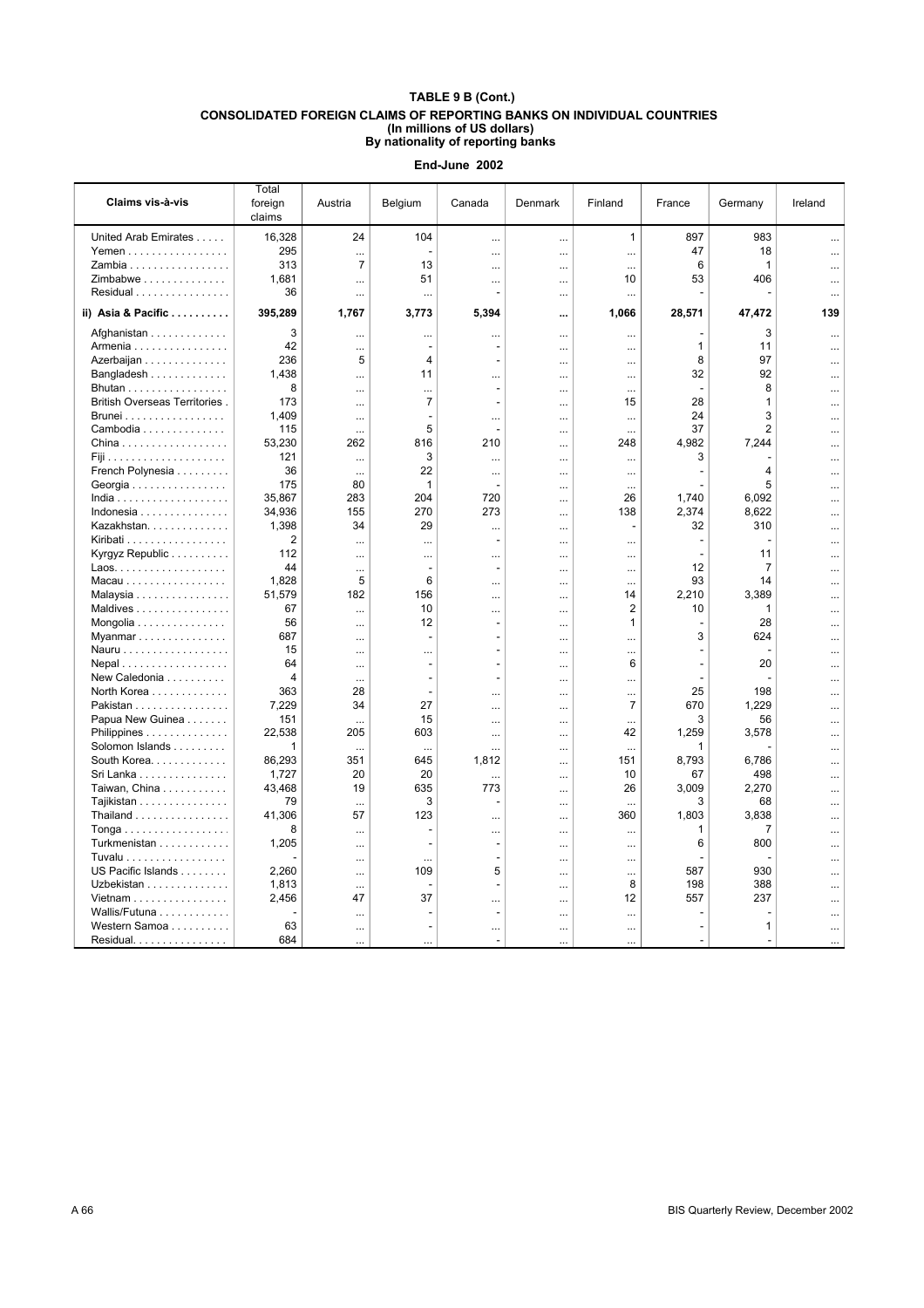| Italy          | Japan                    | Nether-<br>lands         | Portugal | Spain                    | Sweden         | Switzer-<br>land | United<br>Kingdom | United<br><b>States</b> | Claims vis-à-vis              |
|----------------|--------------------------|--------------------------|----------|--------------------------|----------------|------------------|-------------------|-------------------------|-------------------------------|
|                | 525                      | 784                      | ÷,       | $\overline{7}$           | 11             | 300              | 8,039             | 1,799                   | United Arab Emirates          |
| $\ddotsc$      | $\mathbf{1}$             | 4                        |          | ÷.                       |                | 122              | 43                | 4                       | Yemen                         |
|                | $\mathbf{1}$             |                          |          |                          |                |                  | 228               | 46                      | Zambia                        |
| $\ddotsc$      | $\cdots$                 | 24                       |          | 8                        |                | 10               | 1,114             | $\mathbf{1}$            | Zimbabwe                      |
|                | $\cdots$                 |                          |          |                          |                |                  |                   | 3                       | Residual                      |
|                |                          |                          |          |                          |                |                  |                   |                         |                               |
| 2,660          | 52,061                   | 26,641                   | 476      | 903                      | 587            | 15,336           | 63,855            | 76,133                  | ii) Asia & Pacific            |
|                | $\cdots$                 |                          |          |                          |                |                  |                   | $\cdots$                | Afghanistan                   |
| $\overline{2}$ | $\blacksquare$           | $\overline{\phantom{a}}$ |          |                          | ٠              | $\overline{7}$   | 20                | $\ldots$                | Armenia                       |
| $\ddotsc$      | 23                       | 3                        |          |                          |                | $\overline{7}$   | 28                | $\overline{4}$          | Azerbaijan                    |
| $\ddotsc$      | $\cdots$                 | 9                        |          |                          | 1              | 1                | 975               | 144                     | Bangladesh                    |
| .              | $\cdots$                 |                          |          |                          |                |                  |                   | $\cdots$                | Bhutan                        |
| $\ddotsc$      | $\cdots$                 | 43                       |          |                          |                | $\overline{7}$   |                   | $\cdots$                | British Overseas Territories. |
| $\ddotsc$      | $\cdots$                 | 4                        |          |                          |                | 3                | 1,153             | 118                     | Brunei                        |
|                | $\cdots$                 | $\overline{7}$           |          |                          |                |                  | 37                | $\cdots$                | Cambodia                      |
|                | 10,123                   | 3,771                    | 5        | 460                      | 114            | 1,744            | 6,879             | 6,375                   |                               |
| $\ddotsc$      |                          |                          |          |                          |                |                  |                   | $\cdots$                |                               |
|                | $\cdots$                 | $\mathbf{1}$             |          |                          |                | 4                |                   | $\ddots$                | French Polynesia              |
| $\cdots$       |                          |                          | 1        | $\mathbf{1}$             |                | 6                | $\overline{2}$    | 12                      | Georgia                       |
| 225            | 2.100                    | 2,698                    |          | 17                       | 23             | 414              | 9,392             | 7,651                   |                               |
| 92             | 7,142                    | 3,414                    | 5        | 76                       | 23             | 1,402            | 3,559             | 3,025                   | Indonesia                     |
| 5              | 24                       | 249                      |          | 4                        | 1              | 176              | 83                | 230                     | Kazakhstan                    |
|                |                          |                          |          |                          |                |                  | 2                 |                         | Kiribati                      |
|                | $\cdots$                 | $\overline{c}$           |          | $\mathbf{1}$             |                |                  |                   | $\cdots$<br>16          | Kyrgyz Republic               |
|                |                          |                          |          |                          |                |                  | $\cdots$          |                         |                               |
| $\ddotsc$      |                          | 5                        | 431      | $\overline{2}$           |                | 5                | 436               | $\ddots$<br>94          | Macau                         |
| <br>180        | $\cdots$<br>5,701        | 1,364                    | 7        | 11                       | 38             | 531              | 13,955            | 8,047                   |                               |
|                |                          | 5                        |          | $\overline{\phantom{a}}$ | 3              | $\overline{a}$   | 15                |                         | Malaysia                      |
| .              | $\cdots$                 |                          |          |                          |                | 7                |                   | $\cdots$                | Maldives                      |
| 8              | $\cdots$                 |                          |          |                          |                |                  |                   | $\cdots$                | Mongolia                      |
| $\ddotsc$      | 26                       | 3                        |          |                          |                |                  | $\cdots$          | $\cdots$                | Myanmar                       |
| $\cdots$       | $\cdots$                 |                          |          |                          |                |                  | 2                 | $\cdots$                | Nauru                         |
| 25             | $\overline{\phantom{a}}$ | $\overline{2}$           |          |                          |                | $\overline{2}$   | $\overline{2}$    | $\overline{a}$          | $Nepal$                       |
| $\ddotsc$      | $\cdots$                 | ÷,                       |          |                          |                | 1                |                   | $\ddots$                | New Caledonia                 |
| 22             |                          |                          |          |                          | $\overline{2}$ |                  | 5                 | $\cdots$                | North Korea                   |
| 158            | 319                      | 915                      |          | 2                        | $\mathbf{1}$   | 59               | 1,640             | 1,065                   | Pakistan                      |
| $\ddotsc$      |                          | 32                       |          |                          |                | 4                |                   | 26                      | Papua New Guinea              |
| 78             | 2,700                    | 1,129                    |          | 162                      | 47             | 1,438            | 2,809             | 4,979                   | Philippines                   |
|                |                          |                          |          |                          |                |                  |                   | $\ddotsc$               | Solomon Islands               |
| 816            | 9,650                    | 3,466                    | 19       | 131                      | 33             | 6,182            | 10,409            | 22,054                  | South Korea.                  |
| 25             | 61                       | 56                       |          |                          |                | 6                | 608               | 151                     | Sri Lanka                     |
| 146            | 3,346                    | 4,568                    |          | 9                        | 6              | 1,360            | 6,706             | 16,707                  | Taiwan, China                 |
| $\cdots$       |                          |                          |          |                          |                |                  |                   |                         | Tajikistan                    |
| 119            | 10,300                   | 4,306                    | 8        | $\overline{4}$           | 277            | 1,842            | 4,350             | 4,137                   | Thailand                      |
| $\ddotsc$      | $\cdots$                 |                          |          |                          |                |                  |                   | $\ddotsc$               | Tonga                         |
|                | 154                      | 120                      |          |                          | 4              |                  |                   | $\cdots$                | Turkmenistan                  |
| $\ddotsc$      | $\cdots$                 |                          |          |                          |                |                  |                   | $\ddotsc$               | Tuvalu                        |
| 3              | $\ddotsc$                |                          |          | $\overline{2}$           | 5              | 102              | $\cdots$          | 134                     | US Pacific Islands            |
| 29             | 154                      | 384                      |          | 12                       |                | 1                | 159               | 411                     | Uzbekistan                    |
|                | 238                      | 85                       |          | 9                        | 9              | 11               | 361               | 369                     | Vietnam                       |
|                | $\ddotsc$                | .                        |          |                          |                |                  |                   | $\cdots$                | Wallis/Futuna                 |
| $\ddotsc$      | $\cdots$                 |                          |          |                          |                | 14               |                   | $\ddots$                | Western Samoa                 |
|                |                          |                          |          |                          |                |                  |                   | 384                     | Residual                      |
|                |                          |                          |          |                          |                |                  |                   |                         |                               |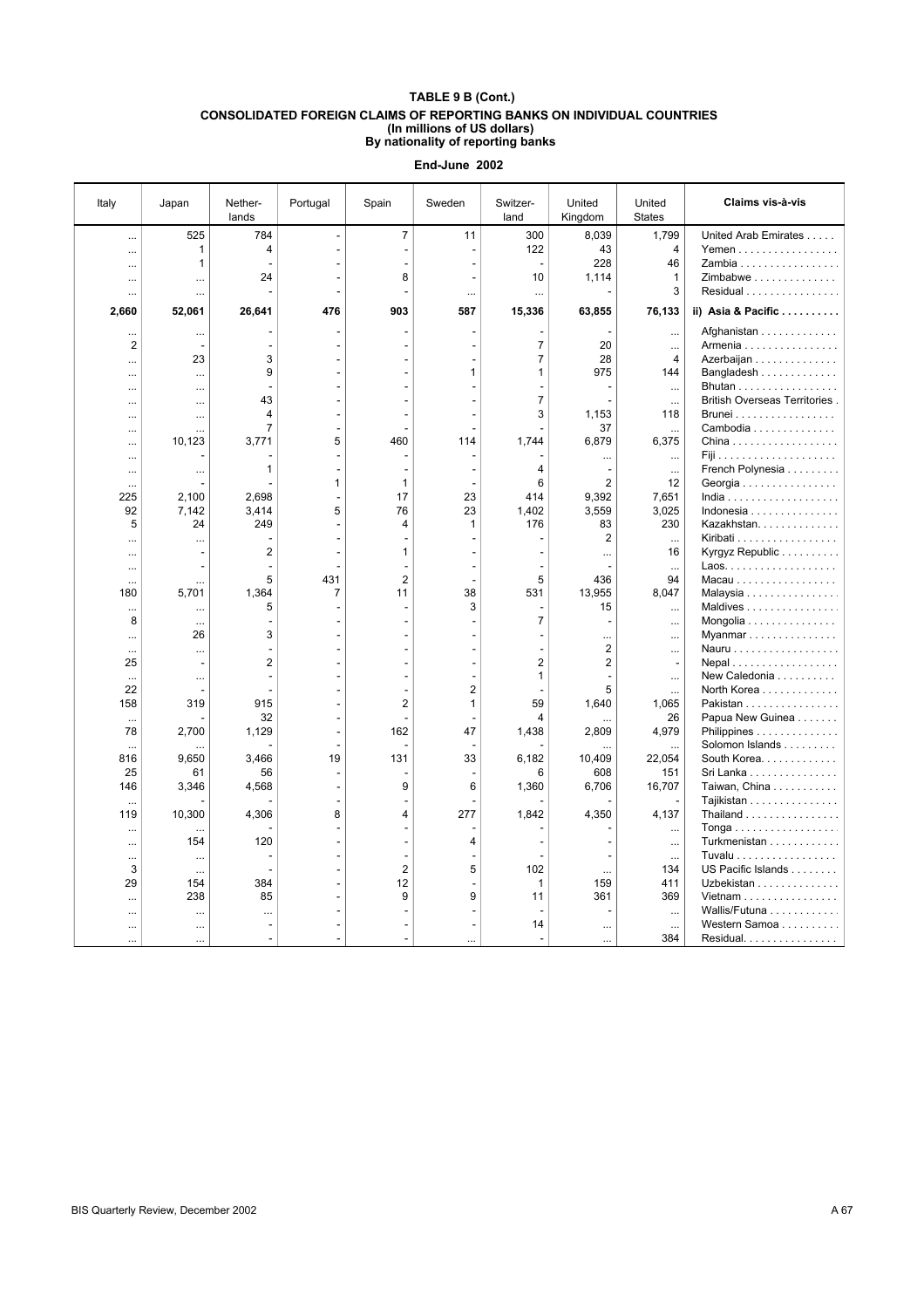| Claims vis-à-vis                             | Total<br>foreign<br>claims | Austria        | Belgium       | Canada                   | Denmark              | Finland        | France         | Germany      | Ireland      |
|----------------------------------------------|----------------------------|----------------|---------------|--------------------------|----------------------|----------------|----------------|--------------|--------------|
| iii) Europe                                  | 296,610                    | 13,366         | 32,976        | 737                      |                      | 1,903          | 21,406         | 88,479       | 6,380        |
| Albania                                      | 193                        | 2              | 12            | $\overline{\phantom{a}}$ | $\cdots$             |                | 55             | 23           | $\ddotsc$    |
| Belarus                                      | 403                        | 36             | 1             | $\overline{\phantom{a}}$ | $\cdots$             | $\overline{a}$ |                | 309          |              |
| Bosnia and Herzegovina                       | 279                        | 140            |               |                          | $\cdots$             |                | 20             | 50           |              |
| Bulgaria                                     | 2,009                      | 59             | 23            |                          | $\cdots$             | 1              | 215            | 387          |              |
| Croatia.                                     | 11,434                     | 1,304          | 60            |                          | $\cdots$             | 1              | 170            | 3,529        |              |
| $Cyprus \ldots \ldots \ldots \ldots \ldots$  | 7,791                      | 49             | 158           |                          |                      | 31             | 472            | 3,191        |              |
| Czech Republic                               | 43,140                     | 1,846          | 17,373        |                          | $\cdots$             |                | 6,942          | 10,305       |              |
| Estonia                                      | 5,182                      | 58             | 14            |                          | $\cdots$             | 667            | 6              | 307          |              |
| Gibraltar                                    | 8,077                      | 30             | 68            | $\cdots$                 | $\cdots$             | 4              | 158            | 3,614        |              |
| Hungary                                      | 30.776                     | 1,875          | 4,798         | $\cdots$                 | $\ddotsc$            | 64             | 1,004          | 13,282       | $\ddotsc$    |
| Latvia<br>Lithuania                          | 2,694<br>3,686             | 16<br>41       | 1<br>13       | $\cdots$                 | $\cdots$             | 559<br>244     | 8<br>35        | 483<br>894   | $\ddotsc$    |
| Macedonia                                    | 629                        | 3              | 1             | $\cdots$                 | $\cdots$             |                |                | 35           |              |
| Malta.                                       | 8,191                      | 885            | 55            | $\cdots$<br>$\cdots$     | $\cdots$<br>$\cdots$ | <br>1          | 239            | 1,355        | <br>         |
| Moldova.                                     | 103                        | $\cdots$       |               | $\overline{a}$           | $\cdots$             |                | 11             | 44           |              |
| Poland                                       | 71,265                     | 3,438          | 7,480         | $\cdots$                 |                      | 123            | 2,425          | 20,435       |              |
| Romania                                      | 5,235                      | 300            | 73            |                          |                      | 21             | 1,222          | 879          |              |
| Russia.                                      | 36,469                     | 1,122          | 366           | $\cdots$                 | $\cdots$             | 73             | 2,328          | 13,456       | $\cdots$     |
| Slovak Republic.                             | 11,501                     | 925            | 1,483         |                          |                      | 4              | 278            | 1,986        |              |
| Slovenia                                     | 5,932                      | 750            | 135           | $\cdots$                 | $\cdots$             |                | 1,377          | 2,354        |              |
| Turkey                                       | 38,632                     | 302            | 741           | 174                      | $\cdots$             | 110            | 4,065          | 10,913       |              |
| Ukraine                                      | 1,150                      | 155            | 79            | ٠                        | $\cdots$             |                | 149            | 306          |              |
| Yugoslavia                                   | 463                        | 30             | 42            | $\cdots$                 | $\cdots$             |                | 27             | 149          |              |
| Res. fmr. Czechoslovakia                     | 24                         | $\cdots$       | $\cdots$      | $\cdots$                 | $\cdots$             | $\cdots$       |                |              |              |
| Res. former Soviet Union.                    | 41                         | $\cdots$       | $\cdots$      | $\cdots$                 | $\cdots$             | $\cdots$       |                |              | $\ddotsc$    |
| Residual former Yugoslavia.                  | 193                        |                |               | $\cdots$                 | $\cdots$             | $\overline{a}$ |                | 193          | $\ddotsc$    |
| Residual Europe.                             | 1,118                      | $\cdots$       | $\cdots$      | ٠                        | $\cdots$             | $\ddotsc$      | 200            |              |              |
| iv) Latin America/Caribbean.                 | 491,866                    | 1,055          | 2,127         | 27,477                   |                      | 399            | 20,580         | 34,173       | 321          |
| Argentina                                    | 42,136                     | 92             | 346           | $\cdots$                 | $\cdots$             | 11             | 3,053          | 4,820        |              |
| Belize                                       | 840                        | $\cdots$       | 22            | $\cdots$                 | $\cdots$             |                | 240            | 26           | $\cdots$     |
| Bolivia                                      | 1,288                      | $\cdots$       |               | $\cdots$                 | $\cdots$             | $\ddotsc$      | 5              | 269          | $\ddotsc$    |
| Brazil                                       | 123,911                    | 264            | 425           | 1,345                    | $\cdots$             | 50             | 7,079          | 11,186       | $\cdots$     |
|                                              | 43,069                     | 74             | 155           | 3,263                    | $\cdots$             | 57             | 1,498          | 3,733        |              |
| Colombia                                     | 15,058                     | 24<br>4        | 64<br>9       | 164                      | $\cdots$             | 17             | 845            | 1,580<br>228 |              |
| Costa Rica.<br>Cuba                          | 1,834<br>1,723             | 88             | 2             |                          | $\cdots$             |                | 95<br>518      | 140          |              |
| Dominica                                     | 190                        |                | $\cdots$      | $\cdots$<br>$\cdots$     | $\cdots$<br>         | 13             | 24             |              | <br>         |
| Dominican Republic.                          | 3,129                      | $\cdots$       | 12            | $\cdots$                 | $\cdots$             | $\cdots$       | 109            | 264          |              |
| Ecuador                                      | 1,499                      |                | 1             |                          |                      |                | 22             | 98           |              |
| $El$ Salvador. $\ldots$ . $\ldots$           | 2,348                      | 3              | 138           |                          | $\cdots$             |                | 22             | 302          |              |
| Falkland Islands                             | 41                         |                | $\cdots$      | $\overline{a}$           | $\cdots$             | $\cdots$       |                | 3            | $\ddotsc$    |
| Grenada                                      | 237                        |                | 6             |                          | $\cdots$             |                | 4              | 1            |              |
| Guatemala.                                   | 1,691                      |                |               |                          | $\cdots$             | .              | 2              | 241          |              |
| Guyana                                       | 136                        | $\cdots$       |               | $\cdots$                 | $\cdots$             |                | $\overline{2}$ | 9            | $\cdots$     |
|                                              | 244                        |                |               |                          |                      |                | 47             |              |              |
| Honduras                                     | 697                        | $\cdots$       | 3             |                          |                      | $\cdots$       | 42             | 150          |              |
| Jamaica                                      | 3,795                      | $\overline{4}$ | 8             |                          | $\cdots$             | 6              | 10             | 182          |              |
| Mexico. $\ldots \ldots \ldots \ldots$        | 201,578                    | 405            | 605           | 14,158                   | $\cdots$             | 113            | 4,657          | 6,649        |              |
| Nicaragua                                    | 197                        | 2              |               |                          |                      | $\cdots$       | 4              | 88           |              |
| Paraguay                                     | 1,242<br>14,429            |                | 34            | <br>368                  | $\cdots$             | $\cdots$<br>85 | 26<br>309      | 81<br>982    | $\cdots$     |
| St. Lucia                                    | 389                        | $\cdots$       |               |                          |                      |                | 27             | 3            |              |
| $St.$ Vincent. $\ldots \ldots \ldots \ldots$ | 507                        | <br>$\cdots$   | $\cdots$<br>9 | <br>$\cdots$             | $\cdots$<br>$\cdots$ | <br>           | 29             | 54           |              |
| Surinam                                      | 47                         |                | 1             | $\overline{a}$           | $\cdots$             |                | 1              | 1            |              |
| Trinidad and Tobago.                         | 3,481                      | <br>$\cdots$   | 4             | $\cdots$                 | $\cdots$             | $\cdots$       | 104            | 601          | <br>$\cdots$ |
| Turks and Caicos                             | 296                        | $\cdots$       | 3             | $\cdots$                 | $\cdots$             | $\cdots$       | 10             | 4            |              |
| Uruguay                                      | 5,228                      | 78             | 32            | $\cdots$                 | $\cdots$             | $\cdots$       | 123            | 675          |              |
| Venezuela                                    | 18,078                     | 17             | 248           | $\cdots$                 | $\cdots$             | 47             | 1,673          | 1,803        |              |
| Residual                                     | 2,528                      | $\cdots$       | $\cdots$      | $\overline{a}$           | $\cdots$             |                |                |              |              |
| INT. ORGANISATIONS                           | 48,314                     |                | 1,147         | 1,184                    |                      | 18             | 4,546          | 8,975        |              |
| UNALLOCATED                                  | 31,078                     | $\cdots$       | 36            | 1,828                    | 3,035                | 1,220          | 32             | 127          |              |
|                                              |                            |                |               |                          |                      |                |                |              |              |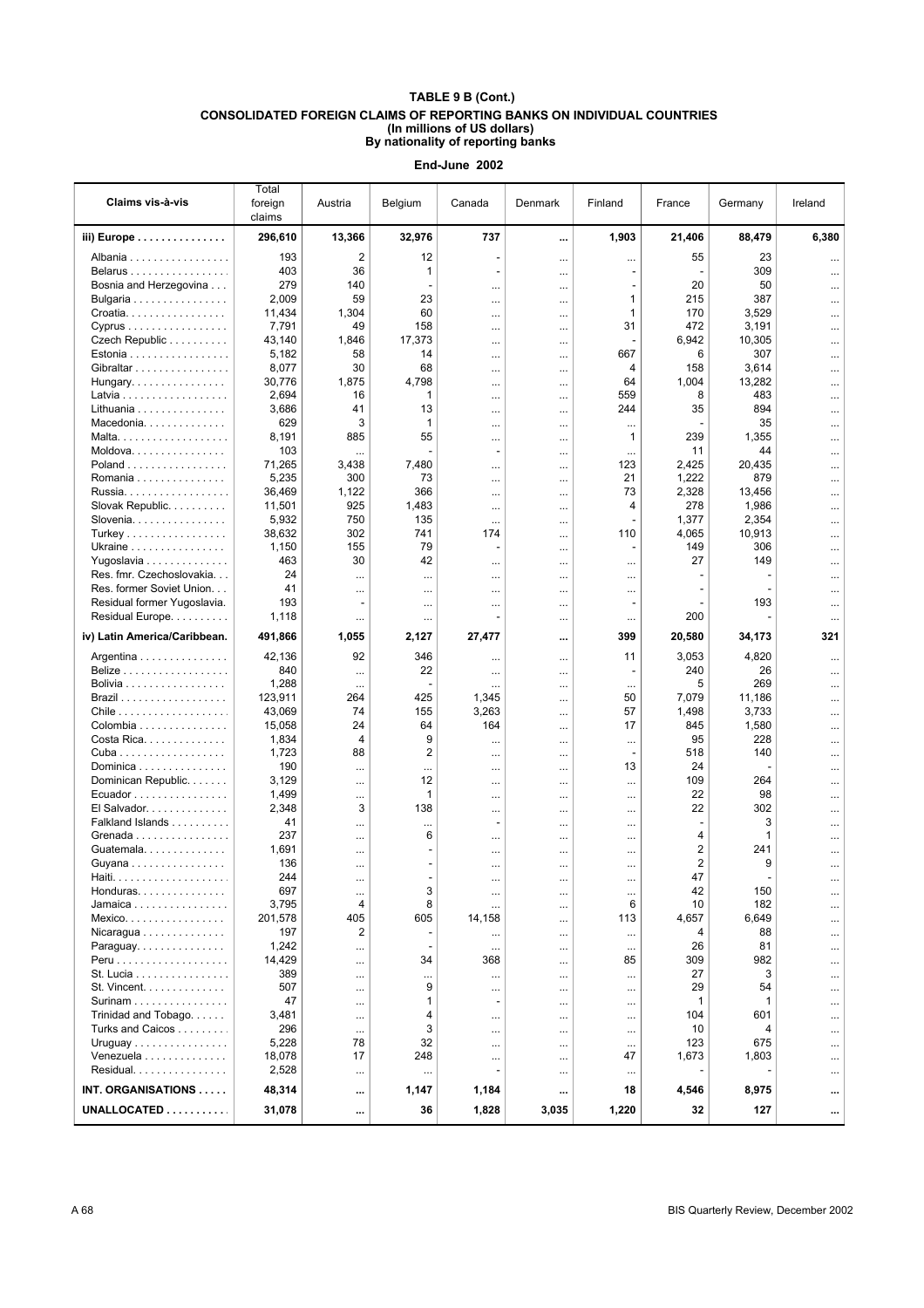| Italy                | Japan           | Nether-<br>lands | Portugal | Spain          | Sweden                   | Switzer-<br>land | United<br>Kingdom | United<br><b>States</b>    | Claims vis-à-vis                             |
|----------------------|-----------------|------------------|----------|----------------|--------------------------|------------------|-------------------|----------------------------|----------------------------------------------|
| 32,739               | 3,626           | 19,360           | 1,307    | 1,339          | 8,726                    | 6,629            | 10,824            | 20,756                     | iii) Europe                                  |
| 95                   |                 |                  |          |                |                          |                  |                   | $\cdots$                   | Albania                                      |
| 6                    |                 | 4                |          |                | 3                        |                  |                   | $\cdots$                   | Belarus                                      |
| 5                    | $\cdots$        | 3                |          |                | 1                        | 5                |                   | $\mathbf{1}$               | Bosnia and Herzegovina                       |
| 567                  | 29              | 230              |          | 4              | 1                        | 38               | $\overline{2}$    | 264                        | Bulgaria                                     |
| 5,233                | 126             | 124              |          | $\overline{2}$ | 36                       | 51               | 177               | 103                        | Croatia.                                     |
| 85                   | $\ddotsc$       | 286              | 187      | 10             | 19                       | 241              | 664               | 165                        | $Cyprus \ldots \ldots \ldots \ldots \ldots$  |
| 246                  | 124             | 2,199            | 9        | 111            | 15                       | 219              | 883               | 1,890                      | Czech Republic                               |
| 72<br>17             | 38              | 7<br>70          | 1,026    | 1<br>63        | 3,903<br>39              | 3<br>132         | 2<br>379          | 13<br>21                   | Estonia<br>Gibraltar                         |
| 2,861                | $\ldots$<br>319 | 1,551            | 6        | 218            | 16                       | 446              | 777               | 1,992                      | Hungary                                      |
| 11                   | 10              | 8                |          |                | 1,554                    | 10               | 5                 | 3                          | Latvia                                       |
| 20                   | 80              | 44               |          | $\mathbf{1}$   | 2,075                    | 63               | 32                | 36                         | Lithuania                                    |
| 4                    |                 | 7                |          | 1              |                          | 5                |                   | 502                        | Macedonia                                    |
| 166                  | $\cdots$        | 38               |          | 70             | 16                       | 195              | 3,407             | 290                        | Malta.                                       |
|                      |                 | $\overline{7}$   |          | 7              |                          |                  |                   | $\cdots$                   | Moldova.                                     |
| 14,237               | 640             | 6,637            | 56       | 235            | 638                      | 447              | 539               | 6,312                      | Poland                                       |
| 265                  | 17              | 1,215            | 8        | 11             | $\overline{2}$           | 61               | 88                | 667                        | Romania                                      |
| 1,870                | 539             | 3,378            | 3        | 232            | 115                      | 3,200            | 584               | 3,581                      | Russia.                                      |
| 4,810                | 218             | 587              |          | 1              | 83                       | 110              | 37                | 699                        | Slovak Republic.                             |
| 312                  | 67              | 70               | 3        | 28             | $\overline{2}$           | 31               | 3                 | 10                         | Slovenia                                     |
| $\cdots$             | 1,400           | 2,745            | 9        | 337            | 184                      | 1,299            | 3,229             | 3,296                      | Turkey                                       |
| 112                  | 8               | 146              |          | 3              | 2                        | 34               | 8                 | 90                         | Ukraine                                      |
| 17                   | 11              | 4                |          | 3              | 22                       | 39               | 6                 | $\cdots$                   | Yugoslavia                                   |
| $\cdots$             |                 |                  |          |                | $\cdots$                 | $\cdots$         |                   | $\cdots$                   | Res. fmr. Czechoslovakia                     |
|                      |                 |                  |          |                |                          |                  | $\overline{c}$    | $\ddots$                   | Res. former Soviet Union                     |
|                      |                 |                  |          |                |                          |                  |                   | $\cdots$                   | Residual former Yugoslavia.                  |
|                      |                 |                  |          |                |                          | $\ddotsc$        |                   | 821                        | Residual Europe.                             |
| 21,376               | 10,101          | 26,751           | 1,264    | 157,203        | 1,017                    | 9,687            | 26,994            | 130,701                    | iv) Latin America/Caribbean.                 |
| 2,851                | 1,116           | 2,005            | 67       | 10,093         | 151                      | 537              | 2,925             | 10,720                     | Argentina $\ldots \ldots \ldots \ldots$      |
| 9                    |                 | 6                | 90       | 9              |                          | 44               | 110               | 8                          |                                              |
|                      |                 | 62               |          | 568            | 5                        | 6                | 20                | 321                        | Bolivia                                      |
| 9,122                | 3,225           | 14,592           | 914      | 20,810         | 470                      | 3,695            | 11,817            | 29,590                     |                                              |
| 825                  | 1,107           | 1,491            | 17       | 20,759         | 25                       | 220              | 1,680             | 7,088                      |                                              |
| 517                  | 832             | 694              | 11       | 4,425          | 32                       | 479              | 1,108             | 3,631                      | Colombia                                     |
| 3                    | 22              | 20               | 4        | 194            | 13                       | 12               | 58                | 597                        | Costa Rica.                                  |
| 105                  | $\overline{7}$  | 302              |          | 300<br>12      | 14                       | 74               | 29<br>45          | $\cdots$                   |                                              |
| $\cdots$<br>18       |                 | 81               |          | 787            | 13                       | 40               | 40                | $\cdots$<br>932            | Dominica<br>Dominican Republic.              |
| 28                   | $\cdots$<br>88  | 60               |          | 201            |                          | 31               | 269               | 584                        | Ecuador                                      |
| $\cdots$             | $\cdots$        | 14               |          | 95             |                          | 26               | 108               | 1,118                      | El Salvador.                                 |
|                      |                 |                  |          | 20             |                          |                  | 12                |                            | Falkland Islands                             |
| $\cdots$             | $\ddotsc$       | 25               |          |                |                          | 1                | 55                | 27                         | Grenada                                      |
|                      |                 | 15               | 6        | 88             | 3                        | 6                | 285               | 898                        | Guatemala.                                   |
| $\cdots$             |                 | 9                |          |                |                          | 3                |                   | 17                         | Guyana                                       |
|                      |                 |                  |          |                |                          |                  |                   | 84                         |                                              |
|                      |                 | 50               |          | 34             | 8                        | 7                | 87                | 265                        | Honduras                                     |
| $\overline{2}$       | 9               | 14               |          |                |                          | 17               | 50                | 678                        | Jamaica                                      |
| 1,737                | 3,008           | 5,334            | 83       | 87,542         | 190                      | 2,880            | 5.132             | 65,268                     | $Mexico. \ldots \ldots \ldots \ldots \ldots$ |
| 3                    | 1               | 2                |          | 11             |                          | 1                | 3                 | 72                         | Nicaragua                                    |
| 174                  | $\cdots$        | 251              |          | 185            |                          | 30               | 111               | 350                        | Paraguay                                     |
| 4,880                | 161             | 113              |          | 4,484          | 43                       | 114              | 503               | 1.992                      |                                              |
| $\cdots$             | $\cdots$        | 3<br>1           |          |                | $\overline{\phantom{a}}$ | 2<br>74          | 83<br>72          | $\cdots$                   | St. Lucia<br>St. Vincent.                    |
| $\cdots$             | $\cdots$        | 21               |          | 21             |                          |                  | 2                 | $\cdots$<br>$\overline{a}$ | Surinam                                      |
| $\cdots$             | $\cdots$<br>45  | 97               |          | 67             | $\sim$                   | 104              | 296               | 915                        | Trinidad and Tobago                          |
| $\cdots$<br>$\cdots$ | $\cdots$        | 6                |          |                |                          | 8                | 149               | $\cdots$                   | Turks and Caicos                             |
| 358                  | 16              | 647              | 12       | 881            | 18                       | 146              | 271               | 1,377                      | Uruguay                                      |
| 742                  | 464             | 836              | 60       | 5,617          | 32                       | 1,130            | 1,605             | 2,739                      | Venezuela                                    |
| $\cdots$             | $\cdots$        |                  |          |                | $\cdots$                 | $\cdots$         | $\cdots$          | 1,430                      | Residual                                     |
| 2,400                |                 | 1,348            | 12       | 1,386          | $\mathbf{2}$             |                  | 23,334            | $\ddotsc$                  | INT. ORGANISATIONS                           |
|                      |                 |                  |          |                |                          |                  |                   |                            |                                              |
|                      |                 |                  | 6        | 11             | 1,444                    | $\mathbf{2}$     | 139               |                            | UNALLOCATED                                  |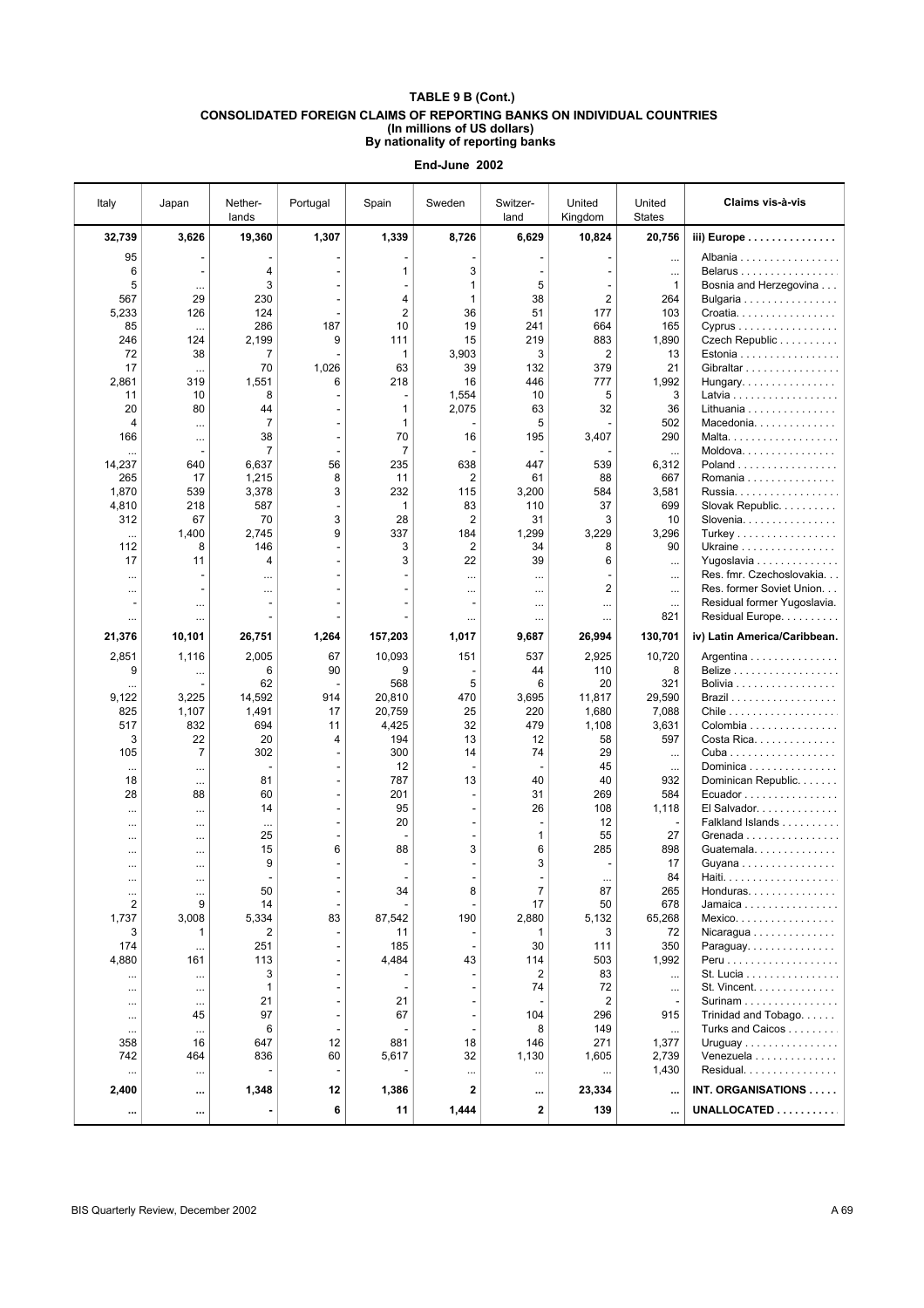# **TABLE 9 C CONSOLIDATED INTERNATIONAL CLAIMS OF REPORTING BANKS ON INDIVIDUAL COUNTRIES (In millions of US dollars) By nationality of reporting banks**

| Claims vis-à-vis                             | Total<br>international<br>claims | Austria         | Belgium         | Canada          | Denmark         | Finland      | France           | Germany           | Ireland         |
|----------------------------------------------|----------------------------------|-----------------|-----------------|-----------------|-----------------|--------------|------------------|-------------------|-----------------|
| ALL COUNTRIES                                | 8,890,079                        | 68,413          | 397,311         | 150,214         | 55,726          | 53,346       | 728,465          | 1,580,108         | 195,138         |
| <b>DEVELOPED COUNTRIES</b>                   | 7,293,877                        | 45,465          | 361,915         | 115,647         | 51,871          | 48,013       | 593,245          | 1,325,515         | 188,487         |
| $i)$ Europe $\dots\dots\dots\dots\dots\dots$ | 5,294,794                        | 40,149          | 321,483         | 67,422          | 48,025          | 44,465       | 424,401          | 988,640           | 166,584         |
| Austria                                      | 120,713                          | $\cdots$        | 3,633           | 1,660           | 655             | 79           | 4,766            | 54,759            | 6,090           |
| Andorra                                      | 831                              | $\ldots$        | 55              |                 | $\ddots$        | $\ddotsc$    | 14               | 27                |                 |
| Belgium                                      | 214,699                          | 1,154           |                 | 2,532           | 777             | 100          | 29,050           | 37,991            | 2,274           |
| Denmark                                      | 88,598                           | 257             | 2,943           | 867             | $\cdots$        | 14,905       | 1,708            | 15,911            | 1,818           |
| $Finaland$                                   | 39,942                           | 341             | 1,802           | $\cdots$        | 1,325           | $\ddotsc$    | 2,947            |                   | 2,177           |
| France                                       | 547,683                          | 2,149           | 44,418          | $\ddotsc$       | 1,051           | 1,176        |                  | 103,834           | 12,356          |
| Germany                                      | 831,703                          | 13,919          | 38,767          | $\ddotsc$       | 6,785           | 1,051        | 75,266           |                   | 62,424          |
| Greece                                       | 75,028                           | 1,167           | 4,498           | 620             | -53             | 127          | 9,283            |                   | $\cdots$        |
| Iceland                                      | 6,312                            | 126             | 280             | $\ddotsc$       | $\ddotsc$       | 56           | 115              | 3,019             |                 |
| $I$ reland                                   | 151,102                          | 2,624           | 17,704          | $\cdots$        | 657             | 195          | 8,819            | 37,436            |                 |
| Italy                                        | 499,102                          | 3,428           | 42,370          | $\cdots$        | 420             | 307          | 81,808           | 96,533            | 22,382          |
| Liechtenstein                                | 4,094                            | 928             | 100             |                 | $\ddotsc$       |              | 68               |                   |                 |
| Luxembourg                                   | 174,874                          | 2,002           | 18,205          | 1,906           | 3,893           | 80           | 17,429           | 37,519            | 1,363           |
| Netherlands                                  | 364,707                          | 2,551           | 29,020          | $\cdots$        | 1,094           | 394          | 39,999           | 84,019            | 2,874           |
| $Normay \dots \dots \dots \dots \dots$       | 70.002                           | 380             | 1.701           | $\ddotsc$       | 2,875           | 9.699        | 1,571            | 13,432            | 424             |
| Portugal                                     | 76,488                           | 437             | 5,280           | 698             | 161             | 65           | 4,167            | 17,811            |                 |
| Spain                                        | 195,308                          | 623             | 15,080          |                 | 503             | 50           | 21,050           | 46,359            | 11.608          |
|                                              | 125,373                          | 343             | 1,921           | 1,379           | 13,784          | 13,202       | 4,356            | 20,190            | 2,562           |
| Switzerland                                  | 412.739<br>1,295,314             | 2.129<br>5,580  | 5.764<br>87,933 | 1,122<br>26,634 | 1.287<br>12,811 | 77<br>2,902  | 38,393<br>83,592 | 50,898<br>337,310 | 1.017<br>32,741 |
| United Kingdom                               | 68                               |                 |                 |                 |                 |              |                  | 68                |                 |
| Vatican                                      | 114                              | $\ddotsc$<br>11 | <br>9           | $\cdots$        | $\cdots$        |              |                  | 14                | $\ddotsc$       |
|                                              |                                  |                 |                 |                 |                 |              |                  |                   |                 |
| ii) Other                                    | 1,999,083                        | 5,316           | 40,432          | 39,986          | 3,846           | 3,548        | 168,844          | 322,657           | 20,835          |
| Australia                                    | 96,681                           | 891             | 2,131           | $\ddotsc$       | $\ddotsc$       | 22           | 4,308            |                   |                 |
| Canada                                       | 175,690                          | 401             | 2,028           | $\cdots$        | 170             | 414          | 7,782            | 15,551            | 2,876           |
| $Japan \dots \dots \dots \dots \dots \dots$  | 328,039                          | 438             | 3,182           |                 | 5               | 114          | 26,009           | 26,455            | 9,726           |
| New Zealand                                  | 13,567                           | 32              | 130             |                 |                 | 1            | 1,239            |                   |                 |
| United States                                | 1,385,106                        | 3,554           | 32,961          | 39,986          | 3,671           | 2,997        | 129,506          | 280,651           | 8,233           |
| <b>OFFSHORE CENTRES</b>                      | 704,546                          | 4,050           | 18,813          | 13,509          | 820             | 1,165        | 51,735           | 85,266            | 2,675           |
| Aruba                                        | 394                              |                 | 16              |                 | $\cdots$        |              | 1                |                   | $\cdots$        |
| Bahamas                                      | 22,927                           | $\overline{2}$  | 289             | 2,773           |                 | 62           | 1,260            |                   | $\cdots$        |
| Bahrain                                      | 8,582                            | 8               | 1,149           | $\cdots$        | $\ddotsc$       |              | 740              | $\ddotsc$         | $\cdots$        |
| Barbados                                     | 2,276                            | $\ddotsc$       | 14              | $\ddotsc$       | $\ddotsc$       |              | 76               |                   |                 |
| Bermuda                                      | 35,093                           | 282             | 658             | 566             | $\ddotsc$       | 17           | 2,118            |                   | $\cdots$        |
| Cayman Islands                               | 298,115                          | 1,580           | 6,983           | $\ddotsc$       |                 | 563          | 15,023           |                   | $\cdots$        |
| Guernsey                                     | 11,398                           | 433             | 431             | $\ddotsc$       | $\cdots$        | 195          | 825              | .                 | 63              |
| Hong Kong SAR                                | 98,926                           | 241             | 1,571           | 1,123           |                 | 40           | 5,781            |                   | $\cdots$        |
| $Isle of Man \ldots \ldots$                  | 4,751                            | 57              | 122             | $\cdots$        |                 | 19           | 200              |                   | 160             |
| Jersey                                       | 31,472                           | 463             | 2,215           | $\ddotsc$       | $\ddotsc$       | 3            | 1,168            | $\ddotsc$         | 144             |
| Lebanon                                      | 4.949                            | $\ddotsc$       | 92              | $\cdots$        | $\cdots$        | $\ddotsc$    | 1,972            |                   | $\ddotsc$       |
| Liberia                                      | 16,486                           | $\ddotsc$       | 646             |                 |                 | 128          | 1,985            |                   |                 |
| Netherlands Antilles                         | 28,683                           | 187             | 561             | $\cdots$        | $\ddotsc$       |              | 12,690           |                   | $\cdots$        |
| Panama                                       | 29,992                           | 60              | 610             | $\cdots$        | $\ddotsc$       | $\mathbf{1}$ | 1,989            |                   | $\cdots$        |
| Singapore $\ldots \ldots \ldots \ldots$      | 80,187                           | 229             | 2,177           | $\cdots$        | $\ddotsc$       | 136          | 3,835            |                   | $\cdots$        |
| Vanuatu                                      | 306                              |                 |                 | $\ddotsc$       | $\cdots$        | .            | 26               | $\ddotsc$         | $\cdots$        |
| West Indies UK                               | 30,009                           | 508             | 1,279           | $\ddotsc$       | $\ddotsc$       | $\mathbf{1}$ | 2,046            | $\ddotsc$         | $\ddotsc$       |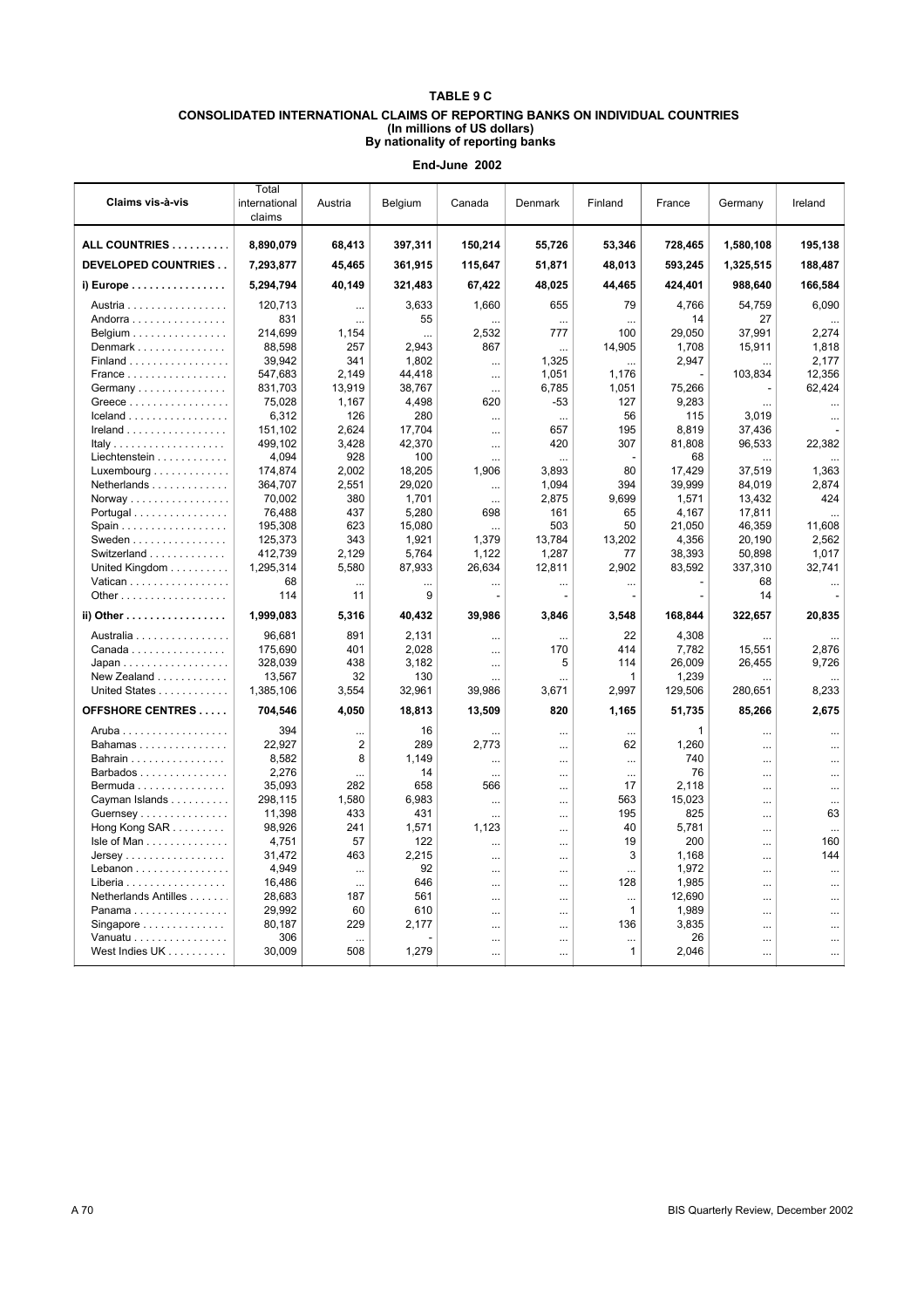| Italy     | Japan     | Nether-<br>lands | Portugal | Spain          | Sweden         | United<br>Kingdom | United<br><b>States</b> | Claims vis-à-vis       |
|-----------|-----------|------------------|----------|----------------|----------------|-------------------|-------------------------|------------------------|
| 223,452   | 887,600   | 448,569          | 40,712   | 157,204        | 95,681         | 642,952           | 485,297                 | ALL COUNTRIES          |
| 169.744   | 679.747   | 382,915          | 29,588   | 104,926        | 78.913         | 452,663           | 339,203                 | DEVELOPED COUNTRIES    |
| 146,225   | 317,902   | 299,414          | 24,982   | 94,829         | 61,771         | 258,266           | 284,613                 | i) Europe              |
| 2,585     | 3,185     | 4,954            | 574      | 1,235          | 508            | 5,807             | 5,552                   | Austria                |
| 8         |           |                  |          | 650            |                |                   | $\ddotsc$               | Andorra                |
| 10,291    | 9,296     | 26,832           | 1,027    | 6,454          | 1,306          | 19,385            | 8,727                   | Belgium                |
| 745       | 3,755     | 4,392            | 67       | 590            | 11,208         | 4,867             | 6,374                   | Denmark                |
| 529       | 3,031     | 1,881            | 21       | 797            | 5,134          | 2,597             | 2,431                   | Finland                |
| 18,941    | 37,073    | 22,987           | 2,181    | 9,201          | 1,844          | 36,330            | 39,994                  | France                 |
| 21,870    | 67,387    | 53,970           | 2,287    | 16,340         | 8,841          | 49,300            | 63,680                  | Germany                |
| 1,684     | 1,890     | 6,889            | 342      | 1,583          | 198            | 5,420             | 2,808                   | Greece                 |
| 169       | 145       | 184              | 9        | 63             | 189            | 281               | 64                      | Iceland                |
| 5.037     | 10,220    | 4.799            | 1.091    | 2,609          | 918            | 16,419            | 4.327                   | $I$ reland             |
|           | 22,678    | 37,079           | 749      | 13,931         | 745            | 37,524            | 18,117                  |                        |
| 26        | $\ddotsc$ | 173              | 14       | 32             | 14             | 960               |                         | Liechtenstein          |
| 18,670    | 27,374    | 7,943            | 1,282    | 2,343          | 1,161          | 7,464             | 5,355                   | Luxembourg             |
| 11,441    | 21,928    |                  | 1,801    | 9,382          | 1,992          | 29,661            | 28,316                  | Netherlands            |
| 717       | 922       | 2,019            | 57       | 723            | 7,549          | 7,019             | 8,515                   | Norway                 |
| 8,012     | 1,240     | 3,717            |          | 3,843          | 76             | 6,820             | 1,532                   | Portugal               |
| 4,651     | 9,081     | 13,829           | 3,794    |                | 584            | 10,900            | 7,564                   |                        |
| 1,379     | 7,022     | 7,297            | 270      | 941            | $\ddotsc$      | 9,886             | 5,861                   | Sweden                 |
| 4,162     | 7,253     | 10,503           | 850      | 1,039          | 1,499          | 7,623             | 11,629                  | Switzerland            |
| 35,299    | 84,422    | 89,966           | 8,566    | 23,073         | 18,005         | $\cdots$          | 63,767                  | United Kingdom         |
| $\ddotsc$ |           | $\cdots$         |          |                |                |                   |                         | Vatican                |
| 9         |           |                  |          |                |                | 3                 |                         | Other                  |
| 23,519    | 361,845   | 83,501           | 4,606    | 10,097         | 17,142         | 194,397           | 54,590                  | ii) Other              |
| 842       | 10,594    | 2,997            | 18       | 131            | 85             | 16,427            | 6,785                   | Australia              |
| 863       | 12,974    | 4,507            | 656      | 566            | 274            | 18,708            | 14,622                  | Canada                 |
| 1.743     |           | 4,491            | 29       | 367            | 581            | 22,171            | 32,252                  | Japan                  |
| 883       | 1,181     | 490              | 1        | 6              | 7              | 2,254             | 931                     | New Zealand            |
| 19,188    | 337,096   | 71,016           | 3,902    | 9,027          | 16,195         | 134,837           |                         | United States          |
| 16,940    | 146,335   | 19,161           | 6,470    | 7,578          | 6,907          | 101,932           | 45,190                  | OFFSHORE CENTRES       |
| 11        |           | 199              |          | 3              |                |                   |                         | Aruba                  |
| 3,776     | 516       | 990              | 91       | 943            | 30             | 1,720             | 1,050                   | Bahamas                |
| 180       | 908       | 157              |          | 3              | 3              | 1,543             | 489                     | Bahrain                |
| $\ddotsc$ |           | 72               |          |                |                | 438               | 318                     | Barbados               |
| 324       | 1,992     | 1,997            | 1        | 203            | 130            | 3.854             | 5.221                   | Bermuda                |
| 5,572     | 81,285    | 5,074            | 4,732    | 4,800          | 5,197          | 36,634            | 27,612                  | Cayman Islands         |
| 1,088     | 62        | 122              | 23       | 88             | 8              | 4,483             | $\ddotsc$               | Guernsey               |
| 1.173     | 17,361    | 3.404            | 15       | 71             | 38             | 20.842            | 5.244                   | Hong Kong SAR          |
| 23        | 55        | 50               | 3        | $\overline{2}$ | 1              | 2,185             | $\cdots$                | Isle of Man            |
| 888       | 9,023     | 349              | 20       | 256            | 45             | 7,727             | $\ddotsc$               | $Jersev \ldots \ldots$ |
| 182       | 7         | 474              |          | 2              | $\overline{2}$ | 661               | 111                     | Lebanon                |
| 98        | 2,814     | 187              |          | 5              | 321            | 1,120             | 365                     | Liberia                |
| 391       | 3,467     | 1,343            | 37       | 577            | 70             | 1,555             | 329                     | Netherlands Antilles   |
| 267       | 14,880    | 444              | 37       | 273            | 67             | 1,283             | 930                     | Panama                 |
| 2.645     | 13,965    | 3.160            | 6        | 183            | 931            | 14,086            | 3.229                   |                        |
|           |           |                  |          |                |                |                   |                         | Vanuatu                |
| 322       |           | 1,139            | 1,505    | 169            | 64             | 3,796             | 292                     | West Indies UK         |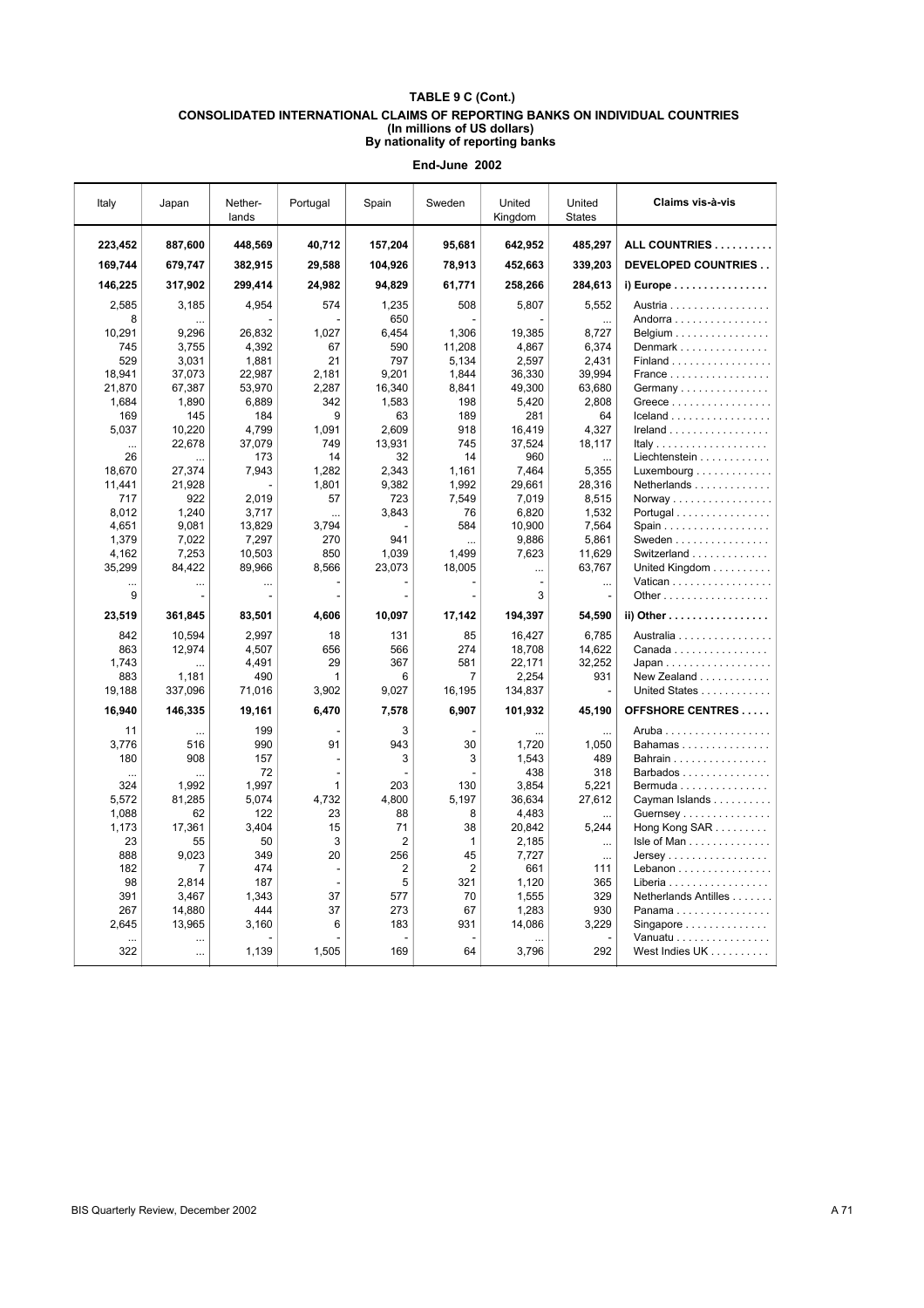|                                                         | Total         |                  |                          |                          |                      |                            |                |                      |           |
|---------------------------------------------------------|---------------|------------------|--------------------------|--------------------------|----------------------|----------------------------|----------------|----------------------|-----------|
| Claims vis-à-vis                                        | international | Austria          | Belgium                  | Canada                   | Denmark              | Finland                    | France         | Germany              | Ireland   |
|                                                         | claims        |                  |                          |                          |                      |                            |                |                      |           |
| DEVELOPING COUNTRIES.                                   | 812,275       | 18,898           | 15,400                   | 18,046                   |                      | 2,930                      | 78,912         | 160,225              | 3,194     |
| i) Africa & Middle East                                 | 119,972       | 2,710            | 2,697                    | 1,520                    |                      | 112                        | 24,889         | 21,324               | 201       |
|                                                         |               |                  |                          |                          |                      |                            |                |                      |           |
| Algeria                                                 | 4,042         | 148              | 147                      |                          |                      |                            | 1,329          | $\cdots$             | $\cdots$  |
| Angola                                                  | 2,494         | 10               | 128                      | ٠                        |                      |                            | 911            | $\cdots$             |           |
|                                                         | 97            | $\ldots$         | 25                       |                          | $\cdots$             |                            | 63             | $\ldots$             |           |
| Botswana                                                | 29            | $\cdots$         |                          |                          | $\cdots$             | $\cdots$                   | 9              | $\cdots$             |           |
| Burkina Faso                                            | 114           | 10               | 10                       | ۰                        | $\cdots$             | $\cdots$                   | 70             | $\cdots$             | $\ddotsc$ |
| Burundi                                                 | 75            | $\ddotsc$        | 5                        |                          | $\cdots$             | $\cdots$                   | 63             | $\cdots$             |           |
| Cameroon                                                | 2,098         | 370              | 43                       | ۰                        | $\cdots$             | $\cdots$                   | 1,108          | $\cdots$             |           |
| Cape Verde<br>Central African Rep.                      | 265<br>18     |                  | $\overline{\phantom{a}}$ | $\overline{\phantom{a}}$ |                      |                            | 5<br>7         |                      |           |
|                                                         | 38            | 4<br>1           | 4<br>$\overline{2}$      |                          | $\cdots$             | $\cdots$                   | 18             | $\cdots$             |           |
| Chad<br>Comoros Islands.                                | 8             |                  | 3                        | $\overline{\phantom{a}}$ | $\cdots$             |                            | 5              | $\cdots$             |           |
| $Congo \ldots \ldots \ldots \ldots \ldots$              | 975           |                  | 1                        | <br>$\overline{a}$       | $\cdots$             |                            | 882            |                      |           |
| Congo Democratic Republic.                              | 825           | <br>5            | 124                      |                          | $\cdots$             | $\cdots$                   | 483            |                      |           |
| Cote d'Ivoire                                           | 2,822         | 60               | 129                      |                          | $\cdots$<br>$\cdots$ |                            | 1,952          |                      | $\ddotsc$ |
| Djibouti                                                | 53            |                  |                          | <br>$\overline{a}$       |                      |                            | 47             | $\cdots$             |           |
| Egypt                                                   | 8,770         | $\ddotsc$<br>561 | 118                      |                          | <br>$\cdots$         | $\cdots$                   | 1,384          | <br>$\cdots$         | <br>      |
| Equatorial Guinea                                       | 32            | $\cdots$         | $\cdots$                 | <br>$\overline{a}$       |                      |                            | 4              | $\cdots$             |           |
| Eritrea                                                 | 25            |                  |                          | -                        | $\cdots$             |                            |                | $\cdots$             |           |
| Ethiopia                                                | 31            | 6                |                          | ٠                        |                      | 1                          | 1              | $\cdots$             |           |
| Gabon                                                   | 529           | $\cdots$         | 8                        |                          |                      |                            | 366            | $\cdots$             |           |
| Gambia                                                  | 37            | 10               |                          | $\overline{a}$           |                      | $\overline{a}$             | 10             | $\cdots$             |           |
| Ghana                                                   | 826           | 21               | 38                       |                          | $\cdots$             | 8                          | 199            | $\cdots$             |           |
| Guinea                                                  | 335           | 11               |                          |                          | $\cdots$             |                            | 252            |                      |           |
| Guinea-Bissau                                           | 11            | $\ddots$         |                          |                          |                      |                            | $\overline{2}$ | $\cdots$             |           |
| $\mathsf{lran}\dots\dots\dots\dots\dots\dots\dots\dots$ | 8,305         | 190              | 452                      |                          |                      |                            | 1,577          | $\cdots$             |           |
|                                                         | 1,370         | 383              | 15                       |                          |                      |                            | 400            | $\cdots$             |           |
| Israel                                                  | 10,091        | 117              | 171                      | 289                      | $\cdots$             |                            | 260            | $\cdots$             |           |
| Jordan                                                  | 1,133         | 48               | 4                        |                          |                      |                            | 131            | $\cdots$             |           |
| Kenya                                                   | 954           | 13               | 93                       |                          |                      | 9                          | 112            |                      |           |
| Kuwait                                                  | 6,290         | 15               | 24                       |                          | $\cdots$             | $\overline{a}$             | 1,018          | $\cdots$             |           |
| Lesotho                                                 | 214           | $\ddotsc$        | $\cdots$                 | $\overline{\phantom{a}}$ | $\cdots$             | $\cdots$                   | 92             | $\cdots$             |           |
| Libya                                                   | 229           | 1                | 1                        |                          | $\cdots$             | $\cdots$                   |                | $\cdots$             |           |
| Madagascar                                              | 253           | 44               | 6                        | $\overline{\phantom{a}}$ | $\cdots$             |                            | 159            |                      |           |
| Malawi                                                  | 41            | 20               |                          | $\overline{a}$           |                      | $\cdots$                   | 1              | $\cdots$             |           |
|                                                         | 224           | $\ddotsc$        |                          | $\overline{\phantom{a}}$ | $\cdots$             | $\cdots$                   | 178            | $\cdots$             |           |
| Mauritania                                              | 165           | 9                | 48                       |                          |                      | $\cdots$                   | 91             | $\cdots$             |           |
| Mauritius                                               | 1,639         | 14               | 10                       |                          | $\cdots$             | 9                          | 428            |                      |           |
| $M$ orocco                                              | 6,547         | 24               | 116                      |                          |                      | 51                         | 2,989          | $\cdots$             |           |
| Mozambique                                              | 499           | $\cdots$         | 3                        | ÷                        | $\cdots$             | $\ddotsc$                  | 236            | $\cdots$             |           |
| Namibia                                                 | 132           | $\cdots$         | 26                       |                          | $\cdots$             | $\ddotsc$                  | 10             | $\cdots$             | $\ddotsc$ |
| Niger<br>Nigeria                                        | 45<br>2,011   | <br>1            | 7<br>51                  |                          |                      | $\cdots$<br>$\overline{a}$ | 13<br>423      | $\cdots$             |           |
| Oman                                                    | 2,813         | 22               | 96                       |                          |                      |                            | 370            |                      |           |
| Palestinian Territory                                   | 37            | $\cdots$         | $\cdots$                 |                          | $\cdots$<br>$\cdots$ | <br>                       |                | $\cdots$<br>$\cdots$ | <br>      |
| Qatar                                                   | 4,472         | 41               | 82                       |                          |                      | $\cdots$                   | 683            | $\cdots$             |           |
| Rwanda                                                  | 43            | 9                | 2                        |                          | $\cdots$             | $\cdots$                   | 23             | $\cdots$             |           |
| Sao Tome and Principe                                   | 14            | $\cdots$         |                          |                          |                      | $\cdots$                   | 7              | $\cdots$             | $\cdots$  |
| Saudi Arabia                                            | 16,378        | 33               | 88                       | 145                      | $\cdots$             | $\overline{c}$             | 1,820          | $\cdots$             |           |
| Senegal                                                 | 449           | 4                | 26                       |                          | $\cdots$             | $\cdots$                   | 282            | $\cdots$             | $\cdots$  |
| Seychelles                                              | 177           |                  | 5                        |                          |                      |                            | 33             | $\cdots$             |           |
| Sierra Leone                                            | 14            | 5                | $\overline{2}$           |                          |                      |                            |                | $\cdots$             |           |
| Somalia                                                 | 36            | $\cdots$         | $\cdots$                 |                          |                      |                            | 36             | $\ldots$             |           |
| South Africa                                            | 16,932        | 314              | 283                      | 663                      |                      | 11                         | 1,801          | $\cdots$             | $\cdots$  |
| St.Helena                                               |               |                  |                          |                          |                      |                            |                | $\cdots$             |           |
| Sudan                                                   | 303           | $\cdots$         |                          |                          | $\cdots$             | $\cdots$                   | 168            | $\cdots$             |           |
| Swaziland                                               | 66            | $\cdots$         |                          |                          |                      | $\cdots$                   | 11             | $\cdots$             |           |
|                                                         | 597           | $\cdots$         |                          |                          | $\cdots$             | $\cdots$                   | 66             | $\cdots$             |           |
| Tanzania                                                | 514           | 29               | 36                       |                          | $\cdots$             | 10                         | 46             | $\cdots$             |           |
|                                                         | 141           | 18               | 30                       |                          | $\cdots$             | $\cdots$                   | 67             | $\cdots$             |           |
| Tunisia                                                 | 2,842         | 96               | 62                       |                          |                      | $\overline{a}$             | 1,342          | $\cdots$             |           |
| Uganda                                                  | 146           | 12               | 5                        | $\cdots$                 |                      | $\cdots$                   | 19             | $\cdots$             |           |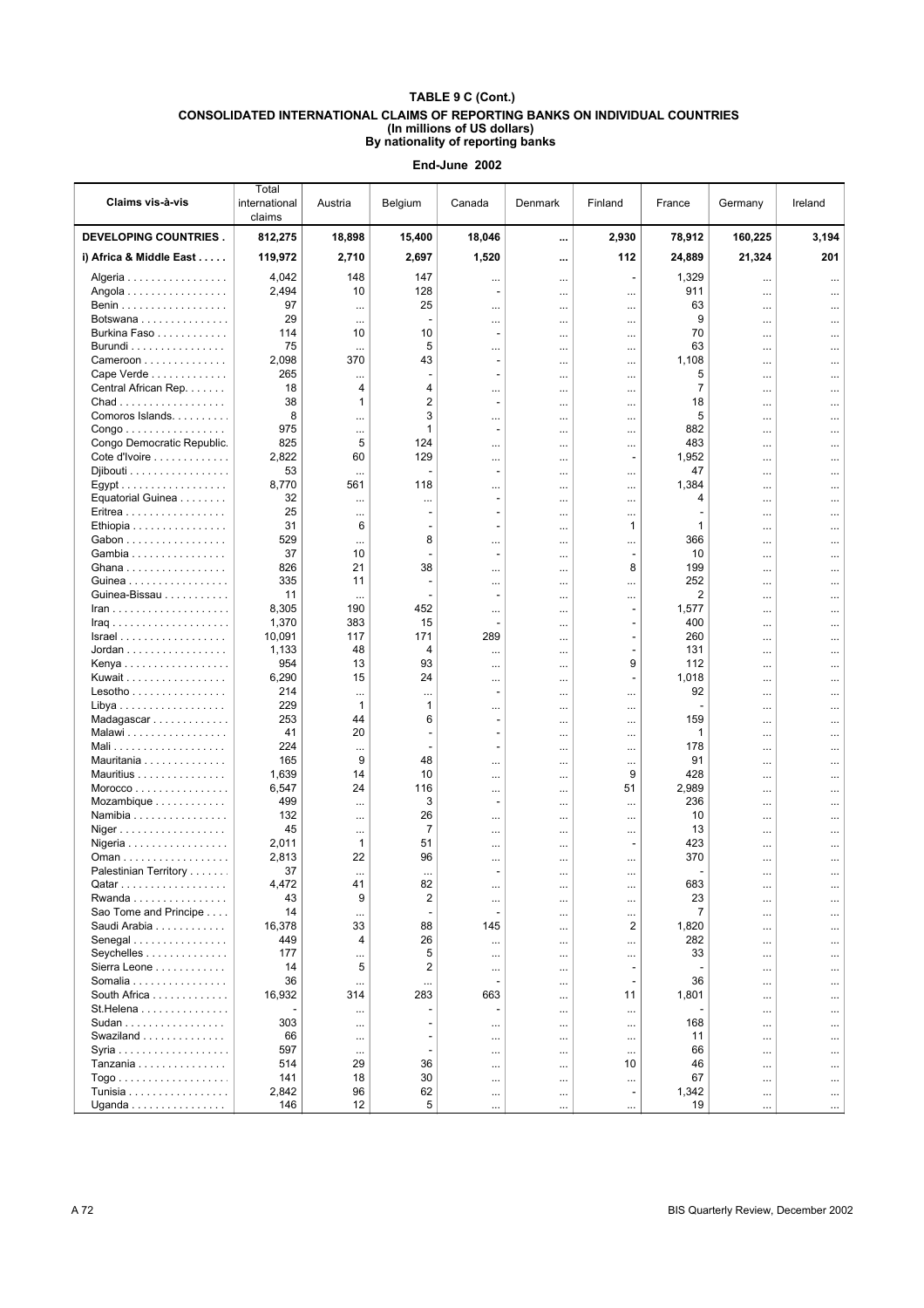| Italy                | Japan                                | Nether-<br>lands | Portugal       | Spain    | Sweden   | United<br>Kingdom | United<br><b>States</b>      | Claims vis-à-vis                                        |
|----------------------|--------------------------------------|------------------|----------------|----------|----------|-------------------|------------------------------|---------------------------------------------------------|
| 34,366               | 61,518                               | 45,145           | 4,642          | 43,303   | 8,415    | 64,884            | 100,904                      | DEVELOPING COUNTRIES.                                   |
| 2,405                | 5,491                                | 4,477            | 1,599          | 1,657    | 494      | 15,022            | 7,790                        | i) Africa & Middle East                                 |
| 70                   | 187                                  | 73               | 2              | 359      | 4        | 49                | 162                          | Algeria                                                 |
| 41                   | $\cdots$                             | 111              | 461            | 126      |          | 171               | 107                          | Angola                                                  |
| $\ddotsc$            | $\ddotsc$                            | 6                |                |          |          | 8                 | $\ddotsc$<br>1               | Benin<br>Botswana                                       |
| $\cdots$<br>$\cdots$ | $\ddotsc$<br>$\cdots$                | 2                |                |          |          | $\cdots$          |                              | Burkina Faso                                            |
| $\ddots$             | $\cdots$                             | 5                |                | ٠        |          | 2                 | $\cdots$                     | Burundi                                                 |
| 22                   | $\cdots$                             | 41               |                | 19       | 4        | 23                | 17                           | Cameroon                                                |
| $\cdots$             | $\cdots$                             | 1<br>1           | 231            | 17       |          |                   | $\cdots$                     | Cape Verde<br>Central African Rep.                      |
| $\cdots$<br>         | $\cdots$<br>                         | 2                |                |          |          | 6                 | <br>1                        | Chad                                                    |
|                      |                                      | $\overline{a}$   |                |          |          |                   |                              | Comoros Islands.                                        |
|                      | $\cdots$                             | 11               |                | 1        |          | 3                 | 14                           | Congo                                                   |
| 15                   |                                      | 19               |                |          |          |                   |                              | Congo Democratic Republic.                              |
| 5<br>$\cdots$        | 46<br>$\cdots$                       | 6                |                | 34<br>1  |          | 64<br>$\cdots$    | 67<br>$\cdots$               | Cote d'Ivoire<br>Djibouti                               |
| 319                  | 171                                  | 129              |                | 33       | 6        | 1,004             | 595                          | Egypt                                                   |
| $\cdots$             | $\cdots$                             |                  |                | 3        |          |                   | 21                           | Equatorial Guinea                                       |
| $\ddotsc$            | $\cdots$                             |                  |                |          |          |                   |                              | Eritrea                                                 |
| 4                    | $\blacksquare$                       | 10               |                |          |          | 3                 | ٠<br>1                       | Ethiopia                                                |
| <br>                 | $\overline{\phantom{a}}$<br>$\cdots$ | 3<br>1           |                | 57       | 1        | $\cdots$<br>5     | $\cdots$                     | Gabon<br>Gambia                                         |
| $\cdots$             |                                      | 107              |                | 11       | 4        | 162               | 23                           | Ghana                                                   |
| $\cdots$             | $\cdots$                             | 1                |                | 3        |          | $\cdots$          | 14                           | Guinea                                                  |
| $\ddotsc$            |                                      |                  | 1              | 4        |          |                   |                              | Guinea-Bissau                                           |
| 657<br>71            | 183<br>29                            | 583<br>25        |                | 462<br>1 | 296<br>6 | 359<br>3          | $\overline{7}$<br>32         |                                                         |
| 158                  | 142                                  | 187              | 47             | 24       | 20       | 896               | 1,085                        | $Israel \ldots \ldots \ldots \ldots$                    |
| 7                    | $\overline{7}$                       | 6                |                | 17       |          | 255               | 104                          | $Jordan$                                                |
| 15                   | 11                                   | 66               |                | 7        |          | 346               | 32                           | Kenya                                                   |
| 69                   | 415                                  | 144              | 234            | 2        | 8        | 1,157             | 539                          | Kuwait                                                  |
| $\cdots$<br>11       | $\cdots$                             | 44<br>1          |                |          |          | 11<br>5           | $\cdots$                     | Lesotho $\ldots \ldots \ldots \ldots \ldots$<br>Libya   |
|                      | $\cdots$                             | 4                |                | 1        |          | .                 | <br>                         | Madagascar                                              |
| 5                    | $\cdots$                             |                  |                |          |          | 5                 | 3                            | Malawi                                                  |
|                      | $\cdots$                             | 11               |                |          |          | 15                | L,                           | Mali                                                    |
| <br>3                | $\cdots$                             | 2<br>40          |                | 9<br>4   | 11       | 215               | <br>98                       | Mauritania<br>Mauritius                                 |
| 190                  | $\cdots$<br>111                      | 204              | 107            | 220      | 12       | 197               | 198                          | Morocco                                                 |
| 2                    | $\cdots$                             | 29               | 130            | 49       |          | 12                | $\overline{a}$               | Mozambique                                              |
|                      |                                      |                  |                | 6        |          | 2                 |                              | Namibia                                                 |
| $\cdots$             |                                      | $\mathbf{1}$     |                |          |          |                   |                              | Niger                                                   |
| 24<br>37             | 39<br>403                            | 112<br>162       |                | 2<br>4   | 2<br>1   | 249<br>548        | 248<br>77                    | Nigeria<br>Oman                                         |
| $\ddotsc$            | $\ddotsc$                            | ٠                |                |          | 1        | 9                 | $\cdots$                     | Palestinian Territory                                   |
| 113                  | 522                                  | 176              |                |          |          | 787               | 137                          | <u>Qatar</u>                                            |
| $\cdots$             | $\cdots$                             | 3                |                |          |          | 2                 | $\qquad \qquad \blacksquare$ | Rwanda                                                  |
| $\cdots$             | $\cdots$                             |                  | 6              | 1        |          |                   |                              | Sao Tome and Principe                                   |
| 311                  | 1,414<br>1                           | 503<br>9         |                | 14<br>9  | 9<br>1   | 3,288             | 2,004<br>25                  | Saudi Arabia<br>Senegal                                 |
| $\cdots$<br>         |                                      | 35               |                | 5        |          | <br>9             | 4                            | Seychelles                                              |
| $\cdots$             | $\cdots$                             | 1                |                |          |          | 2                 |                              | Sierra Leone                                            |
| $\cdots$             |                                      |                  |                |          |          |                   |                              | Somalia                                                 |
| 88                   | 1,267                                | 1,105            | 373            | 56       | 64       | 1,724             | 1,578                        | South Africa                                            |
| $\cdots$<br>11       | $\ddotsc$                            | 2                |                |          |          | 18                | $\cdots$                     | St. Helena<br>Sudan                                     |
| $\cdots$             | $\cdots$<br>$\overline{a}$           |                  |                |          |          | 2                 | $\cdots$<br>22               | Swaziland                                               |
| $\cdots$             |                                      | 3                |                |          | 10       | 40                | $\cdots$                     |                                                         |
| $\cdots$             | 16                                   | 15               |                |          |          | 127               | 45                           | Tanzania                                                |
| $\cdots$             | $\cdots$                             | 1<br>45          | $\overline{7}$ | 1<br>79  | 22       | $\cdots$<br>60    | $\cdots$                     | $Togo \ldots \ldots \ldots \ldots \ldots \ldots \ldots$ |
| 69<br>10             | $\cdots$                             |                  |                |          |          | 72                | 26<br>$\mathbf{1}$           | Tunisia<br>Uganda                                       |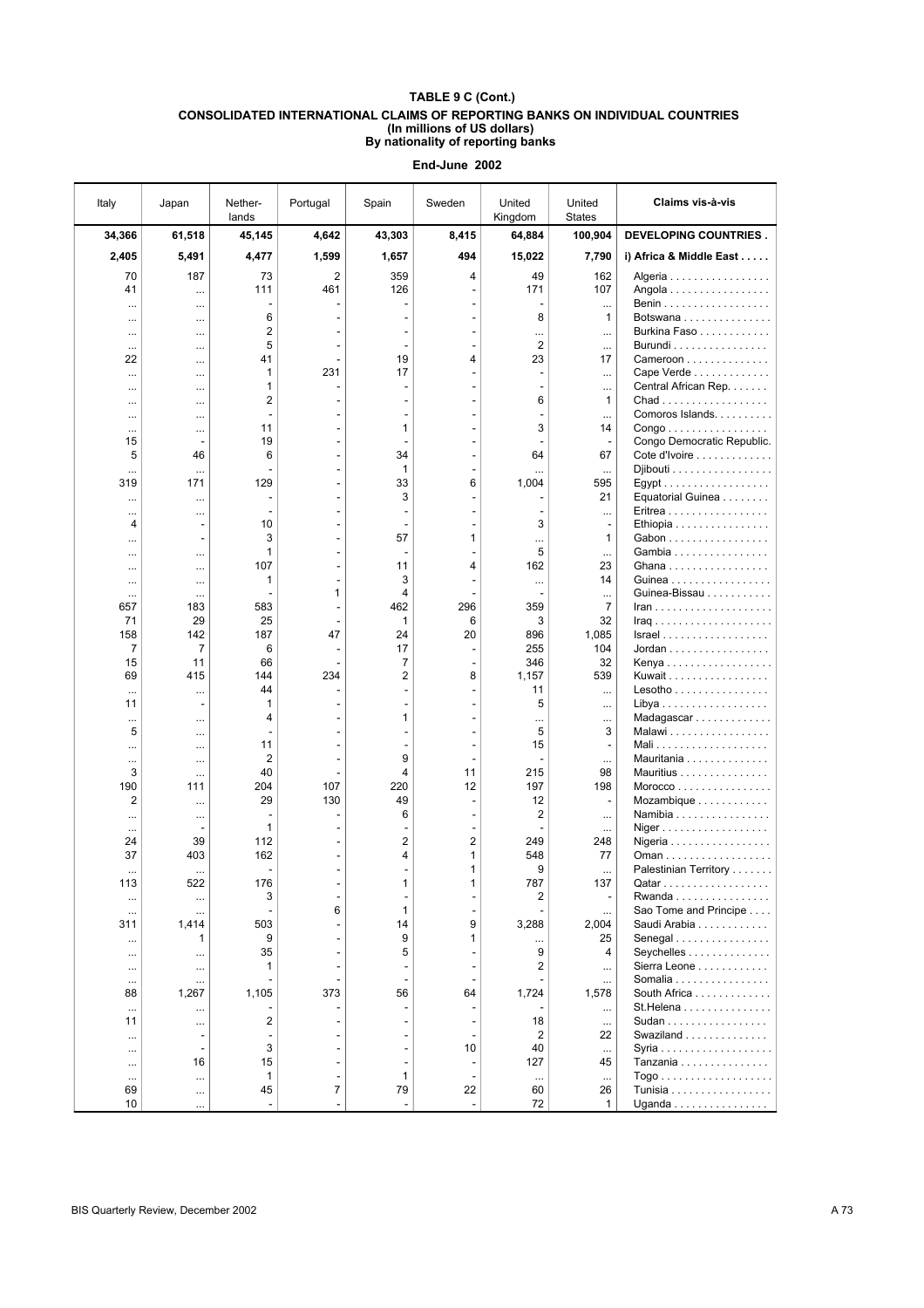| Claims vis-à-vis                     | Total<br>international<br>claims | Austria        | Belgium        | Canada         | Denmark   | Finland        | France | Germany   | Ireland   |
|--------------------------------------|----------------------------------|----------------|----------------|----------------|-----------|----------------|--------|-----------|-----------|
| United Arab Emirates                 | 8,247                            | 24             | 104            |                | $\cdots$  | 1              | 721    | $\cdots$  |           |
| Yemen                                | 295                              | $\cdots$       |                |                | $\cdots$  | $\cdots$       | 47     | $\cdots$  |           |
| Zambia                               | 98                               | $\overline{7}$ | 13             |                | $\cdots$  |                | 6      | $\ddotsc$ |           |
| Zimbabwe                             | 631                              |                | 51             |                | $\cdots$  | 10             | 53     | $\cdots$  |           |
| Residual                             | 36                               | $\cdots$       | $\cdots$       |                | $\cdots$  | $\cdots$       |        | $\cdots$  |           |
| ii) Asia & Pacific                   | 254,646                          | 1,767          | 3,501          | 3,592          |           | 1,066          | 22,239 | 41,154    | 139       |
| Afghanistan                          | 3                                | $\cdots$       | $\cdots$       |                | $\cdots$  | $\cdots$       |        | $\cdots$  |           |
| Armenia                              | 27                               | $\ddotsc$      |                |                | $\cdots$  |                | 1      | $\ddotsc$ |           |
| Azerbaijan                           | 234                              | 5              | $\overline{4}$ | L,             | $\cdots$  | $\cdots$       | 8      | $\ddotsc$ | $\ddotsc$ |
| Bangladesh                           | 588                              |                | 11             |                | $\cdots$  |                | 14     | $\cdots$  |           |
| Bhutan                               | 8                                | $\ddotsc$      | $\cdots$       | ÷.             | $\cdots$  | $\cdots$       |        | $\cdots$  | $\cdots$  |
| <b>British Overseas Territories.</b> | 173                              | $\ddotsc$      | $\overline{7}$ | $\overline{a}$ | $\cdots$  | 15             | 28     | $\ddotsc$ |           |
| Brunei                               | 460                              | $\cdots$       |                |                | $\cdots$  |                | 24     | $\cdots$  |           |
| Cambodia                             | 115                              | $\cdots$       | 5              |                | $\cdots$  | $\cdots$       | 37     | $\cdots$  |           |
| China                                | 48,156                           | 262            | 801            | 210            | $\ddotsc$ | 248            | 4,723  | $\ddotsc$ | $\ddotsc$ |
|                                      | 26                               | $\cdots$       | 3              | $\cdots$       | $\cdots$  | $\cdots$       | 3      | $\cdots$  |           |
| French Polynesia                     | 36                               | $\ldots$       | 22             |                | $\cdots$  | $\cdots$       |        | $\cdots$  |           |
| Georgia                              | 175                              | 80             | 1              | ٠              | $\ddotsc$ | $\ddotsc$      |        | $\cdots$  |           |
|                                      | 16,810                           | 283            | 192            |                | $\cdots$  | 26             | 724    | $\cdots$  |           |
| Indonesia                            | 30,308                           | 155            | 270            | 273            | $\ddotsc$ | 138            | 2,333  | $\ldots$  |           |
| Kazakhstan                           | 1,164                            | 34             | 29             |                | $\cdots$  | ÷              | 32     | $\cdots$  |           |
| Kiribati                             | 2                                |                | $\cdots$       |                | $\cdots$  |                |        | $\ddotsc$ |           |
| Kyrgyz Republic                      | 112                              | $\ddotsc$      | $\ldots$       |                | $\cdots$  | $\cdots$       |        | $\cdots$  | $\cdots$  |
|                                      | 44                               | $\ddotsc$      |                |                | $\cdots$  | $\cdots$       | 12     | $\ldots$  |           |
| Macau                                | 1,611                            | 5              | 6              |                | $\cdots$  | $\cdots$       | 74     | $\cdots$  | $\ddotsc$ |
| Malaysia                             | 21,662                           | 182            | 155            |                | $\ddotsc$ | 14             | 2.109  | $\ddotsc$ | $\ddotsc$ |
| Maldives                             | 65                               | $\cdots$       | 10             |                | $\cdots$  | 2              | 10     | $\cdots$  |           |
| Mongolia                             | 56                               |                | 12             |                | $\cdots$  | 1              |        | $\cdots$  |           |
| Myanmar                              | 687                              | $\ddotsc$      | $\overline{a}$ | ٠              | $\ddotsc$ |                | 3      | $\ddotsc$ |           |
| Nauru                                | 15                               | $\ddotsc$      | $\cdots$       |                | $\cdots$  | $\cdots$       |        | $\ddotsc$ | $\ddotsc$ |
| $Nepal$                              | 64                               |                |                |                | $\cdots$  | 6              |        | $\cdots$  |           |
| New Caledonia                        | 4                                | $\cdots$       |                | ÷,             | $\cdots$  | .              |        | $\ddotsc$ |           |
| North Korea                          | 363                              | 28             |                |                | $\cdots$  | .              | 25     |           |           |
| Pakistan                             | 3,639                            | 34             | 27             | $\cdots$       | $\cdots$  | $\overline{7}$ | 646    | $\cdots$  |           |
| Papua New Guinea                     | 149                              | $\ddotsc$      | 15             |                | $\cdots$  | $\cdots$       | 1      | $\cdots$  |           |
| Philippines                          | 17,189                           | 205            | 603            |                | $\cdots$  | 42             | 1,144  | $\cdots$  | $\ddotsc$ |
| Solomon Islands                      | 1                                | $\ddotsc$      | $\cdots$       | $\ddots$       | $\cdots$  | $\ddotsc$      |        | $\cdots$  |           |
| South Korea.                         | 60,144                           | 351            | 645            |                | $\cdots$  | 151            | 6,089  | $\cdots$  |           |
| Sri Lanka                            | 1,200                            | 20             | 20             | $\cdots$       | $\cdots$  | 10             | 67     | $\cdots$  | $\cdots$  |
| Taiwan, China                        | 19,998                           | 19             | 391            |                | $\cdots$  | 26             | 1,567  | $\ddotsc$ |           |
| Tajikistan                           | 79                               | $\cdots$       | 3              | ÷.             | $\cdots$  | $\cdots$       | 3      | $\cdots$  |           |
| Thailand                             | 21,565                           | 57             | 123            |                | $\cdots$  | 360            | 1,242  | $\cdots$  |           |
| Tonga                                | 8                                | $\ddotsc$      | $\blacksquare$ |                | $\cdots$  |                | 1      | $\ddotsc$ |           |
| Turkmenistan                         | 1,205                            | $\ddotsc$      |                |                | $\cdots$  | $\cdots$       | 6      | $\cdots$  |           |
| Tuvalu                               |                                  | $\ddots$       | $\cdots$       |                | $\cdots$  | $\ldots$       |        | $\cdots$  |           |
| US Pacific Islands                   | 2,121                            | $\cdots$       | 109            | 5              | $\cdots$  | $\cdots$       | 587    | $\cdots$  |           |
| Uzbekistan                           | 1,786                            | $\ddotsc$      |                |                | $\cdots$  | 8              | 184    | $\ddotsc$ |           |
| Vietnam                              | 1,864                            | 47             | 37             |                | $\cdots$  | 12             | 541    | $\cdots$  | $\ddotsc$ |
| Wallis/Futuna                        |                                  | $\cdots$       |                | L.             | $\cdots$  | $\cdots$       |        | $\cdots$  |           |
| Western Samoa                        | 63                               | $\cdots$       |                |                | $\cdots$  | $\cdots$       |        | $\cdots$  |           |
| Residual.                            | 667                              |                |                |                | $\ddotsc$ |                |        | $\ddotsc$ |           |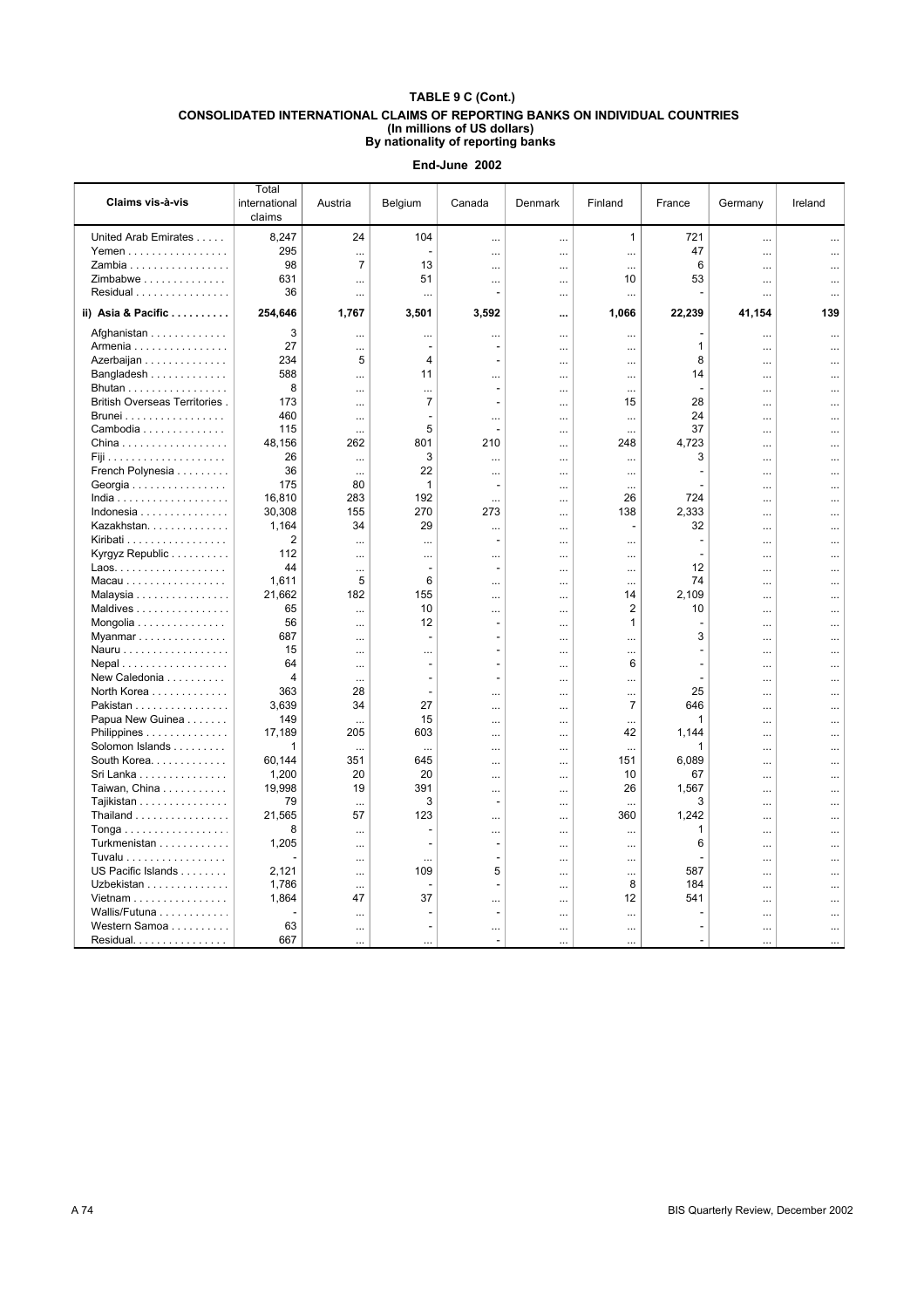| Italy          | Japan           | Nether-<br>lands | Portugal | Spain          | Sweden | United<br>Kingdom | United<br><b>States</b> | Claims vis-à-vis                     |
|----------------|-----------------|------------------|----------|----------------|--------|-------------------|-------------------------|--------------------------------------|
| 54             | 525             | 401              |          | 7              | 11     | 2,862             | 491                     | United Arab Emirates                 |
|                | 1               | $\overline{4}$   |          |                | ÷.     | 43                | 4                       | Yemen                                |
| $\cdots$       | 1               |                  |          |                |        | 56                | 3                       | Zambia                               |
|                | $\ddotsc$       | 24               |          | 8              |        | 64                | $\mathbf{1}$            | Zimbabwe                             |
| $\cdots$       |                 |                  |          |                |        |                   | 3                       | Residual                             |
| 2,648          | 43,007          | 15,240           | 472      | 794            | 587    | 26,842            | 28,681                  | ii) Asia & Pacific                   |
|                |                 |                  |          |                |        |                   |                         | Afghanistan                          |
| 2              |                 |                  |          |                | ÷      | 5                 | $\cdots$                | Armenia                              |
|                | 23              | 3                |          |                |        | 26                | 4                       | Azerbaijan                           |
| $\cdots$       | $\cdots$        | 9                |          |                | 1      | 273               | 39                      | Bangladesh                           |
| $\cdots$       | $\cdots$        |                  |          |                |        |                   | $\cdots$                | Bhutan                               |
| $\cdots$       |                 | 43               |          |                |        |                   | $\cdots$                | <b>British Overseas Territories.</b> |
| $\cdots$       | $\cdots$        | 4                |          |                |        | 401               | 10                      | Brunei                               |
| $\ddotsc$      |                 | 7                |          |                |        | 37                | $\ddotsc$               | Cambodia                             |
| 696            | 8,622           | 3,617            | 1        | 460            | 114    | 5,626             | 4,984                   | $China \ldots \ldots \ldots \ldots$  |
| $\cdots$       |                 |                  |          |                |        | $\ddotsc$         | $\cdots$                |                                      |
| $\ldots$       |                 | 1                |          |                | ÷.     |                   | $\cdots$                | French Polynesia                     |
|                |                 |                  | 1        | $\mathbf{1}$   |        | $\overline{2}$    | 12                      | Georgia                              |
| 225            | 1,703           | 937              |          | 17             | 23     | 2,061             | 1,736                   |                                      |
| 92             | 6,491           | 2,635            | 5        | 76             | 23     | 2,592             | 1,756                   | Indonesia                            |
| $\cdots$       | 24              | 194              |          | 4              | 1      | 69                | 65                      | Kazakhstan.                          |
| $\cdots$       |                 |                  |          |                |        | $\overline{2}$    | $\cdots$                | Kiribati                             |
| $\cdots$       |                 | 2                |          | 1              |        |                   | 16                      | Kyrgyz Republic                      |
|                |                 |                  |          |                | L.     |                   | $\ddotsc$               |                                      |
|                | $\cdots$        | 5                | 431      | 2              |        | 317               | 23                      | Macau                                |
| 180            | 5,070           | 1,031            | 7        | 11             | 38     | 2,574             | 905                     | Malaysia                             |
| $\ddotsc$      | $\ddotsc$       | 5                |          |                | 3      | 15                | $\ddotsc$               | Maldives                             |
| 8              | $\cdots$        |                  |          |                |        |                   | $\cdots$                | Mongolia                             |
|                | 26              | 3                |          |                |        |                   | $\cdots$                | Myanmar                              |
| $\cdots$       |                 |                  |          |                |        | 2                 | $\cdots$                | Nauru                                |
| 25             |                 | $\overline{2}$   |          |                |        | $\overline{2}$    |                         | $Nepal$                              |
| $\cdots$       | $\cdots$        |                  |          |                | L,     |                   | $\cdots$                | New Caledonia                        |
| 22             |                 |                  |          |                | 2      | 5                 | $\cdots$                | North Korea                          |
| 158            | 302             | 250              |          | 2              | 1      | 221               | 59                      | Pakistan                             |
| $\cdots$       |                 | 32               |          |                |        | $\ddotsc$         | 26                      | Papua New Guinea                     |
| 78             | 2,612           | 958              |          | 53             | 47     | 1,587             | 2,185                   | Philippines                          |
| $\ddotsc$      |                 |                  |          |                |        |                   | $\ddotsc$               | Solomon Islands                      |
| 816            | 8,869           | 2,005            | 19       | 131            | 33     | 6,942             | 9,654                   | South Korea.                         |
| 25             | 61              | 56               |          |                |        | 275               | 20                      | Sri Lanka                            |
| 146            | 2,159           | 1,804            |          | 9              | 6      | 2,141             | 5,274                   | Taiwan, China                        |
| $\ddotsc$      |                 |                  |          |                |        |                   |                         | Tajikistan                           |
| 119            | 6,582           | 1,081            | 8        | 4              | 277    | 1,050             | 942                     | Thailand                             |
|                |                 |                  |          |                |        |                   |                         | Tonga                                |
| $\cdots$       | 154             | 120              |          |                | 4      |                   |                         | Turkmenistan                         |
|                |                 |                  |          |                |        |                   | $\cdots$                | Tuvalu                               |
| $\cdots$       |                 |                  |          | $\overline{2}$ | 5      |                   | $\ddotsc$<br>52         | US Pacific Islands                   |
| $\cdots$<br>29 | $\ldots$<br>154 | 371              |          | 12             |        | $\ddots$<br>159   | 411                     | Uzbekistan                           |
|                | 155             | 65               |          | 9              | 9      | 240               | 141                     | Vietnam                              |
|                |                 |                  |          |                |        |                   |                         | Wallis/Futuna                        |
| $\ddotsc$      | $\ddotsc$       | ÷,               |          |                |        |                   |                         | Western Samoa                        |
| $\cdots$       | $\cdots$        |                  |          |                |        |                   | $\ddotsc$<br>367        | Residual                             |
| $\ddotsc$      | $\ddotsc$       |                  |          |                |        |                   |                         |                                      |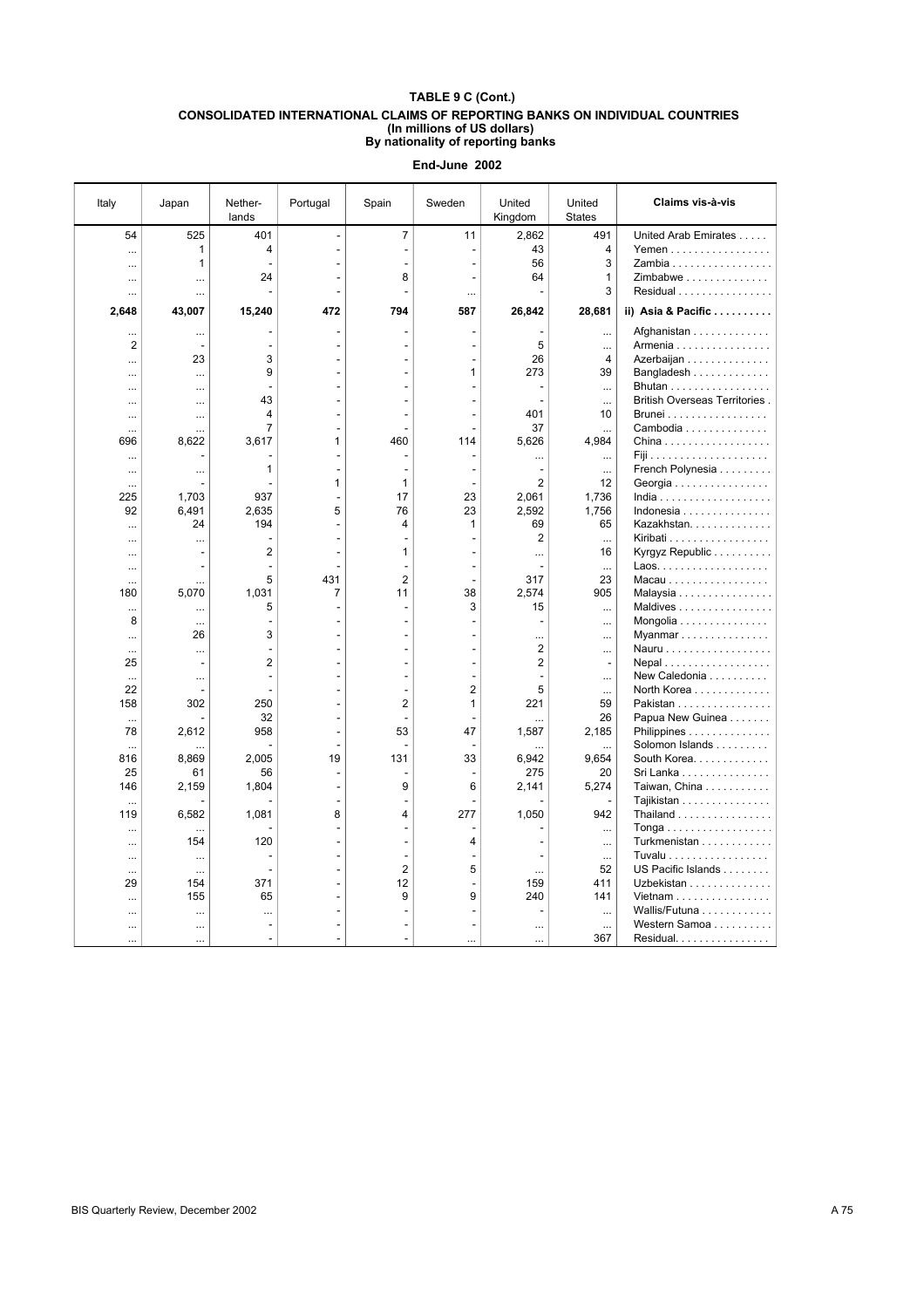| Claims vis-à-vis                             | Total<br>international<br>claims | Austria                    | Belgium    | Canada                   | Denmark              | Finland                  | France         | Germany              | Ireland       |
|----------------------------------------------|----------------------------------|----------------------------|------------|--------------------------|----------------------|--------------------------|----------------|----------------------|---------------|
| iii) Europe                                  | 192,964                          | 13,366                     | 7,075      | 737                      |                      | 1,353                    | 12,805         | 66,061               | 2,533         |
| Albania                                      | 193                              | 2                          | 12         | $\overline{\phantom{a}}$ | $\cdots$             |                          | 55             | $\cdots$             | $\cdots$      |
| Belarus                                      | 403                              | 36                         | 1          | $\overline{\phantom{a}}$ | $\ddotsc$            | $\overline{\phantom{a}}$ |                | $\cdots$             | $\cdots$      |
| Bosnia and Herzegovina                       | 279                              | 140                        |            |                          | $\cdots$             |                          | 20             |                      |               |
| Bulgaria                                     | 1,518                            | 59                         | 23         |                          | $\cdots$             | 1                        | 137            |                      |               |
| Croatia.                                     | 9,345                            | 1,304                      | 60         | $\cdots$                 | $\cdots$             | 1                        | 170            |                      |               |
| $Cyprus \ldots \ldots \ldots \ldots \ldots$  | 7,695                            | 49                         | 158        |                          |                      | 31                       | 416            |                      |               |
| Czech Republic                               | 12,428                           | 1,846                      | 2,542      |                          | $\cdots$             |                          | 1,193          |                      |               |
| Estonia<br>Gibraltar                         | 4,376<br>7,885                   | 58<br>30                   | 14<br>68   |                          | $\cdots$             | 548<br>4                 | 6<br>153       |                      |               |
| Hungary                                      | 19,634                           | 1,875                      | 1,670      |                          | $\cdots$             | 64                       | 630            |                      |               |
| Latvia                                       | 1,571                            | 16                         | 1          | $\cdots$                 | $\cdots$             | 199                      | 8              |                      | $\cdots$      |
| Lithuania                                    | 2,515                            | 41                         | 13         | $\cdots$<br>$\cdots$     | $\cdots$<br>$\cdots$ | 173                      | 35             | $\cdots$<br>$\cdots$ | $\ddotsc$<br> |
| Macedonia                                    | 622                              | 3                          | 1          | $\cdots$                 | $\cdots$             |                          |                | $\cdots$             |               |
| Malta.                                       | 5,465                            | 885                        | 55         | $\cdots$                 | $\cdots$             | 1                        | 239            | $\cdots$             | $\cdots$      |
| Moldova.                                     | 103                              | $\cdots$                   |            | $\overline{a}$           | $\cdots$             | $\cdots$                 | 11             |                      |               |
| Poland                                       | 30,499                           | 3,438                      | 695        | $\cdots$                 | $\cdots$             | 123                      | 1,793          |                      |               |
| Romania                                      | 4,143                            | 300                        | 73         |                          | $\cdots$             | 21                       | 767            |                      |               |
| Russia.                                      | 34,774                           | 1,122                      | 366        | $\cdots$                 | $\cdots$             | 73                       | 2,145          |                      |               |
| Slovak Republic.                             | 4,894                            | 925                        | 389        |                          |                      | 4                        | 204            |                      |               |
| Slovenia                                     | 4,954                            | 750                        | 135        | $\cdots$                 | $\cdots$             |                          | 671            |                      |               |
| Turkey                                       | 36,865                           | 302                        | 741        | 174                      | $\cdots$             | 110                      | 3,793          |                      |               |
| Ukraine                                      | 986                              | 155                        | 16         | ٠                        | $\cdots$             |                          | 132            | $\ldots$             |               |
| Yugoslavia                                   | 441                              | 30                         | 42         | $\cdots$                 | $\cdots$             |                          | 27             |                      |               |
| Res. fmr. Czechoslovakia                     | 24                               | $\cdots$                   | $\cdots$   | $\cdots$                 | $\cdots$             |                          |                | $\cdots$             | $\cdots$      |
| Res. former Soviet Union                     | 41                               | $\cdots$                   | $\cdots$   | $\cdots$                 | $\cdots$             |                          |                | $\cdots$             |               |
| Residual former Yugoslavia.                  | 193                              |                            | $\cdots$   | $\cdots$                 | $\cdots$             | $\overline{a}$           |                | $\cdots$             | $\ddotsc$     |
| Residual Europe.                             | 1,118                            | $\cdots$                   | $\cdots$   | ٠                        | $\cdots$             | $\ddotsc$                | 200            | $\cdots$             |               |
| iv) Latin America/Caribbean.                 | 244,693                          | 1,055                      | 2,127      | 12,197                   |                      | 399                      | 18,979         | 31,686               | 321           |
| Argentina                                    | 30,571                           | 92                         | 346        |                          | $\cdots$             | 11                       | 2,937          |                      |               |
| Belize                                       | 696                              | $\cdots$                   | 22         | $\cdots$                 | $\cdots$             |                          | 240            | $\cdots$             |               |
| Bolivia                                      | 1,118                            | $\cdots$                   |            | $\cdots$                 | $\cdots$             | $\cdots$                 | 5              | $\cdots$             | $\cdots$      |
| Brazil                                       | 63,274<br>19,890                 | 264<br>74                  | 425<br>155 | $\cdots$                 | $\cdots$             | 50<br>57                 | 5,836<br>1,438 | $\cdots$             |               |
| Colombia                                     | 9,763                            | 24                         | 64         | $\cdots$<br>164          | $\cdots$<br>$\cdots$ | 17                       | 845            | $\cdots$<br>         | <br>          |
| Costa Rica.                                  | 1,655                            | $\overline{4}$             | 9          |                          | $\cdots$             |                          | 95             |                      |               |
| Cuba                                         | 1,709                            | 88                         | 2          | $\cdots$                 | $\cdots$             |                          | 504            | $\cdots$             |               |
| Dominica                                     | 109                              |                            | $\cdots$   | $\cdots$                 |                      | 13                       | 24             |                      |               |
| Dominican Republic.                          | 2,645                            | $\cdots$                   | 12         | $\cdots$                 | $\cdots$             | $\cdots$                 | 109            | $\ldots$             |               |
| Ecuador                                      | 1,383                            |                            | 1          |                          |                      |                          | 22             | $\cdots$             |               |
| $El$ Salvador. $\ldots$ . $\ldots$           | 2,036                            | 3                          | 138        | $\cdots$                 | $\cdots$             |                          | 22             | $\cdots$             |               |
| Falkland Islands                             | 29                               |                            | $\cdots$   | $\overline{a}$           | $\cdots$             |                          |                | $\cdots$             |               |
| Grenada                                      | 119                              |                            | 6          |                          | $\cdots$             |                          | 4              | $\cdots$             |               |
| Guatemala.                                   | 1,330                            |                            |            |                          | $\cdots$             |                          | 2              |                      |               |
| Guyana                                       | 64<br>152                        | $\cdots$                   |            | $\cdots$                 | $\cdots$             | $\cdots$                 | 1<br>47        | $\ddotsc$            | $\cdots$      |
| Honduras                                     | 646                              |                            | 3          |                          |                      |                          | 42             |                      |               |
| Jamaica                                      | 1,338                            | $\cdots$<br>$\overline{4}$ | 8          |                          |                      | $\cdots$<br>6            | 10             |                      |               |
| $Mexico. \ldots \ldots \ldots \ldots \ldots$ | 70,920                           | 405                        | 605        | $\cdots$<br>$\cdots$     | $\cdots$<br>$\cdots$ | 113                      | 4,502          | $\cdots$<br>         | <br>$\ddotsc$ |
| Nicaragua                                    | 197                              | 2                          |            |                          | $\cdots$             |                          | 4              | $\cdots$             |               |
| Paraguay                                     | 659                              |                            |            |                          | $\cdots$             | $\cdots$                 | 26             | $\cdots$             | $\ddotsc$     |
|                                              | 11,380                           |                            | 34         | 368                      |                      | 85                       | 301            |                      |               |
| St. Lucia                                    | 147                              |                            | $\cdots$   |                          | $\cdots$             |                          | 27             |                      | $\cdots$      |
| $St.$ Vincent. $\ldots \ldots \ldots \ldots$ | 372                              | $\cdots$                   | 9          | $\cdots$                 | $\cdots$             |                          | 29             |                      |               |
| Surinam                                      | 47                               |                            | 1          | $\overline{a}$           | $\cdots$             |                          | 1              | $\cdots$             |               |
| Trinidad and Tobago.                         | 2,402                            | $\cdots$                   | 4          | $\cdots$                 | $\cdots$             | $\cdots$                 | 104            | $\ddotsc$            | $\cdots$      |
| Turks and Caicos                             | 142                              | $\cdots$                   | 3          | $\cdots$                 | $\cdots$             |                          | 10             | $\cdots$             |               |
| Uruguay                                      | 4,013                            | 78                         | 32         | $\cdots$                 | $\cdots$             | $\cdots$                 | 123            | $\cdots$             |               |
| Venezuela                                    | 13,443                           | 17                         | 248        | $\cdots$                 | $\cdots$             | 47                       | 1,669          | $\cdots$             |               |
| Residual                                     | 2,444                            | $\ldots$                   | $\cdots$   | $\overline{a}$           | $\cdots$             |                          |                | $\cdots$             |               |
| INT. ORGANISATIONS                           | 48,309                           |                            | 1,147      | 1,184                    |                      | 18                       | 4,541          | 8,975                |               |
| UNALLOCATED                                  | 31,072                           | $\cdots$                   | 36         | 1,828                    | 3,035                | 1,220                    | 32             | 127                  |               |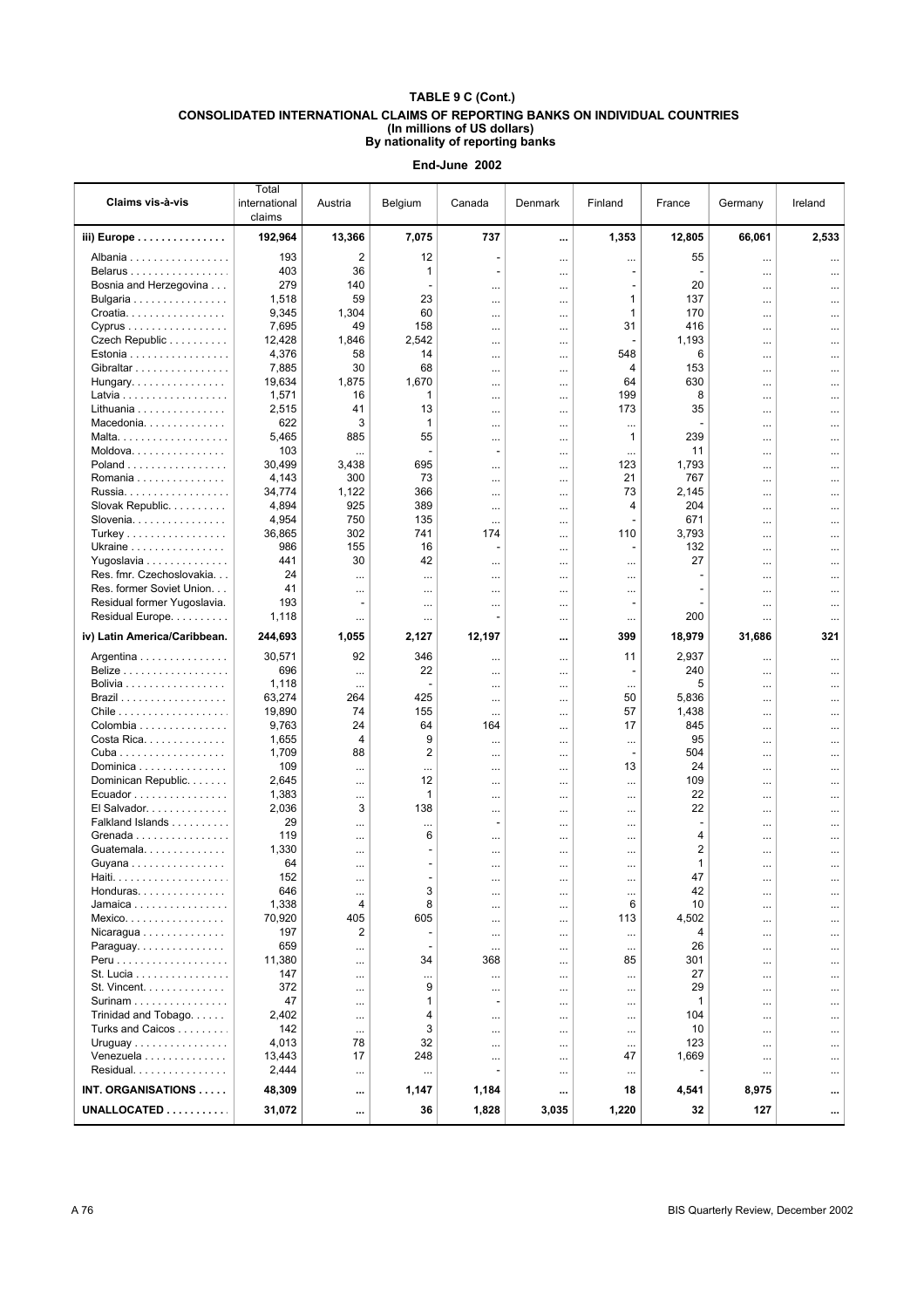| Italy              | Japan           | Nether-<br>lands | Portugal                 | Spain                | Sweden               | United<br>Kingdom | United<br><b>States</b> | Claims vis-à-vis             |
|--------------------|-----------------|------------------|--------------------------|----------------------|----------------------|-------------------|-------------------------|------------------------------|
| 15,391             | 3,595           | 11,507           | 1,307                    | 1,186                | 6,317                | 6,733             | 10,486                  | iii) Europe                  |
| 95                 |                 |                  |                          |                      |                      |                   | $\cdots$                | Albania                      |
| 6                  |                 | 4                |                          | 1                    | 3                    |                   | $\cdots$                | Belarus                      |
| 5                  | $\cdots$        | 3                |                          |                      | 1                    |                   | 1                       | Bosnia and Herzegovina       |
| 309                | 29              | 172              |                          | 4                    | 1                    | 2                 | 181                     | Bulgaria                     |
| 3,516              | 126             | 124              | 187                      | $\overline{2}$<br>10 | 36                   | 177               | 103                     | Croatia.                     |
| 85<br>189          | $\cdots$<br>124 | 286<br>614       | 9                        | 17                   | 19<br>15             | 638<br>264        | 165<br>303              | Cyprus                       |
| 72                 | 38              | 7                |                          | $\mathbf{1}$         | 3,216                | 2                 | 13                      | Czech Republic<br>Estonia    |
| 17                 |                 | 42               | 1,026                    | 49                   | 39                   | 243               | 21                      | Gibraltar                    |
| 1,165              | $\cdots$<br>319 | 759              | 6                        | 174                  | 16                   | 777               | 785                     | Hungary                      |
| 11                 | 10              | 8                |                          |                      | 909                  | 5                 | 3                       | Latvia                       |
| 20                 | 80              | 44               |                          | $\mathbf{1}$         | 1,208                | 32                | 36                      | Lithuania                    |
| 4                  | $\cdots$        | 7                |                          | 1                    |                      |                   | 502                     | Macedonia                    |
| 166                | $\cdots$        | 38               |                          | 70                   | 16                   | 703               | 290                     | Malta.                       |
| $\ddots$           |                 | 7                |                          | 7                    |                      |                   |                         | Moldova.                     |
| 4,699              | 609             | 2,582            | 56                       | 234                  | 428                  | 539               | 1,226                   | Poland                       |
| 240                | 17              | 967              | 8                        | 11                   | 2                    | 88                | 338                     | Romania                      |
| 1,870              | 539             | 2,858            | 3                        | 232                  | 115                  | 581               | 2,841                   | Russia.                      |
| 768                | 218             | 205              |                          | 1                    | 83                   | 37                | 150                     | Slovak Republic.             |
| 307                | 67              | 70               | 3                        | 28                   | $\overline{c}$       | 3                 | 10                      | Slovenia                     |
| 1,722              | 1,400           | 2,582            | 9                        | 337                  | 184                  | 2,626             | 2,660                   | Turkey                       |
| 108                | 8               | 124              |                          | 3                    | 2                    | 8                 | 37                      | Ukraine                      |
| 17                 | 11              | 4                |                          | 3                    | 22                   | 6                 |                         | Yugoslavia                   |
| $\cdots$           |                 |                  |                          |                      | $\cdots$             |                   |                         | Res. fmr. Czechoslovakia.    |
|                    |                 | $\cdots$         |                          |                      | $\cdots$             | $\overline{2}$    |                         | Res. former Soviet Union     |
|                    | $\cdots$        |                  |                          |                      |                      |                   | $\cdots$                | Residual former Yugoslavia.  |
| $\cdots$           | $\cdots$        |                  |                          |                      | $\cdots$             | $\cdots$          | 821                     | Residual Europe.             |
| 13,922             | 9,425           | 13,921           | 1,264                    | 39,666               | 1,017                | 16,287            | 53,947                  | iv) Latin America/Caribbean. |
|                    |                 |                  |                          |                      |                      |                   |                         |                              |
| 1,505              | 1,068           | 1,823            | 67                       | 6,294                | 151                  | 1,816             | 6,224                   | Argentina                    |
| 9                  | $\cdots$        | 6<br>62          | 90                       | 9<br>541             | 5                    | 44<br>20          | 8<br>178                | Belize<br>Bolivia            |
| $\ddotsc$<br>4,409 | 2,765           | 4,405            | 914                      | 3,646                | 470                  | 4,121             | 14,293                  |                              |
| 681                | 1,095           | 1,149            | 17                       | 3,949                | 25                   | 1,288             | 2,882                   |                              |
| 213                | 832             | 414              | 11                       | 1,394                | 32                   | 766               | 2,293                   | Colombia                     |
| 3                  | 22              | 20               | 4                        | 192                  | 13                   | 58                | 444                     | Costa Rica.                  |
| 105                | 7               | 302              |                          | 300                  | 14                   | 29                |                         | Cuba                         |
| $\ldots$           |                 |                  |                          | 12                   |                      | 5                 | $\cdots$                | Dominica                     |
| 18                 | $\cdots$        | 81               |                          | 760                  | 13                   | 40                | 686                     | Dominican Republic.          |
| 28                 | 88              | 60               |                          | 199                  |                      | 269               | 470                     | Ecuador                      |
|                    | $\cdots$        | 14               |                          | 75                   |                      | 108               | 826                     | El Salvador.                 |
|                    | $\cdots$        | $\cdots$         |                          | 20                   |                      |                   |                         | Falkland Islands             |
| $\cdots$           | $\cdots$        | 25               |                          |                      |                      | $\overline{2}$    | 27                      | Grenada                      |
| $\cdots$           | $\cdots$        | 15               | 6                        | 88                   | 3                    | 174               | 648                     | Guatemala                    |
| $\cdots$           | $\cdots$        | 9                |                          |                      |                      |                   | 17                      | Guyana                       |
|                    |                 |                  |                          |                      |                      |                   | 23                      |                              |
|                    | $\cdots$        | 50               | $\overline{\phantom{a}}$ | 34                   | 8                    | 87                | 214                     | Honduras                     |
| $\overline{2}$     | 9               | 14               |                          |                      |                      | 50                | 357                     | Jamaica                      |
| 1,737              | 2,852           | 3,662            | 83                       | 16,222               | 190                  | 4,651             | 18,804                  | Mexico.                      |
| 3                  | 1               | 2                |                          | 11                   |                      | 3                 | 72                      | Nicaragua                    |
| 137                | $\cdots$        | 145              | $\overline{\phantom{a}}$ | 114                  | $\overline{a}$       | 50                | 43                      | Paraguay                     |
| 3,983              | 161             | 113              |                          | 3,566                | 43                   | 456               | 813                     |                              |
| $\cdots$           | $\cdots$        | 3                |                          |                      |                      | 5                 | $\cdots$                | St. Lucia                    |
| $\cdots$           | $\cdots$        | 1                | $\overline{\phantom{0}}$ |                      |                      | 23                | $\cdots$                | St. Vincent. $\ldots$ .      |
|                    | $\cdots$        | 21               |                          | 21                   |                      | 2                 |                         | Surinam                      |
| $\cdots$           | 45              | 97               | $\overline{\phantom{a}}$ | 67                   |                      | 296               | 530                     | Trinidad and Tobago.         |
| $\cdots$<br>345    | $\cdots$<br>16  | 6<br>601         | 12                       | 757                  | $\overline{a}$<br>18 | 24<br>244         | $\cdots$<br>386         | Turks and Caicos             |
| 742                | 464             | 821              | 60                       | 1,395                | 32                   | 1,587             | 2,363                   | Uruguay<br>Venezuela         |
|                    |                 |                  | $\blacksquare$           |                      |                      |                   | 1,346                   | Residual                     |
| $\cdots$           | $\cdots$        |                  |                          |                      | $\cdots$             | $\cdots$          |                         |                              |
| 2,400              |                 | 1,348            | 12                       | 1,386                | 2                    | 23,334            |                         | INT. ORGANISATIONS           |
| $\cdots$           |                 |                  | $\blacksquare$           | 11                   | 1,444                | 139               |                         | UNALLOCATED                  |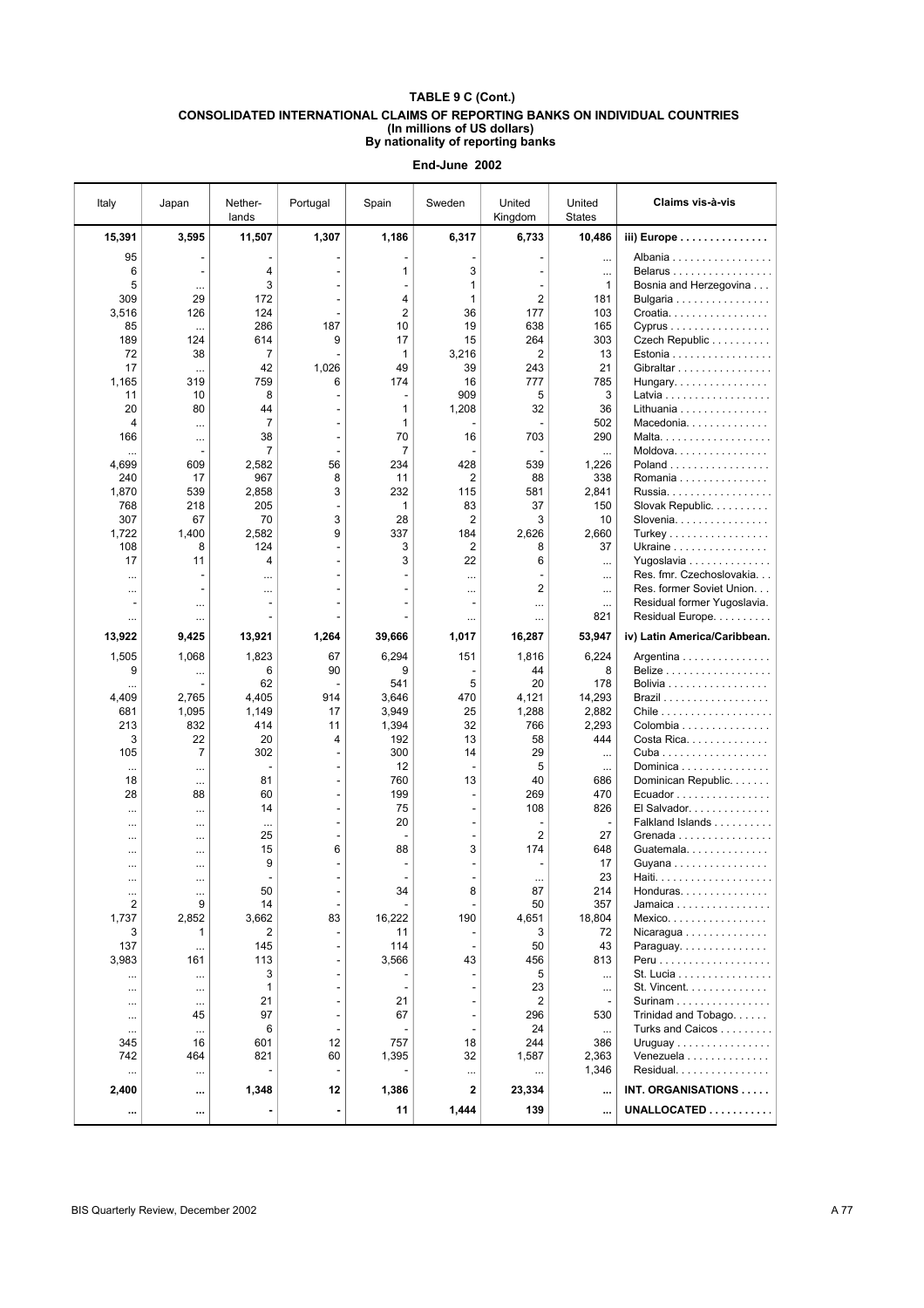#### **TABLE 10 SIGNED INTERNATIONAL SYNDICATED CREDIT FACILITIES BY NATIONALITY OF BORROWER (In billions of US dollars)**

| <b>COUNTRIES</b>                                          | 1999<br>Year             | 2000<br>Year             | 2001<br>Year  | 2000<br>Q3               | 2000<br>Q4               | 2001<br>Q1               | 2001<br>Q <sub>2</sub>          | 2001<br>Q3               | 2001<br>Q4                      | 2002<br>Q1                      | 2002<br>Q <sub>2</sub>          | 2002<br>Q3  |
|-----------------------------------------------------------|--------------------------|--------------------------|---------------|--------------------------|--------------------------|--------------------------|---------------------------------|--------------------------|---------------------------------|---------------------------------|---------------------------------|-------------|
| ALL COUNTRIES                                             | 1,025.9                  | 1,464.9                  | 1,388.8       | 424.3                    | 404.9                    | 270.9                    | 451.8                           | 331.7                    | 334.4                           | 233.0                           | 427.1                           | 320.2       |
| DEVELOPED COUNTRIES                                       | 960.4                    | 1,328.1                  | 1,280.2       | 390.2                    | 363.2                    | 244.7                    | 429.1                           | 299.4                    | 306.9                           | 216.7                           | 401.7                           | 288.3       |
|                                                           | 14.0                     | 11.8                     | 17.1          | 3.9                      | 3.7                      | 2.3                      | 6.1                             | 4.6                      | 4.2                             | 2.0                             | 4.9                             | 3.1         |
|                                                           | 0.5                      | 0.5                      | 1.8           | 0.1                      | 0.1                      | 0.6                      | 0.4                             | 0.1                      | 0.7                             | 0.4                             | $\overline{\phantom{a}}$        | 0.1         |
|                                                           | 4.0                      | 11.1                     | 5.1           | 0.4                      | 7.4                      | 2.2                      | 0.8                             | 0.5                      | 1.7                             | $\overline{\phantom{a}}$        | 3.4                             | 1.2         |
|                                                           | 23.2                     | 38.4                     | 41.5          | 9.4                      | 13.7                     | 4.3                      | 14.8                            | 12.4                     | 10.1                            | 5.0                             | 7.7                             | 13.7        |
| Denmark                                                   | 2.6                      | 2.0                      | 2.5           | 0.3                      | $\overline{\phantom{a}}$ | 0.2                      | 1.7                             | $\overline{\phantom{a}}$ | 0.5                             | $\overline{\phantom{a}}$        | 1.8                             | 0.3         |
|                                                           | 2.9                      | 10.3                     | 7.5           | 5.4                      | 3.0                      | 0.5                      | 2.2                             | 1.1                      | 3.7                             | 1.1                             | 0.6                             | 0.2         |
|                                                           | 33.7                     | 74.2                     | 50.0          | 44.3                     | 11.8                     | 12.8                     | 14.8                            | 10.8                     | 11.7                            | 17.1                            | 10.8                            | 8.8         |
|                                                           | 47.6                     | 42.4                     | 35.7          | 10.7                     | 22.2                     | 3.2                      | 14.3                            | 11.4                     | 6.9                             | 11.9                            | 13.8                            | 30.3        |
|                                                           | 5.8                      | 3.8                      | 1.9           | 0.6                      | 0.6                      | 0.2                      | 0.6                             | 0.4                      | 0.7                             | 0.2                             | 0.8                             | 0.4         |
|                                                           | 4.4                      | 2.8                      | 2.8           | 1.3                      | 0.5                      | 1.3                      | 0.6                             | 0.9                      | $\overline{\phantom{a}}$        | 0.6                             | 0.7                             | 0.8         |
|                                                           | 15.9                     | 35.1                     | 35.9          | 18.3                     | 9.8                      | 5.5                      | 3.6                             | 9.6                      | 17.2                            | 1.9                             | 1.6                             | 13.3        |
|                                                           | 15.3                     | 21.6                     | 26.1          | 2.5                      | 3.8                      | 10.8                     | 5.4                             | 7.7                      | 2.1                             | 4.2                             | 2.9                             | 10.1        |
| Luxembourg                                                | 2.8                      | 0.2                      | 9.2           | 0.2                      | $\overline{a}$           |                          | $\overline{\phantom{a}}$        | 9.2                      | $\overline{\phantom{a}}$        | 0.2                             | ÷,                              |             |
| Netherlands                                               | 20.7                     | 79.4                     | 20.3          | 22.9                     | 35.6                     | 4.5                      | 6.0                             | 1.9                      | 7.9                             | 1.2                             | 4.4                             | 11.8        |
| New Zealand                                               | 4.0                      | 1.5                      | 2.6           | 0.4                      | 0.4                      | 0.8                      | $\overline{\phantom{a}}$        | 0.9                      | 1.0                             | 0.3                             | 0.2                             | 1.1         |
|                                                           | 3.8                      | 6.4                      | 7.7           | 1.7                      | 1.7                      | 1.6                      | 2.5                             | 1.4                      | 2.3                             | 0.6                             | 0.2                             | 1.2         |
|                                                           | 4.2                      | 5.5                      | 4.4           | 2.5                      | $\overline{\phantom{a}}$ | 0.3                      | 2.2                             | 1.1                      | 0.8                             | 0.7                             | $\overline{\phantom{a}}$        | 1.0         |
|                                                           | 14.8                     | 16.5                     | 22.0          | 10.1                     | 2.5                      | 6.9                      | 2.1                             | 5.1                      | 8.0                             | 1.0                             | 3.3                             | 7.1         |
|                                                           | 9.3                      | 8.1                      | 11.2          | 1.9                      | 1.5                      | 1.2                      | 1.9                             | 3.1                      | 5.0                             | 2.2                             | 4.6                             | 2.6         |
| Switzerland                                               | 13.0<br>92.9             | 24.7<br>125.3            | 20.2<br>100.6 | 7.1<br>47.1              | 9.0<br>33.7              | 3.4<br>13.6              | 7.9<br>31.8                     | 2.1<br>22.4              | 6.9<br>32.8                     | 1.4<br>14.5                     | 12.5<br>45.1                    | 2.5<br>19.9 |
| United Kingdom                                            | 624.6                    | 805.5                    | 853.7         | 198.7                    | 201.9                    | 168.7                    | 309.5                           | 192.8                    | 182.7                           | 150.2                           | 282.4                           | 158.8       |
| United States                                             |                          |                          |               |                          |                          |                          |                                 |                          |                                 |                                 | 10.2                            |             |
| OFFSHORE CENTRES<br>Bahamas                               | 9.8<br>$\overline{a}$    | 40.4<br>$\overline{a}$   | 35.9<br>0.5   | 8.5                      | 5.8                      | 13.3                     | 7.7                             | 9.6<br>0.5               | 5.4<br>$\overline{\phantom{a}}$ | 4.3<br>$\overline{\phantom{a}}$ |                                 | 6.2<br>1.0  |
|                                                           | 0.7                      | 1.6                      | 0.8           | 0.4                      | $\overline{\phantom{a}}$ | $\overline{a}$           | 0.5                             | 0.3                      | 0.1                             | $\overline{\phantom{a}}$        | 0.4                             | 0.3         |
| Bermuda                                                   | 1.3                      | 1.8                      | 1.1           | 0.2                      | $\overline{a}$           |                          | 0.9                             | $\overline{\phantom{a}}$ | 0.2                             | $\overline{\phantom{a}}$        | 2.3                             | 0.3         |
| Hong Kong SAR                                             | 6.1                      | 32.3                     | 28.1          | 6.9                      | 3.9                      | 12.8                     | 3.6                             | 7.5                      | 4.1                             | 3.7                             | 7.0                             | 2.9         |
| Panama                                                    | $\overline{\phantom{a}}$ | 0.3                      | 0.2           | 0.1                      | $\sim$                   |                          | 0.1                             | $\overline{\phantom{a}}$ | $\overline{\phantom{a}}$        | 0.1                             | 0.1                             |             |
| Singapore $\ldots \ldots \ldots \ldots \ldots$            | 1.4                      | 4.3                      | 5.1           | 0.9                      | 1.9                      | 0.5                      | 2.4                             | 1.3                      | 0.9                             | 0.6                             | 0.3                             | 1.6         |
| DEVELOPING COUNTRIES                                      | 55.6                     | 94.8                     | 71.0          | 25.1                     | 35.8                     | 12.8                     | 13.9                            | 22.6                     | 21.8                            | 12.1                            | 14.1                            | 25.6        |
| Africa & Middle East                                      | 11.4                     | 15.8                     | 13.9          | 6.5                      | 3.7                      | 2.4                      | 2.8                             | 6.4                      | 2.3                             | 3.6                             | 3.0                             | 8.1         |
|                                                           | $\sim$                   | 0.2                      |               | 0.2                      | $\overline{\phantom{a}}$ | ٠                        | $\overline{\phantom{a}}$        | $\sim$                   | $\overline{a}$                  | $\overline{\phantom{a}}$        | $\overline{\phantom{a}}$        | 0.2         |
|                                                           | 1.3                      | 0.8                      | 0.5           | 0.2                      | 0.2                      | 0.1                      | 0.2                             | 0.3                      |                                 |                                 | 0.4                             |             |
| $Israel \dots \dots \dots \dots \dots \dots \dots \dots$  | $\overline{\phantom{a}}$ | 0.3                      | 0.3           | 0.2                      | $\overline{\phantom{a}}$ |                          | $\overline{a}$                  | 0.3                      | $\overline{\phantom{a}}$        | $\overline{\phantom{a}}$        |                                 |             |
|                                                           | $\overline{\phantom{a}}$ | 0.8                      | 0.9           | 0.1                      | $\sim$                   |                          | 0.9                             | $\frac{1}{2}$            | $\overline{\phantom{a}}$        | 0.5                             | 0.2                             |             |
|                                                           | 0.5                      | 0.4                      | 1.1           | 0.3                      | 0.2                      | $\overline{a}$           | 0.1                             | 0.1                      | 0.9                             | $\overline{\phantom{a}}$        | ÷,                              |             |
|                                                           | 0.4                      | 0.7                      |               | 0.1                      | 0.6                      |                          | $\overline{\phantom{a}}$        | $\overline{\phantom{a}}$ |                                 | 1.3                             | 0.3                             | 0.7         |
|                                                           | 1.5                      | 1.0                      | 0.6           | $\overline{\phantom{a}}$ | 0.5                      |                          | $\overline{\phantom{a}}$        | 0.6                      |                                 | $\overline{a}$                  | 1.4                             |             |
| Saudi Arabia                                              | 2.4                      | 2.4                      | 0.9           | 1.8                      | $\overline{\phantom{a}}$ | 0.7                      | 0.3                             | $\overline{\phantom{a}}$ |                                 | $\overline{\phantom{a}}$        | 0.3                             | 2.0         |
| Seychelles                                                | $\overline{\phantom{a}}$ | 0.1                      |               | 0.1                      | $\overline{\phantom{a}}$ | $\overline{\phantom{a}}$ |                                 | $\overline{\phantom{a}}$ | $\overline{a}$                  | $\overline{\phantom{a}}$        | $\overline{\phantom{a}}$        | 0.2         |
| South Africa                                              | 2.4                      | 5.8                      | 7.5           | 2.4                      | 0.9                      | 0.9                      | 0.8                             | 5.0                      | 0.9                             | 1.6                             | 0.3                             | 4.0         |
| United Arab Emirates<br>Asia & Pacific                    | 0.9<br>16.4              | 2.2<br>32.8              | 0.6<br>21.1   | 0.6<br>9.1               | 1.3<br>9.5               | 0.2<br>4.0               | $\overline{\phantom{a}}$<br>4.7 | 0.1<br>5.6               | 0.3<br>6.7                      | 0.1<br>5.3                      | $\overline{\phantom{a}}$<br>5.9 | 0.9         |
|                                                           | 1.5                      | 2.6                      | 2.8           | 0.6                      | 1.1                      | 0.9                      | 0.5                             | 0.8                      | 0.7                             | 0.1                             | 1.4                             | 9.2<br>2.1  |
|                                                           | 1.4                      | 1.5                      | 1.9           | 0.5                      | 0.2                      | 0.5                      | 0.3                             | 1.0                      | $\overline{a}$                  | 0.2                             | 0.1                             | 0.1         |
| Kazakhstan                                                | 0.2                      | 0.1                      | 0.3           |                          |                          |                          | 0.1                             | 0.1                      | 0.1                             |                                 | 0.1                             | 0.1         |
| Korea South                                               | 2.7                      | 7.9                      | 7.2           | 2.5                      | 2.8                      | 0.9                      | 1.8                             | 2.3                      | 2.3                             | 1.6                             | 2.1                             | 2.5         |
|                                                           | 1.9                      | 4.5                      | 2.3           | 2.9                      | 0.8                      | 0.5                      | 0.7                             | $\overline{\phantom{a}}$ | 1.2                             | 1.2                             | 0.5                             | 1.9         |
| Philippines                                               | 1.7                      | 3.0                      | 1.9           | 0.7                      | 1.0                      | 0.9                      | 0.4                             | 0.2                      | 0.4                             | 0.1                             | $\overline{\phantom{a}}$        | 0.8         |
| Taiwan, China                                             | 4.9                      | 9.1                      | 4.0           | 0.5                      | 2.0                      | 0.3                      | 0.7                             | 0.9                      | 2.0                             | 1.4                             | 0.8                             | 1.6         |
|                                                           | 0.6                      | 2.7                      | 0.3           | 0.8                      | 1.3                      |                          | 0.1                             | 0.2                      | $\overline{a}$                  | 0.6                             | 0.4                             | 0.1         |
|                                                           | 10.4                     | 20.2                     | 12.5          | 3.9                      | 11.2                     | 2.0                      | 2.0                             | 4.4                      | 4.1                             | 1.6                             | 2.6                             | 5.6         |
|                                                           | 0.9                      | 0.6                      | 0.9           | 0.1                      | 0.5                      | 0.2                      | $\overline{\phantom{a}}$        | 0.6                      | $\overline{\phantom{a}}$        | $\overline{\phantom{a}}$        | 0.1                             | 0.3         |
| Czech Republic                                            | 0.4                      | 0.7                      | 0.3           | 0.2                      | 0.1                      | $\overline{\phantom{a}}$ | 0.1                             | 0.2                      | $\overline{\phantom{a}}$        | 0.1                             | $\overline{\phantom{a}}$        |             |
| $Cyprus \ldots \ldots \ldots \ldots \ldots \ldots \ldots$ | $\overline{\phantom{a}}$ | 0.1                      | 0.2           | $\overline{\phantom{a}}$ | $\overline{\phantom{a}}$ | $\overline{\phantom{a}}$ | 0.1                             | $\overline{\phantom{a}}$ | $\overline{\phantom{a}}$        | $\overline{\phantom{a}}$        | $\overline{\phantom{a}}$        |             |
| Hungary                                                   | 0.7                      | 0.7                      | 0.8           | 0.4                      | 0.1                      | $\overline{\phantom{a}}$ | 0.1                             | 0.1                      | 0.7                             | 0.3                             | 0.2                             | 0.4         |
|                                                           | 1.3                      | 3.3                      | 2.6           | 0.4                      | 2.4                      | 0.7                      | 0.4                             | 0.8                      | 0.8                             | 0.2                             | $\overline{\phantom{a}}$        | 3.1         |
|                                                           | 0.3                      | 0.4                      | 0.4           | $\overline{\phantom{a}}$ | 0.3                      | 0.1                      | $\overline{\phantom{a}}$        | $\overline{\phantom{a}}$ | 0.3                             | 0.2                             | 0.1                             | 0.2         |
|                                                           | 0.5                      | 3.7                      | 2.2           | 0.1                      | 2.8                      | 0.4                      | 0.5                             | 0.7                      | 0.6                             | 0.8                             | 1.4                             | 0.8         |
|                                                           | 0.3                      | 0.5                      | 0.3           | $\overline{\phantom{a}}$ | 0.3                      |                          | 0.1                             | 0.2                      | $\overline{\phantom{a}}$        | $\overline{\phantom{a}}$        | $\overline{\phantom{a}}$        |             |
| Slovenia $\ldots \ldots \ldots \ldots \ldots \ldots$      | 0.2                      | 0.3                      | 0.3           | $\overline{\phantom{a}}$ | 0.2                      | ÷,                       | 0.1                             | 0.1                      | 0.2                             | $\overline{\phantom{a}}$        | 0.1                             | 0.1         |
|                                                           | 5.6                      | 9.5                      | 4.0           | 2.6                      | 4.4                      | 0.5                      | 0.6                             | 1.5                      | 1.5                             | $\overline{\phantom{a}}$        | 0.6                             | 0.7         |
| Latin America & Caribbean.                                | 17.4<br>3.1              | 26.0<br>3.4              | 23.6<br>2.4   | 5.7<br>1.1               | 11.4<br>0.5              | 4.4<br>1.0               | 4.4<br>0.4                      | 6.2<br>0.5               | 8.6<br>0.4                      | 1.6<br>$\overline{\phantom{a}}$ | 2.6<br>$\overline{\phantom{a}}$ | 2.7         |
|                                                           | 4.8                      | 4.8                      | 6.9           | 1.2                      | 1.9                      | 0.4                      | 1.1                             | 3.0                      | 2.4                             | 0.8                             | 1.6                             | 0.3         |
|                                                           | 1.4                      | 5.7                      | 1.6           | 0.8                      | 4.5                      | 0.3                      | 0.5                             | $\overline{\phantom{a}}$ | 0.7                             | 0.2                             |                                 | 0.5         |
|                                                           | 0.5                      | 1.6                      | 0.2           | $\overline{\phantom{a}}$ | 1.3                      | $\overline{\phantom{a}}$ | $\overline{\phantom{a}}$        | 0.2                      | 0.1                             | 0.5                             | $\overline{\phantom{a}}$        | 0.5         |
| Ecuador                                                   | 0.1                      | $\overline{\phantom{a}}$ | 0.9           | $\overline{\phantom{a}}$ | $\overline{\phantom{a}}$ | $\overline{\phantom{a}}$ | $\overline{\phantom{a}}$        | 0.9                      | $\sim$                          | $\overline{\phantom{a}}$        |                                 |             |
|                                                           | 6.3                      | 7.1                      | 9.2           | 1.3                      | 2.9                      | 2.3                      | 2.1                             | 0.8                      | 4.0                             | 0.1                             | 0.9                             | 1.3         |
| Venezuela                                                 | 0.2                      | 1.8                      | 1.9           | 0.3                      | 0.1                      | 0.2                      | 0.3                             | 0.7                      | 0.7                             |                                 |                                 |             |
| INT. ORGANISATIONS                                        | $\blacksquare$           | 1.6                      | 1.7           | 0.5                      | $\blacksquare$           | 0.1                      | 1.1                             | 0.2                      | 0.3                             | $\blacksquare$                  | 1.1                             | 0.2         |

A 78 BIS Quarterly Review, December 2002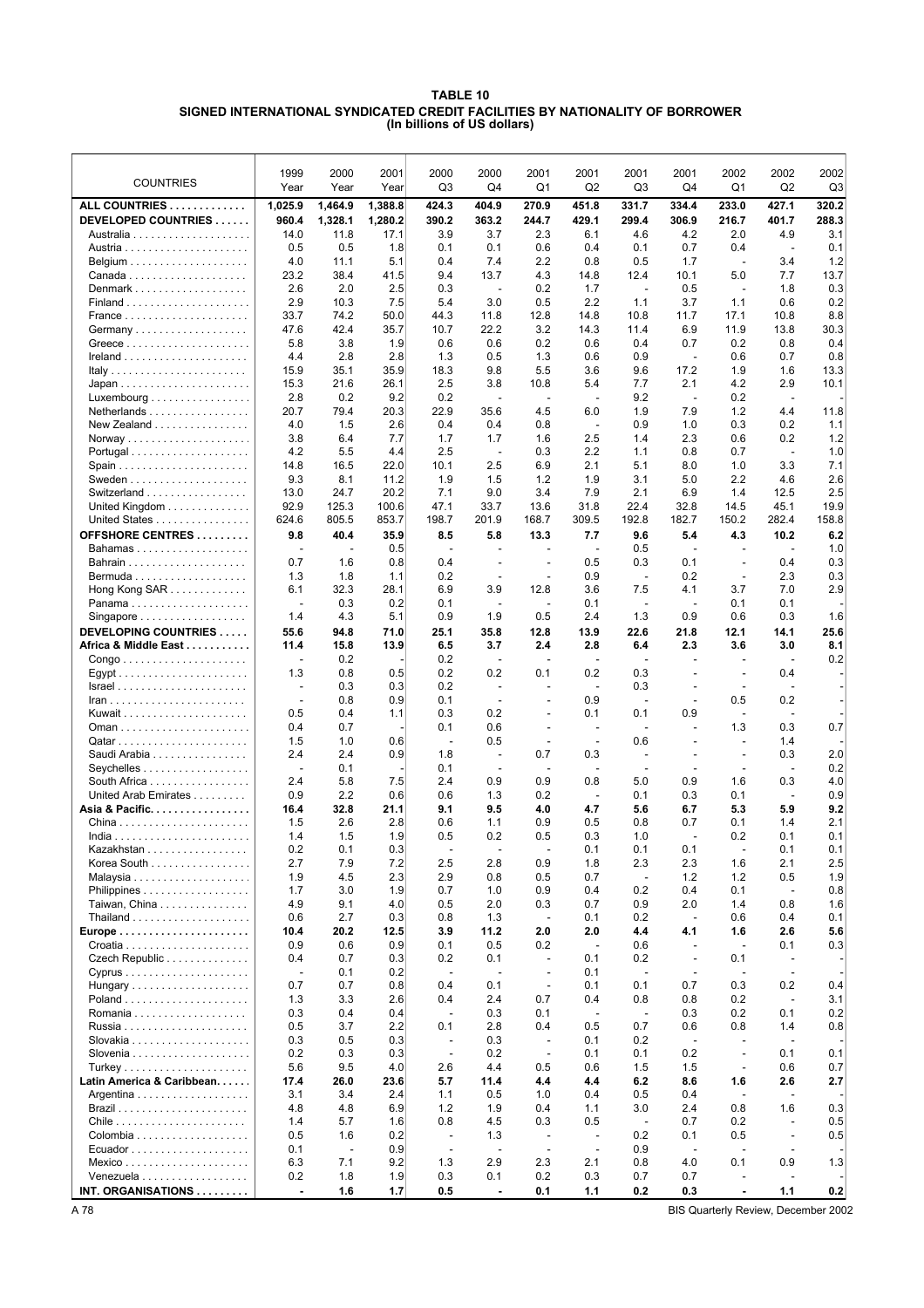# Securities markets<sup>1</sup>

| 11 |                                                            |  |
|----|------------------------------------------------------------|--|
| 12 | International debt securities by nationality of issuer     |  |
| A  |                                                            |  |
| B  |                                                            |  |
| C  |                                                            |  |
| D  |                                                            |  |
| 13 | International debt securities by type, sector and currency |  |
| A  |                                                            |  |
| B  |                                                            |  |
| 14 | International debt securities by country of residence      |  |
| A  |                                                            |  |
| B  |                                                            |  |
| 15 | International debt securities by nationality of issuer     |  |
| A  |                                                            |  |
| B  |                                                            |  |
| 16 | Domestic debt securities by country of issuer and sector   |  |
| A  |                                                            |  |
| B  |                                                            |  |
| 17 | Debt securities with remaining maturity of up to one year  |  |
| A  |                                                            |  |
| B  |                                                            |  |
| 18 |                                                            |  |

l

<sup>1</sup> More detailed data and a full set of historical time series are available on the BIS website under http://www.bis.org/statistics/secstats.htm.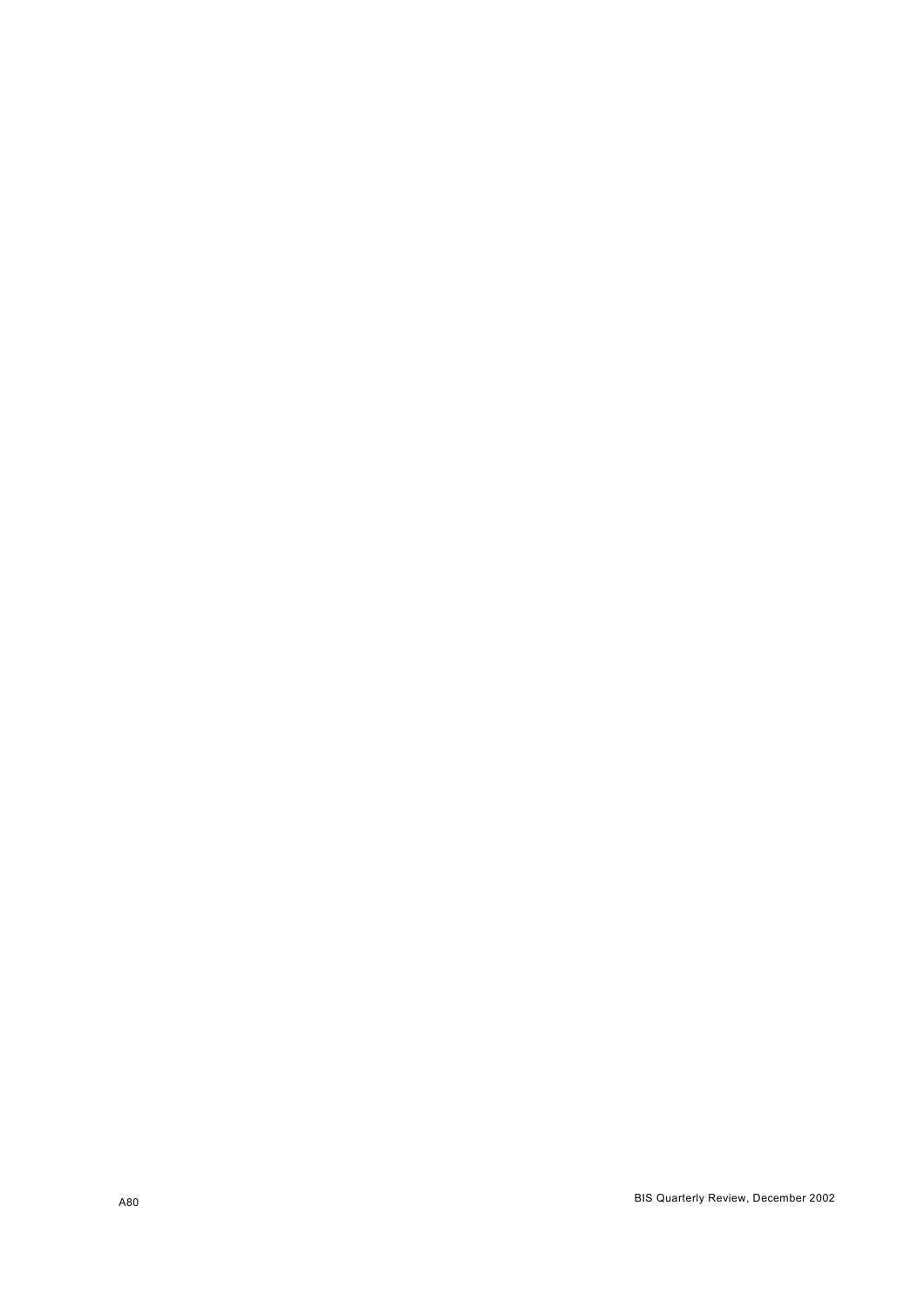| <b>TABLE 11</b>                                              |
|--------------------------------------------------------------|
| <b>INTERNATIONAL DEBT SECURITIES BY COUNTRY OF RESIDENCE</b> |
| (In billions of US dollars)                                  |
| All issuers                                                  |

|                                             |              |                  | <b>AMOUNTS OUTSTANDING</b> |                  | <b>NET ISSUES</b> |               |                                 |                                    |                  |               |  |
|---------------------------------------------|--------------|------------------|----------------------------|------------------|-------------------|---------------|---------------------------------|------------------------------------|------------------|---------------|--|
| <b>COUNTRIES</b>                            | 2000         | 2001             | 2002                       | 2002             | 2000              | 2001          | 2001                            | 2002                               | 2002             | 2002          |  |
|                                             | Dec.         | Dec.             | June                       | Sept.            | Year              | Year          | Q4                              | Q1                                 | Q <sub>2</sub>   | Q3            |  |
| ALL COUNTRIES                               | 6,368.8      | 7,511.0          | 8,630.5                    | 8,777.4          | 1,237.3           | 1,348.8       | 339.4                           | 309.4                              | 344.5            | 182.7         |  |
| DEVELOPED COUNTRIES                         | 5,056.1      | 6,102.8          | 7,089.6                    | 7,226.0          | 1,091.5           | 1,204.8       | 315.1                           | 285.8                              | 309.2            | 165.7         |  |
|                                             | 127.9        | 138.0            | 154.6                      | 158.0            | 13.9              | 13.9          | 1.2                             | 3.5                                | 7.4              | 4.5           |  |
|                                             | 91.2         | 104.5            | 130.0                      | 128.6            | 17.5              | 17.7          | 7.8                             | 9.3                                | 4.7              | $-0.4$        |  |
|                                             | 42.5         | 54.3             | 69.6                       | 69.2             | 11.9              | 14.0          | 1.4                             | 4.3                                | 4.4              | 0.2           |  |
|                                             | 205.5        | 220.5            | 235.9                      | 241.0            | $-5.6$            | 19.6          | 6.7                             | 5.9                                | 3.2              | 6.7           |  |
| Denmark                                     | 31.4         | 34.2             | 36.2                       | 35.9             | 2.0               | 4.1           | 0.1                             | $-0.4$                             | $-0.3$           |               |  |
|                                             | 38.0         | 39.2             | 48.5                       | 47.6             | $-0.1$            | 3.1           | $-0.3$                          | 1.1                                | 3.8              | $-0.5$        |  |
|                                             | 326.4        | 402.1            | 481.1                      | 481.9            | 65.0              | 92.5          | 26.3                            | 8.2                                | 23.6             | 5.0           |  |
|                                             | 488.2        | 642.7            | 825.2                      | 869.3            | 145.7             | 180.8         | 44.1                            | 46.8                               | 53.3             | 51.7          |  |
|                                             | 25.6         | 27.5             | 43.7                       | 43.0             | 3.1               | 3.6           | 1.0                             | 8.3                                | 3.3              | $-0.2$        |  |
|                                             | 4.1          | 4.5              | 5.2                        | 5.5              | 1.4               | 0.6           | 0.5                             | $-0.1$                             | 0.4              | 0.3           |  |
|                                             | 71.3         | 88.9             | 104.5                      | 104.5            | 11.6              | 20.7          | 6.4                             | 4.3                                | 2.4              | 0.7           |  |
| Italy                                       | 132.9        | 175.5            | 218.8                      | 229.6            | 43.7              | 49.5          | 22.1                            | 16.3                               | 6.4              | 12.7          |  |
|                                             | 105.1        | 95.8             | 107.6                      | 105.1            | $-13.4$           | $-3.8$        | 1.1                             | 1.2                                | 4.4              | $-1.6$        |  |
| Luxembourg $\dots\dots\dots\dots\dots\dots$ | 70.8         | 101.8            | 127.2                      | 117.4            | 15.6              | 34.3          | 9.1                             | 5.4                                | 8.7              | $-8.8$        |  |
| Netherlands                                 | 502.9        | 569.3            | 660.0                      | 678.9            | 102.2             | 89.0          | 27.6                            | 12.7                               | 18.5             | 24.0          |  |
| New Zealand                                 | 8.4          | 8.3              | 9.1                        | 9.4              | 0.7               | 0.2           | 0.2                             | $-0.3$                             | 0.7              | 0.4           |  |
|                                             | 40.1         | 41.2             | 46.3                       | 45.3             | 8.5               | 2.3           | 1.1                             | 1.3                                | 1.6              | $-0.8$        |  |
|                                             | 20.1         | 25.7             | 35.0                       | 35.2             | 5.1               | 6.8           | 2.9                             | 4.2                                | 1.6              | 0.6           |  |
|                                             | 60.4         | 71.6             | 93.5                       | 98.9             | 10.2              | 14.2          | 5.7                             | 7.3                                | 5.8              | 6.4           |  |
|                                             | 92.7<br>17.9 | 89.3<br>16.3     | 101.1<br>19.9              | 102.6<br>18.5    | 3.1<br>1.9        | 1.5<br>$-0.8$ | 0.1                             | $-0.6$<br>$-0.2$                   | 4.6<br>2.0       | 2.2<br>$-1.3$ |  |
| Switzerland                                 |              |                  |                            |                  |                   |               | 0.5                             |                                    |                  |               |  |
| United Kingdom                              | 708.6        | 756.8<br>2,394.6 | 850.6<br>2,685.9           | 891.7<br>2,708.7 | 159.4<br>488.3    | 70.9<br>570.2 | 27.0<br>122.3                   | 8.6<br>138.5                       | 34.5<br>114.2    | 38.6<br>25.7  |  |
| United States                               | 1,843.9      |                  |                            |                  |                   |               |                                 |                                    |                  |               |  |
| <b>OFFSHORE CENTRES</b>                     | 511.4        | 574.5            | 637.8                      | 637.2            | 81.9              | 87.7          | 15.6                            | 7.6                                | 18.2             | 3.0<br>$-0.9$ |  |
| Bahamas                                     | 18.2<br>3.6  | 16.6<br>2.5      | 16.0<br>2.5                | 14.9<br>2.4      | 0.4<br>0.2        | 0.5<br>$-1.0$ | $-0.4$<br>-0.1                  | $-1.9$<br>$\overline{\phantom{a}}$ | $-0.1$<br>$-0.1$ | $-0.1$        |  |
| Bermuda                                     | 21.3         | 24.9             | 23.7                       | 23.4             | 5.7               | 4.1           | $-0.4$                          | $-1.6$                             | $-0.1$           | $-0.3$        |  |
| Cayman Islands                              | 330.6        | 382.4            | 430.6                      | 431.2            | 73.2              | 68.6          | 12.9                            | 6.6                                | 13.6             | 3.1           |  |
| Hong Kong $SAR$                             | 28.6         | 30.9             | 37.7                       | 39.1             | $-0.3$            | 2.4           | $-0.8$                          | 4.0                                | 2.5              | 1.5           |  |
|                                             | 6.4          | 8.8              | 10.3                       | 11.2             | 1.8               | 2.4           | 0.2                             | 1.0                                | 0.4              | 0.9           |  |
| Netherlands Antilles                        | 83.0         | 77.5             | 85.4                       | 84.0             | $-0.7$            | $-0.9$        | $-1.3$                          | $-0.3$                             | 1.7              | $-0.7$        |  |
| Panama                                      | 2.6          | 4.0              | 3.8                        | 4.1              | 0.3               | 1.5           | 0.4                             | $-0.3$                             | $\overline{a}$   | 0.3           |  |
| Singapore                                   | 9.5          | 16.8             | 17.3                       | 17.2             | 2.4               | 7.5           | 3.9                             | 0.4                                | $-0.3$           |               |  |
| West Indies UK                              | 7.1          | 9.4              | 9.7                        | 9.1              | $-1.3$            | 2.4           | 1.1                             | $-0.2$                             | 0.2              | $-0.5$        |  |
| DEVELOPING COUNTRIES                        | 420.6        | 450.9            | 482.6                      | 485.4            | 41.0              | 39.9          | 7.4                             | 8.0                                | 10.4             | 4.4           |  |
| Africa & Middle East                        | 22.8         | 26.0             | 29.4                       | 29.9             | 4.0               | 4.0           | -0.1                            | 0.6                                | 1.9              | 0.6           |  |
|                                             | 6.8          | 7.6              | 8.2                        | 8.0              | 1.7               | 0.9           | $\sim$                          | 0.4                                | $\overline{a}$   | $-0.1$        |  |
|                                             | 3.5          | 3.4              | 3.6                        | 3.6              | -0.1              | $-0.1$        | $\overline{\phantom{a}}$        | $\overline{\phantom{a}}$           | 0.3              |               |  |
|                                             | 3.6          | 3.6              | 3.5                        | 3.5              | 1.4               |               | ÷,                              | $-0.1$                             | L,               |               |  |
| South Africa                                | 6.0          | 6.8              | 8.3                        | 8.3              | 0.9               | 1.3           | -0.1                            | 0.1                                | 1.0              |               |  |
|                                             | 1.5          | 1.8              | 2.6                        | 2.6              | 0.1               | 0.5           | $\overline{\phantom{a}}$        | $\overline{\phantom{a}}$           | 0.7              |               |  |
| Asia & Pacific                              | 116.2        | 112.5            | 127.5                      | 133.0            | 2.0               | $-1.6$        | 2.5                             | 4.0                                | 9.2              | 5.8           |  |
|                                             | 13.8         | 13.3             | 13.3                       | 12.9             |                   | $-0.1$        | 0.2                             | 0.9                                | $-1.1$           | $-0.4$        |  |
|                                             | 4.5          | 4.1              | 3.9                        | 3.6              | $-0.1$            | $-0.4$        | $\sim$                          | $-0.2$                             | $\sim$           | $-0.4$        |  |
| Indonesia                                   | 2.7          | 1.8              | 2.1                        | 2.6              | $-0.6$            | $-0.9$        | $\overline{\phantom{a}}$        |                                    | 0.4              | 0.5           |  |
| Korea South                                 | 46.8         | 44.4             | 46.6                       | 49.4             | 0.6               | $-1.4$        | 2.1                             | $-1.7$                             | 3.2              | 2.9           |  |
|                                             | 14.9         | 16.0             | 20.6                       | 20.9             | 1.6               | 1.4           | $-0.2$                          | 1.5                                | 2.7              | 0.4           |  |
| Philippines                                 | 14.0         | 14.5             | 17.5                       | 18.1             | 1.6               | 0.7           | 1.3                             | 1.7                                | 1.0              | 0.7           |  |
| Taiwan, China                               | 6.1          | 7.1              | 11.7                       | 12.5             | $-0.1$            | 1.0           | -0.1                            | $1.2$                              | 3.3              | 0.8           |  |
|                                             | 11.9         | 10.0             | 10.4                       | 11.3             | $-0.6$            | $-1.7$        | $-0.6$                          | 0.5                                | -0.3             | 1.0           |  |
|                                             | 64.8<br>3.4  | 68.8             | 79.7<br>5.0                | 78.9<br>5.0      | 6.2<br>0.9        | 6.5<br>0.9    | 1.5<br>$\overline{\phantom{a}}$ | 2.5<br>0.1                         | 3.0<br>0.4       | $-0.2$        |  |
|                                             | 1.3          | 4.1<br>1.8       | 2.0                        | 2.1              | $-0.1$            | 0.5           | 0.1                             | 0.5                                | $-0.5$           | 0.1           |  |
|                                             | 10.4         | 10.1             | 10.3                       | 10.0             | $-1.4$            | 0.4           | $-0.5$                          | $-0.4$                             | $-0.3$           | $-0.2$        |  |
|                                             | 1.7          | 2.4              | 3.3                        | 4.7              | 0.4               | 0.8           | 0.2                             | 0.7                                | $\overline{a}$   | 1.4           |  |
|                                             | 16.7         | 15.8             | 17.5                       | 17.4             | $-0.9$            | $-0.8$        | -0.2                            | 0.4                                | 1.0              |               |  |
|                                             | 2.9          | 2.6              | 3.0                        | 3.0              | 0.7               | $-0.2$        | -0.2                            | $\overline{\phantom{a}}$           | 0.1              |               |  |
|                                             | 1.7          | 1.8              | 2.0                        | 2.0              | 0.4               | 0.2           | $\overline{\phantom{a}}$        |                                    | $\overline{a}$   |               |  |
| Turkey                                      | 20.8         | 20.1             | 21.9                       | 21.6             | 5.2               | 0.2           | 0.4                             | 0.9                                | $-0.5$           | $-0.1$        |  |
| Latin America & Caribbean.                  | 216.9        | 243.7            | 246.1                      | 243.5            | 28.8              | 31.0          | 3.6                             | 0.9                                | $-3.8$           | $-1.8$        |  |
|                                             | 75.6         | 89.9             | 88.6                       | 86.7             | 11.6              | 16.1          | -0.1                            | $-2.0$                             | $-0.7$           | $-1.6$        |  |
|                                             | 54.1         | 59.6             | 62.6                       | 61.2             | 10.8              | 6.6           | $-0.2$                          | 1.3                                | $\overline{a}$   | $-1.2$        |  |
|                                             | 7.7          | 9.3              | 10.2                       | 10.6             | 0.3               | 1.6           | 0.7                             | $\overline{\phantom{a}}$           | 0.9              | 0.3           |  |
|                                             | 8.7          | 11.9             | 11.3                       | 11.7             | 1.3               | 3.4           | 0.9                             | $-0.2$                             | $-0.7$           | 0.4           |  |
|                                             | 58.0         | 55.6             | 52.8                       | 52.8             | 3.5               | $-1.3$        | 0.4                             | $-0.2$                             | $-3.9$           | 0.1           |  |
|                                             | 2.3          | 3.1              | 3.4                        | 3.4              | 0.5               | 0.9           | 0.3                             | 0.3                                | 0.1              |               |  |
| Venezuela                                   | 6.7          | 7.8              | 7.9                        | 7.8              | 0.4               | $1.2$         | 0.2                             | $-0.2$                             | $\overline{a}$   |               |  |
| INT. ORGANISATIONS                          | 380.6        | 382.8            | 420.4                      | 428.7            | 22.9              | 16.3          | 1.3                             | 8.0                                | 6.8              | 9.6           |  |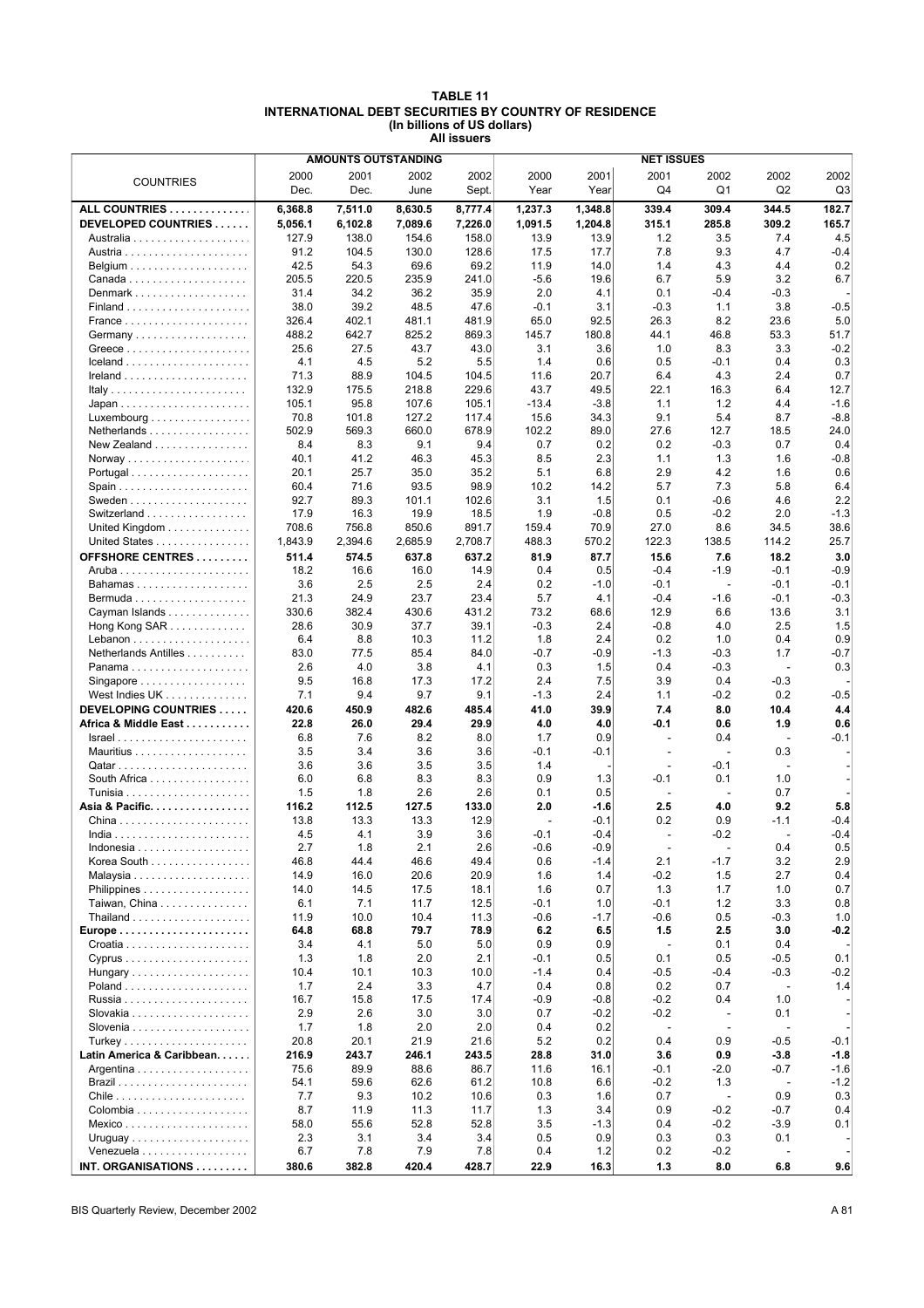#### **TABLE 12 A INTERNATIONAL DEBT SECURITIES BY NATIONALITY OF ISSUER (In billions of US dollars) All issuers**

|                                                    |                          |                | <b>AMOUNTS OUTSTANDING</b> |         | <b>NET ISSUES</b> |         |                          |                          |                          |        |  |  |
|----------------------------------------------------|--------------------------|----------------|----------------------------|---------|-------------------|---------|--------------------------|--------------------------|--------------------------|--------|--|--|
|                                                    | 2000                     | 2001           | 2002                       | 2002    | 2000              | 2001    | 2001                     | 2002                     | 2002                     | 2002   |  |  |
| <b>COUNTRIES</b>                                   | Dec.                     | Dec.           | June                       | Sept.   | Year              | Year    | Q4                       | Q <sub>1</sub>           | Q2                       | Q3     |  |  |
|                                                    |                          |                |                            |         |                   |         |                          |                          |                          |        |  |  |
| ALL COUNTRIES                                      | 6,368.8                  | 7,511.0        | 8,630.5                    | 8,777.4 | 1,237.3           | 1,348.8 | 339.4                    | 309.4                    | 344.5                    | 182.7  |  |  |
| DEVELOPED COUNTRIES                                | 5,461.1                  | 6,540.8        | 7,578.2                    | 7,712.2 | 1,156.7           | 1,260.7 | 324.2                    | 285.3                    | 326.5                    | 166.5  |  |  |
|                                                    | 109.8                    | 114.2          | 124.0                      | 129.8   | 16.5              | 7.3     | $-2.1$                   | 3.4                      | 2.4                      | 6.5    |  |  |
|                                                    | 81.0                     | 90.3           | 115.3                      | 114.8   | 13.6              | 13.2    | 3.8                      | 10.6                     | 3.9                      | 0.4    |  |  |
|                                                    | 129.3                    | 143.6          | 174.0                      | 173.8   | 22.0              | 20.7    | $-1.6$                   | 3.9                      | 9.6                      | 1.4    |  |  |
|                                                    | 208.3                    | 223.5          | 234.3                      | 237.8   | $-8.2$            | 19.4    | 7.4                      | 5.9                      | $-0.5$                   | 5.1    |  |  |
| Denmark                                            | 23.6                     | 25.8           | 27.8                       | 28.1    | 1.0               | 3.1     | $-0.2$                   | 0.5                      | $-0.5$                   | 0.5    |  |  |
|                                                    | 38.2                     | 39.5           | 49.8                       | 47.7    | 0.4               | 3.2     | $-0.2$                   | 1.4                      | 4.3                      | $-1.7$ |  |  |
|                                                    | 314.2                    | 391.7          | 465.3                      | 465.4   | 63.3              | 93.3    | 27.7                     | 5.8                      | 24.5                     | 3.9    |  |  |
|                                                    | 912.8                    | 1,084.2        | 1,326.7                    | 1,370.6 | 251.6             | 215.7   | 49.5                     | 54.2                     | 69.1                     | 54.5   |  |  |
|                                                    | 27.6                     | 30.3           | 47.7                       | 47.0    | 3.9               | 4.5     | 0.5                      | 8.5                      | 3.8                      | $-0.2$ |  |  |
|                                                    | 4.1                      | 4.5            | 5.2                        | 5.5     | 1.4               | 0.6     | 0.5                      | $-0.1$                   | 0.4                      | 0.3    |  |  |
|                                                    | 34.7                     | 47.9           | 55.3                       | 57.9    | 6.3               | 14.5    | 4.3                      | 3.1                      | 0.4                      | 2.9    |  |  |
| Italy                                              | 209.4                    | 278.4          | 331.8                      | 338.7   | 63.6              | 79.5    | 26.6                     | 18.5                     | 3.2                      | 9.8    |  |  |
|                                                    | 291.5                    | 261.0          | 270.6                      | 261.6   | $-25.8$           | $-10.1$ | $-1.8$                   | $-10.1$                  | 3.2                      | $-6.5$ |  |  |
| $Luxembourg \ldots  \ldots $                       | 11.9                     | 19.7           | 27.6                       | 25.5    | 3.4               | 8.5     | 3.2                      | 1.7                      | 3.8                      | $-1.9$ |  |  |
| Netherlands                                        | 292.8                    | 331.0          | 383.1                      | 399.7   | 80.5              | 50.3    | 20.3                     | 6.9                      | 13.9                     | 19.1   |  |  |
| New Zealand                                        | 8.4                      | 8.7            | 9.3                        | 9.8     | 0.4               | 0.6     | 0.1                      | -0.4                     | 0.6                      | 0.5    |  |  |
|                                                    | 40.3                     | 41.6           | 46.7                       | 45.7    | 8.4               | 2.5     | 1.0                      | 1.3                      | 1.6                      | $-0.8$ |  |  |
|                                                    | 34.0                     | 47.6           | 64.0                       | 63.2    | 11.5              | 15.4    | 3.7                      | 4.8                      | 5.3                      | $-0.2$ |  |  |
| Spain                                              | 156.5                    | 182.3          | 220.9                      | 222.4   | 38.0              | 32.4    | 11.2                     | 9.0                      | 11.0                     | 3.3    |  |  |
|                                                    | 107.0                    | 105.8          | 120.9                      | 124.4   | 5.1               | 4.3     | 1.6                      | 0.5                      | 5.2                      | 4.4    |  |  |
| Switzerland                                        | 101.7                    | 105.8          | 122.2                      | 120.2   | 19.0              | 6.9     | 2.8                      | 0.8                      | 9.3                      | $-1.6$ |  |  |
| United Kingdom                                     | 564.4                    | 626.7          | 718.1                      | 751.3   | 116.4             | 77.3    | 28.6                     | 16.7                     | 35.5                     | 29.7   |  |  |
| United States                                      | 1,758.8                  | 2,336.1        | 2,636.6                    | 2,670.2 | 464.5             | 597.6   | 137.3                    | 138.1                    | 116.7                    | 36.9   |  |  |
| OFFSHORE CENTRES                                   | 71.2                     | 96.2           | 103.0                      | 104.3   | 15.7              | 26.4    | 5.8                      | 4.4                      | $-0.2$                   | 1.6    |  |  |
|                                                    |                          |                |                            |         |                   |         | $\blacksquare$           |                          | ٠                        |        |  |  |
| Bahamas                                            | 0.4                      | 0.8            | 0.7                        | 0.6     |                   | 0.4     | 0.1                      | -0.1                     | $-0.1$                   |        |  |  |
|                                                    | 1.5                      | 2.6            | 3.0                        | 3.0     | 0.1               | 1.0     | $\overline{\phantom{a}}$ | 0.6                      | $-0.2$                   |        |  |  |
| Cayman Islands                                     | 15.5                     | 21.1           | 23.4                       | 24.6    | 4.8               | 6.5     | 2.1                      | 1.0                      | $-0.4$                   | 1.4    |  |  |
| Hong Kong $SAR$                                    | 30.9                     | 38.2           | 41.7                       | 41.7    | 5.1               | 7.4     | 0.4                      | 2.1                      | 1.1                      |        |  |  |
|                                                    | 6.9                      | 9.0            | 10.4                       | 11.2    | 1.8               | 2.1     | $-0.1$                   | 1.0                      | 0.4                      | 0.8    |  |  |
| Netherlands Antilles                               |                          |                |                            |         |                   |         | $\overline{a}$           |                          |                          |        |  |  |
| Panama                                             | 2.5                      | 3.9            | 3.7                        | 4.0     | 0.4               | 1.5     | 0.5                      | -0.3                     | $\overline{\phantom{a}}$ | 0.3    |  |  |
| Singapore                                          | 11.5                     | 18.2           | 17.4                       | 16.7    | 4.5               | 6.9     | 2.8                      | 0.2                      | $-1.4$                   | $-0.6$ |  |  |
| West Indies UK                                     | 1.1                      | 1.1            | 1.3                        | 1.1     | $-1.3$            | 0.1     | $-0.2$                   | $-0.1$                   | 0.1                      | $-0.2$ |  |  |
| DEVELOPING COUNTRIES                               | 455.8                    | 491.2          | 528.8                      | 532.2   | 42.1              | 45.4    | 8.2                      | 11.7                     | 11.4                     | 5.1    |  |  |
| Africa & Middle East                               | 22.6                     | 27.3           | 31.8                       | 32.2    | 4.9               | 5.5     | 0.1                      | $1.2$                    | 2.4                      | 0.6    |  |  |
| $Israel \ldots \ldots \ldots \ldots \ldots \ldots$ | 8.7                      | 10.6           | 11.2                       | 11.2    | 2.1               | 2.0     | 0.2                      | 0.6                      | $-0.2$                   |        |  |  |
|                                                    | $\overline{\phantom{a}}$ | $\overline{a}$ | $\overline{\phantom{a}}$   |         | -0.2              |         | $\overline{\phantom{a}}$ | $\overline{\phantom{a}}$ |                          |        |  |  |
|                                                    | 3.6                      | 3.6            | 3.5                        | 3.5     | 1.4               |         |                          | -0.1                     |                          |        |  |  |
| South Africa                                       | 6.9                      | 8.2            | 11.0                       | 11.0    | 1.4               | 1.8     | $\sim$                   | 0.3                      | 2.0                      |        |  |  |
|                                                    | 1.5                      | 1.8            | 2.6                        | 2.6     | 0.1               | 0.5     | $\overline{a}$           | $\overline{a}$           | 0.7                      |        |  |  |
| Asia & Pacific.                                    | 136.3                    | 132.4          | 147.9                      | 152.8   | 0.6               | $-1.7$  | 2.3                      | 4.3                      | 9.4                      | 5.3    |  |  |
|                                                    | 18.0                     | 18.3           | 19.0                       | 18.3    | 0.3               | 0.7     | 0.2                      | 1.5                      | $-1.1$                   | $-0.7$ |  |  |
|                                                    | 4.5                      | 4.1            | 3.9                        | 3.6     | $-0.4$            | $-0.4$  | $\overline{\phantom{a}}$ | $-0.2$                   | ÷,                       | $-0.4$ |  |  |
|                                                    | 11.0                     | 9.1            | 9.2                        | 9.6     | $-1.9$            | $-1.9$  | -0.4                     | $-0.3$                   | 0.4                      | 0.4    |  |  |
| Korea South                                        | 49.4                     | 48.5           | 50.5                       | 53.4    | 1.0               |         | 2.5                      | $-1.9$                   | 3.3                      | 3.0    |  |  |
|                                                    | 15.3                     | 16.5           | 20.8                       | 21.2    | 1.4               | 1.5     | $-0.2$                   | 1.5                      | 2.5                      | 0.4    |  |  |
|                                                    | 15.6                     | 15.8           | 18.8                       | 19.4    | 1.3               | 0.4     | 1.1                      | 1.7                      | 1.0                      | 0.6    |  |  |
| Taiwan, China                                      | 7.0                      | 7.7            | 12.2                       | 12.8    | $-0.2$            | 0.7     | $-0.1$                   | 1.3                      | 3.2                      | 0.6    |  |  |
|                                                    | 13.8                     | 11.0           | 11.5                       | 12.4    | $-0.7$            | $-2.5$  | $-0.6$                   | 0.5                      | $-0.2$                   | 1.0    |  |  |
|                                                    | 72.2                     | 77.0           | 87.5                       | 86.6    | 6.2               | 7.4     | 1.9                      | 2.2                      | 2.6                      | -0.3   |  |  |
|                                                    | 3.4                      | 4.1            | 5.0                        | 5.0     | 0.9               | 0.9     | $\overline{\phantom{a}}$ | 0.2                      | 0.4                      |        |  |  |
|                                                    | 1.3                      | 1.8            | 2.0                        | 2.1     | -0.1              | 0.5     | 0.1                      | 0.5                      | $-0.5$                   | 0.1    |  |  |
| Hungary                                            | 10.3                     | 10.1           | 10.2                       | 9.9     | $-1.3$            | 0.4     | -0.5                     | -0.5                     | $-0.3$                   | $-0.2$ |  |  |
|                                                    | 5.2                      | 7.6            | 8.7                        | 10.0    | 0.6               | 2.6     | 1.0                      | 0.5                      | $-0.1$                   | 1.4    |  |  |
|                                                    | 17.7                     | 17.3           | 19.0                       | 18.9    | $-1.3$            | $-0.3$  | 0.3                      | 0.5                      | 0.7                      |        |  |  |
|                                                    | 2.8                      | 2.6            | 3.0                        | 3.0     | 0.8               | $-0.1$  | $-0.1$                   |                          | 0.1                      |        |  |  |
|                                                    | 1.7                      | 1.8            | 2.0                        | 2.0     | 0.4               | 0.2     | $\overline{\phantom{a}}$ |                          | $\overline{a}$           |        |  |  |
| Turkey                                             | 22.7                     | 21.9           | 23.7                       | 23.3    | 5.6               | 0.1     | 0.4                      | 0.9                      | $-0.5$                   | $-0.2$ |  |  |
| Latin America & Caribbean                          | 224.7                    | 254.5          | 261.7                      | 260.4   | 30.4              | 34.2    | 3.9                      | 4.1                      | $-3.0$                   | $-0.4$ |  |  |
|                                                    | 71.7                     | 86.2           | 85.4                       | 83.6    | 11.2              | 16.3    | 0.2                      | -1.8                     | $-0.6$                   | $-1.5$ |  |  |
|                                                    | 56.1                     | 63.1           | 69.3                       | 69.7    | 12.1              | 8.1     | 0.4                      | 2.9                      | 1.0                      | 0.6    |  |  |
|                                                    | 5.0                      | 6.6            | 7.6                        | 7.9     | 0.3               | 1.6     | 0.7                      | $\overline{\phantom{a}}$ | 0.9                      | 0.3    |  |  |
|                                                    | 8.9                      | 12.1           | 11.5                       | 11.8    | 1.3               | 3.3     | 0.9                      | $-0.2$                   | $-0.7$                   | 0.4    |  |  |
| $Mexico \ldots \ldots \ldots \ldots$               | 65.8                     | 65.1           | 63.7                       | 63.1    | 5.0               | 0.3     | 0.1                      | 1.4                      | $-4.1$                   | $-0.5$ |  |  |
|                                                    | 2.3                      | 3.1            | 3.4                        | 3.4     | 0.5               | 0.9     | 0.3                      | 0.3                      | 0.1                      |        |  |  |
| Venezuela                                          | 11.0                     | 12.6           | 12.5                       | 12.4    | $-0.9$            | 1.7     | 0.7                      | -0.3                     | $-0.1$                   | $-0.1$ |  |  |
|                                                    |                          |                |                            |         |                   |         |                          |                          |                          |        |  |  |
| INT. ORGANISATIONS                                 | 380.6                    | 382.8          | 420.4                      | 428.7   | 22.9              | 16.3    | 1.3                      | 8.0                      | 6.8                      | 9.6    |  |  |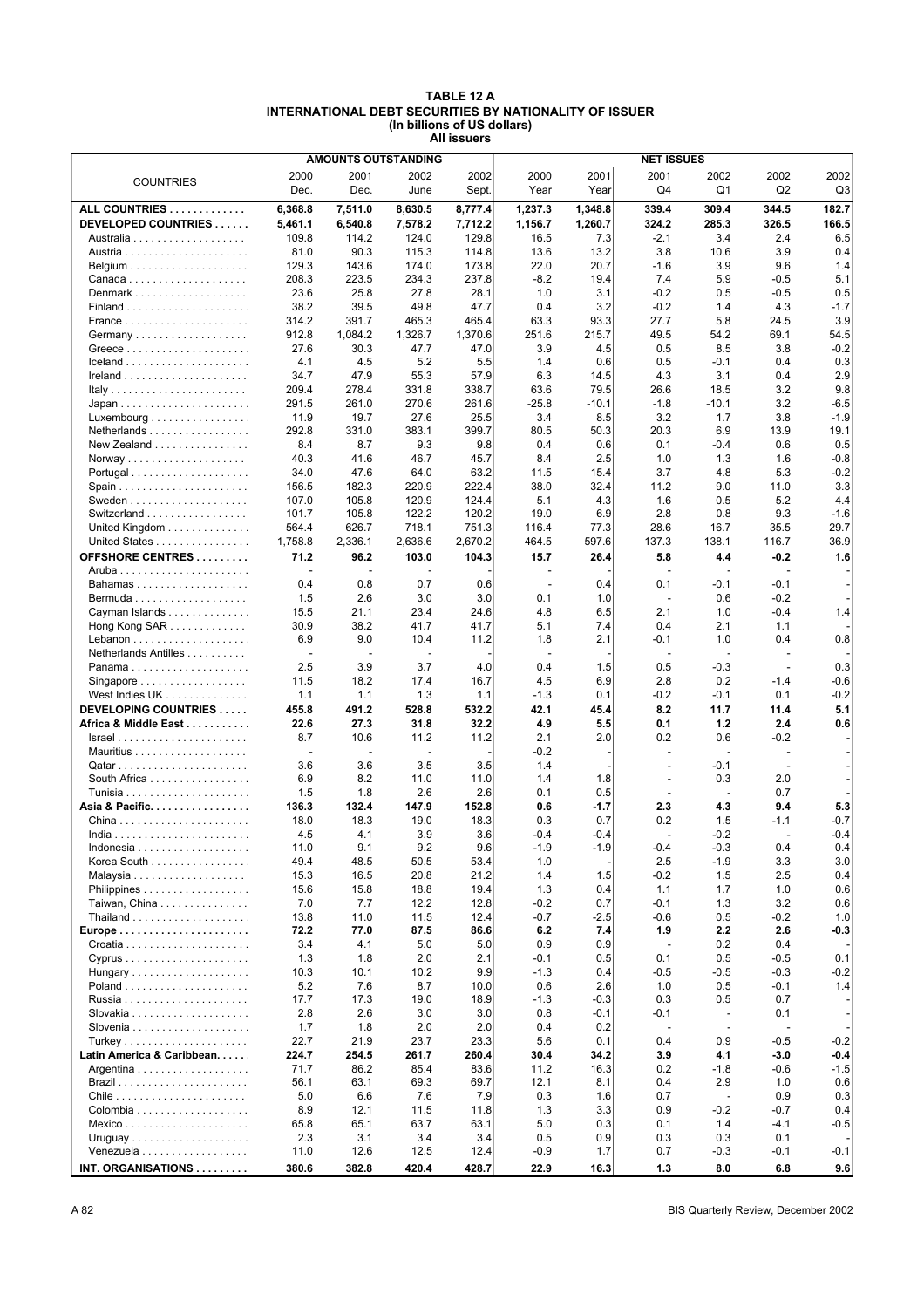#### **TABLE 12 B INTERNATIONAL DEBT SECURITIES BY NATIONALITY OF ISSUER (In billions of US dollars) Financial institutions**

|                                                       |                          |                          | <b>AMOUNTS OUTSTANDING</b> |         | <b>NET ISSUES</b>        |        |                          |                          |                          |        |  |  |
|-------------------------------------------------------|--------------------------|--------------------------|----------------------------|---------|--------------------------|--------|--------------------------|--------------------------|--------------------------|--------|--|--|
|                                                       | 2000                     | 2001                     | 2002                       | 2002    | 2000                     | 2001   | 2001                     | 2002                     | 2002                     | 2002   |  |  |
| <b>COUNTRIES</b>                                      | Dec.                     | Dec.                     | June                       | Sept.   | Year                     | Year   | Q4                       | Q <sub>1</sub>           | Q2                       | Q3     |  |  |
| ALL COUNTRIES                                         |                          |                          |                            |         | 796.4                    | 799.5  | 196.4                    | 178.2                    | 243.8                    | 120.5  |  |  |
|                                                       | 3,836.1                  | 4,502.7                  | 5,241.5                    | 5,338.3 |                          |        |                          |                          |                          |        |  |  |
| DEVELOPED COUNTRIES                                   | 3,679.8                  | 4,326.2                  | 5,046.5                    | 5,140.0 | 785.3                    | 776.5  | 192.0                    | 172.6                    | 236.1                    | 116.6  |  |  |
|                                                       | 80.3                     | 87.5                     | 95.8                       | 101.6   | 16.6                     | 8.8    | $\overline{\phantom{a}}$ | 3.0                      | 2.9                      | 6.1    |  |  |
|                                                       | 42.7                     | 50.7                     | 63.8                       | 63.0    | 11.5                     | 10.0   | 4.7                      | 3.9                      | 3.6                      | $-0.3$ |  |  |
|                                                       | 104.5                    | 109.0                    | 130.3                      | 129.8   | 17.5                     | 9.4    | -1.5                     | 2.5                      | 6.6                      | 0.7    |  |  |
|                                                       | 42.1                     | 49.1                     | 55.8                       | 59.6    | $-1.4$                   | 7.8    | 4.9                      | 4.6                      | 0.8                      | 4.2    |  |  |
| Denmark                                               | 7.0                      | 9.0                      | 10.5                       | 11.1    | 1.1                      | 2.3    | 0.3                      | 1.0                      | $-0.2$                   | 0.6    |  |  |
|                                                       | 6.3                      | 6.0                      | 7.0                        | 7.0     | $-0.1$                   |        | 0.2                      | 0.3                      | 0.1                      | 0.1    |  |  |
| France                                                | 165.9                    | 195.4                    | 244.8                      | 244.6   | 28.8                     | 37.7   | 14.3                     | 10.2                     | 18.7                     | 1.7    |  |  |
|                                                       | 855.0                    | 1,004.1                  | 1,213.7                    | 1,244.3 | 223.0                    | 189.6  | 43.9                     | 49.1                     | 52.8                     | 40.1   |  |  |
|                                                       | 2.5                      | 3.4                      | 4.6                        | 4.6     | 1.1                      | 1.0    | $-0.4$                   | 0.3                      | 0.5                      | 0.1    |  |  |
|                                                       | 2.0                      | 2.2                      | 2.6                        | 2.7     | 1.2                      | 0.2    | 0.2                      | $\overline{\phantom{a}}$ | 0.2                      | 0.1    |  |  |
|                                                       | 28.3                     | 35.2                     | 41.2                       | 44.4    | 6.7                      | 7.8    | -0.2                     | 2.7                      | 0.4                      | 3.4    |  |  |
|                                                       | 131.2                    | 183.9                    | 216.4                      | 219.3   | 47.0                     | 59.3   | 19.2                     | 4.4                      | 5.7                      | 5.0    |  |  |
|                                                       | 208.6                    | 195.5                    | 199.2                      | 195.6   | $-2.8$                   | 3.1    | $-0.2$                   | $-9.5$                   | 1.0                      | $-1.6$ |  |  |
| Luxembourg                                            | 10.3                     | 17.7                     | 25.0                       | 22.8    | 3.5                      | 8.1    | 3.2                      | 1.6                      | 3.4                      | $-2.0$ |  |  |
| Netherlands                                           | 239.3                    | 274.9                    | 327.1                      | 343.1   | 52.2                     | 45.5   | 18.0                     | 10.1                     | 16.0                     | 18.0   |  |  |
| New Zealand                                           | 3.5                      | 3.4                      | 3.2                        | 3.2     | 0.9                      |        | 0.4                      | $-0.4$                   | $\overline{a}$           |        |  |  |
|                                                       | 23.9                     | 27.0                     | 30.8                       | 30.0    | 5.5                      | 3.9    | 0.3                      | 0.7                      | 1.6                      | $-0.6$ |  |  |
| Portugal                                              | 18.1                     | 29.2                     | 41.6                       | 40.6    | 8.8                      | 11.9   | 2.6                      | 2.6                      | 5.9                      | $-0.6$ |  |  |
|                                                       | 105.9                    | 126.5                    | 156.9                      | 157.1   | 28.0                     | 25.2   | 8.2                      | 5.1                      | 11.5                     | 1.5    |  |  |
| Sweden $\ldots \ldots \ldots \ldots \ldots \ldots$    | 39.1                     | 42.3                     | 50.6                       | 55.1    | 7.1                      | 4.8    | 1.6                      | 1.2                      | 3.2                      | 4.9    |  |  |
| Switzerland                                           | 95.5                     | 99.7                     | 115.8                      | 114.1   | 18.3                     | 6.9    | 2.8                      | 0.8                      | 9.7                      | $-1.4$ |  |  |
| United Kingdom                                        | 400.9                    | 470.5                    | 545.0                      | 575.2   | 80.3                     | 80.5   | 28.7                     | 12.4                     | 32.2                     | 27.7   |  |  |
|                                                       |                          |                          |                            |         |                          |        |                          |                          |                          |        |  |  |
| United States                                         | 1,066.1                  | 1,303.3                  | 1,463.7                    | 1,470.1 | 230.5                    | 252.6  | 40.8                     | 65.7                     | 59.7                     | 8.9    |  |  |
| OFFSHORE CENTRES                                      | 50.7                     | 66.2                     | 68.5                       | 69.6    | 10.6                     | 16.8   | 0.6                      | 1.5                      | $-1.7$                   | 1.4    |  |  |
|                                                       |                          | ÷,                       |                            |         |                          |        |                          |                          |                          |        |  |  |
| Bahamas                                               | 0.4                      | 0.5                      | 0.3                        | 0.3     |                          | 0.1    | $\overline{\phantom{a}}$ | $-0.1$                   | $-0.1$                   |        |  |  |
|                                                       | 1.2                      | 2.2                      | 2.6                        | 2.6     | 0.1                      | 1.0    | $\sim$                   | 0.6                      | $-0.2$                   |        |  |  |
| Cayman Islands                                        | 15.5                     | 21.1                     | 23.4                       | 24.6    | 4.8                      | 6.5    | 2.1                      | 1.0                      | $-0.4$                   | 1.4    |  |  |
| Hong Kong $SAR$                                       | 22.6                     | 27.5                     | 27.8                       | 28.1    | 4.4                      | 4.9    | $-0.3$                   | $\overline{\phantom{a}}$ | 0.1                      | 0.3    |  |  |
|                                                       | 1.7                      | 1.4                      | 1.0                        | 1.1     | 0.2                      | $-0.3$ | $-0.4$                   | $\sim$                   | $-0.3$                   | 0.1    |  |  |
| Netherlands Antilles                                  | ÷,                       |                          |                            |         |                          |        | $\overline{\phantom{a}}$ | $\overline{\phantom{a}}$ | $\overline{\phantom{0}}$ |        |  |  |
| Panama                                                | 0.1                      | 0.4                      | 0.4                        | 0.3     | $\overline{\phantom{a}}$ | 0.3    | $\sim$                   | $\overline{\phantom{a}}$ | $\overline{a}$           | $-0.1$ |  |  |
| Singapore                                             | 7.3                      | 11.2                     | 10.4                       | 10.3    | 2.1                      | 4.0    | -0.7                     | 0.1                      | $-1.2$                   |        |  |  |
| West Indies UK                                        | 1.1                      | 1.1                      | 1.3                        | 1.1     | $-1.3$                   | 0.1    | $-0.2$                   | -0.1                     | 0.1                      | $-0.2$ |  |  |
| DEVELOPING COUNTRIES                                  | 105.6                    | 110.3                    | 126.6                      | 128.8   | 0.5                      | 6.2    | 3.8                      | 4.1                      | 9.4                      | 2.5    |  |  |
| Africa & Middle East                                  | 4.3                      | 5.8                      | 7.7                        | 8.2     | 1.5                      | 1.7    | 0.1                      | 0.8                      | 1.0                      | 0.5    |  |  |
| $Israel \ldots \ldots \ldots \ldots \ldots \ldots$    | 2.0                      | 2.9                      | 3.2                        | 3.4     | 0.8                      | 0.9    | 0.2                      | 0.2                      | $\overline{a}$           | 0.1    |  |  |
|                                                       | $\overline{\phantom{a}}$ | $\overline{\phantom{a}}$ | $\overline{\phantom{a}}$   |         | $\overline{\phantom{a}}$ |        | $\sim$                   | $\sim$                   |                          |        |  |  |
|                                                       |                          |                          |                            |         |                          |        |                          |                          |                          |        |  |  |
| South Africa                                          | 1.7                      | 2.6                      | 3.7                        | 3.7     | 0.8                      | 0.9    |                          | 0.1                      | 1.0                      |        |  |  |
|                                                       |                          |                          |                            |         |                          |        | $\overline{\phantom{a}}$ |                          |                          |        |  |  |
| Asia & Pacific.                                       | 54.1                     | 48.7                     | 57.8                       | 60.0    | -1.8                     | -4.8   | 0.5                      | 0.4                      | 8.2                      | 2.3    |  |  |
|                                                       | 7.7                      | 8.3                      | 9.3                        | 8.7     | $-0.3$                   | 0.7    | 0.3                      | 1.7                      | $-0.7$                   | $-0.6$ |  |  |
|                                                       | 1.7                      | 1.6                      | 1.6                        | 1.2     | $-0.1$                   | $-0.2$ | $\overline{\phantom{a}}$ |                          | $\overline{\phantom{a}}$ | $-0.4$ |  |  |
| Indonesia                                             | 9.2                      |                          | 8.0                        | 7.9     | $-1.5$                   | $-1.4$ | -0.4                     |                          | 0.5                      | $-0.1$ |  |  |
|                                                       |                          | 7.7                      |                            |         |                          |        | 1.4                      | -0.3                     |                          | 3.2    |  |  |
| Korea South                                           | 19.7                     | 18.4                     | 20.9                       | 24.1    | 0.5                      | $-1.0$ |                          | $-1.3$                   | 3.6                      |        |  |  |
|                                                       | 2.5                      | 2.7                      | 5.6                        | 6.4     | 0.3                      | 0.3    | $\overline{\phantom{a}}$ | 0.3                      | 2.5                      | 0.9    |  |  |
| Philippines                                           | 3.9                      | 3.1                      | 2.8                        | 2.6     | $-0.5$                   | $-0.8$ | $-0.4$                   | $-0.1$                   | $-0.2$                   | $-0.2$ |  |  |
| Taiwan, China                                         | 1.6                      | 1.2                      | 3.7                        | 3.5     | $\overline{\phantom{a}}$ | $-0.4$ | $-0.2$                   | $-0.1$                   | 2.5                      | $-0.1$ |  |  |
|                                                       | 7.5                      | 5.6                      | 5.4                        | 5.1     | $-0.2$                   | $-1.9$ | $-0.3$                   | $\overline{\phantom{a}}$ | $-0.2$                   | $-0.3$ |  |  |
|                                                       | 10.6                     | 15.6                     | 17.2                       | 15.4    | 0.9                      | 5.4    | 1.7                      | $\blacksquare$           | 0.2                      | $-1.6$ |  |  |
|                                                       | $\overline{\phantom{a}}$ | 0.1                      | $\overline{\phantom{a}}$   |         |                          |        | $\sim$                   |                          | $\blacksquare$           |        |  |  |
|                                                       | 0.1                      | 0.6                      | 0.6                        | 0.6     | $\overline{\phantom{a}}$ | 0.5    | 0.2                      | $\overline{\phantom{a}}$ | $\overline{\phantom{a}}$ |        |  |  |
| Hungary                                               | 0.2                      | 0.6                      | 0.6                        | 0.6     | $\sim$                   | 0.4    | $\blacksquare$           |                          |                          |        |  |  |
|                                                       | 4.0                      | 5.5                      | 5.6                        | 5.6     | 0.3                      | 1.6    | 0.8                      | $-0.2$                   | $-0.1$                   |        |  |  |
|                                                       | 1.2                      | 1.7                      | 1.7                        | 1.7     | $-0.9$                   | 0.5    | 0.4                      | 0.1                      | $-0.2$                   |        |  |  |
|                                                       | 0.1                      | $\overline{a}$           | $\overline{\phantom{a}}$   |         |                          | $-0.1$ | -0.1                     |                          |                          |        |  |  |
|                                                       |                          | $\overline{\phantom{a}}$ | $\overline{a}$             |         |                          |        | $\overline{\phantom{a}}$ |                          |                          |        |  |  |
| Turkey                                                | 2.6                      | 2.4                      | 2.3                        | 2.1     | 0.5                      | $-0.2$ | -0.1                     | $-0.1$                   | $\frac{1}{2}$            | $-0.2$ |  |  |
| Latin America & Caribbean.                            | 36.6                     | 40.1                     | 44.0                       | 45.2    | -0.1                     | 4.0    | 1.6                      | 2.9                      | $\blacksquare$           | 1.3    |  |  |
| Argentina $\ldots \ldots \ldots \ldots \ldots \ldots$ | 3.2                      | 2.1                      | 1.9                        | 1.6     | $-0.4$                   | $-1.1$ | -0.3                     | $-0.2$                   | $\blacksquare$           | $-0.3$ |  |  |
|                                                       | 17.0                     | 19.6                     | 21.9                       | 23.5    | $\overline{\phantom{a}}$ | 2.9    | 1.5                      | 1.3                      | 0.2                      | 1.7    |  |  |
|                                                       | 0.6                      | 0.6                      | 0.6                        | 0.6     | $\overline{\phantom{a}}$ |        | $\sim$                   |                          | $\overline{\phantom{a}}$ |        |  |  |
|                                                       | 0.5                      | 0.3                      | 0.3                        | 0.3     | $-0.1$                   | $-0.2$ | $\sim$                   | $\sim$                   | $\overline{\phantom{a}}$ |        |  |  |
|                                                       | 10.2                     | 11.9                     | 13.7                       | 13.7    | 1.6                      | 1.8    | $-0.2$                   | 1.8                      | $-0.1$                   |        |  |  |
|                                                       | 0.3                      | 0.3                      | 0.3                        | 0.3     | $\overline{\phantom{a}}$ |        | $\sim$                   | L,                       | $\overline{a}$           |        |  |  |
| Venezuela                                             | 4.5                      | 4.9                      | 4.8                        | 4.7     | $-1.0$                   | 0.5    | 0.5                      | $-0.1$                   | $-0.1$                   | $-0.1$ |  |  |
|                                                       |                          |                          |                            |         |                          |        |                          |                          |                          |        |  |  |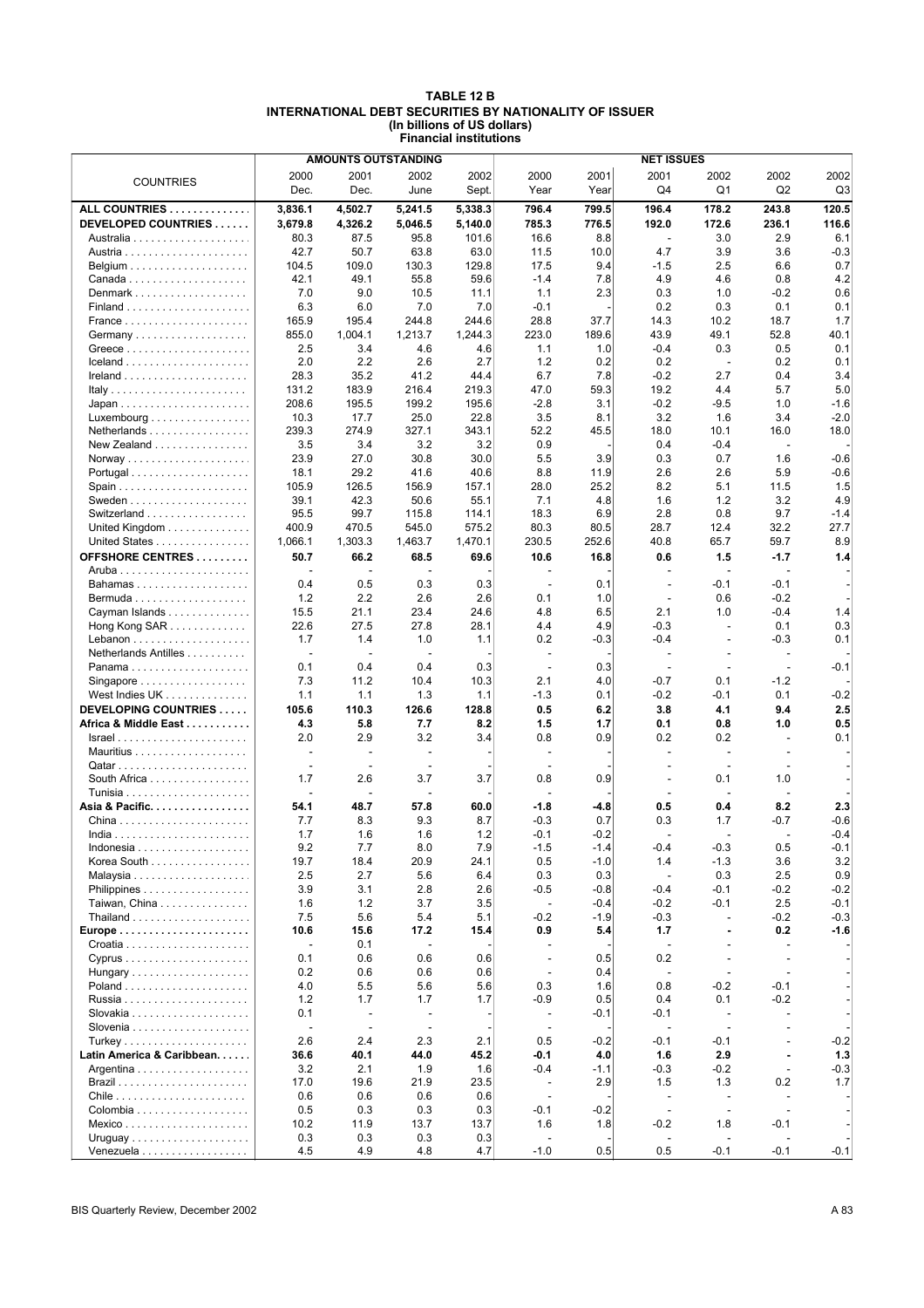| TABLE 12 C                                             |
|--------------------------------------------------------|
| INTERNATIONAL DEBT SECURITIES BY NATIONALITY OF ISSUER |
| (In billions of US dollars)                            |
| Governments and state agencies                         |

|                                                           |                          |                          | <b>AMOUNTS OUTSTANDING</b> |              |                          |             | <b>NET ISSUES</b>        |                                            |                          |        |
|-----------------------------------------------------------|--------------------------|--------------------------|----------------------------|--------------|--------------------------|-------------|--------------------------|--------------------------------------------|--------------------------|--------|
| <b>COUNTRIES</b>                                          | 2000                     | 2001                     | 2002                       | 2002         | 2000                     | 2001        | 2001                     | 2002                                       | 2002                     | 2002   |
|                                                           | Dec.                     | Dec.                     | June                       | Sept.        | Year                     | Year        | Q4                       | Q1                                         | Q2                       | Q3     |
| ALL COUNTRIES                                             | 1,224.3                  | 1,515.7                  | 1,739.8                    | 1,784.5      | 245.5                    | 323.5       | 82.0                     | 108.9                                      | 50.9                     | 51.7   |
| DEVELOPED COUNTRIES                                       | 976.0                    | 1,236.3                  | 1,438.6                    | 1,478.5      | 203.0                    | 285.2       | 77.5                     | 100.3                                      | 48.4                     | 45.7   |
|                                                           | 19.5                     | 14.8                     | 15.1                       | 14.8         | $-1.0$                   | $-3.6$      | $-1.7$                   | 0.5                                        | $-1.3$                   | 0.1    |
|                                                           | 34.1                     | 35.7                     | 46.9                       | 47.3         | 2.3                      | 3.3         | $-1.0$                   | 6.7                                        | 0.2                      | 0.7    |
|                                                           | 22.9                     | 29.4                     | 40.9                       | 40.9         | 4.7                      | 7.9         | $\overline{\phantom{a}}$ | 3.9                                        | 3.1                      | 0.5    |
|                                                           | 106.7                    | 100.0                    | 99.0                       | 97.6         | $-9.0$                   | $-3.6$      | $-0.8$                   | $-1.5$                                     | $-3.0$                   | $-0.4$ |
| Denmark                                                   | 12.1                     | 10.7                     | 10.7                       | 10.6         | $-0.9$                   | $-1.1$      | -0.7                     | $-0.5$                                     | -0.1                     |        |
|                                                           | 26.0                     | 25.8                     | 33.9                       | 32.7         | $-1.7$                   | 1.1         | $-0.6$                   | 1.0                                        | 3.9                      | $-1.0$ |
|                                                           | 27.4                     | 29.6                     | 33.7                       | 33.1         | 2.2                      | 3.3         | 2.8                      | $-0.5$                                     | 1.2                      | $-0.3$ |
|                                                           | 17.4                     | 38.3                     | 60.3                       | 70.9         | 6.1                      | 22.4        | 7.1                      | 5.5                                        | 9.8                      | 11.2   |
|                                                           | 21.5                     | 23.3                     | 38.9                       | 38.1         | 1.9                      | 3.3         | 0.8                      | 8.1                                        | 3.3                      | $-0.4$ |
| $lceland \ldots \ldots \ldots \ldots \ldots \ldots$       | 1.4                      | 1.7                      | 1.8                        | 2.1          | 0.1                      | 0.3         | 0.2                      | $-0.2$                                     | 0.1                      | 0.3    |
|                                                           | 4.9                      | 8.4                      | 7.3                        | 6.1          | $-1.2$                   | 3.7         | 3.5                      | $-0.9$                                     | $-0.7$                   | $-1.1$ |
| Italy                                                     | 68.2                     | 74.1                     | 89.5                       | 91.9         | 13.6                     | 9.1         | 4.3                      | 11.9                                       | $-2.7$                   | 3.0    |
|                                                           | 20.2                     | 16.2                     | 16.4                       | 15.4         | $-2.4$                   | $-3.3$      | $-0.2$                   | 0.3                                        | $-1.0$                   | $-0.9$ |
| $Luxembourg \ldots  \ldots $                              | $\overline{\phantom{a}}$ | $\overline{a}$           | $\blacksquare$             |              | $\overline{\phantom{a}}$ |             | $\overline{\phantom{a}}$ |                                            | $\overline{a}$           |        |
| Netherlands                                               | 0.7                      | 0.9                      | 1.0                        | 1.0          | 0.3                      | 0.2         | $\overline{a}$           |                                            | $\overline{a}$           |        |
| New Zealand                                               | 3.3                      | 3.5                      | 2.8                        | 3.3          | -0.4                     | 0.4         | $-0.3$                   | $-0.2$                                     | $-0.7$                   | 0.5    |
|                                                           | 0.8                      | 0.8                      | 0.9                        | 0.8          | $-0.1$                   |             | $\overline{\phantom{a}}$ | $\sim$                                     | $\overline{\phantom{a}}$ |        |
|                                                           | 14.6                     | 16.0                     | 19.6                       | 20.1         | 2.7                      | 2.1         | 0.8                      | 2.1                                        | $-0.6$                   | 0.7    |
|                                                           | 34.7                     | 36.6                     | 42.8                       | 45.1         | 3.0                      | 3.6         | 0.8                      | 3.7                                        | $-1.0$                   | 2.6    |
|                                                           | 55.6                     | 47.1                     | 52.1                       | 51.1         | $-3.9$                   | $-5.1$      | $-0.8$                   | $-0.9$                                     | 2.0                      | $-0.6$ |
| Switzerland                                               | 0.9                      | 0.8                      | 0.9                        | 0.9          | 0.2                      | $-0.1$      | $\overline{\phantom{a}}$ | $\overline{a}$                             | $\overline{a}$           |        |
| United Kingdom                                            | 12.6                     | 4.3                      | 4.4                        | 4.0          | $-0.2$                   | $-8.2$      | $-2.0$                   | $\overline{\phantom{a}}$                   | $\overline{\phantom{a}}$ | $-0.4$ |
| United States                                             | 470.4                    | 718.4                    | 819.8                      | 850.7        | 186.8                    | 249.4       | 65.1                     | 61.1                                       | 35.7                     | 31.4   |
| OFFSHORE CENTRES                                          | 8.5                      | 12.2                     | 13.7                       | 14.7         | 2.9                      | 3.8         | 0.9                      | 0.7                                        | 0.7                      | 1.0    |
|                                                           |                          |                          |                            |              |                          |             | ÷                        |                                            |                          |        |
| Bahamas                                                   |                          |                          |                            |              |                          |             |                          |                                            |                          |        |
|                                                           |                          |                          |                            |              |                          |             |                          |                                            |                          |        |
| Cayman Islands                                            |                          |                          |                            |              |                          |             |                          |                                            |                          |        |
| Hong Kong $SAR$                                           | 5.2                      | 7.5                      | 9.4                        | 10.1         | 1.6                      | 2.4         | 0.3                      | 1.0                                        | 0.7                      | 0.8    |
| Netherlands Antilles                                      |                          |                          |                            |              |                          |             |                          |                                            |                          |        |
| Panama                                                    | 2.4                      | 3.6                      | 3.2                        | 3.5          | 0.4                      | 1.2         | 0.5                      | $-0.3$                                     | $\overline{\phantom{a}}$ | 0.3    |
| Singapore $\dots\dots\dots\dots\dots\dots\dots$           | 0.8                      | 0.9                      | 0.9                        | 0.9          | 0.9                      | 0.0         | $\overline{\phantom{a}}$ | $\overline{\phantom{a}}$                   |                          |        |
| West Indies UK                                            | ÷                        | $\overline{\phantom{a}}$ | $\overline{a}$             |              | $\overline{a}$           |             | $\overline{\phantom{a}}$ | $\overline{a}$                             | $\sim$                   |        |
| DEVELOPING COUNTRIES                                      | 239.8                    | 267.2                    | 287.4                      | 291.2        | 39.6                     | 34.5        | 3.7                      | 7.9                                        | 1.8                      | 5.0    |
| Africa & Middle East                                      | 11.4                     | 14.0                     | 16.6                       | 17.0         | 2.3                      | 3.0         |                          | 0.4                                        | 1.7                      | 0.4    |
|                                                           | 2.7                      | 2.6                      | 3.1                        | 3.1          | 0.5                      |             | $\overline{\phantom{a}}$ | 0.4                                        | $\overline{\phantom{a}}$ |        |
|                                                           | $\overline{\phantom{a}}$ | $\overline{a}$           |                            |              | $-0.2$                   |             |                          |                                            |                          |        |
|                                                           | 2.4                      | 2.4                      | 2.4                        | 2.4          | 1.4                      |             |                          |                                            |                          |        |
| South Africa                                              | 3.5                      | 4.6                      | 6.1                        | 6.1          | 0.5                      | 1.2         | $\overline{\phantom{a}}$ | 0.3                                        | 1.0                      |        |
|                                                           | 1.5                      | 1.8                      | 2.6                        | 2.6          | 0.1                      | 0.5         | $\overline{\phantom{a}}$ | $\overline{\phantom{a}}$                   | 0.7                      |        |
| Asia & Pacific.                                           | 32.2                     | 32.3                     | 35.0                       | 38.4         | 1.9                      | 0.9         | 0.9                      | 2.2                                        | $-0.1$                   | 3.5    |
|                                                           | 7.3                      | 7.4                      | 7.2                        | 7.1          | 0.2                      | 0.3         | $-0.1$                   | $\overline{\phantom{a}}$                   | $-0.4$                   |        |
|                                                           |                          | $\overline{\phantom{a}}$ | $\overline{\phantom{a}}$   |              |                          |             | $\overline{\phantom{a}}$ |                                            | $\overline{\phantom{a}}$ |        |
| Indonesia                                                 | 0.7                      | 0.4                      | 0.4                        | 09           |                          | -0.3        |                          |                                            |                          | 0.5    |
| Korea South                                               | 11.1                     | 9.2                      | 7.4                        | 7.3          | $-0.7$                   | $-1.7$      | $-0.3$                   | $-1.4$                                     | $-0.6$                   | $-0.1$ |
|                                                           | 2.9                      | 3.8                      | 5.0                        | 5.0          | 0.9                      | 1.0         | $\overline{\phantom{a}}$ | 1.1                                        | $\overline{a}$           |        |
|                                                           | 7.1                      | 8.3                      | 11.3                       | 12.8         | 1.7                      | 1.4         | 1.4                      | 1.9                                        | 0.9                      | 1.5    |
| Taiwan, China                                             |                          | $\overline{a}$           |                            |              | $\overline{\phantom{a}}$ |             | $\sim$                   | $\overline{\phantom{a}}$                   |                          |        |
|                                                           | 2.0                      | 2.1                      | 2.8                        | 4.0          | $\overline{\phantom{a}}$ | 0.2         | $\overline{\phantom{a}}$ | 0.6                                        | $\overline{a}$           | 1.3    |
|                                                           | 59.0                     | 58.5                     | 66.2                       | 66.8         | 5.3                      | 1.7         | $\blacksquare$           | 1.8                                        | 1.5                      | 1.1    |
|                                                           | 3.3                      | 3.9                      | 4.8                        | 4.7          | 0.9                      | 0.8         | $\overline{\phantom{a}}$ | 0.1                                        | 0.3                      |        |
| $Cyprus \ldots \ldots \ldots \ldots \ldots \ldots \ldots$ | 1.0                      | 1.0                      | 1.3                        | 1.4          | $-0.1$                   |             | $\blacksquare$           | 0.5                                        | $-0.3$                   | 0.1    |
| Hungary                                                   | 10.1                     | 9.5                      | 9.6                        | 9.3          | $-1.3$                   | 0.1         | $-0.5$                   | $-0.5$                                     | $-0.2$                   | $-0.2$ |
| Poland                                                    | 1.1                      | 1.8                      | 2.8                        | 4.2          | 0.3                      | 0.8         | 0.2                      | 0.7                                        | $\blacksquare$           | 1.4    |
|                                                           | 16.3                     | 15.5                     | 16.0                       | 16.0         | $-0.3$                   | $-0.7$      | $-0.3$                   | $\overline{a}$                             | 0.2                      |        |
|                                                           | 2.0                      | 2.0                      | 2.3                        | 2.3          | 0.5                      | 0.1         | $\overline{\phantom{a}}$ | $\overline{\phantom{a}}$<br>$\overline{a}$ |                          |        |
|                                                           | 1.7                      | 1.8                      | 2.0                        | 2.0          | 0.4                      | 0.2         | $\sim$                   |                                            | $\overline{a}$           |        |
| Turkey                                                    | 19.7                     | 19.1                     | 21.0                       | 20.8         | 5.1                      | 0.3         | 0.4                      | 1.0                                        | $-0.4$                   |        |
| Latin America & Caribbean.                                | 137.2                    | 162.4                    | 169.6                      | 169.0        | 30.2                     | 28.9        | 2.9                      | 3.6                                        | $-1.3$                   | $-0.3$ |
|                                                           | 57.5<br>26.5             | 73.9<br>31.0             | 74.0<br>35.7               | 73.4<br>34.7 | 11.9<br>12.0             | 18.1<br>5.1 | 0.9<br>$-1.3$            | $-1.4$<br>2.5                              | $-0.3$<br>0.9            | $-0.9$ |
|                                                           | 0.5                      | 1.2                      | 2.0                        | 2.0          | $\overline{\phantom{a}}$ | 0.7         | 0.7                      | $\overline{\phantom{a}}$                   | 0.9                      |        |
|                                                           | 8.1                      | 11.4                     | 10.8                       | 11.2         | 1.4                      | 3.5         | 0.9                      | $-0.2$                                     | $-0.7$                   | 0.4    |
|                                                           | 33.6                     | 30.3                     | 29.3                       | 29.7         | 3.2                      | $-2.3$      | 0.6                      | 0.8                                        | $-3.0$                   | 0.5    |
|                                                           | 1.9                      | 2.8                      | 3.1                        | 3.1          | 0.5                      | 0.9         | 0.3                      | 0.3                                        | 0.1                      |        |
| Venezuela                                                 | 5.8                      | 7.0                      | 7.3                        | 7.2          | 0.4                      | 1.2         | 0.2                      | $\sim$                                     | $\overline{\phantom{a}}$ |        |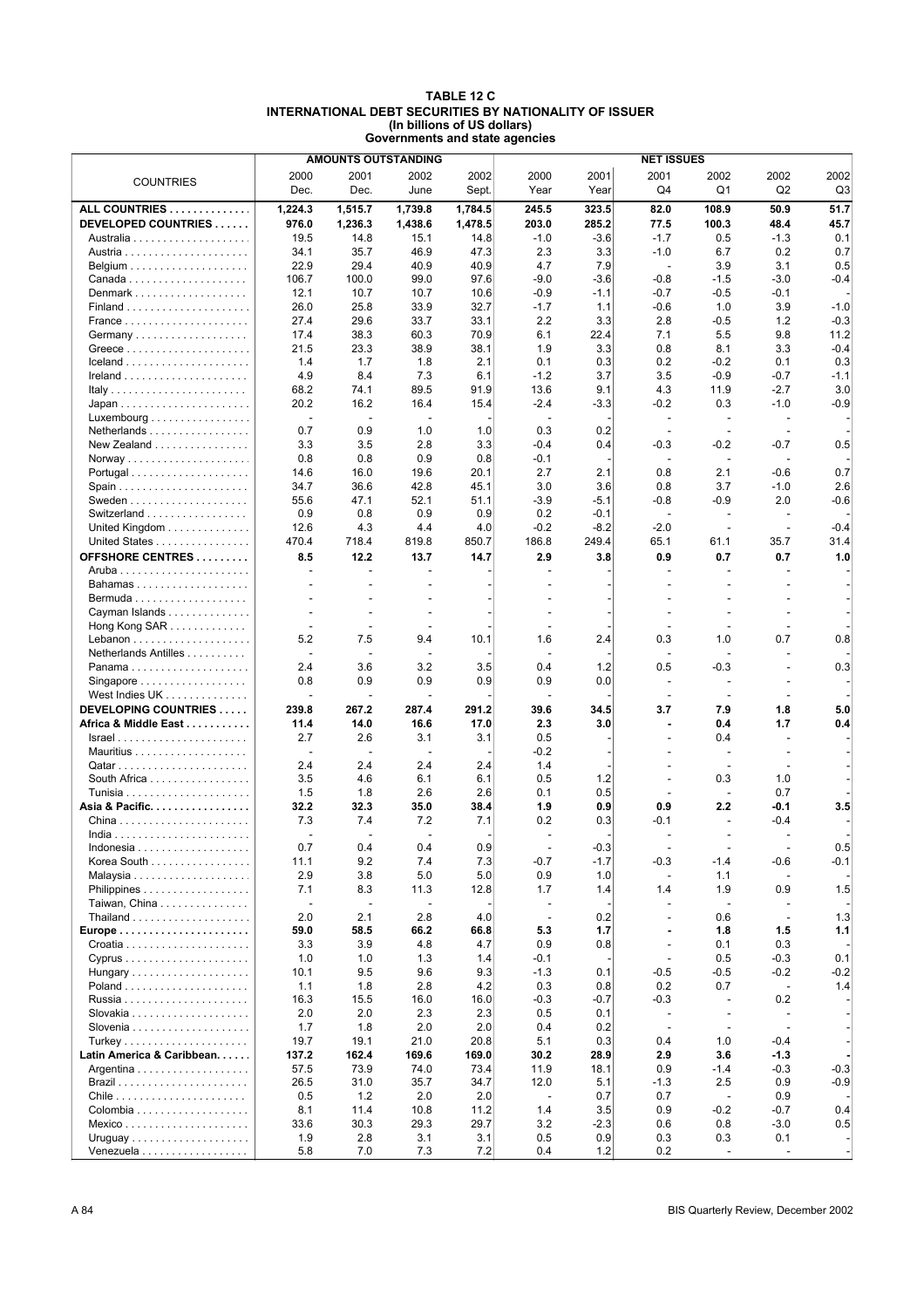#### **TABLE 12 D INTERNATIONAL DEBT SECURITIES BY NATIONALITY OF ISSUER (In billions of US dollars) Corporate issuers**

|                                                    |                                 |                                 | <b>AMOUNTS OUTSTANDING</b>      |               |                                            |              | <b>NET ISSUES</b>                          |                                    |                                 |                          |
|----------------------------------------------------|---------------------------------|---------------------------------|---------------------------------|---------------|--------------------------------------------|--------------|--------------------------------------------|------------------------------------|---------------------------------|--------------------------|
| <b>COUNTRIES</b>                                   | 2000<br>Dec.                    | 2001<br>Dec.                    | 2002<br>June                    | 2002<br>Sept. | 2000<br>Year                               | 2001<br>Year | 2001<br>Q4                                 | 2002<br>Q1                         | 2002<br>Q <sub>2</sub>          | 2002<br>Q <sub>3</sub>   |
| ALL COUNTRIES                                      | 927.8                           | 1,109.8                         | 1,228.7                         | 1,225.8       | 172.5                                      | 209.5        | 59.8                                       | 14.3                               | 43.0                            | 0.9                      |
| DEVELOPED COUNTRIES                                | 805.4                           | 978.3                           | 1,093.1                         | 1,093.6       | 168.4                                      | 199.0        | 54.7                                       | 12.5                               | 42.0                            | 4.2                      |
|                                                    | 10.1                            | 11.9                            | 13.1                            | 13.4          | 1.0                                        | 2.1          | $-0.4$                                     | $-0.1$                             | 0.8                             | 0.4                      |
|                                                    | 4.2                             | 3.9                             | 4.6                             | 4.5           | $-0.3$                                     | $-0.1$       | $\overline{\phantom{a}}$                   | $\overline{\phantom{a}}$           | 0.2                             | $-0.1$                   |
|                                                    | 1.9                             | 5.2                             | 2.8                             | 3.0           | $-0.3$                                     | 3.4          | $-0.2$                                     | $-2.6$                             | $-0.1$                          | 0.3                      |
|                                                    | 59.6                            | 74.3                            | 79.5                            | 80.6          | 2.2                                        | 15.1         | 3.3                                        | 2.9                                | 1.7                             | 1.3                      |
| Denmark                                            | 4.5                             | 6.1                             | 6.6                             | 6.4           | 0.8                                        | 1.9          | 0.1                                        | 0.1                                | $-0.2$                          | $-0.1$                   |
|                                                    | 5.9                             | 7.7                             | 8.8                             | 7.9           | 2.2                                        | 2.1          | 0.2                                        | $\overline{\phantom{a}}$           | 0.3                             | $-0.8$                   |
|                                                    | 120.9                           | 166.7                           | 186.7                           | 187.7         | 32.3                                       | 52.3         | 10.6                                       | $-3.8$                             | 4.6                             | 2.5                      |
|                                                    | 40.3                            | 41.7                            | 52.7                            | 55.3          | 22.5<br>0.9                                | 3.6          | $-1.6$<br>$\overline{\phantom{a}}$         | $-0.4$                             | 6.5                             | 3.1<br>0.2               |
|                                                    | 3.6<br>0.6                      | 3.6<br>0.6                      | 4.1<br>0.7                      | 4.3<br>0.7    | 0.1                                        | 0.2          | 0.1                                        | 0.2<br>$\overline{\phantom{a}}$    | $\overline{\phantom{a}}$<br>0.1 |                          |
|                                                    | 1.5                             | 4.4                             | 6.9                             | 7.5           | 0.8                                        | 2.9          | 1.1                                        | 1.3                                | 0.7                             | 0.6                      |
| Italy                                              | 9.9                             | 20.5                            | 26.0                            | 27.5          | 3.0                                        | 11.2         | 3.0                                        | 2.3                                | 0.2                             | 1.8                      |
|                                                    | 62.7                            | 49.2                            | 55.0                            | 50.6          | $-20.6$                                    | $-9.9$       | $-1.4$                                     | $-0.8$                             | 3.2                             | $-3.9$                   |
| $Luxembourg \ldots  \ldots $                       | 1.6                             | 2.0                             | 2.6                             | 2.7           | $-0.1$                                     | 0.4          | 0.1                                        | 0.1                                | 0.3                             | 0.1                      |
| Netherlands                                        | 52.8                            | 55.2                            | 54.9                            | 55.6          | 28.1                                       | 4.5          | 2.3                                        | $-3.3$                             | $-2.1$                          | 1.1                      |
| New Zealand                                        | 1.6                             | 1.8                             | 3.4                             | 3.3           | $-0.1$                                     | 0.2          | $\sim$                                     | 0.1                                | 1.3                             |                          |
|                                                    | 15.5                            | 13.8                            | 15.0                            | 14.8          | 3.0                                        | $-1.4$       | 0.7                                        | 0.5                                | $-0.1$                          | $-0.2$                   |
|                                                    | 1.2                             | 2.5                             | 2.8                             | 2.5           | 0.1                                        | 1.3          | 0.4                                        | $\overline{\phantom{a}}$           | $\overline{\phantom{a}}$        | $-0.3$                   |
|                                                    | 16.0                            | 19.1                            | 21.1                            | 20.2          | 6.9                                        | 3.7          | 2.2                                        | 0.2                                | 0.4                             | $-0.8$                   |
|                                                    | 12.3                            | 16.4                            | 18.2                            | 18.2          | 1.9                                        | 4.6          | 0.8                                        | 0.2                                | $\overline{\phantom{a}}$        | 0.1                      |
| Switzerland                                        | 5.4                             | 5.4                             | 5.5                             | 5.3           | 0.5                                        | 0.1          | $\overline{\phantom{a}}$                   | $\frac{1}{2}$                      | $-0.4$                          | $-0.2$                   |
| United Kingdom                                     | 151.0<br>222.2                  | 151.9                           | 168.8                           | 172.1         | 36.3<br>47.3                               | 5.0          | 1.9                                        | 4.3                                | 3.3                             | 2.4<br>$-3.4$            |
| United States                                      |                                 | 314.4                           | 353.1                           | 349.3         |                                            | 95.6         | 31.4                                       | 11.3                               | 21.4                            |                          |
| OFFSHORE CENTRES                                   | 12.0                            | 17.7                            | 20.8                            | 20.0          | 2.2                                        | 5.8          | 4.3                                        | 2.2                                | 0.8                             | $-0.8$                   |
| Bahamas                                            |                                 | 0.4                             | 0.4                             | 0.4           |                                            | 0.4          | $\overline{\phantom{a}}$<br>0.1            | L.                                 |                                 |                          |
|                                                    | 0.3                             | 0.3                             | 0.3                             | 0.3           |                                            |              | $\overline{\phantom{a}}$                   | ٠                                  |                                 |                          |
| Cayman Islands                                     |                                 |                                 |                                 |               |                                            |              | $\overline{\phantom{a}}$                   | $\overline{a}$                     |                                 |                          |
| Hong Kong $SAR$                                    | 8.3                             | 10.8                            | 13.9                            | 13.6          | 0.7                                        | 2.5          | 0.7                                        | 2.1                                | 1.0                             | $-0.4$                   |
|                                                    | $\overline{a}$                  |                                 |                                 |               |                                            |              | $\overline{\phantom{a}}$                   | ÷,                                 |                                 |                          |
| Netherlands Antilles                               |                                 |                                 |                                 |               |                                            |              |                                            |                                    |                                 |                          |
| Panama                                             | $\overline{a}$                  | $\overline{a}$                  | $\overline{\phantom{a}}$        | 0.2           |                                            |              | $\overline{\phantom{a}}$                   | $\overline{\phantom{a}}$           | $\overline{a}$                  | 0.2                      |
| Singapore                                          | 3.3                             | 6.2                             | 6.1                             | 5.5           | 1.5                                        | 2.9          | 3.5                                        | 0.1                                | $-0.2$                          | $-0.6$                   |
| West Indies UK                                     | L,                              | $\overline{a}$                  | ÷,                              |               |                                            |              | $\overline{\phantom{a}}$                   |                                    | $\overline{\phantom{a}}$        |                          |
| DEVELOPING COUNTRIES                               | 110.4                           | 113.7                           | 114.8                           | 112.2         | 2.0                                        | 4.7          | 0.7                                        | $-0.3$                             | 0.3                             | $-2.4$                   |
| Africa & Middle East                               | 6.9                             | 7.5                             | 7.4                             | 7.1           | 1.1                                        | 0.8          | ٠                                          | ٠                                  | $-0.2$                          | $-0.3$                   |
| $Israel \ldots \ldots \ldots \ldots \ldots \ldots$ | 4.0                             | 5.0<br>$\overline{a}$           | 4.8<br>$\overline{a}$           | 4.7           | 0.8                                        | 1.1          |                                            |                                    | $-0.2$<br>$\overline{a}$        | $-0.1$                   |
|                                                    | $\overline{\phantom{a}}$<br>1.2 | 1.2                             | 1.1                             | 1.1           |                                            |              |                                            | $-0.1$                             |                                 |                          |
| South Africa                                       | 1.6                             | 1.1                             | 1.2                             | 1.2           | 0.2                                        | $-0.3$       | $\overline{\phantom{a}}$                   | $\overline{\phantom{a}}$           | $\overline{\phantom{a}}$        |                          |
|                                                    | $\overline{a}$                  | $\sim$                          | $\overline{\phantom{a}}$        |               |                                            |              | $\overline{\phantom{a}}$                   | $\overline{\phantom{a}}$           | $\overline{\phantom{a}}$        |                          |
| Asia & Pacific.                                    | 49.9                            | 51.4                            | 55.1                            | 54.4          | 0.6                                        | 2.3          | 1.0                                        | 1.7                                | 1.3                             | $-0.6$                   |
|                                                    | 3.0                             | 2.6                             | 2.6                             | 2.5           | 0.4                                        | $-0.4$       |                                            | $-0.1$                             |                                 | $-0.1$                   |
|                                                    | 2.8                             | 2.5                             | 2.4                             | 2.3           | $-0.3$                                     | $-0.3$       |                                            | $-0.2$                             | $\overline{\phantom{a}}$        |                          |
|                                                    | 1.1                             | 0.9                             | 0.8                             | 0.8           | $-0.4$                                     | $-0.2$       |                                            | $-0.1$                             |                                 |                          |
| Korea South                                        | 18.6                            | 20.9                            | 22.2                            | 22.1          | 1.1                                        | 2.7          | 1.4                                        | 0.8                                | 0.2                             | $-0.1$                   |
|                                                    | 9.9                             | 9.9                             | 10.2                            | 9.7           | 0.2                                        | 0.2          | $-0.2$                                     | 0.1                                | $\overline{a}$                  | $-0.5$                   |
| Philippines                                        | 4.7                             | 4.5                             | 4.7                             | 4.0           | 0.1                                        | $-0.2$       | $\overline{\phantom{a}}$                   | $-0.2$                             | 0.4                             | $-0.7$                   |
| Taiwan, China                                      | 5.4                             | 6.5                             | 8.6                             | 9.3           | $-0.2$                                     | 1.1          | 0.1                                        | 1.4                                | 0.7                             | 0.8                      |
|                                                    | 4.3                             | 3.3                             | 3.3                             | 3.3           | -0.4                                       | $-0.9$       | $-0.3$                                     | $-0.1$                             | $\overline{\phantom{a}}$        |                          |
|                                                    | 2.6<br>$\overline{\phantom{a}}$ | 2.8<br>$\overline{\phantom{a}}$ | 4.2<br>0.2                      | 4.4<br>0.2    | $\blacksquare$<br>$\overline{\phantom{a}}$ | 0.3          | 0.3<br>$\overline{a}$                      | 0.4<br>÷,                          | 0.8<br>0.1                      | 0.2                      |
|                                                    | 0.3                             | 0.3                             | 0.1                             | 0.1           | $\overline{\phantom{a}}$                   |              | $\overline{\phantom{a}}$                   | $\overline{\phantom{a}}$           | $-0.2$                          | $\overline{\phantom{a}}$ |
| Hungary                                            | $\overline{\phantom{a}}$        | $\overline{\phantom{a}}$        | ÷,                              |               | $\blacksquare$                             |              | $\overline{\phantom{a}}$                   | $\overline{\phantom{a}}$           | $\overline{\phantom{a}}$        |                          |
|                                                    | 0.1                             | 0.3                             | 0.3                             | 0.3           | $-0.1$                                     | 0.2          | $\overline{\phantom{a}}$                   | $\overline{\phantom{a}}$           | $\overline{\phantom{a}}$        |                          |
|                                                    | 0.2                             | 0.2                             | 1.3                             | 1.3           | $-0.2$                                     | $-0.1$       | 0.2                                        | 0.4                                | 0.8                             |                          |
|                                                    | 0.7                             | 0.6                             | 0.7                             | 0.8           | 0.2                                        | $-0.1$       | $\overline{\phantom{a}}$                   | $\overline{a}$                     | 0.1                             | $\overline{\phantom{a}}$ |
|                                                    | $\overline{a}$                  | $\overline{a}$                  |                                 |               |                                            |              | $\overline{\phantom{a}}$                   | $\overline{\phantom{a}}$           | $\overline{\phantom{a}}$        |                          |
| Turkey                                             | 0.4                             | 0.4                             | 0.4                             | 0.4           | $\overline{\phantom{a}}$                   |              | $\sim$                                     |                                    | $\sim$                          |                          |
| Latin America & Caribbean.                         | 51.0                            | 52.1                            | 48.1                            | 46.2          | 0.3                                        | 1.3          | $-0.5$                                     | $-2.4$                             | $-1.6$                          | $-1.8$                   |
|                                                    | 11.0                            | 10.2                            | 9.6                             | 8.6           | $-0.3$                                     | $-0.7$       | $-0.5$                                     | $-0.1$                             | $-0.3$                          | $-1.0$                   |
|                                                    | 12.6                            | 12.6                            | 11.7                            | 11.5          | 0.2                                        | 0.0          | 0.2                                        | $-0.8$                             | $-0.1$                          | $-0.2$                   |
|                                                    | 3.9                             | 4.9                             | 4.9                             | 5.2           | 0.3                                        | 1.0          | $\overline{\phantom{a}}$                   |                                    | $\overline{\phantom{a}}$        | 0.3                      |
|                                                    | 0.3                             | 0.3                             | 0.3                             | 0.3           |                                            |              | $\overline{\phantom{a}}$                   |                                    | $\overline{\phantom{a}}$        |                          |
|                                                    | 22.0                            | 22.9                            | 20.7                            | 19.7          | 0.3                                        | 0.9          | $-0.4$                                     | $-1.3$                             | $-1.0$                          | $-0.9$                   |
| Venezuela                                          | $\overline{\phantom{a}}$<br>0.7 | $\overline{\phantom{a}}$<br>0.7 | $\overline{\phantom{a}}$<br>0.5 | 0.5           | $-0.3$                                     |              | $\overline{a}$<br>$\overline{\phantom{a}}$ | $\overline{\phantom{a}}$<br>$-0.2$ | $\overline{\phantom{a}}$        |                          |
|                                                    |                                 |                                 |                                 |               |                                            |              |                                            |                                    |                                 |                          |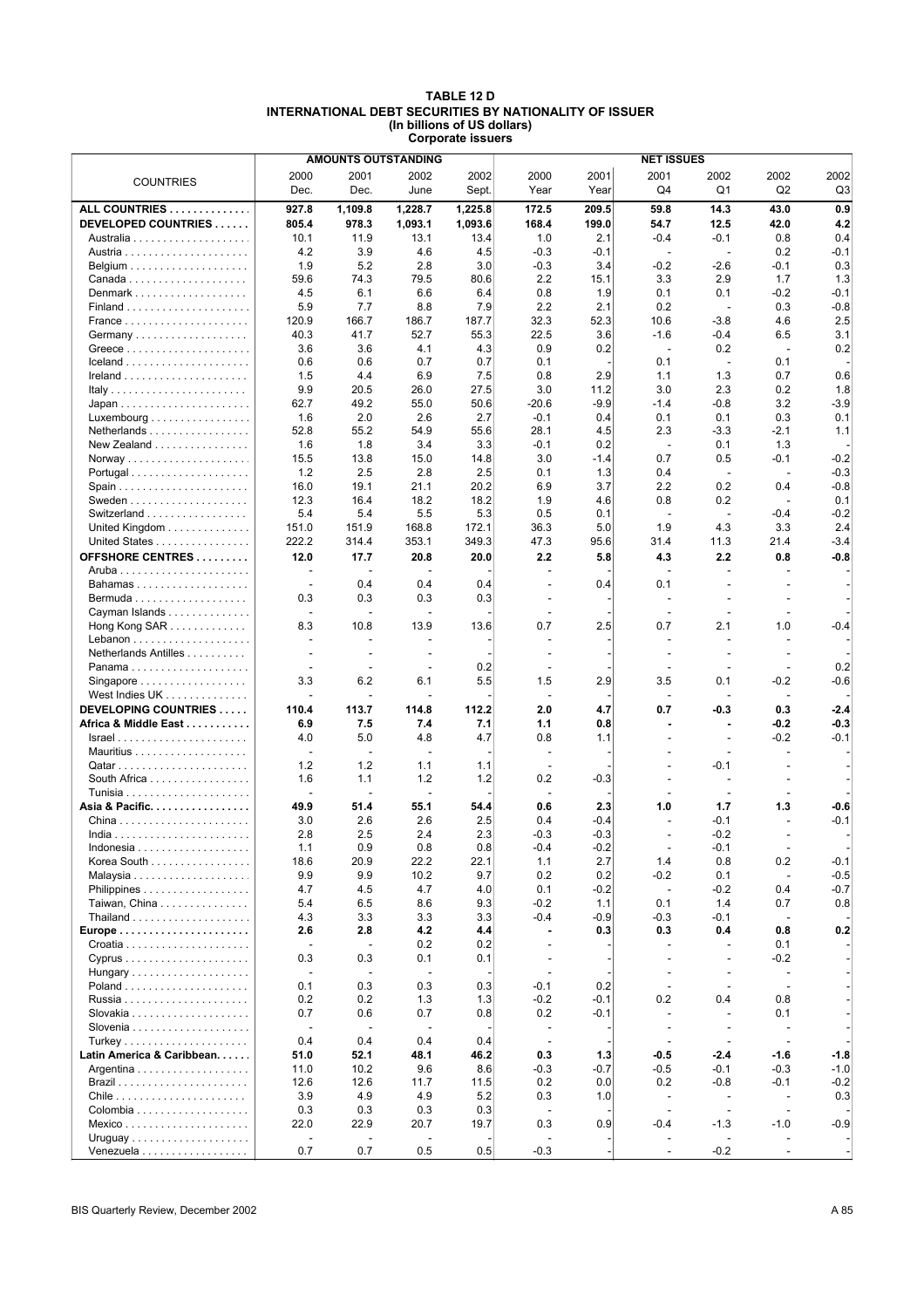#### **TABLE 13 A INTERNATIONAL MONEY MARKET INSTRUMENTS (In billions of US dollars) By type, sector and currency**

|                                |                | <b>AMOUNTS OUTSTANDING</b> |          | <b>GROSS ISSUANCE</b>    |          |                          |          | <b>NET ISSUES</b>        |                          |          |
|--------------------------------|----------------|----------------------------|----------|--------------------------|----------|--------------------------|----------|--------------------------|--------------------------|----------|
|                                | 2001           | 2002                       | 2002     | 2002                     | 2002     | 2000                     | 2001     | 2002                     | 2002                     | 2002     |
| TYPE, SECTOR AND CURRENCY      | Dec.           | June                       | Sept.    | Q <sub>2</sub>           | Q3       | Year                     | Year     | Q1                       | Q <sub>2</sub>           | Q3       |
| TOTAL ISSUES                   | 397.7          | 424.1                      | 433.1    | 290.0                    | 323.9    | 152.1                    | -78.9    | $-7.8$                   | 8.3                      | 10.4     |
| COMMERCIAL PAPER               | 243.1          | 266.8                      | 285.2    | 207.3                    | 240.0    | 55.2                     | 26.9     | 5.5                      | 1.8                      | 19.2     |
|                                | 102.7          | 102.0                      | 101.0    | 77.7                     | 79.2     | 27.2                     | $-7.3$   | $-3.2$                   | 2.5                      | $-0.9$   |
|                                | 80.5           | 97.7                       | 112.0    | 75.1                     | 97.3     | 17.9                     | 16.2     | 11.4                     | $-5.9$                   | 15.4     |
|                                | 13.5           | 8.9                        | 9.2      | 6.8                      | 8.3      | 1.7                      | 9.9      | $-5.7$                   | 0.2                      | 0.5      |
| Pound sterling                 | 29.1           | 38.8                       | 40.4     | 33.6                     | 36.8     | 6.5                      | 3.9      | 1.8                      | 5.7                      | 0.8      |
| Swiss franc                    | 8.4            | 9.6                        | 10.7     | 7.0                      | 8.9      | 0.7                      | 3.9      | $\overline{\phantom{a}}$ | $\overline{\phantom{a}}$ | 1.2      |
| Canadian dollar                | 0.4            | 0.4                        | 0.4      | 0.3                      | 0.3      | $-0.1$                   | 0.1      | $-0.1$                   | $\overline{\phantom{a}}$ |          |
| Other currencies               | 8.4            | 9.5                        | 11.5     | 6.8                      | 9.2      | 1.3                      | 0.2      | 1.3                      | $-0.7$                   | 2.2      |
| Financial institutions         | 184.4          | 208.1                      | 225.5    | 161.0                    | 188.8    | 41.0                     | 24.0     | 6.8                      | 4.3                      | 18.0     |
| Governments and state agencies | 17.3           | 16.9                       | 17.8     | 12.1                     | 13.5     | 2.1                      | 2.9      | $-0.2$                   | $-0.7$                   | 0.9      |
| International organisations    | 4.4            | 4.0                        | 5.0      | 3.6                      | 4.8      | 1.0                      | $-1.1$   | $-1.5$                   | 1.0                      | 1.0      |
| Corporate issuers              | 36.9           | 37.8                       | 36.9     | 30.6                     | 32.9     | 11.2                     | 1.0      | 0.5                      | $-2.7$                   | $-0.7$   |
| <b>OTHER INSTRUMENTS </b>      | 154.6          | 157.3                      | 147.9    | 82.7                     | 83.8     | 97.0                     | $-105.8$ | $-13.4$                  | 6.5                      | $-8.7$   |
|                                | 59.8           | 59.7                       | 49.2     | 33.2                     | 27.6     | 31.6                     | $-45.0$  | $-6.8$                   | 6.8                      | $-10.6$  |
|                                | 43.6           | 50.4                       | 55.5     | 29.7                     | 36.8     | 28.9                     | $-42.8$  | $-1.4$                   | 2.4                      | 5.7      |
|                                | 32.6           | 24.5                       | 19.5     | 8.1                      | 7.3      | 24.6                     | $-11.8$  | $-5.7$                   | $-4.8$                   | $-4.7$   |
| Pound sterling                 | 11.4           | 14.5                       | 14.6     | 6.8                      | 6.6      | 6.6                      |          | 0.8                      | 1.4                      | $-0.2$   |
| Swiss franc                    | 3.3            | 2.7                        | 2.6      | 1.2                      | 1.5      | 1.1                      | $-0.8$   | $-0.3$                   | $-0.7$                   | $-0.1$   |
| Canadian dollar                | 0.2            | 0.3                        | 0.7      | 0.2                      | 0.7      | 0.1                      | $-0.3$   | 0.1                      | $-0.1$                   | 0.4      |
| Other currencies               | 3.7            | 5.2                        | 5.8      | 3.5                      | 3.4      | 4.0                      | $-5.2$   | $-0.1$                   | 1.5                      | 0.6      |
| Financial institutions         | 133.0          | 141.9                      | 140.0    | 79.2                     | 80.7     | 61.5                     | $-60.3$  | $-9.1$                   | 9.2                      | $-1.3$   |
| Governments and state agencies | 11.3           | 9.2                        | 2.9      | 1.1                      | 1.3      | 12.1                     | $-28.9$  | $-2.0$                   | $-0.2$                   | $-6.2$   |
| International organisations    | 0.5            | 0.3                        | 0.1      | $\overline{a}$           |          | 0.2                      | $-0.5$   | $-0.1$                   | $-0.1$                   | $-0.2$   |
| Corporate issuers              | 9.8            | 5.9                        | 4.8      | 2.3                      | 1.8      | 23.2                     | $-16.1$  | $-2.2$                   | $-2.4$                   | $-1.0$   |
| <b>CURRENCY OF ISSUE</b>       |                |                            |          |                          |          |                          |          |                          |                          |          |
| Argentine peso                 |                |                            |          |                          |          | 0.1                      | $-0.1$   |                          |                          |          |
| Australian dollar              | 5.7            | 5.8                        | 6.6      | 4.6                      | 5.7      | 1.4                      | $-0.6$   | $-0.7$                   | 0.2                      | 1.1      |
| Baht                           |                | $\overline{\phantom{a}}$   |          |                          |          | ÷,                       |          |                          |                          |          |
| Canadian dollar                | 0.6            | 0.7                        | 1.1      | 0.5                      | 1.0      | $\overline{\phantom{a}}$ | $-0.1$   | 0.1                      | $-0.1$                   | 0.5      |
| Czech koruna                   | 0.1            | $\overline{\phantom{a}}$   |          | $\overline{\phantom{a}}$ |          | 0.1                      | $-0.3$   | $\blacksquare$           | $\overline{\phantom{a}}$ |          |
| Danish krone                   | 0.1            | 0.1                        | 0.1      |                          |          | 0.1                      | $-0.1$   | $\blacksquare$           | $\overline{\phantom{a}}$ |          |
|                                | 124.1          | 148.1                      | 167.5    | 104.8                    | 134.0    | 46.7                     | $-26.6$  | 10.0                     | $-3.4$                   | 21.0     |
| Hong Kong dollar               | 5.0            | 7.9                        | 8.2      | 5.3                      | 5.0      | 2.9                      | $-2.9$   | 2.1                      | 0.8                      | 0.4      |
| New rouble                     | $\blacksquare$ | $\overline{\phantom{a}}$   |          | ٠                        |          | $\overline{\phantom{a}}$ |          | $\overline{\phantom{a}}$ | $\overline{\phantom{a}}$ |          |
| New Taiwan dollar              |                | $\blacksquare$             |          |                          |          | $\overline{\phantom{a}}$ |          | $\overline{\phantom{a}}$ | $\overline{\phantom{a}}$ |          |
| New Zealand dollar             | 0.3            | 0.2                        | 0.4      | 0.2                      | 0.3      | 0.1                      |          |                          | $-0.1$                   | 0.2      |
| Norwegian krone                | 0.1            | $\overline{a}$             | 0.8      | $\overline{a}$           | 0.8      | $-0.1$                   | 0.1      | $-0.1$                   | $\overline{a}$           | 0.8      |
| Pound sterling                 | 40.5           | 53.3                       | 55.0     | 40.4                     | 43.3     | 13.1                     | 4.0      | 2.6                      | 7.1                      | 0.7      |
|                                |                |                            |          |                          |          | $-0.2$                   |          |                          |                          |          |
| Singapore dollar               | 0.1            | 0.2                        | 0.2      | 0.1                      | 0.2      | 0.3                      | $-0.2$   | 0.2                      | $-0.1$                   | 0.1      |
| Swedish krona                  | 0.3            | 0.3                        | 0.7      | 0.1                      | 0.4      | $-0.1$                   | $-0.1$   |                          | $\overline{\phantom{a}}$ | 0.4      |
| Swiss franc                    | 11.8           | 12.2                       | 13.3     | 8.2                      | 10.5     | 1.8                      | 3.1      | $-0.3$                   | $-0.7$                   | 1.1      |
|                                | 162.5          | 161.7                      | 150.2    | 110.9                    | 106.8    | 58.8                     | $-52.3$  | $-10.0$                  | 9.3                      | $-11.5$  |
|                                | 46.2           | 33.4                       | 28.8     | 14.9                     | 15.6     | 26.3                     | $-1.9$   | $-11.4$                  | $-4.6$                   | $-4.1$   |
|                                | 0.4            | 0.1                        | 0.1      |                          |          | 0.7                      | $-0.8$   | $-0.3$                   |                          |          |
| <b>MEMORANDUM ITEM:</b>        |                |                            |          |                          |          |                          |          |                          |                          |          |
| <b>DOMESTIC MONEY</b>          |                |                            |          |                          |          |                          |          |                          |                          |          |
| <b>MARKET INSTRUMENTS</b>      |                |                            |          |                          |          |                          |          |                          |                          |          |
| TOTAL ISSUES                   | 5,901.6        | 6,215.9                    |          | $\cdots$                 |          | 364.5                    | 236.5    | 61.4                     | 36.5                     |          |
| Commercial paper               | 1,912.5        | 1,821.2                    | $\cdots$ | $\cdots$                 | $\cdots$ | 256.8                    | $-140.0$ | $-71.1$                  | $-65.1$                  | $\cdots$ |
| Treasury bills                 | 2,004.5        | 2,326.2                    | $\cdots$ | $\cdots$                 |          | 10.6                     | 247.0    | 119.9                    | 112.2                    | $\cdots$ |
| Other instruments              | 1,984.7        | 2,068.5                    | $\cdots$ | $\cdots$                 |          | 97.1                     | 129.4    | 12.6                     | $-10.5$                  | $\cdots$ |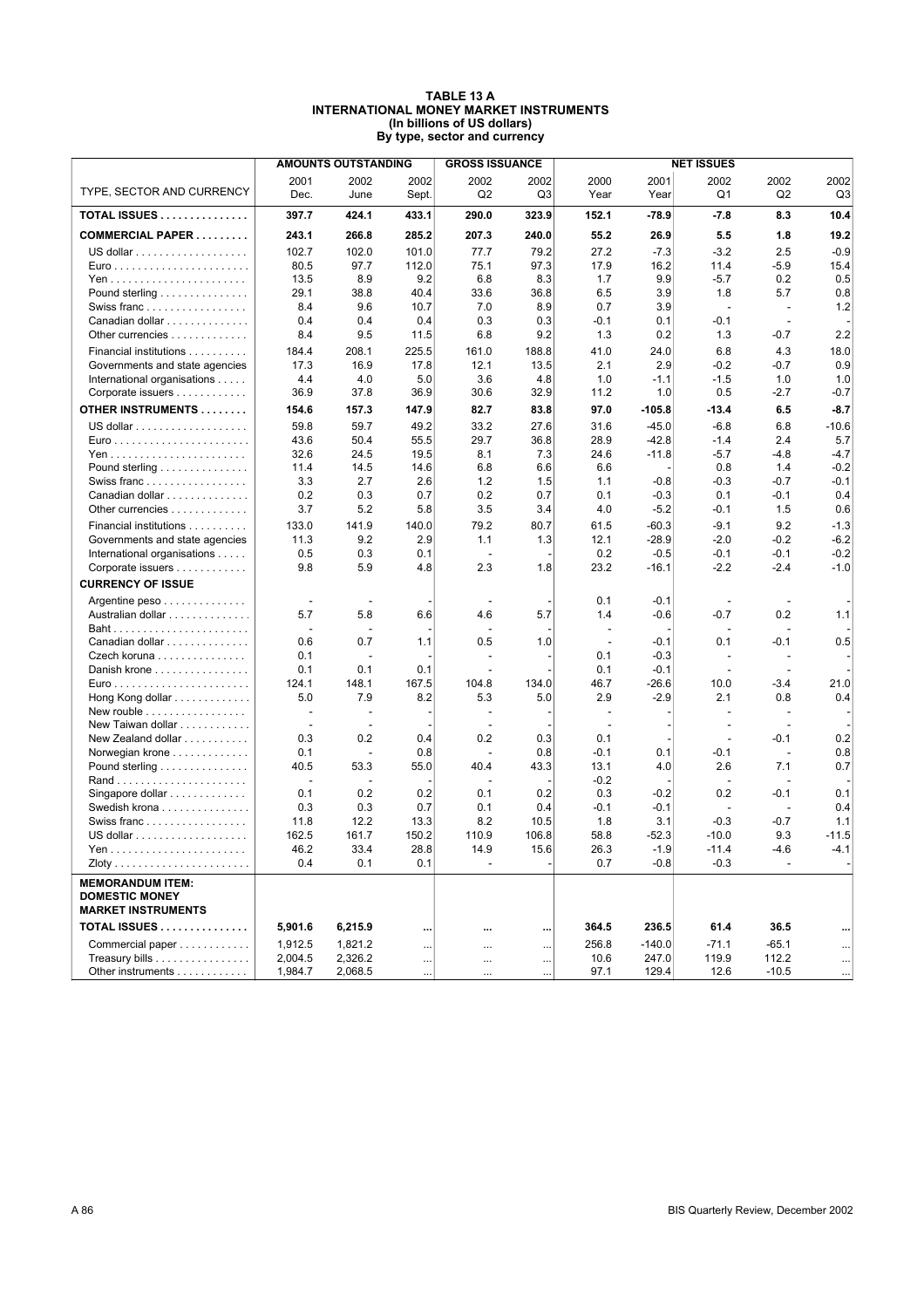#### **TABLE 13 B INTERNATIONAL BONDS AND NOTES (In billions of US dollars) By type, sector and currency**

|                                                               |                    | <b>AMOUNTS OUTSTANDING</b> |                    | <b>ANNOUNCED ISSUES</b>          |               |                          |                | <b>NET ISSUES</b>        |                          |                |
|---------------------------------------------------------------|--------------------|----------------------------|--------------------|----------------------------------|---------------|--------------------------|----------------|--------------------------|--------------------------|----------------|
| TYPE, SECTOR AND CURRENCY                                     | 2001<br>Dec.       | 2002<br>June               | 2002<br>Sept.      | 2002<br>Q <sub>2</sub>           | 2002<br>Q3    | 2000<br>Year             | 2001<br>Year   | 2002<br>Q1               | 2002<br>Q2               | 2002<br>Q3     |
| TOTAL ISSUES                                                  | 7,113.3            | 8,206.4                    | 8,344.3            | 571.2                            | 453.1         | 1,085.2                  | 1,427.6        | 317.3                    | 336.2                    | 172.3          |
| <b>FLOATING RATE</b>                                          | 1,822.7            | 2,075.6                    | 2,097.4            | 159.7                            | 151.9         | 354.6                    | 391.6          | 60.4                     | 74.5                     | 30.9           |
|                                                               | 906.7              | 948.3                      | 943.9              | 57.9                             | 54.0          | 160.6                    | 121.0          | 19.1                     | 22.4                     | $-4.4$         |
| $Euro$                                                        | 666.7              | 847.8                      | 869.3              | 81.7                             | 75.0          | 167.0                    | 225.0          | 42.4                     | 41.0                     | 31.2           |
|                                                               | 97.9               | 106.8                      | 106.1              | 5.5                              | 8.8           | $-0.9$                   | 25.0           | $-2.8$                   | 1.7                      | 1.0            |
| Pound sterling $\dots\dots\dots\dots\dots$                    | 125.3              | 139.4                      | 144.0              | 11.4                             | 11.5          | 23.5                     | 15.9           | $-1.3$                   | 7.5                      | 2.0            |
| Swiss franc                                                   | 8.9                | 12.0                       | 12.3               | 0.7                              | 0.9           | 0.8                      | 0.5            | 1.1                      | 0.6                      | 0.3            |
| Canadian dollar<br>Other currencies                           | 3.3                | 3.4                        | 2.9                |                                  | 0.1           | 0.7<br>3.0               | 0.1            | 0.1                      | $-0.2$                   | $-0.4$         |
|                                                               | 13.8               | 18.0                       | 18.9               | 2.5                              | 1.6           |                          | 4.1            | 1.8                      | 1.4                      | 1.2            |
| Financial institutions<br>Governments and state agencies      | 1,572.1<br>148.4   | 1,801.8<br>167.2           | 1,831.4<br>163.0   | 139.5<br>13.8                    | 135.1<br>11.2 | 298.2<br>17.9            | 326.9<br>60.0  | 51.6<br>10.8             | 74.2<br>2.0              | 37.4<br>$-3.6$ |
| International organisations                                   | 18.3               | 19.7                       | 19.1               | 1.9                              | 0.7           | $-1.3$                   | $-2.1$         | $-0.7$                   | 0.7                      | $-0.6$         |
| Corporate issuers                                             | 83.9               | 86.9                       | 84.0               | 4.4                              | 4.8           | 39.9                     | 6.8            | $-1.3$                   | $-2.4$                   | $-2.2$         |
| <b>STRAIGHT FIXED RATE </b>                                   | 5,015.6            | 5,821.1                    | 5,942.0            | 390.3                            | 296.4         | 713.9                    | 996.4          | 253.5                    | 247.8                    | 144.7          |
|                                                               | 2,563.4            | 2,824.5                    | 2,890.6            | 190.7                            | 151.0         | 389.5                    | 570.2          | 146.3                    | 114.8                    | 66.1           |
|                                                               | 1,523.8            | 1,965.5                    | 2,004.8            | 141.0                            | 93.1          | 237.5                    | 370.1          | 102.2                    | 113.9                    | 61.8           |
|                                                               | 300.9              | 319.8                      | 311.2              | 16.5                             | 13.6          | 11.7                     | $-6.2$         | $-12.8$                  | 1.9                      | $-3.7$         |
| Pound sterling                                                | 372.7              | 412.7                      | 433.9              | 19.9                             | 18.3          | 68.6                     | 49.7           | 9.0                      | 7.6                      | 13.0           |
| Swiss franc                                                   | 107.8              | 128.8                      | 128.4              | 7.9                              | 4.2           | 2.7                      | $-2.8$         | 1.9                      | 3.7                      | 0.1            |
| Canadian dollar                                               | 44.1               | 48.9                       | 47.8               | 4.1                              | 2.7           | $-3.4$                   | $-1.2$         | 1.5                      | 1.1                      | 0.8            |
| Other currencies                                              | 103.1              | 120.8                      | 125.3              | 10.3                             | 13.4          | 7.2                      | 16.6           | 5.3                      | 4.7                      | 6.7            |
| Financial institutions<br>Governments and state agencies      | 2,486.1<br>1,335.1 | 2.949.1<br>1,542.4         | 3,004.0<br>1,596.6 | 205.2<br>108.3                   | 151.7<br>96.4 | 383.6<br>215.1           | 493.9<br>287.7 | 130.1<br>100.3           | 149.2<br>49.8            | 68.8<br>60.7   |
| International organisations                                   | 359.5              | 396.4                      | 404.5              | 18.5                             | 20.5          | 23.1                     | 20.1           | 10.2                     | 5.2                      | 9.4            |
| Corporate issuers                                             | 835.0              | 933.3                      | 936.9              | 58.3                             | 27.9          | 92.0                     | 194.6          | 12.9                     | 43.7                     | 5.8            |
| EQUITY RELATED                                                | 275.0              | 309.7                      | 304.9              | 21.2                             | 4.8           | 16.7                     | 39.7           | 3.3                      | 13.8                     | $-3.3$         |
|                                                               | 143.7              | 148.1                      | 145.4              | 9.8                              | 2.5           | 0.3                      | 13.9           | 0.5                      | 3.9                      | $-2.7$         |
| $Euro$                                                        | 99.4               | 122.4                      | 121.3              | 6.9                              | 1.0           | 19.4                     | 29.0           | 4.0                      | 4.7                      | 0.3            |
|                                                               | 14.3               | 17.7                       | 17.5               | 3.7                              | 1.1           | 0.2                      | $-0.1$         | $-1.9$                   | 3.8                      |                |
| Pound sterling                                                | 8.4                | 9.2                        | 9.3                | $\overline{\phantom{a}}$         |               | 0.1                      | $-0.2$         | $-0.3$                   | 0.5                      |                |
| Swiss franc                                                   | 7.0                | 9.6                        | 8.8                | 0.9                              | 0.2           | $-3.7$                   | $-2.9$         | 0.7                      | 0.8                      | $-0.8$         |
| Canadian dollar                                               | 0.2                | 0.2                        | 0.2                | $\overline{a}$                   |               | 0.1                      |                | $\overline{a}$           | $\overline{\phantom{a}}$ |                |
| Other currencies                                              | 2.0                | 2.5                        | 2.4                | $\overline{a}$                   |               | 0.3                      |                | 0.3                      | 0.1                      | $-0.1$         |
| Financial institutions                                        | 127.0              | 140.6                      | 137.5              | 9.2                              | 2.9           | 12.2                     | 15.0           | $-1.1$<br>$\overline{a}$ | 7.0<br>$\overline{a}$    | $-2.3$         |
| Governments and state agencies<br>International organisations | 3.6<br>0.1         | 4.1<br>0.1                 | 4.1<br>0.1         | $\overline{a}$<br>$\overline{a}$ |               | $-1.7$<br>$\overline{a}$ | 1.7<br>$-0.1$  | $\blacksquare$           |                          |                |
| Corporate issuers                                             | 144.2              | 164.9                      | 163.2              | 12.0                             | 1.9           | 6.2                      | 23.2           | 4.5                      | 6.8                      | $-0.9$         |
| Convertibles                                                  | 264.6              | 299.1                      | 294.1              | 21.2                             | 4.6           | 22.6                     | 40.5           | 3.4                      | 14.0                     | $-3.5$         |
|                                                               | 10.3               | 10.6                       | 10.8               |                                  | 0.2           | $-5.9$                   | $-0.8$         | $\overline{a}$           | $-0.2$                   | 0.2            |
| <b>CURRENCY OF ISSUE</b>                                      |                    |                            |                    |                                  |               |                          |                |                          |                          |                |
| Argentine peso                                                | 2.5                | 0.7                        | 0.5                |                                  |               | $-0.1$                   | 0.2            |                          | $\overline{\phantom{a}}$ | $-0.2$         |
| Australian dollar                                             | 31.6               | 36.9                       | 38.1               | 2.8                              | 4.5           | $-1.0$                   | 4.3            | 0.7                      | 1.2                      | 2.5            |
| Baht                                                          | 1.5                | 1.6                        | 1.5                |                                  |               | 0.1                      |                |                          | $\blacksquare$           |                |
| Canadian dollar                                               | 47.6               | 52.5                       | 50.9               | 4.1                              | 2.8           | $-2.6$                   | $-1.1$         | 1.6                      | 0.9                      | 0.4            |
| Czech koruna                                                  | 2.7                | 4.6                        | 4.5                | 0.6                              | 0.2           | 1.0                      | 0.1            | 0.6                      | 0.5                      | 0.1            |
| Danish krone                                                  | 8.2                | 9.2                        | 9.0                | 0.1                              |               | $-0.6$                   | $-0.4$         | ÷,                       | $-0.1$                   | $-0.1$         |
| Hong Kong dollar                                              | 2.289.9<br>32.0    | 2,935.7<br>38.0            | 2,995.4<br>39.2    | 229.5<br>5.3                     | 169.1<br>4.0  | 423.9<br>5.0             | 624.1<br>7.9   | 148.7<br>3.6             | 159.6<br>2.4             | 93.2<br>1.2    |
| New rouble                                                    | 0.4                | 0.3                        | 0.3                | $\overline{\phantom{a}}$         |               | 0.3                      | $-0.1$         | $\overline{\phantom{a}}$ | $\overline{\phantom{a}}$ |                |
| New Taiwan dollar                                             | 4.0                | 5.0                        | 4.4                | $\overline{\phantom{a}}$         |               | 0.7                      | 1.0            | 0.7                      | 0.1                      | $-0.4$         |
| New Zealand dollar                                            | 5.9                | 6.3                        | 5.9                | 0.5                              | 0.2           | $-1.7$                   | $-0.8$         | $-0.5$                   | $-0.1$                   | -0.1           |
| Norwegian krone                                               | 5.6                | 8.9                        | 12.4               | 1.0                              | 4.2           | 1.1                      | 1.8            | 1.0                      | 0.8                      | 3.5            |
| Pound sterling                                                | 506.4              | 561.3                      | 587.3              | 31.3                             | 29.8          | 92.3                     | 65.5           | 7.4                      | 15.6                     | 14.9           |
|                                                               | 4.1                | 5.3                        | 5.2                | 0.6                              | 0.2           | 0.7                      | 0.6            | $\overline{\phantom{a}}$ | 0.4                      | 0.1            |
| Singapore dollar                                              | 5.9                | 7.3                        | 7.6                | 0.7                              | 0.6           | 1.8                      | 2.7            | 0.1                      | 1.0                      | 0.4            |
| Swedish krona<br>Swiss franc                                  | 8.2<br>123.6       | 10.3<br>150.5              | 10.3<br>149.5      | 0.5<br>9.5                       | 0.4<br>5.3    | 1.2<br>$-0.2$            | 1.4<br>$-5.2$  | 0.3<br>3.7               | 0.4<br>5.2               | 0.2<br>$-0.4$  |
|                                                               | 3,613.8            | 3,920.8                    | 3,979.8            | 258.4                            | 207.5         | 550.4                    | 705.1          | 166.0                    | 141.1                    | 59.0           |
|                                                               | 413.2              | 444.4                      | 434.8              | 25.7                             | 23.5          | 11.0                     | 18.6           | $-17.5$                  | 7.5                      | -2.7           |
|                                                               | 3.9                | 4.2                        | 4.5                | 0.3                              | 0.5           | 1.4                      | 0.9            | 0.3                      | 0.1                      | 0.4            |
| <b>MEMORANDUM ITEM:</b>                                       |                    |                            |                    |                                  |               |                          |                |                          |                          |                |
| <b>DOMESTIC BONDS AND NOTES</b>                               |                    |                            |                    |                                  |               |                          |                |                          |                          |                |
| <b>TOTAL ISSUES</b>                                           | 24,650.2           | 26,798.9                   |                    | $\cdots$                         |               | 1,002.1                  | 1,498.4        | 421.4                    | 441.7                    |                |
| Medium-term notes                                             | 1,005.0            | 1,039.9                    | $\cdots$           | $\cdots$                         | $\cdots$      | 54.1                     | 114.7          | $-2.2$                   | 17.0                     | $\cdots$       |
|                                                               | 23,645.2           | 25,759.0                   | $\cdots$           | $\cdots$                         | $\ddotsc$     | 948.0                    | 1,383.8        | 423.5                    | 424.8                    | $\cdots$       |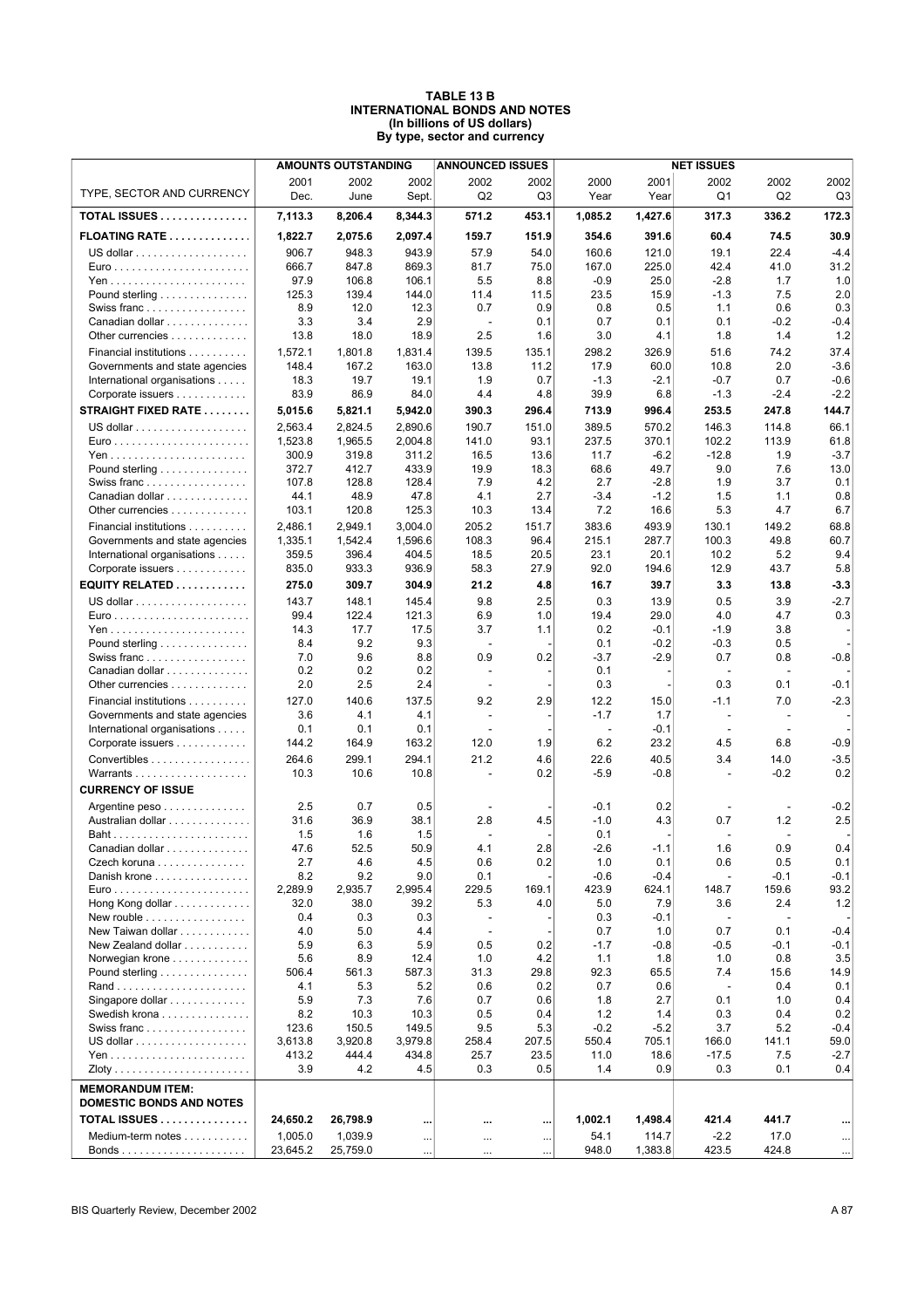#### **TABLE 14 A INTERNATIONAL MONEY MARKET INSTRUMENTS BY COUNTRY OF RESIDENCE (In billions of US dollars) All issuers**

|                                                    |                          | <b>AMOUNTS OUTSTANDING</b>                 |       | <b>GROSS ISSUANCE</b> |       |                          |         | <b>NET ISSUES</b> |                          |         |
|----------------------------------------------------|--------------------------|--------------------------------------------|-------|-----------------------|-------|--------------------------|---------|-------------------|--------------------------|---------|
|                                                    | 2001                     | 2002                                       | 2002  | 2002                  | 2002  | 2000                     | 2001    | 2002              | 2002                     | 2002    |
| <b>COUNTRIES</b>                                   | Dec.                     | June                                       | Sept. | Q <sub>2</sub>        | Q3    | Year                     | Year    | Q1                | Q <sub>2</sub>           | Q3      |
| ALL COUNTRIES                                      | 397.7                    | 424.1                                      | 433.1 | 290.0                 | 323.9 | 152.1                    | -78.9   | $-7.8$            | 8.3                      | 10.4    |
| DEVELOPED COUNTRIES                                | 354.3                    | 380.5                                      | 386.1 | 261.0                 | 291.4 | 145.3                    | -69.1   | $-4.7$            | 7.2                      | 7.0     |
|                                                    | 31.5                     | 38.5                                       | 38.4  | 29.3                  | 29.6  | 2.6                      | $-2.2$  | 2.2               | 3.3                      | 0.2     |
|                                                    | 6.8                      | 7.4                                        | 6.4   | 5.6                   | 4.8   | 2.5                      | 0.2     | $-0.2$            | 0.6                      | $-1.0$  |
|                                                    | 13.5                     | 14.3                                       | 14.4  | 11.5                  | 11.2  | 6.5                      | 3.3     | 0.2               | $-0.3$                   | 0.1     |
|                                                    | 1.5                      | 1.8                                        | 1.7   | 1.2                   | 1.3   | $-1.5$                   | $-2.2$  | 0.5               | $-0.3$                   | $-0.1$  |
| Denmark                                            | 3.6                      | 2.5                                        | 2.2   | 1.8                   | 1.5   | $-0.2$                   | 1.3     | -0.4              | $-0.8$                   | $-0.3$  |
|                                                    | 1.6                      | 1.2                                        | 2.0   | 0.9                   | 1.3   | $-0.4$                   | $-0.1$  | 0.2               | $-0.7$                   | 0.8     |
|                                                    | 13.5                     | 17.4                                       | 14.7  | 11.2                  | 11.5  | 3.6                      | 1.7     | 1.7               | 1.0                      | $-2.6$  |
|                                                    | 51.8                     | 58.4                                       | 66.7  | 39.9                  | 48.9  | 34.9                     | $-26.7$ | $-1.9$            | 4.2                      | 8.6     |
|                                                    | ÷,                       | $\overline{a}$                             |       | $\overline{a}$        |       | ÷,                       |         |                   | $\overline{\phantom{a}}$ |         |
|                                                    | 0.9                      | 0.3                                        | 0.6   | 0.3                   | 0.6   | 0.1                      |         | $-0.4$            | $-0.1$                   | 0.3     |
|                                                    | 29.9                     | 33.5                                       | 32.0  | 25.5                  | 26.1  | 5.1                      | 7.5     | 1.6               | $-0.4$                   | $-1.3$  |
|                                                    | 0.3                      | 1.4                                        | 1.6   | 1.3                   | 0.5   | $-0.6$                   | 0.2     | $-0.2$            | 1.3                      | 0.1     |
|                                                    | 0.5                      | 0.6                                        | 0.7   | 0.4                   | 0.4   | $-0.1$                   | 0.2     | 0.0               | $\overline{\phantom{a}}$ | 0.1     |
| $Luxembourg \ldots  \ldots $                       | 22.1                     | 26.5                                       | 18.2  | 18.6                  | 12.8  | 5.1                      | 6.4     | $-0.2$            | 2.7                      | $-8.2$  |
| Netherlands                                        | 41.9                     | 40.6                                       | 41.4  | 22.4                  | 27.1  | 16.0                     | 1.7     | $-4.6$            | 0.4                      | 0.9     |
| New Zealand                                        | 2.0                      | 2.0                                        | 2.4   | 1.6                   | 1.7   | 1.0                      | $-0.3$  | $-0.2$            | 0.1                      | 0.4     |
|                                                    | 1.7                      | 1.8                                        | 1.9   | 1.3                   | 1.6   | 3.3                      | $-2.7$  | 0.1               | $-0.1$                   | 0.1     |
|                                                    | 2.6                      | 0.9                                        | 1.2   | 0.8                   | 1.1   | $-0.5$                   | 1.7     | $-0.8$            | $-1.0$                   | 0.3     |
|                                                    | 0.7                      | 0.7                                        | 0.7   | 0.4                   | 0.4   | $-1.2$                   | -0.1    | $-0.1$            | $\overline{\phantom{a}}$ |         |
|                                                    | 8.7                      | 9.3                                        | 10.6  | 5.7                   | 7.0   | 6.0                      | $-6.4$  | 0.1               | $\sim$                   | 1.3     |
| Switzerland                                        | 1.0                      | 0.9                                        | 1.2   | 0.8                   | 1.1   | $-0.6$                   | $-0.2$  |                   | $-0.1$                   | 0.3     |
| United Kingdom                                     | 79.5                     | 80.0                                       | 97.5  | 56.2                  | 78.5  | 39.8                     | $-28.2$ | $-0.5$            | $-3.4$                   | 17.6    |
| United States                                      | 38.8                     | 40.3                                       | 29.6  | 24.6                  | 22.5  | 24.0                     | $-24.1$ | $-1.8$            | 0.7                      | $-10.5$ |
| OFFSHORE CENTRES                                   | 33.9                     | 35.4                                       | 37.2  | 23.1                  | 24.9  | 5.6                      | -6.6    | -0.9              | 0.4                      | 1.9     |
|                                                    |                          |                                            |       |                       |       |                          |         |                   |                          |         |
| Bahamas                                            | 0.6                      | 0.3                                        | 0.3   | 0.1                   | 0.1   | $\overline{\phantom{a}}$ | $-0.8$  | 0.1               | $-0.4$                   |         |
|                                                    |                          | $\blacksquare$                             |       |                       |       |                          |         |                   | ٠                        |         |
| Cayman Islands                                     | 28.4                     | 29.3                                       | 31.3  | 19.1                  | 22.3  | 8.9                      | $-3.6$  | $-1.2$            | 0.2                      | 2.0     |
| Hong Kong $SAR$                                    | 2.8                      | 3.1                                        | 3.3   | 2.1                   | 1.6   | $-1.8$                   | $-0.2$  | 0.2               | $\overline{\phantom{a}}$ | 0.1     |
|                                                    | $\overline{\phantom{a}}$ | $\overline{a}$                             |       | $\overline{a}$        |       | ٠                        |         | $\overline{a}$    | $\overline{\phantom{a}}$ |         |
| Netherlands Antilles                               | 0.7                      | 1.1                                        | 0.9   | 0.6                   | 0.5   | $-0.4$                   | $-2.2$  | 0.2               | 0.1                      | $-0.2$  |
| Panama                                             |                          |                                            |       |                       |       |                          |         |                   |                          |         |
| Singapore                                          | 0.6                      | 0.8                                        | 1.0   | 0.7                   | 0.4   |                          | 0.2     | $-0.1$            | 0.3                      | 0.2     |
| West Indies UK                                     | 0.6                      | 0.6                                        | 0.4   | 0.5                   |       | $-1.1$                   |         | $-0.2$            | 0.1                      | $-0.2$  |
| DEVELOPING COUNTRIES                               | 4.6                      | 3.9                                        | 4.7   | 2.2                   | 2.8   | 0.1                      | -1.6    | $-0.7$            | -0.1                     | 0.8     |
| Africa & Middle East                               |                          |                                            |       |                       |       | -0.1                     | -0.1    |                   | $\blacksquare$           |         |
| $Israel \ldots \ldots \ldots \ldots \ldots \ldots$ |                          |                                            |       |                       |       | $-0.1$                   |         |                   |                          |         |
|                                                    |                          |                                            |       |                       |       |                          |         |                   |                          |         |
| South Africa                                       |                          |                                            |       |                       |       |                          |         |                   |                          |         |
|                                                    |                          |                                            |       |                       |       |                          |         |                   |                          |         |
| Asia & Pacific.                                    | 0.8                      | 1.0                                        | 2.4   | 0.9                   | 1.5   | 1.0                      | $-1.0$  | $-0.2$            | 0.4                      | 1.3     |
| China                                              |                          |                                            |       |                       |       |                          |         |                   |                          |         |
|                                                    |                          |                                            |       |                       |       |                          |         |                   |                          |         |
|                                                    |                          |                                            |       |                       |       |                          |         |                   |                          |         |
| Korea South                                        | 0.4                      | 0.7                                        | 0.8   | 0.6                   | 0.2   | 0.5                      | $-0.9$  | -0.1              | 0.4                      | 0.1     |
|                                                    |                          |                                            |       |                       |       | 0.2                      | $-0.2$  |                   |                          |         |
| Philippines                                        |                          | $\overline{\phantom{a}}$                   |       | $\overline{a}$        |       | $\sim$                   |         |                   |                          |         |
| Taiwan, China                                      |                          |                                            |       |                       |       | $\overline{\phantom{a}}$ |         |                   |                          |         |
|                                                    | 0.4                      | 0.3                                        | 1.5   | 0.3                   | 1.2   | 0.3                      | 0.1     | -0.1              |                          | 1.2     |
|                                                    | 0.2                      | 0.2                                        | 0.2   | 0.2                   | 0.2   | 0.2                      | $-0.2$  |                   |                          |         |
|                                                    |                          | $\overline{\phantom{a}}$                   |       |                       |       |                          |         |                   |                          |         |
|                                                    | 0.1                      | 0.1                                        | 0.2   | 0.1                   | 0.2   | -0.1                     |         |                   | $\overline{\phantom{a}}$ | 0.1     |
| Hungary                                            |                          |                                            |       |                       |       |                          |         |                   |                          |         |
|                                                    |                          |                                            |       |                       |       |                          |         |                   |                          |         |
|                                                    |                          | $\overline{a}$                             |       |                       |       |                          |         |                   |                          |         |
|                                                    |                          | $\overline{\phantom{a}}$                   |       |                       |       |                          |         |                   |                          |         |
|                                                    |                          | $\overline{\phantom{a}}$                   |       |                       |       |                          |         |                   |                          |         |
|                                                    |                          | $\blacksquare$                             |       |                       |       |                          |         |                   |                          |         |
| Latin America & Caribbean.                         | 3.6                      | 2.7                                        | 2.1   | 1.1                   | 1.1   | $-1.0$                   | $-0.3$  | -0.5              | $-0.5$                   | $-0.6$  |
|                                                    | 0.5                      | 0.1                                        | 0.1   |                       |       |                          | $-0.8$  | $-0.3$            | -0.1                     |         |
|                                                    | 1.7                      | 1.1                                        | 0.7   | 0.1                   | 0.2   | $-0.8$                   | -0.1    | $-0.2$            | $-0.5$                   | $-0.4$  |
| $Chile$                                            | $\overline{a}$           | $\overline{\phantom{a}}$<br>$\overline{a}$ |       |                       |       |                          |         |                   | $\overline{a}$           |         |
|                                                    |                          |                                            |       |                       |       |                          |         |                   |                          |         |
|                                                    | 0.6                      | 0.5                                        | 0.5   | 0.3                   | 0.2   |                          | $-0.1$  | -0.1              | 0.0                      |         |
| Venezuela                                          |                          |                                            |       |                       |       |                          |         |                   |                          |         |
| INT. ORGANISATIONS                                 | 4.9                      | 4.3                                        | 5.1   | 3.6                   | 4.8   | 1.1                      | $-1.6$  | $-1.6$            | 0.9                      | 0.8     |
|                                                    |                          |                                            |       |                       |       |                          |         |                   |                          |         |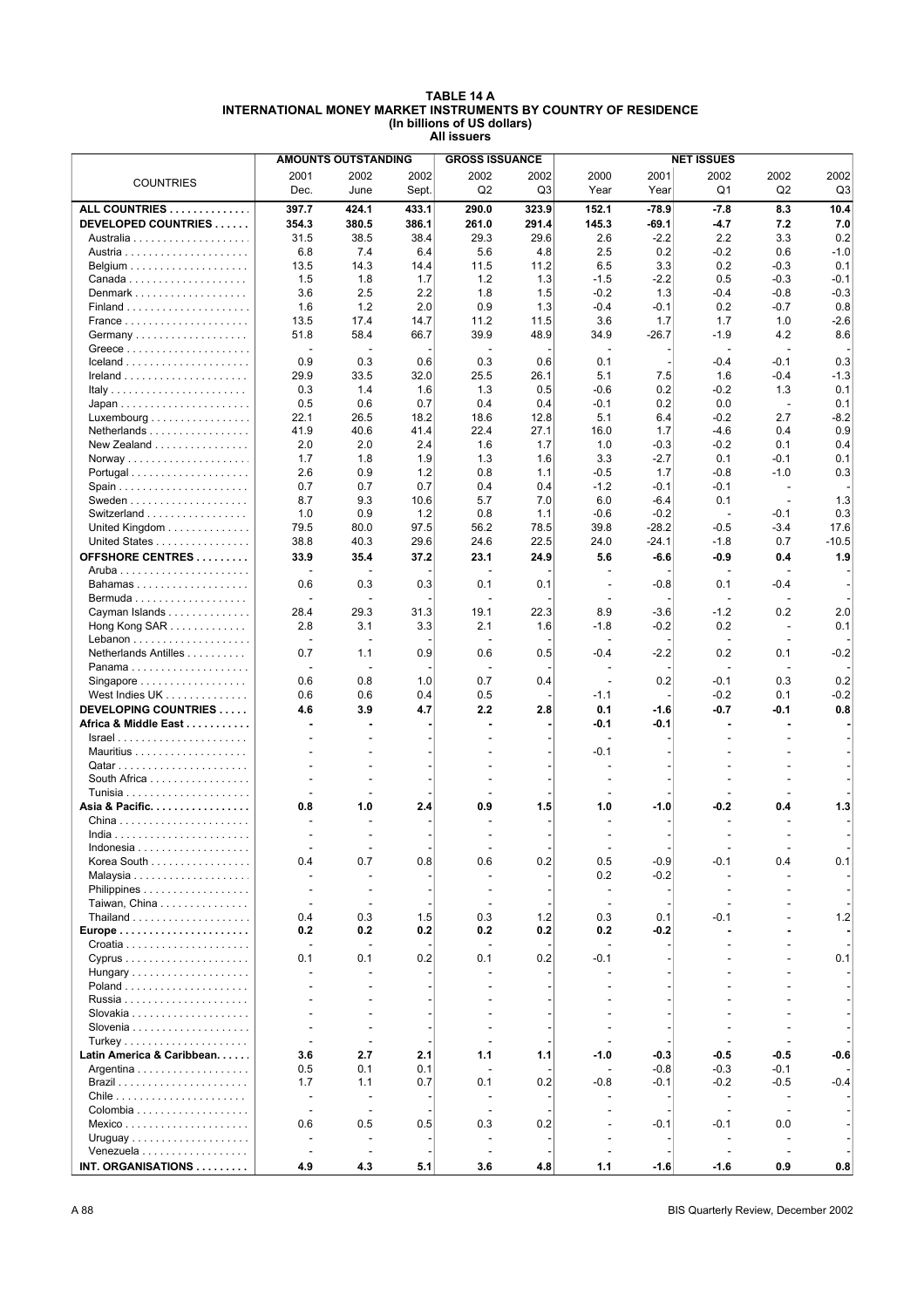#### **TABLE 14 B INTERNATIONAL BONDS AND NOTES BY COUNTRY OF RESIDENCE (In billions of US dollars) All issuers**

|                                                    |              | <b>AMOUNTS OUTSTANDING</b> |               | <b>ANNOUNCED ISSUES</b>  |            |                          |                  | <b>NET ISSUES</b>        |                          |                  |
|----------------------------------------------------|--------------|----------------------------|---------------|--------------------------|------------|--------------------------|------------------|--------------------------|--------------------------|------------------|
| <b>COUNTRIES</b>                                   | 2001         | 2002                       | 2002          | 2002                     | 2002       | 2000                     | 2001             | 2002                     | 2002                     | 2002             |
|                                                    | Dec.         | June                       | Sept.         | Q2                       | Q3         | Year                     | Year             | Q1                       | Q <sub>2</sub>           | Q3               |
| ALL COUNTRIES                                      | 7,113.3      | 8,206.4                    | 8,344.3       | 571.2                    | 453.1      | 1,085.2                  | 1,427.6          | 317.3                    | 336.2                    | 172.3            |
| DEVELOPED COUNTRIES                                | 5,748.5      | 6,709.1                    | 6,839.9       | 488.3                    | 390.2      | 946.2                    | 1,273.9          | 290.5                    | 302.0                    | 158.8            |
|                                                    | 106.5        | 116.1                      | 119.6         | 7.7                      | 10.0       | 11.3                     | 16.1             | 1.3                      | 4.1                      | 4.3              |
|                                                    | 97.7         | 122.5                      | 122.2         | 6.9                      | 2.8        | 15.0                     | 17.6             | 9.5                      | 4.1                      | 0.6              |
|                                                    | 40.8         | 55.3                       | 54.8          | 8.0                      | 1.2        | 5.4                      | 10.7             | 4.1                      | 4.6                      |                  |
|                                                    | 219.0        | 234.2                      | 239.3         | 15.8                     | 15.5       | $-4.1$                   | 21.7             | 5.4                      | 3.4                      | 6.8              |
| Denmark                                            | 30.6         | 33.7                       | 33.8          | 2.5                      | 0.8        | 2.1                      | 2.8              | 0.1                      | 0.5                      | 0.3              |
|                                                    | 37.6         | 47.3                       | 45.6          | 6.2                      | 1.0        | 0.3                      | 3.2              | 1.0                      | 4.4                      | $-1.3$           |
| France                                             | 388.6        | 463.7                      | 467.2         | 32.7                     | 25.3       | 61.4                     | 90.8             | 6.5                      | 22.6                     | 7.7              |
|                                                    | 590.8        | 766.8                      | 802.6         | 67.4                     | 69.2       | 110.8                    | 207.5            | 48.7                     | 49.1                     | 43.1             |
|                                                    | 27.5         | 43.7                       | 43.0          | 3.3                      | 0.2        | 3.1                      | 3.6              | 8.3                      | 3.3                      | $-0.2$           |
|                                                    | 3.6          | 4.9                        | 4.9           | 0.6                      | 0.2        | 1.2                      | 0.6              | 0.2                      | 0.6                      | 0.1              |
|                                                    | 59.1         | 71.0                       | 72.5          | 4.5                      | 6.2        | 6.5                      | 13.2             | 2.7                      | 2.8                      | 2.0              |
|                                                    | 175.2        | 217.3                      | 228.0         | 12.6                     | 16.3       | 44.3                     | 49.3             | 16.5                     | 5.1                      | 12.6             |
|                                                    | 95.4         | 107.0                      | 104.4         | 9.0                      | 3.9        | $-13.2$                  | $-4.0$           | 1.2                      | 4.4                      | $-1.8$           |
| Luxembourg                                         | 79.7         | 100.7                      | 99.2          | 7.1                      | 4.1        | 10.4                     | 27.9             | 5.6                      | 6.0                      | $-0.7$           |
| Netherlands                                        | 527.5        | 619.3                      | 637.5         | 42.6                     | 38.0       | 86.1                     | 87.4             | 17.3                     | 18.2                     | 23.0             |
| New Zealand                                        | 6.4          | 7.2                        | 7.1           | 1.0                      | 0.2        | $-0.3$                   | 0.5              | $-0.1$                   | 0.6                      | $-0.1$           |
|                                                    | 39.5         | 44.5                       | 43.4          | 2.1                      | 1.3        | 5.2                      | 5.0              | 1.2                      | 1.6                      | $-0.9$           |
|                                                    | 23.1         | 34.1                       | 34.0          | 2.8                      | 0.7        | 5.5                      | 5.0              | 5.0                      | 2.6                      | 0.3              |
|                                                    | 70.9         | 92.8                       | 98.3          | 7.9                      | 11.5       | 11.3                     | 14.3             | 7.4                      | 5.8                      | 6.4              |
| Switzerland                                        | 80.6<br>15.4 | 91.8<br>19.0               | 92.0<br>17.3  | 7.7<br>2.5               | 5.7<br>0.3 | $-2.9$<br>2.6            | 7.9<br>$-0.6$    | $-0.6$<br>$-0.1$         | 4.6<br>2.1               | 0.9<br>$-1.6$    |
| United Kingdom                                     | 677.3        | 770.5                      | 794.2         | 59.6                     | 46.7       | 119.6                    | 99.1             | 9.1                      | 37.9                     | 21.0             |
| United States                                      | 2,355.8      | 2,645.6                    | 2,679.1       | 177.6                    | 129.0      | 464.3                    | 594.3            | 140.4                    | 113.5                    | 36.2             |
| <b>OFFSHORE CENTRES</b>                            | 540.6        | 602.4                      | 600.0         | 34.6                     | 28.4       | 76.3                     | 94.3             | 8.5                      | 17.8                     | 1.2              |
|                                                    | 16.6         | 16.0                       | 14.9          |                          | 0.6        | 0.4                      | 0.5              | $-1.9$                   | $-0.1$                   | $-0.9$           |
| Bahamas                                            | 1.9          | 2.2                        | 2.1           | 0.4                      |            | 0.2                      | $-0.2$           | $\blacksquare$           | 0.3                      | $-0.1$           |
|                                                    | 24.9         | 23.7                       | 23.4          |                          |            | 5.7                      | 4.1              | $-1.6$                   | $-0.1$                   | $-0.3$           |
| Cayman Islands                                     | 354.0        | 401.3                      | 399.9         | 23.3                     | 20.7       | 64.2                     | 72.2             | 7.8                      | 13.4                     | 1.1              |
| Hong Kong $SAR$                                    | 28.1         | 34.5                       | 35.8          | 4.3                      | 2.3        | 1.5                      | 2.6              | 3.8                      | 2.5                      | 1.4              |
|                                                    | 8.8          | 10.3                       | 11.2          | 1.0                      | 0.9        | 1.8                      | 2.4              | 1.0                      | 0.4                      | 0.9              |
| Netherlands Antilles                               | 76.7         | 84.2                       | 83.1          | 4.4                      | 2.8        | $-0.3$                   | 1.3              | $-0.5$                   | 1.6                      | $-0.5$           |
| Panama                                             | 4.0          | 3.8                        | 4.1           | 0.2                      | 0.3        | 0.3                      | 1.5              | $-0.3$                   | $\overline{\phantom{a}}$ | 0.3              |
| Singapore                                          | 16.2         | 16.4                       | 16.2          | 0.6                      | 0.7        | 2.4                      | 7.4              | 0.4                      | $-0.6$                   | $-0.2$           |
| West Indies UK                                     | 8.8          | 9.0                        | 8.7           | 0.3                      |            | $-0.2$                   | 2.4              | $\overline{\phantom{a}}$ | 0.1                      | $-0.3$           |
| DEVELOPING COUNTRIES                               | 446.3        | 478.7                      | 480.7         | 27.9                     | 13.3       | 40.9                     | 41.6             | 8.7                      | 10.5                     | 3.6              |
| Africa & Middle East                               | 26.0         | 29.4                       | 29.9          | 2.2                      | 0.8        | 4.1                      | 4.1              | 0.6                      | 1.9                      | 0.6              |
| $Israel \ldots \ldots \ldots \ldots \ldots \ldots$ | 7.6          | 8.2                        | 8.0           | $\sim$                   |            | 1.7                      | 0.9              | 0.4                      | $\overline{\phantom{a}}$ | $-0.1$           |
|                                                    | 3.4          | 3.6                        | 3.6           | 0.3                      |            | $-0.1$                   | $-0.1$           | $\overline{\phantom{a}}$ | 0.3                      |                  |
|                                                    | 3.6          | 3.5                        | 3.5           |                          |            | 1.4                      |                  | $-0.1$                   | ÷,                       |                  |
| South Africa                                       | 6.8          | 8.3                        | 8.3           | 1.0                      |            | 0.9                      | 1.3              | 0.1                      | 1.0                      |                  |
|                                                    | 1.8          | 2.6                        | 2.6           | 0.7                      |            | 0.1                      | 0.5              | $\overline{\phantom{a}}$ | 0.7                      |                  |
| Asia & Pacific.                                    | 111.7        | 126.5                      | 130.7<br>12.9 | 15.5<br>$\overline{a}$   | 8.8        | 1.0<br>$\overline{a}$    | -0.6             | 4.2                      | 8.8<br>$-1.1$            | 4.5              |
|                                                    | 13.3<br>4.1  | 13.3<br>3.9                | 3.6           | 0.1                      |            | $-0.1$                   | $-0.1$<br>$-0.4$ | 0.9<br>$-0.2$            | $\overline{\phantom{a}}$ | $-0.4$<br>$-0.4$ |
| Indonesia                                          | 1.8          | 2.1                        | 2.6           | 0.4                      | 0.5        | $-0.6$                   | $-0.9$           |                          | 0.4                      | 0.5              |
| Korea South                                        | 44.0         | 45.9                       | 48.7          | 4.5                      | 5.0        | 0.1                      | $-0.5$           | $-1.6$                   | 2.8                      | 2.8              |
|                                                    | 16.0         | 20.5                       | 20.9          | 3.7                      | 0.4        | 1.4                      | 1.6              | 1.5                      | 2.7                      | 0.4              |
| Philippines                                        | 14.5         | 17.5                       | 18.1          | 1.9                      | 1.6        | 1.6                      | 0.7              | 1.7                      | 1.0                      | 0.7              |
| Taiwan, China                                      | 7.1          | 11.7                       | 12.5          | 4.3                      | 0.8        | $-0.1$                   | 1.0              | 1.2                      | 3.3                      | 0.8              |
|                                                    | 9.6          | 10.1                       | 9.7           | $\overline{\phantom{a}}$ |            | $-0.9$                   | $-1.8$           | 0.6                      | $-0.3$                   | $-0.3$           |
| Europe                                             | 68.6         | 79.4                       | 78.7          | 5.6                      | 0.7        | 6.0                      | 6.7              | 2.5                      | 3.0                      | -0.2             |
|                                                    | 4.1          | 5.0                        | 4.9           | 0.3                      |            | 0.9                      | 0.9              | 0.1                      | 0.4                      |                  |
| $Cyprus \ldots \ldots \ldots \ldots \ldots \ldots$ | 1.7          | 1.9                        | 1.9           | $\overline{a}$           |            | $\overline{\phantom{a}}$ | 0.5              | 0.5                      | -0.4                     |                  |
| Hungary                                            | 10.1         | 10.3                       | 10.0          | $\overline{a}$           |            | $-1.4$                   | 0.4              | $-0.4$                   | $-0.3$                   | $-0.2$           |
|                                                    | 2.4          | 3.3                        | 4.7           | 1.0                      | 0.4        | 0.4                      | 0.8              | 0.7                      | $\overline{a}$           | 1.4              |
|                                                    | 15.8         | 17.5                       | 17.4          | 1.3                      |            | $-0.9$                   | $-0.8$           | 0.4                      | 1.0                      |                  |
|                                                    | 2.6          | 3.0                        | 3.0           | 0.1                      |            | 0.7                      | $-0.2$           |                          | 0.1                      |                  |
|                                                    | 1.8          | 2.0                        | 2.0           | $\overline{\phantom{a}}$ |            | 0.4                      | 0.2              |                          |                          |                  |
|                                                    | 20.1         | 21.9                       | 21.6          | 0.7                      |            | 5.2                      | 0.2              | 0.9                      | $-0.5$                   | $-0.1$           |
| Latin America & Caribbean.                         | 240.1        | 243.4                      | 241.5         | 4.6                      | 3.0        | 29.8                     | 31.4             | 1.3                      | $-3.3$                   | $-1.2$           |
|                                                    | 89.4         | 88.5                       | 86.6          | 0.1                      |            | 11.6                     | 16.8             | $-1.7$                   | $-0.7$                   | $-1.6$           |
|                                                    | 57.8         | 61.6                       | 60.5          | 1.7                      | 0.2        | 11.6                     | 6.7              | 1.5                      | 0.5                      | $-0.9$           |
|                                                    | 9.3          | 10.2                       | 10.6          | 0.9                      | 0.3        | 0.3                      | 1.6              | $\overline{\phantom{a}}$ | 0.9                      | 0.3              |
|                                                    | 11.9         | 11.3                       | 11.7          | 0.5                      |            | 1.3                      | 3.4              | $-0.2$                   | $-0.7$                   | 0.4              |
|                                                    | 55.1<br>3.1  | 52.2<br>3.4                | 52.3<br>3.4   | 0.4<br>0.2               | 2.0        | 3.5<br>0.5               | $-1.3$<br>0.9    | $-0.1$<br>0.3            | $-4.0$<br>0.1            | 0.2              |
| Venezuela                                          | 7.8          | 7.9                        | 7.8           |                          |            | 0.4                      | $1.2$            | $-0.2$                   |                          |                  |
| INT. ORGANISATIONS                                 | 377.9        | 416.2                      | 423.6         | 20.5                     | 21.2       | 21.7                     | 17.9             | 9.5                      | 5.9                      | 8.8              |
|                                                    |              |                            |               |                          |            |                          |                  |                          |                          |                  |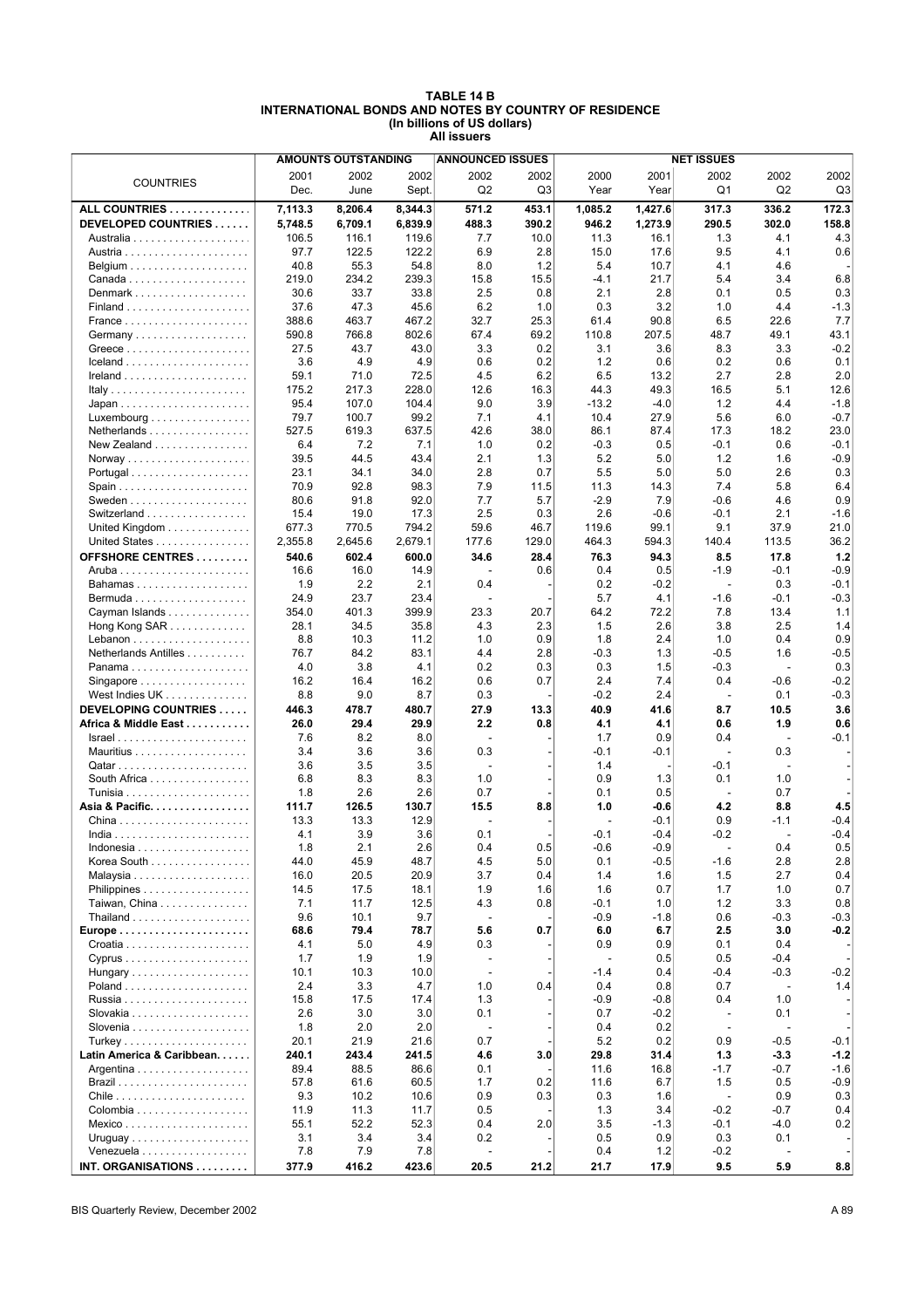#### **TABLE 15 A INTERNATIONAL MONEY MARKET INSTRUMENTS BY NATIONALITY OF ISSUER (In billions of US dollars) All issuers**

|                                                           |                          | <b>AMOUNTS OUTSTANDING</b> |       | <b>GROSS ISSUANCE</b>    |                |                                 |         | <b>NET ISSUES</b>        |                          |        |
|-----------------------------------------------------------|--------------------------|----------------------------|-------|--------------------------|----------------|---------------------------------|---------|--------------------------|--------------------------|--------|
|                                                           | 2001                     | 2002                       | 2002  | 2002                     | 2002           | 2000                            | 2001    | 2002                     | 2002                     | 2002   |
| <b>COUNTRIES</b>                                          | Dec.                     | June                       | Sept. | Q <sub>2</sub>           | Q <sub>3</sub> | Year                            | Year    | Q <sub>1</sub>           | Q <sub>2</sub>           | Q3     |
| ALL COUNTRIES                                             | 397.7                    | 424.1                      | 433.1 | 290.0                    | 323.9          | 152.1                           | $-78.9$ | $-7.8$                   | 8.3                      | 10.4   |
| DEVELOPED COUNTRIES                                       | 385.2                    | 412.7                      | 420.2 | 282.2                    | 315.5          | 149.4                           | $-72.3$ | $-5.8$                   | 7.7                      | 8.9    |
|                                                           | 11.7                     | 13.5                       | 16.0  | 9.3                      | 11.8           | 5.7                             | $-6.8$  | 2.6                      | $-1.4$                   | 2.5    |
|                                                           | 3.4                      | 5.2                        | 4.1   | 4.0                      | 3.4            | 1.3                             | $-0.7$  | 1.1                      | 0.6                      | $-1.1$ |
|                                                           | 14.5                     | 15.4                       | 14.6  | 10.8                     | 9.6            | 7.5                             | $-0.4$  | $-0.2$                   | 0.3                      | $-0.8$ |
|                                                           | 3.4                      | 3.7                        | 4.0   | 2.4                      | 3.0            | $-1.7$                          | $-2.2$  | 0.6                      | $-0.3$                   | 0.2    |
| Denmark                                                   | 2.5                      | 1.7                        | 1.7   | 1.1                      | 1.3            | 0.2                             | 0.5     | 0.3                      | $-1.2$                   |        |
|                                                           | 0.6                      | 0.3                        | 0.3   | 0.2                      | 0.2            | $-0.4$                          | $-0.5$  | $\overline{\phantom{a}}$ | $-0.3$                   |        |
| France                                                    | 16.5                     | 19.1                       | 15.9  | 11.7                     | 11.8           | 3.9                             | $-2.8$  | $-0.6$                   | 2.3                      | $-3.1$ |
|                                                           | 108.7                    | 110.4                      | 119.2 | 74.8                     | 87.0           | 63.0                            | $-30.8$ | $-4.7$                   | $-1.6$                   | 9.2    |
| Greece $\ldots \ldots \ldots \ldots \ldots \ldots \ldots$ | $\overline{\phantom{a}}$ | 0.1                        | 0.1   | 0.1                      | 0.1            | $\overline{\phantom{a}}$        |         | 0.1                      | $-0.1$                   |        |
|                                                           | 0.9                      | 0.3                        | 0.6   | 0.3                      | 0.6            | 0.1                             |         | $-0.4$                   | $-0.1$                   | 0.3    |
|                                                           | 8.4                      | 8.9                        | 9.6   | 6.3                      | 7.5            | 1.0                             | 4.8     | 1.3                      | $-1.4$                   | 0.7    |
| Italy                                                     | 16.6                     | 18.9                       | 15.7  | 15.0                     | 11.6           | 3.5                             | 4.5     | $-0.9$                   | 1.9                      | $-3.1$ |
| $Japan \dots \dots \dots \dots \dots \dots \dots \dots$   | 11.5                     | 13.0                       | 12.4  | 8.9                      | 7.8            | 0.3                             | $-1.5$  | $-1.7$                   | 2.2                      | $-0.5$ |
| $Luxembourg \ldots  \ldots $                              | 4.6                      | 5.8                        | 3.6   | 3.7                      | 2.5            | 0.4                             | 1.1     | 0.1                      | 0.7                      | $-2.2$ |
| Netherlands                                               | 36.4                     | 37.5                       | 36.7  | 22.9                     | 25.3           | 7.6                             | 4.4     | $-3.3$                   | 2.4                      | $-0.6$ |
| New Zealand                                               | 1.9                      | 1.9                        | 2.6   | 1.6                      | 2.2            | 0.5                             | 0.1     | $-0.2$                   | 0.2                      | 0.7    |
|                                                           | 1.7                      | 1.8                        | 1.9   | 1.3                      | 1.6            | 3.2                             | $-2.7$  | 0.1                      | $-0.1$                   | 0.1    |
|                                                           | 3.7                      | 4.4                        | 4.8   | 3.5                      | 3.8            | 0.4                             | 1.7     | 0.5                      | $-0.2$                   | 0.4    |
|                                                           | 14.6                     | 14.0                       | 13.1  | 8.9                      | 9.0            | 4.1                             | $-2.6$  | $-1.9$                   | 0.4                      | $-1.0$ |
|                                                           | 12.0                     | 11.7                       | 13.3  | 7.5                      | 8.4            | 6.2                             | $-5.5$  | $-0.7$                   | $-0.2$                   | 1.6    |
| Switzerland                                               | 9.6                      | 8.6                        | 8.4   | 6.6                      | 6.9            | 2.5                             | 0.1     | $-0.9$                   | -0.4                     | $-0.2$ |
| United Kingdom                                            | 51.3                     | 59.3                       | 71.9  | 43.4                     | 59.5           | 18.5                            | $-8.2$  | 3.8                      | 0.9                      | 12.7   |
| United States                                             | 50.9                     | 56.9                       | 49.8  | 38.0                     | 40.8           | 21.4                            | $-24.9$ | $-1.0$                   | 3.0                      | $-6.9$ |
| <b>OFFSHORE CENTRES</b>                                   | 2.6                      | 3.0                        | 2.9   | 2.1                      | 0.9            | $-1.3$                          | $-0.3$  | 0.2                      | 0.1                      | $-0.1$ |
|                                                           |                          |                            |       |                          |                |                                 |         |                          |                          |        |
| Bahamas                                                   | 0.1                      |                            |       |                          |                |                                 |         | $-0.1$                   | $-0.1$                   |        |
|                                                           |                          |                            |       |                          |                |                                 |         |                          |                          |        |
| Cayman Islands                                            | 1.0                      | 1.2                        | 1.3   | 0.6                      | 0.7            | $-0.5$                          | $-0.4$  | 0.3                      | $-0.1$                   | 0.1    |
| Hong Kong SAR                                             | 0.8                      | 0.9                        | 0.9   | 0.9                      |                | 0.4                             |         |                          | 0.2                      |        |
|                                                           | 0.1                      | $\sim$                     |       |                          |                | 0.2                             | $-0.3$  |                          |                          |        |
| Netherlands Antilles                                      | $\overline{a}$           | $\overline{\phantom{a}}$   |       |                          |                | $\sim$                          |         |                          |                          |        |
| Panama                                                    | $\blacksquare$           |                            |       |                          |                | $\blacksquare$                  |         |                          |                          |        |
|                                                           | ÷,                       | 0.1                        | 0.1   | 0.1                      | 0.1            | $-0.1$                          |         | 0.1                      | $\overline{a}$           |        |
| West Indies UK                                            | 0.5                      | 0.6                        | 0.4   | 0.5                      |                | $-1.3$                          | 0.2     | $-0.1$                   | 0.1                      | $-0.2$ |
| <b>DEVELOPING COUNTRIES </b>                              | 5.0                      | 4.1                        | 4.9   | 2.0                      | 2.7            | 2.9                             | $-4.7$  | $-0.6$                   | $-0.3$                   | 0.8    |
| Africa & Middle East                                      | 0.2                      | 0.3                        | 0.3   | 0.1                      | 0.3            |                                 |         | 0.3                      | $-0.1$                   |        |
| $Israel \ldots \ldots \ldots \ldots \ldots$               | $\overline{a}$           | $\overline{a}$             |       |                          |                |                                 |         |                          |                          |        |
|                                                           | $\overline{\phantom{a}}$ | $\blacksquare$             |       |                          |                |                                 |         |                          |                          |        |
|                                                           |                          |                            |       |                          |                |                                 |         |                          |                          |        |
| South Africa                                              | 0.2                      | 0.3                        | 0.3   | 0.1                      | 0.3            | $\overline{a}$                  | 0.2     | 0.3                      | $-0.1$                   |        |
|                                                           | $\overline{a}$           |                            |       |                          |                |                                 |         |                          |                          |        |
| Asia & Pacific.                                           | 1.2                      | $1.2$                      | 2.4   | 0.9                      | 1.6            | 1.3                             | $-1.1$  | $-0.4$                   | 0.3                      | 1.2    |
|                                                           |                          |                            |       |                          |                | 0.1                             |         |                          |                          |        |
|                                                           |                          |                            |       |                          |                |                                 |         |                          |                          |        |
| Indonesia $\ldots$ .                                      |                          |                            |       |                          |                |                                 |         |                          |                          |        |
| Korea South                                               | 0.7                      | 0.9                        | 0.8   | 0.6                      | 0.3            | 0.7                             | $-1.1$  | $-0.2$                   | 0.3                      |        |
|                                                           |                          | $\overline{\phantom{a}}$   |       |                          |                | 0.2                             | $-0.2$  |                          |                          |        |
| Philippines                                               | $\overline{\phantom{a}}$ | $\overline{\phantom{a}}$   |       |                          |                | $\overline{\phantom{a}}$        |         |                          |                          |        |
| Taiwan, China                                             |                          |                            |       |                          |                | $\overline{\phantom{a}}$        |         |                          |                          |        |
|                                                           | 0.4                      | 0.3                        | 1.5   | 0.3                      | $1.2$          | 0.3                             | 0.1     | $-0.1$                   |                          | 1.2    |
| $Europe \ldots \ldots \ldots \ldots \ldots \ldots \ldots$ | 0.2                      | 0.2                        | 0.2   | 0.2                      | 0.2            | 0.2<br>$\overline{\phantom{a}}$ | $-0.2$  |                          |                          |        |
|                                                           | 0.1                      | $\overline{a}$<br>0.1      | 0.2   | 0.1                      | 0.2            | -0.1                            |         |                          | $\overline{\phantom{a}}$ | 0.1    |
| Hungary                                                   |                          |                            |       |                          |                |                                 |         |                          |                          |        |
|                                                           |                          |                            |       |                          |                |                                 |         |                          |                          |        |
|                                                           |                          |                            |       |                          |                |                                 |         |                          |                          |        |
|                                                           |                          | $\overline{\phantom{a}}$   |       |                          |                |                                 |         |                          |                          |        |
|                                                           |                          |                            |       |                          |                |                                 |         |                          |                          |        |
|                                                           |                          |                            |       |                          |                |                                 |         |                          |                          |        |
| Latin America & Caribbean.                                | 3.4                      | 2.4                        | 1.9   | 0.8                      | 0.6            | 1.4                             | $-3.3$  | $-0.5$                   | -0.5                     | $-0.5$ |
|                                                           | 0.3                      | 0.1                        | 0.1   |                          |                |                                 | $-0.6$  | $-0.2$                   |                          |        |
|                                                           | 2.3                      | 1.5                        | 1.1   | 0.3                      | 0.4            | 0.2                             | $-1.1$  | $-0.3$                   | $-0.6$                   | $-0.3$ |
| $Chile$                                                   | $\overline{a}$           | $\overline{\phantom{a}}$   |       | $\overline{\phantom{a}}$ |                | $\overline{\phantom{a}}$        |         |                          |                          |        |
|                                                           |                          | $\overline{\phantom{a}}$   |       |                          |                | $\overline{\phantom{a}}$        |         |                          |                          |        |
|                                                           | 0.9                      | 0.8                        | 0.6   | 0.4                      | 0.2            | 1.3                             | -1.7    | $-0.1$                   | $\overline{\phantom{a}}$ | $-0.1$ |
|                                                           |                          |                            |       |                          |                | $\sim$                          |         |                          |                          |        |
| Venezuela                                                 |                          |                            |       |                          |                |                                 |         |                          |                          |        |
| INT. ORGANISATIONS                                        | 4.9                      | 4.3                        | 5.1   | 3.6                      | 4.8            | 1.1                             | $-1.6$  | $-1.6$                   | 0.9                      | 0.8    |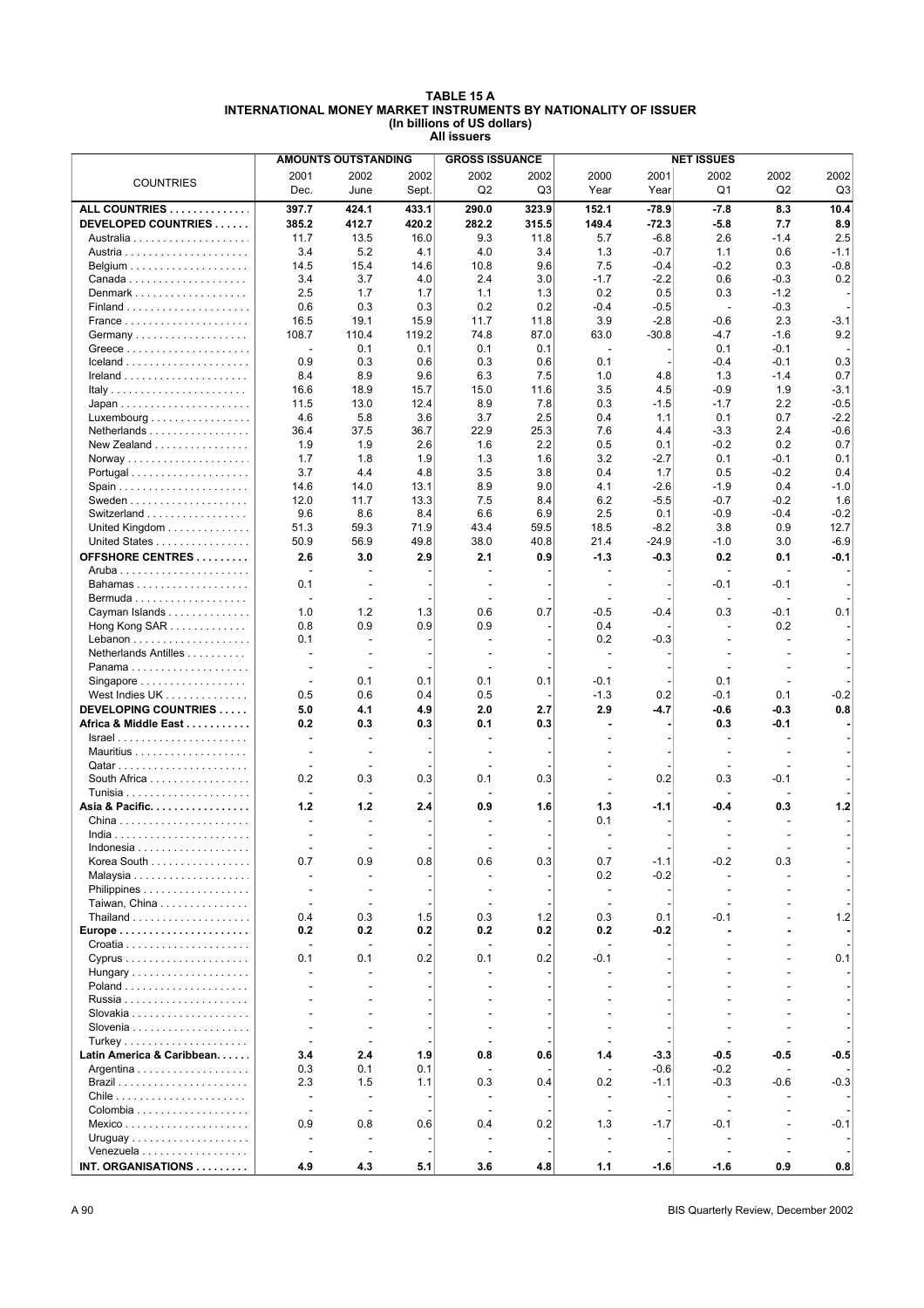#### **TABLE 15 B INTERNATIONAL BONDS AND NOTES BY NATIONALITY OF ISSUER (In billions of US dollars) All issuers**

|                                                    |                          | <b>AMOUNTS OUTSTANDING</b> |         | <b>ANNOUNCED ISSUES</b>  |       |                          |         | <b>NET ISSUES</b>        |                          |        |
|----------------------------------------------------|--------------------------|----------------------------|---------|--------------------------|-------|--------------------------|---------|--------------------------|--------------------------|--------|
|                                                    | 2001                     | 2002                       | 2002    | 2002                     | 2002  | 2000                     | 2001    | 2002                     | 2002                     | 2002   |
| <b>COUNTRIES</b>                                   | Dec.                     | June                       | Sept.   | Q <sub>2</sub>           | Q3    | Year                     | Year    | Q1                       | Q <sub>2</sub>           | Q3     |
|                                                    |                          |                            |         |                          |       |                          |         |                          |                          |        |
| ALL COUNTRIES                                      | 7,113.3                  | 8,206.4                    | 8,344.3 | 571.2                    | 453.1 | 1,085.2                  | 1,427.6 | 317.3                    | 336.2                    | 172.3  |
| DEVELOPED COUNTRIES                                | 6,155.6                  | 7,165.5                    | 7,291.9 | 515.4                    | 410.5 | 1,007.3                  | 1,333.0 | 291.2                    | 318.8                    | 157.6  |
|                                                    | 102.4                    | 110.5                      | 113.9   | 6.6                      | 9.6   | 10.8                     | 14.1    | 0.8                      | 3.8                      | 4.0    |
|                                                    | 86.9                     | 110.1                      | 110.7   | 6.2                      | 3.2   | 12.2                     | 13.9    | 9.5                      | 3.4                      | 1.5    |
|                                                    | 129.1                    | 158.6                      | 159.2   | 15.5                     | 5.5   | 14.4                     | 21.1    | 4.1                      | 9.2                      | 2.2    |
|                                                    | 220.1                    | 230.6                      | 233.8   | 11.9                     | 14.0  | $-6.5$                   | 21.6    | 5.4                      | $-0.3$                   | 4.9    |
| Denmark                                            | 23.3                     | 26.1                       | 26.4    | 2.5                      | 0.8   | 0.8                      | 2.6     | 0.2                      | 0.6                      | 0.5    |
|                                                    | 38.9                     | 49.5                       | 47.4    | 6.4                      | 0.1   | 0.8                      | 3.7     | 1.4                      | 4.6                      | $-1.7$ |
| France                                             | 375.2                    | 446.2                      | 449.5   | 30.5                     | 23.7  | 59.4                     | 96.0    | 6.4                      | 22.2                     | 7.1    |
|                                                    | 975.5                    | 1,216.3                    | 1,251.3 | 102.6                    | 87.8  | 188.5                    | 246.5   | 58.9                     | 70.7                     | 45.2   |
|                                                    | 30.2                     | 47.6                       | 46.9    | 4.1                      | 0.3   | 3.9                      | 4.4     | 8.4                      | 3.9                      | $-0.2$ |
|                                                    | 3.6                      | 4.9                        | 4.9     | 0.6                      | 0.2   | 1.2                      | 0.6     | 0.2                      | 0.6                      | 0.1    |
|                                                    | 39.5                     | 46.4                       | 48.3    | 2.3                      | 3.2   | 5.3                      | 9.7     | 1.8                      | 1.8                      | 2.2    |
| Italy                                              | 261.8                    | 312.9                      | 323.0   | 17.4                     | 19.7  | 60.1                     | 75.0    | 19.4                     | 1.4                      | 12.9   |
|                                                    | 249.5                    | 257.6                      | 249.3   | 13.1                     | 10.8  | $-26.1$                  | $-8.5$  | $-8.3$                   | 1.0                      | $-6.0$ |
| $Luxembourg \ldots  \ldots $                       | 15.1                     | 21.8                       | 21.9    | 3.8                      | 1.5   | 2.9                      | 7.4     | 1.5                      | 3.0                      | 0.3    |
| Netherlands                                        | 294.6                    | 345.6                      | 362.9   | 20.1                     | 28.5  | 72.9                     | 45.9    | 10.2                     | 11.5                     | 19.7   |
| New Zealand                                        | 6.8                      | 7.4                        | 7.2     | 0.8                      | 0.2   | $-0.1$                   | 0.5     | $-0.2$                   | 0.4                      | $-0.2$ |
|                                                    | 39.9                     | 44.9                       | 43.8    | 2.1                      | 1.4   | 5.2                      | 5.2     | 1.2                      | 1.6                      | $-0.9$ |
|                                                    | 44.0                     | 59.6                       | 58.4    | 6.2                      | 1.5   | 11.2                     | 13.7    | 4.3                      | 5.5                      | $-0.7$ |
|                                                    | 167.6                    | 206.8                      | 209.4   | 15.9                     | 14.1  | 33.9                     | 35.0    | 10.9                     | 10.6                     | 4.3    |
|                                                    | 93.8                     | 109.1                      | 111.1   | 8.6                      | 9.9   | $-1.2$                   | 9.9     | 1.2                      | 5.4                      | 2.8    |
| Switzerland                                        | 96.2                     | 113.6                      | 111.8   | 11.3                     | 4.9   | 16.4                     | 6.8     | 1.8                      | 9.7                      | $-1.4$ |
| United Kingdom                                     | 575.4                    | 658.8                      | 679.4   | 50.5                     | 36.5  | 97.9                     | 85.5    | 12.9                     | 34.6                     | 17.1   |
| United States                                      | 2,285.2                  | 2,579.7                    | 2.620.4 | 176.4                    | 133.0 | 443.1                    | 622.5   | 139.1                    | 113.7                    | 43.8   |
|                                                    |                          |                            |         |                          |       |                          |         |                          |                          |        |
| <b>OFFSHORE CENTRES</b>                            | 93.6                     | 100.0                      | 101.5   | 4.5                      | 4.7   | 17.0                     | 26.7    | 4.2                      | -0.3                     | 1.7    |
|                                                    |                          |                            |         |                          |       |                          |         |                          | $\overline{\phantom{a}}$ |        |
| Bahamas                                            | 0.7                      | 0.6                        | 0.6     |                          |       | ÷,                       | 0.4     |                          |                          |        |
|                                                    | 2.6                      | 3.0                        | 3.0     |                          |       | 0.1                      | 1.0     | 0.6                      | $-0.2$                   |        |
| Cayman Islands                                     | 20.2                     | 22.2                       | 23.3    | 0.8                      | 2.6   | 5.3                      | 6.9     | 0.7                      | $-0.3$                   | 1.4    |
| Hong Kong $SAR$                                    | 37.5                     | 40.8                       | 40.8    | 2.0                      | 0.8   | 4.7                      | 7.5     | 2.1                      | 1.0                      |        |
|                                                    | 8.9                      | 10.4                       | 11.2    | 1.0                      | 0.9   | 1.6                      | 2.3     | 1.0                      | 0.4                      | 0.8    |
| Netherlands Antilles                               |                          |                            |         |                          |       |                          |         |                          |                          |        |
| Panama                                             | 3.9                      | 3.7                        | 4.0     | 0.2                      | 0.3   | 0.4                      | 1.5     | $-0.3$                   | $\overline{\phantom{a}}$ | 0.3    |
| Singapore                                          | 18.2                     | 17.2                       | 16.6    | 0.2                      | 0.1   | 4.5                      | 6.9     | 0.1                      | $-1.5$                   | $-0.6$ |
| West Indies UK                                     | 0.7                      | 0.7                        | 0.7     | $\overline{a}$           |       | 0.1                      | $-0.1$  | $\overline{\phantom{a}}$ | $\overline{a}$           |        |
| DEVELOPING COUNTRIES                               | 486.2                    | 524.7                      | 527.2   | 30.9                     | 16.7  | 39.2                     | 50.0    | 12.4                     | 11.8                     | 4.3    |
| Africa & Middle East                               | 27.1                     | 31.5                       | 31.9    | 3.1                      | 1.0   | 4.9                      | 5.4     | 0.9                      | 2.6                      | 0.5    |
| $Israel \ldots \ldots \ldots \ldots \ldots \ldots$ | 10.6                     | 11.2                       | 11.2    | 0.1                      | 0.1   | 2.1                      | 2.0     | 0.6                      | $-0.2$                   |        |
|                                                    | $\overline{\phantom{a}}$ | $\overline{a}$             |         |                          |       | $-0.2$                   |         | $\overline{\phantom{a}}$ |                          |        |
|                                                    | 3.6                      | 3.5                        | 3.5     |                          |       | 1.4                      |         | $-0.1$                   |                          |        |
| South Africa                                       | 8.0                      | 10.7                       | 10.6    | 2.1                      |       | 1.4                      | 1.6     | 0.1                      | 2.1                      |        |
|                                                    | 1.8                      | 2.6                        | 2.6     | 0.7                      |       | 0.1                      | 0.5     | $\overline{\phantom{a}}$ | 0.7                      |        |
| Asia & Pacific.                                    | 131.2                    | 146.7                      | 150.4   | 16.7                     | 9.5   | $-0.6$                   | -0.6    | 4.6                      | 9.0                      | 4.0    |
|                                                    | 18.3                     | 19.0                       | 18.3    | 0.4                      |       | 0.2                      | 0.7     | 1.5                      | $-1.1$                   | $-0.6$ |
|                                                    | 4.1                      | 3.9                        | 3.6     | 0.1                      |       | $-0.4$                   | $-0.4$  | $-0.2$                   | $\overline{a}$           | $-0.4$ |
|                                                    | 9.1                      | 9.2                        | 9.6     | 0.6                      | 0.6   | -1.9                     | $-1.9$  | $-0.3$                   | 0.4                      | 0.4    |
| Korea South                                        | 47.7                     | 49.7                       | 52.6    | 4.8                      | 5.6   | 0.3                      | 1.1     | -1.7                     | 3.0                      | 3.0    |
|                                                    | 16.5                     | 20.8                       | 21.2    | 3.7                      | 0.4   | $1.2$                    | 1.7     | 1.5                      | 2.5                      | 0.4    |
| Philippines                                        | 15.8                     | 18.8                       | 19.4    | 1.9                      | 1.6   | 1.3                      | 0.4     | 1.7                      | 1.0                      | 0.6    |
| Taiwan, China                                      | 7.7                      | 12.2                       | 12.8    | 4.3                      | 0.8   | $-0.2$                   | 0.7     | 1.3                      | 3.2                      | 0.6    |
|                                                    | 10.6                     | 11.2                       | 10.9    | 0.1                      |       | $-1.0$                   | $-2.6$  | 0.6                      | $-0.2$                   | $-0.3$ |
| Europe                                             | 76.8                     | 87.3                       | 86.4    | 5.7                      | 0.8   | 5.9                      | 7.6     | 2.2                      | 2.6                      | $-0.3$ |
|                                                    | 4.1                      | 5.0                        | 4.9     | 0.3                      |       | 0.9                      | 0.9     | 0.1                      | 0.4                      |        |
|                                                    | 1.7                      | 1.9                        | 1.9     | $\overline{\phantom{a}}$ |       | $\overline{\phantom{a}}$ | 0.5     | 0.5                      | $-0.4$                   |        |
| Hungary                                            | 10.1                     | 10.2                       | 9.9     | $\overline{\phantom{a}}$ |       | $-1.3$                   | 0.4     | $-0.5$                   | $-0.3$                   | $-0.2$ |
|                                                    | 7.6                      | 8.7                        | 10.0    | 1.0                      | 0.4   | 0.6                      | 2.6     | 0.5                      | $-0.1$                   | 1.4    |
|                                                    | 17.3                     | 19.0                       | 18.9    | 1.3                      | 0.1   | $-1.3$                   | $-0.3$  | 0.5                      | 0.7                      |        |
|                                                    | 2.6                      | 3.0                        | 3.0     | 0.1                      |       | 0.8                      | $-0.1$  |                          | 0.1                      |        |
|                                                    | 1.8                      | 2.0                        | 2.0     | $\blacksquare$           |       | 0.4                      | 0.2     |                          | $\overline{a}$           |        |
| Turkey                                             | 21.9                     | 23.7                       | 23.3    | 0.9                      |       | 5.6                      | 0.1     | 0.9                      | $-0.5$                   | $-0.2$ |
| Latin America & Caribbean.                         | 251.1                    | 259.3                      | 258.5   | 5.4                      | 5.4   | 28.9                     | 37.5    | 4.6                      | $-2.5$                   |        |
|                                                    | 85.9                     | 85.3                       | 83.5    | 0.1                      |       | 11.1                     | 16.9    | $-1.6$                   | $-0.6$                   | $-1.5$ |
|                                                    | 60.9                     | 67.8                       | 68.5    | 2.5                      | 2.5   | 12.0                     | 9.2     | 3.2                      | 1.6                      | 0.9    |
|                                                    |                          | 7.6                        |         | 0.9                      |       | 0.3                      | 1.6     | $\overline{a}$           | 0.9                      | 0.3    |
|                                                    | 6.6                      |                            | 7.9     |                          | 0.3   |                          |         |                          |                          |        |
|                                                    | 12.1                     | 11.5                       | 11.8    | 0.5                      |       | 1.3                      | 3.3     | $-0.2$                   | $-0.7$                   | 0.4    |
| $Mexico$                                           | 64.2                     | 63.0                       | 62.5    | 0.4                      | 2.1   | 3.8                      | 2.0     | 1.5                      | $-4.1$                   | $-0.3$ |
|                                                    | 3.1                      | 3.4                        | 3.4     | 0.2                      |       | 0.5                      | 0.9     | 0.3                      | 0.1                      |        |
| Venezuela                                          | 12.6                     | 12.5                       | 12.4    |                          |       | $-0.9$                   | 1.7     | $-0.3$                   | $-0.1$                   | $-0.1$ |
| INT. ORGANISATIONS                                 | 377.9                    | 416.2                      | 423.6   | 20.5                     | 21.2  | 21.7                     | 17.9    | 9.5                      | 5.9                      | 8.8    |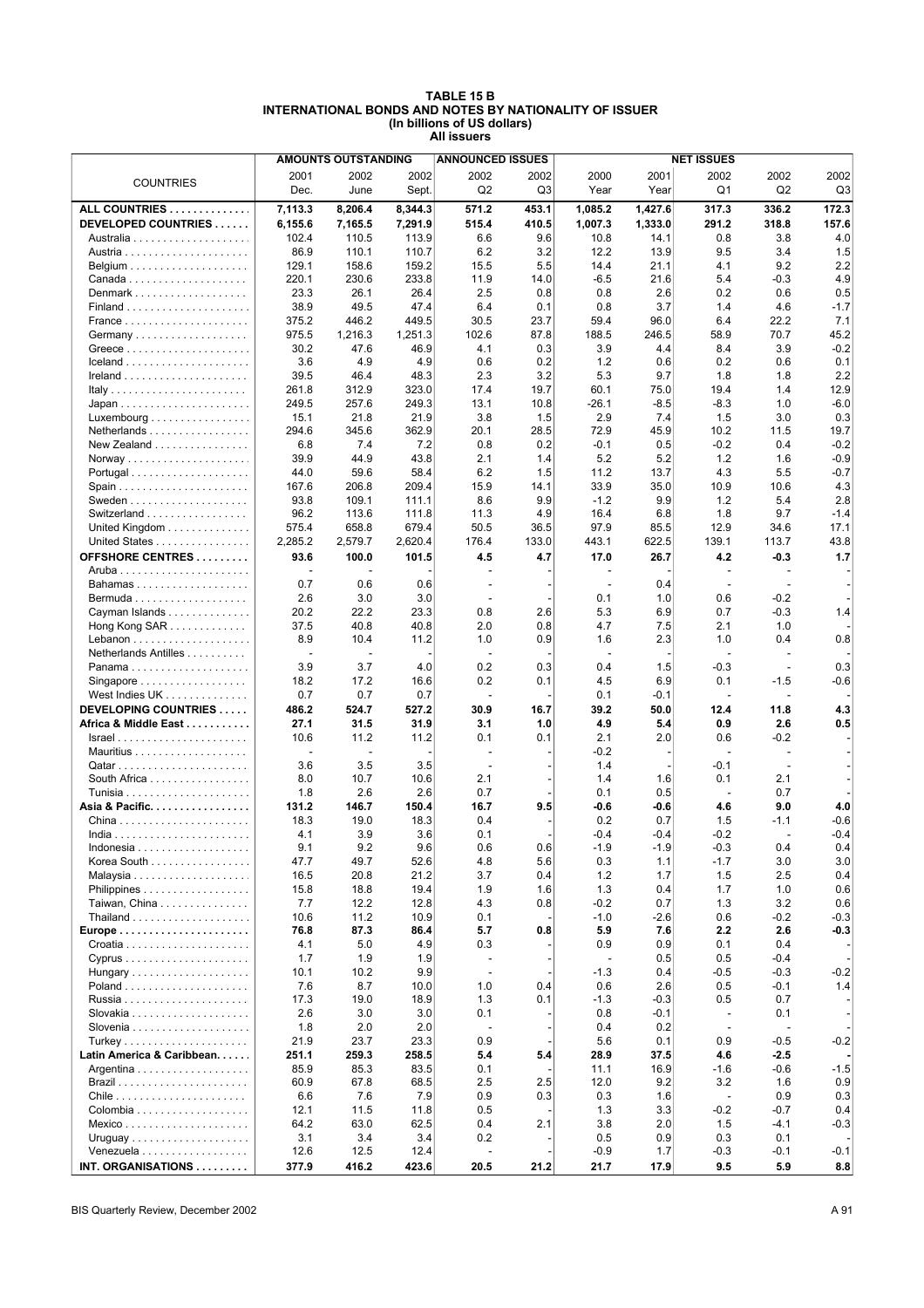#### **TABLE 16 A DOMESTIC DEBT SECURITIES (In billions of US dollars) By sector and country of issuer**

|                                                   |              |          | <b>AMOUNTS OUTSTANDING</b> |          |         |          | <b>CHANGES IN STOCKS</b> |         |                |            |
|---------------------------------------------------|--------------|----------|----------------------------|----------|---------|----------|--------------------------|---------|----------------|------------|
|                                                   | 2000         | 2001     | 2002                       | 2002     | 2000    | 2001     | 2001                     | 2001    | 2002           | 2002       |
| <b>SECTOR AND COUNTRY</b>                         | Dec.         | Dec.     | March                      | June     | Year    | Year     | Q3                       | Q4      | Q1             | Q2         |
|                                                   |              |          |                            |          |         |          |                          |         |                |            |
| ALL ISSUERS                                       | 30,179.2     | 30,551.8 | 30,913.3                   | 33,014.8 | 1,366.6 | 1.735.0  | 415.9                    | 457.4   | 482.8          | 478.3      |
|                                                   | 47.0         | 37.4     | 17.3                       | 18.2     | 4.5     | $-9.7$   | 1.2                      | $-0.3$  | $-14.9$        | 2.2        |
|                                                   | 172.0        | 170.3    | 183.4                      | 196.6    | $-2.0$  | 11.9     | 1.5                      | 4.5     | 6.0            | 1.7        |
|                                                   | 150.8        | 149.7    | 154.0                      | 175.8    | 12.0    | 7.1      | 0.6                      | $-0.1$  | 5.8            | $-0.3$     |
|                                                   | 334.3        | 313.9    | 315.0                      | 360.1    | 11.0    | $-2.7$   | 1.6                      | $-5.0$  | 4.2            |            |
|                                                   | 298.3        | 311.6    | 315.8                      | 269.0    | 31.4    | 59.8     | 24.7                     | 0.4     | 4.6            | 12.4       |
|                                                   | 588.3        | 571.5    | 571.4                      | 605.5    | 21.0    | 17.7     | 5.6                      | 8.2     | 0.2            | 5.8        |
|                                                   | 354.8        | 403.0    | 406.5                      | 406.5    | 61.9    | 48.1     | 12.2                     | 14.3    | 3.5            |            |
| Czech Republic                                    | 23.4         | 25.7     | 29.8                       | 54.0     | $-0.4$  | 1.0      | 0.0                      | $-4.1$  | 3.3            | 16.1       |
| Denmark                                           | 247.1        | 247.4    | 228.9                      | 264.0    | 8.7     | 11.7     | 2.7                      | 15.5    | $-16.0$        | 2.6        |
|                                                   | 67.9         | 64.4     | 61.0                       | 71.8     | $-3.5$  | 0.3      | $-0.8$                   | $-0.9$  | $-2.8$         | 1.9        |
|                                                   | 1,067.8      | 1,037.5  | 1,049.9                    | 1,215.3  | 45.9    | 26.6     | 0.7                      | $-15.1$ | 23.0           | 13.7       |
|                                                   | 1,713.7      | 1.496.4  | 1,474.7                    | 1,689.2  | 34.3    | $-129.1$ | $-12.7$                  | $-36.7$ | $-6.6$         | 2.8        |
|                                                   | 87.0         | 91.5     | 96.0                       | 114.8    | 4.2     | 9.5      | 1.4                      | $-2.4$  | 5.5            | 4.6        |
| Hong Kong SAR                                     | 43.0         | 43.6     | 43.1                       | 44.5     | 0.9     | 0.5      | $-0.1$                   | $-1.2$  | $-0.5$         | 1.4        |
| Hungary                                           | 16.2         | 19.3     | 21.1                       | 24.8     | 1.8     | 2.7      | 0.5                      | 1.1     | 1.8            | 0.9        |
|                                                   | 113.6        | 130.2    | 132.4                      | 142.1    | 19.3    | 20.4     | 1.6                      | 5.3     | 4.0            | 9.8        |
|                                                   | 31.0         | 28.5     | 30.6                       | 37.7     | 1.6     | $-0.9$   | 0.4                      | $-1.7$  | 2.4            | 2.5        |
|                                                   | 1,322.0      | 1,332.0  | 1,361.8                    | 1.587.6  | 34.0    | 81.4     | 3.1                      | 12.4    | 43.4           | 28.2       |
|                                                   | 6.088.4      | 5.816.9  | 5,819.6                    | 6,663.5  | 412.5   | 555.1    | 95.2                     | 78.6    | 64.2           | 163.6      |
| Korea South                                       | 269.4        | 292.7    | 305.2                      | 350.5    | 34.5    | 34.0     | 8.7                      | 8.6     | 15.3           | 13.0       |
|                                                   | 74.7         | 82.8     | 82.3                       | 78.2     | 8.6     | 8.0      | 3.2                      | 2.5     | $-0.4$         | $-4.2$     |
|                                                   | 73.8         | 88.4     | 94.7                       | 89.4     | 17.6    | 10.8     | 2.7                      | 4.0     | 5.1            | 4.2        |
| Netherlands                                       | 342.4        | 350.4    | 360.4                      | 410.3    | 39.3    | 26.2     | $-7.2$                   | 7.2     | 13.7           | $-1.7$     |
|                                                   | 58.5         | 59.3     | 63.2                       | 75.1     | 2.4     | 1.9      | 1.5                      | $-1.3$  | 2.5            | 0.3        |
|                                                   | 32.1         | 44.2     | 47.6                       | 50.4     | 4.7     | 10.5     | 2.4                      | 3.9     | 5.0            | 1.7        |
| Portugal                                          | 64.6         | 67.3     | 67.7                       | 80.1     | 5.7     | 6.3      | 1.8                      | 1.0     | 1.1            | 2.5        |
| Singapore                                         | 43.1         | 52.2     | 53.0                       | 55.0     | 7.9     | 12.3     | 2.3                      | 3.8     | 0.5            | $-0.3$     |
| South Africa                                      | 58.3         | 39.2     | 40.6                       | 46.0     | 2.3     | 4.1      | 1.1                      | 0.4     | $-1.1$         | 0.8        |
|                                                   | 356.9        | 360.4    | 364.2                      | 422.7    | 1.5     | 22.6     | 7.2                      | 8.4     | 7.5            | 5.8        |
|                                                   |              |          |                            | 186.7    |         |          | $-2.6$                   |         | 0.4            | $-0.4$     |
|                                                   | 197.1        | 160.3    | 165.8                      |          | -17.1   | -16.6    |                          | -2.4    |                | 4.8        |
| Switzerland                                       | 163.2        | 159.3    | 160.8                      | 188.6    | $-2.5$  | 0.2      | $-0.8$                   | 0.8     | 2.0            |            |
|                                                   | 31.1         | 36.2     | 38.0                       | 40.4     | 4.1     | 5.7      | 1.8                      | 0.9     | 1.2            | 0.6        |
|                                                   | 54.7         | 84.7     | 90.3                       | 81.1     | 21.7    | 73.5     | 11.1                     | 10.9    | $-1.4$         | 4.6        |
| United Kingdom                                    | 896.7        | 920.8    | 925.3                      | 996.8    | 43.1    | 49.1     | 15.4                     | $-5.4$  | 21.8           | $-2.4$     |
| United States                                     | 14,607.8     | 15,377.5 | 15,654.8                   | 15,834.1 | 485.6   | 769.7    | 226.1                    | 340.8   | 277.3          | 179.3      |
| PUBLIC SECTOR                                     | 18,200.4     | 18,492.3 | 18,863.9                   | 20,372.5 | 600.2   | 1,257.5  | 358.1                    | 289.8   | 452.6          | 456.2      |
|                                                   | 33.1         | 24.5     | 5.8                        | 4.6      | 4.5     | $-8.5$   | 1.3                      | $-0.3$  | $-13.6$        | $-0.0$     |
|                                                   | 69.5         | 63.2     | 65.9                       | 70.0     | $-8.3$  | $-0.8$   | $-0.5$                   | 0.4     | 0.0            | 0.0        |
|                                                   | 89.5         | 89.3     | 91.6                       | 102.8    | 9.0     | 4.7      | 0.4                      | $-0.7$  | 3.2            | $-1.8$     |
|                                                   | 223.8        | 219.6    | 221.8                      | 253.6    | 5.0     | 7.8      | 2.8                      | $-5.7$  | 4.5            |            |
|                                                   | 248.7        | 261.5    | 260.7                      | 222.8    | 32.5    | 51.8     | 21.9                     | $-1.9$  | $-0.4$         | 11.2       |
|                                                   | 419.3        | 403.5    | 405.9                      | 432.2    | $-0.1$  | 8.7      | 0.8                      | 6.1     | 2.7            | 6.1        |
|                                                   | 254.6        | 290.5    | 290.5                      | 290.5    | 47.9    | 35.8     | 9.1                      | 8.8     | $\overline{a}$ |            |
| Czech Republic                                    | 17.9         | 20.5     | 24.3                       | 47.4     | $-1.1$  | 1.4      | 0.3                      | $-4.1$  | 3.3            | 16.0       |
| Denmark                                           | 78.0         | 73.2     | 72.5                       | 85.0     | $-2.5$  | $-1.3$   | 2.4                      | $-3.9$  | 0.1            | 2.0        |
|                                                   | 42.8         | 41.4     | 37.6                       | 45.5     | 0.3     | 0.9      | $-0.7$                   | 0.4     | $-3.4$         | 2.3        |
|                                                   | 635.7        | 632.9    | 641.5                      | 758.7    | 36.0    | 31.0     | 8.4                      | -6.1    | 15.0           | 23.3       |
|                                                   | 733.4        | 686.1    | 686.4                      | 797.2    | 15.2    | $-9.5$   | 6.6                      | 6.5     | 7.2            | 11.5       |
|                                                   | 86.8         | 91.2     | 95.8                       | 114.5    | 4.4     | 9.4      | 1.4                      | $-2.5$  | 5.5            | 4.6        |
| Hong Kong SAR                                     | 16.6         | 19.2     | 20.0                       | 20.0     | 1.7     | 2.7      | 0.6                      | $-0.0$  | 0.8            | $-0.1$     |
| Hungary                                           | 15.5         | 18.5     | 20.3                       | 23.9     | 1.6     | 2.6      | 0.4                      | 1.1     | 1.8            | 0.9        |
|                                                   | 111.5        | 128.2    | 130.6                      | 140.1    | 19.2    | 20.5     | 1.8                      | 5.2     | 4.0            | 9.6        |
|                                                   | 21.6         | 17.8     | 18.7                       | 22.5     | $-1.5$  | $-2.7$   | $\overline{a}$           | $-2.7$  | 1.1            | 1.1        |
| Italy                                             | 976.6        | 941.8    | 962.5                      | 1,113.0  | 2.5     | 17.6     | $-9.8$                   | $-12.9$ | 30.3           | 11.5       |
|                                                   | 4,545.8      | 4,439.1  | 4,575.9                    | 5,301.7  | 404.5   | 516.3    | 77.1                     | 119.2   | 184.5          | 187.2      |
| Korea South                                       | 73.3         | 77.3     | 79.4                       | 88.4     | 9.0     | 6.8      | 1.4                      | 1.8     | 2.8            | 0.8        |
|                                                   | 28.3         | 32.0     | 31.5                       | 32.2     | 3.6     | 3.7      | 1.4                      | 1.5     | $-0.5$         | 0.7        |
|                                                   | 58.8         | 74.8     | 80.9                       | 76.9     | 12.9    | 12.9     | 3.2                      | 4.5     | 5.1            | 4.2        |
| Netherlands                                       | 164.1        | 158.4    | 159.1                      | 186.1    | $-3.1$  | 3.0      | $-2.6$                   | $-3.2$  | 2.3            | 3.8        |
|                                                   | 29.1         | 27.2     | 28.2                       | 33.3     | $-1.9$  | $-1.3$   | 0.3                      | 0.1     | 0.4            | $-0.0$     |
|                                                   |              | 44.2     | 47.6                       | 50.4     | 4.7     | 10.5     | 2.4                      | 3.9     | 5.0            |            |
|                                                   | 32.1<br>38.0 | 40.7     | 41.8                       | 50.6     | 2.9     | 4.8      | 1.3                      | 0.9     | 1.6            | 1.7<br>2.5 |
| Portugal                                          |              |          |                            |          |         |          |                          |         |                |            |
| Singapore                                         | 25.0         | 29.0     | 29.6                       | 30.6     | 4.6     | 5.8      | 0.9                      | 1.7     | 0.5            | $-0.3$     |
| South Africa                                      | 51.0         | 33.7     | 34.7                       | 39.3     | 1.6     | 2.7      | 0.7                      | 0.1     | $-1.1$         | 0.8        |
|                                                   | 279.1        | 267.6    | 266.4                      | 309.6    | 9.7     | 3.2      | 2.3                      | 0.6     | 1.5            | 4.6        |
| Sweden $\dots\dots\dots\dots\dots\dots\dots\dots$ | 105.2        | 81.4     | 84.7                       | 92.9     | $-7.1$  | $-13.5$  | -2.8                     | -0.2    | 0.8            | $-2.4$     |
| Switzerland                                       | 53.3         | 55.3     | 55.9                       | 65.8     | $-5.3$  | 3.3      | 0.4                      | 0.6     | 0.9            | 1.9        |
|                                                   | 25.9         | 30.1     | 32.0                       | 33.9     | 3.7     | 4.7      | 1.5                      | 0.8     | 1.4            | 0.3        |
|                                                   | 54.7         | 84.7     | 90.3                       | 81.1     | 21.7    | 73.5     | 11.1                     | 10.9    | $-1.4$         | 4.6        |
| United Kingdom                                    | 426.5        | 411.2    | 406.8                      | 443.9    | 0.4     | $-3.5$   | 3.8                      | -7.2    | 3.3            | 4.3        |
| United States                                     | 8,068.7      | 8,520.5  | 8,703.2                    | 8,847.3  | $-31.6$ | 451.7    | 207.1                    | 167.2   | 182.7          | 144.1      |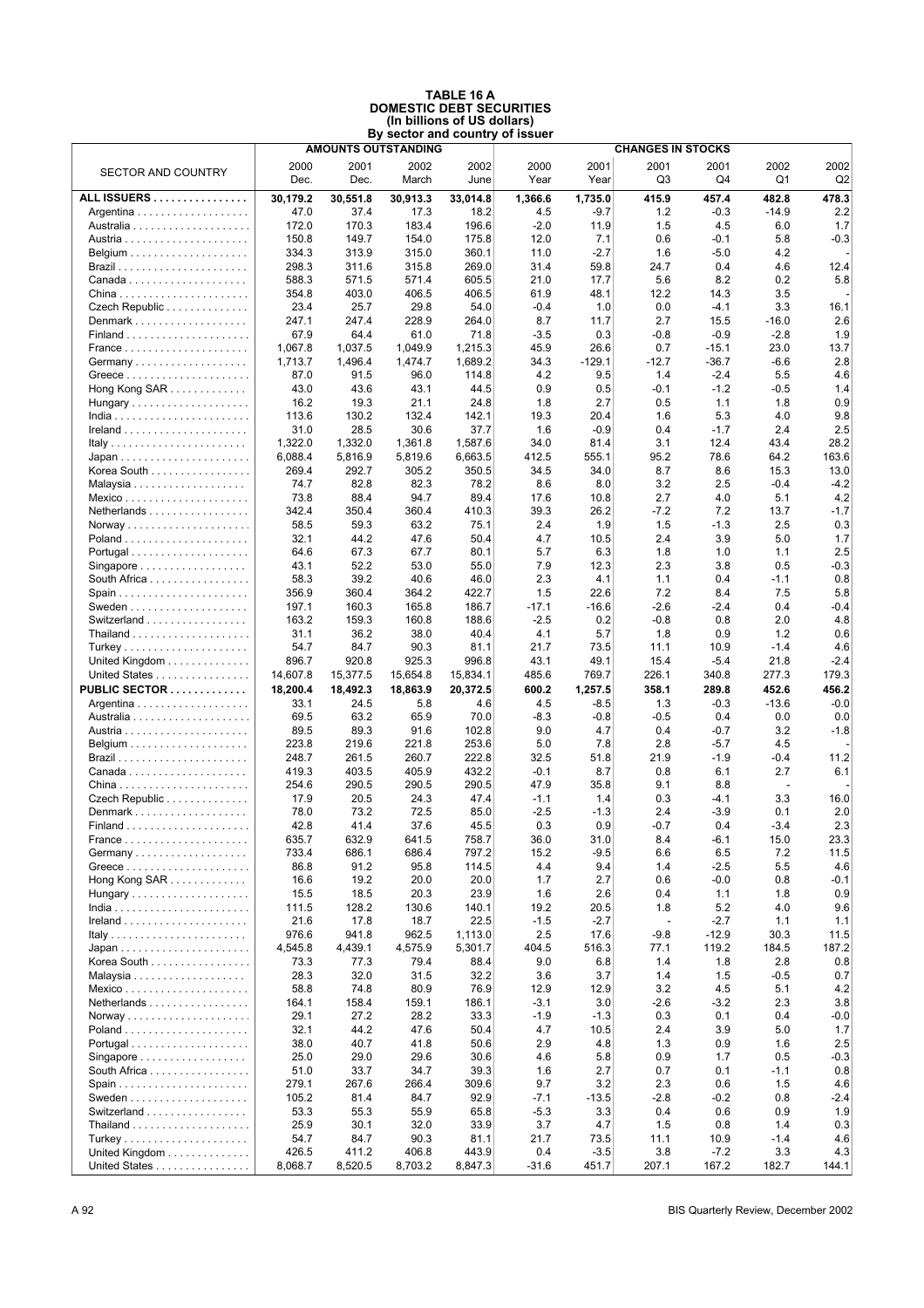#### **TABLE 16 B DOMESTIC DEBT SECURITIES (In billions of US dollars) By sector and country of issuer**

|                                                   |                          |                          | <b>AMOUNTS OUTSTANDING</b> |              |                          |                | <b>CHANGES IN STOCKS</b> |                          |                                  |         |
|---------------------------------------------------|--------------------------|--------------------------|----------------------------|--------------|--------------------------|----------------|--------------------------|--------------------------|----------------------------------|---------|
|                                                   | 2000                     | 2001                     | 2002                       | 2002         | 2000                     | 2001           | 2001                     | 2001                     | 2002                             | 2002    |
| <b>SECTOR AND COUNTRY</b>                         | Dec.                     | Dec.                     | March                      | June         | Year                     | Year           | Q3                       | Q4                       | Q1                               | Q2      |
| <b>FINANCIAL INSTITUTIONS </b>                    | 7,967.2                  | 7,936.0                  | 7,936.4                    | 8,365.6      | 411.0                    | 225.5          | 42.0                     | 64.6                     | 27.5                             | 35.1    |
|                                                   | 6.5                      | 5.5                      | 4.8                        | 5.3          | $-0.1$                   | $-0.9$         | $-0.0$                   | 0.0                      | $-0.6$                           | 0.5     |
|                                                   | 61.3                     | 61.8                     | 67.9                       | 71.7         | $-3.8$                   | 5.5            | $-0.2$                   | 0.3                      | 3.5                              | $-0.5$  |
|                                                   | 58.1                     | 57.4                     | 59.2                       | 69.3         | 3.2                      | 2.4            | 0.5                      | 0.2                      | 2.4                              | 1.5     |
|                                                   | 94.3                     | 76.6                     | 74.9                       | 85.7         | 6.1                      | $-13.1$        | $-3.1$                   | 0.4                      | $-0.9$                           |         |
|                                                   | 46.2                     | 47.3                     | 52.3                       | 43.9         | $-2.6$                   | 8.0            | 2.8                      | 2.3                      | 5.0                              | 1.3     |
|                                                   | 101.9                    | 97.0                     | 92.2                       | 98.1         | 12.1                     | 1.1            | 1.4                      | -0.2                     | -4.8                             | 1.3     |
|                                                   | 89.7                     | 102.1                    | 105.6                      | 105.6        | 13.0                     | 12.3           | 3.2                      | 5.5                      | 3.5                              |         |
| Czech Republic                                    | 2.8                      | 2.6                      | 2.7                        | 3.3          | 0.2                      | $-0.3$         | $-0.2$                   | $-0.0$                   | 0.0                              | 0.1     |
| Denmark                                           | 154.6                    | 160.9                    | 143.5                      | 164.3        | 11.6                     | 13.5           | 0.6                      | 19.2                     | $-15.7$                          | 0.5     |
|                                                   | 17.8                     | 16.3                     | 16.7                       | 18.5         | $-4.2$                   | $-0.5$         | $-0.2$                   | $-1.1$                   | 0.6                              | $-0.5$  |
|                                                   | 309.1                    | 290.4                    | 289.4                      | 332.1        | $-17.7$                  | $-2.0$         | $-8.7$                   | $-3.9$                   | 1.9                              | 1.1     |
|                                                   | 955.2                    | 773.8                    | 752.0                      | 844.7        | 7.5                      | $-132.6$       | $-26.9$                  | $-42.3$                  | $-14.0$                          | $-13.9$ |
|                                                   | 0.2                      | 0.3                      | 0.3                        | 0.3          | $-0.2$                   | 0.1            | $-0.0$                   | 0.1                      | 0.0                              | 0.0     |
| Hong Kong SAR                                     | 21.6                     | 19.4                     | 18.4                       | 19.5         | $-1.7$                   | $-2.2$         | $-0.7$                   | $-1.0$                   | $-1.0$                           | 1.1     |
| Hungary                                           | $\overline{\phantom{a}}$ | $\overline{\phantom{a}}$ | $\overline{\phantom{a}}$   |              | $\blacksquare$           |                | $\overline{\phantom{a}}$ | $\sim$                   | $\overline{\phantom{a}}$         |         |
|                                                   | 0.2                      | 0.2                      | 0.3                        | 0.3          | $-0.1$                   | $-0.1$         | $-0.0$                   | 0.0                      | 0.2                              | $-0.0$  |
|                                                   |                          |                          |                            |              |                          |                | $\overline{a}$           |                          | $\overline{a}$                   |         |
|                                                   | 319.6                    | 324.0                    | 329.5                      | 391.6        | 16.7                     | 21.7           | 5.4                      | 5.6                      | 8.8                              | 13.7    |
|                                                   | 767.6                    | 677.3                    | 570.0                      | 611.0        | $-38.2$                  | 12.3           | 18.5                     | -59.6                    | $-100.7$                         | $-23.2$ |
| Korea South                                       | 89.7                     | 97.9                     | 107.9                      | 126.7        | 12.3                     | 11.8           | 5.6                      | $-0.2$                   | 11.0                             | 7.2     |
|                                                   | 5.6                      | 6.6                      | 7.1                        | 7.0          | $-1.7$                   | 1.1            | $-0.3$                   | $-0.4$                   | 0.4                              | $-0.0$  |
|                                                   | 4.7<br>131.5             | 4.2<br>140.8             | 4.3<br>150.5               | 3.9<br>168.5 | 0.6<br>19.7              | $-0.7$<br>16.5 | $-0.2$<br>1.2            | $-0.2$<br>7.6            | $\overline{\phantom{a}}$<br>11.1 | $-3.3$  |
| Netherlands                                       | 25.9                     | 27.4                     | 29.5                       | 35.0         | 3.8                      | 2.0            | 1.0                      | $-1.2$                   | 1.5                              | 0.1     |
|                                                   |                          |                          |                            |              | $\overline{\phantom{a}}$ |                | $\overline{\phantom{a}}$ |                          |                                  |         |
| Portugal                                          | 16.4                     | 16.8                     | 16.2                       | 18.8         | 2.5                      | 1.3            | 0.7                      | 0.2                      | $-0.4$                           | 0.2     |
| Singapore $\ldots \ldots \ldots \ldots \ldots$    | 13.8                     | 17.5                     | 17.6                       | 18.4         | 2.4                      | 4.7            | 0.9                      | 1.6                      | $-0.0$                           |         |
| South Africa                                      | 4.6                      | 3.1                      | 3.3                        | 3.7          | 0.2                      | 0.3            | 0.0                      | 0.1                      | 0.0                              | 0.0     |
|                                                   | 44.6                     | 51.1                     | 55.1                       | 59.7         | $-6.3$                   | 9.1            | 2.2                      | 4.3                      | 4.6                              | $-3.1$  |
|                                                   | 73.2                     | 57.5                     | 59.8                       | 71.3         | $-12.9$                  | $-8.0$         | $-1.0$                   | -2.6                     | 0.4                              | 3.6     |
| Switzerland                                       | 81.0                     | 78.2                     | 81.6                       | 94.7         | 3.0                      | $-0.9$         | $-0.5$                   | $-0.3$                   | 3.7                              | 1.5     |
|                                                   | 0.3                      | 0.4                      | 0.4                        | 0.4          | $-0.4$                   | 0.1            | $-0.0$                   | 0.1                      | $-0.0$                           | $-0.0$  |
|                                                   |                          |                          | $\blacksquare$             |              | $\overline{\phantom{a}}$ |                | $\overline{\phantom{a}}$ | $\overline{\phantom{a}}$ | $\overline{a}$                   |         |
| United Kingdom                                    | 285.4                    | 288.9                    | 291.9                      | 303.4        | $-4.5$                   | 11.8           | 8.8                      | $-7.0$                   | 8.4                              | $-11.2$ |
| United States                                     | 4,168.3                  | 4,418.8                  | 4,517.2                    | 4,574.0      | 387.6                    | 250.5          | 31.6                     | 136.6                    | 98.4                             | 56.8    |
| <b>CORPORATE ISSUERS</b>                          | 4,011.6                  | 4,123.5                  | 4,112.9                    | 4,276.7      | 355.5                    | 252.0          | 15.8                     | 103.1                    | 2.7                              | $-13.0$ |
|                                                   | 7.5                      | 7.3                      | 6.6                        | 8.3          | 0.1                      | $-0.2$         | $-0.0$                   | 0.0                      | $-0.7$                           | 1.7     |
|                                                   | 41.3                     | 45.2                     | 49.6                       | 54.9         | 10.1                     | 7.2            | 2.2                      | 3.7                      | 2.5                              | 2.1     |
|                                                   | 3.2                      | 3.0                      | 3.2                        | 3.7          | $-0.3$                   | 0.0            | $-0.2$                   | 0.3                      | 0.3                              | $-0.0$  |
|                                                   | 16.2                     | 17.8                     | 18.2                       | 20.8         | $-0.1$                   | 2.5            | 1.9                      | 0.3                      | 0.6                              |         |
|                                                   | 3.4                      | 2.8                      | 2.8                        | 2.2          | 1.5                      | $-0.1$         | $-0.0$                   | $-0.0$                   | $\blacksquare$                   | $-0.0$  |
|                                                   | 67.1                     | 71.1                     | 73.3                       | 75.3         | 9.0                      | 8.0            | 3.3                      | 2.3                      | 2.3                              | $-1.6$  |
|                                                   | 10.4                     | 10.4                     | 10.4                       | 10.4         | 1.0                      |                | $\overline{a}$           |                          |                                  |         |
| Czech Republic                                    | 2.7                      | 2.7                      | 2.8                        | 3.3          | 0.4                      | $-0.1$         | $-0.1$                   | $-0.0$                   | $\overline{a}$                   |         |
| Denmark                                           | 14.5                     | 13.3                     | 12.8                       | 14.7         | $-0.3$                   | -0.5           | $-0.3$                   | 0.3                      | $-0.4$                           | 0.1     |
|                                                   | 7.3                      | 6.7                      | 6.7                        | 7.8          | 0.4                      | $-0.2$         | 0.1                      | $-0.2$                   | 0.0                              | 0.2     |
|                                                   | 122.9                    | 114.1                    | 119.1                      | 124.5        | 27.6                     | -2.5           | 1.0                      | $-5.2$                   | 6.1                              | $-10.7$ |
|                                                   | 25.1                     | 36.5                     | 36.4                       | 47.3         | 11.6                     | 13.0           | 7.5                      | $-0.9$                   | 0.3                              | 5.3     |
|                                                   | 0.0                      | 0.0                      | 0.0                        | 0.0          | $-0.0$                   | $-0.0$         | $-0.0$                   | $\overline{a}$           | $\overline{\phantom{a}}$         | $-0.0$  |
| Hong Kong SAR                                     | 4.9                      | 5.0                      | 4.7                        | 5.0          | 0.9                      | 0.1            | 0.0                      | $-0.1$                   | $-0.3$                           | 0.3     |
| Hungary                                           | 0.7                      | 0.8                      | 0.8                        | 0.9<br>1.7   | 0.2<br>0.1               | 0.1<br>0.0     | 0.0<br>$-0.2$            | 0.0<br>0.1               | $-0.0$<br>$-0.2$                 | 0.2     |
|                                                   | 1.8<br>9.4               | 1.7<br>10.7              | 1.5<br>11.9                | 15.2         | 3.1                      | 1.8            | 0.4                      | 1.0                      | 1.4                              | 1.4     |
|                                                   | 25.8                     | 66.1                     | 69.7                       | 83.0         | 14.8                     | 42.1           | 7.5                      | 19.7                     | 4.3                              | 3.0     |
|                                                   | 775.0                    | 700.5                    | 673.6                      | 750.7        | 46.2                     | 26.5           | $-0.4$                   | 19.0                     | $-19.6$                          | $-0.5$  |
| Korea South                                       | 106.3                    | 117.5                    | 118.0                      | 135.5        | 13.3                     | 15.4           | 1.7                      | 7.0                      | 1.6                              | 5.0     |
|                                                   | 40.8                     | 44.1                     | 43.7                       | 38.9         | 6.7                      | 3.3            | 2.2                      | 1.4                      | $-0.4$                           | $-4.8$  |
|                                                   | 10.3                     | 9.4                      | 9.5                        | 8.6          | 4.2                      | $-1.4$         | $-0.3$                   | -0.3                     | $\overline{a}$                   |         |
| Netherlands                                       | 46.8                     | 51.1                     | 50.8                       | 55.7         | 22.7                     | 6.8            | $-5.8$                   | 2.8                      | 0.2                              | $-2.2$  |
|                                                   | 3.6                      | 4.8                      | 5.5                        | 6.8          | 0.5                      | 1.3            | 0.2                      | $-0.2$                   | 0.6                              | 0.2     |
|                                                   |                          | $\blacksquare$           | $\overline{\phantom{a}}$   |              | $\overline{\phantom{a}}$ |                | $\overline{\phantom{a}}$ | $\overline{\phantom{a}}$ | $\overline{\phantom{a}}$         |         |
| Portugal                                          | 10.2                     | 9.8                      | 9.7                        | 10.8         | 0.4                      | 0.2            | $-0.1$                   | $-0.2$                   | $-0.0$                           | $-0.3$  |
| Singapore $\ldots \ldots \ldots \ldots \ldots$    | 4.3                      | 5.7                      | 5.7                        | 6.0          | 0.9                      | 1.7            | 0.5                      | 0.5                      | ÷,                               |         |
| South Africa                                      | 2.7                      | 2.4                      | 2.6                        | 3.0          | 0.5                      | 1.1            | 0.3                      | 0.1                      | 0.1                              | 0.0     |
|                                                   | 33.2                     | 41.7                     | 42.7                       | 53.4         | $-1.9$                   | 10.4           | 2.7                      | 3.5                      | 1.4                              | 4.3     |
| Sweden $\dots\dots\dots\dots\dots\dots\dots\dots$ | 18.7                     | 21.4                     | 21.3                       | 22.5         | 2.9                      | 5.0            | 1.2                      | 0.4                      | $-0.8$                           | $-1.5$  |
| Switzerland                                       | 29.0                     | 25.9                     | 23.2                       | 28.1         | $-0.2$                   | $-2.3$         | $-0.7$                   | 0.5                      | $-2.6$                           | 1.5     |
|                                                   | 4.9                      | 5.7                      | 5.6                        | 6.1          | 0.8                      | 0.9            | 0.3                      | 0.0                      | $-0.2$                           | 0.3     |
|                                                   | 0.0                      | 0.0                      | ÷.                         |              | $-0.0$                   |                | $\overline{\phantom{a}}$ | $\blacksquare$           | $-0.0$                           |         |
| United Kingdom                                    | 184.7                    | 220.7                    | 226.6                      | 249.5        | 47.1                     | 40.8           | 2.8                      | 8.8                      | 10.1                             | 4.5     |
| United States                                     | 2,370.7                  | 2,438.2                  | 2,434.4                    | 2,412.8      | 129.6                    | 67.5           | $-12.5$                  | 37.0                     | $-3.8$                           | $-21.6$ |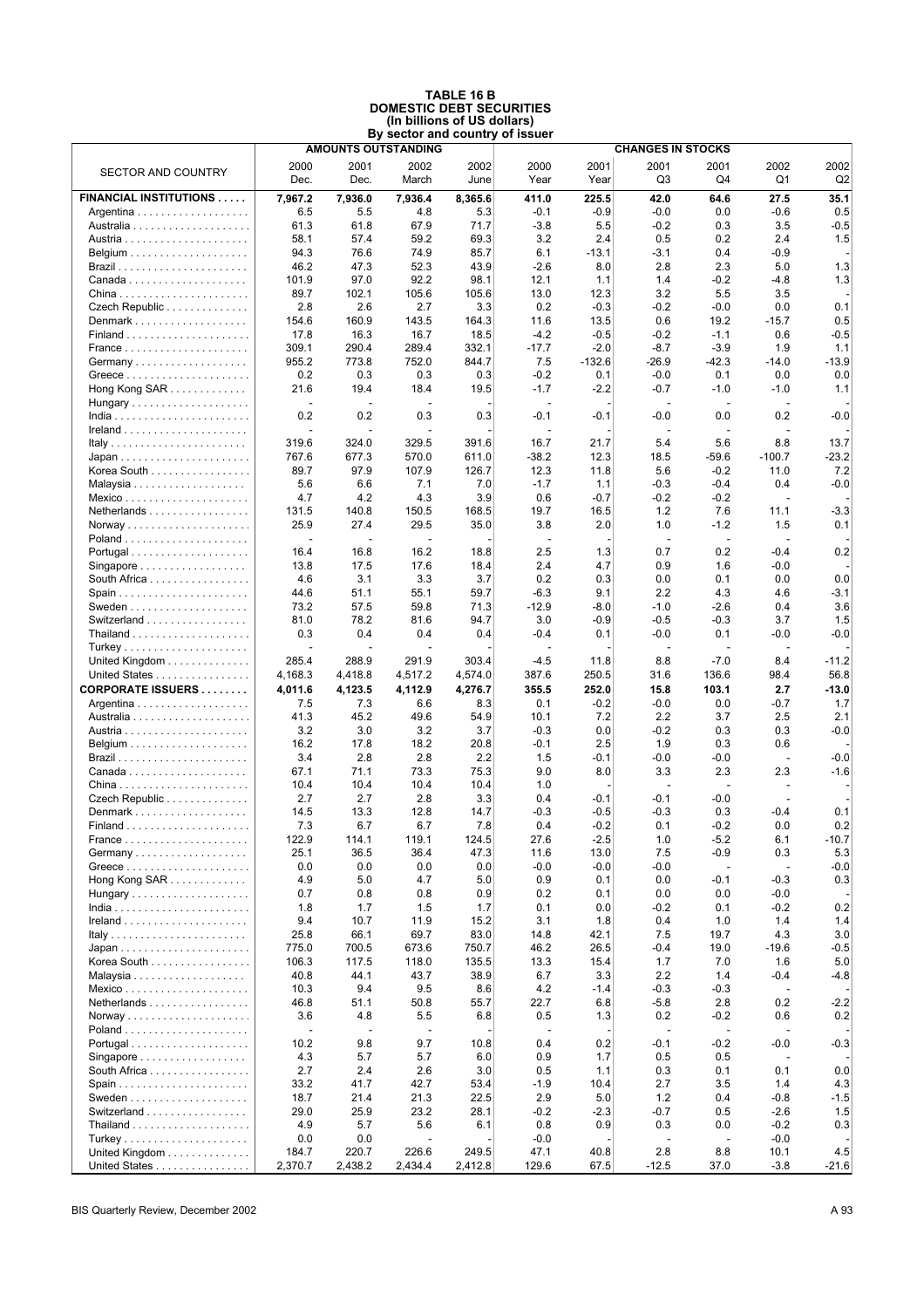#### **TABLE 17 A DOMESTIC DEBT SECURITIES WITH REMAINING MATURITIES UP TO ONE YEAR (In billions of US dollars) Amounts outstanding by sector and country of issuer**

|                                                           |                 |                                 | <b>All issuers</b>   |                        |                 |                          |                          | <b>Financial institutions</b>   |                          |                                  |
|-----------------------------------------------------------|-----------------|---------------------------------|----------------------|------------------------|-----------------|--------------------------|--------------------------|---------------------------------|--------------------------|----------------------------------|
|                                                           | 1999            | 2000                            | 2001                 | 2002                   | 2002            | 1999                     | 2000                     | 2001                            | 2002                     | 2002                             |
| <b>COUNTRIES</b>                                          | Dec.            | Dec.                            | Dec.                 | March                  | June            | Dec.                     | Dec.                     | Dec.                            | March                    | June                             |
|                                                           |                 |                                 |                      |                        |                 |                          |                          |                                 |                          |                                  |
| ALL COUNTRIES                                             | 7,454.3         | 7,505.7                         | 7,262.8              | 7,343.4                | 7,787.2         | 3,532.9                  | 3,660.6                  | 3,596.2                         | 3,576.5                  | 3,671.8                          |
|                                                           | 6.0             | 7.0                             | 5.0                  | 1.9                    | 3.9             | 1.2                      | 1.4                      | 1.2                             | 0.5                      | 1.9                              |
|                                                           | 90.5            | 69.2                            | 70.4                 | 78.0                   | 78.4            | 64.9                     | 49.2                     | 50.2                            | 55.6                     | 56.9                             |
|                                                           | 20.6            | 17.1                            | 0.7                  | 0.7                    | 0.8             | 10.3                     | 8.0                      | 0.6                             | 0.6                      | 0.7                              |
|                                                           | 98.8            | 101.3                           | 72.0                 | 85.6                   | 97.9            | 37.2                     | 42.8                     | 28.7                            | 28.2                     | 32.3                             |
|                                                           | 181.6           | 158.1                           | 120.1                | 128.4                  | 109.4           | 53.1                     | 46.2                     | 47.3                            | 52.3                     | 43.9                             |
|                                                           | 148.6           | 141.9                           | 140.5                | 136.9                  | 153.4           | 59.8                     | 62.0                     | 57.9                            | 54.4                     | 58.5                             |
| Czech Republic                                            | 18.5            | 16.1                            | 17.5                 | 21.3                   | 43.0            | 0.2                      | 0.3                      | 0.8                             | 0.8                      | 1.0                              |
| Denmark                                                   | 18.8            | 17.9                            | 18.6                 | 15.0                   | 23.6            | 3.7                      | 3.7                      | 3.9                             | 3.4                      | 3.9                              |
|                                                           | 27.7            | 24.0                            | 22.8                 | 19.8                   | 22.1            | 18.8                     | 12.1                     | 11.3                            | 11.5                     | 12.6                             |
|                                                           | 359.6           | 359.4                           | 376.4                | 382.4                  | 421.4           | 191.2                    | 175.5                    | 184.9                           | 191.0                    | 224.4                            |
| Germany                                                   | 431.3           | 440.3                           | 447.3                | 459.3                  | 574.9           | 312.5                    | 316.8                    | 282.1                           | 309.4                    | 375.7                            |
| Greece $\ldots \ldots \ldots \ldots \ldots \ldots \ldots$ | 16.2            | 10.5                            | 12.0                 | 13.5                   | 16.9            | 0.0                      | 0.0                      | 0.0                             |                          |                                  |
| Hong Kong SAR                                             | 33.0            | 32.2                            | 30.9                 | 29.2                   | 30.3            | 21.9                     | 20.2                     | 18.3                            | 17.2                     | 18.2                             |
| Hungary                                                   | 5.2             | 4.8                             | 5.9                  | 6.7                    | 8.2             |                          | $\overline{\phantom{a}}$ |                                 |                          |                                  |
|                                                           | 6.3             | 5.7                             | 7.1                  | 6.8                    | 7.3             | 0.3                      | 0.2                      | 0.2                             | 0.3                      | 0.3                              |
|                                                           | 10.7            | 12.7                            | 13.9                 | 14.9                   | 18.4            |                          |                          |                                 |                          |                                  |
|                                                           | 303.7           | 298.8                           | 282.1                | 294.1                  | 343.8           | 54.4                     | 38.2                     | 29.1                            | 28.7                     | 32.8                             |
|                                                           |                 |                                 |                      |                        |                 |                          |                          |                                 |                          |                                  |
| $Japan \dots \dots \dots \dots \dots \dots \dots \dots$   | 1,460.6         | 1,382.3                         | 1,282.5              | 1,233.5                | 1,439.4         | 347.1                    | 335.1                    | 339.3                           | 254.4                    | 262.2                            |
| Korea South                                               | 116.9           | 123.5                           | 108.4                | 124.3                  | 126.0           | 51.8                     | 55.5                     | 66.5                            | 75.3                     | 76.2                             |
|                                                           | 12.8            | 10.7                            | 10.3                 | 10.3                   | 10.1            | 7.2                      | 5.6                      | 5.7                             | 6.1                      | 6.1                              |
|                                                           | 26.3            | 38.2                            | 43.5                 | 49.4                   | 44.8            | $\sim$                   | $\sim$                   | ÷,                              | $\overline{a}$           |                                  |
| Netherlands                                               | 27.0            | 22.8                            | 27.9                 | 34.1                   | 49.1            | 5.5                      | 2.0                      | 1.6                             | 1.3                      | 1.6                              |
|                                                           | 14.5            | 12.3                            | 13.1                 | 14.7                   | 17.8            | 7.4                      | 5.9                      | 6.4                             | 7.0                      | 8.4                              |
|                                                           | 6.5             | 5.7                             | 8.8                  | 10.1                   | 11.3            | $\overline{\phantom{a}}$ | $\overline{\phantom{a}}$ | $\blacksquare$                  | $\overline{\phantom{a}}$ |                                  |
|                                                           | 4.3             | 5.0                             | 6.0                  | 5.9                    | 6.5             | 0.4                      | $\blacksquare$           |                                 | $\overline{\phantom{a}}$ |                                  |
| Singapore $\ldots \ldots \ldots \ldots \ldots$            | 14.1            | 14.0                            | 16.9                 | 17.4                   | 16.7            | $\overline{\phantom{a}}$ | $\overline{\phantom{a}}$ |                                 |                          |                                  |
| South Africa                                              | 8.7             | 7.3                             | 4.7                  | 3.6                    | 4.2             | 0.0                      | 0.0                      |                                 |                          |                                  |
|                                                           | 87.6            | 68.1                            | 68.0                 | 76.3                   | 77.7            | 14.7                     | 9.2                      | 11.7                            | 13.5                     | 11.9                             |
| Sweden $\dots\dots\dots\dots\dots\dots\dots\dots$         | 52.9            | 47.0                            | 37.1                 | 37.9                   | 52.2            | 16.7                     | 12.0                     | 7.2                             | 6.7                      | 14.3                             |
| Switzerland                                               | 28.5            | 22.6                            | 19.8                 | 22.2                   | 26.9            | 13.0                     | 10.8                     | 8.2                             | 9.4                      | 11.7                             |
|                                                           | 4.6             | 5.3                             | 8.1                  | 9.3                    | 8.7             | 0.2                      | 0.3                      | 0.4                             | 0.3                      | 0.4                              |
|                                                           | 7.1             | 4.4                             | 19.3                 | 22.1                   | 24.0            |                          |                          |                                 |                          |                                  |
| United Kingdom                                            | 322.3           | 306.9                           | 313.4                | 316.5                  | 352.6           | 272.9                    | 238.3                    | 233.6                           | 238.5                    | 245.8                            |
|                                                           |                 |                                 |                      |                        |                 |                          |                          |                                 |                          |                                  |
| United States                                             | 3,465.5         | 3,697.7                         | 3,617.2              | 3,646.9                | 3,549.5         | 1,966.2                  | 2,209.0                  | 2,199.2                         | 2,209.2                  | 2,169.4                          |
|                                                           |                 |                                 |                      |                        |                 |                          |                          |                                 |                          |                                  |
|                                                           |                 |                                 | <b>Public sector</b> |                        |                 |                          |                          | <b>Corporate sector</b>         |                          |                                  |
| ALL COUNTRIES                                             | 3,210.6         | 3,055.4                         | 3,016.6              | 3,142.1                | 3,469.2         | 710.8                    | 789.7                    | 649.9                           | 624.9                    | 646.2                            |
| Argentina                                                 | 4.2             | 5.1                             | 3.2                  | 1.1                    | 0.9             | 0.6                      | 0.6                      | 0.6                             | 0.3                      | 1.1                              |
|                                                           | 11.5            | 4.7                             | 5.8                  | 7.7                    | 5.7             | 14.0                     | 15.3                     | 14.4                            | 14.7                     | 15.8                             |
|                                                           | 9.8             | 8.5                             |                      |                        |                 | 0.5                      | 0.7                      | 0.1                             | 0.1                      | 0.1                              |
|                                                           | 57.6            | 53.7                            | 38.2                 | 52.3                   | 59.9            | 4.0                      | 4.7                      | 5.1                             | 5.0                      | 5.8                              |
|                                                           | 126.3           | 108.5                           | 70.0                 | 73.3                   | 63.3            | 2.2                      | 3.4                      | 2.8                             | 2.8                      | 2.2                              |
|                                                           | 76.3            | 64.6                            | 71.2                 | 70.1                   | 83.3            | 12.5                     | 15.4                     | 11.5                            | 12.5                     | 11.6                             |
| Czech Republic                                            | 18.1            | 15.5                            | 16.5                 | 20.3                   | 41.8            | 0.2                      | 0.3                      | 0.2                             | 0.2                      | 0.2                              |
|                                                           | 15.1            | 14.2                            | 14.7                 | 11.6                   | 19.6            | $\overline{a}$           |                          |                                 |                          |                                  |
|                                                           | 5.2             | 8.3                             | 8.2                  | 4.9                    | 5.6             | 3.7                      | 3.6                      | 3.4                             | 3.3                      | 3.9                              |
| France                                                    | 101.0           | 97.6                            | 106.1                | 102.9                  | 109.3           | 67.5                     | 86.4                     | 85.5                            | 88.5                     | 87.8                             |
| Germany                                                   | 110.5           | 109.6                           | 145.8                | 133.6                  | 182.0           | 8.3                      | 13.9                     | 19.4                            | 16.2                     | 17.1                             |
|                                                           | 16.2            | 10.5                            | 12.0                 | 13.5                   | 16.9            | $\overline{\phantom{a}}$ | $\overline{\phantom{a}}$ |                                 | $\overline{\phantom{a}}$ |                                  |
| Hong Kong SAR                                             | 10.1            | 11.3                            | 11.3                 | 11.1                   | 11.2            | 1.1                      | 0.6                      | 1.3                             | 0.9                      | 0.8                              |
|                                                           | 5.2             | 4.8                             | 5.9                  | 6.7                    | 8.2             | $\overline{\phantom{a}}$ | $\blacksquare$           | ÷,                              |                          |                                  |
|                                                           | 4.2             | 3.7                             | 5.2                  | 5.0                    | 5.3             | 1.8                      | 1.8                      | 1.7                             | 1.5                      | 1.7                              |
|                                                           |                 |                                 |                      | 3.0                    |                 | 6.6                      | 9.4                      | 10.7                            | 11.9                     |                                  |
| Italy                                                     | 4.0<br>249.4    | 3.3<br>260.6                    | 3.3<br>253.1         | 265.4                  | 3.2<br>310.9    | $\overline{a}$           | $\overline{\phantom{a}}$ |                                 | $\overline{a}$           | 15.2                             |
|                                                           |                 |                                 |                      |                        |                 |                          |                          |                                 |                          |                                  |
| $Japan \dots \dots \dots \dots \dots \dots \dots \dots$   | 892.6           | 840.7                           | 754.1                | 805.2                  | 983.8           | 220.9                    | 206.4                    | 189.1                           | 173.9                    | 193.4                            |
| Korea South                                               | 15.6            | 19.5                            | 13.0                 | 12.9                   | 11.9            | 49.4                     | 48.6                     | 28.9                            | 36.2                     |                                  |
|                                                           | 1.1             | 1.1                             | 1.1                  | 1.1                    | 1.1             | 4.4                      | 4.0                      | 3.5                             | 3.1                      |                                  |
|                                                           | 20.1            | 27.9                            | 34.1                 | 39.8                   | 36.2            | 6.2                      | 10.3                     | 9.4                             | 9.5                      |                                  |
| Netherlands                                               | 20.9            | 20.7                            | 26.3                 | 32.6                   | 47.3            | 0.6                      | 0.2                      | 0.0                             | 0.2                      | 0.2                              |
|                                                           | 6.6             | 5.3                             | 5.9                  | 6.4                    | 7.6             | 0.5                      | 1.0                      | 0.8<br>$\overline{\phantom{a}}$ | 1.3<br>$\overline{a}$    | 1.8                              |
|                                                           | 6.5<br>L,       | 5.7<br>$\overline{\phantom{a}}$ | 8.8                  | 10.1<br>$\blacksquare$ | 11.3            | $\overline{\phantom{a}}$ | $\overline{\phantom{a}}$ |                                 |                          |                                  |
|                                                           |                 |                                 |                      |                        |                 | 3.9                      | 5.0                      | 6.0                             | 5.9                      | 6.5                              |
| Singapore                                                 | 10.5            | 9.6                             | 11.2                 | 11.6                   | 10.7            | 3.6                      | 4.3                      | 5.7                             | 5.7                      |                                  |
| South Africa                                              | 8.7             | 7.3                             | 4.7                  | 3.6                    | 4.2             | 0.0                      | 0.0                      | $\overline{\phantom{a}}$        | $\overline{\phantom{a}}$ |                                  |
|                                                           | 57.8            | 52.4                            | 48.0                 | 54.3                   | 58.1            | 15.1                     | 6.5                      | 8.4                             | 8.5                      | 7.7                              |
|                                                           | 30.0            | 29.2                            | 22.2                 | 23.4                   | 28.3            | 6.2                      | 5.8                      | 7.8                             | 7.7                      | 37.9<br>2.9<br>8.6<br>6.0<br>9.6 |
| Switzerland                                               | 14.1            | 10.3                            | 10.0                 | 11.0                   | 13.5            | 1.3                      | 1.6                      | 1.6                             | 1.8                      | 1.7                              |
|                                                           | 4.5             | 5.0                             | 7.8                  | 8.9                    | 8.4             | $\overline{\phantom{a}}$ | $\overline{\phantom{a}}$ |                                 | $\overline{a}$           |                                  |
| Turkey                                                    | 7.1             | 4.4                             | 19.3                 | 22.1                   | 24.0            | $\overline{\phantom{a}}$ | $\overline{\phantom{a}}$ | $\sim$                          | $\overline{a}$           |                                  |
| United Kingdom<br>United States                           | 31.1<br>1,242.3 | 45.0<br>1,172.7                 | 52.2<br>1,213.6      | 50.1<br>1,252.7        | 70.5<br>1,210.4 | 18.3<br>257.0            | 23.6<br>316.0            | 27.6<br>204.4                   | 27.9<br>184.9            | 36.4<br>169.7                    |

A 94 BIS Quarterly Review, December 2002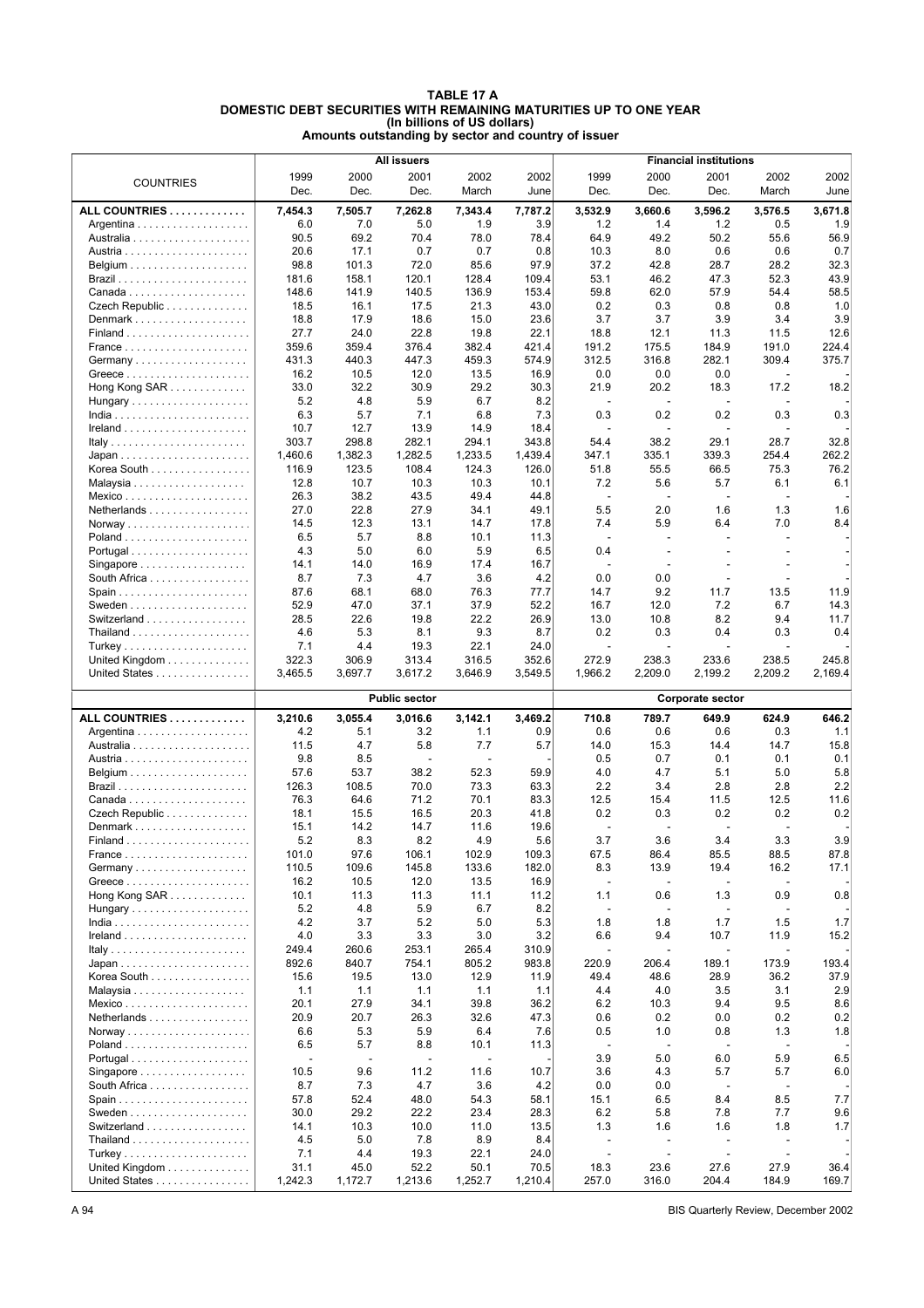#### **TABLE 17 B INTERNATIONAL DEBT SECURITIES WITH REMAINING MATURITIES UP TO ONE YEAR (In billions of US dollars) Amounts outstanding by sector and country of issuer**

|                                                         |                          |                                 | <b>All issuers</b>              |                                 |              |                          |                                  | <b>Financial institutions</b> |                          |              |
|---------------------------------------------------------|--------------------------|---------------------------------|---------------------------------|---------------------------------|--------------|--------------------------|----------------------------------|-------------------------------|--------------------------|--------------|
|                                                         | 1999                     | 2000                            | 2001                            | 2002                            | 2002         | 1999                     | 2000                             | 2001                          | 2002                     | 2002         |
| <b>COUNTRIES</b>                                        | Dec.                     | Dec.                            | Dec.                            | March                           | June         | Dec.                     | Dec.                             | Dec.                          | March                    | June         |
| ALL COUNTRIES                                           | 906.2                    |                                 | 1,284.2                         |                                 | 1,485.1      | 610.6                    | 759.4                            | 828.1                         | 858.0                    | 981.8        |
|                                                         | 6.4                      | 1,226.1<br>19.3                 | 7.0                             | 1,344.7<br>6.7                  | 8.2          | 1.9                      | 1.7                              | 1.2                           | 0.8                      | 0.7          |
|                                                         | 46.8                     | 48.0                            | 48.2                            | 50.6                            | 56.1         | 37.3                     | 38.7                             | 42.1                          | 43.8                     | 50.1         |
|                                                         | 11.8                     | 13.7                            | 14.5                            | 16.6                            | 18.6         | 7.2                      | 9.5                              | 10.6                          | 10.7                     | 12.0         |
|                                                         |                          |                                 |                                 |                                 |              |                          |                                  |                               |                          |              |
|                                                         | 6.8                      | 12.8                            | 19.0                            | 18.1                            | 16.3         | 5.5                      | 10.4                             | 14.5                          | 14.3                     | 16.0         |
|                                                         | 5.7                      | 6.7                             | 6.9                             | 5.5                             | 5.1          | 4.2                      | 2.8                              | 3.9                           | 2.8                      | 2.5          |
|                                                         | 26.6                     | 26.4                            | 31.1                            | 44.3                            | 37.1         | 8.2                      | 6.5                              | 12.1                          | 18.8                     | 14.1         |
| Czech Republic                                          | 0.3                      | 0.1                             | 0.3                             | 0.3                             |              | $\frac{1}{2}$            | $\overline{\phantom{a}}$         | 0.3                           | 0.3                      |              |
| Denmark                                                 | 6.8                      | 6.7                             | 8.2                             | 7.9                             | 7.7          | 2.5                      | 2.1                              | 2.6                           | 2.7                      | 2.9          |
|                                                         | 10.1                     | 6.0                             | 6.8                             | 6.6                             | 7.1          | 3.0                      | 1.9                              | 2.3                           | 2.0                      | 1.7          |
|                                                         | 36.8                     | 54.5                            | 68.9                            | 60.9                            | 77.0         | 24.1                     | 33.4                             | 39.5                          | 39.6                     | 53.0         |
|                                                         | 92.3                     | 137.2                           | 133.6                           | 153.4                           | 197.5        | 85.9                     | 116.4                            | 117.3                         | 141.0                    | 184.2        |
|                                                         | 2.9                      | 1.7                             | 1.4                             | 3.1                             | 3.6          | $\overline{\phantom{a}}$ | $\overline{\phantom{a}}$         |                               | $\overline{a}$           |              |
| Hong Kong SAR.                                          | 8.3                      | 8.5                             | 7.2                             | 6.6                             | 6.5          | 7.2                      | 7.0                              | 6.5                           | 6.0                      | 5.9          |
| Hungary                                                 | 2.0                      | 1.3                             | 1.0                             | 0.9                             | 1.4          | $\overline{\phantom{a}}$ | 0.1                              |                               |                          |              |
|                                                         | 0.2                      | 0.5                             | 0.7                             | 0.8                             | 0.8          | 0.2                      | 0.2                              | 0.4                           | 0.6                      | 0.6          |
|                                                         | 26.0                     | 30.7                            | 40.0                            | 41.3                            | 44.5         | 24.2                     | 29.0                             | 30.8                          | 31.8                     | 34.7         |
| Italy                                                   | 6.8                      | 16.6                            | 18.9                            | 15.9                            | 17.8         | 2.4                      | 4.2                              | 9.5                           | 7.2                      | 11.4         |
| $Japan \dots \dots \dots \dots \dots \dots \dots \dots$ | 30.3                     | 19.5                            | 16.4                            | 19.1                            | 18.8         | 2.9                      | 2.5                              | 3.6                           | 3.8                      | 4.4          |
| Korea South                                             | 8.6                      | 9.0                             | 10.1                            | 7.5                             | 8.7          | 5.7                      | 5.1                              | 4.8                           | 3.9                      | 4.3          |
|                                                         | 0.2                      | 1.1                             | 1.3                             | 1.3                             | 1.1          | $\overline{\phantom{a}}$ | 0.3                              | 0.6                           | 0.6                      | 0.3          |
|                                                         | 5.0                      | 9.0                             | 7.2                             | 6.2                             | 4.3          | 0.6                      | 0.3                              | 0.2                           | 0.3                      | 0.1          |
| Netherlands                                             | 79.2                     | 97.1                            | 94.5                            | 91.0                            | 96.9         | 70.5                     | 78.3                             | 78.8                          | 75.9                     | 82.7         |
|                                                         | 4.4                      |                                 | 7.1                             | 7.4                             | 10.3         | 3.2                      | 5.1                              | 5.9                           | 5.4                      | 8.2          |
|                                                         |                          | 8.0                             |                                 |                                 |              |                          |                                  |                               |                          |              |
|                                                         | 0.3                      | 0.2                             | 0.3                             | L,                              |              | $\sim$                   | $\overline{\phantom{a}}$         | $\overline{a}$                | ÷,                       |              |
|                                                         | 2.5                      | 2.6                             | 4.2                             | 2.9                             | 2.4          | 0.7                      | 0.6                              | 1.2                           | 1.7                      | 1.7          |
| Singapore                                               | 1.0                      | 2.3                             | 2.7                             | 2.5                             | 2.5          | 0.8                      | 0.8                              | 1.6                           | 1.7                      | 1.4          |
| South Africa                                            | 0.6                      | 0.5                             | 0.5                             | 0.3                             | 0.3          | $\blacksquare$           | 0.2                              | 0.2                           | $\overline{\phantom{a}}$ |              |
|                                                         | 5.3                      | 4.2                             | 7.4                             | 8.6                             | 7.9          | 2.1                      | 0.9                              | 1.0                           | 1.1                      | 1.3          |
|                                                         | 28.2                     | 27.2                            | 24.2                            | 25.4                            | 27.4         | 10.4                     | 10.8                             | 12.4                          | 12.7                     | 12.5         |
| Switzerland                                             | 5.4                      | 7.5                             | 4.4                             | 4.5                             | 5.5          | 5.4                      | 7.2                              | 3.8                           | 3.9                      | 4.6          |
|                                                         | 0.9                      | 2.4                             | 1.4                             | 1.0                             | 1.1          | 0.2                      | 1.1                              | 0.6                           | 0.6                      | 0.5          |
| Turkey                                                  | 2.2                      | 2.0                             | 2.5                             | 3.0                             | 3.4          | 0.2                      | $\overline{\phantom{a}}$         | 0.2                           | 0.1                      | 0.2          |
| United Kingdom                                          | 136.3                    | 188.7                           | 162.6                           | 153.7                           | 159.1        | 113.4                    | 140.1                            | 140.0                         | 130.2                    | 136.2        |
| United States                                           | 143.4                    | 268.1                           | 326.6                           | 373.7                           | 414.0        | 85.7                     | 124.9                            | 156.5                         | 175.6                    | 201.7        |
|                                                         |                          |                                 |                                 |                                 |              |                          |                                  |                               |                          |              |
|                                                         |                          |                                 |                                 |                                 |              |                          |                                  |                               |                          |              |
|                                                         |                          |                                 | <b>Public sector</b>            |                                 |              |                          |                                  | <b>Corporate sector</b>       |                          |              |
| ALL COUNTRIES                                           | 124.7                    | 232.7                           | 223.8                           | 272.1                           | 281.1        | 120.3                    | 177.6                            | 173.8                         | 150.0                    | 153.1        |
|                                                         | 2.6                      | 16.4                            | 3.9                             | 3.5                             | 4.6          | 1.9                      | 1.2                              | 1.9                           | 2.4                      | 3.0          |
|                                                         | 7.2                      | 8.0                             | 4.4                             | 5.1                             | 4.1          | 2.4                      | 1.3                              | 1.6                           | 1.6                      | 2.0          |
|                                                         | 3.9                      | 3.7                             | 3.6                             | 5.4                             | 6.0          | 0.7                      | 0.5                              | 0.4                           | 0.5                      | 0.7          |
|                                                         | 1.0                      | 2.4                             | 4.2                             | 3.6                             |              | 0.3                      | 0.1                              | 0.2                           | 0.3                      | 0.2          |
|                                                         | $\overline{a}$           | 1.6                             | 1.2                             | 1.6                             | 1.8          | 1.5                      | 2.3                              | 1.9                           | 1.1                      | 0.8          |
|                                                         | 16.3                     | 15.9                            | 14.3                            | 20.1                            | 17.6         | 2.1                      | 4.1                              | 4.6                           | 5.4                      | 5.3          |
| Czech Republic                                          | 0.3                      |                                 |                                 |                                 |              | $\overline{a}$           |                                  |                               | $\overline{a}$           |              |
| Denmark                                                 | 3.7                      | 3.4                             | 3.7                             | 3.4                             | 3.7          | 0.6                      | 1.2                              | 1.9                           | 1.7                      | 1.1          |
|                                                         | 6.5                      | 3.2                             | 3.1                             | 2.8                             | 3.9          | 0.6                      | 0.9                              | 1.3                           | 1.8                      | 1.6          |
| France                                                  | 2.8                      | 4.5                             | 3.0                             | 2.1                             | 2.9          | 9.9                      | 16.6                             | 26.4                          | 19.2                     | 21.1         |
|                                                         |                          |                                 |                                 |                                 |              |                          |                                  |                               |                          |              |
| Germany                                                 | 0.9                      | 1.1                             | 1.8                             | 1.7                             | 2.6          | 5.4                      | 19.7<br>$\overline{\phantom{a}}$ | 14.5                          | 10.7                     | 10.6         |
|                                                         | 2.6                      | 1.7<br>$\overline{\phantom{a}}$ | 1.4<br>$\overline{\phantom{a}}$ | 3.1<br>$\overline{\phantom{a}}$ | 3.6          | 0.3                      |                                  |                               |                          |              |
| Hong Kong SAR                                           | $\overline{\phantom{a}}$ |                                 |                                 |                                 |              | 1.1                      | 1.5                              | 0.7                           | 0.6                      | 0.6          |
| Hungary                                                 | 1.9                      | $1.2$                           | 0.9                             | 0.9                             | 1.4          | $\overline{\phantom{a}}$ | $\overline{\phantom{a}}$         |                               | $\overline{a}$           |              |
|                                                         | $\overline{\phantom{a}}$ | $\overline{a}$                  |                                 | $\overline{\phantom{a}}$        |              | 0.1                      | 0.4                              | 0.3                           | 0.2                      | 0.2          |
|                                                         | 1.6                      | 1.4                             | 6.2                             | 6.5                             | 6.4          | 0.2                      | 0.2                              | 3.0                           | 3.0                      | 3.4          |
|                                                         | 3.9                      | 11.2                            | 8.5                             | 7.7                             | 4.9          | 0.6                      | 1.2                              | 0.9                           | 1.0                      | 1.5          |
|                                                         | 2.5                      | 3.6                             | 2.7                             | 3.1                             | 2.6          | 24.9                     | 13.5                             | 10.1                          | 12.2                     | 11.9         |
| Korea South                                             | 1.6                      | 1.5                             | 1.8                             | 0.6                             | 1.2          | 1.3                      | 2.3                              | 3.4                           | 3.1                      | 3.2          |
|                                                         | 0.2                      | $\overline{\phantom{a}}$        |                                 |                                 |              | $\blacksquare$           | 0.8                              | 0.6                           | 0.7                      | 0.8          |
| Mexico                                                  | 2.7                      | 6.7                             | 2.3                             | 2.6                             | 1.8          | 1.7                      | 2.1                              | 4.7                           | 3.3                      |              |
| Netherlands                                             | $\frac{1}{2}$            | $\overline{\phantom{a}}$        | $\overline{\phantom{a}}$        | $\overline{a}$                  |              | 8.7                      | 18.7                             | 15.7                          | 15.0                     | 14.2         |
|                                                         | 0.1                      | $\overline{\phantom{a}}$        | 0.2                             | 0.7                             | 0.8          | 1.2                      | 2.9                              | 1.0                           | 1.2                      | 1.3          |
|                                                         | 0.3                      | 0.1                             | 0.2                             | $\overline{\phantom{a}}$        |              | 0.1                      | $\overline{\phantom{a}}$         | $\overline{a}$                | $\overline{a}$           |              |
|                                                         | 1.8                      | 1.9                             | 2.6                             | 0.7                             | 0.1          | $\overline{\phantom{a}}$ | 0.1                              | 0.4                           | 0.6                      | 0.7          |
| Singapore                                               | $\overline{a}$           | $\overline{\phantom{a}}$        | $\overline{a}$                  | $\overline{a}$                  |              | 0.2                      | 1.5                              | 1.1                           | 0.8                      | 1.1          |
| South Africa                                            | 0.3                      | $\sim$                          | $\sim$                          | $\overline{a}$                  |              | 0.3                      | 0.3                              | 0.3                           | 0.3                      |              |
|                                                         | 2.5                      | 3.0                             | 5.7                             | 6.7                             | 5.7          | 0.8                      | 0.2                              | 0.7                           | 0.8                      | 0.9          |
|                                                         | 15.8                     | 14.1                            | 10.6                            | 11.8                            | 13.3         | 2.0                      | 2.3                              | $1.2$                         | 0.9                      |              |
|                                                         | $\overline{a}$           |                                 | ÷,                              | $\overline{\phantom{a}}$        |              | $\overline{\phantom{a}}$ |                                  |                               |                          | 1.5          |
| Switzerland                                             |                          | 0.2                             |                                 |                                 |              |                          | 0.1                              | 0.6                           | 0.6                      | 0.9          |
|                                                         | 0.3                      | 0.5                             | 0.7                             | 0.4                             | 0.4          | 0.4                      | 0.9                              | 0.1                           | $\overline{\phantom{a}}$ | 0.2          |
| Turkey                                                  | 2.0                      | 2.0                             | 2.3                             | 2.9                             | 3.2          | $\overline{\phantom{a}}$ | $\overline{\phantom{a}}$         | $\overline{a}$                | $\overline{\phantom{a}}$ | 2.3<br>0.3   |
| United Kingdom<br>United States                         | 1.1<br>32.1              | 9.5<br>104.9                    | 3.7<br>120.5                    | 3.6<br>162.3                    | 3.5<br>175.5 | 21.8<br>25.6             | 39.1<br>38.3                     | 18.9<br>49.7                  | 19.9<br>35.8             | 19.4<br>36.9 |

BIS Quarterly Review, December 2002 A 95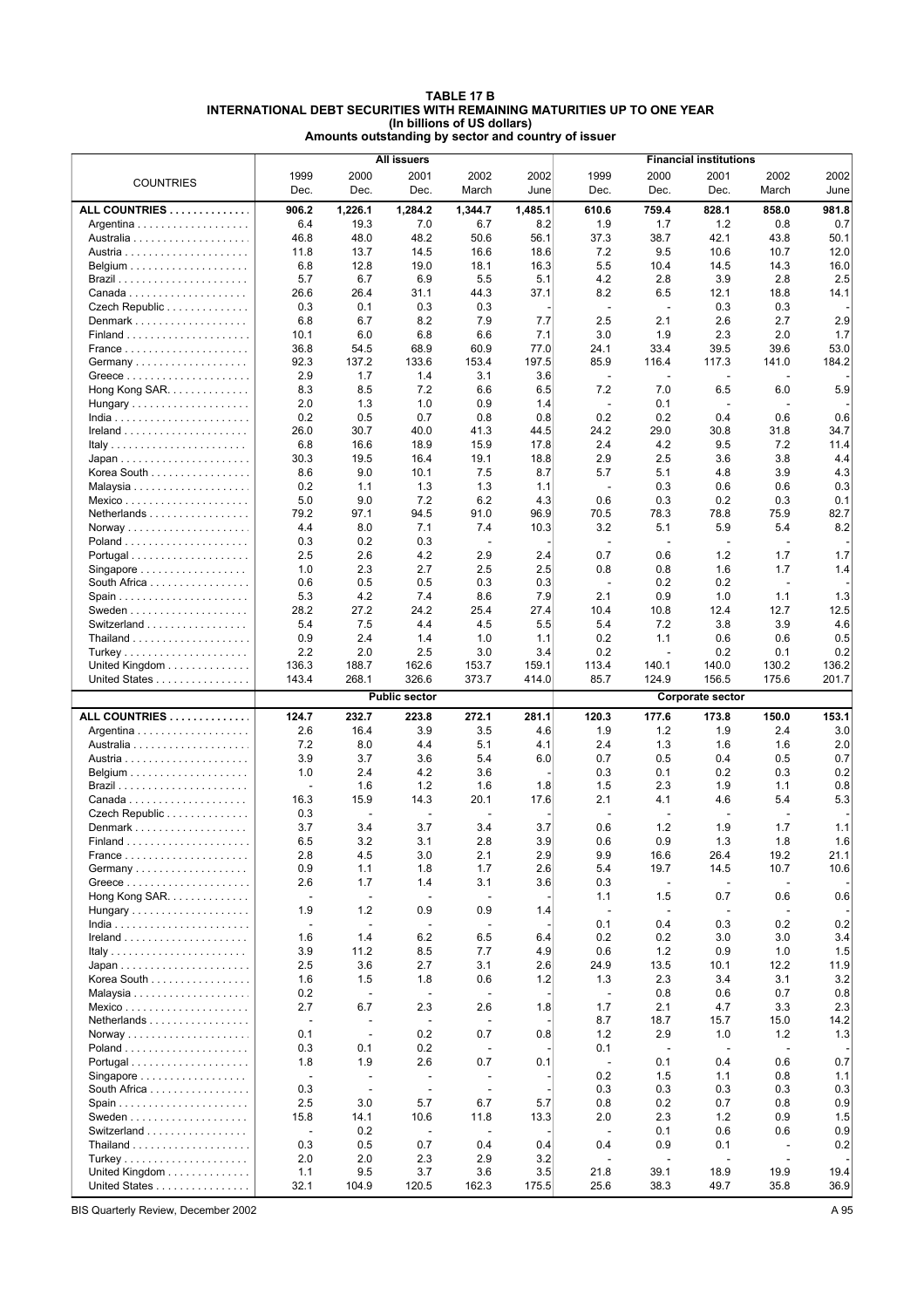#### **TABLE 18 ANNOUNCED INTERNATIONAL EQUITY ISSUES BY NATIONALITY OF ISSUER (In billions of US dollars)**

| <b>COUNTRIES</b>                                    | 1999<br>Year                     | 2000<br>Year             | 2001<br>Year | 2000<br>Q <sub>3</sub>          | 2000<br>Q4               | 2001<br>Q1                      | 2001<br>Q <sub>2</sub>          | 2001<br>Q3                      | 2001<br>Q4               | 2002<br>Q1                      | 2002<br>Q2                      | 2002<br>Q <sub>3</sub> |
|-----------------------------------------------------|----------------------------------|--------------------------|--------------|---------------------------------|--------------------------|---------------------------------|---------------------------------|---------------------------------|--------------------------|---------------------------------|---------------------------------|------------------------|
| ALL COUNTRIES                                       | 215.4                            | 316.7                    | 148.9        | 62.7                            | 65.2                     | 38.2                            | 56.7                            | 19.2                            | 34.8                     | 29.4                            | 36.2                            | 18.1                   |
| DEVELOPED COUNTRIES                                 | 177.0                            | 256.6                    | 132.5        | 48.9                            | 51.7                     | 34.4                            | 50.8                            | 17.5                            | 29.8                     | 24.2                            | 30.4                            | 13.7                   |
|                                                     | 2.5                              | 3.6                      | 5.7          | 1.6                             | 0.2                      | 1.5                             | 1.3                             | 1.8                             | 1.1                      | 1.6                             | 1.0                             | 1.0                    |
|                                                     | 0.9                              | 1.4                      | 0.1          | 0.1                             | 0.9                      | 0.1                             | 0.1                             | $\sim$                          | $\overline{a}$           | $\sim$                          | 0.2                             | 0.7                    |
|                                                     | 4.6                              | 5.7                      | 0.8          | 0.2                             | 3.7                      | 0.4                             | 0.3                             | $\overline{\phantom{a}}$        | 0.1                      | $\overline{\phantom{a}}$        | 1.5                             |                        |
|                                                     | 5.6                              | 6.7                      | 4.2          | 1.0                             | 1.4                      | 1.0                             | 1.4                             | 0.4                             | 1.4                      | 0.2                             | 2.9                             | 1.0                    |
| Denmark                                             | 1.3                              | 1.1                      | 0.3          | $\overline{a}$                  | 0.4                      | 0.3                             | $\overline{\phantom{a}}$        |                                 | $\overline{a}$           | 0.5                             | 0.3                             |                        |
|                                                     | 4.3                              | 4.6                      | 2.0          | 0.1                             | 0.1                      | 0.4                             | 0.3                             | $\sim$                          | 1.3                      | 0.6                             | 0.7                             |                        |
| France                                              | 14.6                             | 17.3                     | 19.6         | 4.0                             | 3.4                      | 8.0                             | 4.8                             | 1.4                             | 5.4                      | 5.5                             | 4.7                             | 0.7                    |
|                                                     | 26.0                             | 40.4                     | 5.9          | 1.8                             | 8.0                      | 1.9                             | 2.0                             | 1.7                             | 0.3                      | 1.4                             | 2.4                             | 0.3                    |
|                                                     | 1.4                              | 0.2                      | 0.5          | $\overline{\phantom{a}}$        | 0.2                      | 0.1                             | $\overline{\phantom{a}}$        | 0.2                             | 0.2                      | 0.1                             | 0.7                             | 0.3                    |
| $lceland \ldots \ldots \ldots \ldots \ldots \ldots$ | $\overline{\phantom{a}}$         | 0.2                      |              | 0.2                             | $\overline{\phantom{a}}$ | $\overline{a}$                  | $\overline{\phantom{a}}$        | $\overline{\phantom{a}}$        | $\overline{a}$           | $\overline{\phantom{a}}$        | $\overline{\phantom{a}}$        |                        |
|                                                     | 2.3                              | 1.3                      | 0.6          | 0.3                             | 0.2                      | 0.4                             | 0.1                             | 0.2                             | $\overline{\phantom{a}}$ | 0.3                             | 0.2                             |                        |
| Italy                                               | 10.4                             | 5.6                      | 5.7          | 1.2                             | 1.1                      | 3.0                             | 0.7                             | 0.4                             | 1.7                      | $\overline{\phantom{a}}$        | 1.2                             |                        |
|                                                     | 11.2                             | 8.7                      | 7.0          | 2.7                             | 4.1                      | 4.0                             | 0.7                             | 1.6                             | 0.6                      | 0.9                             | 0.7                             | 0.5                    |
| Luxembourg $\dots\dots\dots\dots\dots\dots$         | $\overline{\phantom{a}}$<br>15.2 | 1.6<br>25.8              | 0.1<br>9.2   | $\overline{\phantom{a}}$<br>6.0 | 0.4<br>4.9               | $\overline{\phantom{a}}$<br>1.6 | $\overline{\phantom{a}}$<br>2.1 | $\overline{\phantom{a}}$<br>2.4 | 0.1<br>3.1               | 0.2<br>1.6                      | $\overline{\phantom{a}}$<br>0.6 | 3.6                    |
| Netherlands<br>New Zealand                          | 0.3                              | 0.2                      | 0.4          | 0.1                             | $\overline{\phantom{a}}$ |                                 | 0.3                             | $\overline{\phantom{a}}$        | 0.1                      |                                 |                                 | 0.8                    |
|                                                     | 0.9                              | 1.6                      | 3.9          | 0.3                             | 0.8                      | 0.2                             | 3.3                             | 0.4                             | 0.1                      |                                 | $\overline{\phantom{a}}$        | 0.3                    |
|                                                     | 1.8                              | 1.8                      |              | 0.1                             | 1.0                      | $\overline{\phantom{a}}$        | $\overline{\phantom{a}}$        | $\overline{\phantom{a}}$        |                          |                                 | $\overline{\phantom{a}}$        |                        |
|                                                     | 6.2                              | 8.3                      | 2.5          | 3.9                             | 1.6                      | 0.4                             | 1.1                             | 0.1                             | 0.9                      | $\overline{\phantom{a}}$        | 3.2                             | 0.3                    |
|                                                     | 1.2                              | 10.2                     | 2.1          | 0.3                             | 0.9                      | 0.2                             | 1.0                             | 0.5                             | 0.5                      |                                 | 2.0                             | 3.2                    |
| Switzerland                                         | 6.9                              | 8.3                      | 7.0          | 4.0                             | 1.6                      | 1.6                             | 0.5                             | 0.3                             | 4.6                      | 4.1                             | 1.3                             | 0.1                    |
| United Kingdom                                      | 20.2                             | 31.6                     | 30.8         | 8.3                             | 5.0                      | 2.1                             | 18.1                            | 5.7                             | 4.9                      | 6.3                             | 6.8                             | 0.7                    |
| United States                                       | 39.2                             | 70.6                     | 23.9         | 12.7                            | 12.0                     | 7.3                             | 12.6                            | 0.6                             | 3.4                      | 0.9                             | $\overline{\phantom{a}}$        | 0.2                    |
| <b>OFFSHORE CENTRES</b>                             | 12.1                             | 14.9                     | 4.8          | 3.7                             | 1.8                      | 1.5                             | 0.4                             | 0.5                             | 2.4                      | 1.1                             | 0.8                             | 0.8                    |
| Bermuda                                             | 0.3                              | 0.4                      | 1.9          | 0.2                             | 0.2                      | 0.1                             | ÷,                              | 0.2                             | 1.5                      | $\overline{\phantom{a}}$        | 0.1                             |                        |
| Hong Kong SAR                                       | 6.8                              | 10.8                     | 1.2          | 3.2                             | 1.2                      | 0.3                             | 0.4                             | 0.2                             | 0.2                      | 0.3                             | 0.6                             | 0.4                    |
| Netherlands Antilles                                | 0.2                              | L,                       |              | L,                              | L,                       |                                 | $\overline{a}$                  | $\overline{\phantom{a}}$        | L,                       |                                 |                                 |                        |
| Singapore                                           | 4.8                              | 3.6                      | 1.7          | 0.2                             | 0.4                      | 1.1                             | $\overline{\phantom{a}}$        | $\overline{\phantom{a}}$        | 0.6                      | 0.8                             | 0.1                             | 0.5                    |
| DEVELOPING COUNTRIES                                | 26.3                             | 45.3                     | 11.6         | 10.2                            | 11.7                     | 2.3                             | 5.5                             | 1.2                             | 2.6                      | 4.2                             | 5.1                             | 3.5                    |
| Africa & Middle East                                | 6.7                              | 6.6                      | 1.2          | 2.6                             | 0.7                      | 0.3                             | 0.3                             | 0.1                             | 0.7                      | 0.1                             | 0.7                             | 0.1                    |
|                                                     | 0.3                              | 0.3                      |              | 0.3                             |                          |                                 |                                 |                                 |                          |                                 |                                 |                        |
| $Israel \ldots \ldots \ldots \ldots \ldots$         | 2.8                              | 3.0                      | 0.5          | 0.8                             | 0.3                      | 0.1                             | 0.1                             | L,                              | 0.3                      |                                 |                                 |                        |
|                                                     | $\sim$                           | 1.0                      |              | ÷,                              | $\overline{a}$           |                                 |                                 |                                 | L,                       |                                 |                                 |                        |
|                                                     | $\overline{\phantom{a}}$         | 0.1                      |              |                                 | $\overline{\phantom{a}}$ |                                 | $\overline{\phantom{a}}$        |                                 |                          |                                 |                                 |                        |
| South Africa                                        | 3.6                              | 2.2                      | 0.7          | 1.4                             | 0.4                      | 0.1                             | 0.1                             | 0.1                             | 0.4                      | 0.1                             | 0.7                             | 0.1                    |
| Asia & Pacific.                                     | 17.6<br>3.6                      | 28.6<br>21.3             | 8.9<br>3.0   | 2.6<br>0.3                      | 10.9<br>10.5             | 1.8<br>1.6                      | 4.6<br>0.5                      | 0.5<br>0.2                      | 1.9<br>0.8               | 2.5<br>0.2                      | 3.5<br>0.5                      | 3.4<br>2.8             |
|                                                     | 0.9                              | 0.9                      | 0.5          | 0.1                             | 0.1                      | $\overline{\phantom{a}}$        | 0.3                             | 0.2                             | $\overline{\phantom{a}}$ | 0.2                             | $\overline{\phantom{a}}$        | 0.1                    |
|                                                     | 1.2                              | $\overline{\phantom{a}}$ | 0.3          | ٠                               | $\overline{a}$           |                                 | $\overline{\phantom{a}}$        | $\overline{\phantom{a}}$        | 0.3                      | $\overline{\phantom{a}}$        | 0.2                             | 0.1                    |
| Korea South                                         | 6.9                              | 1.0                      | 3.7          | 0.3                             | 0.2                      |                                 | 3.4                             |                                 | 0.3                      | $\overline{\phantom{a}}$        | 0.9                             | 0.4                    |
|                                                     | $\overline{\phantom{a}}$         | 0.1                      |              | $\overline{\phantom{a}}$        | $\overline{\phantom{a}}$ | $\overline{\phantom{a}}$        | $\overline{a}$                  | $\blacksquare$                  | $\overline{\phantom{a}}$ | 0.2                             | 0.9                             |                        |
| Papua New Guinea                                    | 0.2                              | $\overline{\phantom{a}}$ |              |                                 | $\overline{\phantom{a}}$ | ٠                               | $\overline{\phantom{a}}$        |                                 | $\overline{\phantom{a}}$ | $\overline{\phantom{a}}$        | 0.1                             |                        |
|                                                     | 0.2                              | 0.1                      |              | $\overline{\phantom{a}}$        | 0.1                      | $\overline{\phantom{a}}$        | $\overline{\phantom{a}}$        |                                 |                          | $\overline{a}$                  |                                 |                        |
| Taiwan, China                                       | 2.9                              | 4.2                      | 1.1          | 1.9                             | $\overline{\phantom{a}}$ | 0.2                             | 0.5                             | 0.1                             | 0.3                      | 1.9                             | 1.0                             |                        |
|                                                     | 1.7                              | 0.9                      | 0.2          |                                 |                          |                                 |                                 |                                 | 0.2                      |                                 |                                 | 0.1                    |
|                                                     | 1.4                              | 3.2                      | 0.3          | 1.7                             |                          | 0.3                             |                                 |                                 |                          | 0.5                             | 0.1                             |                        |
|                                                     | 0.2                              | $\overline{\phantom{a}}$ |              |                                 | $\overline{\phantom{a}}$ | $\frac{1}{2}$                   |                                 |                                 | $\overline{a}$           |                                 |                                 |                        |
|                                                     | 0.5                              | $\overline{\phantom{a}}$ |              |                                 |                          | $\overline{a}$                  |                                 |                                 |                          |                                 | $\sim$                          |                        |
|                                                     | 0.7                              | 0.4                      |              | $\overline{\phantom{a}}$        |                          | $\overline{\phantom{a}}$        |                                 |                                 |                          | $\overline{\phantom{a}}$        | $\overline{\phantom{a}}$        |                        |
|                                                     | $\overline{\phantom{a}}$         | 0.4                      | 0.2          | 0.1                             |                          | 0.2                             |                                 |                                 |                          | 0.4                             | 0.1                             |                        |
|                                                     | $\overline{\phantom{a}}$         | 2.4                      |              | 1.6                             |                          | $\overline{\phantom{a}}$        | $\overline{\phantom{a}}$        |                                 |                          | 0.1                             | $\overline{\phantom{a}}$        |                        |
| Latin America & Caribbean.                          | 0.7                              | 6.8<br>0.4               | 1.3          | 3.3<br>$\overline{a}$           |                          |                                 | 0.6                             | 0.7                             |                          | 1.1                             | 0.8                             |                        |
|                                                     | 0.3<br>0.2                       | 3.1                      | 1.2          | 3.0                             |                          | $\overline{\phantom{0}}$<br>÷   | $\overline{\phantom{a}}$<br>0.6 | $\overline{\phantom{a}}$<br>0.7 | $\overline{a}$           | $\overline{\phantom{a}}$<br>1.1 | 0.1                             |                        |
| Dominican Republic                                  | $\overline{\phantom{a}}$         | 0.1                      |              | $\overline{\phantom{a}}$        |                          | $\overline{\phantom{a}}$        | $\overline{\phantom{a}}$        | $\overline{\phantom{a}}$        | $\overline{\phantom{a}}$ | $\overline{\phantom{a}}$        |                                 |                        |
|                                                     | 0.2                              | 3.3                      |              | 0.3                             |                          | ÷.                              | $\sim$                          | $\overline{\phantom{a}}$        |                          | $\overline{\phantom{a}}$        | 0.8                             |                        |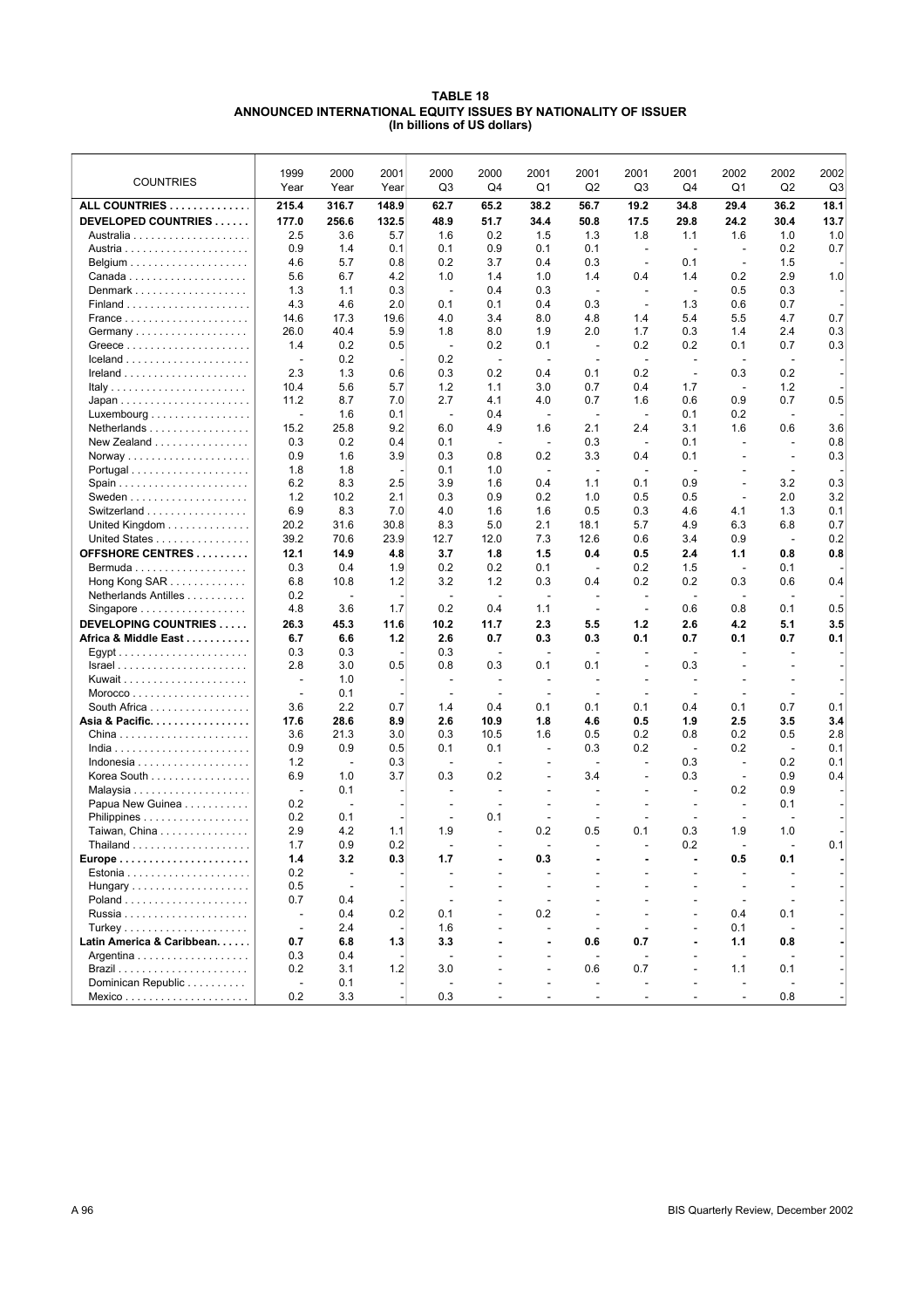# Derivatives markets<sup>1</sup>

| 19 | Amounts outstanding of over-the-counter (OTC) derivatives                    |  |
|----|------------------------------------------------------------------------------|--|
| 20 | Amounts outstanding of OTC foreign exchange derivatives                      |  |
| A  |                                                                              |  |
| B  |                                                                              |  |
| C  |                                                                              |  |
| 21 | Amounts outstanding of OTC single-currency interest rate derivatives         |  |
| A  |                                                                              |  |
| B  |                                                                              |  |
| C  |                                                                              |  |
| 22 | Amounts outstanding of OTC equity-linked and commodity derivatives           |  |
| A  | Equity-linked and commodity derivatives by instrument and counterparty  A102 |  |
| B  |                                                                              |  |
| C  | Equity-linked derivatives by instrument, maturity and counterparty  A103     |  |
| 23 | Derivative financial instruments traded on organised exchanges               |  |
|    | by instrument and location                                                   |  |
| A  |                                                                              |  |
| B  |                                                                              |  |

l

<sup>&</sup>lt;sup>1</sup> More detailed data and a full set of historical time series are available on the BIS website under http://www.bis.org/statistics/derstats.htm.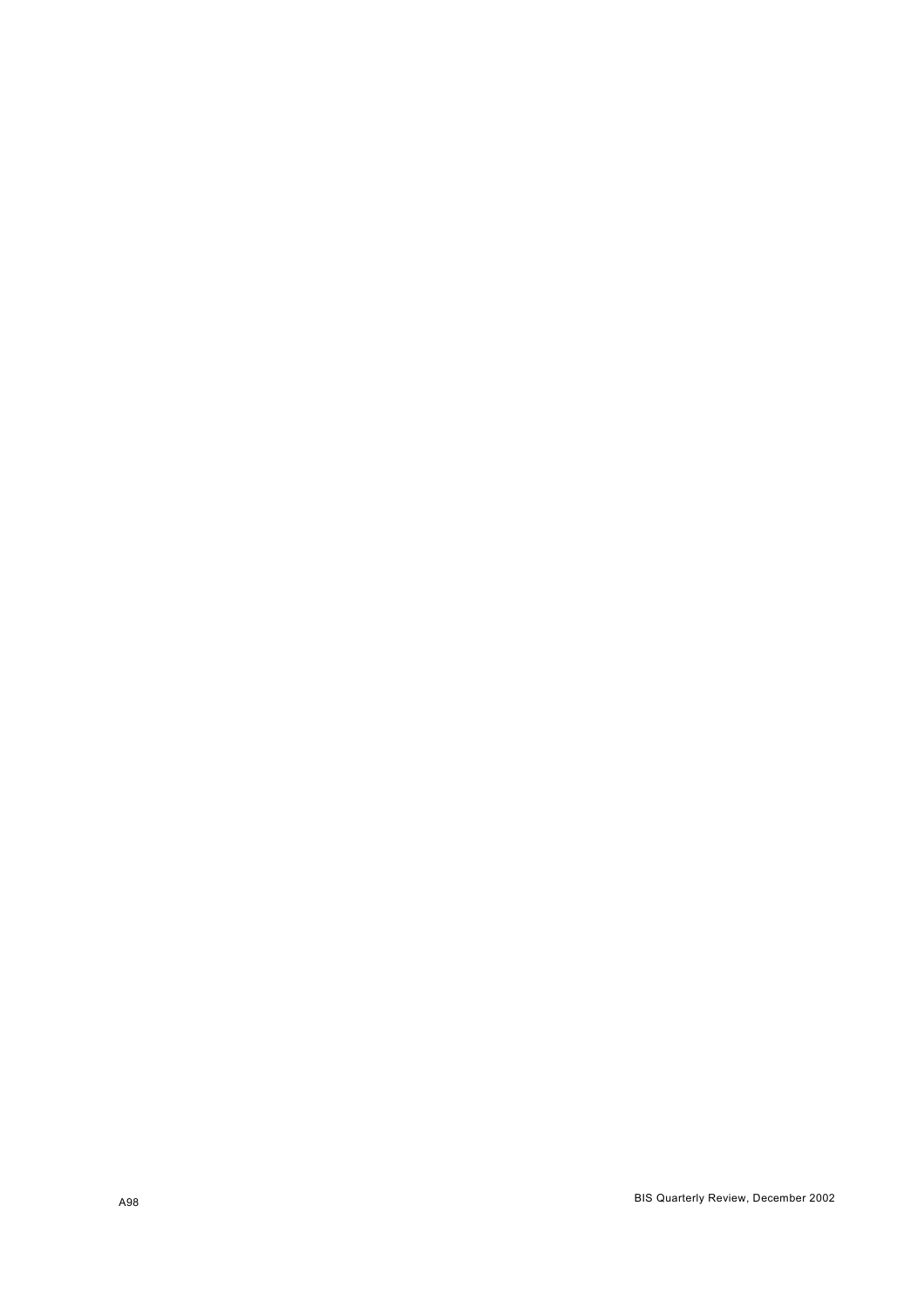## **TABLE 19 AMOUNTS OUTSTANDING OF OVER-THE-COUNTER (OTC) DERIVATIVES BY RISK CATEGORY AND INSTRUMENT**

**(In billions of US dollars)** 

|                                   |              |                         | <b>Notional amounts</b> |                         |              |              |                         | <b>Gross market values</b> |                         |              |
|-----------------------------------|--------------|-------------------------|-------------------------|-------------------------|--------------|--------------|-------------------------|----------------------------|-------------------------|--------------|
| <b>Risk Category/Instrument</b>   | 2000<br>June | 2000<br><b>December</b> | 2001<br>June            | 2001<br><b>December</b> | 2002<br>June | 2000<br>June | 2000<br><b>December</b> | 2001<br>June               | 2001<br><b>December</b> | 2002<br>June |
| <b>TOTAL CONTRACTS</b>            | 94,008       | 95,199                  | 99,755                  | 111,115                 | 127,564      | 2,572        | 3,183                   | 3,045                      | 3,788                   | 4,450        |
| Foreign exchange contracts        | 15,494       | 15,666                  | 16,910                  | 16,748                  | 18,075       | 578          | 849                     | 773                        | 779                     | 1,052        |
| Outright forwards and forex swaps | 10.504       | 10.134                  | 10.582                  | 10.336                  | 10.427       | 283          | 469                     | 395                        | 374                     | 615          |
| Currency swaps                    | 2,605        | 3,194                   | 3.832                   | 3,942                   | 4,220        | 239          | 313                     | 314                        | 335                     | 340          |
| Options                           | 2,385        | 2,338                   | 2,496                   | 2,470                   | 3,427        | 55           | 67                      | 63                         | 70                      | 97           |
| Interest rate contracts           | 64,125       | 64,668                  | 67,465                  | 77,513                  | 89,995       | 1,230        | 1,426                   | 1,573                      | 2,210                   | 2,468        |
| Forward rate agreements           | 6.771        | 6.423                   | 6,537                   | 7.737                   | 9.146        | 13           | 12                      | 15                         | 19                      | 19           |
| Interest rate swaps               | 47,993       | 48,768                  | 51,407                  | 58.897                  | 68,274       | 1,072        | 1,260                   | 1,404                      | 1,969                   | 2,214        |
| Options                           | 9,361        | 9,476                   | 9,521                   | 10,879                  | 12,575       | 145          | 154                     | 154                        | 222                     | 235          |
| <b>Equity-linked contracts</b>    | 1,645        | 1,891                   | 1,884                   | 1,881                   | 2,214        | 293          | 289                     | 199                        | 205                     | 243          |
| Forwards and swaps                | 340          | 335                     | 329                     | 320                     | 386          | 62           | 61                      | 49                         | 58                      | 62           |
| Options                           | 1,306        | 1,555                   | 1,556                   | 1,561                   | 1,828        | 231          | 229                     | 150                        | 147                     | 181          |
| <b>Commodity contracts</b>        | 584          | 662                     | 590                     | 598                     | 777          | 80           | 133                     | 83                         | 75                      | 78           |
| Gold                              | 261          | 218                     | 203                     | 231                     | 279          | 19           | 17                      | 21                         | 20                      | 28           |
| Other commodities                 | 323          | 445                     | 387                     | 367                     | 498          | 61           | 116                     | 62                         | 55                      | 51           |
| Forwards and swaps                | 168          | 248                     | 229                     | 217                     | 290          |              |                         |                            |                         |              |
| Options                           | 155          | 196                     | 158                     | 150                     | 208          |              |                         |                            |                         |              |
| Other                             | 12,159       | 12,313                  | 12,906                  | 14,375                  | 16,503       | 392          | 485                     | 417                        | 519                     | 609          |
| Memorandum item:                  |              |                         |                         |                         |              |              |                         |                            |                         |              |
| <b>GROSS CREDIT EXPOSURE</b>      |              |                         |                         |                         |              | 937          | 1,080                   | 1,019                      | 1,171                   | 1,316        |

#### **TABLE 20A**

#### **AMOUNTS OUTSTANDING OF OTC FOREIGN EXCHANGE DERIVATIVES BY INSTRUMENT AND COUNTERPARTY**

**(In billions of US dollars)** 

|                                                 |        |          | <b>Notional amounts</b> |                 |        |      |                 | <b>Gross market values</b> |                 |       |
|-------------------------------------------------|--------|----------|-------------------------|-----------------|--------|------|-----------------|----------------------------|-----------------|-------|
| Instrument/Counterparty                         | 2000   | 2000     | 2001                    | 2001            | 2002   | 2000 | 2000            | 2001                       | 2001            | 2002  |
|                                                 | June   | December | June                    | <b>December</b> | June   | June | <b>December</b> | June                       | <b>December</b> | June  |
| <b>TOTAL CONTRACTS</b>                          | 15,494 | 15,666   | 16,910                  | 16,748          | 18,075 | 578  | 849             | 773                        | 779             | 1,052 |
| with reporting dealers                          | 5,827  | 5,729    | 5,907                   | 5,912           | 6.595  | 168  | 271             | 229                        | 237             | 371   |
| with other financial institutions               | 6,421  | 6,597    | 7,287                   | 6,755           | 7,210  | 242  | 357             | 334                        | 319             | 421   |
| with non-financial costumers                    | 3,246  | 3,340    | 3,716                   | 4,081           | 4,270  | 168  | 222             | 210                        | 224             | 260   |
| Outright forwards and foreign<br>exchange swaps | 10,504 | 10,134   | 10,582                  | 10,336          | 10,427 | 283  | 469             | 395                        | 374             | 615   |
| with reporting dealers                          | 4,210  | 4,011    | 4,007                   | 3,801           | 4,067  | 110  | 186             | 156                        | 148             | 260   |
| with other financial institutions               | 4,417  | 4,275    | 4,584                   | 4,240           | 4,194  | 112  | 193             | 166                        | 145             | 236   |
| with non-financial costumers                    | 1,877  | 1,848    | 1,992                   | 2,295           | 2,166  | 60   | 90              | 73                         | 80              | 119   |
| <b>Currency swaps</b>                           | 2,605  | 3,194    | 3,832                   | 3,942           | 4,220  | 239  | 313             | 314                        | 335             | 340   |
| with reporting dealers                          | 691    | 881      | 1,051                   | 1,211           | 1,322  | 41   | 65              | 54                         | 69              | 84    |
| with other financial institutions               | 1,123  | 1.410    | 1,681                   | 1.674           | 1.764  | 113  | 143             | 147                        | 150             | 152   |
| with non-financial costumers                    | 792    | 904      | 1,100                   | 1,058           | 1,135  | 86   | 105             | 114                        | 116             | 104   |
| <b>Options</b>                                  | 2,385  | 2,338    | 2,496                   | 2,470           | 3,427  | 55   | 67              | 63                         | 70              | 97    |
| with reporting dealers                          | 926    | 838      | 849                     | 900             | 1,206  | 17   | 20              | 19                         | 19              | 27    |
| with other financial institutions               | 881    | 913      | 1,023                   | 842             | 1,252  | 17   | 21              | 22                         | 24              | 33    |
| with non-financial costumers                    | 577    | 588      | 624                     | 728             | 969    | 21   | 27              | 22                         | 27              | 36    |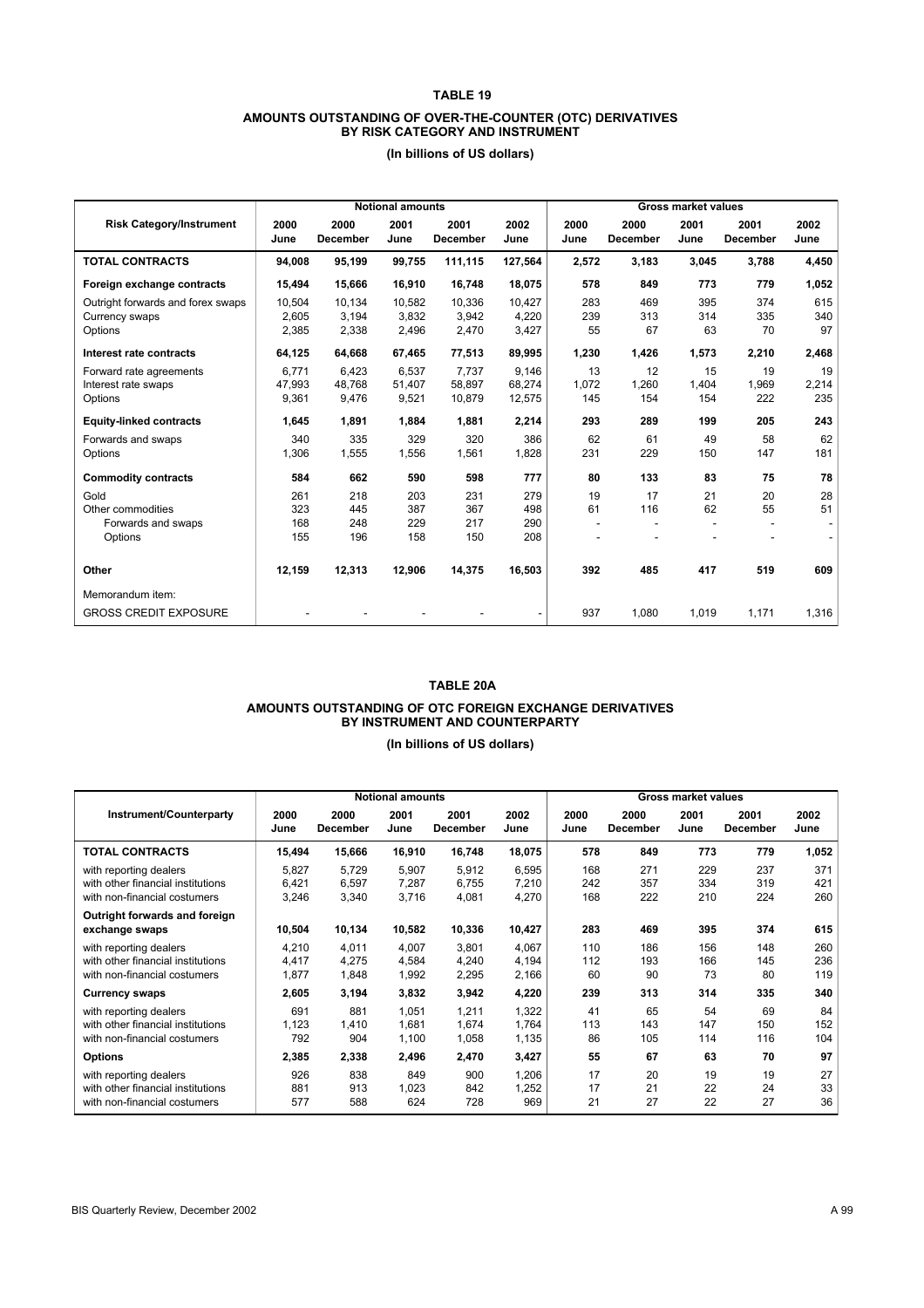# **TABLE 20B AMOUNTS OUTSTANDING OF OTC FOREIGN EXCHANGE DERIVATIVES BY CURRENCY**

|  |  |  | (In billions of US dollars) |
|--|--|--|-----------------------------|
|--|--|--|-----------------------------|

|                       |              |                  | <b>Notional amounts</b> |                  |              | <b>Gross market values</b> |                  |              |                         |                |  |
|-----------------------|--------------|------------------|-------------------------|------------------|--------------|----------------------------|------------------|--------------|-------------------------|----------------|--|
| <b>Currencies</b>     | 2000<br>June | 2000<br>December | 2001<br>June            | 2001<br>December | 2002<br>June | 2000<br>June               | 2000<br>December | 2001<br>June | 2001<br><b>December</b> | 2002<br>June   |  |
| <b>ALL CURRENCIES</b> | 15,494       | 15,666           | 16,910                  | 16,748           | 18,075       | 578                        | 849              | 773          | 779                     | 1,052          |  |
| Australian dollar     | 367          | 387              | 392                     | 273              | 470          | 15                         | 24               | 21           | 13                      | 23             |  |
| Canadian dollar       | 605          | 623              | 675                     | 593              | 746          | 22                         | 25               | 25           | 25                      | 32             |  |
| Danish krone          | 44           | 40               | 32                      | 24               | 30           | $\overline{2}$             | 2                | 2            |                         | $\overline{2}$ |  |
| Euro                  | 5,863        | 5,981            | 6,425                   | 6,368            | 7,298        | 242                        | 361              | 322          | 266                     | 445            |  |
| Hong Kong dollar      | 349          | 450              | 484                     | 463              | 405          | 2                          | 2                | 2            |                         |                |  |
| Japanese yen          | 4,344        | 4,254            | 4,254                   | 4,178            | 4,461        | 157                        | 274              | 217          | 313                     | 254            |  |
| New Zealand dollar    | 6            | 3                | 5                       |                  |              |                            |                  |              |                         |                |  |
| Norwegian krone       | 78           | 103              | 120                     | 155              | 142          | 3                          | 3                | 3            | 3                       | 14             |  |
| Pound sterling        | 2,479        | 2,391            | 2,472                   | 2,315            | 2,522        | 76                         | 82               | 78           | 69                      | 112            |  |
| Swedish krona         | 451          | 456              | 501                     | 551              | 766          | 15                         | 22               | 31           | 18                      | 48             |  |
| Swiss franc           | 906          | 848              | 829                     | 800              | 861          | 34                         | 42               | 39           | 28                      | 50             |  |
| Thai baht             | 25           | 18               | 13                      | 5                |              |                            |                  |              | -                       |                |  |
| US dollar             | 13.961       | 14.073           | 15.141                  | 15.410           | 15,979       | 518                        | 771              | 679          | 704                     | 948            |  |
| Other                 | 1,434        | 1.450            | 2,176                   | 2,218            | 2,315        | 66                         | 74               | 110          | 109                     | 166            |  |

# **TABLE 20C NOTIONAL AMOUNTS OUTSTANDING OF OTC FOREIGN EXCHANGE DERIVATIVES BY INSTRUMENT, MATURITY AND COUNTERPARTY**

**(In billions of US dollars)** 

|                                       |        |          | All counterparties |                 |        | <b>Reporting dealers</b> |          |       |                 |       |  |  |
|---------------------------------------|--------|----------|--------------------|-----------------|--------|--------------------------|----------|-------|-----------------|-------|--|--|
| <b>Instrument/Maturity</b>            | 2000   | 2000     | 2001               | 2001            | 2002   | 2000                     | 2000     | 2001  | 2001            | 2002  |  |  |
|                                       | June   | December | June               | <b>December</b> | June   | June                     | December | June  | <b>December</b> | June  |  |  |
| <b>TOTAL CONTRACTS</b>                | 15.494 | 15,666   | 16,910             | 16.748          | 18,075 | 5,827                    | 5,729    | 5,907 | 5,912           | 6,595 |  |  |
| Maturity of one year or less          | 13.178 | 12.888   | 13.012             | 13.427          | 14.403 | 5,262                    | 5,027    | 4,831 | 5,063           | 5,581 |  |  |
| Maturity over 1 year and up to 5 year | 1,623  | 1,902    | 2,833              | 2,340           | 2,541  | 413                      | 483      | 772   | 599             | 703   |  |  |
| Maturity over 5 years                 | 693    | 876      | 1,065              | 981             | 1,131  | 152                      | 220      | 304   | 250             | 312   |  |  |
| Forwards and swaps                    | 13,109 | 13,327   | 14,414             | 14,278          | 14,648 | 4,900                    | 4,892    | 5,058 | 5,012           | 5,389 |  |  |
| Maturity of one year or less          | 10.916 | 10.726   | 10.848             | 11.176          | 11.298 | 4,369                    | 4,220    | 4,054 | 4,199           | 4,436 |  |  |
| Maturity over 1 year and up to 5 year | 1.518  | 1.764    | 2.543              | 2.142           | 2,248  | 388                      | 457      | 710   | 565             | 647   |  |  |
| Maturity over 5 years                 | 674    | 837      | 1,022              | 960             | 1,102  | 143                      | 215      | 295   | 248             | 306   |  |  |
| <b>Options</b>                        | 2,385  | 2,338    | 2,496              | 2,470           | 3,427  | 926                      | 838      | 849   | 900             | 1,206 |  |  |
| Maturity of one year or less          | 2.261  | 2.162    | 2,164              | 2,251           | 3.105  | 893                      | 807      | 777   | 864             | 1,144 |  |  |
| Maturity over 1 year and up to 5 year | 105    | 138      | 290                | 198             | 293    | 25                       | 26       | 62    | 34              | 56    |  |  |
| Maturity over 5 years                 | 19     | 39       | 42                 | 21              | 29     | 9                        | 4        | 10    | 3               | 6     |  |  |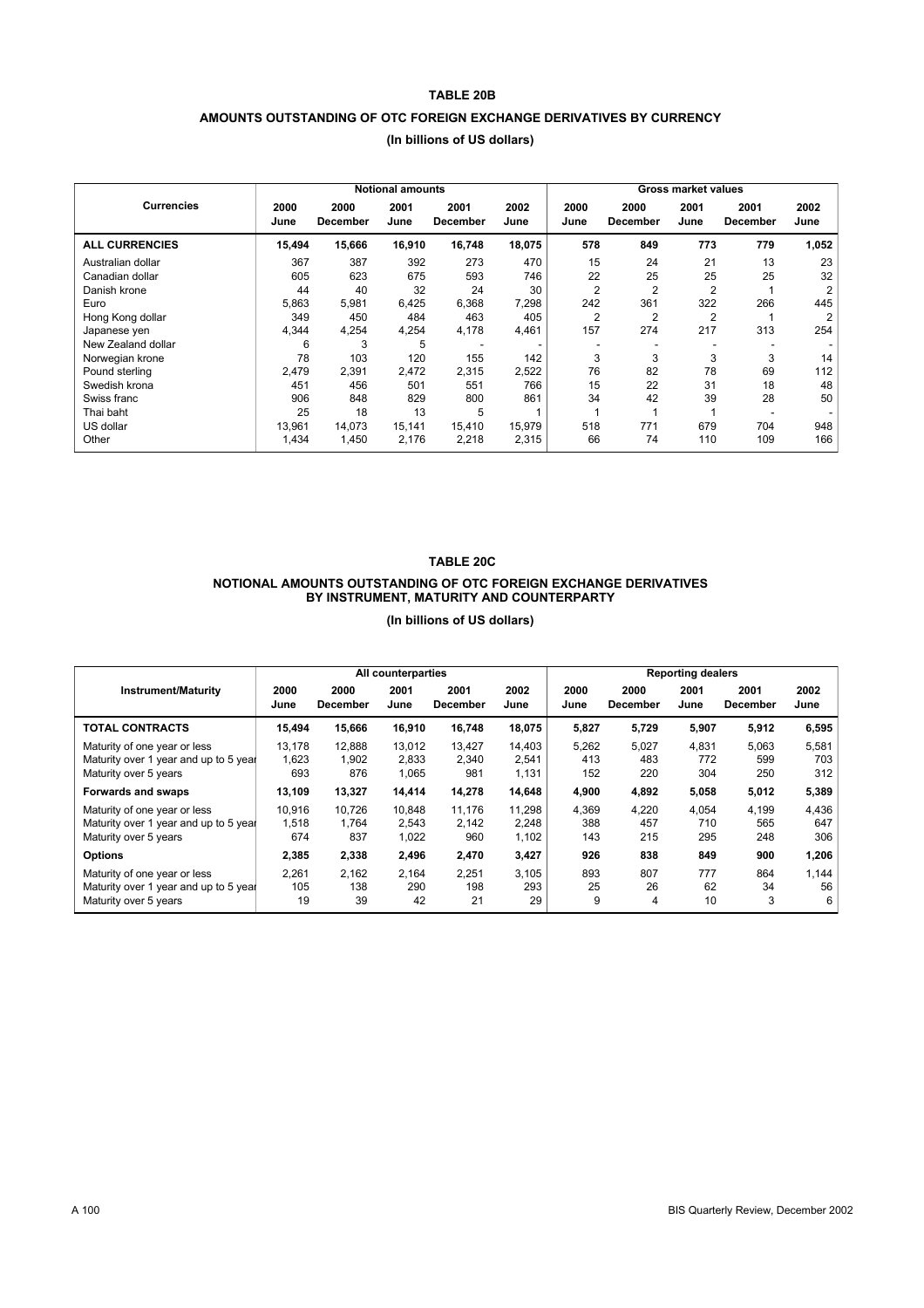## **TABLE 21A AMOUNTS OUTSTANDING OF OTC SINGLE-CURRENCY INTEREST RATE DERIVATIVES BY INSTRUMENT AND COUNTERPARTY**

**(In billions of US dollars)** 

|                                   |        |                 | <b>Notional amounts</b> |          |        |                |                | <b>Gross market values</b> |                 |       |
|-----------------------------------|--------|-----------------|-------------------------|----------|--------|----------------|----------------|----------------------------|-----------------|-------|
| Instrument/Counterparty           | 2000   | 2000            | 2001                    | 2001     | 2002   | 2000           | 2000           | 2001                       | 2001            | 2002  |
|                                   | June   | <b>December</b> | June                    | December | June   | June           | December       | June                       | <b>December</b> | June  |
| <b>TOTAL CONTRACTS</b>            | 64,125 | 64,668          | 67,465                  | 77,513   | 89,995 | 1,230          | 1,426          | 1,573                      | 2,210           | 2,468 |
| with reporting dealers            | 32,208 | 31,494          | 32,319                  | 35,428   | 43,300 | 560            | 638            | 703                        | 912             | 1,081 |
| with other financial institutions | 25,771 | 27,048          | 28,653                  | 32,505   | 36,310 | 518            | 610            | 683                        | 945             | 1,025 |
| with non-financial costumers      | 6,146  | 6,126           | 6,494                   | 9,580    | 10,385 | 152            | 179            | 187                        | 353             | 362   |
| <b>Forward rate agreements</b>    | 6,771  | 6,423           | 6,537                   | 7,737    | 9,146  | 13             | 12             | 15                         | 19              | 19    |
| with reporting dealers            | 3,566  | 3,035           | 3,310                   | 3,658    | 4,698  | 6              | 5              | 5                          | 6               | 8     |
| with other financial institutions | 2,849  | 2,851           | 2,484                   | 2,955    | 3,494  | 6              | 6              | 8                          | 9               | 8     |
| with non-financial costumers      | 356    | 537             | 743                     | 1,124    | 954    | $\overline{2}$ | $\overline{2}$ | $\overline{2}$             | 3               | 3     |
| Swaps                             | 47,993 | 48,768          | 51,407                  | 58,897   | 68,274 | 1,072          | 1,260          | 1,404                      | 1,969           | 2,214 |
| with reporting dealers            | 24.803 | 24,447          | 24.907                  | 27.156   | 33.309 | 494            | 568            | 637                        | 814             | 974   |
| with other financial institutions | 18.875 | 20,131          | 22,037                  | 25,197   | 27,705 | 448            | 533            | 608                        | 844             | 920   |
| with non-financial costumers      | 4,315  | 4,190           | 4,463                   | 6,545    | 7,260  | 130            | 159            | 160                        | 312             | 320   |
| <b>Options</b>                    | 9,361  | 9,476           | 9,521                   | 10,879   | 12,575 | 145            | 154            | 154                        | 222             | 235   |
| with reporting dealers            | 3,839  | 4,012           | 4,102                   | 4,614    | 5,293  | 60             | 64             | 62                         | 92              | 99    |
| with other financial institutions | 4,047  | 4,066           | 4,132                   | 4,353    | 5,111  | 65             | 71             | 67                         | 92              | 97    |
| with non-financial costumers      | 1,475  | 1,399           | 1,288                   | 1,912    | 2,171  | 20             | 19             | 25                         | 38              | 40    |

# **TABLE 21B AMOUNTS OUTSTANDING OF OTC SINGLE-CURRENCY INTEREST RATE DERIVATIVES BY CURRENCY (In billions of US dollars)**

|                       |              |                  | <b>Notional amounts</b> |                         |              | <b>Gross market values</b> |                  |              |                  |              |  |
|-----------------------|--------------|------------------|-------------------------|-------------------------|--------------|----------------------------|------------------|--------------|------------------|--------------|--|
| <b>Currencies</b>     | 2000<br>June | 2000<br>December | 2001<br>June            | 2001<br><b>December</b> | 2002<br>June | 2000<br>June               | 2000<br>December | 2001<br>June | 2001<br>December | 2002<br>June |  |
| <b>ALL CURRENCIES</b> | 64,125       | 64,668           | 67,465                  | 77,513                  | 89,995       | 1,230                      | 1,426            | 1,573        | 2,210            | 2,468        |  |
| Australian dollar     | 199          | 184              | 321                     | 250                     | 283          | 4                          | 4                | 5            | 6                | 4            |  |
| Canadian dollar       | 846          | 840              | 785                     | 781                     | 859          | 14                         | 15               | 15           | 29               | 24           |  |
| Danish krone          | 343          | 308              | 132                     | 83                      | 133          | 5                          | 3                | 3            |                  | 2            |  |
| Euro                  | 22.948       | 21.311           | 22,405                  | 26.185                  | 30.671       | 467                        | 477              | 461          | 677              | 710          |  |
| Hong Kong dollar      | 77           | 186              | 119                     | 128                     | 142          |                            | 3                | 2            | 3                | 3            |  |
| Japanese yen          | 12,763       | 13,107           | 11,278                  | 11.799                  | 13,473       | 207                        | 232              | 313          | 304              | 327          |  |
| New Zealand dollar    | 4            | 3                | 3                       |                         |              |                            |                  |              |                  |              |  |
| Norwegian krone       | 171          | 295              | 232                     | 238                     | 242          | $\overline{2}$             |                  |              | $\overline{2}$   | 2            |  |
| Pound sterling        | 4,741        | 4,852            | 5,178                   | 6,215                   | 6,978        | 84                         | 113              | 99           | 148              | 151          |  |
| Swedish krona         | 1,255        | 1.136            | 997                     | 1,057                   | 1,070        | 17                         | 19               | 15           | 16               | 14           |  |
| Swiss franc           | 1.409        | 1.356            | 1.167                   | 1.362                   | 1.591        | 22                         | 20               | 18           | 21               | 33           |  |
| US dollar             | 17.606       | 19.421           | 23,083                  | 27.422                  | 32,178       | 367                        | 486              | 581          | 952              | 1,127        |  |
| Other                 | 1,705        | 1,316            | 1,519                   | 1,917                   | 2,333        | 38                         | 42               | 55           | 48               | 70           |  |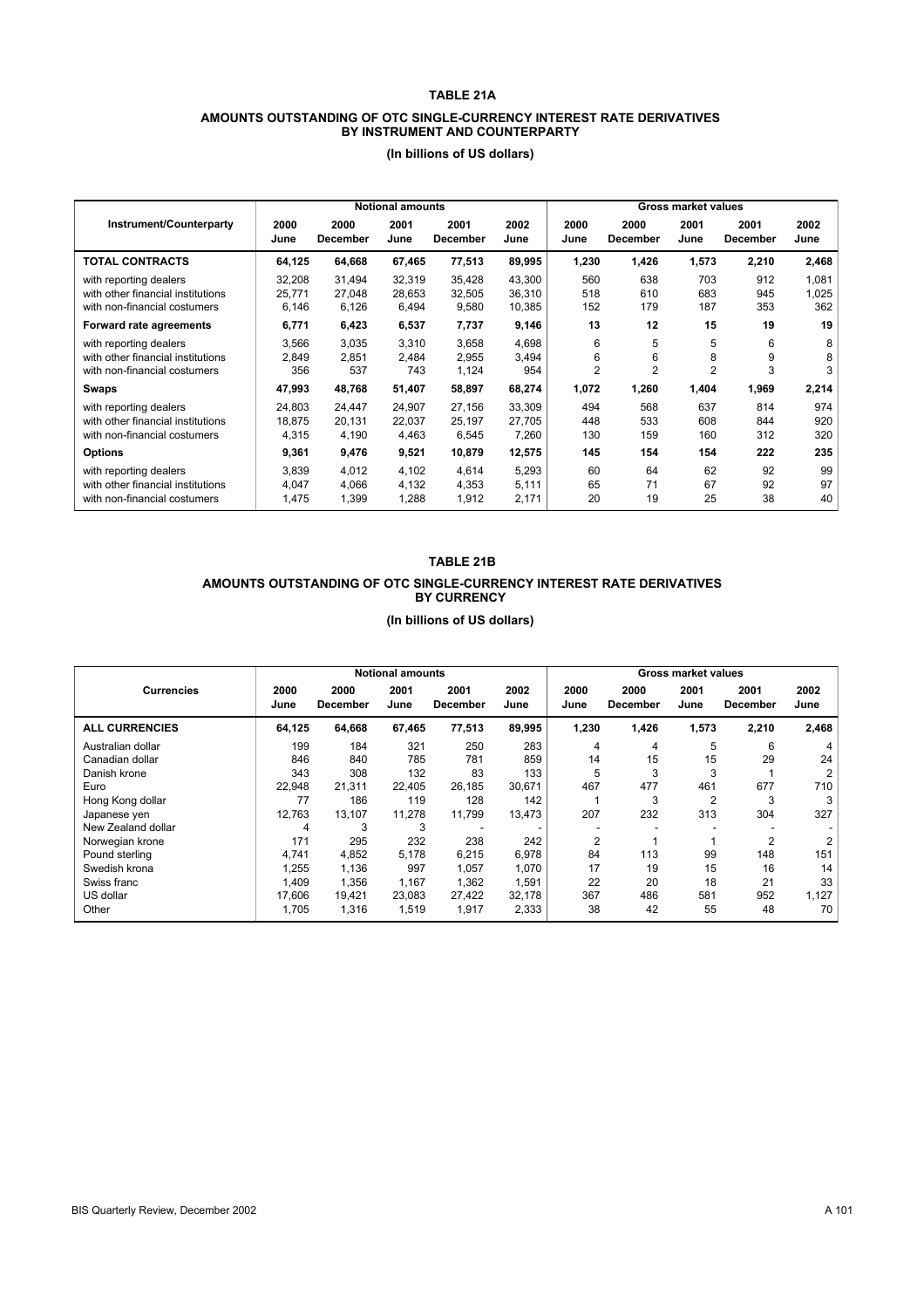**TABLE 21C**

#### **NOTIONAL AMOUNTS OUTSTANDING OF OTC SINGLE-CURRENCY INTEREST RATE DERIVATIVES BY INSTRUMENT, MATURITY AND COUNTERPARTY**

**(In billions of US dollars)** 

|                                       |        |          | All counterparties |          |        | <b>Reporting dealers</b> |          |        |                 |        |  |
|---------------------------------------|--------|----------|--------------------|----------|--------|--------------------------|----------|--------|-----------------|--------|--|
| <b>Instrument/Maturity</b>            | 2000   | 2000     | 2001               | 2001     | 2002   | 2000                     | 2000     | 2001   | 2001            | 2002   |  |
|                                       | June   | December | June               | December | June   | June                     | December | June   | <b>December</b> | June   |  |
| <b>TOTAL CONTRACTS</b>                | 64,125 | 64,668   | 67,465             | 77,513   | 89,995 | 32,208                   | 31,494   | 32,319 | 35,428          | 43,300 |  |
| Maturity of one year or less          | 25.809 | 24.107   | 25.605             | 27.879   | 33.688 | 13.566                   | 11.884   | 13.013 | 13.975          | 17.053 |  |
| Maturity over 1 year and up to 5 year | 24,406 | 25,923   | 26,308             | 30,542   | 34,458 | 12,320                   | 12,916   | 12,532 | 13,752          | 16,479 |  |
| Maturity over 5 years                 | 13,910 | 14,638   | 15,553             | 19,092   | 21,849 | 6,322                    | 6,694    | 6,774  | 7,702           | 9,768  |  |
| Forwards and swaps                    | 54,764 | 55,191   | 57,944             | 66,634   | 77,420 | 28,369                   | 27,482   | 28,217 | 30,814          | 38,007 |  |
| Maturity of one year or less          | 23.368 | 21.683   | 23.248             | 25.115   | 30.383 | 12.606                   | 10.893   | 12.010 | 12.823          | 15,785 |  |
| Maturity over 1 year and up to 5 year | 19.831 | 21,217   | 21.549             | 25,233   | 28.604 | 10.370                   | 10,900   | 10.458 | 11,466          | 13,965 |  |
| Maturity over 5 years                 | 11,564 | 12,291   | 13.148             | 16,286   | 18,433 | 5,393                    | 5,689    | 5,748  | 6,526           | 8,257  |  |
| <b>Options</b>                        | 9,361  | 9,476    | 9,521              | 10,879   | 12,575 | 3,839                    | 4,012    | 4,102  | 4,614           | 5,293  |  |
| Maturity of one year or less          | 2,440  | 2,424    | 2,357              | 2.764    | 3,305  | 960                      | 991      | 1.002  | 1,152           | 1,267  |  |
| Maturity over 1 year and up to 5 year | 4,575  | 4.706    | 4.759              | 5.309    | 5,854  | 1,950                    | 2.015    | 2.074  | 2,286           | 2,514  |  |
| Maturity over 5 years                 | 2,346  | 2,346    | 2,405              | 2,806    | 3,416  | 929                      | 1,006    | 1,025  | 1,176           | 1,511  |  |

# **TABLE 22A AMOUNTS OUTSTANDING OF OTC EQUITY-LINKED AND COMMODITY DERIVATIVES BY INSTRUMENT AND COUNTERPARTY**

**(In billions of US dollars)** 

|                                                                                       |                   |                         | <b>Notional amounts</b> |                         |                   |                        |                                              | <b>Gross market values</b>        |                                   |                        |
|---------------------------------------------------------------------------------------|-------------------|-------------------------|-------------------------|-------------------------|-------------------|------------------------|----------------------------------------------|-----------------------------------|-----------------------------------|------------------------|
| Instrument/Counterparty                                                               | 2000<br>June      | 2000<br><b>December</b> | 2001<br>June            | 2001<br><b>December</b> | 2002<br>June      | 2000<br>June           | 2000<br><b>December</b>                      | 2001<br>June                      | 2001<br><b>December</b>           | 2002<br>June           |
| <b>TOTAL EQUITY CONTRACTS</b>                                                         | 1,645             | 1,891                   | 1.884                   | 1,881                   | 2,214             | 293                    | 289                                          | 199                               | 205                               | 243                    |
| Reporting dealers (net)<br>Other financial institutions<br>Non-financial institutions | 528<br>753<br>364 | 609<br>668<br>614       | 617<br>972<br>295       | 644<br>847<br>390       | 788<br>986<br>440 | 89<br>126<br>77        | 70<br>92<br>127                              | 57<br>88<br>55                    | 62<br>65<br>78                    | 83<br>83<br>76         |
| <b>Forwards and swaps</b>                                                             | 340               | 335                     | 329                     | 320                     | 386               | 62                     | 61                                           | 49                                | 58                                | 62                     |
| Reporting dealers (net)<br>Other financial institutions<br>Non-financial institutions | 59<br>187<br>94   | 45<br>189<br>101        | 81<br>178<br>70         | 55<br>151<br>114        | 87<br>206<br>93   | 8<br>36<br>18          | 7<br>31<br>23                                | 8<br>26<br>15                     | 12<br>17<br>29                    | 18<br>25<br>19         |
| <b>Options</b>                                                                        | 1,306             | 1,555                   | 1,556                   | 1,561                   | 1,828             | 231                    | 229                                          | 150                               | 147                               | 181                    |
| Reporting dealers (net)<br>Other financial institutions<br>Non-financial institutions | 469<br>566<br>271 | 563<br>479<br>513       | 537<br>793<br>225       | 588<br>696<br>277       | 701<br>780<br>347 | 81<br>90<br>60         | 64<br>61<br>104                              | 49<br>62<br>39                    | 51<br>48<br>49                    | 65<br>59<br>58         |
| <b>TOTAL COMMODITY</b><br><b>CONTRACTS</b>                                            | 584               | 662                     | 590                     | 598                     | 777               | 80                     | 133                                          | 83                                | 75                                | 78                     |
| Gold                                                                                  | 261               | 218                     | 203                     | 231                     | 279               | 19                     | 17                                           | 21                                | 20                                | 28                     |
| Forwards and swaps<br>Options                                                         | 120<br>141        | 101<br>116              | 88<br>116               | 101<br>130              | 118<br>161        | $\ddotsc$<br>          | $\ddotsc$<br>$\ddot{\phantom{a}}$            | $\ddotsc$<br>                     | $\ddot{\phantom{a}}$<br>$\ddotsc$ | $\ddotsc$<br>$\ddotsc$ |
| Other precious metals                                                                 | 57                | 55                      | 25                      | 30                      | 54                | 3                      | 3                                            | $\mathbf{2}$                      | 4                                 | 4                      |
| Forwards and swaps<br>Options                                                         | 9<br>49           | 11<br>44                | 10<br>15                | 16<br>14                | 19<br>35          | $\ddotsc$<br>$\ddotsc$ | $\ddot{\phantom{a}}$<br>$\ddot{\phantom{a}}$ | $\ddotsc$<br>$\ddot{\phantom{a}}$ | $\ddotsc$<br>$\ddot{\phantom{a}}$ | $\ddotsc$<br>$\ddotsc$ |
| <b>Other commodities</b>                                                              | 266               | 389                     | 361                     | 337                     | 444               | 58                     | 113                                          | 60                                | 51                                | 46                     |
| Forwards and swaps<br>Options                                                         | 159<br>106        | 238<br>152              | 218<br>143              | 201<br>135              | 271<br>173        | <br>$\ddotsc$          | $\ddotsc$<br>$\ddot{\phantom{a}}$            | $\ddotsc$<br>$\ddotsc$            | $\ddotsc$<br>$\cdot\cdot$         | $\ddotsc$<br>$\ddotsc$ |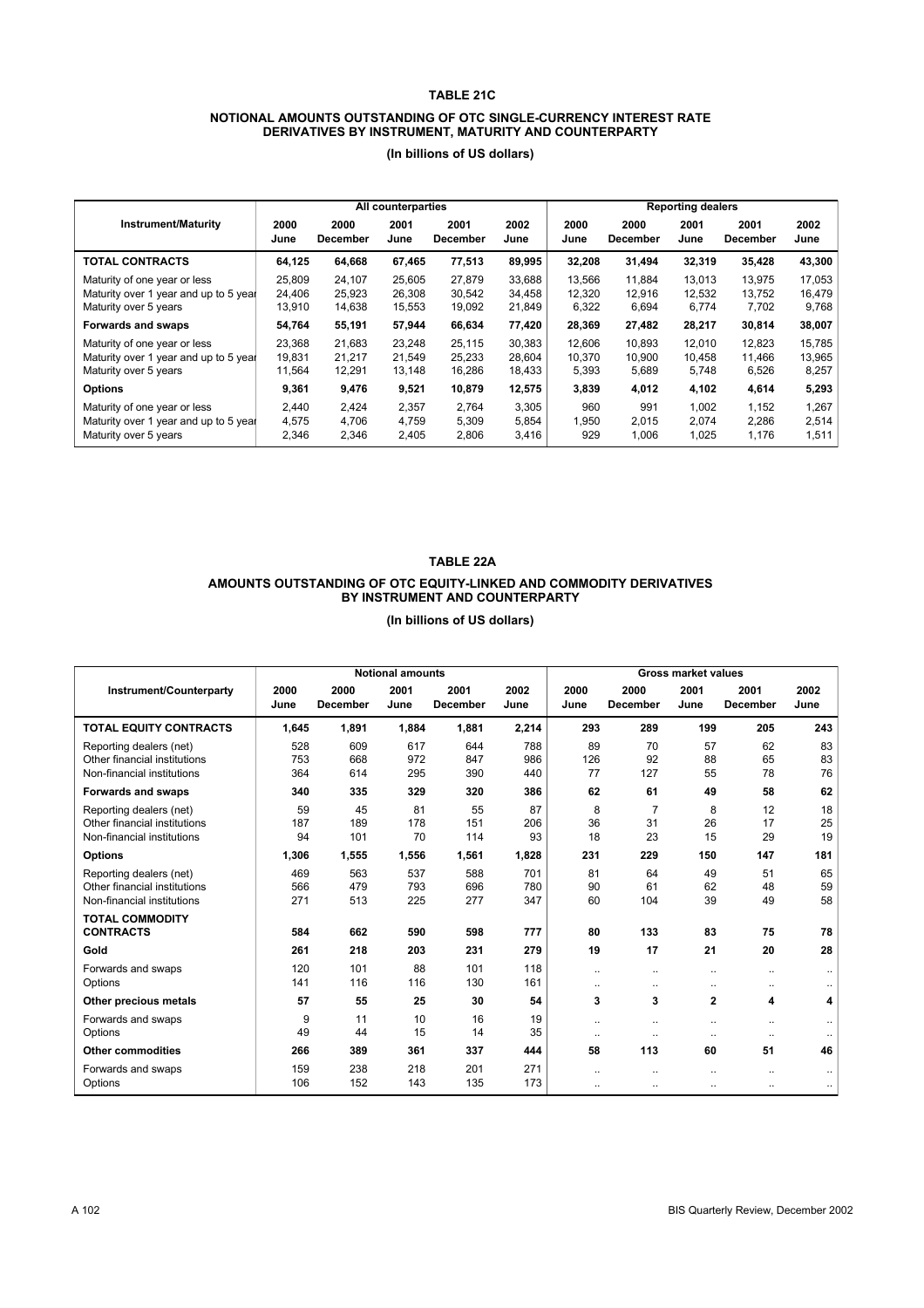## **TABLE 22B AMOUNTS OUTSTANDING OF OTC EQUITY-LINKED DERIVATIVES BY INSTRUMENT AND MARKET**

**(In billions of US dollars)** 

|                             |              |                         | <b>Notional amounts</b> |                         |                |                |                         | <b>Gross market values</b> |                         |                |
|-----------------------------|--------------|-------------------------|-------------------------|-------------------------|----------------|----------------|-------------------------|----------------------------|-------------------------|----------------|
| <b>Instrument/Market</b>    | 2000<br>June | 2000<br><b>December</b> | 2001<br>June            | 2001<br><b>December</b> | 2002<br>June   | 2000<br>June   | 2000<br><b>December</b> | 2001<br>June               | 2001<br><b>December</b> | 2002<br>June   |
| <b>TOTAL CONTRACTS</b>      | 1,645        | 1,891                   | 1,884                   | 1,881                   | 2,214          | 293            | 289                     | 199                        | 205                     | 243            |
| US Equities                 | 381          | 457                     | 347                     | 376                     | 412            | 71             | 65                      | 56                         | 66                      | 63             |
| <b>European Equities</b>    | 1,020        | 1,238                   | 1,363                   | 1,353                   | 1,606          | 190            | 198                     | 123                        | 123                     | 159            |
| Japanese Equities           | 139          | 100                     | 80                      | 56                      | 85             | 16             | 10                      | 8                          | 6                       | 8              |
| <b>Other Asian Equities</b> | 14           | 9                       | 8                       | 11                      | 15             | 3              | $\overline{2}$          |                            |                         | $\overline{2}$ |
| Latin American Equities     | 20           | 18                      | 18                      | 15                      | 16             | 4              | 3                       | $\overline{2}$             |                         | 2              |
| <b>Other Equities</b>       | 72           | 68                      | 68                      | 71                      | 79             | 9              | 12                      | 9                          |                         | 9              |
| <b>Forwards and swaps</b>   | 340          | 335                     | 329                     | 320                     | 386            | 62             | 61                      | 49                         | 58                      | 62             |
| <b>US Equities</b>          | 112          | 126                     | 106                     | 111                     | 130            | 21             | 24                      | 18                         | 24                      | 22             |
| <b>European Equities</b>    | 149          | 147                     | 177                     | 163                     | 211            | 29             | 29                      | 23                         | 29                      | 35             |
| Japanese Equities           | 30           | 21                      |                         | 8                       | 10             | 6              | 3                       | 3                          |                         |                |
| Other Asian Equities        | 2            |                         |                         |                         | 2              |                |                         |                            |                         |                |
| Latin American Equities     | 9            | 6                       | 8                       | 2                       | $\overline{2}$ | $\overline{2}$ | 2                       |                            |                         |                |
| <b>Other Equities</b>       | 38           | 35                      | 30                      | 34                      | 30             | 4              | 3                       | 3                          | 3                       | 3              |
| <b>Options</b>              | 1,306        | 1,555                   | 1,556                   | 1,561                   | 1,828          | 231            | 229                     | 150                        | 147                     | 181            |
| <b>US Equities</b>          | 270          | 331                     | 242                     | 265                     | 282            | 50             | 41                      | 38                         | 42                      | 42             |
| <b>European Equities</b>    | 871          | 1,091                   | 1,186                   | 1,190                   | 1,394          | 161            | 169                     | 100                        | 94                      | 123            |
| Japanese Equities           | 108          | 79                      | 73                      | 48                      | 76             | 10             | 6                       | 5                          | 5                       | 7              |
| <b>Other Asian Equities</b> | 12           | 9                       |                         | 9                       | 12             | $\overline{2}$ | 2                       |                            |                         | $\overline{2}$ |
| Latin American Equities     | 11           | 12                      | 10                      | 13                      | 14             | $\overline{2}$ |                         |                            |                         |                |
| <b>Other Equities</b>       | 34           | 34                      | 38                      | 37                      | 49             | 6              | 9                       | 6                          | 5                       | 6              |

### **TABLE 22C**

#### **NOTIONAL AMOUNTS OUTSTANDING OF OTC EQUITY-LINKED DERIVATIVES BY INSTRUMENT, MATURITY AND COUNTERPARTY**

#### **(In billions of US dollars)**

| <b>Instrument/Maturity</b>            |              | All counterparties      |              |                  | <b>Reporting dealers</b> |              |                         |              |                         |              |
|---------------------------------------|--------------|-------------------------|--------------|------------------|--------------------------|--------------|-------------------------|--------------|-------------------------|--------------|
|                                       | 2000<br>June | 2000<br><b>December</b> | 2001<br>June | 2001<br>December | 2002<br>June             | 2000<br>June | 2000<br><b>December</b> | 2001<br>June | 2001<br><b>December</b> | 2002<br>June |
| <b>TOTAL CONTRACTS</b>                | 1,645        | 1,891                   | 1,884        | 1,881            | 2,214                    | 528          | 609                     | 617          | 644                     | 788          |
| Maturity of one year or less          | 795          | 830                     | 619          | 705              | 946                      | 223          | 267                     | 233          | 278                     | 388          |
| Maturity over 1 year and up to 5 year | 663          | 950                     | 898          | 856              | 908                      | 251          | 314                     | 362          | 340                     | 363          |
| Maturity over 5 years                 | 187          | 110                     | 367          | 320              | 359                      | 55           | 28                      | 22           | 25                      | 36           |
| Forwards and swaps                    | 340          | 335                     | 329          | 320              | 386                      | 59           | 45                      | 81           | 55                      | 87           |
| Maturity of one year or less          | 210          | 184                     | 165          | 139              | 194                      | 39           | 28                      | 39           | 25                      | 48           |
| Maturity over 1 year and up to 5 year | 94           | 113                     | 125          | 127              | 137                      | 14           | 12                      | 35           | 22                      | 32           |
| Maturity over 5 years                 | 36           | 39                      | 39           | 54               | 54                       | 6            | 5                       | 6            | 8                       | 7            |
| <b>Options</b>                        | 1,306        | 1,555                   | 1,556        | 1,561            | 1,828                    | 469          | 563                     | 537          | 588                     | 701          |
| Maturity of one year or less          | 585          | 645                     | 454          | 566              | 752                      | 184          | 239                     | 194          | 253                     | 341          |
| Maturity over 1 year and up to 5 year | 569          | 838                     | 773          | 728              | 771                      | 237          | 302                     | 327          | 318                     | 331          |
| Maturity over 5 years                 | 151          | 72                      | 328          | 267              | 305                      | 48           | 23                      | 16           | 17                      | 29           |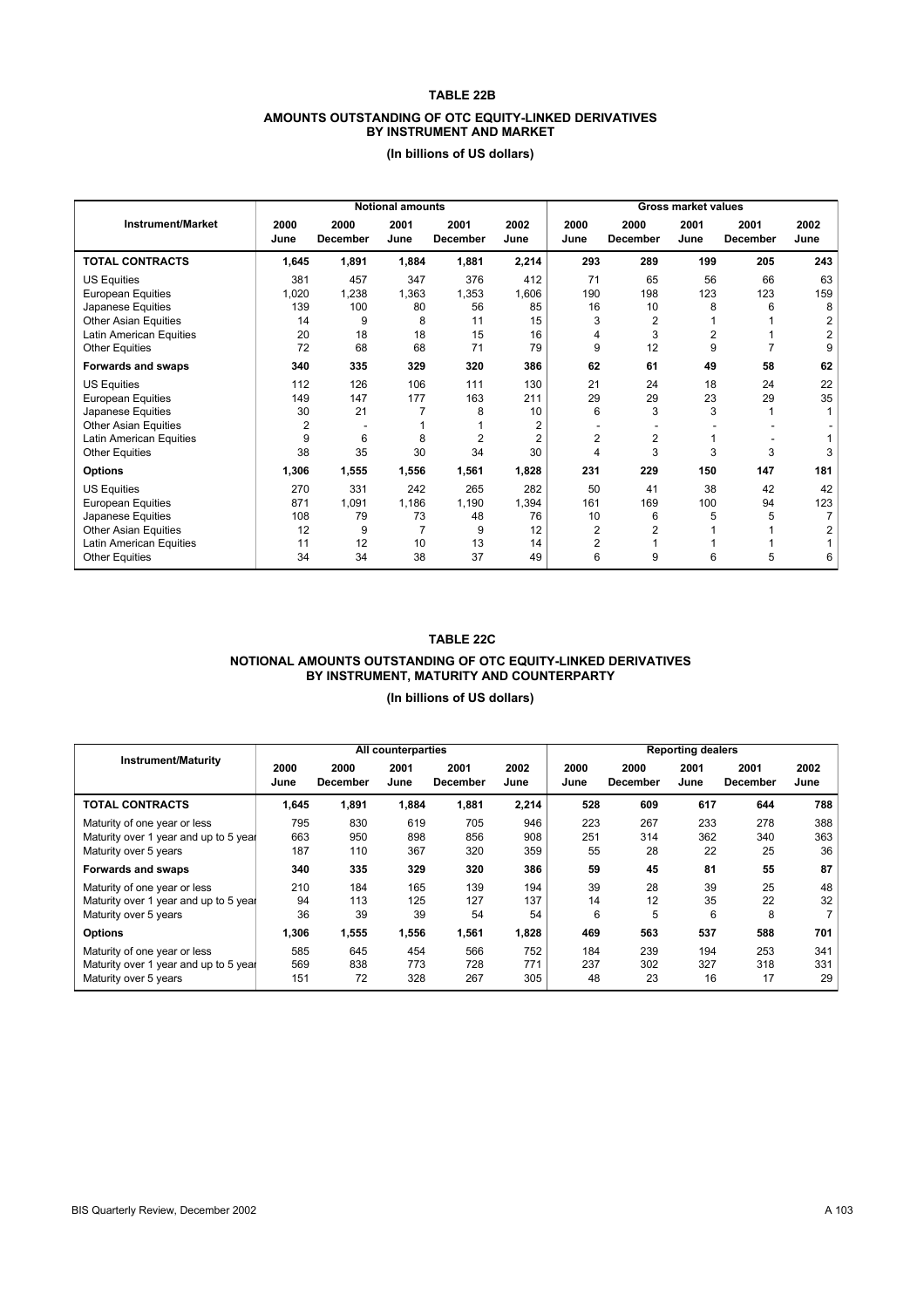#### **TABLE 23 A DERIVATIVE FINANCIAL INSTRUMENTS TRADED ON ORGANISED EXCHANGES BY INSTRUMENT AND LOCATION (Notional principal in billions of US dollars)**

|                                                   | <b>AMOUNTS OUTSTANDING</b> |                |                 |                 | <b>TURNOVER</b>     |                     |                  |                  |                  |                  |  |
|---------------------------------------------------|----------------------------|----------------|-----------------|-----------------|---------------------|---------------------|------------------|------------------|------------------|------------------|--|
| <b>INSTRUMENTS / LOCATION</b>                     | 1999                       | 2000           | 2001            | 2002            | 2000                | 2001                | 2001             | 2002             | 2002             | 2002             |  |
|                                                   | Dec.                       | Dec.           | Dec.            | Sept.           | Year                | Year                | Q <sub>4</sub>   | Q <sub>1</sub>   | Q2               | Q3               |  |
| <b>FUTURES</b>                                    |                            |                |                 |                 |                     |                     |                  |                  |                  |                  |  |
| All markets                                       | 8,305.8                    | 8,359.5        | 9,672.5         | 10,687.7        | 318,201.8           | 446,358.0           | 117,647.6        | 119,053.6        | 123,990.6        | 138,910.3        |  |
| Interest rate                                     | 7,924.8                    | 7,907.8        | 9,265.3         | 10,326.8        | 292,204.3           | 420,934.2           | 111,133.3        | 112,417.2        | 116,679.3        | 130,868.3        |  |
|                                                   | 36.7                       | 74.4           | 65.6            | 37.6            | 2,416.8             | 2,499.3             | 675.1            | 577.3            | 689.1            | 633.4            |  |
| Equity index                                      | 344.2                      | 377.3          | 341.7           | 323.3           | 23,580.9            | 22,924.5            | 5,839.2          | 6,059.2          | 6,622.2          | 7,408.7          |  |
| North America                                     | 3,553.3                    | 4,283.0        | 5,906.4         | 6,249.6         | 150,916.5           | 243,993.9           | 65,119.9         | 69,656.7         | 71,750.9         | 74,375.5         |  |
| Interest rate $\ldots \ldots \ldots \ldots$       | 3.358.4                    | 4.052.8        | 5.696.5         | 6.057.2         | 136.368.7           | 230.160.3           | 61.616.3         | 65.993.6         | 67.622.3         | 70.001.1         |  |
| $Current:$                                        | 32.1<br>162.8              | 35.6<br>194.5  | 35.9<br>174.0   | 34.1<br>158.3   | 1,794.6<br>12,753.2 | 1,924.3<br>11,909.2 | 493.1<br>3,010.5 | 478.5<br>3,184.6 | 573.6<br>3,555.1 | 548.1<br>3,826.3 |  |
| Equity index                                      |                            |                |                 |                 |                     |                     |                  |                  |                  |                  |  |
|                                                   | 2,379.9                    | 2,322.8        | 2,444.9         | 3,118.5         | 111,591.4           | 154,490.0           | 40,516.5         | 38,973.4         | 40,584.6         | 51,939.9         |  |
| Interest rate                                     | 2.274.2<br>0.6             | 2.201.9<br>0.3 | 2.324.8<br>0.1  | 3.004.9<br>0.2  | 104.606.2<br>3.2    | 146.967.4<br>2.6    | 38.615.0<br>0.6  | 37.035.1<br>0.3  | 38.495.6<br>0.3  | 49.406.0<br>0.3  |  |
| Equity index                                      | 105.2                      | 120.6          | 120.0           | 113.4           | 6,982.0             | 7,520.1             | 1,901.0          | 1,938.1          | 2,088.8          | 2,533.6          |  |
| Asia and Pacific                                  | 2,160.6                    | 1,502.8        | 1,240.8         | 1,225.6         | 52,440.2            | 43,369.7            | 10,210.4         | 9,500.2          | 10,545.7         | 11,927.1         |  |
| Interest rate                                     | 2,085.9                    | 1,408.7        | 1,171.3         | 1,174.4         | 48,655.2            | 40,008.5            | 9,334.7          | 8,588.5          | 9,587.0          | 10,888.1         |  |
| Currency                                          | 1.1                        | 34.6           | 24.1            | 1.2             | 68.1                | 86.4                | 15.4             | 17.7             | 18.3             | 19.1             |  |
| Equity index $\ldots \ldots \ldots \ldots \ldots$ | 73.6                       | 59.4           | 45.3            | 50.0            | 3,716.8             | 3,274.7             | 860.3            | 894.0            | 940.3            | 1,019.9          |  |
| Other Markets                                     | 211.9                      | 250.9          | 80.4            | 94.1            | 3,253.8             | 4,504.4             | 1,800.8          | 923.4            | 1,109.4          | 667.8            |  |
| Interest rate                                     | 206.3                      | 244.3          | 72.7            | 90.4            | 2.574.1             | 3.798.0             | 1,567.3          | 800.1            | 974.4            | 573.1            |  |
| Currency                                          | 3.0                        | 3.9            | 5.4             | 2.1             | 550.9               | 485.9               | 165.9            | 80.8             | 97.0             | 65.9             |  |
| Equity index $\ldots \ldots \ldots \ldots \ldots$ | 2.7                        | 2.7            | 2.4             | 1.6             | 128.8               | 220.5               | 67.5             | 42.4             | 38.0             | 28.8             |  |
| <b>OPTIONS</b>                                    |                            |                |                 |                 |                     |                     |                  |                  |                  |                  |  |
| All markets                                       | 5,299.9                    | 5,918.5        | 14,125.5        | 17,929.9        | 66,459.8            | 148,547.9           | 46,139.0         | 42,851.9         | 45,047.3         | 53,574.9         |  |
| Interest rate                                     | 3,755.5                    | 4,734.2        | 12,492.8        | 16.142.0        | 47,378.9            | 122,765.9           | 38,722.0         | 34,912.5         | 36,134.3         | 43,520.9         |  |
| Currency                                          | 22.4                       | 21.4           | 27.4            | 30.9            | 211.8               | 355.9               | 97.5             | 102.8            | 124.8            | 104.0            |  |
| Equity index                                      | 1,522.1                    | 1,162.9        | 1,605.2         | 1,757.1         | 18,869.1            | 25,426.0            | 7,319.6          | 7,836.7          | 8,788.2          | 9,949.9          |  |
| North America                                     | 3,377.3                    | 3,884.8        | 10,292.5        | 11,605.9        | 43,999.9            | 107,679.5           | 33,240.6         | 30,418.7         | 33,408.8         | 35,136.5         |  |
| Interest rate                                     | 2,259.4                    | 3,116.9        | 9,220.2         | 10,404.0        | 31,959.5            | 92,073.4            | 29,375.6         | 26,549.1         | 29,331.0         | 30,298.8         |  |
| Currency<br>Equity index                          | 13.1<br>1,104.8            | 14.4<br>753.5  | 18.1<br>1,054.2 | 23.0<br>1,178.8 | 149.4<br>11,891.0   | 199.3<br>15,406.8   | 47.6<br>3,817.4  | 50.1<br>3,819.5  | 69.4<br>4,008.4  | 66.9<br>4,770.9  |  |
|                                                   | 1,644.3                    | 1,894.9        | 3,734.6         | 6,216.6         | 17,704.1            | 33,655.8            | 10,168.3         | 9,217.3          | 7,631.2          | 14,112.2         |  |
| Interest rate $\ldots \ldots \ldots \ldots$       | 1.300.0                    | 1.560.6        | 3.238.4         | 5.707.5         | 13.806.1            | 29.512.5            | 9.109.9          | 8.099.3          | 6.497.4          | 12.913.8         |  |
| Current:                                          | 0.5                        | 0.2            | 0.1             | 0.3             | 0.9                 | 0.6                 | 0.1              | 0.1              | 0.3              | 0.2              |  |
| Equity index                                      | 343.8                      | 334.2          | 496.0           | 508.8           | 3,897.1             | 4,142.6             | 1,058.2          | 1,117.8          | 1,133.5          | 1,198.2          |  |
| Asia and Pacific                                  | 240.7                      | 103.4          | 67.6            | 79.2            | 4,165.8             | 6,533.7             | 2,538.3          | 3,035.0          | 3,845.4          | 4,192.9          |  |
| Interest rate                                     | 191.3                      | 52.3           | 31.3            | 24.7            | 1.577.2             | 1,120.9             | 220.7            | 247.7            | 275.0            | 286.4            |  |
|                                                   | 0.1                        | 0.5            |                 |                 | 0.2                 |                     |                  | 0.0              |                  |                  |  |
| Equity index                                      | 49.3                       | 50.6           | 36.4            | 54.5            | 2,588.4             | 5,412.8             | 2,317.6          | 2,787.3          | 3,570.4          | 3,906.5          |  |
| Other Markets                                     | 37.7                       | 35.3           | 30.8            | 28.3            | 590.0               | 678.9               | 191.8            | 180.9            | 162.0            | 133.3            |  |
| Interest rate                                     | 4.8<br>8.7                 | 4.4<br>6.4     | 2.9<br>9.2      | 5.7<br>7.6      | 36.1<br>61.3        | 59.2<br>155.9       | 15.8<br>49.7     | 16.4<br>52.5     | 31.0<br>55.1     | 22.0<br>36.9     |  |
| Equity index                                      | 24.2                       | 24.5           | 18.6            | 14.9            | 492.6               | 463.7               | 126.4            | 112.0            | 75.9             | 74.3             |  |
|                                                   |                            |                |                 |                 |                     |                     |                  |                  |                  |                  |  |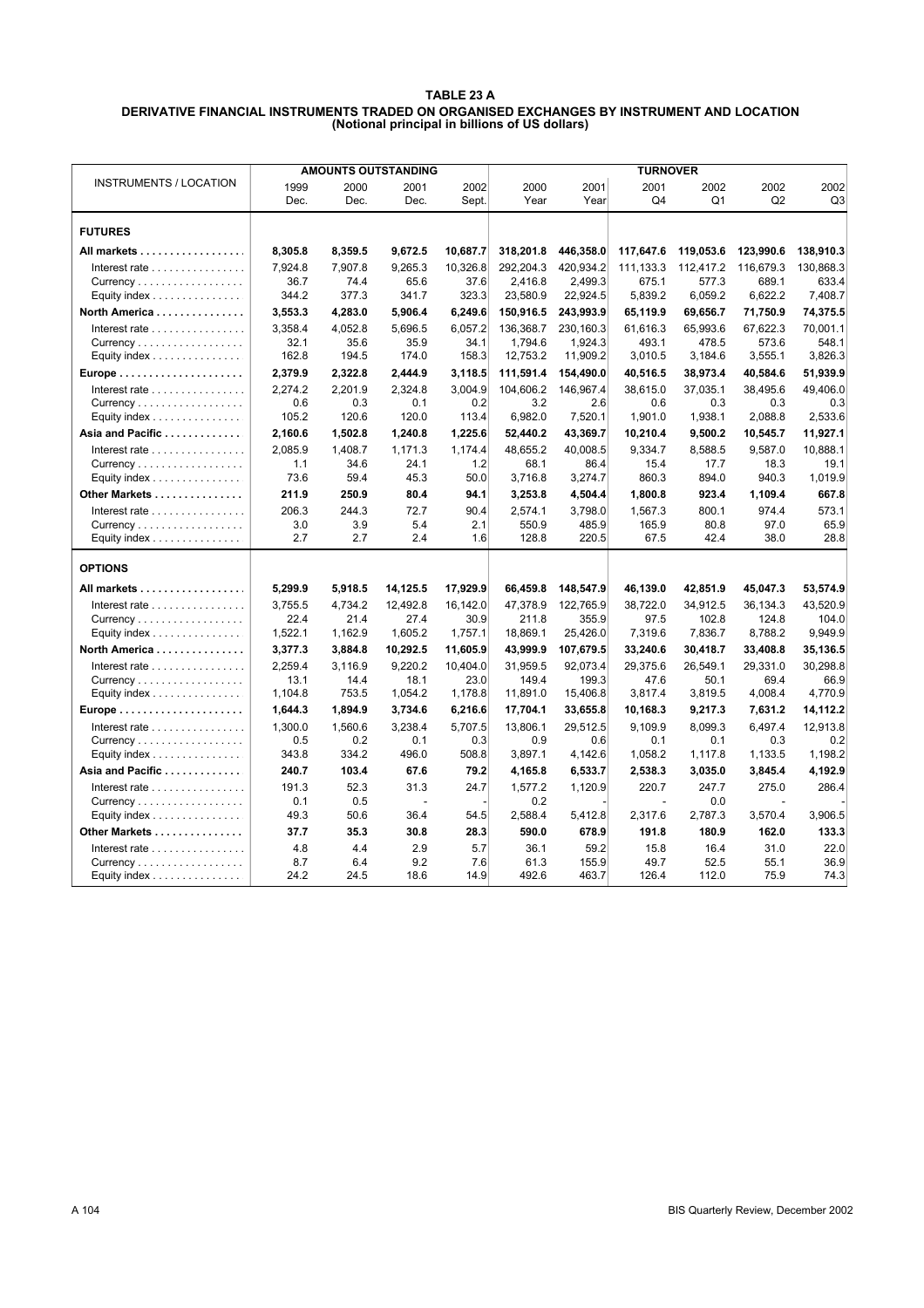#### **TABLE 23 B DERIVATIVE FINANCIAL INSTRUMENTS TRADED ON ORGANISED EXCHANGES BY INSTRUMENT AND LOCATION (Number of contracts in millions)**

|                                                               |              | <b>CONTRACTS OUTSTANDING</b> |                |               | <b>TURNOVER</b> |              |                        |                |                |               |  |
|---------------------------------------------------------------|--------------|------------------------------|----------------|---------------|-----------------|--------------|------------------------|----------------|----------------|---------------|--|
| INSTRUMENTS / LOCATION                                        | 1999<br>Dec. | 2000<br>Dec.                 | 2001<br>Dec.   | 2002<br>Sept. | 2000<br>Year    | 2001<br>Year | 2001<br>Q <sub>4</sub> | 2002<br>Q1     | 2002<br>Q2     | 2002<br>Q3    |  |
| <b>FUTURES</b>                                                |              |                              |                |               |                 |              |                        |                |                |               |  |
| All markets                                                   | 21.2         | 25.4                         | 21.2           | 24.4          | 1,049.0         | 1,442.6      | 403.5                  | 382.7          | 407.5          | 484.7         |  |
| Interest rate $\ldots \ldots \ldots \ldots$                   | 17.5         | 19.8                         | 15.3           | 16.8          | 781.2           | 1,057.5      | 290.8                  | 275.6          | 281.1          | 317.6         |  |
| Currency                                                      | 0.7          | 1.5                          | 1.3            | 0.7           | 43.5            | 49.0         | 14.9                   | 10.1           | 11.9           | 10.5          |  |
| Equity index                                                  | 3.0          | 4.0                          | 4.6            | 6.9           | 224.3           | 336.1        | 97.8                   | 97.0           | 114.5          | 156.7         |  |
| North America                                                 | 5.4          | 6.2                          | 7.5            | 9.7           | 339.9           | 483.6        | 133.2                  | 140.3          | 160.6          | 187.9         |  |
| Interest rate $\ldots \ldots \ldots \ldots$                   | 4.5          | 5.1                          | 6.3            | 7.1           | 256.2           | 353.9        | 95.9                   | 99.0           | 106.1          | 116.6         |  |
| Currency                                                      | 0.3<br>0.6   | 0.4<br>0.7                   | 0.4            | 0.4<br>2.2    | 19.7<br>64.0    | 21.7         | 5.6                    | 5.6            | 6.3<br>48.2    | 5.7           |  |
| Equity index                                                  | 5.3          |                              | 0.8            |               |                 | 107.9        | 31.7                   | 35.7           |                | 65.5<br>228.8 |  |
|                                                               |              | 6.6                          | 7.5<br>4.5     | 9.1<br>5.4    | 494.5<br>399.6  | 680.7        | 178.0<br>138.1         | 178.4<br>139.5 | 176.3<br>132.5 | 164.1         |  |
| Interest rate<br>Currency                                     | 3.6<br>0.2   | 4.2<br>0.3                   | 0.2            | 0.2           | 2.2             | 538.2<br>2.7 | 0.6                    | 0.3            | 0.3            | 0.2           |  |
| Equity index                                                  | 1.5          | 2.2                          | 2.8            | 3.5           | 92.6            | 139.8        | 39.3                   | 38.6           | 43.5           | 64.5          |  |
| Asia and Pacific                                              | 3.3          | 3.8                          | 4.2            | 3.1           | 126.2           | 150.9        | 41.2                   | 38.5           | 39.7           | 44.8          |  |
| Interest rate $\ldots \ldots \ldots \ldots$                   | 2.5          | 2.3                          | 2.9            | 2.1           | 73.3            | 78.0         | 20.1                   | 19.2           | 19.9           | 21.4          |  |
| Currency                                                      | 0.0          | 0.7                          | 0.5            | 0.0           | 1.4             | 1.7          | 0.3                    | 0.4            | 0.4            | 0.4           |  |
| Equity index                                                  | 0.7          | 0.8                          | 0.8            | 1.0           | 51.6            | 71.1         | 20.7                   | 19.0           | 19.5           | 23.0          |  |
| Other Markets                                                 | 7.1          | 8.7                          | 2.1            | 2.6           | 88.5            | 127.5        | 51.1                   | 25.4           | 30.8           | 23.2          |  |
| Interest rate $\ldots \ldots \ldots \ldots$                   | 6.8          | 8.3                          | 1.6            | 2.3           | 52.1            | 87.2         | 36.7                   | 17.9           | 22.6           | 15.5          |  |
| Currency                                                      | 0.1          | 0.2                          | 0.2            | 0.2           | 20.2            | 22.9         | 8.5                    | 3.9            | 4.9            | 4.1           |  |
| Equity index                                                  | 0.2          | 0.3                          | 0.2            | 0.2           | 16.1            | 17.3         | 6.0                    | 3.6            | 3.3            | 3.5           |  |
| <b>MEMORANDUM ITEMS:</b>                                      |              |                              |                |               |                 |              |                        |                |                |               |  |
| <b>COMMODITY CONTRACTS</b>                                    | 6.5          | 7.1                          | 7.7            | 8.2           | 368.2           | 378.4        | 97.4                   | 105.1          | 108.3          | 110.3         |  |
| US markets                                                    | 2.9          | 3.0                          | 3.0            | 3.5           | 159.6           | 156.6        | 38.2                   | 42.3           | 48.6           | 49.2          |  |
| Other markets                                                 | 3.6          | 4.0                          | 4.7            | 4.7           | 208.6           | 221.8        | 59.1                   | 62.8           | 59.6           | 61.0          |  |
| <b>OPTIONS</b>                                                |              |                              |                |               |                 |              |                        |                |                |               |  |
| All markets                                                   | 27.1         | 27.7                         | 53.6           | 65.3          | 596.1           | 1,358.2      | 502.1                  | 479.1          | 562.1          | 663.1         |  |
| Interest rate                                                 | 5.6          | 7.3                          | 16.2           | 20.2          | 107.7           | 199.6        | 62.8                   | 53.5           | 56.4           | 67.5          |  |
| Currency                                                      | 0.5          | 0.5                          | 0.7            | 0.8           | 7.0             | 10.5         | 3.1                    | 4.4            | 4.9            | 3.4           |  |
| Equity index                                                  | 21.0         | 19.9                         | 36.7           | 44.3          | 481.5           | 1,148.2      | 436.2                  | 421.1          | 500.8          | 592.2         |  |
| North America                                                 | 7.5          | 8.3                          | 16.1           | 20.3          | 121.4           | 192.0        | 56.6                   | 52.5           | 60.4           | 67.9          |  |
| Interest rate $\ldots \ldots \ldots \ldots$<br>Currency       | 3.2<br>0.1   | 4.3<br>0.1                   | 10.8<br>0.2    | 12.7<br>0.2   | 60.7<br>1.9     | 126.6<br>2.4 | 40.6<br>0.6            | 36.5<br>0.6    | 41.8<br>0.8    | 44.4<br>0.7   |  |
| Equity index                                                  | 4.2          | 3.9                          | 5.1            | 7.4           | 58.8            | 63.0         | 15.5                   | 15.4           | 17.8           | 22.8          |  |
|                                                               | 16.3         | 16.2                         | 31.7           | 38.4          | 223.3           | 276.0        | 78.9                   | 70.4           | 60.8           | 81.0          |  |
| Interest rate                                                 | 2.1          | 2.8                          | 5.2            | 7.3           | 43.5            | 69.2         | 21.4                   | 15.9           | 13.0           | 21.7          |  |
| Currency                                                      | 0.0          | 0.0                          | 0.0            | 0.1           | 0.1             | 0.1          | 0.0                    | 0.0            | 0.2            | 0.0           |  |
| Equity index $\ldots \ldots \ldots \ldots \ldots$             | 14.1         | 13.4                         | 26.5           | 31.0          | 179.7           | 206.8        | 57.5                   | 54.5           | 47.7           | 59.3          |  |
| Asia and Pacific                                              | 1.0          | 0.6                          | 3.0            | 4.2           | 205.0           | 834.3        | 350.2                  | 339.5          | 426.9          | 501.2         |  |
| Interest rate                                                 | 0.2          | 0.1                          | 0.1            | 0.1           | 2.7             | 2.4          | 0.5                    | 0.7            | 0.8            | 0.8           |  |
| Currency                                                      | 0.0          | 0.0                          | $\overline{a}$ |               | 0.0             |              |                        | 0.0            |                |               |  |
| Equity index                                                  | 0.8          | 0.4                          | 3.0            | 4.1           | 202.3           | 831.9        | 349.7                  | 338.9          | 426.1          | 500.4         |  |
| Other Markets                                                 | 2.2          | 2.6                          | 2.7            | 2.4           | 46.4            | 56.0         | 16.4                   | 16.6           | 14.0           | 13.0          |  |
| Interest rate                                                 | 0.1          | 0.1                          | 0.1            | 0.2           | 0.7             | 1.4          | 0.4                    | 0.4            | 0.8            | 0.7           |  |
| Currency<br>Equity index $\ldots \ldots \ldots \ldots \ldots$ | 0.3<br>1.8   | 0.3<br>2.3                   | 0.5<br>2.1     | 0.4<br>1.8    | 5.0<br>40.7     | 8.0<br>46.6  | 2.5<br>13.5            | 3.8<br>12.4    | 4.0<br>9.2     | 2.7<br>9.7    |  |
|                                                               |              |                              |                |               |                 |              |                        |                |                |               |  |
| <b>MEMORANDUM ITEMS:</b><br><b>COMMODITY CONTRACTS</b>        | 3.6          | 3.3                          | 3.6            | 4.8           | 42.6            | 39.1         | 10.6                   | 11.4           | 12.0           | 13.3          |  |
| US markets                                                    | 3.1          | 2.9                          | 3.1            | 4.4           | 36.0            | 34.9         | 9.4                    | 10.4           | 11.2           | 12.5          |  |
| Other markets                                                 | 0.6          | 0.4                          | 0.5            | 0.5           | 6.5             | 4.3          | 1.1                    | 1.0            | 0.8            | 0.8           |  |
| SINGLE EQUITY CONTRACTS.                                      | 159.4        | 186.5                        | 249.0          | 332.9         | 1,006.9         | 1,262.1      | 326.0                  | 351.5          | 346.9          | 335.2         |  |
| US markets                                                    | 121.9        | 134.3                        | 165.6          | 223.0         | 672.9           | 722.5        | 175.6                  | 177.8          | 174.5          | 179.8         |  |
| Other markets                                                 | 37.5         | 52.3                         | 83.4           | 109.8         | 334.0           | 539.6        | 150.3                  | 173.7          | 172.3          | 155.3         |  |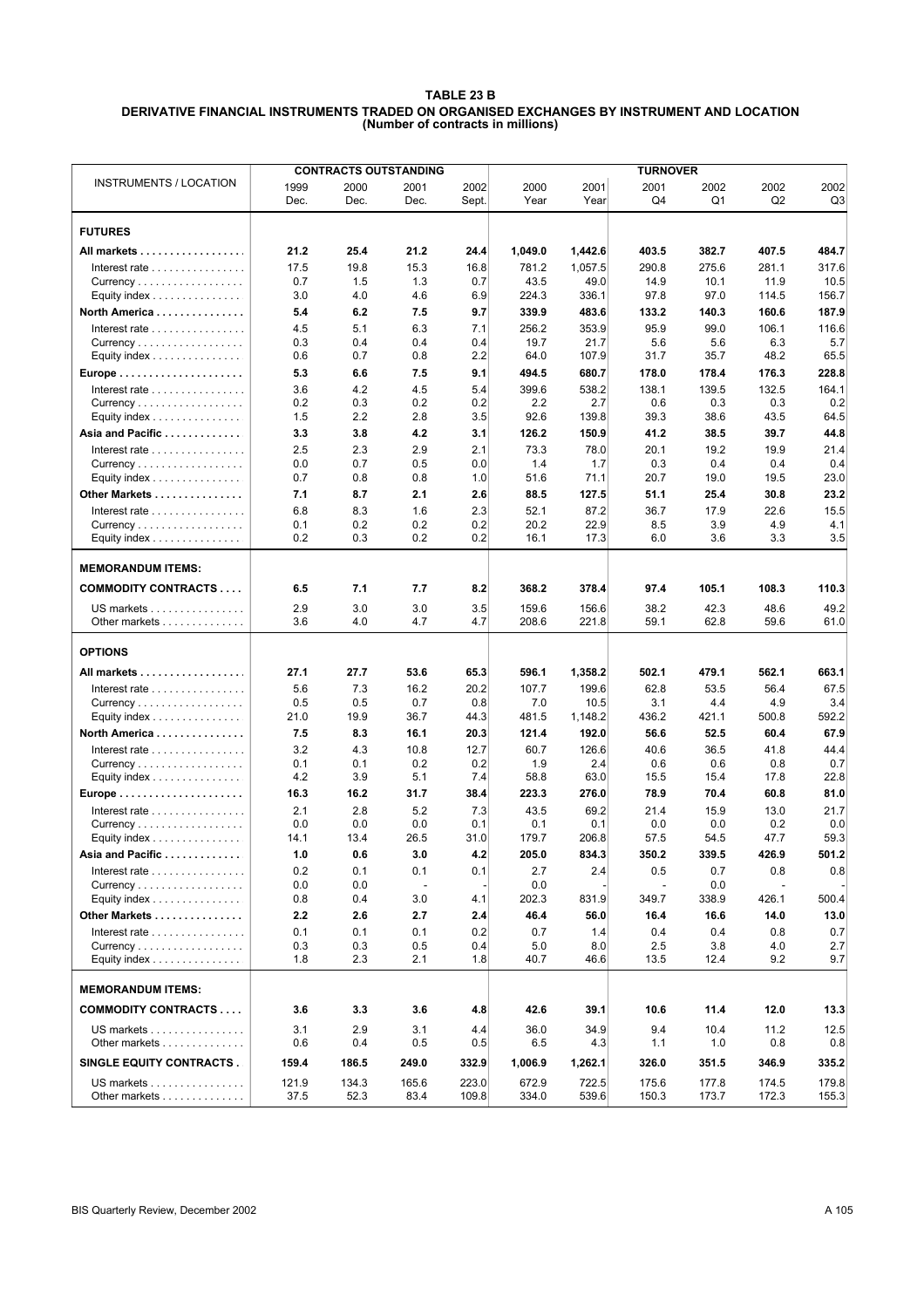# Notes to tables

- Note: Data for the most recent period are provisional. Data on changes in stocks have been calculated by converting the relevant stocks into their original currencies using end-of-period exchange rates and subsequently converting the changes in stocks into US dollar amounts using period average rates. Flow or turnover data have been calculated by converting flows and turnover in original currencies into US dollar amounts using period average exchange rates.
- Tables 1–8 The data in Tables 1–8 (the *locational* BIS banking statistics) cover banks' unconsolidated gross international on-balance sheet assets and liabilities. The data are based on the residence of the reporting institution and therefore measure the activities of all banking offices residing in each reporting country. Such offices report exclusively on their own unconsolidated business, which thus includes international transactions with any of their own affiliates (for data on the BIS consolidated banking statistics, see Table 9). BIS reporting banks include banks residing in the G10 countries, Australia, Austria, Bahrain, Denmark, Finland, Guernsey, Hong Kong SAR, India, Ireland, Isle of Man, Jersey, Luxembourg, Norway, Portugal, Singapore, Spain, Taiwan (China), Turkey, the Bahamas, the Cayman Islands and the Netherlands Antilles and the offshore branches of US banks in Panama. Detailed information on breaks in series in the locational banking statistics are available on the BIS website under [http://www.bis.org/publ/breakstables.pdf .](http://www.bis.org/publ/breakstables.pdf)
- Table 1 Local positions in foreign currency are available from all reporting banks except those in the United States and (for liabilities vis-à-vis non-banks) Japan. For Hong Kong SAR and Singapore, local positions include interbank business only ("Local" refers to positions vis-à-vis residents).
- Tables 2 <sup>"</sup>Other" includes the Netherlands Antilles and the offshore branches of US banks in Panama. In the case of the United States, the data do not include banks' holdings and own issues of securities.
- Table 2 B For banks in the United States, the data relate to domestic currency positions only.
- Tables 3 A–B The data on external loans and deposits are derived from reporting as such or calculated by subtracting separately reported data on positions other than loans and deposits from total external assets and liabilities. The only exception is the Netherlands Antilles, which does not provide this information separately. Its data on international loans and deposits therefore equal the data on external assets and liabilities shown in Tables 2 A-B. The United States only reports data on external loans and deposits. Its data on international loans and deposits therefore also equal the data on external assets and liabilities shown in Tables 2 A-B (see notes to Tables 2).
- Tables 5 The positions in domestic currency (item A) cover all reporting countries while those in foreign currency (item B) only relate to reporting countries that provide a detailed currency breakdown. The foreign currency positions of countries (Bahrain, Hong Kong SAR, Netherlands Antilles, Singapore and the United States) that do not supply sufficient currency detail are shown in the item "unallocated" (item C). For periods until December 1998, the data on domestic currency positions held in euro area currencies relate to the ECU and the euro legacy currencies. The data on foreign currency positions held in euro area currencies cover only the ECU and the five euro legacy currencies (BEF, DEM, FRF, ITL and NLG) that were previously reported separately.
- Tables 5 B Claims on non-banks include the positions of banks in the United States and their offshore branches vis-à-vis official monetary institutions.
- Table 5 C Excludes, on the assets side, the positions of banks in the United States and their offshore branches, which are indistinguishably included under positions vis-à-vis non-banks.
- Table 5 D The data cover all reporting banks, except those in the United States and (for liabilities vis-à-vis non-banks) Japan. For Hong Kong SAR and Singapore, local positions relate to interbank business only.
- Table 6 A Positions vis-à-vis Switzerland include those vis-à-vis the BIS. The residual item for Africa & Middle East includes the positions of banks in the United States vis-à-vis OPEC countries (including Bahrain).The "Other" item for developed European countries comprises the Faeroe Islands, Greenland and San Marino, which have been merged together due to only partial reporting by reporting central banks.

For reasons of confidentiality, positions vis-à-vis certain countries may be included under the residual or unallocated items.

- Table 6 B The inclusion of data on positions of banks in the United States vis-à-vis individual countries is indicated by the letter U placed after the names of the countries for which such figures are available. In the case of the offshore branches of US banks in Panama, only the positions vis-à-vis the US non-bank sector are available separately. See also notes to Table 6 A.
- Tables 7 A–B See notes to Tables 3 A–B. In the case of the reporting countries Hong Kong SAR and Japan, the breakdowns of international loans and deposits by vis-à-vis country have been partly estimated.

Table 8 The data in principle cover cross-border positions in all currencies plus local foreign currency positions of reporting banks. However, the data for banks in the United States cover domestic currency positions and only cross-border positions in foreign currency of the offshore branches of US banks in the Bahamas, Hong Kong SAR, Panama and Singapore. Figures for Latin America include the Caribbean area.

Positions vis-à-vis "related offices" cover cross-border positions only. In the case of banks in Canada, such positions are given for Canadian banks only.

Claims on official monetary institutions of banks in the United States and their offshore branches are included under positions vis-à-vis non-banks.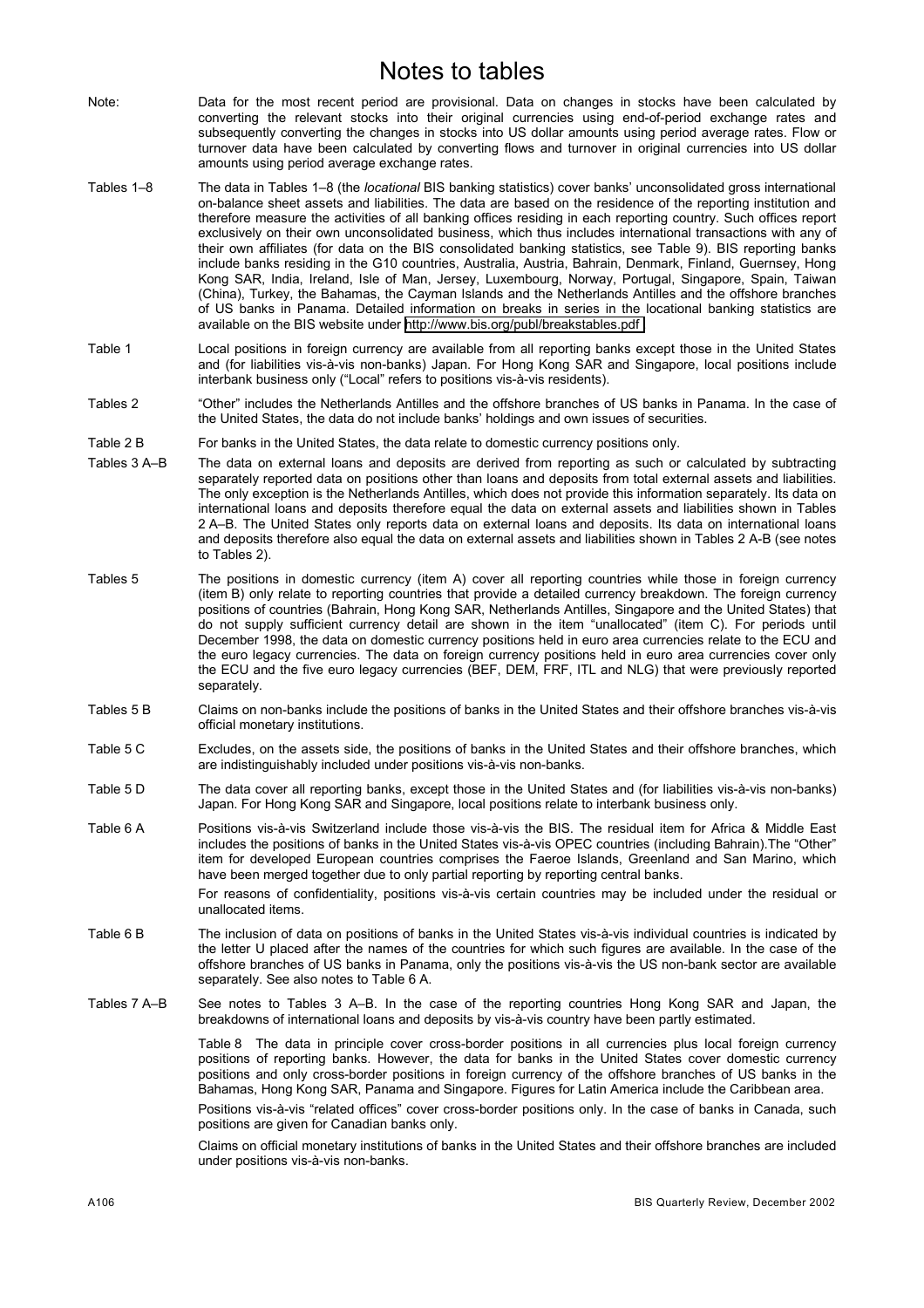Tables 9 The data in Tables 9 A–C (the *consolidated* BIS banking statistics) mainly cover BIS reporting banks' worldwide consolidated on-balance sheet (ie contractual) claims that are not adjusted for risk mitigants, such as guarantees and collateral. The data in Tables 9 A and 9 B cover foreign claims while those in Table 9 C cover international claims. Foreign claims are defined as BIS reporting banks' cross-border claims in all currencies plus the local claims of their foreign affiliates in both local and foreign currencies. International claims are defined as BIS reporting banksí cross-border claims in all currencies plus the local claims of their foreign affiliates in foreign currency only. In addition, aggregates on the reallocation of claims from the country of the immediate counterparty to that of the ultimate risk (ie a third-party guarantor or the head office of a legally dependent branch) are shown as memorandum items in Table 9 A as explained below. The consolidated statistics are based mainly on the country of incorporation of the reporting institutions and measure the international lending activities of banks' head offices in the reporting countries and all their offices at home and abroad, with positions between offices of the same bank being netted out. In addition, foreign banks in reporting countries are requested to supply information about their international lending activities on an unconsolidated basis. The reporting countries comprise the G10 countries plus Austria, Denmark, Finland, Hong Kong SAR, India, Ireland, Luxembourg, Norway, Portugal, Singapore, Spain, Taiwan (China) and Turkey. The "Other" item for developed European countries comprises the Faeroe Islands, Greenland and San Marino. Denmark reports its data on an unconsolidated basis and Austria reports on a partially consolidated basis. Detailed information on breaks in series in the consolidated banking statistics are available on the BIS website under [http://www.bis.org/publ/breakstables.pdf .](http://www.bis.org/publ/breakstables.pdf) Table 9 A This table covers the data on consolidated foreign claims of BIS reporting banks vis-à-vis individual countries. A breakdown of international claims by maturity and sector is also provided. Data on international claims in column A exclude local claims in foreign currencies of foreign affiliates of US banks, which are included indistinguishably in column L with local claims in local currency. The column "Banks with head offices outside the country of residenceî covers claims on banks with head offices outside the country in which they are located. The data provide an approximation of the double-counting which arises when banks in the reporting area report claims on affiliates of other inside area banks. The memorandum item on banks' net risk exposure relates to the amounts outstanding of contractual claims which have been reallocated from the country of the immediate counterparty to that of the ultimate borrower as provided by 17 of 24 reporting countries. In principle, the country of the ultimate counterparty (or of ultimate risk) is considered to be the country where the guarantor of a financial claim resides or where the head office of a legally dependent branch is located. However, this definition is not yet consistently applied by all countries. In some cases the data exclude guarantees, while in others they also include claims on legally independent subsidiaries, without any explicit guarantee being given. Table 9 B This table provides the data on consolidated *foreign* claims vis-à-vis individual countries by nationality of reporting banks. The data on individual nationality groups of reporting banks may differ from data published in national sources mainly for two reasons. Firstly, the data presented here relate to consolidated claims of domestically owned banks only, while published national sources may in certain cases cover the unconsolidated claims of local subsidiaries and branches of foreign banks as well. Secondly, the data in this table relate to total foreign claims while those in national publications may only cover international claims, ie they may exclude local claims of reporting banks' foreign affiliates in local currency. The grand total in the first column of the table also includes the international claims of domestically owned banks in Hong Kong SAR, India, Luxembourg, Norway, Singapore, Taiwan (China) and Turkey, which are not shown separately in this table, as well as those of local subsidiaries and branches of foreign banks.

- Table 9 C This table provides the data on consolidated *international* claims vis-à-vis individual countries by nationality of reporting banks. The data on individual nationality groups of reporting banks may differ from data published in national sources. The data presented here relate to consolidated claims of domestically owned banks only, while published national sources may in certain cases cover the unconsolidated claims of local subsidiaries and branches of foreign banks as well. The grand total in the first column of the table also includes the international claims of domestically owned banks in Hong Kong SAR, India, Luxembourg, Norway, Singapore, Switzerland, Taiwan (China) and Turkey, which are not shown separately in this table, as well as those of local subsidiaries and branches of foreign banks.
- Table 10 The data cover announcements of international syndicated credit facilities that are granted by syndicates consisting of at least two financial institutions (thus excluding bilateral deals) acting as arranger/co-arranger, lead manager/co-lead manager, manager/co-manager, member of a tender panel or participant; the nationality of at least one of the syndicate banks must differ from that of the borrower. Facilities must take the form of one or a combination of the following instruments: term loan, revolving credit, cofinancing facility, export credit, bridge facility, construction loan, mezzanine loan or multiple options facility. Furthermore, only signed facilities with a maturity of at least three months are included. Finally, there are no restrictions on the purposes to which the proceeds of the facilities might be directed and the data therefore also include refinancing facilities. Sources: Dealogic Loanware; BIS.

Tables 11-15 Data for Argentina include the exchange of domestic, international and Brady bonds for new global bonds of about \$29 billion in June 2001.

> "International debt securities" in Tables 11, 12 and 17 B include international money market instruments, bonds and notes.

> ìCountry of residenceî in Tables 11, 14 and 17 B is determined by the residence of the borrower and conforms with the balance of payments methodology. "Nationality of issuer" in Tables 12 and 15 is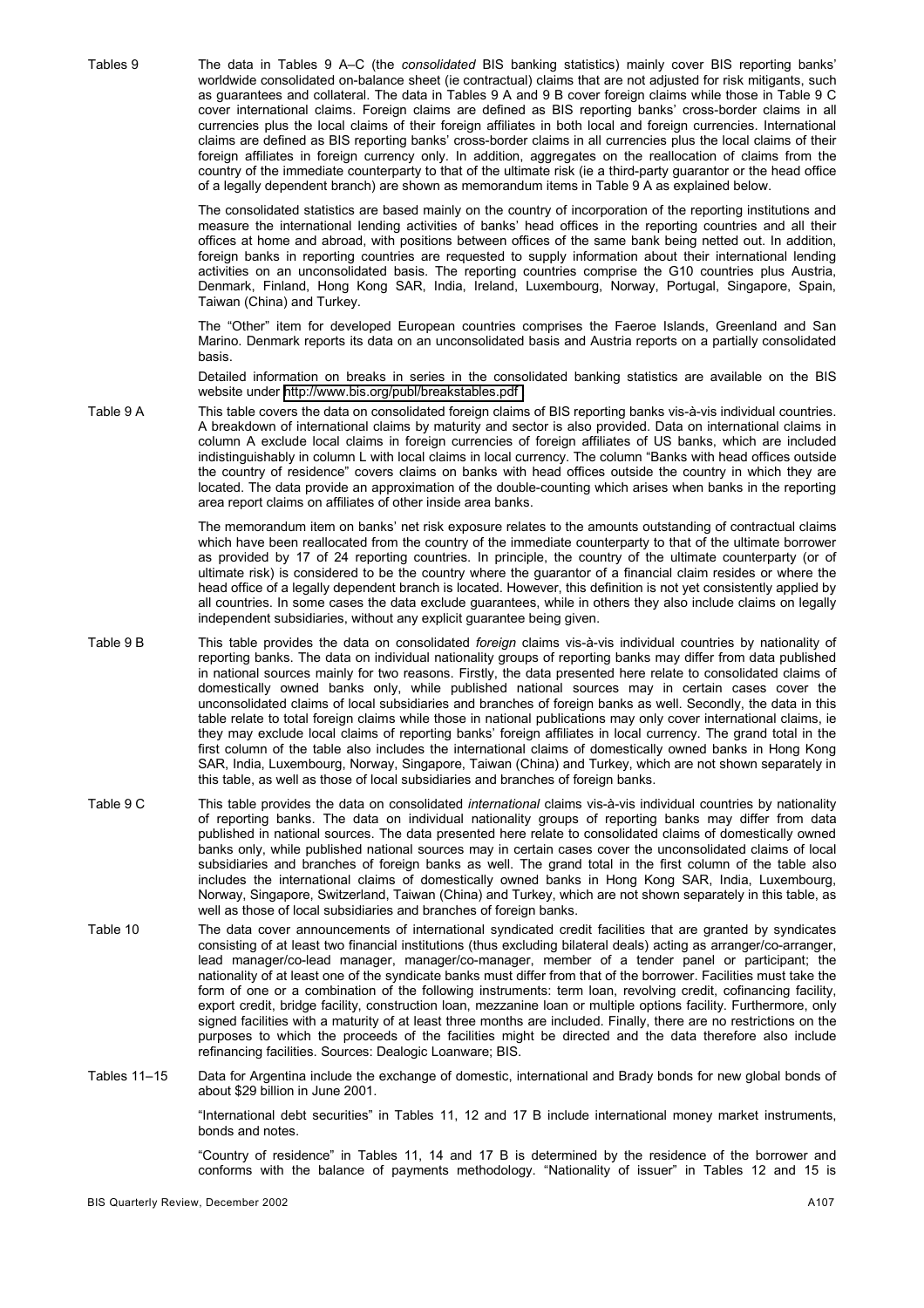determined by the country of incorporation of the parent company of the borrower; this is an approximation to the concept of ultimate risk, even though it includes the issues of foreign subsidiaries, which may not always have been guaranteed by the parent company.

The data on net issues of money market instruments and notes are calculated as completed issues minus repayments. The data on net issues of international bonds represent transaction data and are obtained by deducting scheduled and early repayments from data on completed issues but adding the implied interest accruals on zero coupon bonds. Data on amounts outstanding are calculated using end-of-period exchange rates. Completed issues and repayments are valued using period average rates.

Tables 12 B, 12 C, 12 D, 13 A, 13 B and 17 B present data based on the sector of the borrower itself and not on the sector of the parent company of the borrower or any guarantor.

In Tables 13 A, 14 A and 15 A the data cover commercial paper and notes with an original maturity of up to one year. Gross issuance excludes issues redeemed in the same quarter.

In Tables 13 A and 13 B the statistics on the euro comprise all issues in euros and in the legacy currencies (Belgian francs, Deutsche marks, Greek drachmas, Dutch guilders, ECUs, Portuguese escudos, Finnish markkas, French francs, Irish pounds, Italian lire, Luxembourg francs, Austrian schillings and Spanish pesetas). The memorandum items contain aggregates for all of the OECD countries and selected emerging markets as shown in Table 16. Sources: Bank of England; Dealogic; Euroclear; ISMA; Thomson Financial Securities Data; BIS.

Tables 16 A-B The data cover OECD plus selected emerging market countries and are mainly collected from central bank sources. The changes in stocks exclude exchange rate valuation effects.

> The figures for Argentina and the Philippines include local issues in foreign currency. Argentine government debt denominated in US dollars was converted into Argentine pesos in the first quarter of 2002. Data for China also include issues by banks, which are allocated to the private sector. Indian public sector domestic securities exclude those of government-guaranteed bodies and Indian corporate sector issues only cover commercial paper while no data on issues of corporate bonds are available. For the Netherlands, the source for data on domestic medium-term notes (MTNs) is different from that for data on domestic bonds, and there may therefore be some overlaps. Furthermore, data on domestic commercial paper (CP) include foreign issues in Dutch guilders. Issues of CDs by the Netherlands Bank are included under private short-term notes. The private sector figures for Peru include dollar-linked issues. UK data on CP and MTNs and French data on short-term notes also include foreign issues. UK data include domestically targeted euro treasury bills and notes. Data for US short-term notes include CDs plus other time deposits. The US data on domestic CP include foreign issues. The data on US MTNs and for the government sector of China relate to end-2001. The data for Belgium relate to end-March 2002. The latest available data on amounts outstanding have been carried forward for the periods thereafter. The overall total as shown in Tables 16 A and 16 B includes data for 41 countries, namely all listed countries plus Chile, Iceland, New Zealand, Peru, the Philippines and Russia. More detailed information on these latter countries is published in the internet version of the *Quarterly Review*.

- Tables 17 A-B Data on remaining maturities of up to one year cover money market instruments and bonds and notes which are due for repayment within one year. For a few countries, no or only partial data are available on long-term domestic debt securities which are due for final repayment within one year.
- Table 18 The data cover the underwriting and distribution of new shares in markets outside the issuer's domestic market. The statistics include shares made available in the form of primary placements (offerings of new shares aimed at raising capital) or secondary placements (offerings of existing shares). Sources: Dealogic; BIS.
- Tables 19-22 The data are derived from the BIS regular OTC derivatives statistics and cover the notional amounts and gross market values outstanding of the worldwide consolidated OTC derivatives exposure of major banks and dealers in the G10 countries. All figures are adjusted for double-counting and cover the four main categories of market risk: foreign exchange, interest rate (single currency contracts only), equity and commodity. The notional amount, which is generally used as a reference to calculate cash flows under individual contracts, provides a comparison of market size between related cash and derivatives markets. Gross market value is defined as the sum (in absolute terms) of the positive market value of all reportersí contracts and the negative market value of their contracts with non-reporting counterparties. It also measures the replacement cost of all outstanding contracts had they been settled in the reporting period.
- Table 19 For periods until December 2000, "Other" covers estimated positions of non-regular reporting institutions based on the triennial central bank survey of foreign exchange and derivatives market activity at end-June 1998; from end-June 2001 onwards, "Other" includes positions reported by non-regular reporting institutions in the context of the most recent triennial survey at end-June 2001. "Gross credit exposure" includes gross market values after taking into account legally enforceable bilateral netting agreements.
- Table 20 B Counting both currency sides of every foreign exchange transaction means that the currency breakdown sums to 200% of the aggregate.

Tables 20 C, 21 C The maturity brackets refer to residual maturities.

and  $22 \, C$ 

Tables 23 A-B Notional principal is calculated as the number of contracts multiplied by the face value of the derivatives contract, converted into US dollars. In the case of equity index derivatives, the face value is calculated as the product of the contract's multiplier and the value of the underlying index. Sources: FOW TRADEdata; Futures Industry Association; various futures and options exchanges; BIS.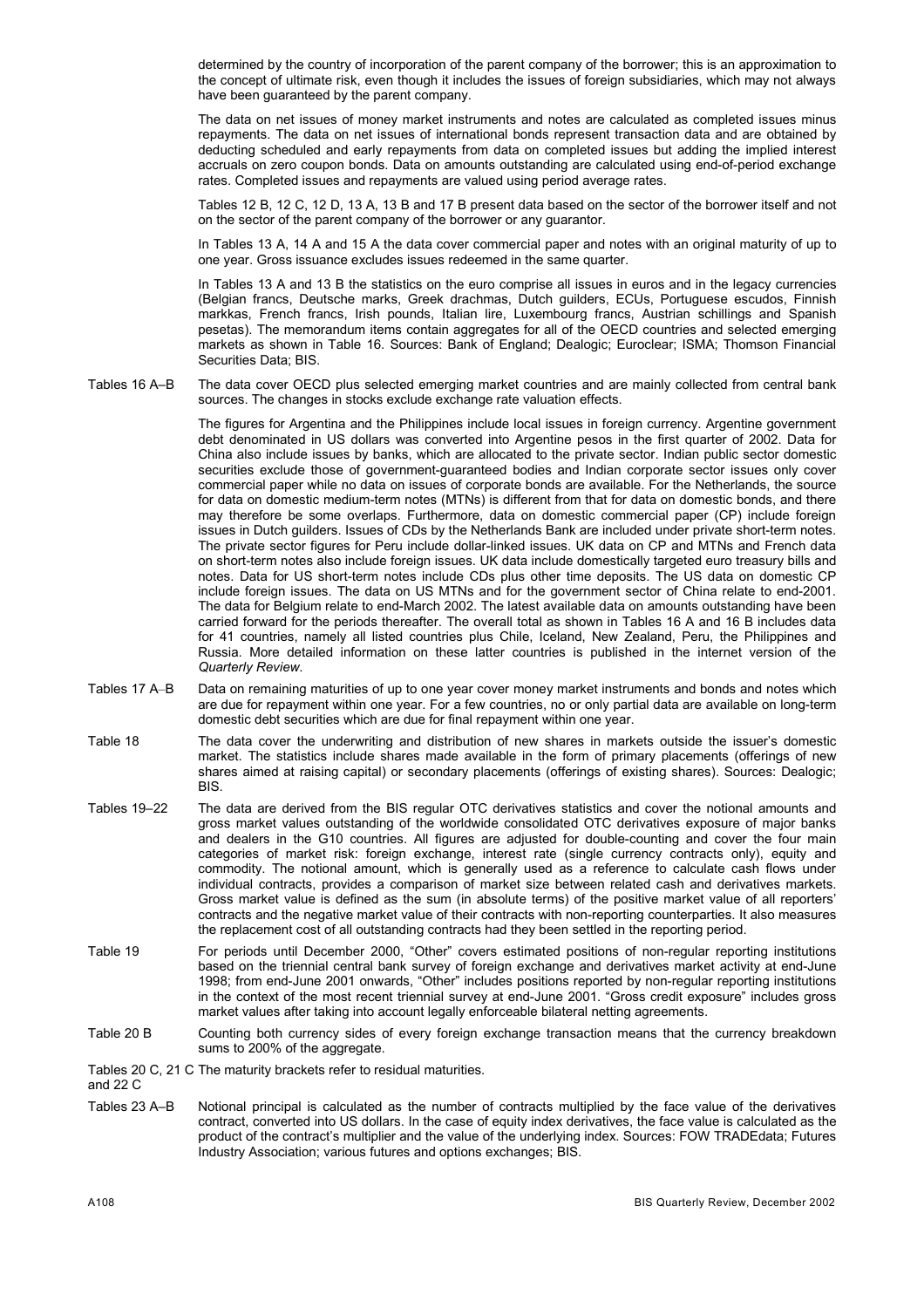## Special features in the BIS Quarterly Review

September 2002 Housing markets and economic growth: lessons from the US refinancing boom September 2002 Explaining changes in house prices September 2002 The case of the missing commercial real estate cycle September 2002 Rising foreign currency liquidity of banks in China June 2002 The changing information content of market interest rates June 2002 Whatís behind the liquidity spread? On-the-run and off-the-run US Treasuries in autumn 1998 June 2002 Positive feedback trading in the US Treasury market March 2002 Globalising international banking March 2002 International bank lending to emerging market countries: explaining the 1990s roller coaster March 2002 Do syndicated credits anticipate BIS consolidated banking data? March 2002 Uses of the BIS statistics: an introduction December 2001 Why has global FX turnover declined? Explaining the 2001 triennial survey December 2001 The emergence of new benchmark yield curves December 2001 The impact of transatlantic M&A activity on the dollar/euro exchange rate September 2001 To provision or not to provision September 2001 Analysing the growth of Taiwanese deposits in foreign currency September 2001 Collateral in wholesale financial markets June 2001 **Is there a "Nasdag effect"** in emerging equity markets? June 2001 Do macro announcements still drive the US bond market? June 2001 Stress testing in practice March 2001 Benchmark tipping in the money and bond markets March 2001 Implementing international standards for stronger financial systems November 2000 Market liquidity and stress: selected issues and policy implications November 2000 Size and liquidity of government bond markets November 2000 Hedge funds August 2000 The co-movement of US stock markets and the dollar August 2000 Foreign currency deposits of firms and individuals with banks in China June 2000 Evaluating changes in correlations during periods of high market volatility February 2000 A look at trading volumes in the euro November 1999 The rise of corporate credit benchmarks November 1999 The evolution of emerging market bond spreads in the 1990s August 1999 Restructuring in the global banking industry March 1999 The yen carry trade and recent foreign exchange market volatility November 1998 The April 1998 Triennial Central Bank Survey of Foreign Exchange and Derivatives Market Activity August 1998 The consolidated international banking statistics in perspective February 1998 The role of major currencies in emerging foreign exchange markets November 1996 The market for international asset-backed securities February 1996 Interest rate futures: Characteristics and market development (Part 2) November 1995 Interest rate futures: Characteristics and market development August 1995 Issues in cross-border securities settlements February 1995 Recent developments in the international interbank market November 1994 Activity in swaps and swap-related derivatives in 1993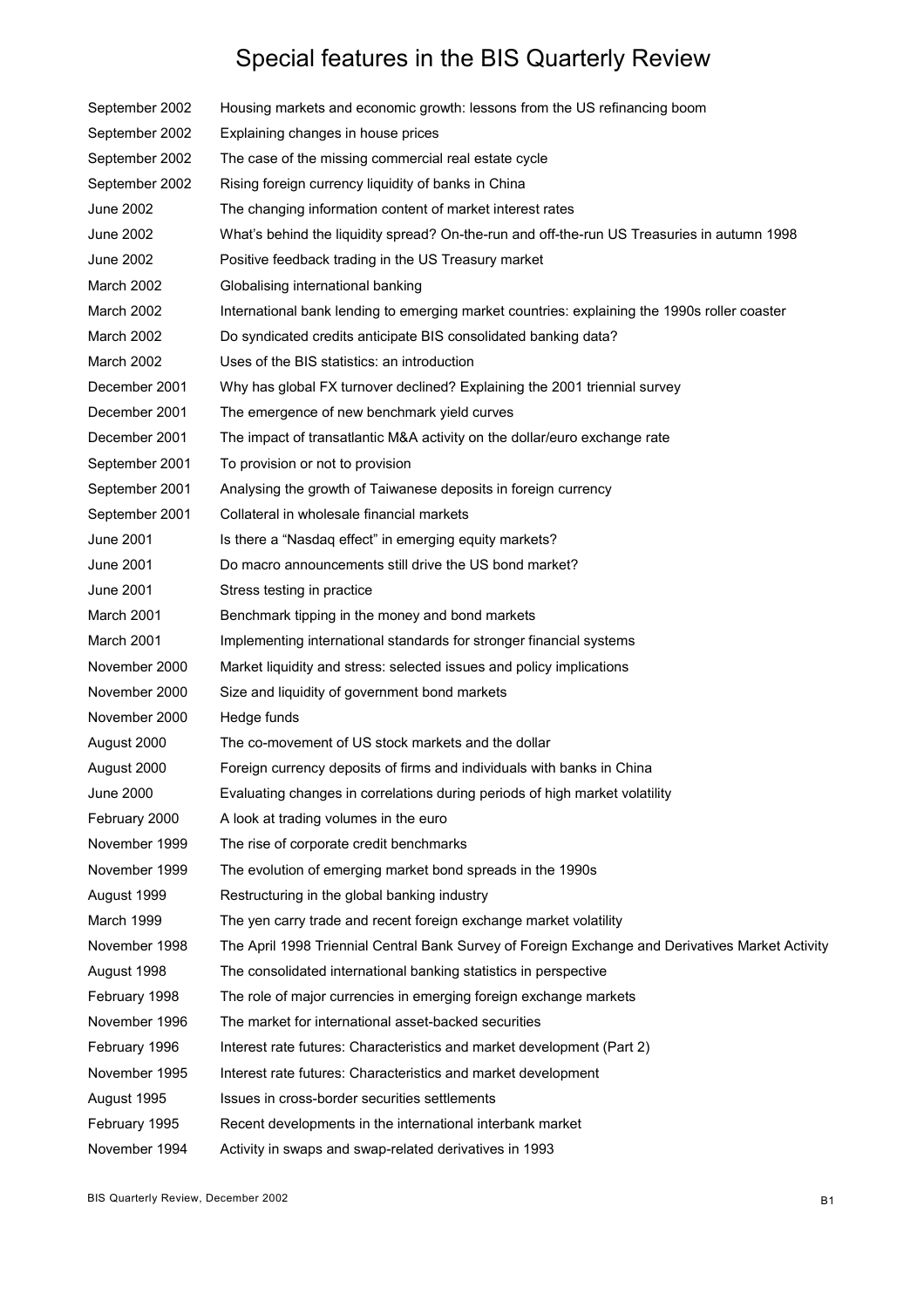# List of recent BIS publications<sup>1</sup>

#### International financial statistics

| Triennial central bank survey of foreign exchange and derivatives market activity                                                                           | March 2002       |
|-------------------------------------------------------------------------------------------------------------------------------------------------------------|------------------|
| Guide to the international banking statistics                                                                                                               | <b>July 2000</b> |
| <b>BIS Papers</b>                                                                                                                                           |                  |
| Market functioning and central bank policy                                                                                                                  | June 2002        |
| The development of bond markets in emerging economies                                                                                                       | June 2002        |
| Central bank intervention and market expectations                                                                                                           | April 2002       |
| Comparing monetary policy operating procedures across the United States, Japan and the euro area                                                            | December 2001    |
| Modelling aspects of the inflation process and the monetary transmission mechanism in emerging market<br>countries                                          | November 2001    |
| Electronic finance: a new perspective and challenges                                                                                                        | November 2001    |
| The financial crisis in Japan during the 1990s: how the Bank of Japan responded and the lessons learnt                                                      | October 2001     |
| <b>Working Papers</b>                                                                                                                                       |                  |
| Changes in market functioning and central bank policy: an overview of the issues (Marvin J Barth,<br>Eli M Remolona and Philip D Wooldridge)                | October 2002     |
| A VAR analysis of the effects of monetary policy in East Asia (Ben S C Fung)                                                                                | September 2002   |
| Should banks be diversified? Evidence from individual bank loan portfolios (Viral V Acharya, Iftekhar Hasan and<br>Anthony Saunders)                        | September 2002   |
| Internal ratings, the business cycle and capital requirements: some evidence from an emerging market economy<br>(Miguel A Segoviano and Philip Lowe)        | September 2002   |
| Credit risk measurement and procyclicality (Philip Lowe)                                                                                                    | September 2002   |
| China's asset management corporations (Guonan Ma and Ben S C Fung)                                                                                          | August 2002      |
| Asset prices, financial and monetary stability: exploring the nexus (Claudio Borio and Philip Lowe)                                                         | <b>July 2002</b> |
| The link between default and recovery rates: effects on the procyclicality of regulatory capital ratio<br>(Edward I Altman, Andrea Resti and Andrea Sironi) | <b>July 2002</b> |
| Determinants of international bank lending to emerging market countries (Serge Jeanneau and Marian Micu)                                                    | June 2002        |
| Output trends and Okun's law (Gert Schnabel)                                                                                                                | April 2002       |
| A survey of the institutional and operational aspects of modern-day currency boards (Corrinne Ho)                                                           | March 2002       |
| Optimal dynamic hedging using futures under a borrowing constraint (Akash Deep)                                                                             | January 2002     |
| The determinants of private sector credit in industrialised countries: do property prices matter? (Boris Hofmann)                                           | December 2001    |
| Bank runs, welfare and policy implications (Haibin Zhu)                                                                                                     | December 2001    |
| <b>Basel Committee on Banking Supervision</b>                                                                                                               |                  |
| Management and supervision of cross-border electronic banking activities                                                                                    | October 2002     |

| <u>management and supervision or cross-border electronic banking activities</u>   | <b>OULDUEL ZUUZ</b> |
|-----------------------------------------------------------------------------------|---------------------|
| Internal audit in banks and the supervisor's relationship with auditors: a survey | August 2002         |
| Sound practices for the management and supervision of operational risk            | <b>July 2002</b>    |

<sup>1</sup> Requests for publications should be addressed to: Bank for International Settlements, Press & Communications, Centralbahnplatz 2, CH-4002 Basel. These publications are also available on the BIS website (www.bis.org).

 $\overline{a}$